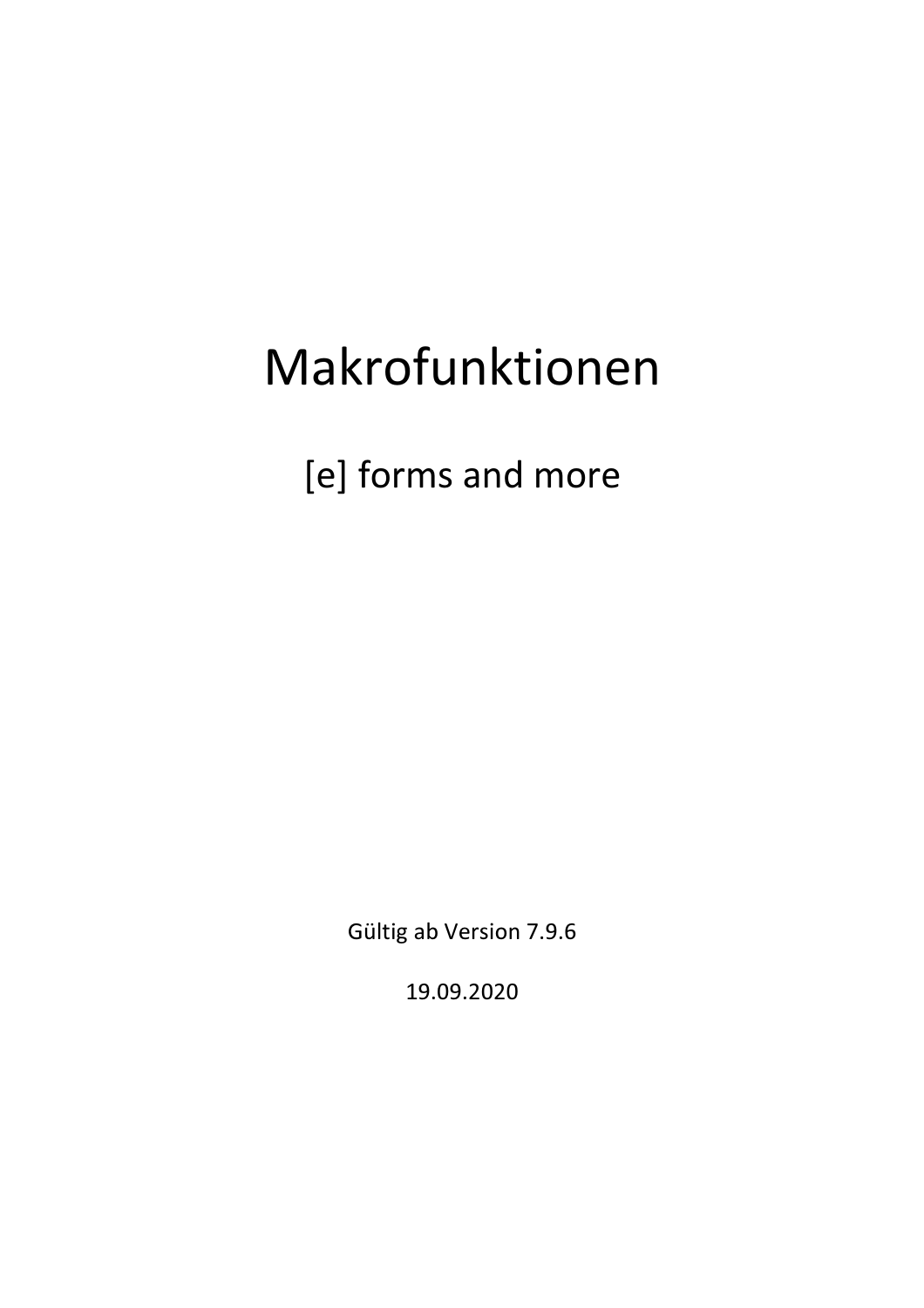## Inhaltsverzeichnis

#### Funktionsbeschreibungen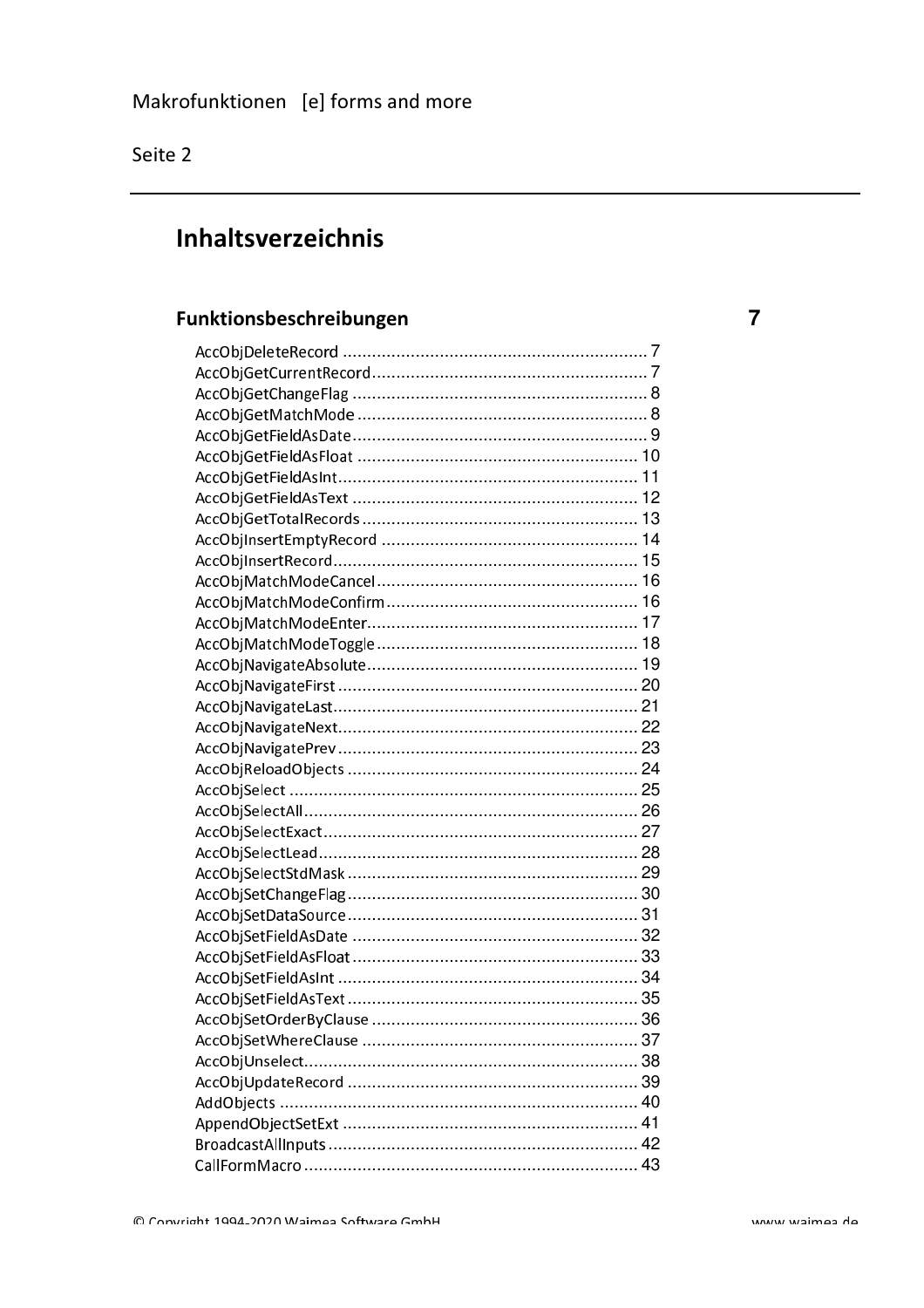## Makrofunktionen [e] forms and more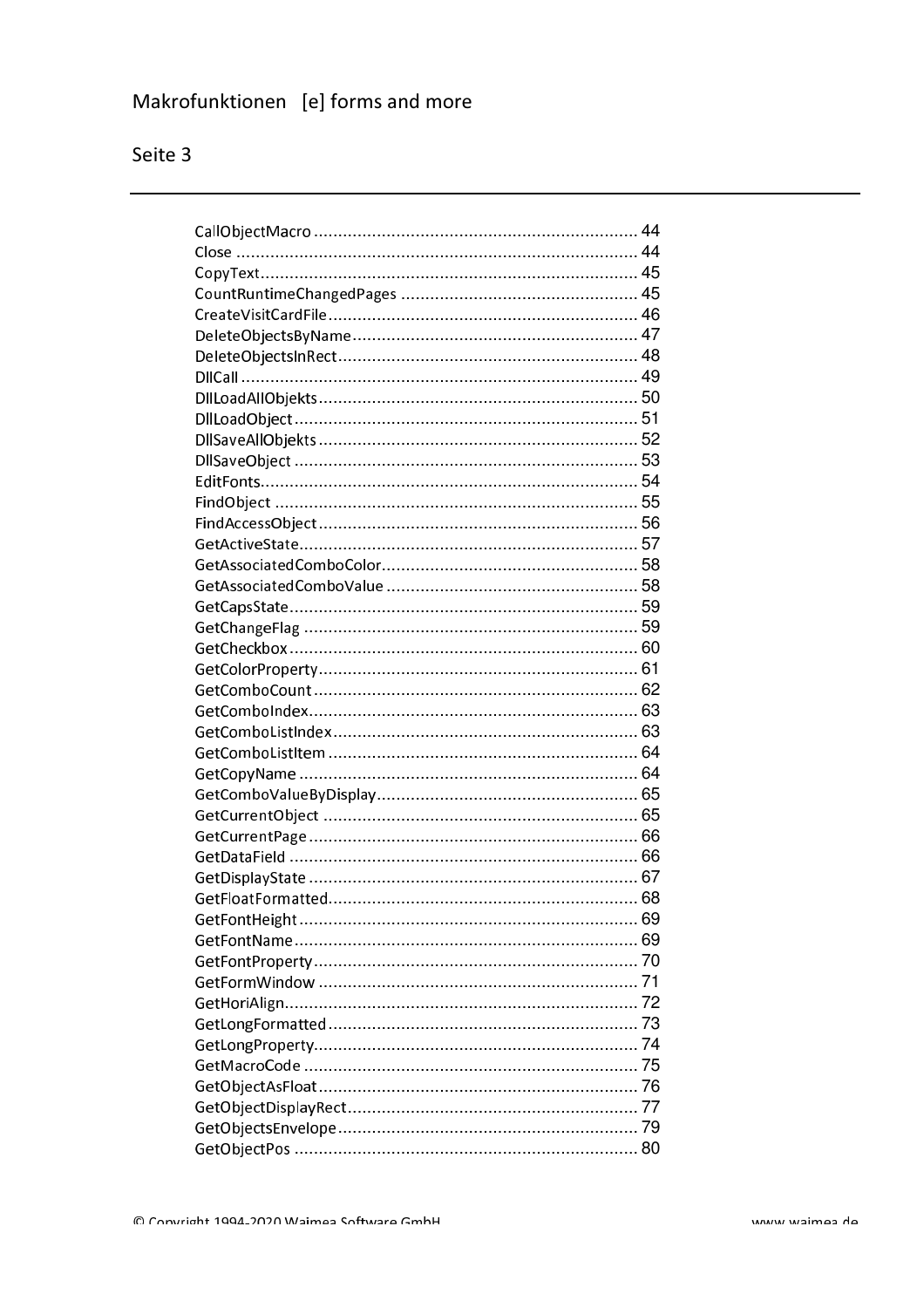## Makrofunktionen [e] forms and more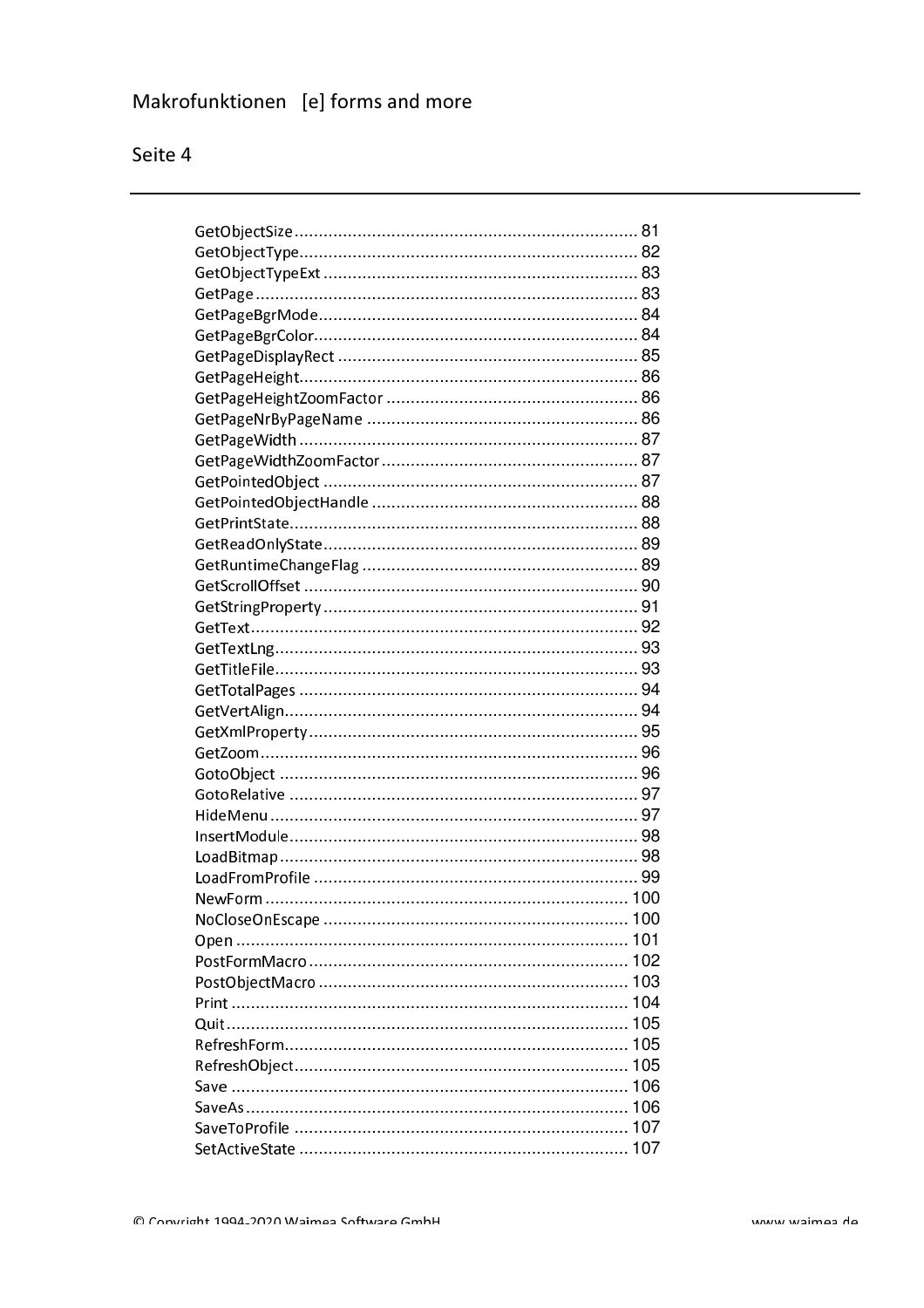## Makrofunktionen [e] forms and more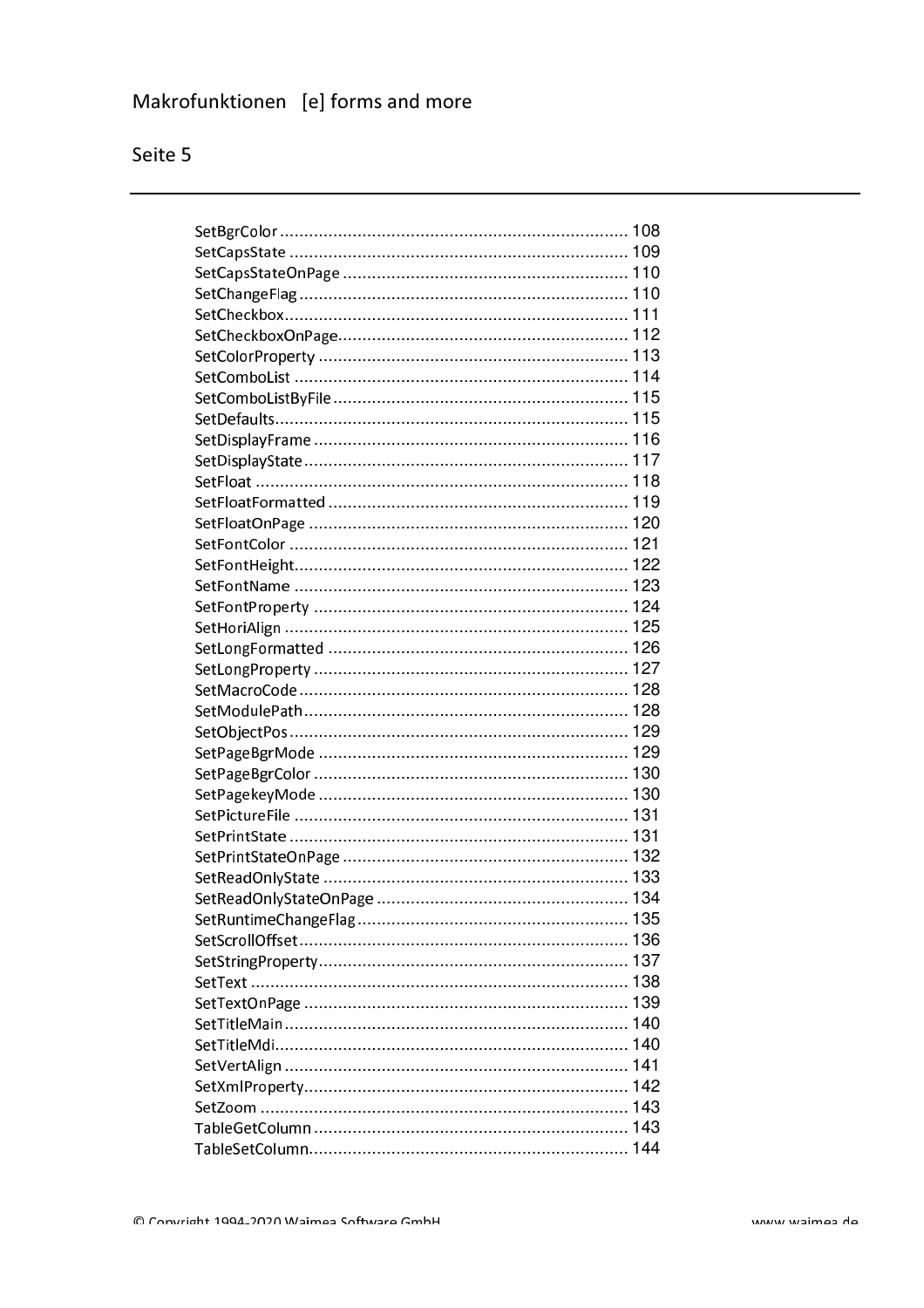| <b>ANHANG A Schalter für Datenzugriffsfunktionen</b>  | 146 |
|-------------------------------------------------------|-----|
| <b>ANHANG B Wildcards für Seiten- und Objektnamen</b> | 149 |
| <b>ANHANG C Formularmakros</b>                        | 150 |
| <b>ANHANG D Objektmakros</b>                          | 151 |
| <b>ANHANG E Funktionsnamen (Deutsch – Englisch)</b>   | 152 |
| <b>ANHANG F Funktionsnamen (Englisch – Deutsch)</b>   | 155 |
| <b>ANHANG G Format-Deskriptoren</b>                   | 158 |
| <b>ANHANG H Veraltete Funktionen</b>                  | 165 |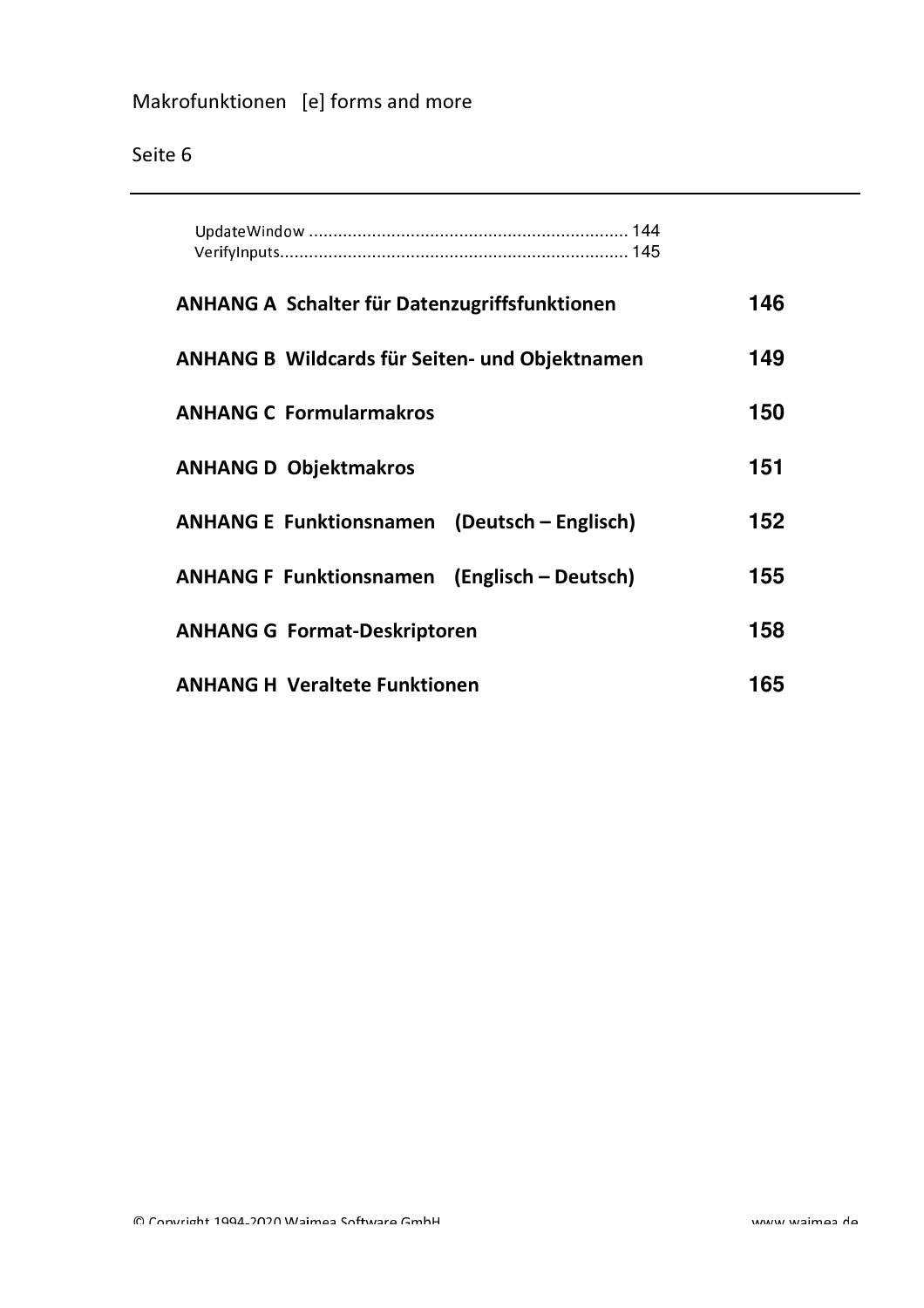$\Gamma$ 

### Funktionsbeschreibungen

| <b>AccObjDeleteRecord</b>                                                                                                                                                                                                           |                                                                                                                         |
|-------------------------------------------------------------------------------------------------------------------------------------------------------------------------------------------------------------------------------------|-------------------------------------------------------------------------------------------------------------------------|
| <b>Funktionsbeschreibung</b><br>Diese Funktion löscht den augenblicklich aktiven<br>Datensatz in einer Datenquelle, auf die mittels ei-<br>nes Datenzugriffsobjekts zugegriffen wird. In der<br>Regel ist dies eine ODBC-Datenbank. | Handle<br>Ganzzahlige Variable, die den Handle<br>des Zugriffsobjektes angibt, auf das<br>sich der Makrobefehl bezieht. |
| <b>Funktionswert</b><br><b>0</b> Die Funktion wurde fehlerfrei ausgeführt<br>-1 Es trat ein Fehler auf                                                                                                                              | Der Handle eines Datenzugriffsob-<br>jekts kann mittels FindObject aus<br>seinem Namen abgeleitet werden.               |
| <b>Verwandte Funktionen</b><br>AccObjInsertRecord<br>AccObilnsertEmptyRecord<br>AccObjUpdateRecord                                                                                                                                  | <b>Flags</b><br>Ganzzahlige Konstante oder Variab-<br>le. Hier können verschiedene Schal-<br>ter angegeben werden.      |
|                                                                                                                                                                                                                                     | Alle möglichen Schalter sind in An-<br>hang A zusammengefasst.                                                          |
|                                                                                                                                                                                                                                     | Es können mehrere Schalter durch<br>Addition kombiniert werden.                                                         |

| <b>AccObjGetCurrentRecord</b>                                                                                                                                                                                                                                                                            |                                                                                                                                                                                                                                      |  |
|----------------------------------------------------------------------------------------------------------------------------------------------------------------------------------------------------------------------------------------------------------------------------------------------------------|--------------------------------------------------------------------------------------------------------------------------------------------------------------------------------------------------------------------------------------|--|
| <b>Funktionsbeschreibung</b><br>Diese Funktion ermittelt die Nummer des augen-<br>blicklich aktiven Datensatz in einer Datenquelle,<br>auf die mittels eines Datenzugriffsobjekts zugegrif-<br>fen wird.<br><b>Funktionswert</b><br>n Nummer des Satzes (zählweise ab Null)<br>-1 Es trat ein Fehler auf | Handle<br>Ganzzahlige Variable, die den Handle<br>des Zugriffsobjektes angibt, auf das<br>sich der Makrobefehl bezieht.<br>Der Handle eines Datenzugriffsob-<br>jekts kann mittels FindObject aus<br>seinem Namen abgeleitet werden. |  |
| <b>Verwandte Funktionen</b><br>AccObjGetTotalRecords<br><b>FindObject</b>                                                                                                                                                                                                                                |                                                                                                                                                                                                                                      |  |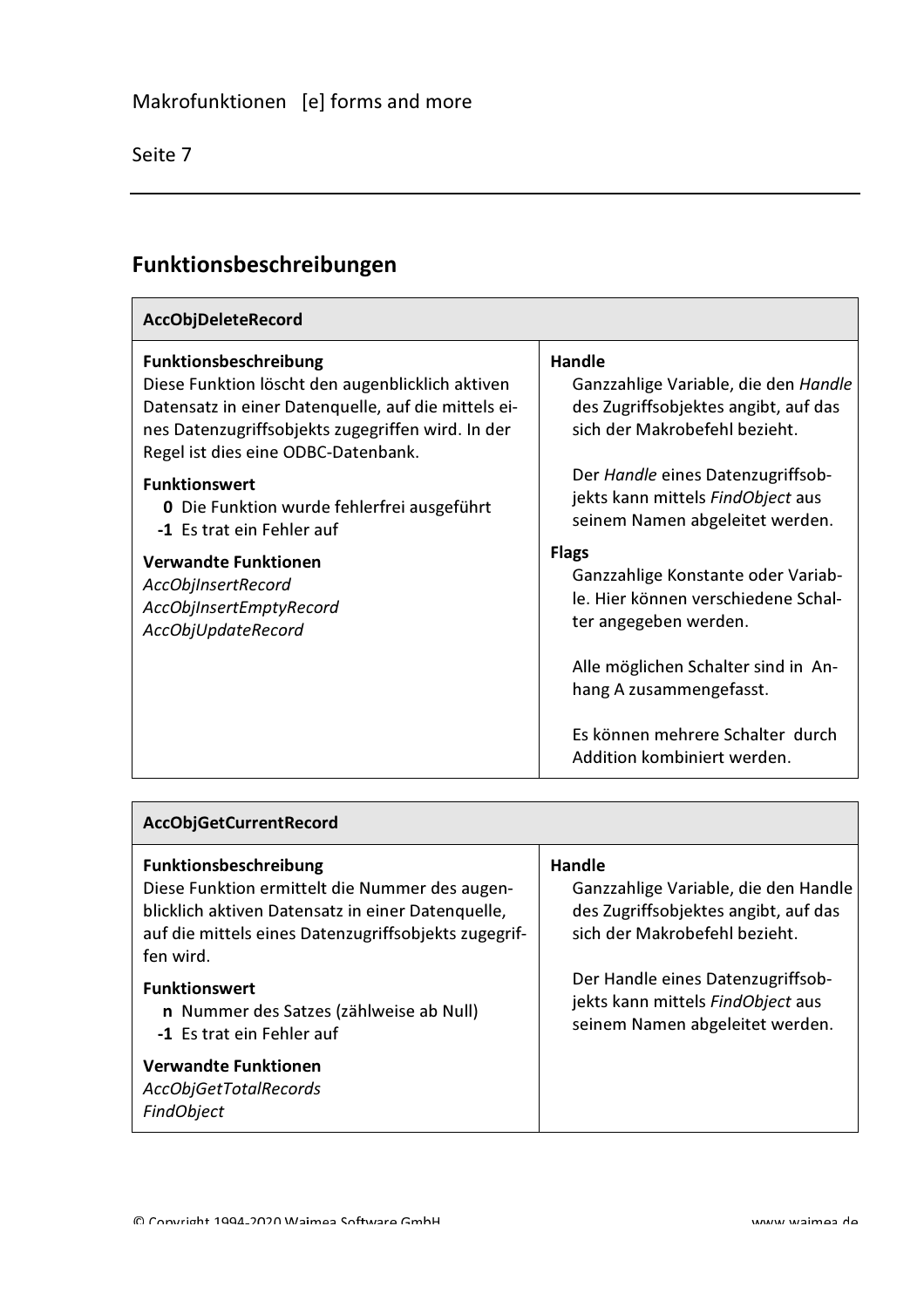| <b>AccObjGetChangeFlag</b>                                                                                                                                                                     |                                                                                                                         |  |
|------------------------------------------------------------------------------------------------------------------------------------------------------------------------------------------------|-------------------------------------------------------------------------------------------------------------------------|--|
| <b>Funktionsbeschreibung</b><br>Diese Funktion ermittelt, ob der augenblicklich ak-<br>tive Datensatz eines Datenzugriffsobjekts verän-<br>dert wurde oder nicht.                              | Handle<br>Ganzzahlige Variable, die den Handle<br>des Zugriffsobjektes angibt, auf das<br>sich der Makrobefehl bezieht. |  |
| <b>Funktionswert</b><br>1 Der Datensatz wurde verändert<br>Der Datensatz wurde nicht verändert<br>0                                                                                            | Der Handle eines Datenzugriffsob-<br>jekts kann mittels FindObject aus<br>seinem Namen abgeleitet werden.               |  |
| <b>Bemerkungen</b><br>Ein Satz wird als verändert gekennzeichnet, wenn<br>irgendein mit dem Datenzugriffsobjekt verbunde-<br>nes Eingabefeld oder die Zelle einer Tabelle verän-<br>dert wird. |                                                                                                                         |  |
| <b>Verwandte Funktionen</b><br>AccObjSetChangeFlag                                                                                                                                             |                                                                                                                         |  |

| AccObjGetMatchMode                                                                                                                                               |                                                                                                                         |  |
|------------------------------------------------------------------------------------------------------------------------------------------------------------------|-------------------------------------------------------------------------------------------------------------------------|--|
| <b>Funktionsbeschreibung</b><br>Diese Funktion ermittelt, ob sich ein Datenzu-<br>griffsobjekt augenblicklich in der Matchmo-<br>de-Eingabe befindet oder nicht. | Handle<br>Ganzzahlige Variable, die den Handle des<br>Zugriffsobjektes angibt, auf das sich der<br>Makrobefehl bezieht. |  |
| <b>Funktionswert</b><br>Matchmode-Eingabe ist aktiv<br>1<br>Matchmode-Eingabe ist nicht aktiv<br>$\bf{0}$                                                        | Der Handle eines Datenzugriffsobjekts<br>kann mittels FindObject aus seinem Na-<br>men abgeleitet werden.               |  |
| Verwandte Funktionen<br>AccObjMatchModeCancel<br>AccObjMatchModeEnter                                                                                            |                                                                                                                         |  |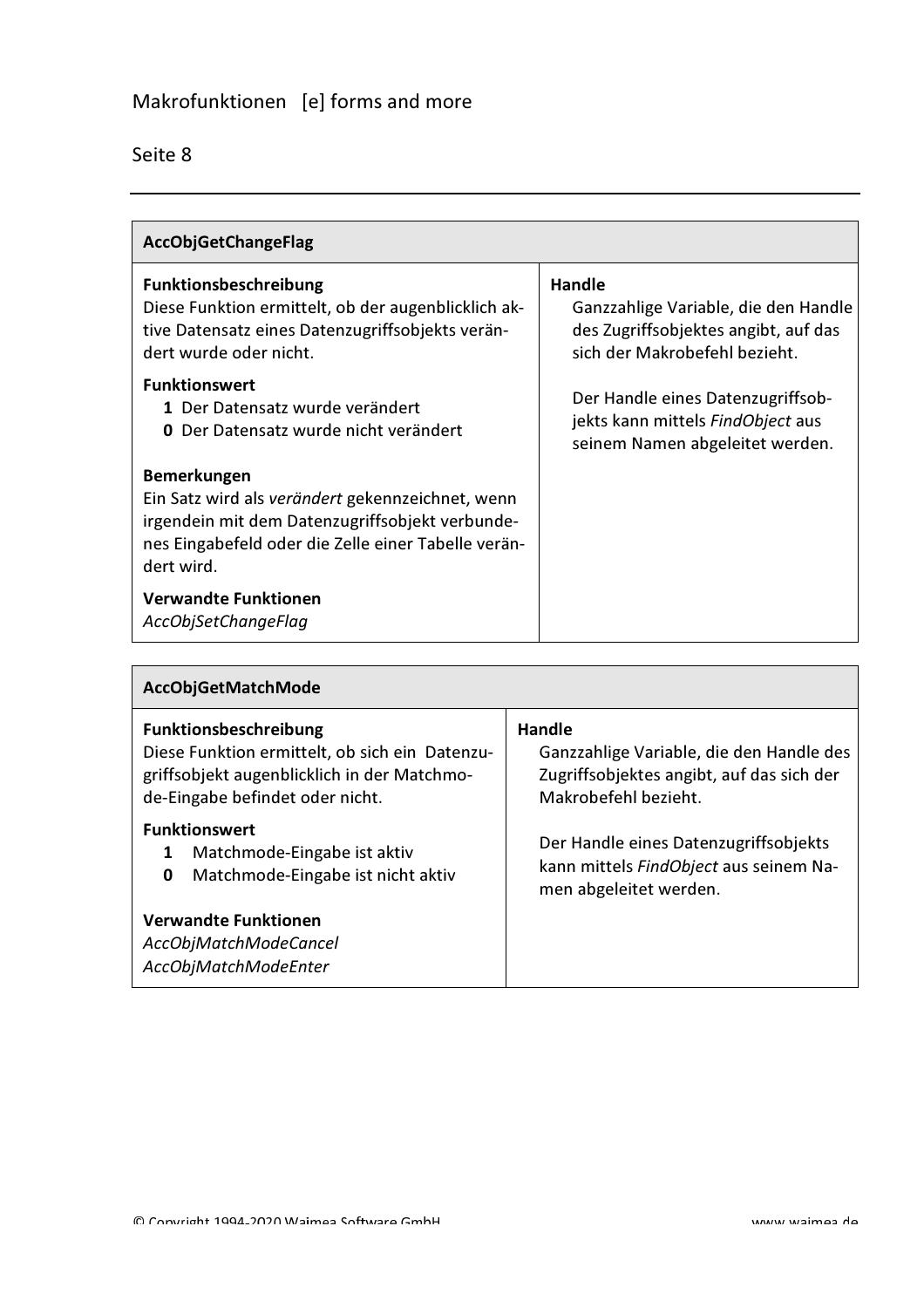| AccObjGetFieldAsDate                                                                                                                                                       |                                                                                                                                                                                                |
|----------------------------------------------------------------------------------------------------------------------------------------------------------------------------|------------------------------------------------------------------------------------------------------------------------------------------------------------------------------------------------|
| Funktionsbeschreibung<br>Diese Funktion ermittelt den Inhalt eines Da-<br>tenfelds einer Datenquelle, auf die mittels ei-<br>nes Datenzugriffsobjekts zugegriffen wird als | <b>Handle</b><br>Ganzzahlige Variable, die den Handle des<br>Zugriffsobjektes angibt, auf das sich der<br>Makrobefehl bezieht.                                                                 |
| Datum.<br><b>Funktionswert</b><br>0 Inhalt des Datenfeldes zurückgeliefert<br>-1 Es sind keine Daten verfügbar                                                             | <b>FieldName</b><br>Textkonstante oder -variable, die den<br>Namen des Feldes angibt, auf das zuge-<br>griffen werden soll.                                                                    |
| <b>Bemerkungen</b><br>Die Funktion kann auf den Inhalt eines belie-<br>bigen Feldes eines beliebigen Datensatzes der<br>augenblicklich aktiven Selektion zugreifen.        | Record<br>Ganzzahlige Konstante oder Variable, die<br>die Nummer des Datensatzes (ab Null)<br>innerhalb der augenblicklichen Selektion<br>angibt, auf den zugegriffen werden soll.             |
| <b>Verwandte Funktionen</b><br>AccObjGetFieldAsText<br>AccObjGetFieldAsInt<br>AccObjGetFieldAsFloat                                                                        | -1 greift auf den augenblicklich aktiven<br>Datensatz zu.<br><b>Result</b><br>Textvariable, keine Konstante, auf der<br>das Ergebnis in der Form TT.MM.JJJJ als<br>Zeichenfolge abgelegt wird. |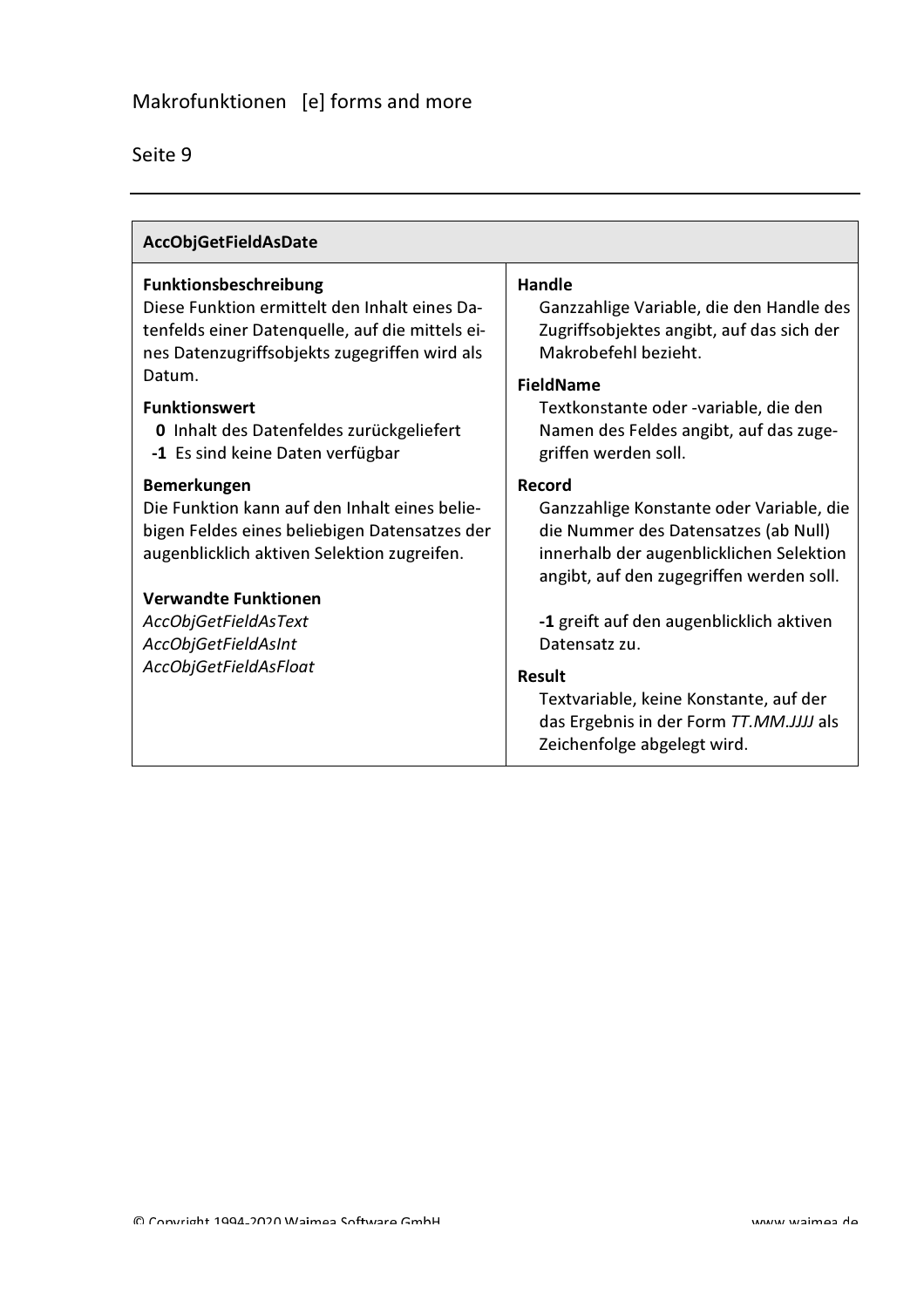| AccObjGetFieldAsFloat                                                                                                                                                                         |                                                                                                                                                                                    |
|-----------------------------------------------------------------------------------------------------------------------------------------------------------------------------------------------|------------------------------------------------------------------------------------------------------------------------------------------------------------------------------------|
| Funktionsbeschreibung<br>Diese Funktion ermittelt den Inhalt eines Da-<br>tenfelds einer Datenquelle, auf die mittels ei-<br>nes Datenzugriffsobjekts zugegriffen wird als<br>Gleitkommazahl. | <b>Handle</b><br>Ganzzahlige Variable, die den Handle des<br>Zugriffsobjektes angibt, auf das sich der<br>Makrobefehl bezieht.                                                     |
| <b>Funktionswert</b><br>0 Inhalt des Datenfeldes zurückgeliefert<br>-1 Es sind keine Daten verfügbar                                                                                          | Der Handle eines Datenzugriffsobjekts<br>kann mittels FindObject aus seinem Na-<br>men abgeleitet werden.                                                                          |
| <b>Bemerkungen</b><br>Die Funktion kann auf den Inhalt eines belie-<br>bigen Feldes eines beliebigen Datensatzes der<br>augenblicklich aktiven Selektion zugreifen.                           | <b>FieldName</b><br>Textkonstante oder -variable, die den<br>Namen des Feldes angibt, auf das zuge-<br>griffen werden soll.                                                        |
| <b>Verwandte Funktionen</b><br>AccObjGetFieldAsText<br>AccObjGetFieldAsInt<br>AccObjGetFieldAsDate<br>AccObjSetFieldAsFloat                                                                   | Record<br>Ganzzahlige Konstante oder Variable, die<br>die Nummer des Datensatzes (ab Null)<br>innerhalb der augenblicklichen Selektion<br>angibt, auf den zugegriffen werden soll. |
|                                                                                                                                                                                               | -1 greift auf den augenblicklich aktiven<br>Datensatz zu.                                                                                                                          |
|                                                                                                                                                                                               | <b>Result</b><br>Gleitkommavariable, keine Konstante,<br>auf der das Ergebnis abgelegt wird.                                                                                       |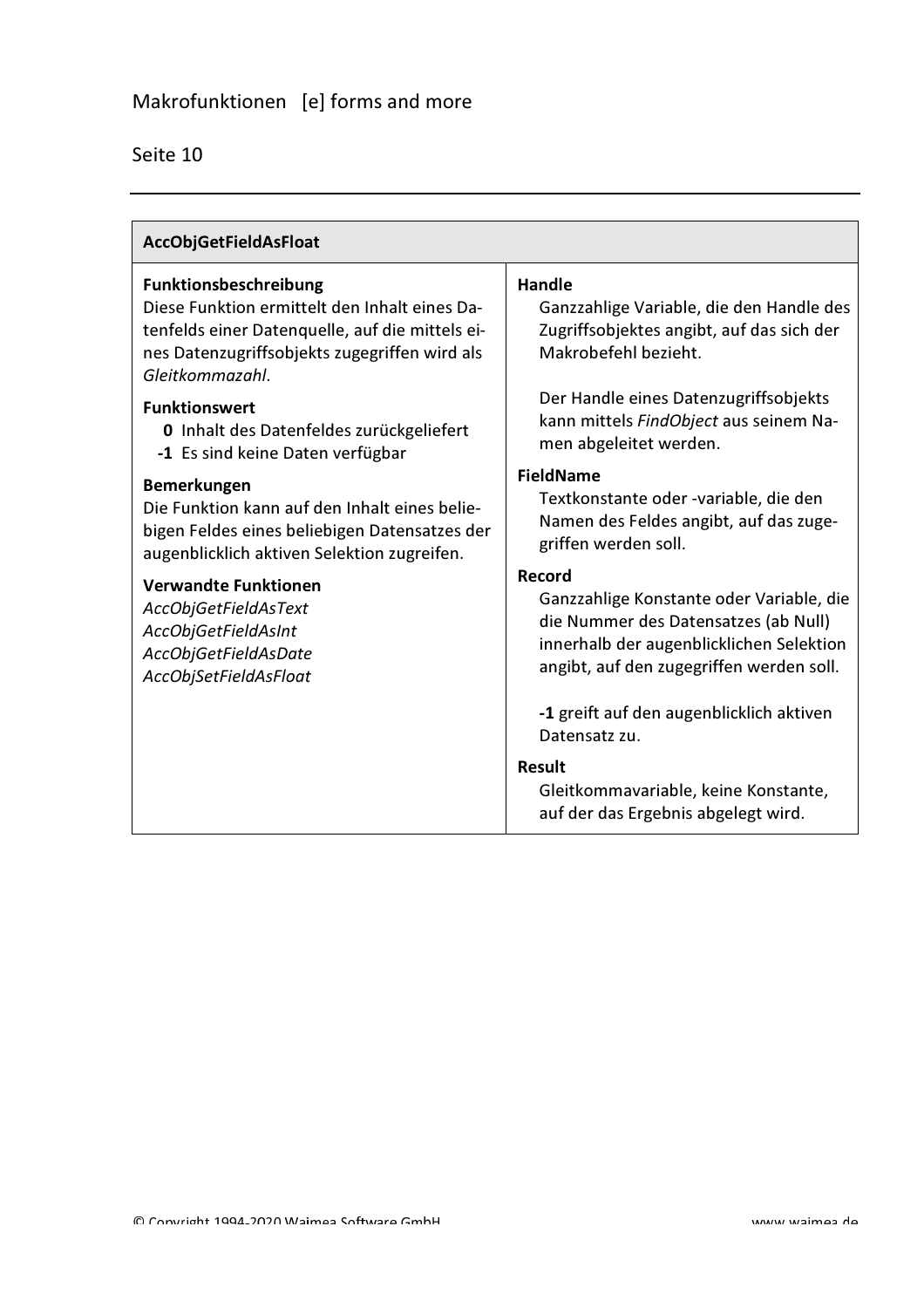| <b>AccObjGetFieldAsInt</b>                                                                                                                                                                                                                                                                             |                                                                                                                                                                                                                                           |
|--------------------------------------------------------------------------------------------------------------------------------------------------------------------------------------------------------------------------------------------------------------------------------------------------------|-------------------------------------------------------------------------------------------------------------------------------------------------------------------------------------------------------------------------------------------|
| <b>Funktionsbeschreibung</b><br>Diese Funktion ermittelt den Inhalt eines Da-<br>tenfelds einer Datenquelle, auf die mittels eines<br>Datenzugriffsobjekts zugegriffen wird als ganze<br>Zahl.<br><b>Funktionswert</b><br>0 Inhalt des Datenfeldes zurückgeliefert<br>-1 Es sind keine Daten verfügbar | <b>Handle</b><br>Ganzzahlige Variable, die den Handle<br>des Zugriffsobjektes angibt, auf das sich<br>der Makrobefehl bezieht.<br>Der Handle eines Datenzugriffsobjekts<br>kann mittels FindObject aus seinem<br>Namen abgeleitet werden. |
| <b>Bemerkungen</b><br>Die Funktion kann auf den Inhalt eines beliebi-<br>gen Feldes eines beliebigen Datensatzes der<br>augenblicklich aktiven Selektion zugreifen.                                                                                                                                    | <b>FieldName</b><br>Textkonstante oder -variable, die den<br>Namen des Feldes angibt, auf das zu-<br>gegriffen werden soll.                                                                                                               |
| <b>Verwandte Funktionen</b><br>AccObjGetFieldAsText<br>AccObjGetFieldAsFloat<br>AccObjGetFieldAsDate<br>AccObjSetFieldAsInt                                                                                                                                                                            | Record<br>Ganzzahlige Konstante oder Variable,<br>die die Nummer des Datensatzes (ab<br>Null) innerhalb der augenblicklichen<br>Selektion angibt, auf den zugegriffen<br>werden soll.                                                     |
|                                                                                                                                                                                                                                                                                                        | -1 greift auf den augenblicklich aktiven<br>Datensatz zu.<br><b>Result</b>                                                                                                                                                                |
|                                                                                                                                                                                                                                                                                                        | Ganzzahlige Variable, keine Konstante,<br>auf der das Ergebnis abgelegt wird.                                                                                                                                                             |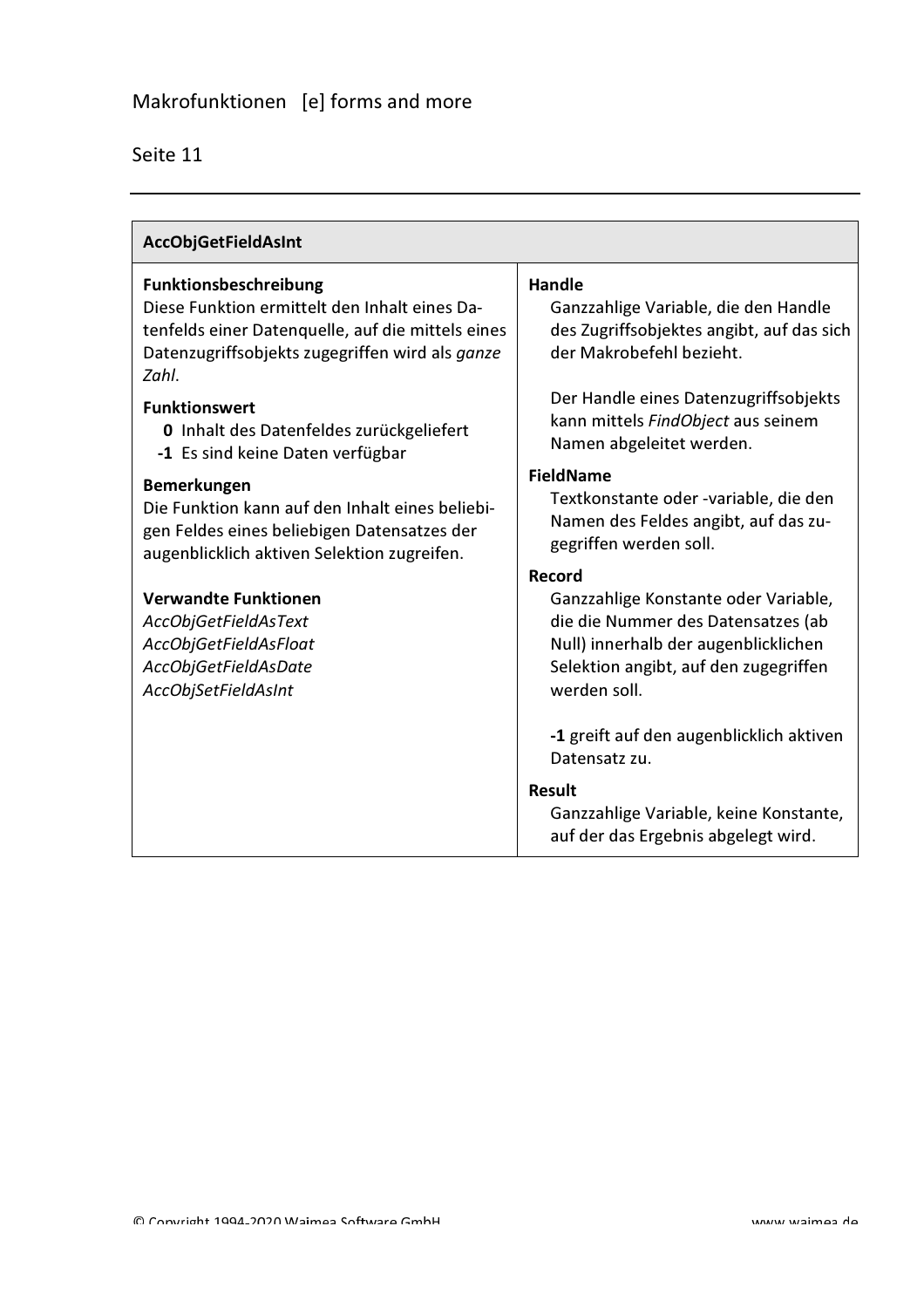| AccObjGetFieldAsText                                                                                                                                                                  |                                                                                                                                                                                              |
|---------------------------------------------------------------------------------------------------------------------------------------------------------------------------------------|----------------------------------------------------------------------------------------------------------------------------------------------------------------------------------------------|
| <b>Funktionsbeschreibung</b><br>Diese Funktion ermittelt den Inhalt eines Da-<br>tenfelds einer Datenquelle, auf die mittels eines<br>Datenzugriffsobjekts zugegriffen wird als Text. | <b>Handle</b><br>Ganzzahlige Variable, die den Handle<br>des Zugriffsobjektes angibt, auf das sich<br>der Makrobefehl bezieht.                                                               |
| <b>Funktionswert</b><br>0 Inhalt des Datenfeldes zurückgeliefert<br>-1 Es sind keine Daten verfügbar                                                                                  | Der Handle eines Datenzugriffsobjekts<br>kann mittels FindObject aus seinem<br>Namen abgeleitet werden.                                                                                      |
| Bemerkungen<br>Die Funktion kann auf den Inhalt eines beliebi-<br>gen Feldes eines beliebigen Datensatzes der<br>augenblicklich aktiven Selektion zugreifen.                          | <b>Feldname</b><br>Textkonstante oder -variable, die den<br>Namen des Feldes angibt, auf das zu-<br>gegriffen werden soll.                                                                   |
| <b>Verwandte Funktionen</b><br>AccObjGetFieldAsFloat<br>AccObjGetFieldAsInt<br>AccObjGetFieldAsDate<br>AccObjSetFieldAsText                                                           | <b>Record</b><br>Ganzzahlige Konstante oder Variable,<br>die die Nummer des Datensatzes (ab<br>Null) innerhalb der augenblicklichen<br>Selektion angibt, auf den zugegriffen<br>werden soll. |
|                                                                                                                                                                                       | -1 greift auf den augenblicklich aktiven<br>Datensatz zu.                                                                                                                                    |
|                                                                                                                                                                                       | <b>Result</b><br>Textvariable, keine Konstante, auf der<br>das Ergebnis abgelegt wird.                                                                                                       |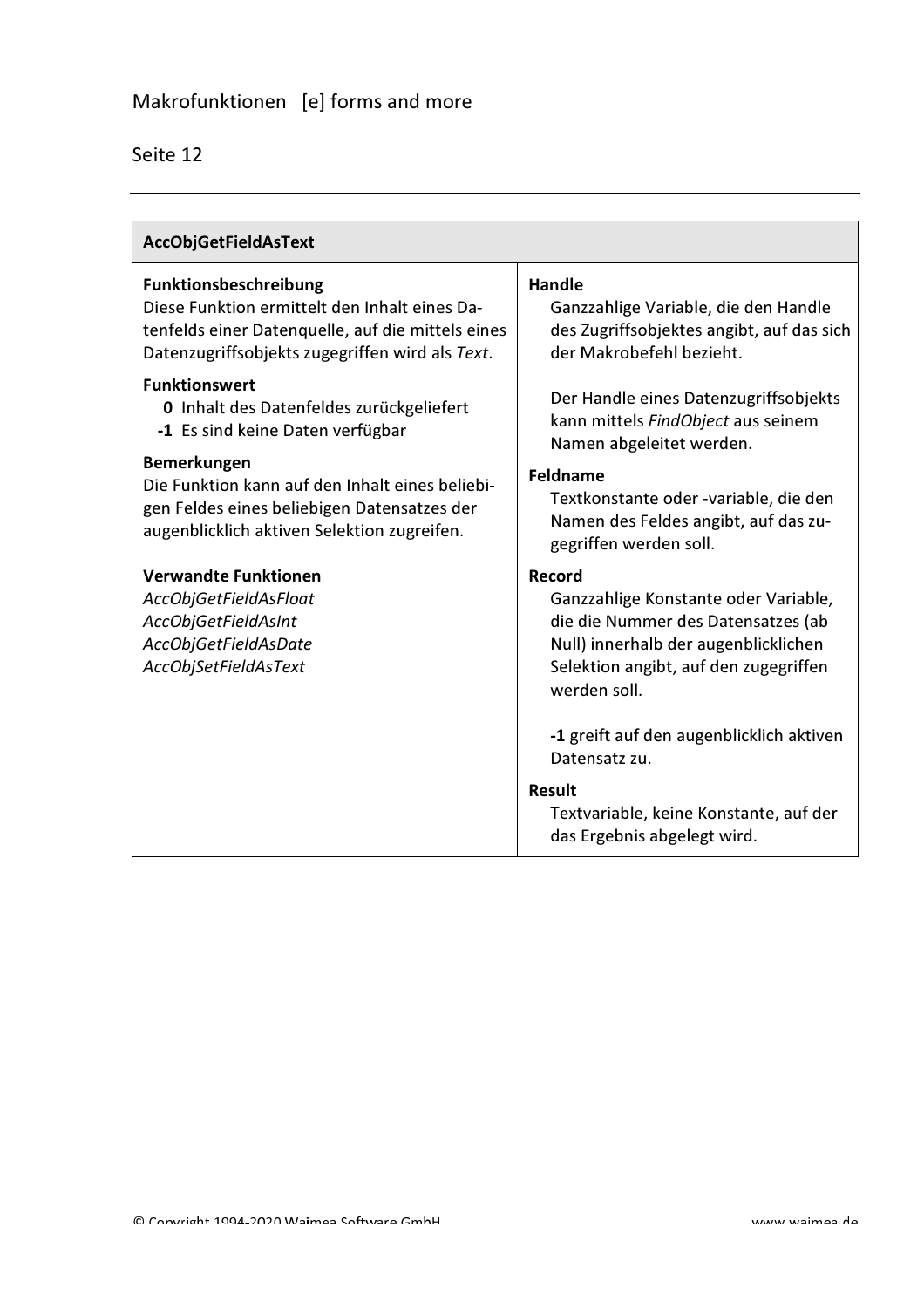| <b>AccObjGetTotalRecords</b>                                                                                                                                                                                                  |                                                                                                                                |
|-------------------------------------------------------------------------------------------------------------------------------------------------------------------------------------------------------------------------------|--------------------------------------------------------------------------------------------------------------------------------|
| Funktionsbeschreibung<br>Diese Funktion ermittelt die Anzahl von Datens-<br>ätzen, die in der augenblicklichen Selektion einer<br>Datenquelle verfügbar sind, auf die mittels eines<br>Datenzugriffsobjekts zugegriffen wird. | <b>Handle</b><br>Ganzzahlige Variable, die den Handle<br>des Zugriffsobjektes angibt, auf das<br>sich der Makrobefehl bezieht. |
| <b>Funktionswert</b><br>n Anzahl der Sätze<br>(0 = keine Sätze vorhanden)                                                                                                                                                     | Der Handle eines Datenzugriffsobjekts<br>kann mittels FindObject aus seinem<br>Namen abgeleitet werden.                        |
| -1 Es trat ein Fehler auf<br><b>Bemerkungen</b><br>Wenn alle Sätze der Datenquelle selektiert sind,<br>liefert diese Funktion die Gesamtzahl der Datens-<br>ätze in der Datenquelle zurück.                                   |                                                                                                                                |
| <b>Verwandte Funktionen</b><br>AccObjGetTotalRecords<br><b>FindObject</b>                                                                                                                                                     |                                                                                                                                |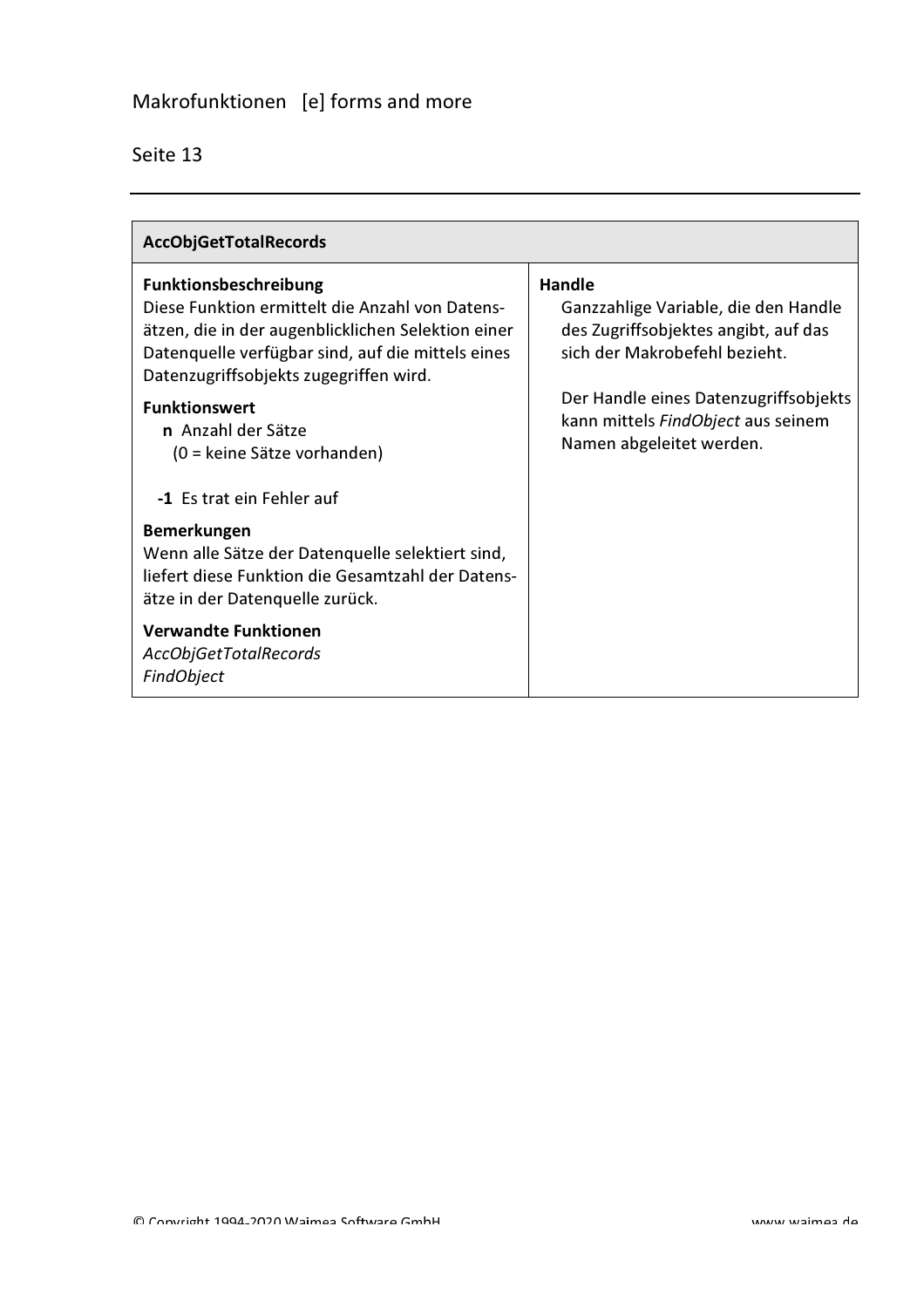| AccObjInsertEmptyRecord                                                                                                                                                                                                         |                                                                                                                                |
|---------------------------------------------------------------------------------------------------------------------------------------------------------------------------------------------------------------------------------|--------------------------------------------------------------------------------------------------------------------------------|
| <b>Funktionsbeschreibung</b><br>Diese Funktion fügt einen neuen, leeren Daten-<br>satz in eine Datenquelle ein, auf die mittels ei-<br>nes Datenzugriffsobjekts zugegriffen wird. In der<br>Regel ist dies eine ODBC-Datenbank. | <b>Handle</b><br>Ganzzahlige Variable, die den Handle<br>des Zugriffsobjektes angibt, auf das sich<br>der Makrobefehl bezieht. |
| <b>Funktionswert</b><br>0 Funktion wurde fehlerfrei ausgeführt<br>-1 Es trat ein Fehler auf                                                                                                                                     | Der Handle eines Datenzugriffsobjekts<br>kann mittels FindObject aus seinem<br>Namen abgeleitet werden.                        |
| <b>Bemerkungen</b><br>Wenn bei Aufruf der Funktion keine Sätze der<br>Datenquelle selektiert sind, werden vor Einfü-<br>gen des Datensatzes automatisch alle Sätze der<br>Datenquelle selektiert.                               | <b>Flags</b><br>Ganzzahlige Konstante oder Variable.<br>Hier können verschiedene Schalter an-<br>gegeben werden.               |
| Die Position des neu eingefügten Satzes inner-<br>halb der Datenquelle ist abhängig vom Typ der                                                                                                                                 | Alle möglichen Schalter sind in Anhang<br>A zusammengefasst.                                                                   |
| Datenquelle und vom Treiber der Datenquelle.<br>In der Regel wird der Satz am Ende der augen-<br>blicklichen Selektion angefügt.                                                                                                | Es können mehrere Schalter durch Ad-<br>dition kombiniert werden.                                                              |
| Achtung: Wenn die Datenquelle Felder enthält,<br>die einen Wert enthalten müssen, führt diese<br>Funktion zu einem Fehler.                                                                                                      |                                                                                                                                |
| <b>Verwandte Funktionen</b><br>AccObjInsertRecord<br>AccObjDeleteRecord<br>AccObjUpdateRecord                                                                                                                                   |                                                                                                                                |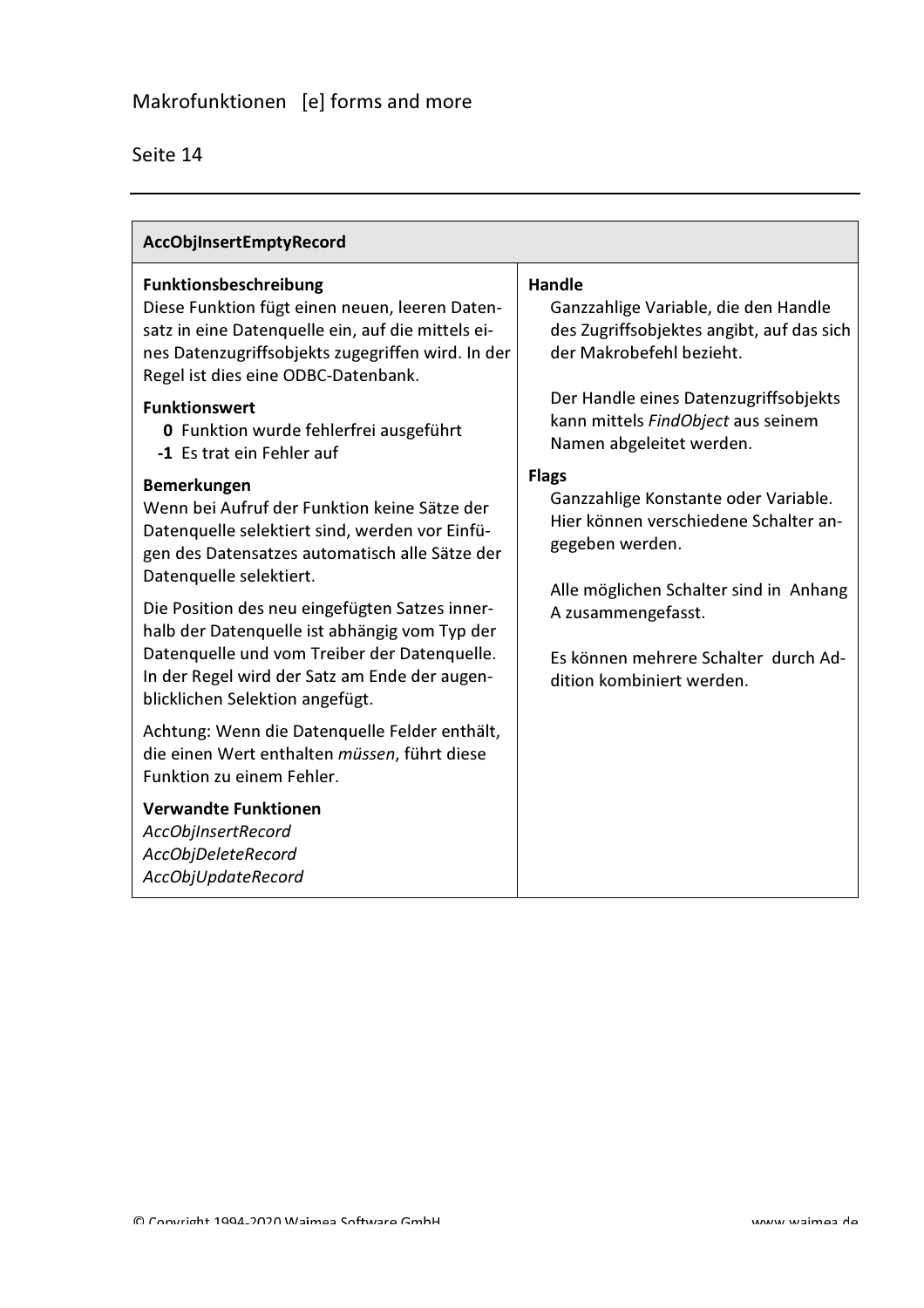| AccObjInsertRecord                                                                                                                                                                                                                  |                                                                                                                                   |
|-------------------------------------------------------------------------------------------------------------------------------------------------------------------------------------------------------------------------------------|-----------------------------------------------------------------------------------------------------------------------------------|
| Funktionsbeschreibung<br>Diese Funktion fügt einen neuen Datensatz in<br>eine Datenquelle ein, auf die mittels eines Da-<br>tenzugriffsobjekts zugegriffen wird. In der Regel<br>ist dies eine ODBC-Datenbank.                      | <b>Handle</b><br>Ganzzahlige Variable, die den Handle<br>des Zugriffsobjektes angibt, auf das sich<br>der Makrobefehl bezieht.    |
| Der Inhalt der Datenfelder des neuen Datensat-<br>zes wird durch den Inhalt der zugehörigen Ein-<br>gabefelder des Formulars bestimmt.                                                                                              | Der Handle eines Datenzugriffsobjekts<br>kann mittels FindObject aus seinem<br>Namen abgeleitet werden.                           |
| <b>Funktionswert</b><br>0 Funktion wurde fehlerfrei ausgeführt<br>-1 Es trat ein Fehler auf                                                                                                                                         | <b>Flags</b><br>Ganzzahlige Konstante oder Variable.<br>Hier können verschiedene Schalter an-<br>gegeben werden.                  |
| <b>Bemerkungen</b><br>Achtung: Wenn mehrere Eingabefelder des<br>Formulars an ein und dasselbe Datenfeld ge-<br>bunden sind, ist nicht eindeutig, welcher der<br>Eingabewerte in die Datenquelle geschrieben<br>wird.               | Alle möglichen Schalter sind in Anhang<br>A zusammengefasst.<br>Es können mehrere Schalter durch Ad-<br>dition kombiniert werden. |
| Die Position des neu eingefügten Satzes inner-<br>halb der Datenquelle ist abhängig vom Typ der<br>Datenquelle und vom Treiber der Datenquelle.<br>In der Regel wird der Satz am Ende der augen-<br>blicklichen Selektion angefügt. |                                                                                                                                   |
| <b>Verwandte Funktionen</b><br>AccObjInsertEmptyRecord<br>AccObjDeleteRecord<br>AccObjUpdateRecord                                                                                                                                  |                                                                                                                                   |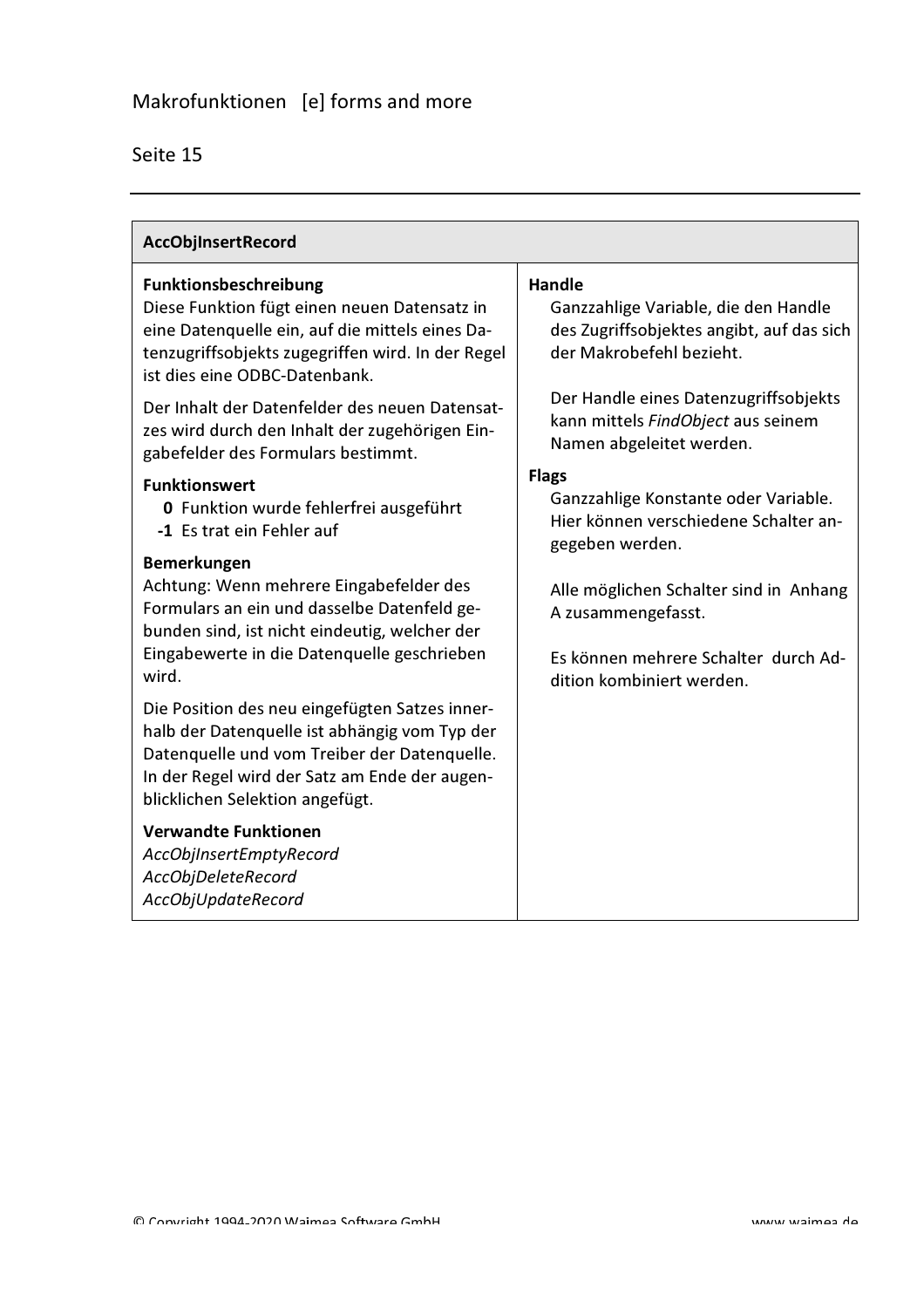| AccObjMatchModeCancel                                                                                                                                                                                                                                                                                                                                                                                                                                                          |                                                                                                                                                                                                                                                                                                                                                                                  |
|--------------------------------------------------------------------------------------------------------------------------------------------------------------------------------------------------------------------------------------------------------------------------------------------------------------------------------------------------------------------------------------------------------------------------------------------------------------------------------|----------------------------------------------------------------------------------------------------------------------------------------------------------------------------------------------------------------------------------------------------------------------------------------------------------------------------------------------------------------------------------|
| <b>Funktionsbeschreibung</b><br>Diese Funktion bricht die Eingabe von Match-<br>codes in einem Datenzugriffsobjekt bzw. in den<br>damit verbundenen Eingabefeldern des Formu-<br>lars ab, ohne einen Matchcode zu setzen und<br>damit eine neue Selektion auszulösen.<br><b>Funktionswert</b><br>0 Funktion wurde fehlerfrei ausgeführt<br>-1 Es trat ein Fehler auf<br><b>Verwandte Funktionen</b><br>AccObjMatchModeEnter<br>AccObjMatchModeConfirm<br>AccObjMatchModeToggle | Handle<br>Ganzzahlige Variable, die den Handle<br>des Zugriffsobjektes angibt, auf das sich<br>der Makrobefehl bezieht.<br><b>Flags</b><br>Ganzzahlige Konstante oder Variable.<br>Hier können verschiedene Schalter an-<br>gegeben werden.<br>Alle möglichen Schalter sind in Anhang<br>A zusammengefasst.<br>Es können mehrere Schalter durch Ad-<br>dition kombiniert werden. |

| AccObjMatchModeConfirm                                                                                                                                                                                                                                                   |                                                                                                                                                                                        |
|--------------------------------------------------------------------------------------------------------------------------------------------------------------------------------------------------------------------------------------------------------------------------|----------------------------------------------------------------------------------------------------------------------------------------------------------------------------------------|
| <b>Funktionsbeschreibung</b><br>Diese Funktion bestätigt die Eingabe von<br>Matchcodes in einem Datenzugriffsobjekt bzw.<br>in den damit verbundenen Eingabefeldern des<br>Formulars. Es wird eine neue Selektionsbedin-<br>gung aus den Matchcodes konstruiert und eine | <b>Handle</b><br>Ganzzahlige Variable, die den Handle<br>des Zugriffsobjektes angibt, auf das sich<br>der Makrobefehl bezieht.<br><b>Flags</b><br>Ganzzahlige Konstante oder Variable. |
| neue Selektion durchgeführt.<br><b>Funktionswert</b><br>0 Funktion wurde fehlerfrei ausgeführt<br>-1 Es trat ein Fehler auf                                                                                                                                              | Hier können verschiedene Schalter an-<br>gegeben werden.<br>Alle möglichen Schalter sind in Anhang                                                                                     |
| <b>Verwandte Funktionen</b><br>AccObjMatchModeEnter<br>AccObjMatchModeCancel<br>AccObjMatchModeToggle                                                                                                                                                                    | A zusammengefasst.<br>Es können mehrere Schalter durch Ad-<br>dition kombiniert werden.                                                                                                |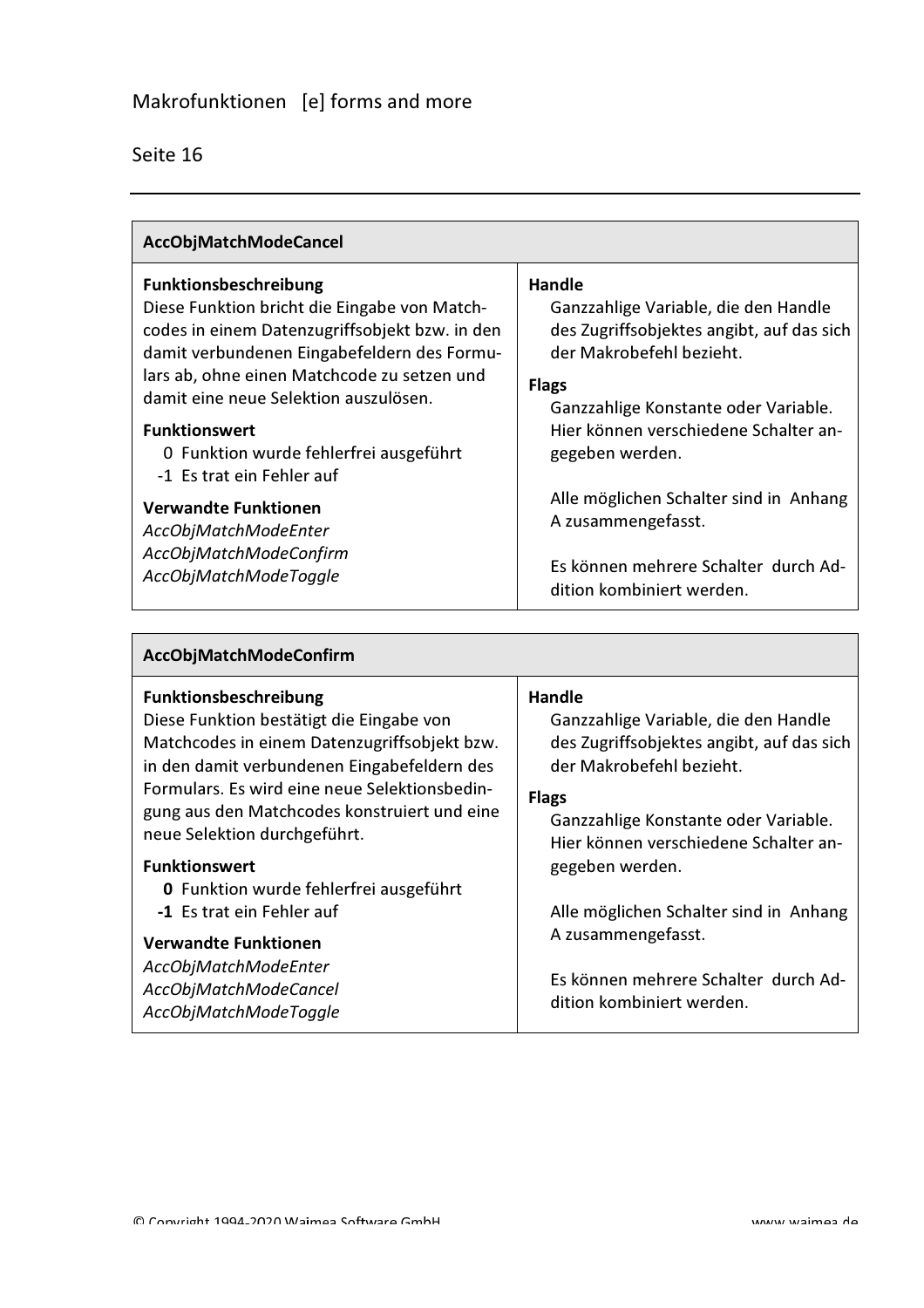| AccObjMatchModeEnter                                                                                                                                                                                |                                                                                                                                |
|-----------------------------------------------------------------------------------------------------------------------------------------------------------------------------------------------------|--------------------------------------------------------------------------------------------------------------------------------|
| Funktionsbeschreibung<br>Diese Funktion schaltet die innerhalb eines Da-<br>tenzugriffsobjekts bzw. in den damit verbunde-<br>nen Eingabefeldern des Formulars in die Eingabe<br>von Matchcodes um. | <b>Handle</b><br>Ganzzahlige Variable, die den Handle<br>des Zugriffsobjektes angibt, auf das<br>sich der Makrobefehl bezieht. |
| <b>Funktionswert</b><br>0 Funktion wurde fehlerfrei ausgeführt<br>-1 Es trat ein Fehler auf                                                                                                         | Der Handle eines Datenzugriffsobjekts<br>kann mittels FindObject aus seinem<br>Namen abgeleitet werden.                        |
| <b>Verwandte Funktionen</b><br>AccObjMatchModeConfirm<br>AccObjMatchModeCancel<br>AccObjMatchModeToggle                                                                                             | <b>Flags</b><br>Ganzzahlige Konstante oder Variable.<br>Hier können verschiedene Schalter<br>angegeben werden.                 |
|                                                                                                                                                                                                     | Alle möglichen Schalter sind in An-<br>hang A zusammengefasst.                                                                 |
|                                                                                                                                                                                                     | Es können mehrere Schalter durch<br>Addition kombiniert werden.                                                                |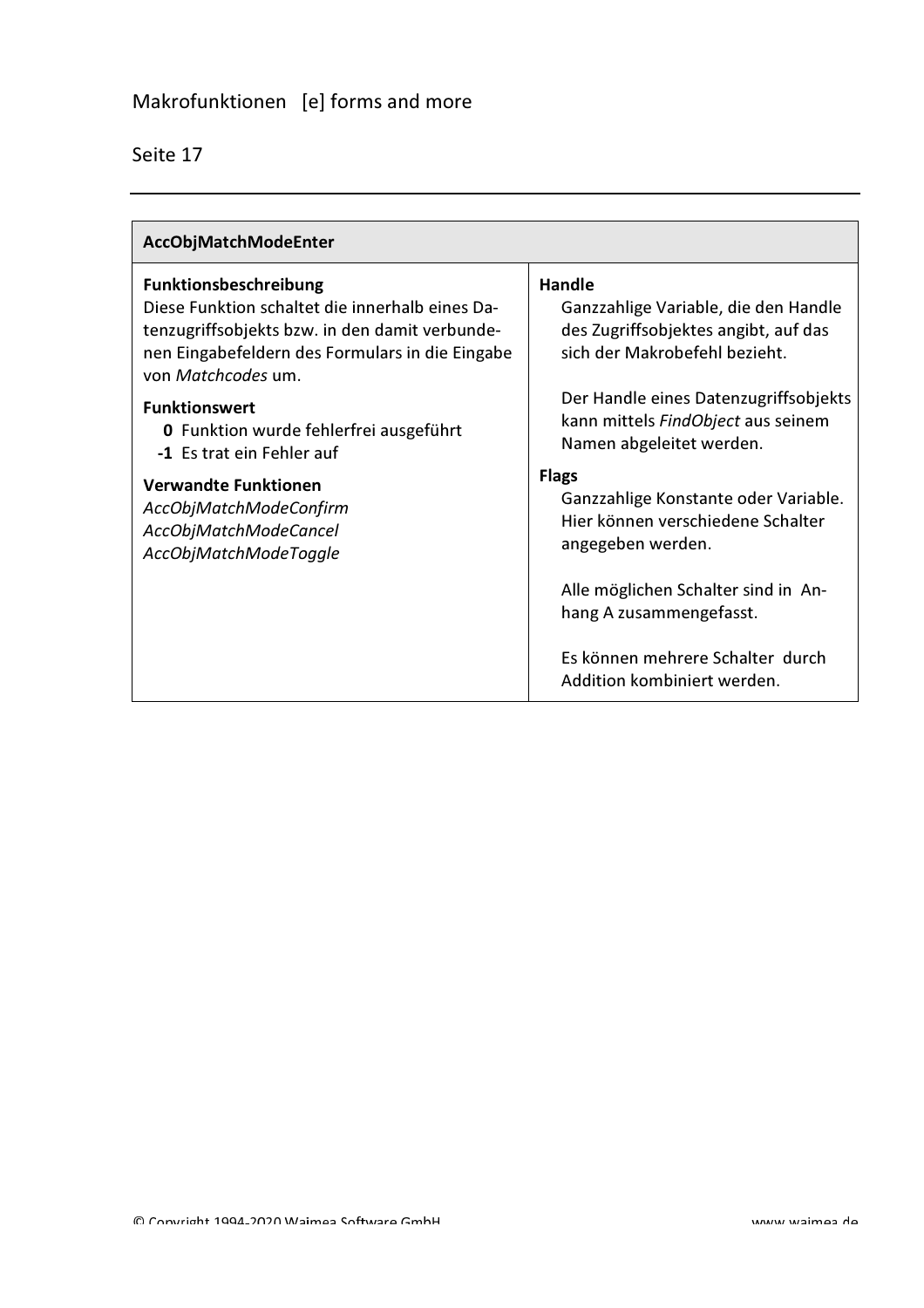| AccObjMatchModeToggle                                                                                                                                                                              |                                                                                                                                |
|----------------------------------------------------------------------------------------------------------------------------------------------------------------------------------------------------|--------------------------------------------------------------------------------------------------------------------------------|
| Funktionsbeschreibung<br>Diese Funktion schaltet in einem Datenzugriffs-<br>objekt bzw. in den damit verbundenen Eingabe-<br>feldern eines Formulars die Eingabe von Match-<br>codes ein oder aus. | <b>Handle</b><br>Ganzzahlige Variable, die den Handle<br>des Zugriffsobjektes angibt, auf das<br>sich der Makrobefehl bezieht. |
| Wenn die Matchcode-Eingabe ausgeschaltet ist,<br>wird sie eingeschaltet - und umgekehrt.                                                                                                           | Der Handle eines Datenzugriffsobjekts<br>kann mittels FindObject aus seinem<br>Namen abgeleitet werden.                        |
| <b>Funktionswert</b><br>0 Funktion wurde fehlerfrei ausgeführt<br>-1 Es trat ein Fehler auf                                                                                                        | <b>Flags</b><br>Ganzzahlige Konstante oder Variable.<br>Hier können verschiedene Schalter                                      |
| <b>Verwandte Funktionen</b><br>AccObjMatchModeEnter<br>AccObjMatchModeCancel                                                                                                                       | angegeben werden.<br>Alle möglichen Schalter sind in An-                                                                       |
| AccObjMatchModeConfirm                                                                                                                                                                             | hang A zusammengefasst.                                                                                                        |
|                                                                                                                                                                                                    | Es können mehrere Schalter durch<br>Addition kombiniert werden.                                                                |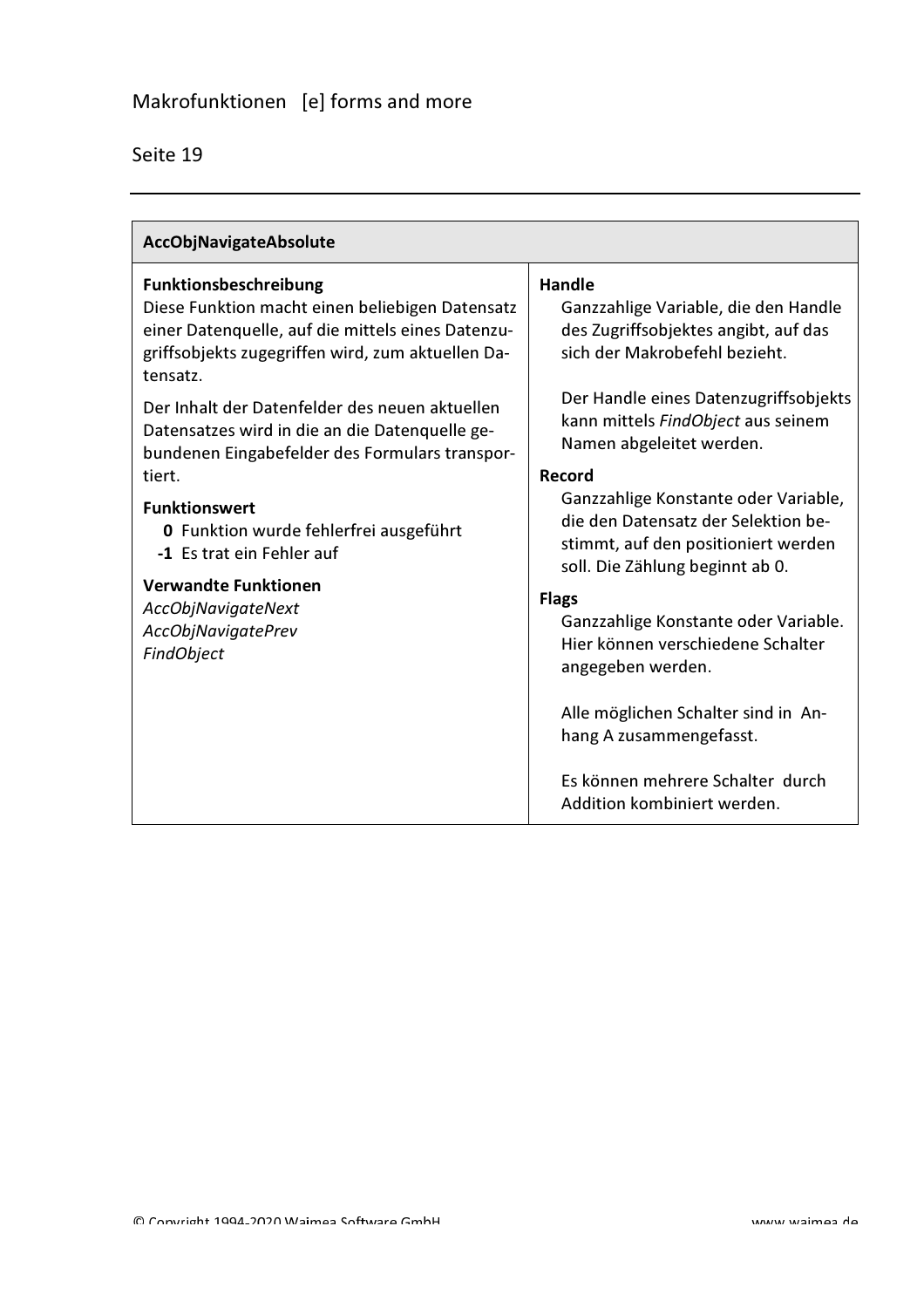| Seite 20 |
|----------|
|----------|

| AccObjNavigateFirst                                                                                                                                                                                  |                                                                                                                                |
|------------------------------------------------------------------------------------------------------------------------------------------------------------------------------------------------------|--------------------------------------------------------------------------------------------------------------------------------|
| Funktionsbeschreibung<br>Diese Funktion macht den ersten Datensatz der<br>Selektion einer Datenquelle, auf die mittels eines<br>Datenzugriffsobjekts zugegriffen wird, zum aktu-<br>ellen Datensatz. | <b>Handle</b><br>Ganzzahlige Variable, die den Handle<br>des Zugriffsobjektes angibt, auf das<br>sich der Makrobefehl bezieht. |
| Der Inhalt der Datenfelder des neuen aktuellen<br>Datensatzes wird in die an die Datenquelle ge-<br>bundenen Eingabefelder des Formulars transpor-<br>tiert.                                         | Der Handle eines Datenzugriffsobjekts<br>kann mittels FindObject aus seinem<br>Namen abgeleitet werden.<br><b>Flags</b>        |
| <b>Funktionswert</b><br>0 Funktion wurde fehlerfrei ausgeführt<br>-1 Es trat ein Fehler auf                                                                                                          | Ganzzahlige Konstante oder Variable.<br>Hier können verschiedene Schalter<br>angegeben werden.                                 |
| <b>Verwandte Funktionen</b><br><b>AccObjNavigateNext</b><br><b>AccObjNavigatePrev</b>                                                                                                                | Alle möglichen Schalter sind in An-<br>hang A zusammengefasst.                                                                 |
| FindObject                                                                                                                                                                                           | Es können mehrere Schalter durch<br>Addition kombiniert werden.                                                                |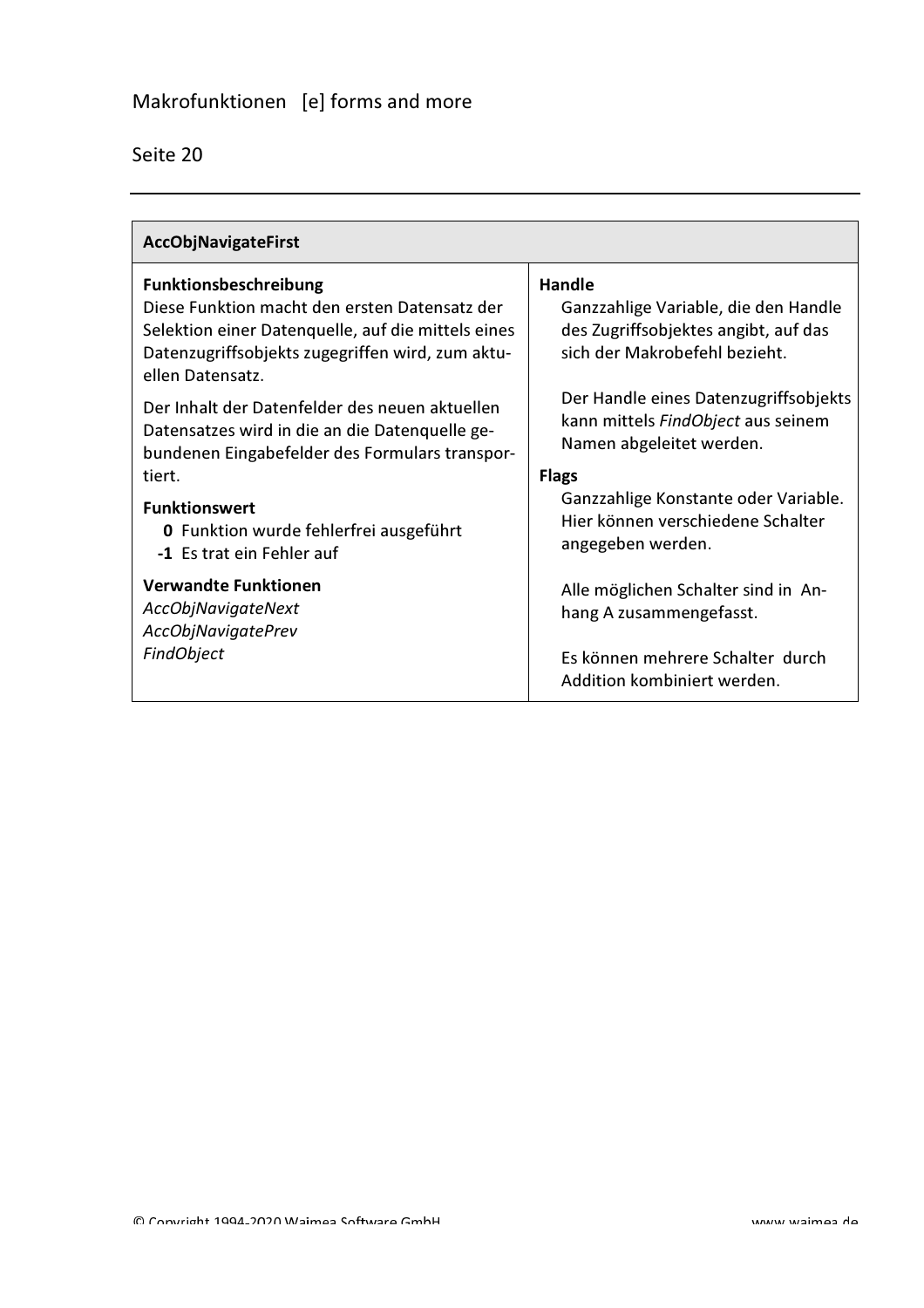| <b>AccObjNavigateLast</b>                                                                                                                                                                                                                                                                                                                                                                                                               |                                                                                                                                                                                                                                                                                                                                                             |
|-----------------------------------------------------------------------------------------------------------------------------------------------------------------------------------------------------------------------------------------------------------------------------------------------------------------------------------------------------------------------------------------------------------------------------------------|-------------------------------------------------------------------------------------------------------------------------------------------------------------------------------------------------------------------------------------------------------------------------------------------------------------------------------------------------------------|
| Funktionsbeschreibung<br>Diese Funktion macht den letzten Datensatz der<br>Selektion einer Datenquelle, auf die mittels eines<br>Datenzugriffsobjekts zugegriffen wird, zum aktu-<br>ellen Datensatz.<br>Der Inhalt der Datenfelder des neuen aktuellen<br>Datensatzes wird in die an die Datenquelle ge-<br>bundenen Eingabefelder des Formulars transpor-<br>tiert.<br><b>Funktionswert</b><br>0 Funktion wurde fehlerfrei ausgeführt | <b>Handle</b><br>Ganzzahlige Variable, die den Handle<br>des Zugriffsobjektes angibt, auf das<br>sich der Makrobefehl bezieht.<br>Der Handle eines Datenzugriffsobjekts<br>kann mittels FindObject aus seinem<br>Namen abgeleitet werden.<br><b>Flags</b><br>Ganzzahlige Konstante oder Variable.<br>Hier können verschiedene Schalter<br>angegeben werden. |
| -1 Es trat ein Fehler auf<br><b>Bemerkungen</b><br>Der Handle eines Datenzugriffsobjekts kann mit-<br>tels FindObject aus seinem Namen abgeleitet<br>werden.<br><b>Verwandte Funktionen</b><br><b>AccObjNavigateNext</b><br><b>AccObjNavigatePrev</b><br>FindObject                                                                                                                                                                     | Alle möglichen Schalter sind in An-<br>hang A zusammengefasst.<br>Es können mehrere Schalter durch<br>Addition kombiniert werden.                                                                                                                                                                                                                           |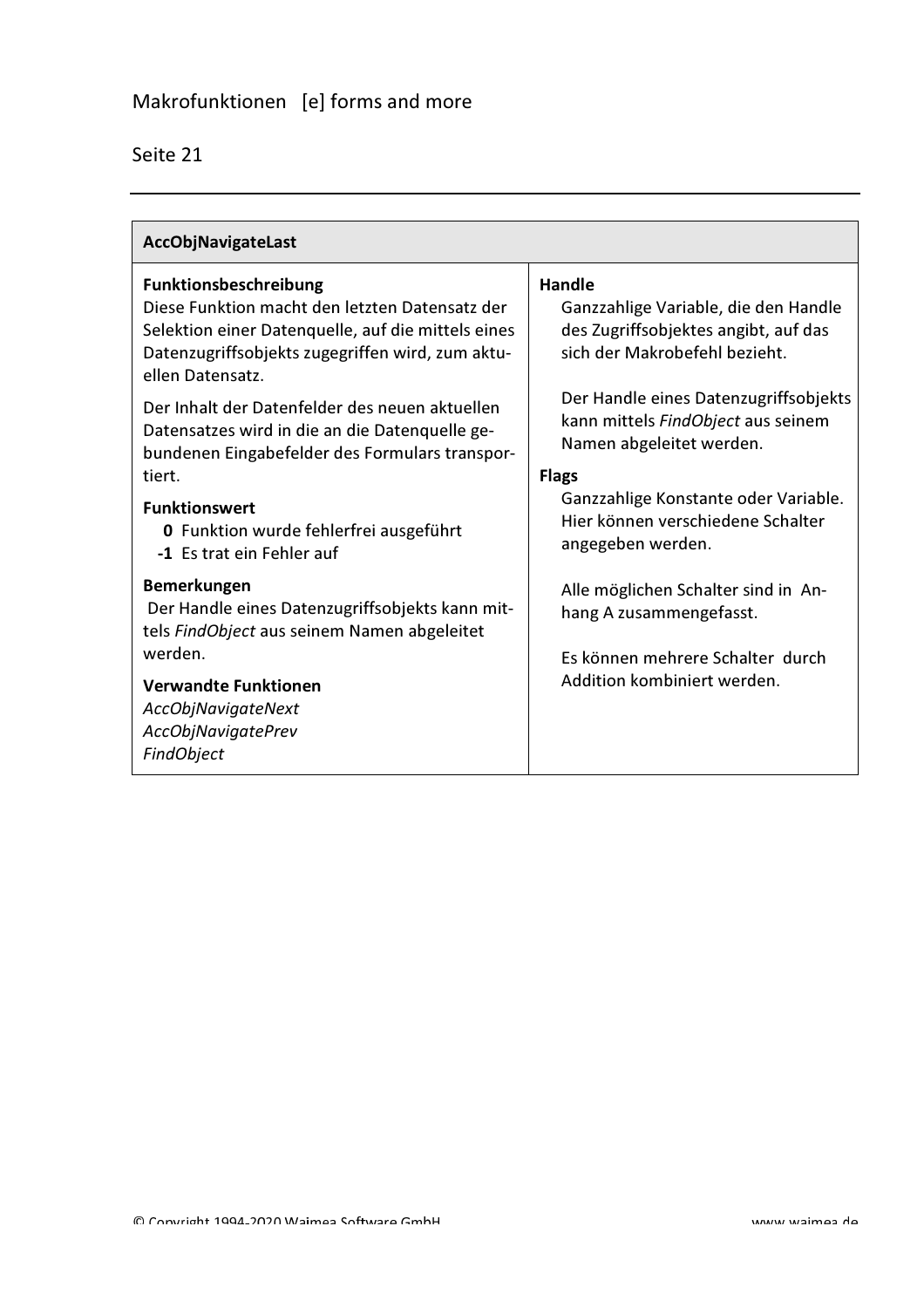| <b>AccObjNavigateNext</b>                                                                                                                                                                                   |                                                                                                                                |
|-------------------------------------------------------------------------------------------------------------------------------------------------------------------------------------------------------------|--------------------------------------------------------------------------------------------------------------------------------|
| <b>Funktionsbeschreibung</b><br>Diese Funktion macht den nächsten Datensatz<br>der Selektion einer Datenquelle, auf die mittels<br>eines Datenzugriffsobjekts zugegriffen wird, zum<br>aktuellen Datensatz. | <b>Handle</b><br>Ganzzahlige Variable, die den Handle<br>des Zugriffsobjektes angibt, auf das<br>sich der Makrobefehl bezieht. |
| Der Inhalt der Datenfelder des neuen aktuellen<br>Datensatzes wird in die an die Datenquelle ge-<br>bundenen Eingabefelder des Formulars transpor-<br>tiert.                                                | Der Handle eines Datenzugriffsobjekts<br>kann mittels FindObject aus seinem<br>Namen abgeleitet werden.<br><b>Flags</b>        |
| <b>Funktionswert</b><br>0 Funktion wurde fehlerfrei ausgeführt<br>-1 Es trat ein Fehler auf                                                                                                                 | Ganzzahlige Konstante oder Variable.<br>Hier können verschiedene Schalter<br>angegeben werden.                                 |
| <b>Verwandte Funktionen</b><br>AccObjNavigateAbsolute<br><b>AccObjNavigatePrev</b>                                                                                                                          | Alle möglichen Schalter sind in An-<br>hang A zusammengefasst.                                                                 |
| FindObject                                                                                                                                                                                                  | Es können mehrere Schalter durch<br>Addition kombiniert werden.                                                                |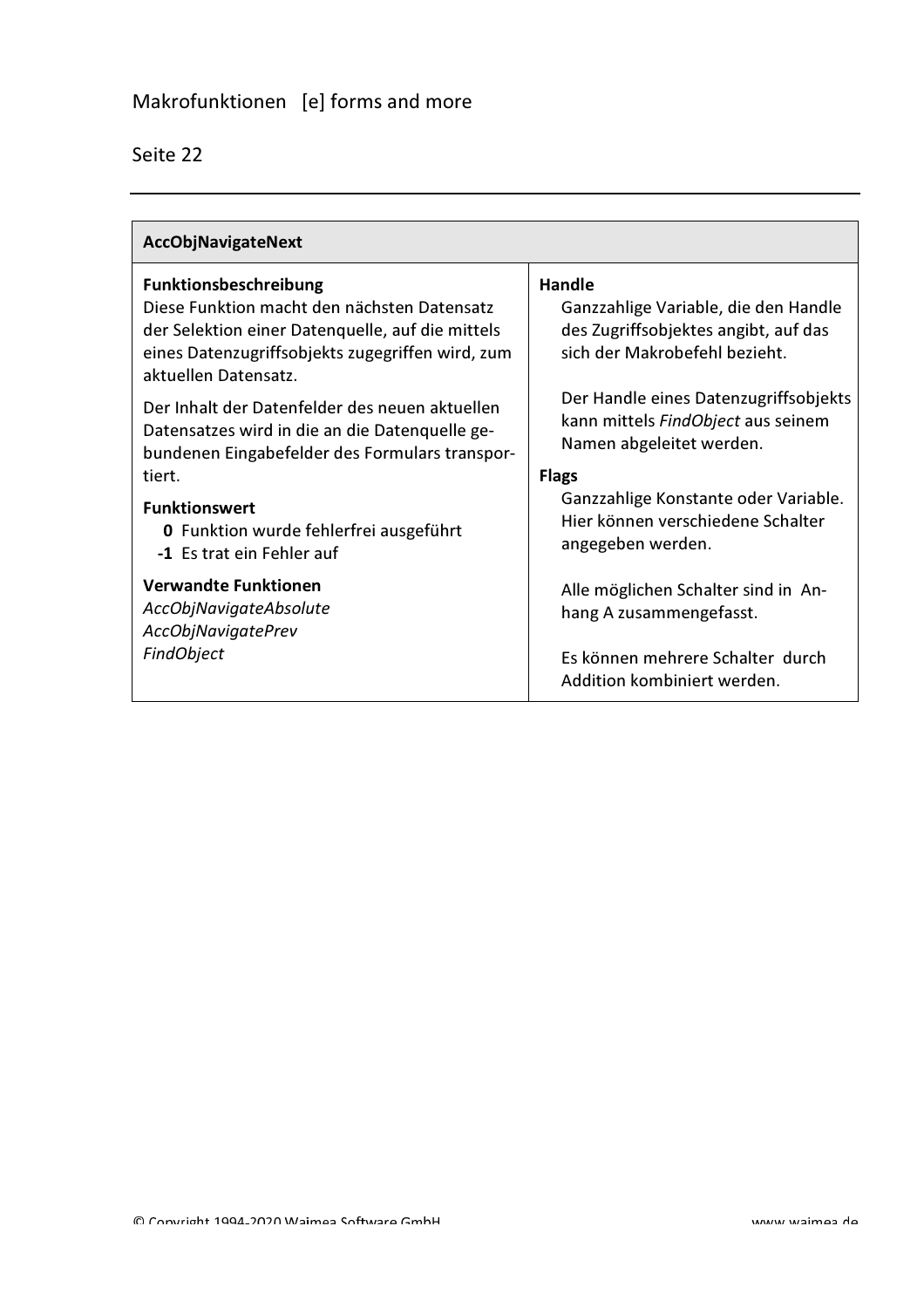| <b>AccObjNavigatePrev</b>                                                                                                                                                                                    |                                                                                                                                |
|--------------------------------------------------------------------------------------------------------------------------------------------------------------------------------------------------------------|--------------------------------------------------------------------------------------------------------------------------------|
| <b>Funktionsbeschreibung</b><br>Diese Funktion macht den vorigen Datensatz der<br>Selektion einer Datenquelle, auf die mittels eines<br>Datenzugriffsobjekts zugegriffen wird, zum aktu-<br>ellen Datensatz. | <b>Handle</b><br>Ganzzahlige Variable, die den Handle<br>des Zugriffsobjektes angibt, auf das<br>sich der Makrobefehl bezieht. |
| Der Inhalt der Datenfelder des neuen aktuellen<br>Datensatzes wird in die an die Datenquelle ge-<br>bundenen Eingabefelder des Formulars transpor-<br>tiert.                                                 | Der Handle eines Datenzugriffsobjekts<br>kann mittels FindObject aus seinem<br>Namen abgeleitet werden.<br><b>Flags</b>        |
| <b>Funktionswert</b><br>0 Funktion wurde fehlerfrei ausgeführt<br>-1 Es trat ein Fehler auf                                                                                                                  | Ganzzahlige Konstante oder Variable.<br>Hier können verschiedene Schalter<br>angegeben werden.                                 |
| <b>Verwandte Funktionen</b><br><b>AccObjNavigateNext</b><br>AccObjNavigateAbsolute                                                                                                                           | Alle möglichen Schalter sind in An-<br>hang A zusammengefasst.                                                                 |
| <b>FindObject</b>                                                                                                                                                                                            | Es können mehrere Schalter durch<br>Addition kombiniert werden.                                                                |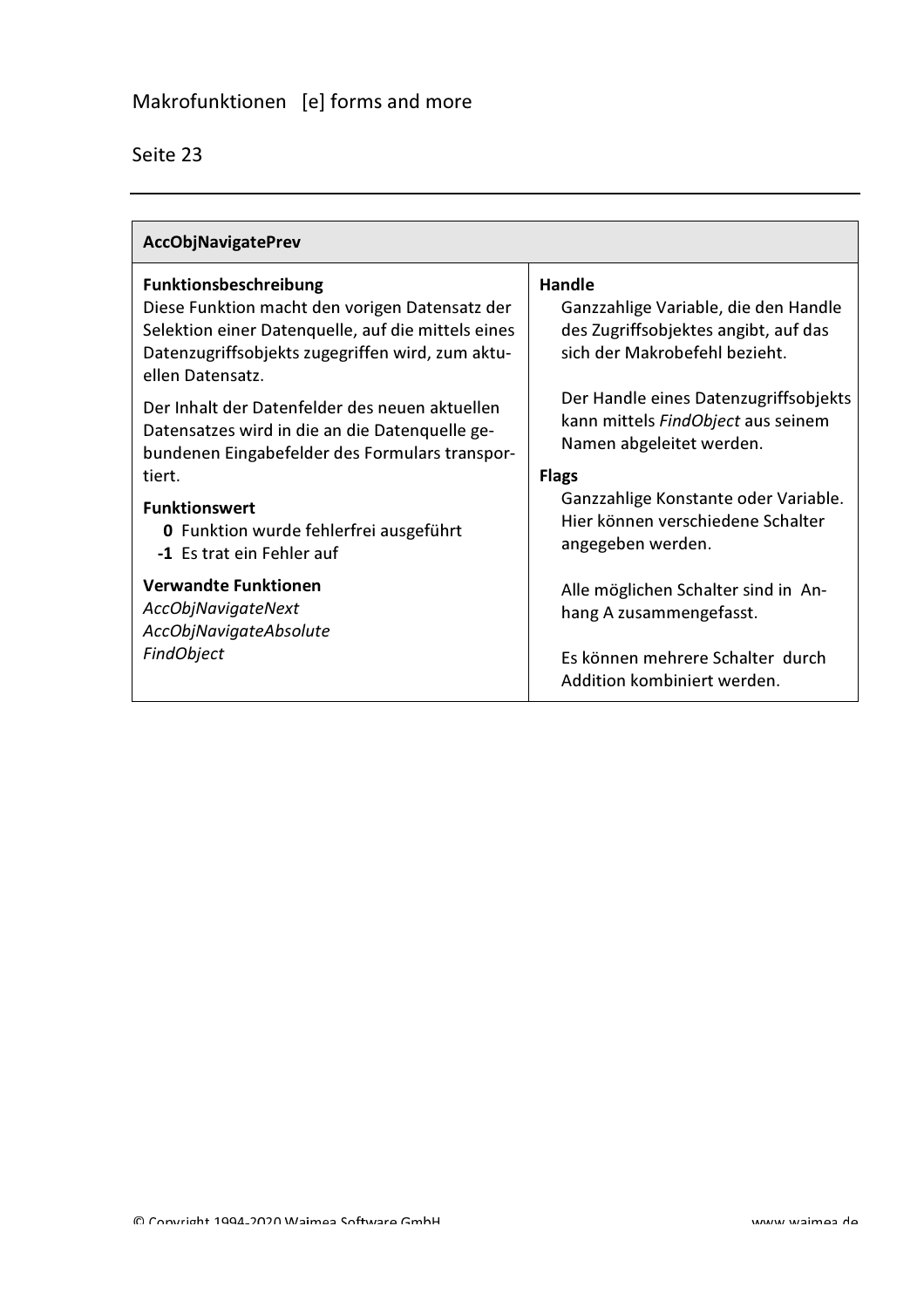| <b>AccObjReloadObjects</b>                                                                                                                                                                                                                                                                                                                                         |                                                                                                                                                                                                                                                     |
|--------------------------------------------------------------------------------------------------------------------------------------------------------------------------------------------------------------------------------------------------------------------------------------------------------------------------------------------------------------------|-----------------------------------------------------------------------------------------------------------------------------------------------------------------------------------------------------------------------------------------------------|
| <b>Funktionsbeschreibung</b><br>Diese Funktion füllt alle Eingabeobjekte (Einga-<br>befelder, Auswahlfelder, Tabellen) eines Formu-<br>lars, die an ein Datenzugriffsobjekt und somit an<br>eine Datenquelle gebunden sind, mit den Daten,<br>die in der augenblicklichen Selektion der Daten-<br>quelle bzw. in der Datenquelle selbst zur Verfü-<br>gung stehen. | <b>Handle</b><br>Ganzzahlige Variable, die den Handle<br>des Zugriffsobjektes angibt, auf das<br>sich der Makrobefehl bezieht.<br>Der Handle eines Datenzugriffsobjekts<br>kann mittels FindObject aus seinem<br>Namen abgeleitet werden.           |
| <b>Funktionswert</b><br>0 Funktion wurde fehlerfrei ausgeführt<br>-1 Es trat ein Fehler auf<br><b>Bemerkungen</b><br>Diese Funktion wird insbesondere dann aufgeru-<br>fen, wenn die Datenquelle zuvor verändert wur-<br>de. Dies kann z.B. mittels der Funktion AccObjSet-<br>FieldAsText geschehen.<br><b>Verwandte Funktionen</b><br>FindObject                 | <b>Flags</b><br>Ganzzahlige Konstante oder Variable.<br>Hier können verschiedene Schalter<br>angegeben werden.<br>Alle möglichen Schalter sind in An-<br>hang A zusammengefasst.<br>Es können mehrere Schalter durch<br>Addition kombiniert werden. |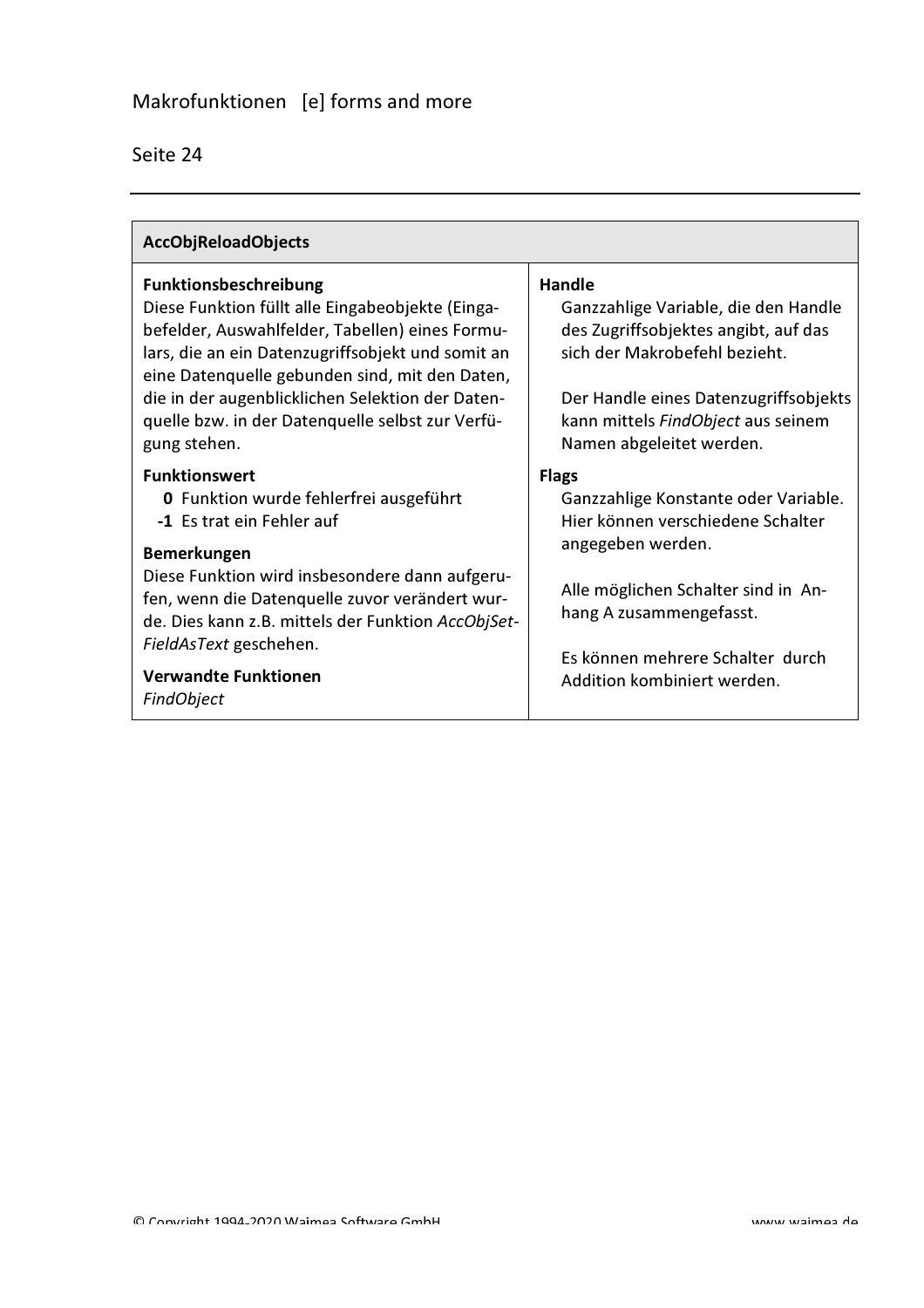| <b>AccObjSelect</b>                                                                                                                                                                                                                                                                                                                                                                                                                                                                                                                                                                                                                                          |                                                                                                                                                                                                                                                                                                                                                                                                                                                                                                  |
|--------------------------------------------------------------------------------------------------------------------------------------------------------------------------------------------------------------------------------------------------------------------------------------------------------------------------------------------------------------------------------------------------------------------------------------------------------------------------------------------------------------------------------------------------------------------------------------------------------------------------------------------------------------|--------------------------------------------------------------------------------------------------------------------------------------------------------------------------------------------------------------------------------------------------------------------------------------------------------------------------------------------------------------------------------------------------------------------------------------------------------------------------------------------------|
| <b>Funktionsbeschreibung</b><br>Diese Funktion führt eine erneute Selektion der<br>der Datenquelle durch, auf die mittels eines Da-<br>tenzugriffsobjekts zugegriffen wird und macht<br>den ersten Satz der Selektion zum aktuellen Satz.<br>Anschließend werden alle Eingabeobjekte (Ein-<br>gabefelder, Auswahlfelder, Tabellen) des Formu-<br>lars, die an das Datenzugriffsobjekt gebunden<br>sind, mit den Daten der augenblicklichen Selek-<br>tion gefüllt.<br><b>Funktionswert</b><br>0 Funktion wurde fehlerfrei ausgeführt<br>-1 Es trat ein Fehler auf<br><b>Verwandte Funktionen</b><br>FindObject<br><b>AccObjSelectAll</b><br>AccObjSelectLead | <b>Handle</b><br>Ganzzahlige Variable, die den Handle<br>des Zugriffsobjektes angibt, auf das<br>sich der Makrobefehl bezieht.<br>Der Handle eines Datenzugriffsobjekts<br>kann mittels FindObject aus seinem<br>Namen abgeleitet werden.<br><b>Flags</b><br>Ganzzahlige Konstante oder Variable.<br>Hier können verschiedene Schalter<br>angegeben werden.<br>Alle möglichen Schalter sind in An-<br>hang A zusammengefasst.<br>Es können mehrere Schalter durch<br>Addition kombiniert werden. |
| AccObjSelectExact<br>AccObjSelectStdMask                                                                                                                                                                                                                                                                                                                                                                                                                                                                                                                                                                                                                     |                                                                                                                                                                                                                                                                                                                                                                                                                                                                                                  |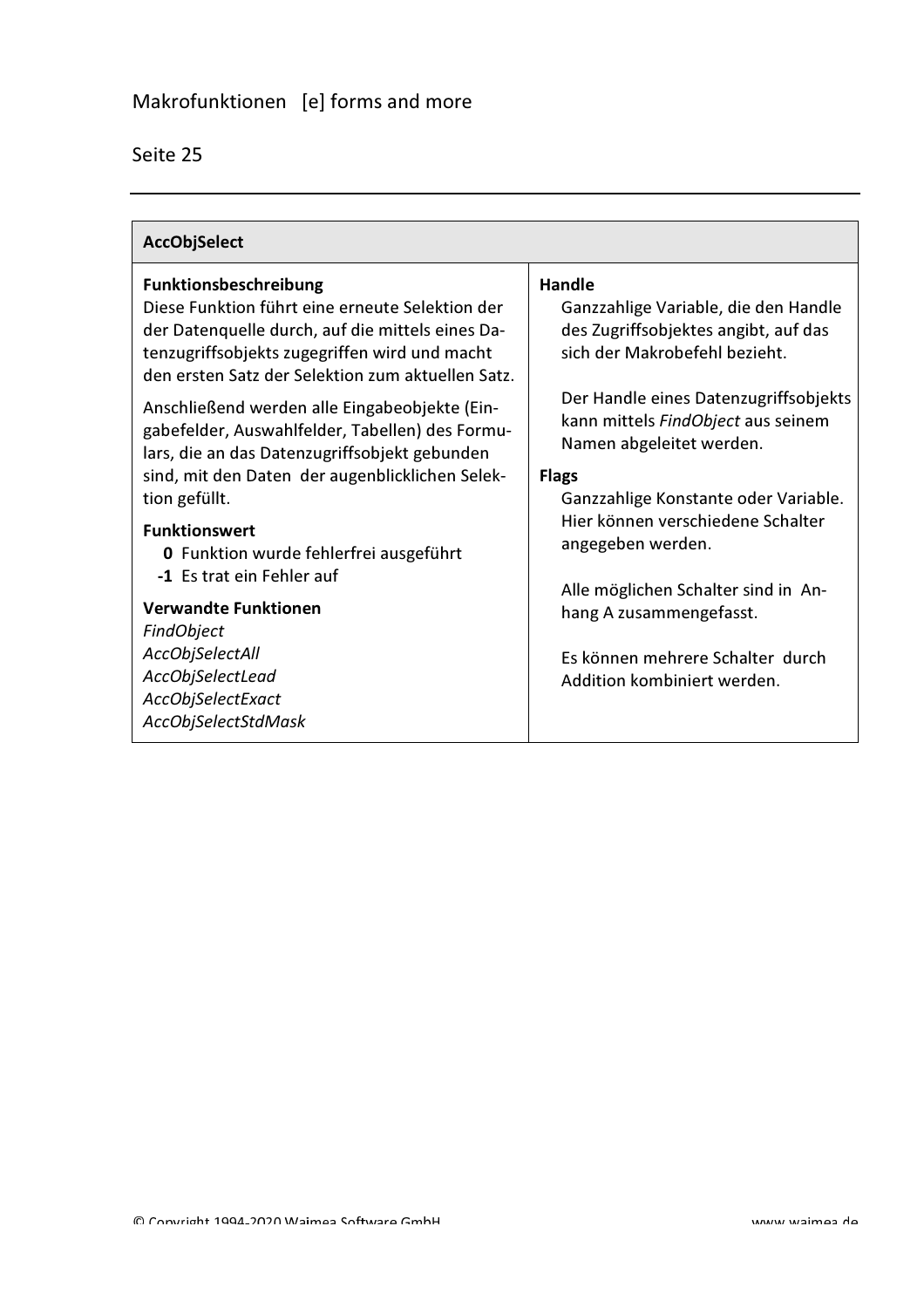| Seite | 26 |
|-------|----|
|       |    |

| <b>AccObjSelectAll</b>                                                                                                                                                                                                                                      |                                                                                                                                                                                  |
|-------------------------------------------------------------------------------------------------------------------------------------------------------------------------------------------------------------------------------------------------------------|----------------------------------------------------------------------------------------------------------------------------------------------------------------------------------|
| Funktionsbeschreibung<br>Diese Funktion löscht die augenblicklich in einem<br>Datenzugriffsobjekt eingestellte WHERE-Klausel<br>und führt eine Neuselektion aller Datensätze der<br>Datenquelle durch, die in dem Datenzugriffsob-<br>jekt eingestellt ist. | <b>Handle</b><br>Ganzzahlige Variable, die den Handle<br>des Zugriffsobjektes angibt, auf das<br>sich der Makrobefehl bezieht.<br>Der Handle eines Datenzugriffsobjekts          |
| Der erste Satz der Selektion wird zum aktuellen<br>Satz. Alle Eingabeobjekte (Eingabefelder, Aus-<br>wahlfelder, Tabellen, Bilder) des Formulars, die<br>an das Datenzugriffsobjekt gebunden sind, wer-<br>den mit den Daten des ersten Satzes gefüllt.     | kann mittels FindObject aus seinem<br>Namen abgeleitet werden.<br><b>Flags</b><br>Ganzzahlige Konstante oder Variable.<br>Hier können verschiedene Schalter<br>angegeben werden. |
| <b>Funktionswert</b><br>0 Funktion wurde fehlerfrei ausgeführt<br>-1 Es trat ein Fehler auf<br><b>Verwandte Funktionen</b>                                                                                                                                  | Alle möglichen Schalter sind in An-<br>hang A zusammengefasst.                                                                                                                   |
| FindObject<br>AccObjSelect<br>AccObjSelectLead<br>AccObjSelectExact<br>AccObjSelectStdMask                                                                                                                                                                  | Es können mehrere Schalter durch<br>Addition kombiniert werden.                                                                                                                  |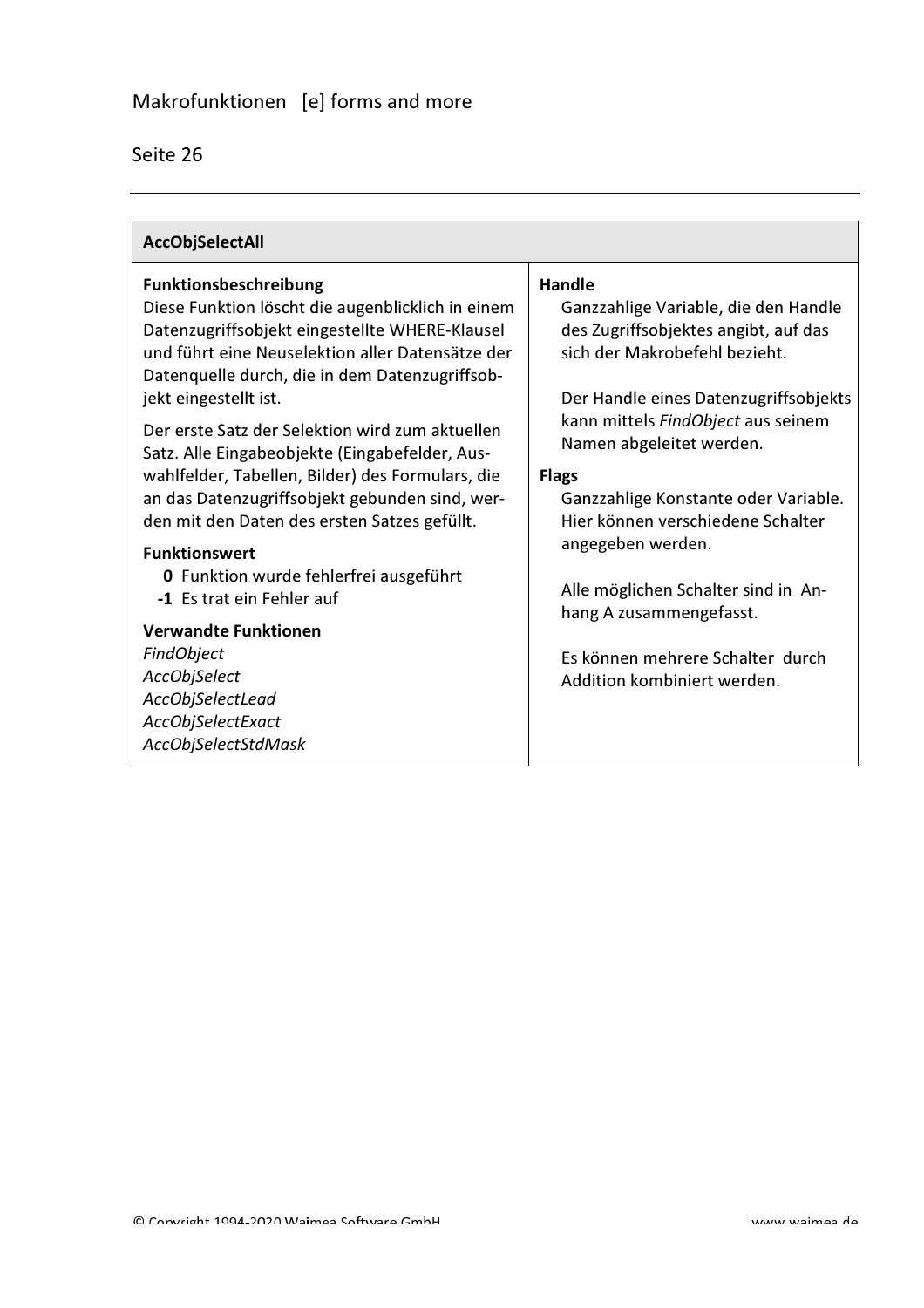| AccObjSelectExact                                                                                                                                                                                                                                                                                                                                                                                                                                                                                                                               |                                                                                                                                                                                                                                                                                                                                 |
|-------------------------------------------------------------------------------------------------------------------------------------------------------------------------------------------------------------------------------------------------------------------------------------------------------------------------------------------------------------------------------------------------------------------------------------------------------------------------------------------------------------------------------------------------|---------------------------------------------------------------------------------------------------------------------------------------------------------------------------------------------------------------------------------------------------------------------------------------------------------------------------------|
| <b>Funktionsbeschreibung</b><br>Diese Funktion erstellt eine neue WHERE-Klausel<br>für ein Datenzugriffsobjekt, welche alle Sätze se-<br>lektiert, deren Feldinhalt mit dem im augenblick-<br>lich aktiven Eingabefeld befindlichen Text be-<br>ginnt. Danach wird eine Neuselektion auf Basis<br>dieser WHERE-Klausel durchgeführt.<br>Der erste Satz der Selektion wird zum aktuellen<br>Satz. Alle Eingabeobjekte (Eingabefelder, Aus-<br>wahlfelder, Tabellen, Bilder) des Formulars, die<br>an das Datenzugriffsobjekt gebunden sind, wer- | Handle<br>Ganzzahlige Variable, die den Handle<br>des Zugriffsobjektes angibt, auf das<br>sich der Makrobefehl bezieht.<br>Der Handle eines Datenzugriffsobjekts<br>kann mittels FindObject aus seinem<br>Namen abgeleitet werden.<br><b>Flags</b><br>Ganzzahlige Konstante oder Variable.<br>Hier können verschiedene Schalter |
| den mit den Daten des ersten Satzes gefüllt.<br><b>Funktionswert</b><br>0 Funktion wurde fehlerfrei ausgeführt<br>-1 Es trat ein Fehler auf                                                                                                                                                                                                                                                                                                                                                                                                     | angegeben werden.<br>Alle möglichen Schalter sind in An-<br>hang A zusammengefasst.                                                                                                                                                                                                                                             |
| Bemerkungen<br>Wenn das augenblicklich aktive Eingabeobjekt<br>nicht zu dem angesprochenen Datenzugriffsob-<br>jekt gehört, ist diese Funktion ohne Wirkung und<br>es ertönt ein Piepen.                                                                                                                                                                                                                                                                                                                                                        | Es können mehrere Schalter durch<br>Addition kombiniert werden.                                                                                                                                                                                                                                                                 |
| <b>Verwandte Funktionen</b><br>FindObject<br><b>AccObjSelect</b><br>AccObjSelectLead<br><b>AccObjSelectAll</b><br>AccObjSelectStdMask                                                                                                                                                                                                                                                                                                                                                                                                           |                                                                                                                                                                                                                                                                                                                                 |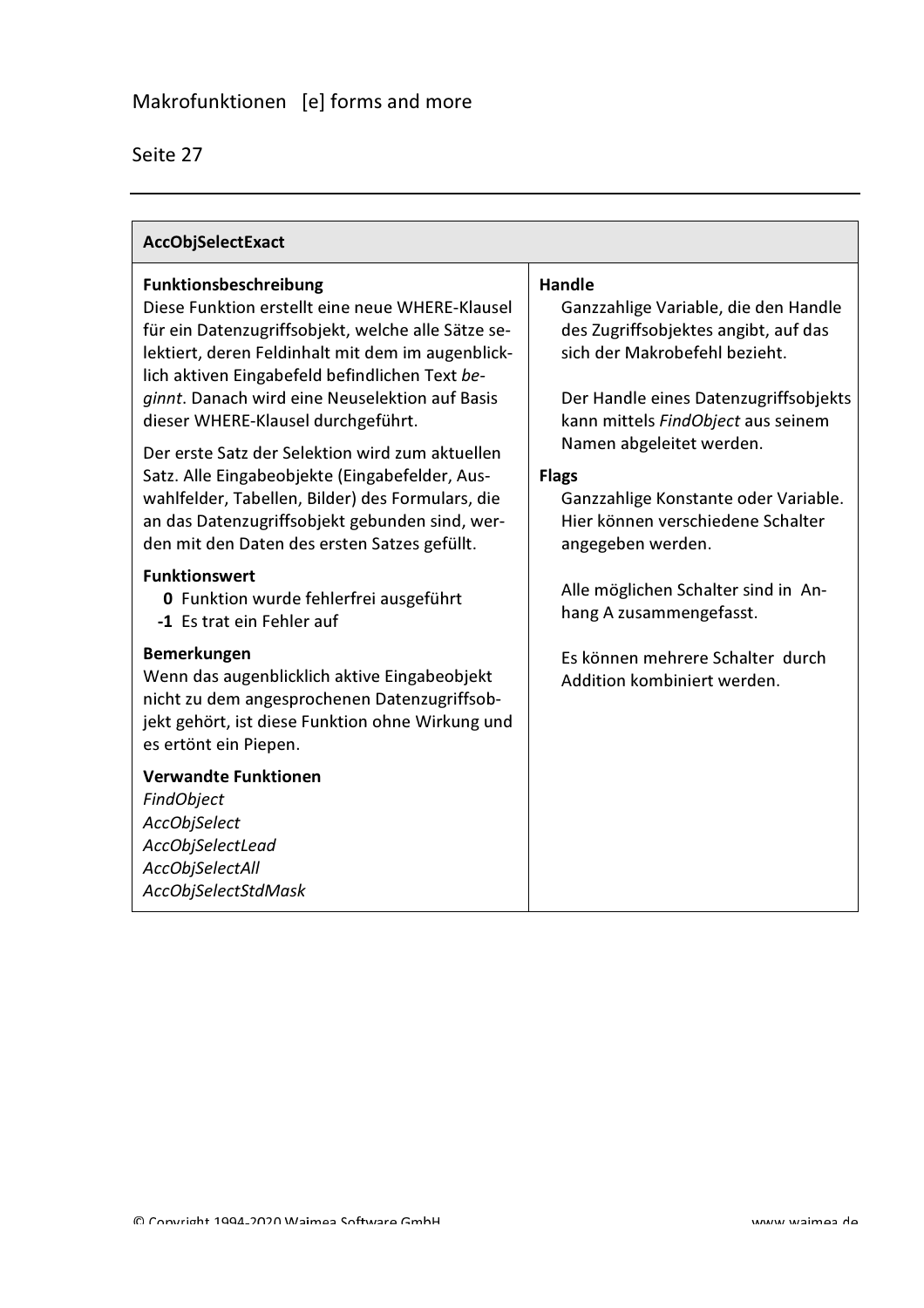| AccObjSelectLead                                                                                                                                                                                                                                                                                                                                                                                                                                                                                                                                                                                 |                                                                                                                                                                                                                                                                                                                                                             |
|--------------------------------------------------------------------------------------------------------------------------------------------------------------------------------------------------------------------------------------------------------------------------------------------------------------------------------------------------------------------------------------------------------------------------------------------------------------------------------------------------------------------------------------------------------------------------------------------------|-------------------------------------------------------------------------------------------------------------------------------------------------------------------------------------------------------------------------------------------------------------------------------------------------------------------------------------------------------------|
| Funktionsbeschreibung<br>Diese Funktion erstellt eine neue WHERE-Klausel<br>für ein Datenzugriffsobjekt, welche alle Sätze se-<br>lektiert, deren Feldinhalt mit dem im augenblick-<br>lich aktiven Eingabefeld befindlichen Text übrein-<br>stimmen. Danach wird eine Neuselektion auf Ba-<br>sis dieser WHERE-Klausel durchgeführt.<br>Der erste Satz der Selektion wird zum aktuellen<br>Satz. Alle Eingabeobjekte (Eingabefelder, Aus-<br>wahlfelder, Tabellen, Bilder) des Formulars, die<br>an das Datenzugriffsobjekt gebunden sind, wer-<br>den mit den Daten des ersten Satzes gefüllt. | <b>Handle</b><br>Ganzzahlige Variable, die den Handle<br>des Zugriffsobjektes angibt, auf das<br>sich der Makrobefehl bezieht.<br>Der Handle eines Datenzugriffsobjekts<br>kann mittels FindObject aus seinem<br>Namen abgeleitet werden.<br><b>Flags</b><br>Ganzzahlige Konstante oder Variable.<br>Hier können verschiedene Schalter<br>angegeben werden. |
| <b>Funktionswert</b><br><b>0</b> Funktion wurde fehlerfrei ausgeführt<br>-1 Es trat ein Fehler auf                                                                                                                                                                                                                                                                                                                                                                                                                                                                                               | Alle möglichen Schalter sind in An-<br>hang A zusammengefasst.                                                                                                                                                                                                                                                                                              |
| <b>Bemerkungen</b><br>Wenn das augenblicklich aktive Eingabeobjekt<br>nicht zu dem angesprochenen Datenzugriffsob-<br>jekt gehört, ist diese Funktion ohne Wirkung und<br>es ertönt ein Piepen.                                                                                                                                                                                                                                                                                                                                                                                                  | Es können mehrere Schalter durch<br>Addition kombiniert werden.                                                                                                                                                                                                                                                                                             |
| <b>Verwandte Funktionen</b><br>FindObject<br><b>AccObjSelect</b><br><b>AccObjSelectAll</b><br>AccObjSelectExact<br>AccObjSelectStdMask                                                                                                                                                                                                                                                                                                                                                                                                                                                           |                                                                                                                                                                                                                                                                                                                                                             |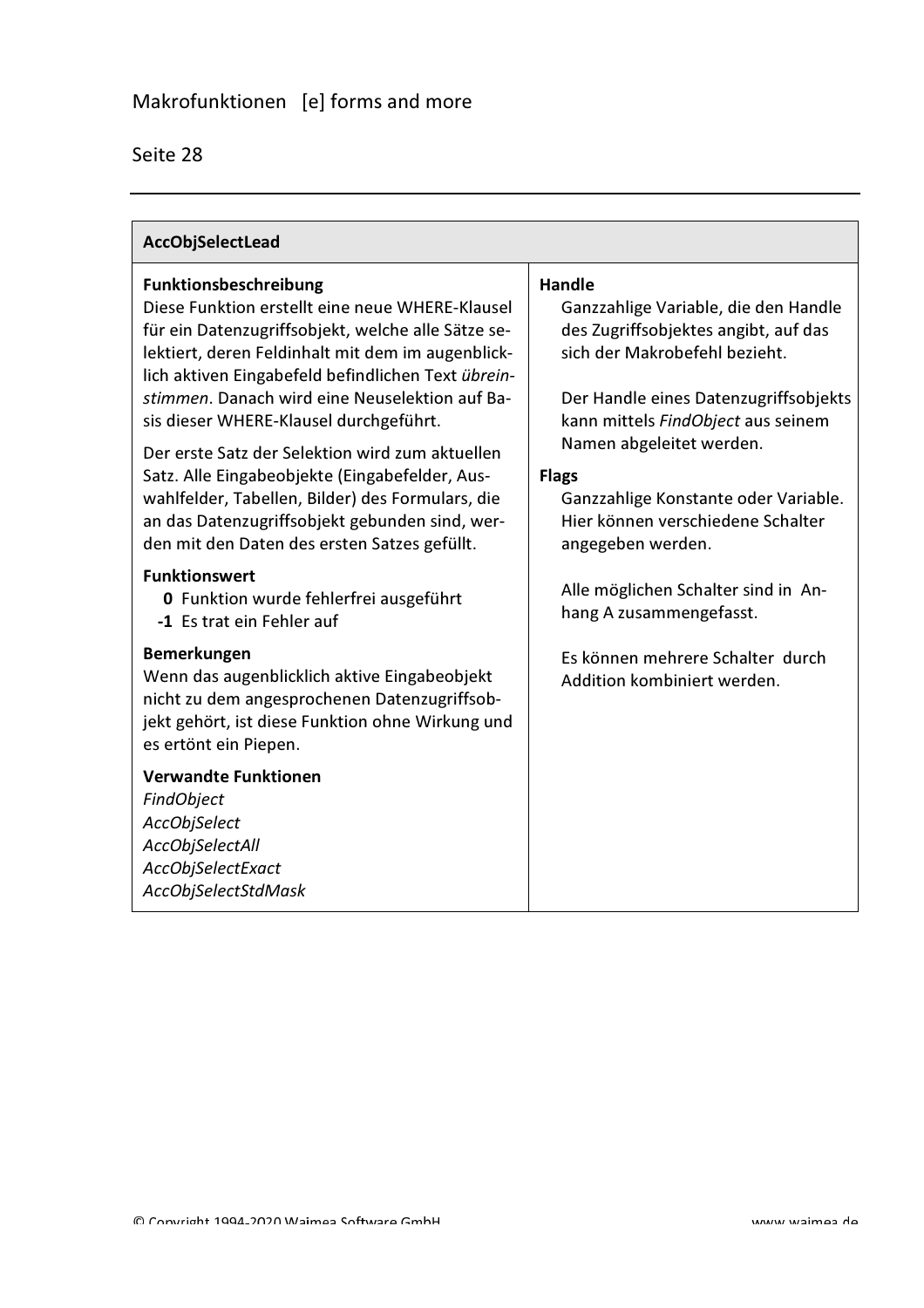| <b>Funktionsbeschreibung</b><br>Diese Funktion öffnet einen Dialog, der die Ein-<br>gabe von einer oder mehreren Suchbedingungen<br>ermöglicht, die durch und oder oder verknüpft<br>werden können. Aus den eingegebenen Bedin-<br>gungen wird eine WHERE-Klausel für das ange-<br>sprochene Datenzugriffsobjekt erstellt. Danach<br>wird eine Neuselektion auf Basis dieser<br>WHERE-Klausel durchgeführt.<br><b>Flags</b><br>Der erste Satz der Selektion wird zum aktuellen<br>Satz. Alle Eingabeobjekte (Eingabefelder, Aus-<br>wahlfelder, Tabellen, Bilder) des Formulars, die<br>an das Datenzugriffsobjekt gebunden sind, wer-<br>den mit den Daten des ersten Satzes gefüllt.<br><b>Funktionswert</b><br>0 Funktion wurde fehlerfrei ausgeführt<br>-1 Es trat ein Fehler auf<br><b>Verwandte Funktionen</b><br>FindObject<br><b>AccObjSelectAll</b><br>AccObjSelectLead<br>AccObjSelectExact<br><b>AccObjSelect</b> | <b>Handle</b><br>Ganzzahlige Variable, die den Handle<br>des Zugriffsobjektes angibt, auf das<br>sich der Makrobefehl bezieht.<br>Der Handle eines Datenzugriffsobjekts<br>kann mittels FindObject aus seinem<br>Namen abgeleitet werden.<br>Ganzzahlige Konstante oder Variable.<br>Hier können verschiedene Schalter<br>angegeben werden.<br>Alle möglichen Schalter sind in An-<br>hang A zusammengefasst.<br>Es können mehrere Schalter durch<br>Addition kombiniert werden. |
|------------------------------------------------------------------------------------------------------------------------------------------------------------------------------------------------------------------------------------------------------------------------------------------------------------------------------------------------------------------------------------------------------------------------------------------------------------------------------------------------------------------------------------------------------------------------------------------------------------------------------------------------------------------------------------------------------------------------------------------------------------------------------------------------------------------------------------------------------------------------------------------------------------------------------|----------------------------------------------------------------------------------------------------------------------------------------------------------------------------------------------------------------------------------------------------------------------------------------------------------------------------------------------------------------------------------------------------------------------------------------------------------------------------------|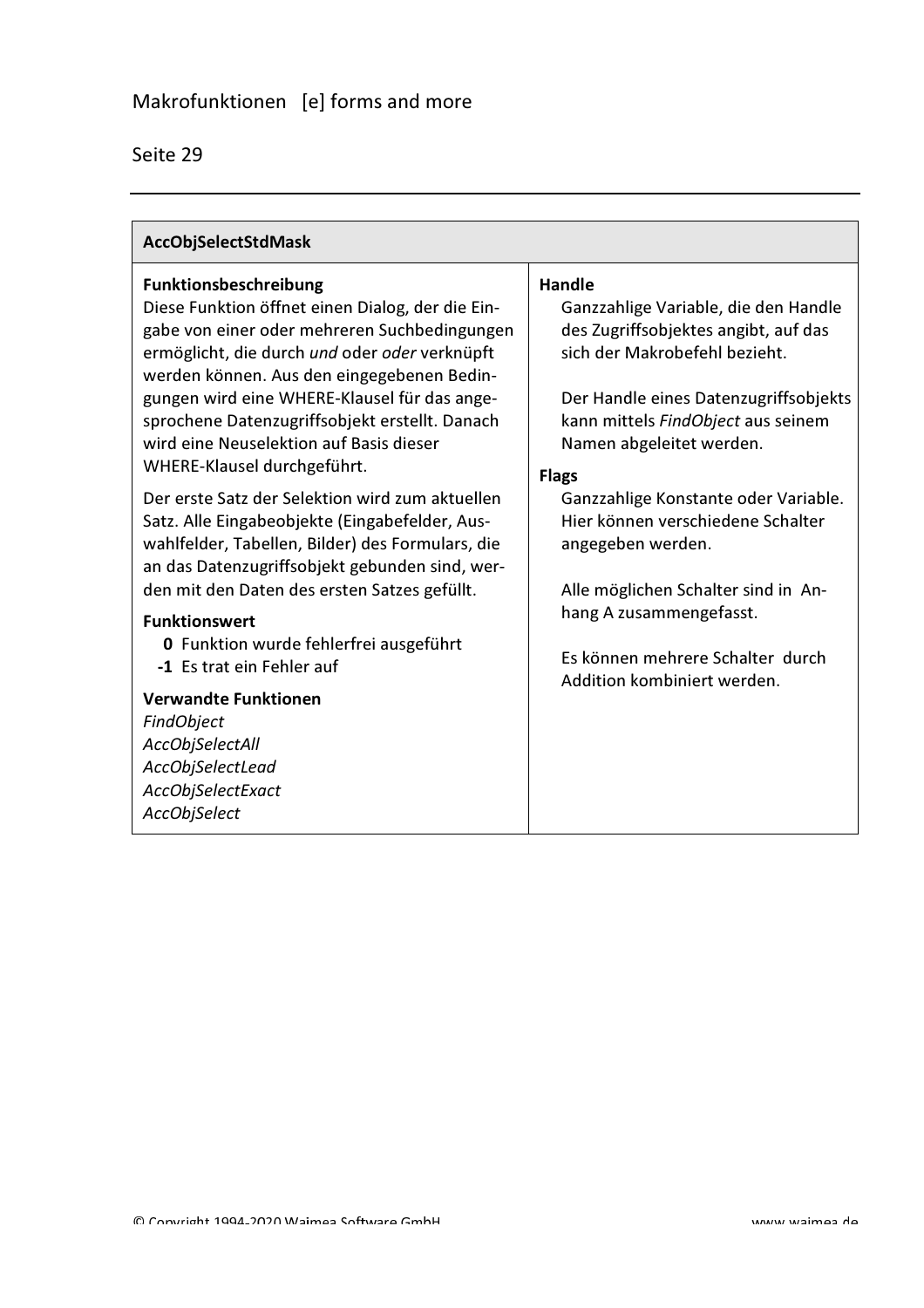| <b>AccObjSetChangeFlag</b>                                                                                                                                                                                                                         |                                                                                                                                          |
|----------------------------------------------------------------------------------------------------------------------------------------------------------------------------------------------------------------------------------------------------|------------------------------------------------------------------------------------------------------------------------------------------|
| <b>Funktionsbeschreibung</b><br>Diese Funktion manipuliert die Merkvariable ei-<br>nes Datenzugrifsobjekts, welche nachhält, ob der<br>augenblicklich aktive Datensatz verändert wurde<br>oder nicht.                                              | Handle<br>Ganzzahlige Variable, die den Handle<br>des Zugriffsobjektes angibt, auf das<br>sich der Makrobefehl bezieht.                  |
| <b>Funktionswert</b><br>0 Funktion wurde fehlerfrei ausgeführt<br>-1 Es trat ein Fehler auf                                                                                                                                                        | Der Handle eines Datenzugriffsobjekts<br>kann mittels FindObject aus seinem<br>Namen abgeleitet werden.                                  |
| <b>Bemerkungen</b><br>Ein Satz wird als verändert gekennzeichnet, wenn<br>irgendein mit dem Datenzugriffsobjekt verbun-<br>denes Eingabefeld oder die Zelle einer Tabelle<br>verändert wird.<br><b>Verwandte Funktionen</b><br>AccObjGetChangeFlag | <b>Value</b><br>Ganzzahlige Konstante oder Variable,<br>die das neue ChangeFlag angibt:<br>Satz nicht verändert<br>0<br>1 Satz verändert |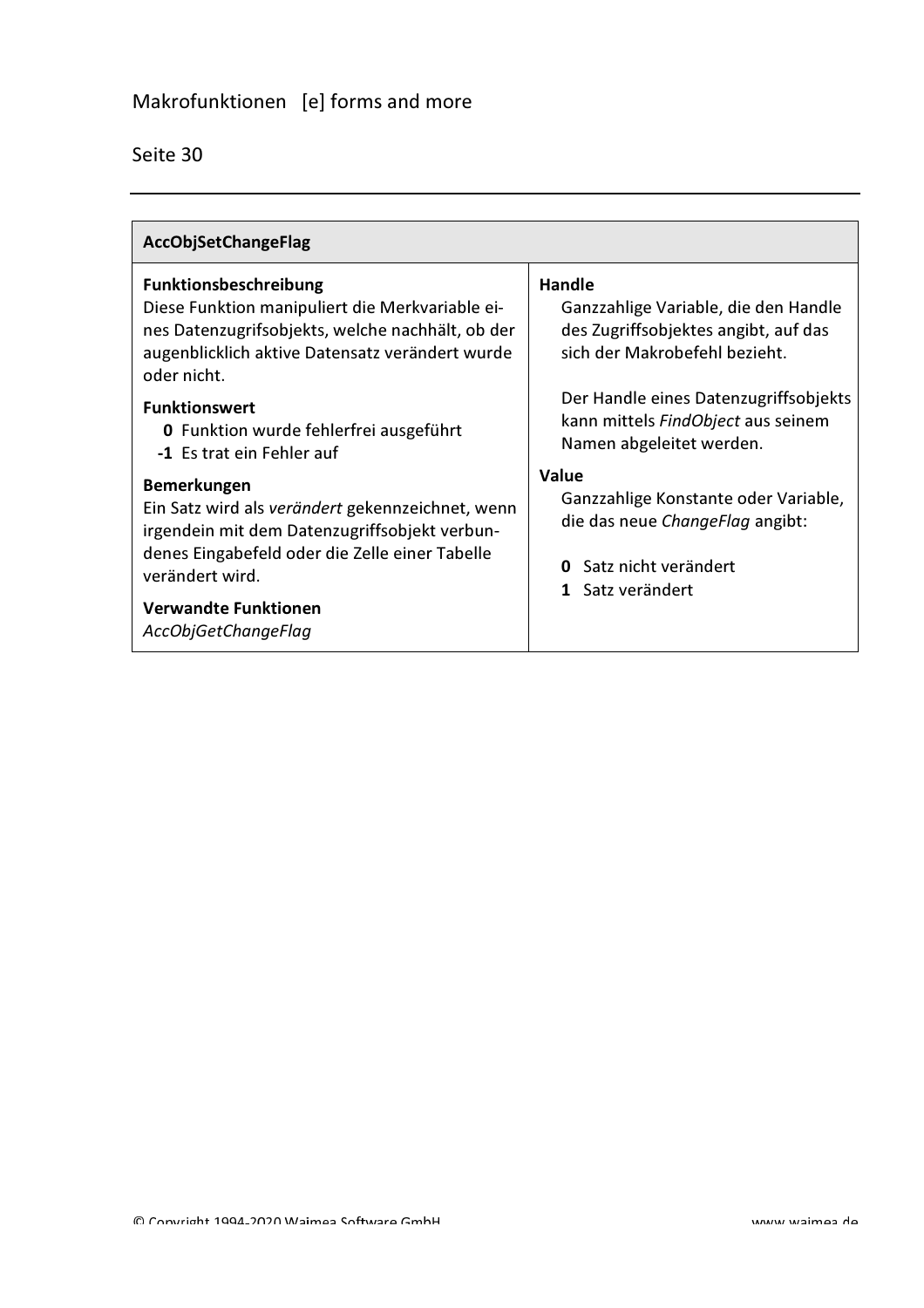| <b>AccObjSetDataSource</b>                                                                                                                                                                                                                                                                                                                                                                                                                                                                     |                                                                                                                                                                                                                                                                                                                                                                                |  |
|------------------------------------------------------------------------------------------------------------------------------------------------------------------------------------------------------------------------------------------------------------------------------------------------------------------------------------------------------------------------------------------------------------------------------------------------------------------------------------------------|--------------------------------------------------------------------------------------------------------------------------------------------------------------------------------------------------------------------------------------------------------------------------------------------------------------------------------------------------------------------------------|--|
| <b>Funktionsbeschreibung</b><br>Diese Funktion stellt für ein Datenzugriffsobjekt,<br>welches auf ODBC-Datenbanken zugreift, eine<br>neue Datenquelle ein und stellt eine Verbindung<br>mit der Datenquelle her.<br><b>Funktionswert</b><br>0 Funktion wurde fehlerfrei ausgeführt<br>-1 Es trat ein Fehler auf<br><b>Bemerkungen</b><br>Die neue Datenquelle wird nicht unmittelbar se-<br>lektiert. Dies muss explizit erfolgen, z.B. durch<br>Aufruf einer der Funktionen AccObjSelect oder | <b>Handle</b><br>Ganzzahlige Variable, die den Handle<br>des Zugriffsobjektes angibt, auf das<br>sich der Makrobefehl bezieht.<br>Der Handle eines Datenzugriffsobjekts<br>kann mittels FindObject aus seinem<br>Namen abgeleitet werden.<br><b>DataSourceObjectName</b><br>Textkonstante oder -variable, die den<br>Namen der neu einzustellenden<br>ODBC-Datenquelle angibt. |  |
| AccObjSetWhereClause.<br><b>Verwandte Funktionen</b><br><b>OdbcAccSelec</b><br>OdbcAccSetWhereClause                                                                                                                                                                                                                                                                                                                                                                                           | Password<br>Textkonstante oder -variable, die ein<br>eventuell zum Öffnen der Datenquelle<br>benötigtes Passwort angibt. Wenn<br>kein Paßwort benötigt wird, kann ein<br>Leerstring "" angegeben werden.                                                                                                                                                                       |  |
|                                                                                                                                                                                                                                                                                                                                                                                                                                                                                                | <b>UserId</b><br>Textkonstante oder -variable, die ein<br>eventuell zum Öffnen der Datenquelle<br>benötigte Benutzerkennung angibt.<br>Wenn keine Benutzerkennung benö-<br>tigt wird, kann ein Leerstring "" ange-<br>geben werden.                                                                                                                                            |  |
|                                                                                                                                                                                                                                                                                                                                                                                                                                                                                                | <b>Flags</b><br>Ganzzahlige Konstante oder Variable.<br>Ist für spätere Zwecke reserviert und<br>muss 0 sein.                                                                                                                                                                                                                                                                  |  |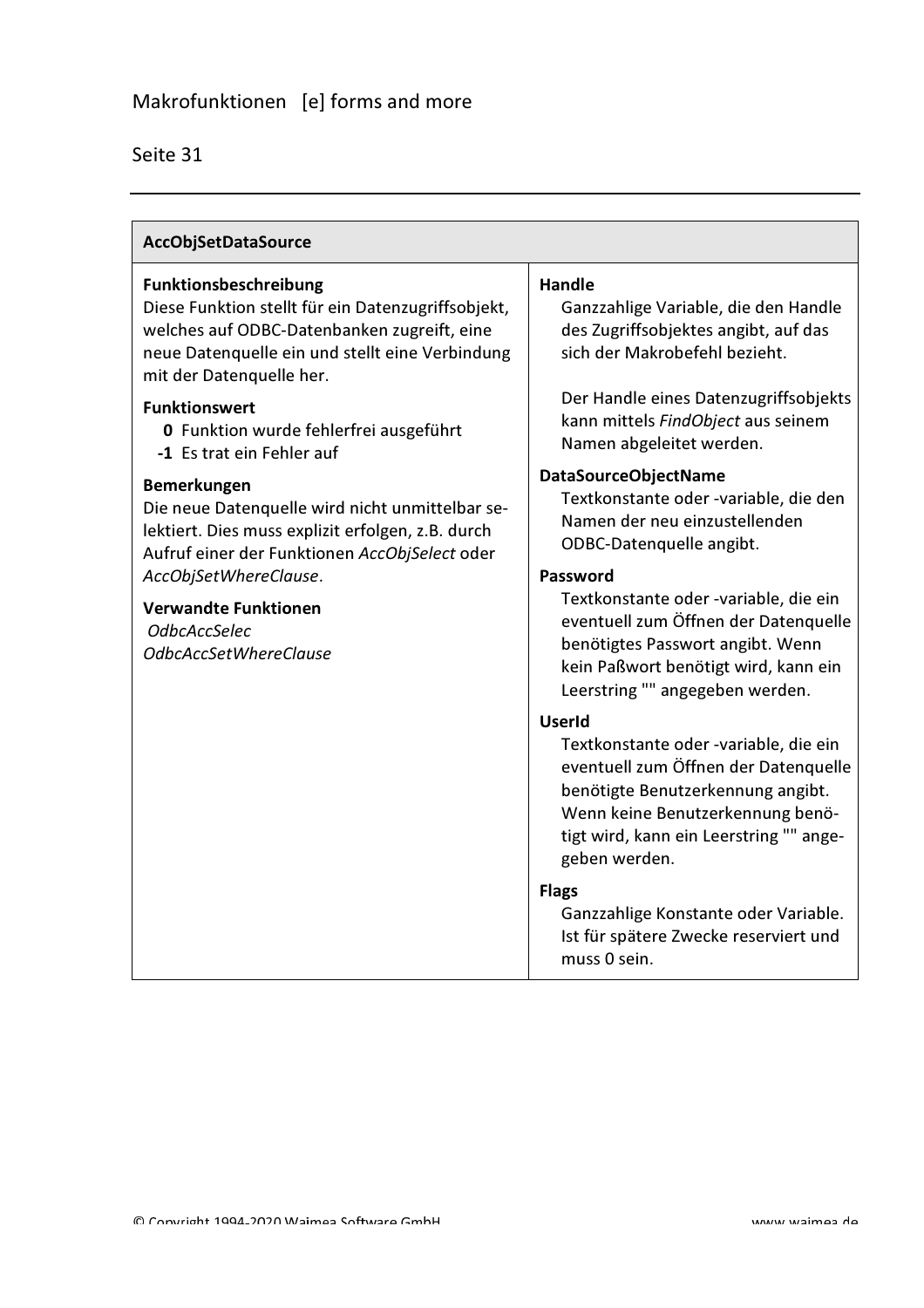| AccObjSetFieldAsDate                                                                                                                                                                                             |                                                                                                                                                                                       |
|------------------------------------------------------------------------------------------------------------------------------------------------------------------------------------------------------------------|---------------------------------------------------------------------------------------------------------------------------------------------------------------------------------------|
| Funktionsbeschreibung<br>Diese Funktion ändert den Inhalt eines Datenfelds<br>einer Datenquelle, auf die mittels eines Datenzu-<br>griffsobjekts zugegriffen wird. Die Übergabe des<br>Wertes erfolgt als Datum. | <b>Handle</b><br>Ganzzahlige Variable, die den Handle<br>des Zugriffsobjektes angibt, auf das<br>sich der Makrobefehl bezieht.                                                        |
| <b>Funktionswert</b><br>0 Inhalt des Datenfeldes wurde verändert<br>-1 Es ist ein Fehler aufgetreten                                                                                                             | Der Handle eines Datenzugriffsobjekts<br>kann mittels FindObject aus seinem<br>Namen abgeleitet werden.                                                                               |
| <b>Bemerkungen</b><br>Die Funktion kann auf den Inhalt eines beliebigen<br>Feldes eines beliebigen Datensatzes der augen-<br>blicklich aktiven Selektion zugreifen.                                              | <b>FieldName</b><br>Textkonstante oder -variable, die den<br>Namen des Feldes angibt, auf das zu-<br>gegriffen werden soll.                                                           |
| <b>Verwandte Funktionen</b><br>AccObjSetFieldAsText<br>AccObjSetFieldAsInt<br>AccObjSetFieldAsFloat<br>AccObjGetFieldAsDate                                                                                      | Record<br>Ganzzahlige Konstante oder Variable,<br>die die Nummer des Datensatzes (ab<br>Null) innerhalb der augenblicklichen<br>Selektion angibt, auf den zugegriffen<br>werden soll. |
|                                                                                                                                                                                                                  | -1 greift auf den augenblicklich akti-<br>ven Datensatz zu.                                                                                                                           |
|                                                                                                                                                                                                                  | <b>NewValue</b><br>Textkonstante oder -variable, auf der<br>neue Wert als Datumszeichenfolge in<br>der Form TT.MM.JJJJ übergeben wird.                                                |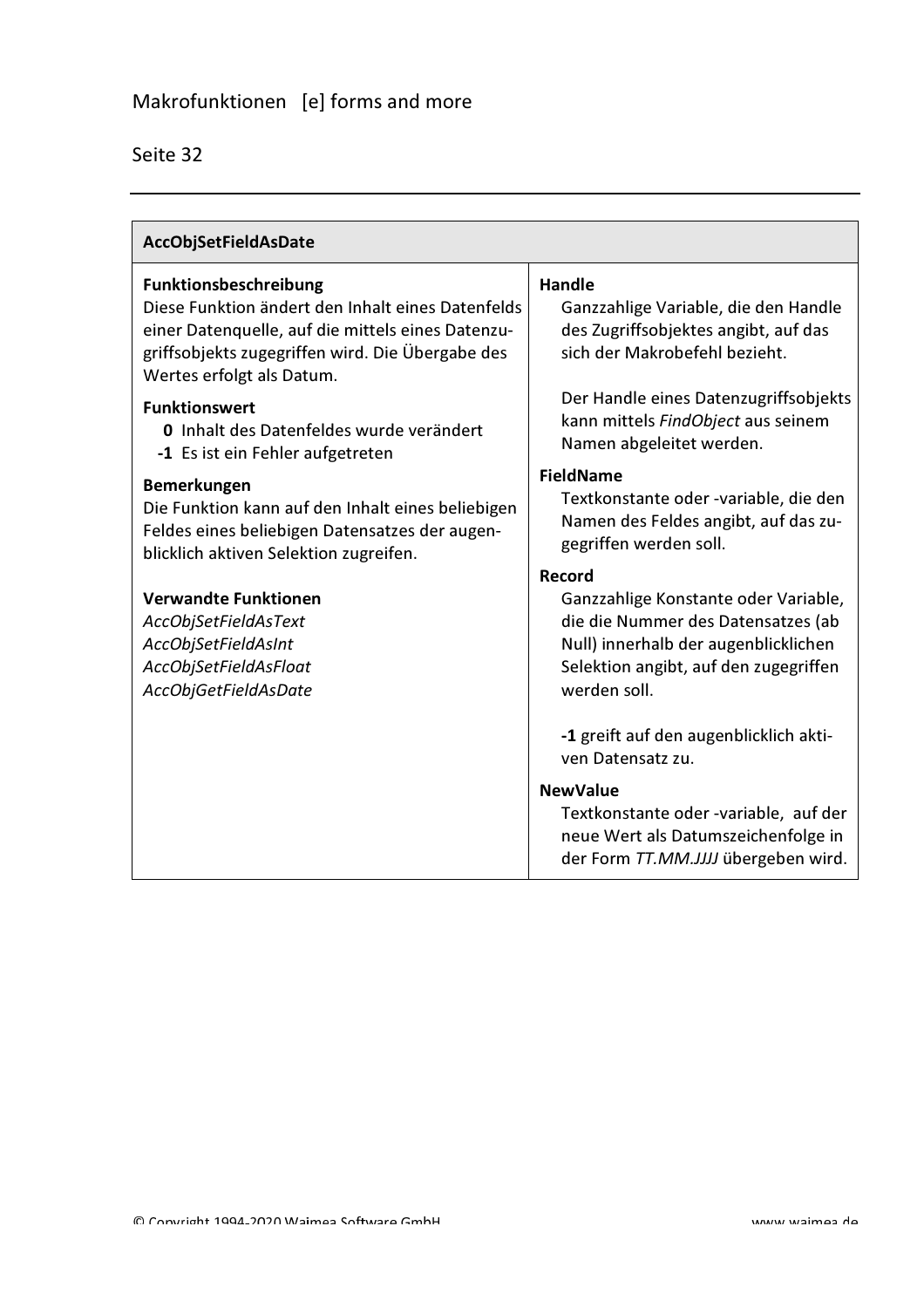| AccObjSetFieldAsFloat                                                                                                                                                                                                            |                                                                                                                                                                                       |  |
|----------------------------------------------------------------------------------------------------------------------------------------------------------------------------------------------------------------------------------|---------------------------------------------------------------------------------------------------------------------------------------------------------------------------------------|--|
| <b>Funktionsbeschreibung</b><br>Diese Funktion ändert den Inhalt eines Datenfelds<br>einer Datenquelle, auf die mittels eines Datenzu-<br>griffsobjekts zugegriffen wird. Die Übergabe des<br>Wertes erfolgt als Gleitkommazahl. | <b>Handle</b><br>Ganzzahlige Variable, die den Handle<br>des Zugriffsobjektes angibt, auf das<br>sich der Makrobefehl bezieht.                                                        |  |
| <b>Funktionswert</b><br>0 Inhalt des Datenfeldes wurde verändert<br>-1 Es ist ein Fehler aufgetreten                                                                                                                             | Der Handle eines Datenzugriffsobjekts<br>kann mittels FindObject aus seinem<br>Namen abgeleitet werden.                                                                               |  |
| Bemerkungen<br>Die Funktion kann auf den Inhalt eines beliebigen<br>Feldes eines beliebigen Datensatzes der augen-<br>blicklich aktiven Selektion zugreifen.                                                                     | <b>FieldName</b><br>Textkonstante oder -variable, die den<br>Namen des Feldes angibt, auf das zu-<br>gegriffen werden soll.                                                           |  |
| <b>Verwandte Funktionen</b><br>AccObjSetFieldAsText<br>AccObjSetFieldAsInt<br>AccObjSetFieldAsDate<br>AccObjGetFieldAsFloat                                                                                                      | Record<br>Ganzzahlige Konstante oder Variable,<br>die die Nummer des Datensatzes (ab<br>Null) innerhalb der augenblicklichen<br>Selektion angibt, auf den zugegriffen<br>werden soll. |  |
|                                                                                                                                                                                                                                  | -1 greift auf den augenblicklich akti-<br>ven Datensatz zu.                                                                                                                           |  |
|                                                                                                                                                                                                                                  | <b>NewValue</b><br>Gleitkommakonstante oder -variable,<br>auf der neue Wert übergeben wird.                                                                                           |  |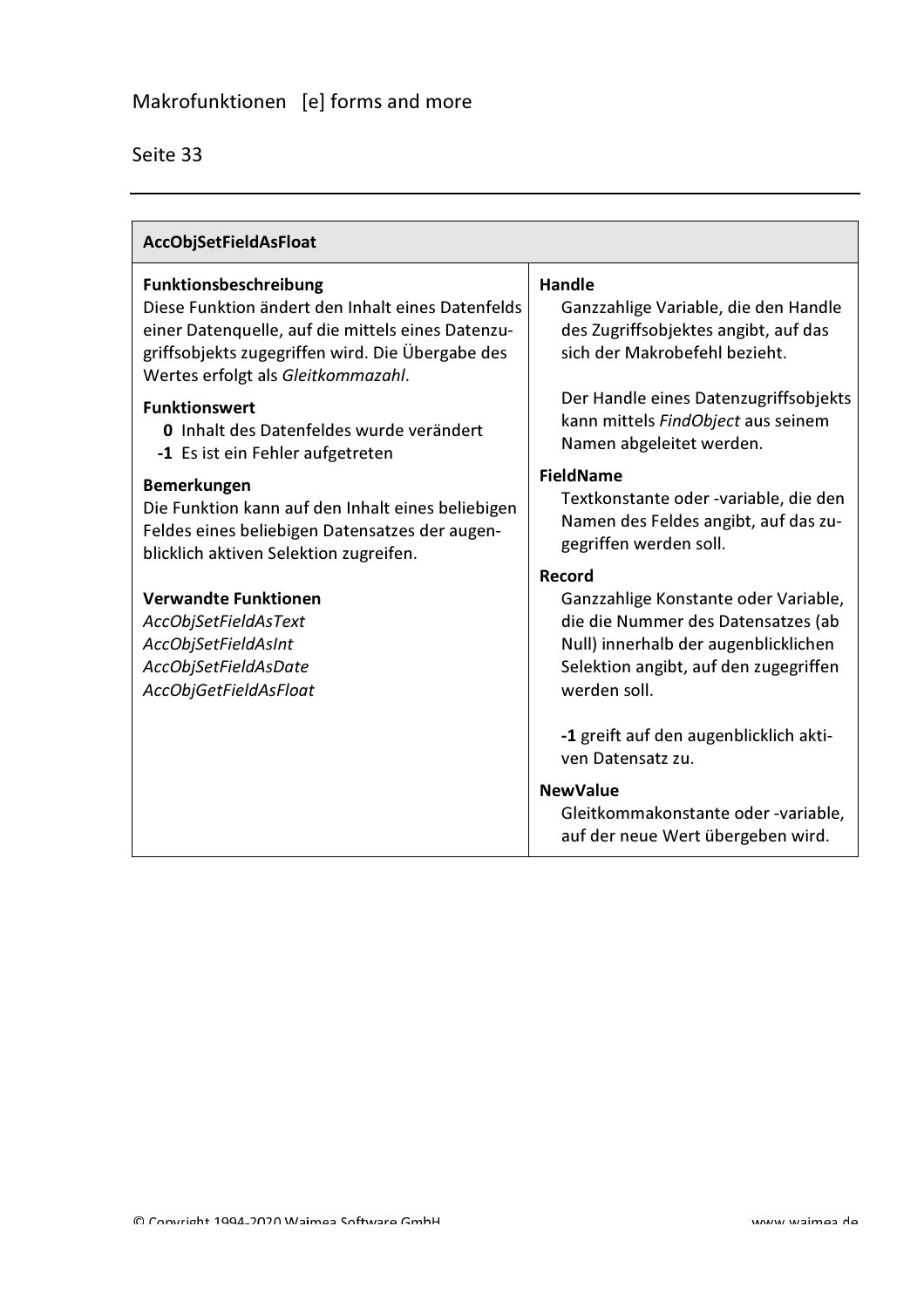| <b>AccObjSetFieldAsInt</b>                                                                                                                                                                                                   |                                                                                                                                                                                       |  |
|------------------------------------------------------------------------------------------------------------------------------------------------------------------------------------------------------------------------------|---------------------------------------------------------------------------------------------------------------------------------------------------------------------------------------|--|
| <b>Funktionsbeschreibung</b><br>Diese Funktion ändert den Inhalt eines Datenfelds<br>einer Datenquelle, auf die mittels eines Datenzu-<br>griffsobjekts zugegriffen wird. Die Übergabe des<br>Wertes erfolgt als ganze Zahl. | Handle<br>Ganzzahlige Variable, die den Handle<br>des Zugriffsobjektes angibt, auf das<br>sich der Makrobefehl bezieht.                                                               |  |
| <b>Funktionswert</b><br>0 Inhalt des Datenfeldes wurde verändert<br>-1 Es ist ein Fehler aufgetreten                                                                                                                         | Der Handle eines Datenzugriffsobjekts<br>kann mittels FindObject aus seinem<br>Namen abgeleitet werden.                                                                               |  |
| <b>Bemerkungen</b><br>Die Funktion kann auf den Inhalt eines beliebigen<br>Feldes eines beliebigen Datensatzes der augen-<br>blicklich aktiven Selektion zugreifen.                                                          | <b>FieldName</b><br>Textkonstante oder -variable, die den<br>Namen des Feldes angibt, auf das zu-<br>gegriffen werden soll.                                                           |  |
| <b>Verwandte Funktionen</b><br>AccObjSetFieldAsText<br>AccObjSetFieldAsDate<br>AccObjSetFieldAsFloat<br>AccObjGetFieldAsInt                                                                                                  | Record<br>Ganzzahlige Konstante oder Variable,<br>die die Nummer des Datensatzes (ab<br>Null) innerhalb der augenblicklichen<br>Selektion angibt, auf den zugegriffen<br>werden soll. |  |
|                                                                                                                                                                                                                              | -1 greift auf den augenblicklich akti-<br>ven Datensatz zu.                                                                                                                           |  |
|                                                                                                                                                                                                                              | <b>NewValue</b><br>Ganzzahlige Konstante oder Variable,<br>auf der neue Wert übergeben wird.                                                                                          |  |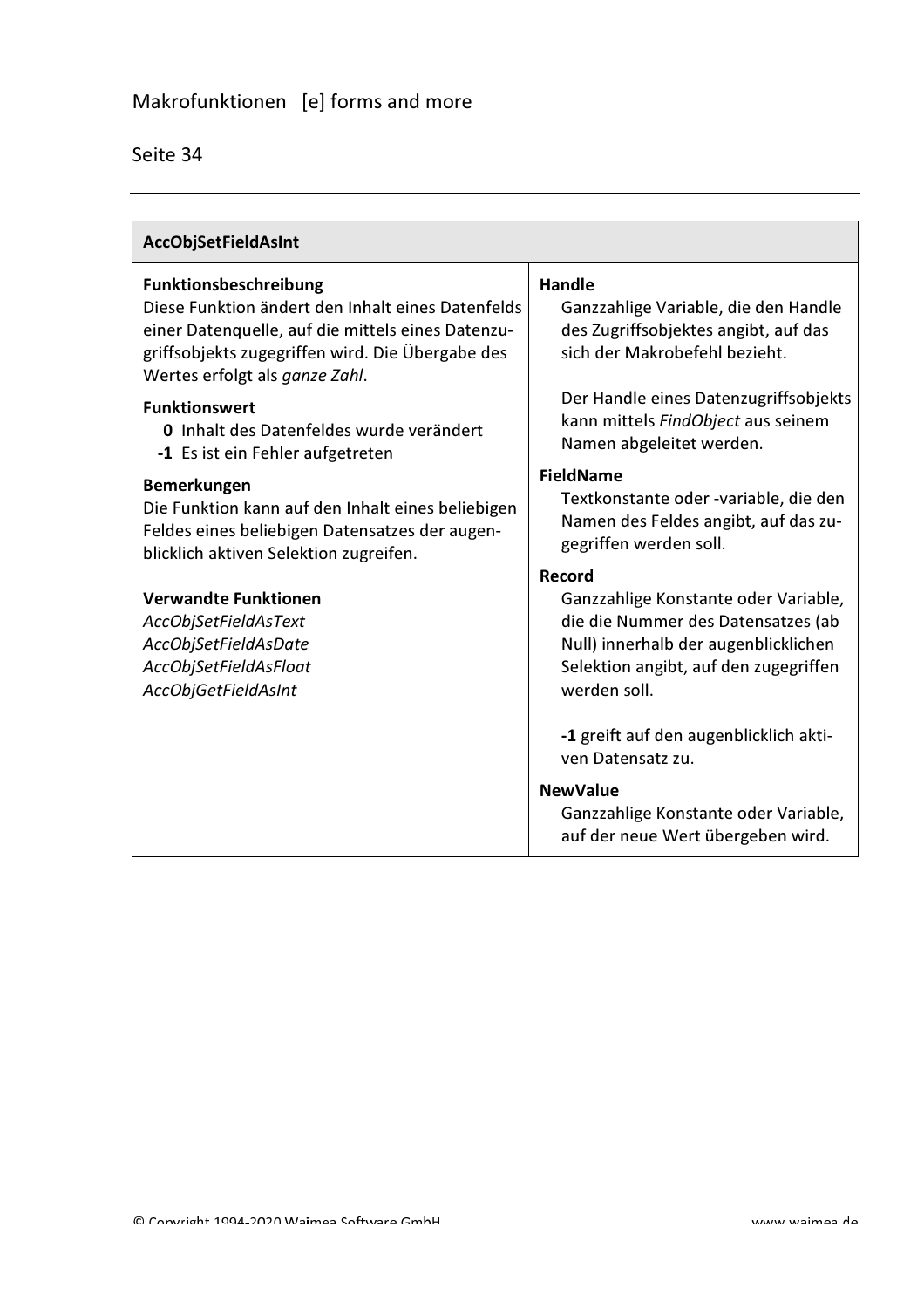| <b>AccObjSetFieldAsText</b>                                                                                                                                                                                     |                                                                                                                                                                                       |  |
|-----------------------------------------------------------------------------------------------------------------------------------------------------------------------------------------------------------------|---------------------------------------------------------------------------------------------------------------------------------------------------------------------------------------|--|
| Funktionsbeschreibung<br>Diese Funktion ändert den Inhalt eines Datenfelds<br>einer Datenquelle, auf die mittels eines Datenzu-<br>griffsobjekts zugegriffen wird. Die Übergabe des<br>Wertes erfolgt als Text. | Handle<br>Ganzzahlige Variable, die den Handle<br>des Zugriffsobjektes angibt, auf das<br>sich der Makrobefehl bezieht.                                                               |  |
| <b>Funktionswert</b><br>0 Inhalt des Datenfeldes wurde verändert<br>-1 Es ist ein Fehler aufgetreten                                                                                                            | Der Handle eines Datenzugriffsobjekts<br>kann mittels FindObject aus seinem<br>Namen abgeleitet werden.                                                                               |  |
| <b>Bemerkungen</b><br>Die Funktion kann auf den Inhalt eines beliebigen<br>Feldes eines beliebigen Datensatzes der augen-<br>blicklich aktiven Selektion zugreifen.                                             | <b>FieldName</b><br>Textkonstante oder -variable, die den<br>Namen des Feldes angibt, auf das zu-<br>gegriffen werden soll.                                                           |  |
| <b>Verwandte Funktionen</b><br>AccObjSetFieldAsDate<br>AccObjSetFieldAsInt<br>AccObjSetFieldAsFloat<br>AccObjGetFieldAsText                                                                                     | Record<br>Ganzzahlige Konstante oder Variable,<br>die die Nummer des Datensatzes (ab<br>Null) innerhalb der augenblicklichen<br>Selektion angibt, auf den zugegriffen<br>werden soll. |  |
|                                                                                                                                                                                                                 | -1 greift auf den augenblicklich akti-<br>ven Datensatz zu.                                                                                                                           |  |
|                                                                                                                                                                                                                 | <b>NewValue</b><br>Textkonstante oder -variable, auf der<br>neue Wert als Text übergeben wird.                                                                                        |  |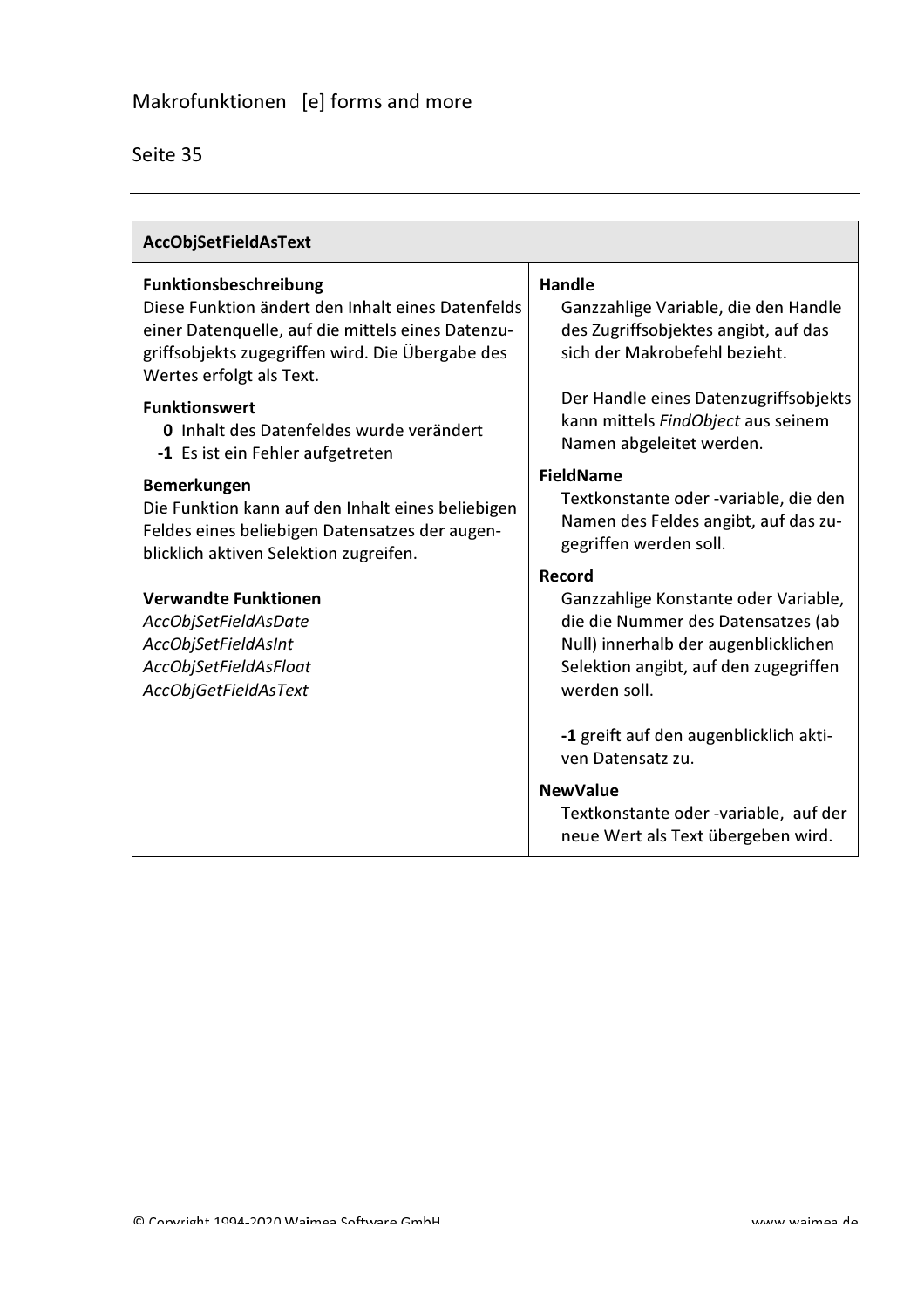| <b>AccObjSetOrderByClause</b>                                                                                                                             |                                                                                                                                                       |  |
|-----------------------------------------------------------------------------------------------------------------------------------------------------------|-------------------------------------------------------------------------------------------------------------------------------------------------------|--|
| Funktionsbeschreibung                                                                                                                                     | <b>Handle</b>                                                                                                                                         |  |
| Diese Funktion verändert die Sortierklausel in der                                                                                                        | Ganzzahlige Variable, die den Handle                                                                                                                  |  |
| Selektion eines Datenzugriffsobjekts, mit dem auf                                                                                                         | des Zugriffsobjektes angibt, auf das                                                                                                                  |  |
| eine ODBC-Datenbank zugegriffen wird.                                                                                                                     | sich der Makrobefehl bezieht.                                                                                                                         |  |
| <b>Funktionswert</b>                                                                                                                                      | Der Handle eines Datenzugriffsobjekts                                                                                                                 |  |
| 0 Die Klausel wurde verändert                                                                                                                             | kann mittels FindObject aus seinem                                                                                                                    |  |
| -1 Es ist ein Fehler aufgetreten                                                                                                                          | Namen abgeleitet werden.                                                                                                                              |  |
| <b>Bemerkungen</b>                                                                                                                                        | <b>OrderByClause</b>                                                                                                                                  |  |
| Nach dem Verändern der Klausel wird unmittel-                                                                                                             | Textkonstante oder -variable, die die                                                                                                                 |  |
| bar eine Neuselektion der Datenquelle mit un-                                                                                                             | neue Sortierklausel angibt. Dies ist                                                                                                                  |  |
| veränderten Selektionsbedingungen vorgenom-                                                                                                               | einfach der Name des Datenfeldes,                                                                                                                     |  |
| men. Dabei wird der erste Datensatz der neuen                                                                                                             | wenn nur nach einem Feld aufstei-                                                                                                                     |  |
| Selektion zum aktuellen Datensatz.                                                                                                                        | gend sortiert werden soll.                                                                                                                            |  |
| Die Neuselektion kann durch Angabe des Schal-<br>ters ACCOBJ_NO_SELECT auch unterbunden<br>werden.<br><b>Verwandte Funktionen</b><br>AccObjSetWhereClause | <b>Flags</b><br>Ganzzahlige Konstante oder Variable.<br>Hier können verschiedene Schalter<br>angegeben werden.<br>Alle möglichen Schalter sind in An- |  |
|                                                                                                                                                           | hang A zusammengefasst.<br>Es können mehrere Schalter durch<br>Addition kombiniert werden.                                                            |  |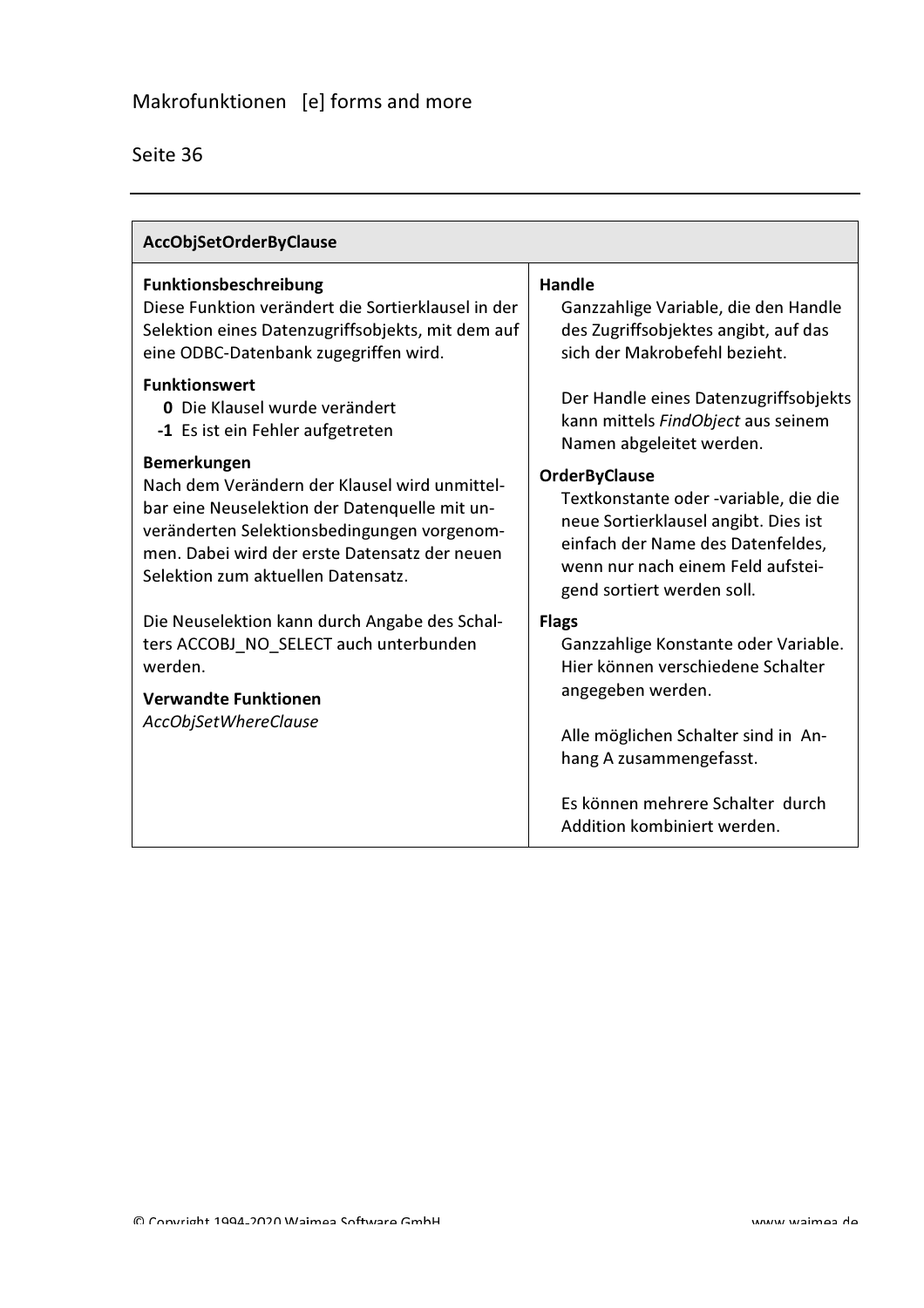| <b>AccObjSetWhereClause</b>                                                                                                                                                  |                                                                                                                                |
|------------------------------------------------------------------------------------------------------------------------------------------------------------------------------|--------------------------------------------------------------------------------------------------------------------------------|
| Funktionsbeschreibung<br>Diese Funktion verändert die Selektionsklausel in<br>der Selektion eines Datenzugriffsobjekts, mit dem<br>auf eine ODBC-Datenbank zugegriffen wird. | <b>Handle</b><br>Ganzzahlige Variable, die den Handle<br>des Zugriffsobjektes angibt, auf das<br>sich der Makrobefehl bezieht. |
| <b>Funktionswert</b><br>0 Die Klausel wurde verändert<br>-1 Es ist ein Fehler aufgetreten                                                                                    | Der Handle eines Datenzugriffsobjekts<br>kann mittels FindObject aus seinem<br>Namen abgeleitet werden.                        |
| <b>Bemerkungen</b><br>Nach dem Verändern der Klausel wird unmittel-<br>bar eine Neuselektion der Datenquelle mit un-<br>veränderter Sortierung vorgenommen. Dabei            | <b>WhereClause</b><br>Textkonstante oder -variable, die die<br>neue Selektionsklausel angibt.                                  |
| wird der erste Datensatz der neuen Selektion zum<br>aktuellen Datensatz.                                                                                                     | <b>Flags</b><br>Ganzzahlige Konstante oder Variable.<br>Hier können verschiedene Schalter                                      |
| Die Neuselektion kann durch Angabe des Schal-<br>ters ACCOBJ_NO_SELECT auch unterbunden                                                                                      | angegeben werden.                                                                                                              |
| werden Dies ist insbesondere dann sinnvoll, wenn<br>zusätzlich auch die Sortierklausel verändert wer-<br>den soll. Es braucht dann nicht mehrfach neu se-                    | Alle möglichen Schalter sind in An-<br>hang A zusammengefasst.                                                                 |
| lektiert zu werden.<br><b>Verwandte Funktionen</b><br>AccObjSetWhereClause                                                                                                   | Es können mehrere Schalter durch<br>Addition kombiniert werden.                                                                |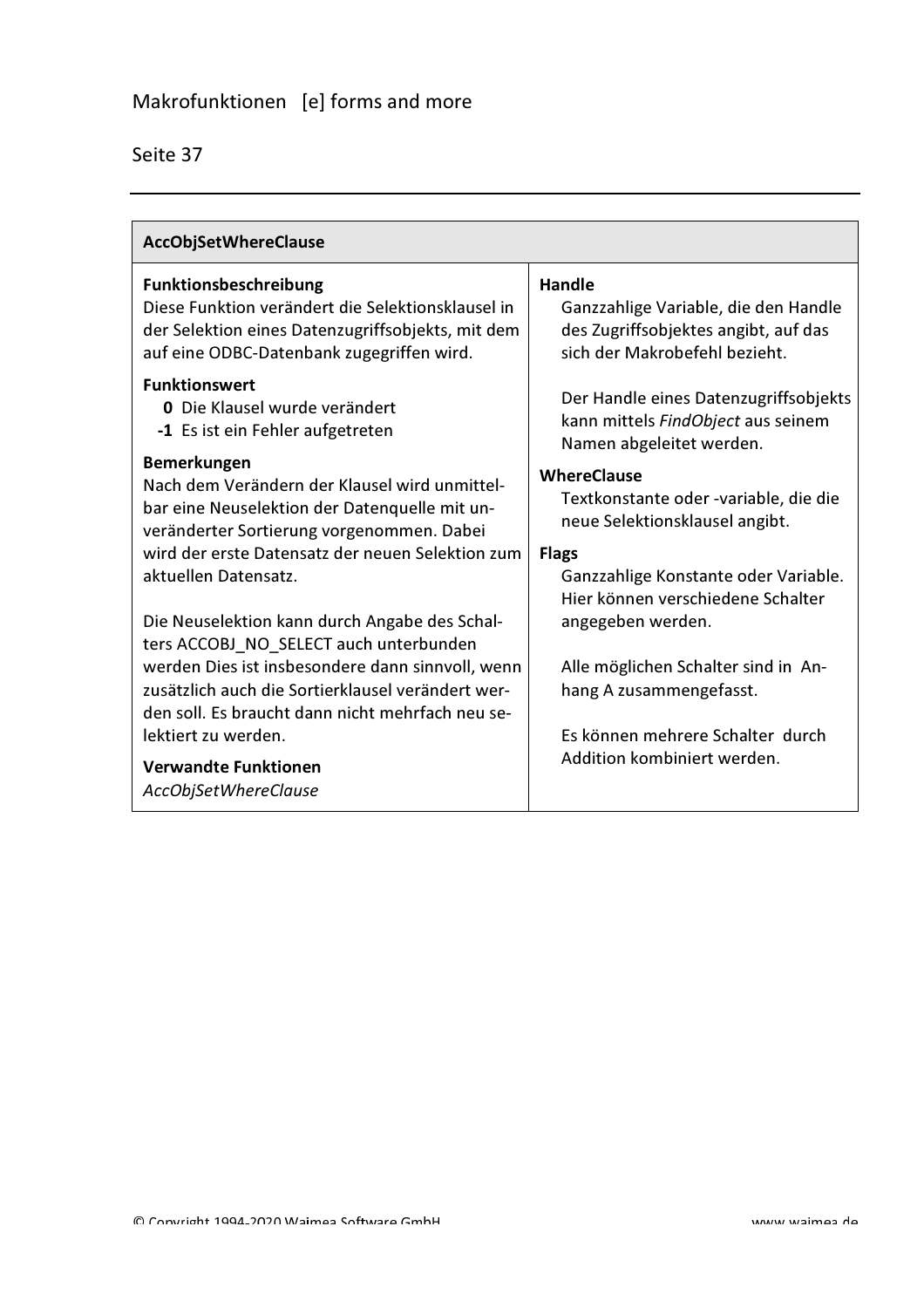| Seite 38 |  |
|----------|--|
|          |  |

| AccObjUnselect                                                                                                                                                                                                                                                                                                                                                                                                                                                                                                                                                                                                                                  |                                                                                                                                                                                                                                                                                                                                                                                                                                                                                                  |
|-------------------------------------------------------------------------------------------------------------------------------------------------------------------------------------------------------------------------------------------------------------------------------------------------------------------------------------------------------------------------------------------------------------------------------------------------------------------------------------------------------------------------------------------------------------------------------------------------------------------------------------------------|--------------------------------------------------------------------------------------------------------------------------------------------------------------------------------------------------------------------------------------------------------------------------------------------------------------------------------------------------------------------------------------------------------------------------------------------------------------------------------------------------|
| Funktionsbeschreibung<br>Diese Funktion beendet die Selektion von Da-<br>tensätzen in dem angegebenen Datenzugriffsob-<br>jekt.<br>Alle Eingabeobjekte (Eingabefelder, Auswahlfel-<br>der, Tabellen, Bilder), die mit dem Datenzugriffs-<br>objekt verbunden sind, werden geleert und es<br>kann fortan nicht mehr auf die Datenquelle zuge-<br>griffen werden, bis eine neue Selektion durchge-<br>führt worden ist.<br><b>Funktionswert</b><br><b>0</b> Die Funktion wurde fehlerfrei ausgeführt<br>-1 Es trat ein Fehler auf<br><b>Verwandte Funktionen</b><br>FindObject<br><b>AccObjSelectAll</b><br>AccObjSelectLead<br>AccObjSelectExact | <b>Handle</b><br>Ganzzahlige Variable, die den Handle<br>des Zugriffsobjektes angibt, auf das<br>sich der Makrobefehl bezieht.<br>Der Handle eines Datenzugriffsobjekts<br>kann mittels FindObject aus seinem<br>Namen abgeleitet werden.<br><b>Flags</b><br>Ganzzahlige Konstante oder Variable.<br>Hier können verschiedene Schalter<br>angegeben werden.<br>Alle möglichen Schalter sind in An-<br>hang A zusammengefasst.<br>Es können mehrere Schalter durch<br>Addition kombiniert werden. |
| AccObjSelect                                                                                                                                                                                                                                                                                                                                                                                                                                                                                                                                                                                                                                    |                                                                                                                                                                                                                                                                                                                                                                                                                                                                                                  |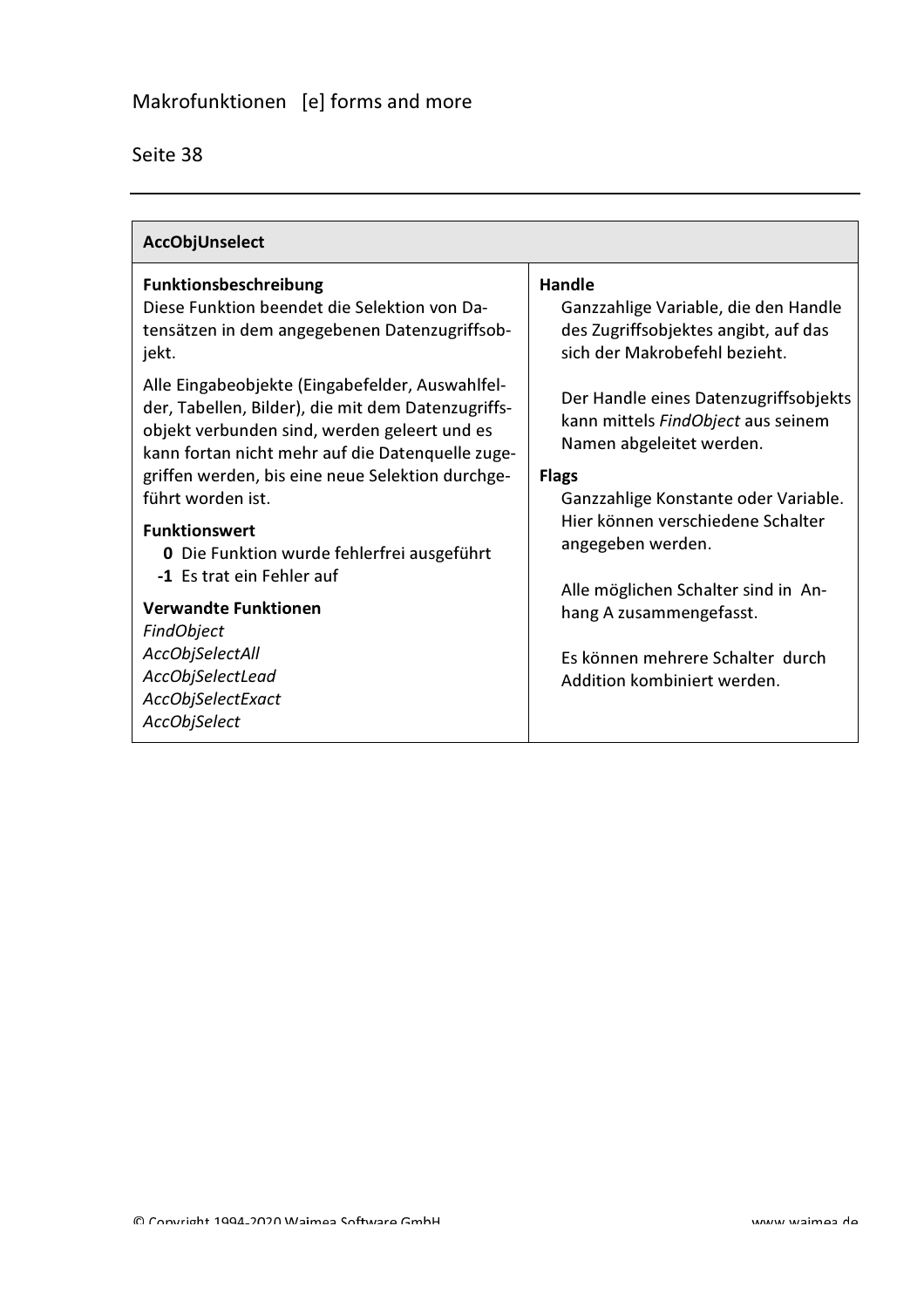|  | Seite 39 |
|--|----------|
|  |          |

| AccObjUpdateRecord                                                                                                                                                   |                                                                                                               |
|----------------------------------------------------------------------------------------------------------------------------------------------------------------------|---------------------------------------------------------------------------------------------------------------|
| Funktionsbeschreibung                                                                                                                                                | <b>Handle</b>                                                                                                 |
| Diese Funktion verändert den aktuellen Daten-<br>satz, auf den mittels eines Datenzugriffsobjekts<br>zugegriffen wird. In der Regel ist dies eine<br>ODBC-Datenbank. | Ganzzahlige Variable, die den Handle<br>des Zugriffsobjektes angibt, auf das<br>sich der Makrobefehl bezieht. |
| Der Inhalt der Datenfelder des neuen Datensatzes<br>wird durch den Inhalt der zugehörigen Eingabe-<br>felder des Formulars bestimmt.                                 | Der Handle eines Datenzugriffsobjekts<br>kann mittels FindObject aus seinem<br>Namen abgeleitet werden.       |
| <b>Funktionswert</b>                                                                                                                                                 | <b>Flags</b>                                                                                                  |
| 0 Funktion wurde fehlerfrei ausgeführt<br>-1 Es trat ein Fehler auf                                                                                                  | Ganzzahlige Konstante oder Variable.<br>Hier können verschiedene Schalter<br>angegeben werden.                |
| <b>Bemerkungen</b>                                                                                                                                                   |                                                                                                               |
| Achtung: Wenn mehrere Eingabefelder des For-<br>mulars an ein und dasselbe Datenfeld gebunden                                                                        | Alle möglichen Schalter sind in An-<br>hang A zusammengefasst.                                                |
| sind, ist nicht eindeutig, welcher der Eingabe-                                                                                                                      |                                                                                                               |
| werte in die Datenquelle geschrieben wird.                                                                                                                           | Es können mehrere Schalter durch                                                                              |
| <b>Verwandte Funktionen</b>                                                                                                                                          | Addition kombiniert werden.                                                                                   |
| AccObjInsertRecord                                                                                                                                                   |                                                                                                               |
| AccObjDeleteRecord                                                                                                                                                   |                                                                                                               |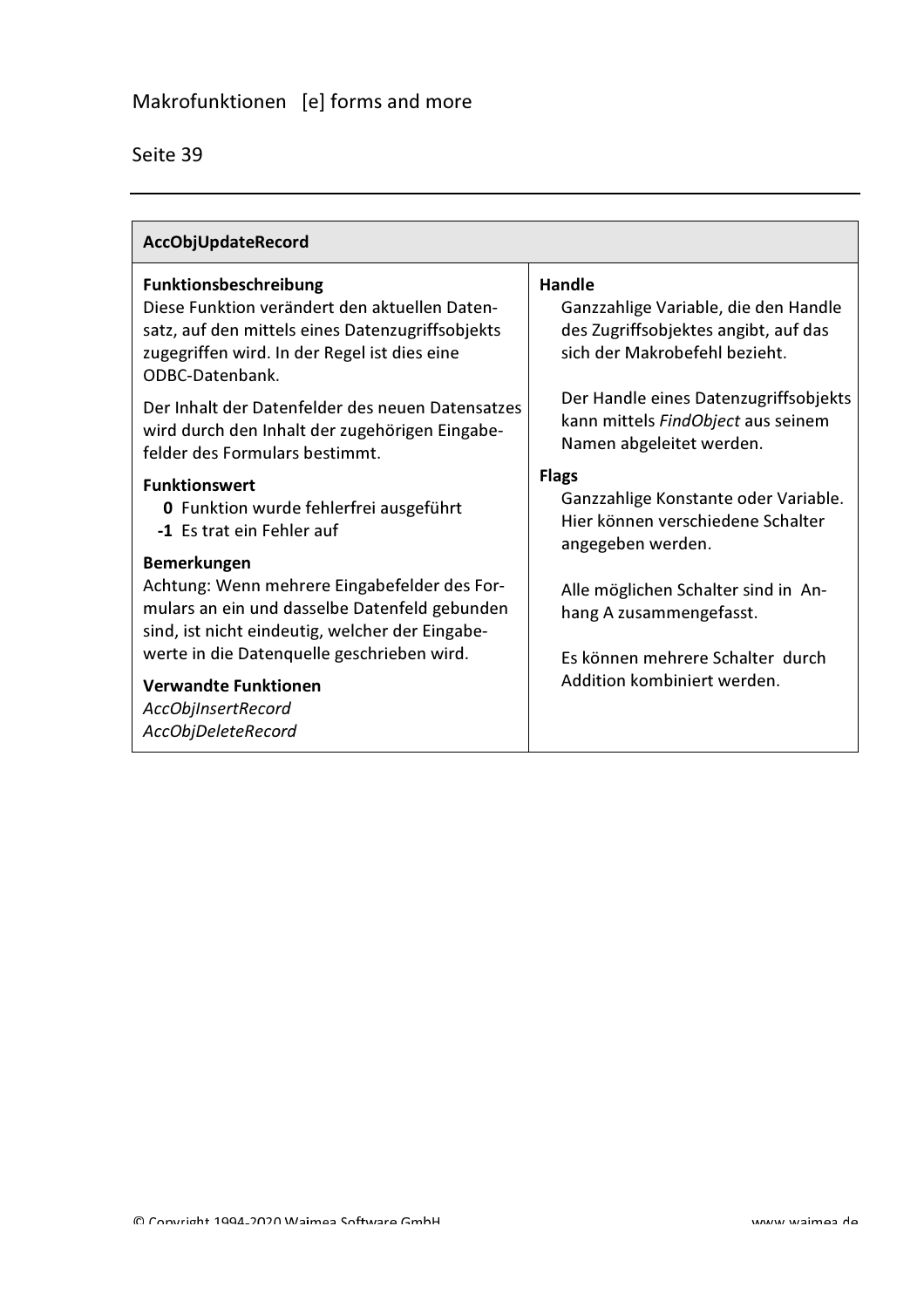| <b>AddObjects</b>                                                                                                                                                                                                                                                                                                                                                                                                                                                                                                                            |                                                                                                                                                                                                                                                                                                                                                                                                                                                                                                                                                                |  |
|----------------------------------------------------------------------------------------------------------------------------------------------------------------------------------------------------------------------------------------------------------------------------------------------------------------------------------------------------------------------------------------------------------------------------------------------------------------------------------------------------------------------------------------------|----------------------------------------------------------------------------------------------------------------------------------------------------------------------------------------------------------------------------------------------------------------------------------------------------------------------------------------------------------------------------------------------------------------------------------------------------------------------------------------------------------------------------------------------------------------|--|
| <b>Funktionsbeschreibung</b><br>Diese Funktion addiert die numerischen Werte<br>einer Gruppe von Objekten und liefert den<br>Saldo als Gleitkommazahl zurück.<br><b>Funktionswert</b><br>Der Funktionswert ist ohne Bedeutung.<br><b>Bemerkung</b><br>Es werden alle Objekte addiert, deren Name<br>dem angegeben Objektnamen entspricht und<br>die auf einer Seite liegen, deren Name dem<br>angegebenen Seitennamen entspricht.<br>Eingabefelder oder Objekte, die keine numeri-<br>schen Inhalte haben, werden nicht berücksich-<br>tigt. | PageName<br>Textkonstante oder -variable, die den<br>Namen der Seiten angibt, deren Objekte<br>addiert werden sollen. Der Name darf<br>auch eine sogenannte Wildcard sein<br>(Anhang B). Ein leerer Text bezeichnet<br>die aktuelle Seite.<br><b>ObjectName</b><br>Textkonstante oder -variable, die den<br>Namen der Objekte angibt, die addiert<br>werden sollen. Der Name darf auch eine<br>sogenannte Wildcard sein (Anhang B).<br><b>Result</b><br>Gleitkommavariable, keine Konstante,<br>auf der das Ergebnis als Gleitkommazahl<br>abgespeichert wird. |  |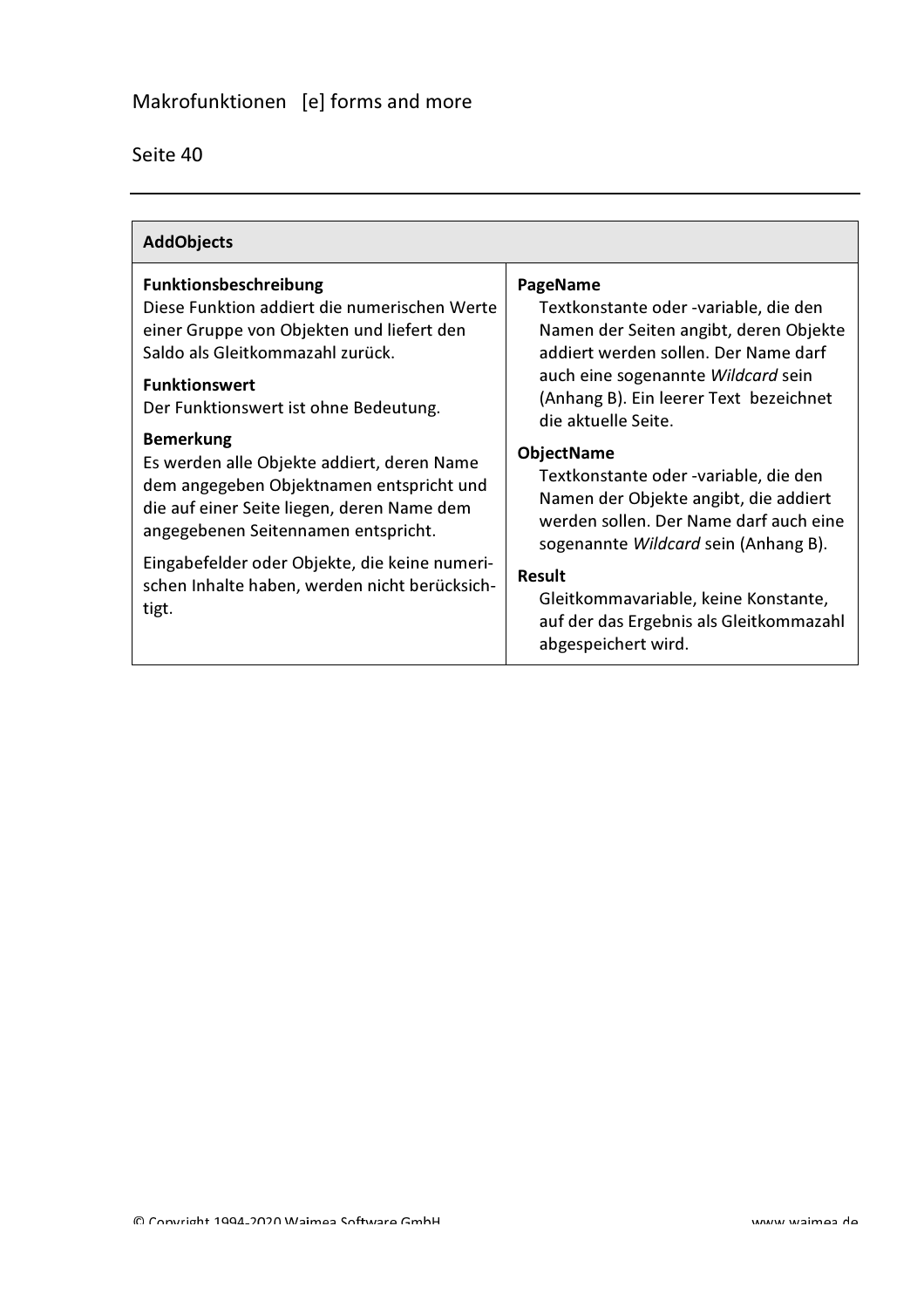#### AppendObjectSetExt

#### Funktionsbeschreibung

Diese Funktion fügt während des Ausfüllens eines Formulars die Objekte der ersten Seite eines anderen Formulars hinzu. Die Objekte werden bezüglich der Eingabereihenfolge hinten angehängt.

#### **Funktionswert**

Der Funktionswert ist ohne Bedeutung.

#### **Bemerkung**

In Verbindung mit dem Befehl DeleteObjectsInRect mittels dessen Objekte in einem vorgegebenen Bereich eines Formulars auch während des laufenden Betriebs wieder entfernt werden können, kann ein dynamisches Formular angelegt werden, dessen Design und Objektstruktur von bestimmten Situationen abhängig gemacht wird.

#### Verwandte Funktionen

**DeleteObjectsInRect** DeleteObjectsByName

Diese Funktion ersetzt die Funktion AppendObjectSet

#### **FileName**

Textkonstante oder -variable, die den Namen der Formulardatei angibt, aus der die Objekte eingefügt werden sollen.

Wenn der Name ohne Pfad angegeben ist, wird die Datei in dem selben Verzeichnis erwartet, in der sich das Formular befindet, in dem das Makro aufgerufen wird.

#### **PageName**

Textkonstante oder -variable, die den Namen der Seite angibt, auf der die Objekte eingefügt werden sollen.

#### x-Offset

Ganzzahlige Konstante oder Variable. Wenn dieser Wert ungleich Null ist, werden alle eingefügten Objekte in horizontaler Richtung um den angegebenen Wert verschoben. Die Angabe erfolgt in Mikrometern.

#### y-Offset

Ganzzahlige Konstante oder Variable. Wenn dieser Wert ungleich Null ist, werden alle eingefügten Obiekte in vertikaler Richtung um den angegebenen Wert verschoben. Die Angabe erfolgt in Mikrometern.

#### **NamePrefix**

Textkonstante oder -variable, die einen Namensprefix definiert. Dieser wird dem Namen aller eingefügten Objekte vorangestellt, deren Name nicht leer ist.

#### **NamePostfix**

Textkonstante oder -variable, die einen Namenspostfix definiert. Dieser wird dem Namen aller eingefügten Objekte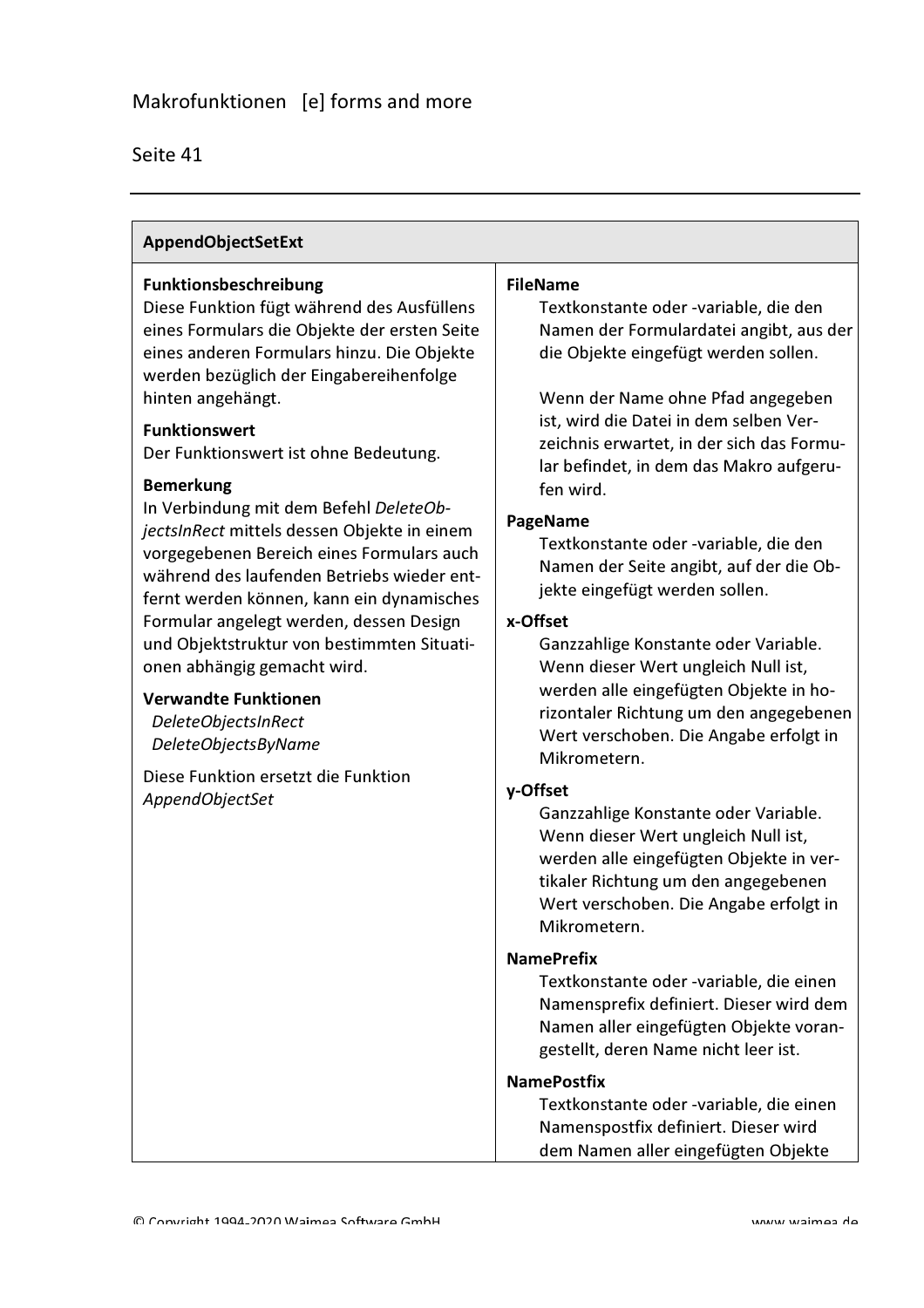## Makrofunktionen [e] forms and more

## Seite 42

 $\mathsf{r}$ 

| angefügt, deren Name nicht leer ist.                                 |
|----------------------------------------------------------------------|
| <b>Flags</b><br>Muss 0 sein. Ist für spätere Zwecke re-<br>serviert. |

| <b>BroadcastAllInputs</b>                                                                                                                                                                                                                                          |                                                                                                                                                |
|--------------------------------------------------------------------------------------------------------------------------------------------------------------------------------------------------------------------------------------------------------------------|------------------------------------------------------------------------------------------------------------------------------------------------|
| <b>Funktionsbeschreibung</b><br>Diese Funktion füllt für jedes Objekt des aktuellen<br><b>Formulars eine Struktur</b><br>FORM_OBJECT_BROADCAST mit den Daten des<br>Objekts und sendet einen Zeiger auf diese Struk-<br>tur als Message an ein beliebiges Fenster. | WindowHandle<br>Ganzzahlige Konstante oder Variable,<br>die den Handle des Fensters angibt,<br>an den die Information gesendet<br>werden soll. |
| <b>Funktionswert</b><br>Der Funktionswert ist ohne Bedeutung.                                                                                                                                                                                                      |                                                                                                                                                |
| <b>Bemerkungen</b><br>Mittels dieser Funktion kann das Formular ande-<br>ren Anwendungen Einblick in jegliche Informati-<br>onen seiner Objekte - insbesondere seiner Einga-<br>beobjekte - gewähren.                                                              |                                                                                                                                                |
| Die Message, die an das angegebene Fenster ge-<br>sendet wird, übermittelt den Zeiger auf die<br>Struktur FORM_OBJECT_BROADCAST auf dem<br>Message-Parameter IParam.                                                                                               |                                                                                                                                                |

 $\mathsf{X}$ 

 $\overline{\phantom{0}}$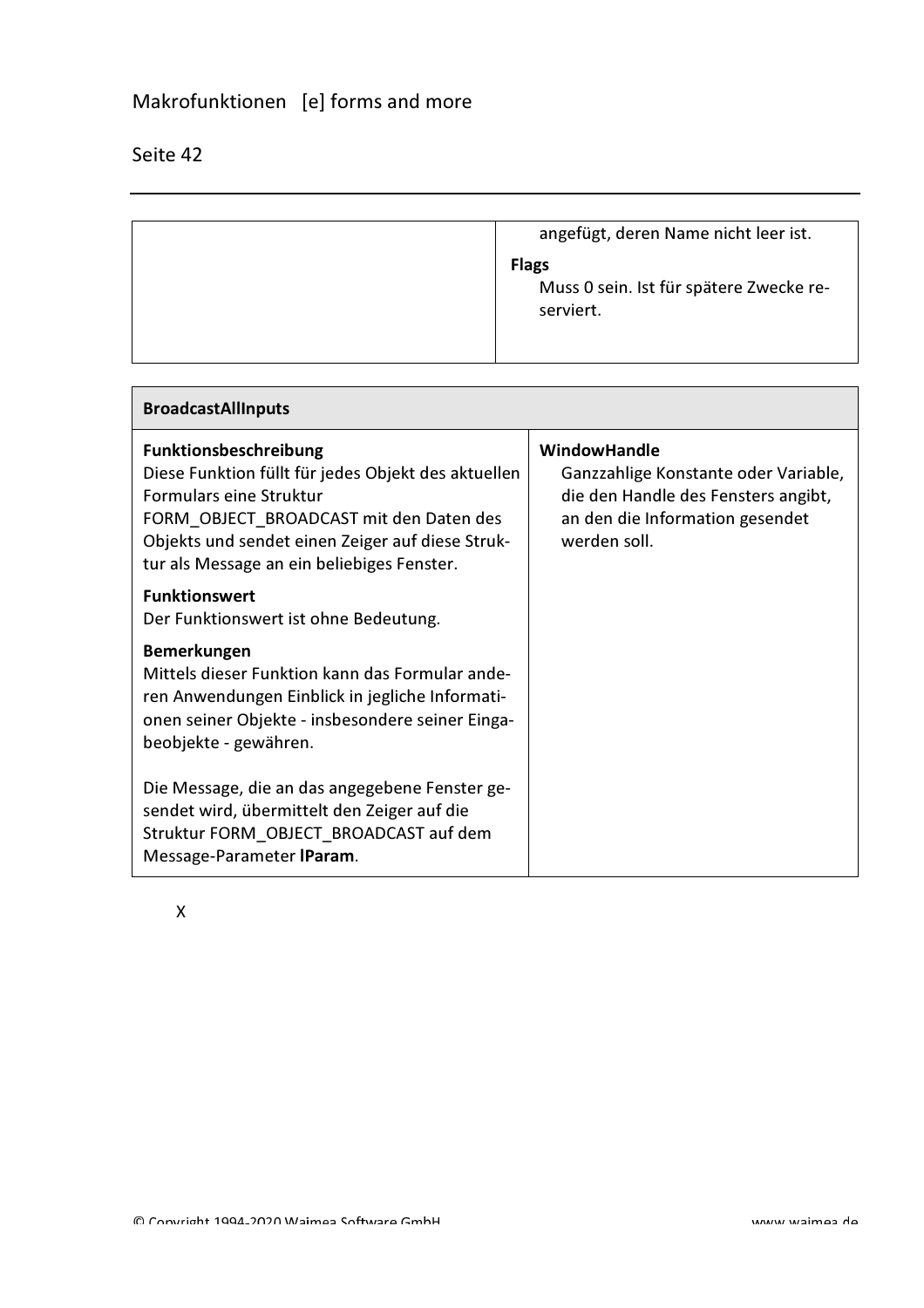| <b>CallFormMacro</b>                                                                                                                                                                                                                                                                                                                                                                                    |                                                                                                                                                                                                     |
|---------------------------------------------------------------------------------------------------------------------------------------------------------------------------------------------------------------------------------------------------------------------------------------------------------------------------------------------------------------------------------------------------------|-----------------------------------------------------------------------------------------------------------------------------------------------------------------------------------------------------|
| Funktionsbeschreibung<br>Diese Funktion ruft eines von mehreren Makros<br>auf, die für das Formular hinterlegt sein können.<br><b>Funktionswert</b><br><b>0</b> Funktion wurde fehlerfrei ausgeführt<br>-1 Es trat ein Fehler auf<br><b>Bemerkungen</b><br>Es wird das Makro mit dem angegebenen Mak-<br>ronamen aufgerufen. Ist kein Makro dieses Na-<br>mens hinterlegt, ist der Aufruf ohne Wirkung. | <b>MacroName</b><br>Textkonstante oder -variable, die den<br>Namen des Makros angibt, der auf-<br>gerufen werden soll.<br>Die Liste aller Makronamen ist im<br>Anhang C (Formularmakros) erläutert. |
| Der Befehl ruft globale Formularmakros auf.<br>Verwechseln Sie diese nicht mit den Makros, die<br>an einzelne Objekte angeheftet sind.<br><b>Verwandte Funktionen</b><br>CallObjectMacro<br>PostFormMacro<br>PostObjectMacro                                                                                                                                                                            |                                                                                                                                                                                                     |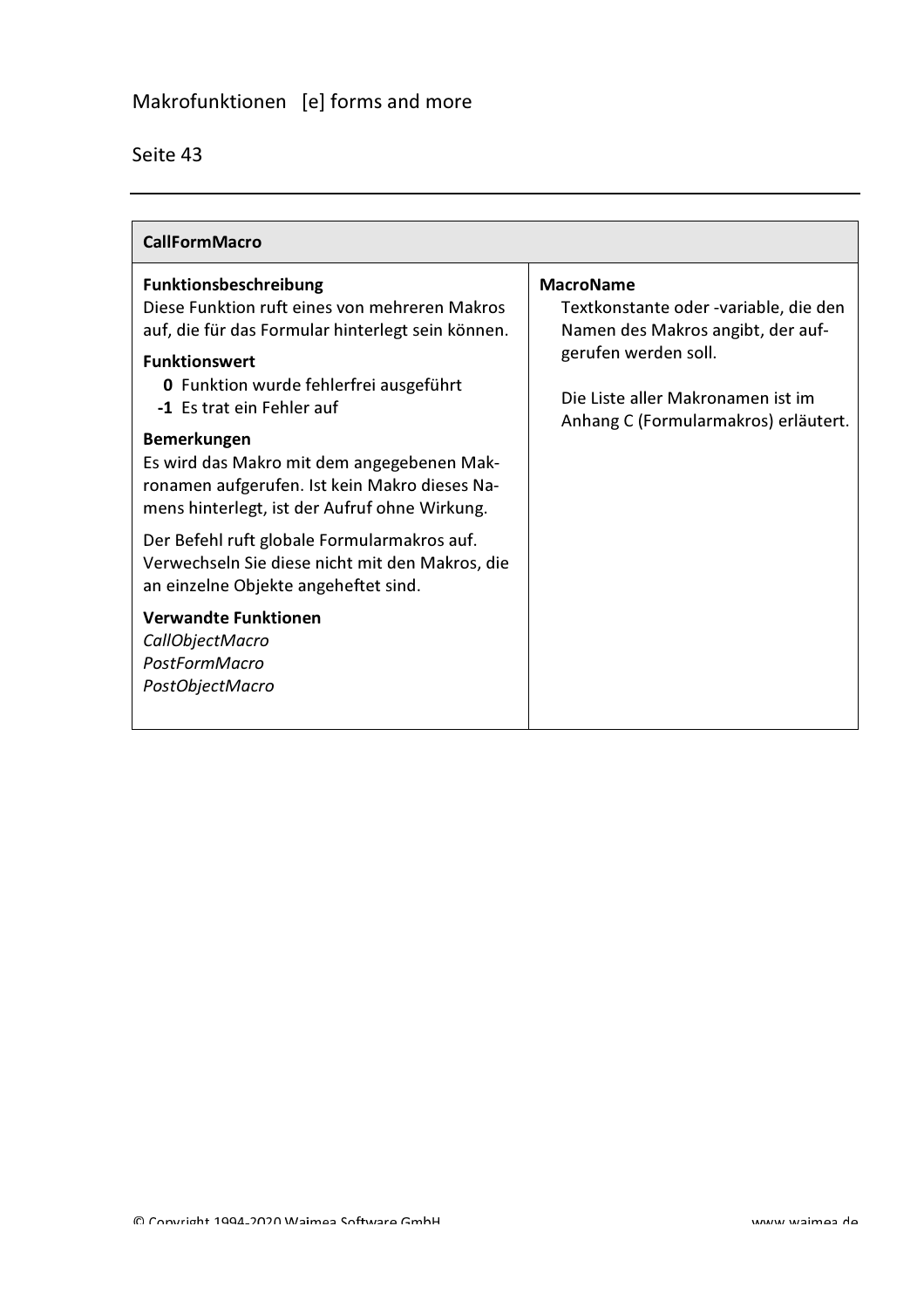| <b>CallObjectMacro</b>                                                                                                                                                                                                                                                                                                                                                                                                                                                                                                                                                                                                         |                                                                                                                                                                                                                                                                                                                                                                                                                               |
|--------------------------------------------------------------------------------------------------------------------------------------------------------------------------------------------------------------------------------------------------------------------------------------------------------------------------------------------------------------------------------------------------------------------------------------------------------------------------------------------------------------------------------------------------------------------------------------------------------------------------------|-------------------------------------------------------------------------------------------------------------------------------------------------------------------------------------------------------------------------------------------------------------------------------------------------------------------------------------------------------------------------------------------------------------------------------|
| <b>Funktionsbeschreibung</b><br>Diese Funktion ruft eines von mehreren Makros<br>auf, die zu einem Objekt hinterlegt sein können.<br><b>Funktionswert</b><br>0 Funktion wurde fehlerfrei ausgeführt<br>-1 Es trat ein Fehler auf<br><b>Bemerkungen</b><br>Es wird das Makro mit dem angegebenen Mak-<br>ronamen aufgerufen. Ist kein Makro dieses Na-<br>mens hinterlegt, ist der Aufruf ohne Wirkung.<br>Wenn auf der aktuellen Seite ein solches Objekt<br>nicht gefunden wird, wird die Suche auf das ge-<br>samte Formular ausgedehnt.<br><b>Verwandte Funktionen</b><br>CallFormMacro<br>PostFormMacro<br>PostObjectMacro | <b>ObjectName</b><br>Textkonstante oder -variable, die den<br>Namen des Button-Objekts angibt,<br>dessen Makro aufgerufen werden soll.<br><b>MacroName</b><br>Textkonstante oder -variable, die den<br>Namen des Makros angibt, der auf-<br>gerufen werden soll.<br>Die Liste aller Makronamen ist im<br>Anhang D (Objektmakros) erläutert.<br>Es sind nicht alle Makrotypen für alle<br>Objekttypen definiert oder sinnvoll. |

| Close                                                                                                                                                                                                       |                                   |
|-------------------------------------------------------------------------------------------------------------------------------------------------------------------------------------------------------------|-----------------------------------|
| Funktionsbeschreibung<br>Diese Funktion schließt das augenblicklich aktive<br>Formularfenster. Alle Befehle, die nach diesem<br>Befehl ausgeführt werden, beziehen sich auf das<br>hiernach aktive Fenster. | Die Funktion hat keine Parameter. |
| <b>Funktionswert</b><br>Der Funktionswert ist ohne Bedeutung.                                                                                                                                               |                                   |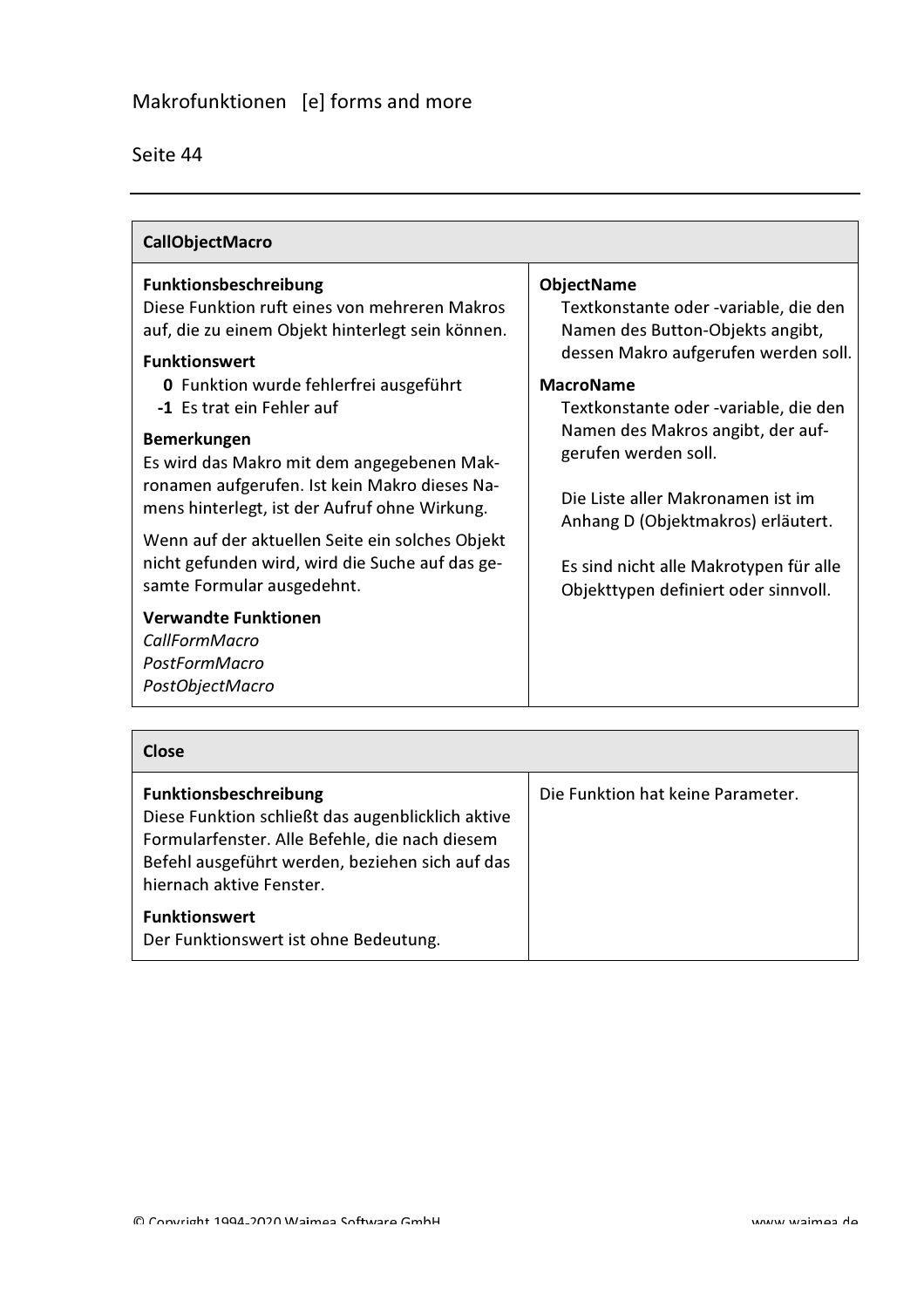| CopyText                                                                                                                                                                                                                                                                                                                |                                                                                                                                                                                                                                                                                                                     |
|-------------------------------------------------------------------------------------------------------------------------------------------------------------------------------------------------------------------------------------------------------------------------------------------------------------------------|---------------------------------------------------------------------------------------------------------------------------------------------------------------------------------------------------------------------------------------------------------------------------------------------------------------------|
| <b>Funktionsbeschreibung</b><br>Diese Funktion kopiert den Inhalt eines Objekts<br>als Text in ein anderes Objekt.<br><b>Funktionswert</b><br>Der Funktionswert ist ohne Bedeutung<br><b>Bemerkungen</b><br>Wenn kein Objekt gefunden wird, das den Namen<br>des Quellobjekts hat, bleibt die Funktion ohne<br>Wirkung. | <b>Source</b><br>Textkonstante oder -variable, die den<br>Namen des Objekts angibt, dessen<br>Text kopiert werden soll.<br><b>Dest</b><br>Textkonstante oder -variable, die den<br>Namen des Objekts angibt, dessen<br>Text kopiert werden soll. Der Name<br>darf auch eine sogenannte Wildcard<br>sein (Anhang B). |
| Wenn mehr als ein Zielobjekt gefunden wird,<br>welches dem angegebenen Namen oder der an-<br>gegebenen Wildcard entspricht, werden alle Ob-<br>jekte modifiziert, die mit dem Namen benannt<br>werden.                                                                                                                  |                                                                                                                                                                                                                                                                                                                     |

| <b>CountRuntimeChangedPages</b>                                                                                                               |                                  |  |
|-----------------------------------------------------------------------------------------------------------------------------------------------|----------------------------------|--|
| <b>Funktionsbeschreibung</b><br>Diese Funktion liefert die Anzahl der Seiten eines<br>Formulars zurück, die zur Laufzeit verändert<br>wurden. | Die Funktion hat keine Parameter |  |
| <b>Funktionswert</b><br>n Anzahl der veränderten Seiten                                                                                       |                                  |  |
| <b>Verwandte Funktionen</b><br>SetRuntimeChangeFlag<br>GetRuntimeChangeFlag                                                                   |                                  |  |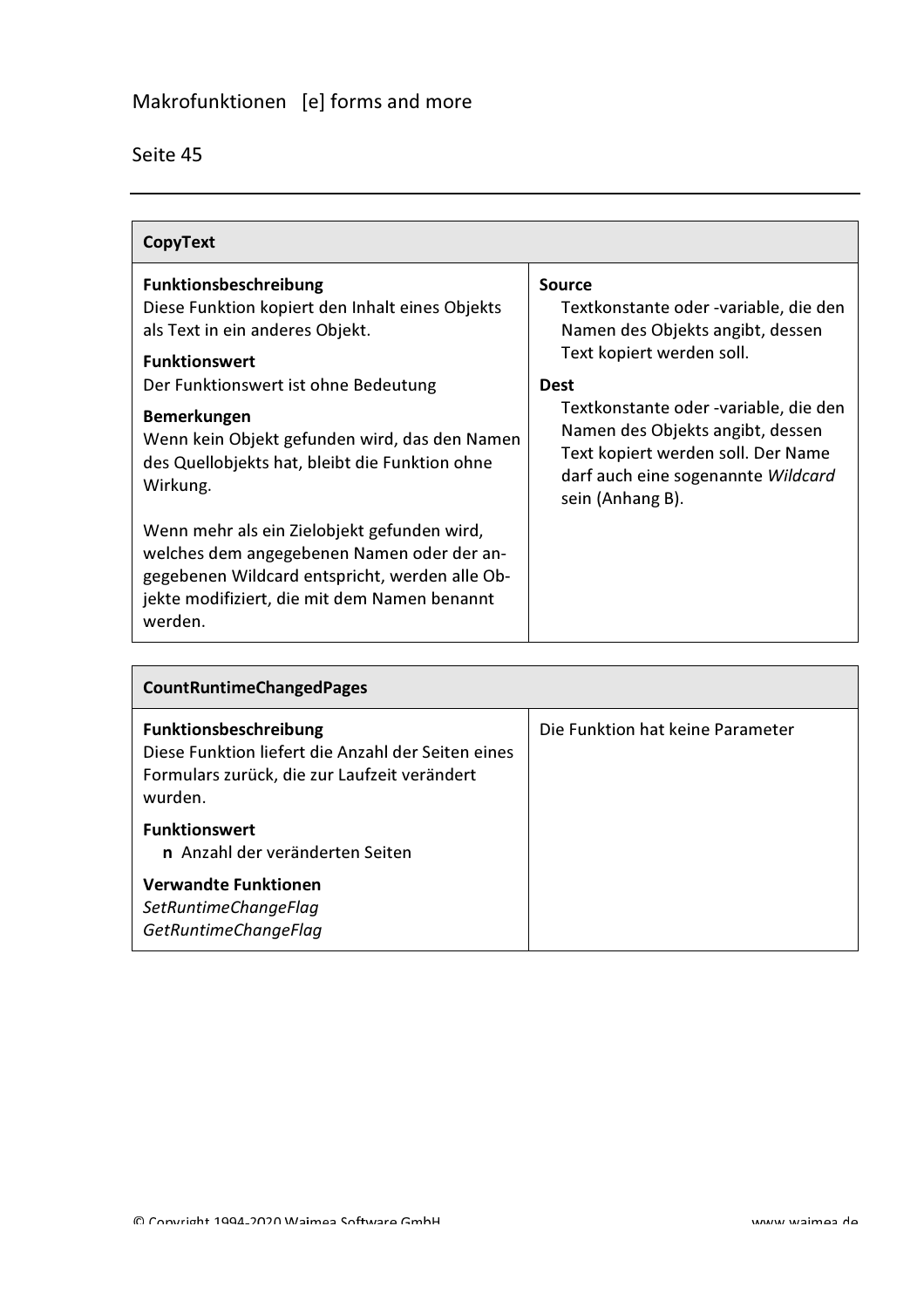| Seite 46 |
|----------|
|----------|

| <b>CreateVisitCardFile</b>                                                            |                                          |
|---------------------------------------------------------------------------------------|------------------------------------------|
| <b>Funktionsbeschreibung</b>                                                          | Source                                   |
| Diese Funktion erzeugt eine Visitenkarte aus dem                                      | Textkonstante oder -variable, die den    |
| augenblicklichen Formularinhalt.                                                      | Namen der Datei angibt, in die expor-    |
| <b>Funktionswert</b>                                                                  | tiert werden soll.                       |
| <b>0</b> Die Funktion wurde fehlerfrei ausgeführt                                     | Wenn der Dateiname das Synonym           |
| -1 Es trat ein Fehler auf                                                             | %AUTONAME% enthält, wird der Da-         |
| <b>Bemerkungen</b>                                                                    | teiname in der der Form:                 |
| Dieser Makrobefehl bildet die Leistung des Me-                                        |                                          |
| nüeintrags Visitenkarte exportieren ab.                                               | <b>Nachname Vorname</b>                  |
| Es ist zu beachten, dass allen Feldern, die expor-                                    | automatisch generiert.                   |
| tiert werden sollen, die ihnen in der Visitenkarte                                    |                                          |
| zugedachte Bedeutung zugeordnet werden muss.                                          | <b>Dest</b>                              |
|                                                                                       | Reserviert für spätere Zwecke. Hier      |
|                                                                                       | muss immer eine 0 angegeben wer-<br>den. |
|                                                                                       |                                          |
| <b>Beispiel</b>                                                                       |                                          |
| Die folgende Sequenz erzeugt unter der Voraussetzung, dass das mit der Bedeutung Name |                                          |

gekennzeichnete Eingabefeld den Inhalt Mustermann und das mit der Bedeutung Vorname gekennzeichnete Eingabefeld den Inhalt Karl enthält, die Visitenkartendatei c:\temp\mustermann karl.vcf:

CreateVisitCardFile("c:\\temp\\%AUTONAME%.vcf", 0);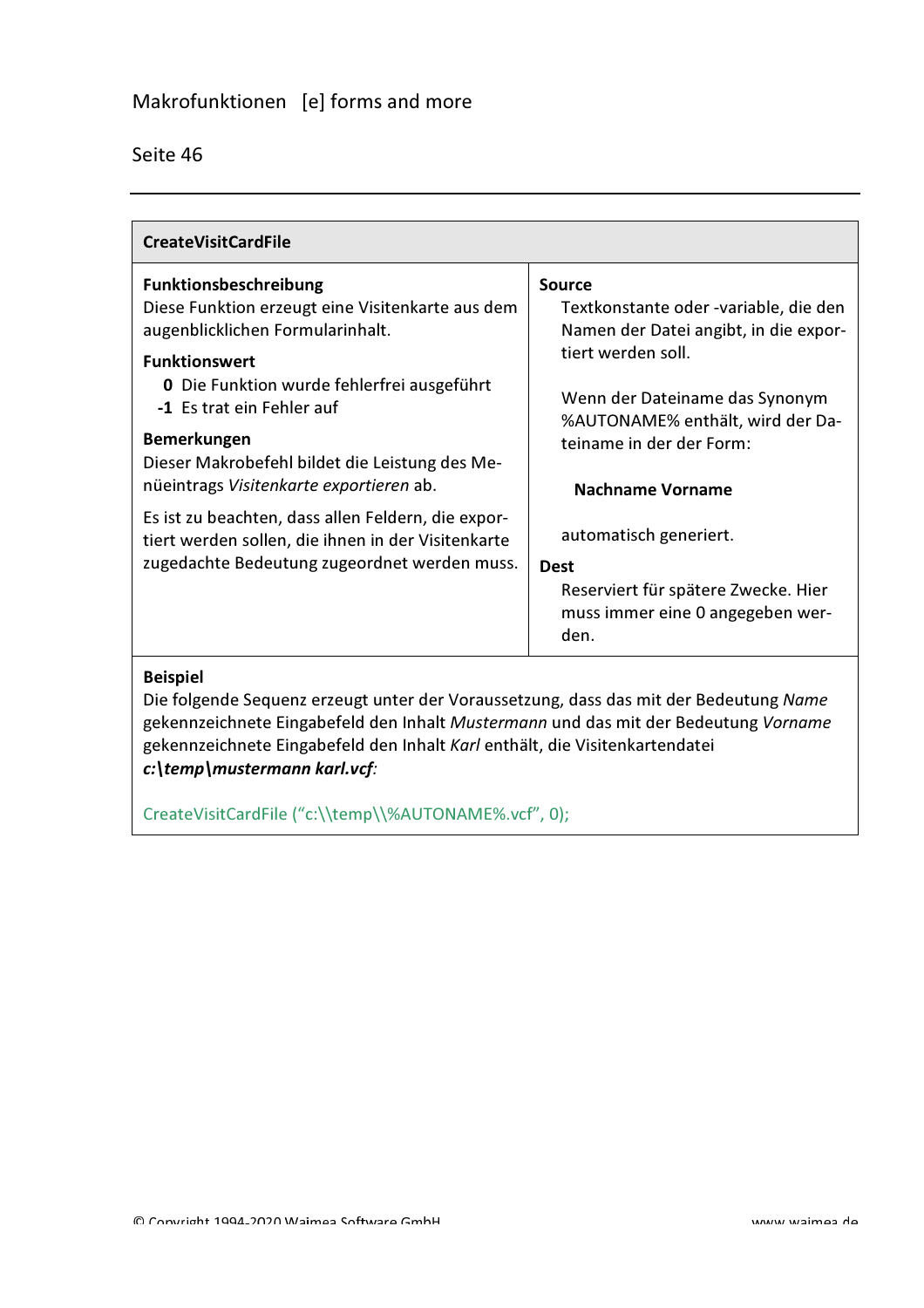| <b>DeleteObjectsByName</b>                                                                                                                                                                                                                                                                                                                                                                                                                                                                                                                                                                                                                                                              |                                                                                                                                                                                                                                                                                                                                                                                                                                                                 |
|-----------------------------------------------------------------------------------------------------------------------------------------------------------------------------------------------------------------------------------------------------------------------------------------------------------------------------------------------------------------------------------------------------------------------------------------------------------------------------------------------------------------------------------------------------------------------------------------------------------------------------------------------------------------------------------------|-----------------------------------------------------------------------------------------------------------------------------------------------------------------------------------------------------------------------------------------------------------------------------------------------------------------------------------------------------------------------------------------------------------------------------------------------------------------|
| Funktionsbeschreibung<br>Diese Funktion löscht alle Objekte auf einer vor-<br>gegebenen Seite, die einem Namen oder einem<br>Namensschema entsprechen.<br><b>Funktionswert</b><br>Der Funktionswert ist ohne Bedeutung.<br><b>Bemerkung</b><br>In Verbindung mit dem Befehl AppendOb-<br>jectSetExt mittels dessen Objekte dynamisch in<br>ein Formular eingefügt werden können, kann ein<br>dynamisches Formular angelegt werden, dessen<br>Design und Objektstruktur von bestimmten Situa-<br>tionen abhängig gemacht wird.<br>Die Funktion kann auch während des Ausfüllens<br>aufgerufen werden!<br><b>Verwandte Funktionen</b><br><b>DeleteObjectsInRect</b><br>AppendObjectSetExt | PageName<br>Textkonstante oder -variable, die den<br>Namen der Seite angibt, auf der die<br>Objekte gelöscht werden sollen. Der<br>Name darf auch eine sogenannte<br>Wildcard sein (Anhang B).<br><b>ObjectName</b><br>Textkonstante oder -variable, die die<br>Namen der Objekte angibt, gelöscht<br>werden sollen. Der Name darf auch<br>eine sogenannte Wildcard sein (An-<br>hang B).<br><b>Flags</b><br>Muss 0 sein. Ist für spätere Zwecke<br>reserviert. |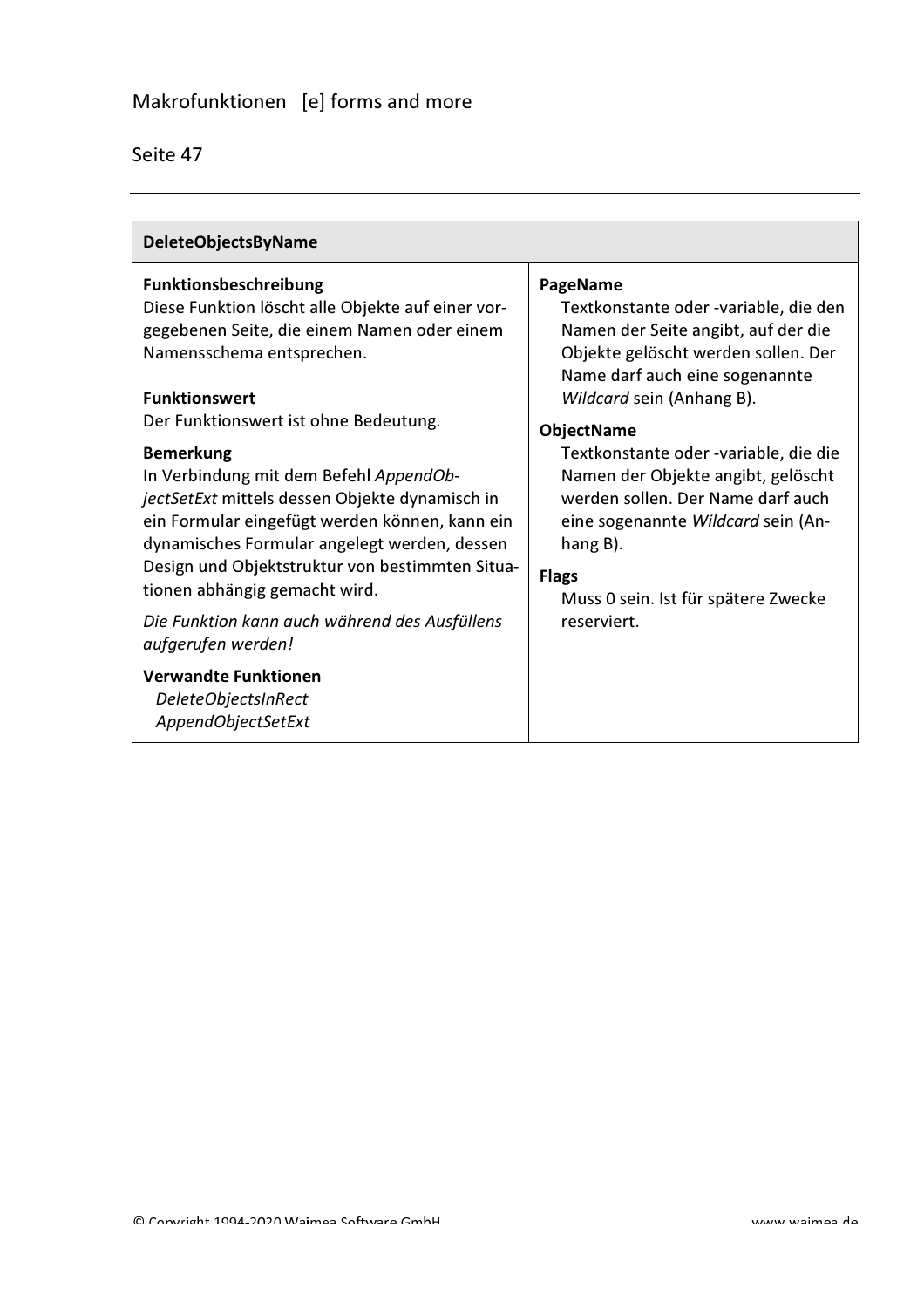| <b>DeleteObjectsInRect</b>                                                                                                                                                                                                                                                                                                                                                                                                                 |                                                                                                                                                                                                                                                                                                                                                                                                                                                                                                                                                  |
|--------------------------------------------------------------------------------------------------------------------------------------------------------------------------------------------------------------------------------------------------------------------------------------------------------------------------------------------------------------------------------------------------------------------------------------------|--------------------------------------------------------------------------------------------------------------------------------------------------------------------------------------------------------------------------------------------------------------------------------------------------------------------------------------------------------------------------------------------------------------------------------------------------------------------------------------------------------------------------------------------------|
| Funktionsbeschreibung<br>Diese Funktion löscht alle Objekte, die innerhalb<br>eines angegebenen Rechtecks der aktuellen Seite<br>des Formulars liegen. Die Funktion kann während<br>des Ausfüllens aufgerufen werden.                                                                                                                                                                                                                      | Left<br>Ganzzahlige Konstante oder Variable,<br>die den linken Rand des Rechtecks in<br>Mikrometern angibt, innerhalb dessen<br>alle Objekte gelöscht werden sollen.                                                                                                                                                                                                                                                                                                                                                                             |
| <b>Funktionswert</b><br>Der Funktionswert ist ohne Bedeutung.<br><b>Bemerkung</b><br>In Verbindung mit dem Befehl AppendObjectSet<br>mittels dessen Objekte dynamisch in ein Formular<br>eingefügt werden können, kann ein dynamisches<br>Formular angelegt werden, dessen Design und<br>Objektstruktur von bestimmten Situationen ab-<br>hängig gemacht wird.<br><b>Verwandte Funktionen</b><br>DeleteObjectsByName<br>AppendObjectSetExt | <b>Top</b><br>Ganzzahlige Konstante oder Variable,<br>die den oberen Rand des Rechtecks in<br>Mikrometern angibt, innerhalb dessen<br>alle Objekte gelöscht werden sollen.<br><b>Right</b><br>Ganzzahlige Konstante oder Variable,<br>die den rechten Rand des Rechtecks in<br>Mikrometern angibt, innerhalb dessen<br>alle Objekte gelöscht werden sollen.<br><b>Bottom</b><br>Ganzzahlige Konstante oder Variable,<br>die den unteren Rand des Rechtecks<br>in Mikrometern angibt, innerhalb<br>dessen alle Objekte gelöscht werden<br>sollen. |
|                                                                                                                                                                                                                                                                                                                                                                                                                                            | <b>Flags</b><br>Muss 0 sein. Ist für spätere Zwecke<br>reserviert.                                                                                                                                                                                                                                                                                                                                                                                                                                                                               |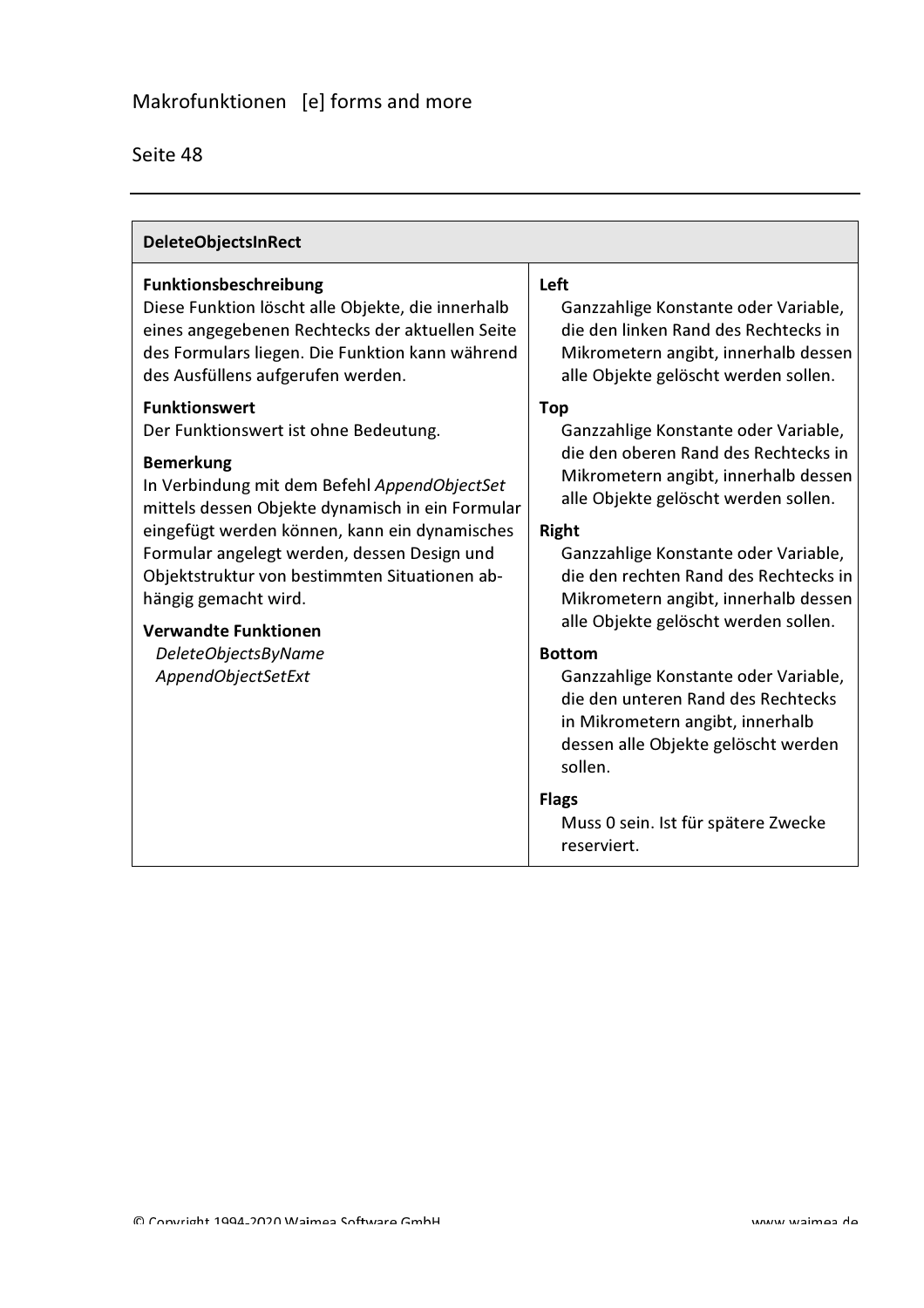| <b>DIICall</b>                                                                  |                                        |
|---------------------------------------------------------------------------------|----------------------------------------|
| Funktionsbeschreibung                                                           | <b>DII</b>                             |
| Diese Funktion ruft ein Unterprogramm in einer                                  | Textkonstante oder -variable, die den  |
| beliebigen externen dynamischen Bibliothek (DLL)                                | Namen der DLL angibt, in der das Un-   |
| auf.                                                                            | terprogramm aufgerufen werden soll.    |
| <b>Funktionswert</b>                                                            | <b>Function</b>                        |
| -1 Es trat ein Fehler auf                                                       | Textkonstante oder -variable, die den  |
| n Wert, den die externe Funktion liefert                                        | Namen des Unterprogramms angibt,       |
| <b>Bemerkung</b>                                                                | das in der DLL aufgerufen werden soll. |
| Das Unterprogramm muss in der DLL wie folgt                                     | <b>String</b>                          |
| deklariert sein:                                                                | Textkonstante oder -variable, die den  |
| long Name (char String*, char *Ergebnis, int Size)                              | Parameter String angibt, der an das    |
| Auf dem Parameter String wird der Funktionspa-                                  | externe Unterprgramm als erster Pa-    |
| rameter String durchgereicht. Auf dem Parameter                                 | rameter übergeben wird.                |
| Ergebnis kann die Funktion bis zu einer Länge Size                              | <b>Result</b>                          |
| ein Ergebnis zurückliefern, welches die Makro-                                  | Textvariable, keine Konstante, auf der |
| funktion auf dem Parameter Ergebnis zurücklie-                                  | das Ergebnis, das das externe Unter-   |
| fert.                                                                           | programm auf dem zweiten Parame-       |
| <b>Verwandte Funktionen</b><br><b>DIILoadAIIObjects</b><br><b>DIILoadObject</b> | ter übergibt, zurückgeliefert wird.    |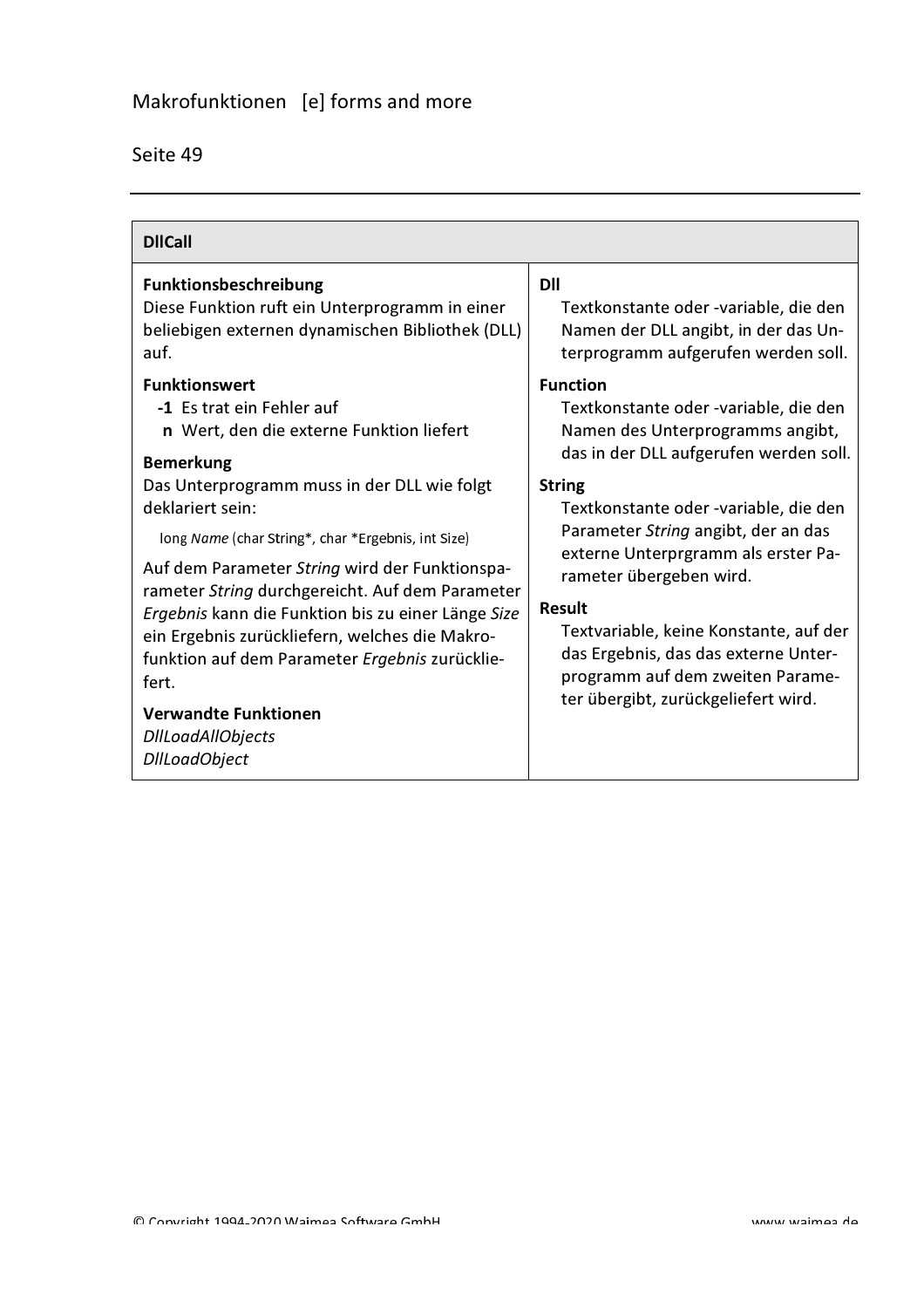| <b>DIILoadAIIObjekts</b>                                                                                                                                                                                                                                                                                                                             |                                                                                                                                                                                                                                                                              |
|------------------------------------------------------------------------------------------------------------------------------------------------------------------------------------------------------------------------------------------------------------------------------------------------------------------------------------------------------|------------------------------------------------------------------------------------------------------------------------------------------------------------------------------------------------------------------------------------------------------------------------------|
| Funktionsbeschreibung<br>Diese Funktion ruft für jedes Eingabeobjekt, wel-<br>ches sich in dem aktuellen Formular befindet, ein<br>Unterprogramm in einer dynamischen Bibliothek<br>(DLL) auf, welches neue Inhalte für die Eingabe-<br>objekte bestimmt.<br><b>Funktionswert</b><br>-1 Es trat ein Fehler auf<br>0 Alle Aufrufe wurden durchgeführt | <b>DII</b><br>Textkonstante oder -variable, die den<br>Namen der DLL angibt, in der das Un-<br>terprogramm aufgerufen werden soll.<br><b>Function</b><br>Textkonstante oder -variable, die den<br>Namen des Unterprogramms angibt,<br>das in der DLL aufgerufen werden soll. |
| <b>Bemerkung</b><br>Die Funktion kann dazu verwendet werden, alle<br>Eingabeobjekte eines Formulars durch eine ex-<br>terne Prozedur zu besetzen.<br>Das Unterprogramm muss in der DLL wie folgt                                                                                                                                                     |                                                                                                                                                                                                                                                                              |
| deklariert sein:<br>long Name (char *Name, char *Ergebnis, int Size)                                                                                                                                                                                                                                                                                 |                                                                                                                                                                                                                                                                              |
| Auf dem Parameter Name wird der Name des<br>Eingabeobjekts an das Unterprogramm durchge-<br>reicht. Auf dem Parameter Ergebnis liefert das<br>Unterprogramm den neuen Inhalt des betreffen-<br>den Eingabeobjekts zurück. Es werden nicht mehr<br>als Size Zeichen übertragen.                                                                       |                                                                                                                                                                                                                                                                              |
| <b>Verwandte Funktionen</b><br>DIILoadObject'<br><b>DIISaveAIIObjects</b>                                                                                                                                                                                                                                                                            |                                                                                                                                                                                                                                                                              |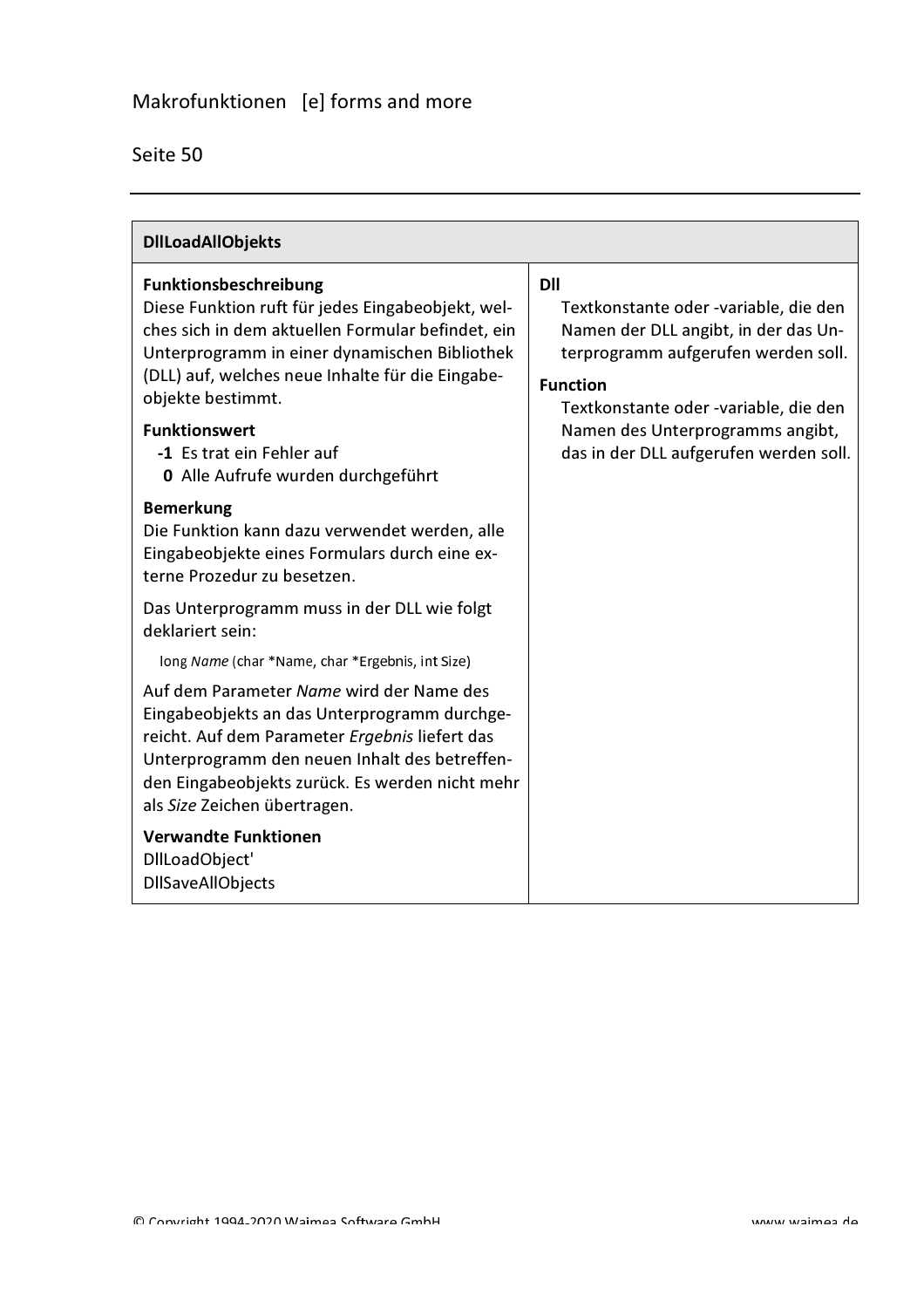| <b>DIILoadObject</b>                                                                                                                                                                                                                                                                                                               |                                                                                                                                                                                                                                        |
|------------------------------------------------------------------------------------------------------------------------------------------------------------------------------------------------------------------------------------------------------------------------------------------------------------------------------------|----------------------------------------------------------------------------------------------------------------------------------------------------------------------------------------------------------------------------------------|
| Funktionsbeschreibung<br>Diese Funktion ruft für ein namentlich angege-<br>benes Eingabeobjekt, das sich in dem aktuellen<br>Formular befindet, ein Unterprogramm in einer<br>dynamischen Bibliothek (DLL) auf, welches den<br>neuen Inhalt für das Eingabeobjekt bestimmt.                                                        | <b>DII</b><br>Textkonstante oder -variable, die den<br>Namen der DLL angibt, in der das Un-<br>terprogramm aufgerufen werden soll.<br><b>Function</b><br>Textkonstante oder -variable, die den                                         |
| <b>Funktionswert</b><br>-1 Es trat ein Fehler auf<br>0 Der Aufruf wurden korrekt durchgeführt<br><b>Bemerkung</b><br>Die Funktion kann dazu verwendet werden, ein<br>bestimmtes Eingabeobjekt eines Formulars durch<br>eine externe Prozedur zu besetzen.                                                                          | Namen des Unterprogramms angibt,<br>das in der DLL aufgerufen werden soll.<br><b>ObjectName</b><br>Textkonstante oder -variable, die den<br>Namen des Eingabeobjekts angibt, für<br>das die externe Routine aufgerufen<br>werden soll. |
| Das Unterprogramm muss in der DLL wie folgt<br>deklariert sein:                                                                                                                                                                                                                                                                    |                                                                                                                                                                                                                                        |
| long Name (char *Name, char *Ergebnis, int Size)<br>Auf dem Parameter Name wird der Name des<br>Eingabeobjekts an das Unterprogramm durchge-<br>reicht. Auf dem Parameter Ergebnis liefert das<br>Unterprogramm den neuen Inhalt des betreffen-<br>den Eingabeobjekts zurück. Es werden nicht mehr<br>als Size Zeichen übertragen. |                                                                                                                                                                                                                                        |
| <b>Verwandte Funktionen</b><br><b>DIILoadAIIObjects</b><br><b>DIISaveObject</b>                                                                                                                                                                                                                                                    |                                                                                                                                                                                                                                        |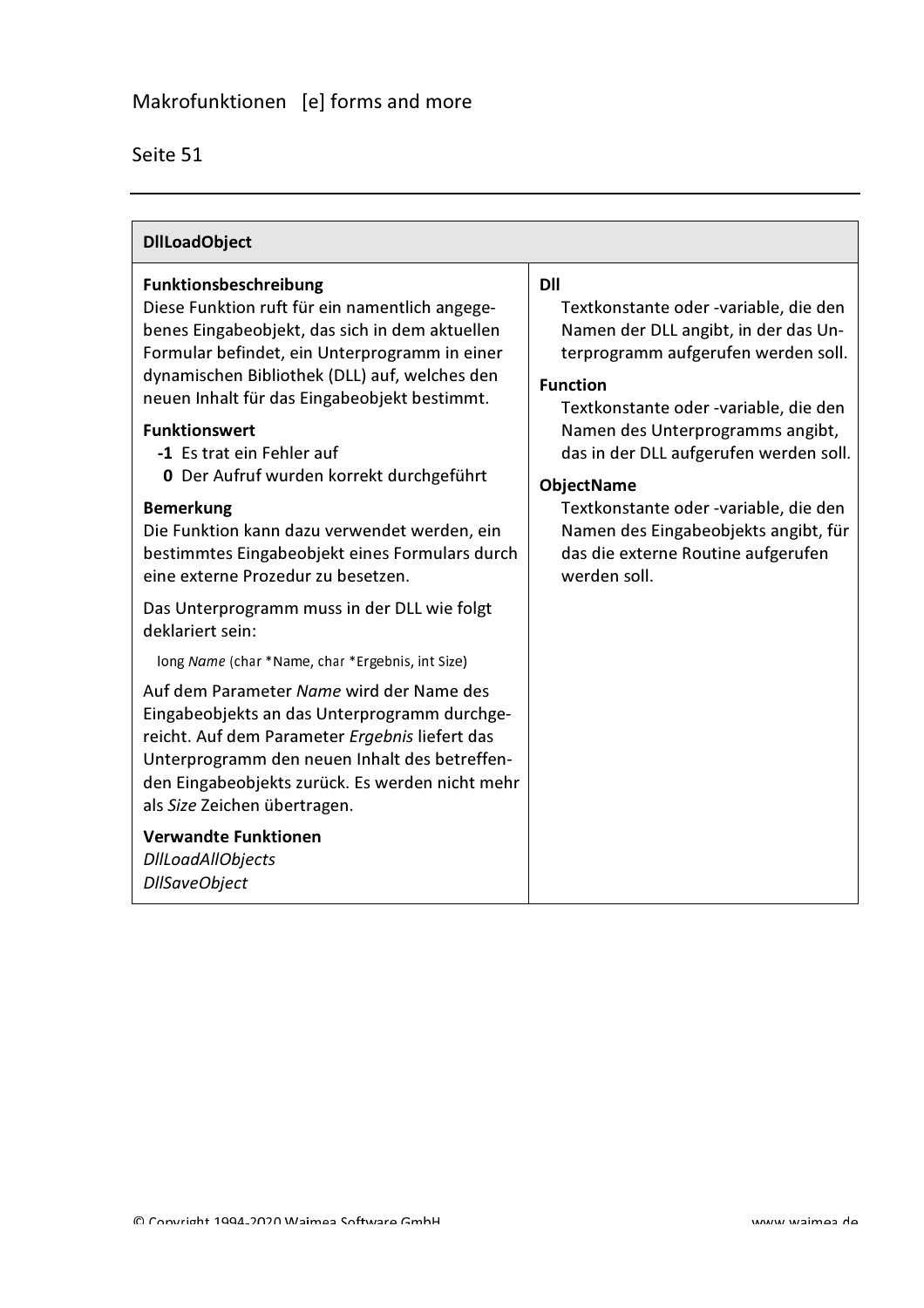| <b>DIISaveAIIObjekts</b>                                                                                                                                                                                                                                                                                                                                                       |                                                                                                                                                                                                                                                                       |
|--------------------------------------------------------------------------------------------------------------------------------------------------------------------------------------------------------------------------------------------------------------------------------------------------------------------------------------------------------------------------------|-----------------------------------------------------------------------------------------------------------------------------------------------------------------------------------------------------------------------------------------------------------------------|
| Funktionsbeschreibung<br>Diese Funktion ruft für jedes Eingabeobjekt, wel-<br>ches sich in dem aktuellen Formular befindet, ein<br>Unterprogramm in einer dynamischen Bibliothek<br>(DLL) auf, an welches Name und augenblicklicher<br>Inhalt des Eingabeobjektes übergeben werden.<br><b>Funktionswert</b><br>-1 Es trat ein Fehler auf<br>0 Alle Aufrufe wurden durchgeführt | DII<br>Textkonstante oder -variable, die den<br>Namen der DLL angibt, in der das Un-<br>terprogramm aufgerufen werden soll.<br><b>Function</b><br>Textkonstante oder -variable, die den<br>Namen des Unterprogramms angibt,<br>das in der DLL aufgerufen werden soll. |
| <b>Bemerkung</b><br>Die Funktion kann dazu verwendet werden, alle<br>Eingabeobjekte eines Formulars durch eine ex-<br>terne Prozedur weiterzuverarbeiten (z.B. diese<br>extern zu speichern).                                                                                                                                                                                  |                                                                                                                                                                                                                                                                       |
| Das Unterprogamm muss in der DLL wie folgt de-<br>klariert sein:<br>long Name (char *Name, char *Inhalt)                                                                                                                                                                                                                                                                       |                                                                                                                                                                                                                                                                       |
| Auf dem Parameter Name wird der Name des<br>Eingabeobjekts an das Unterprogramm durchge-<br>reicht. Auf dem Parameter Inhalt wird der augen-<br>blickliche Inhalt des Feldes Name übergeben.                                                                                                                                                                                   |                                                                                                                                                                                                                                                                       |
| <b>Verwandte Funktionen</b><br>DIISaveObject'<br><b>DIILoadAIIObjects</b>                                                                                                                                                                                                                                                                                                      |                                                                                                                                                                                                                                                                       |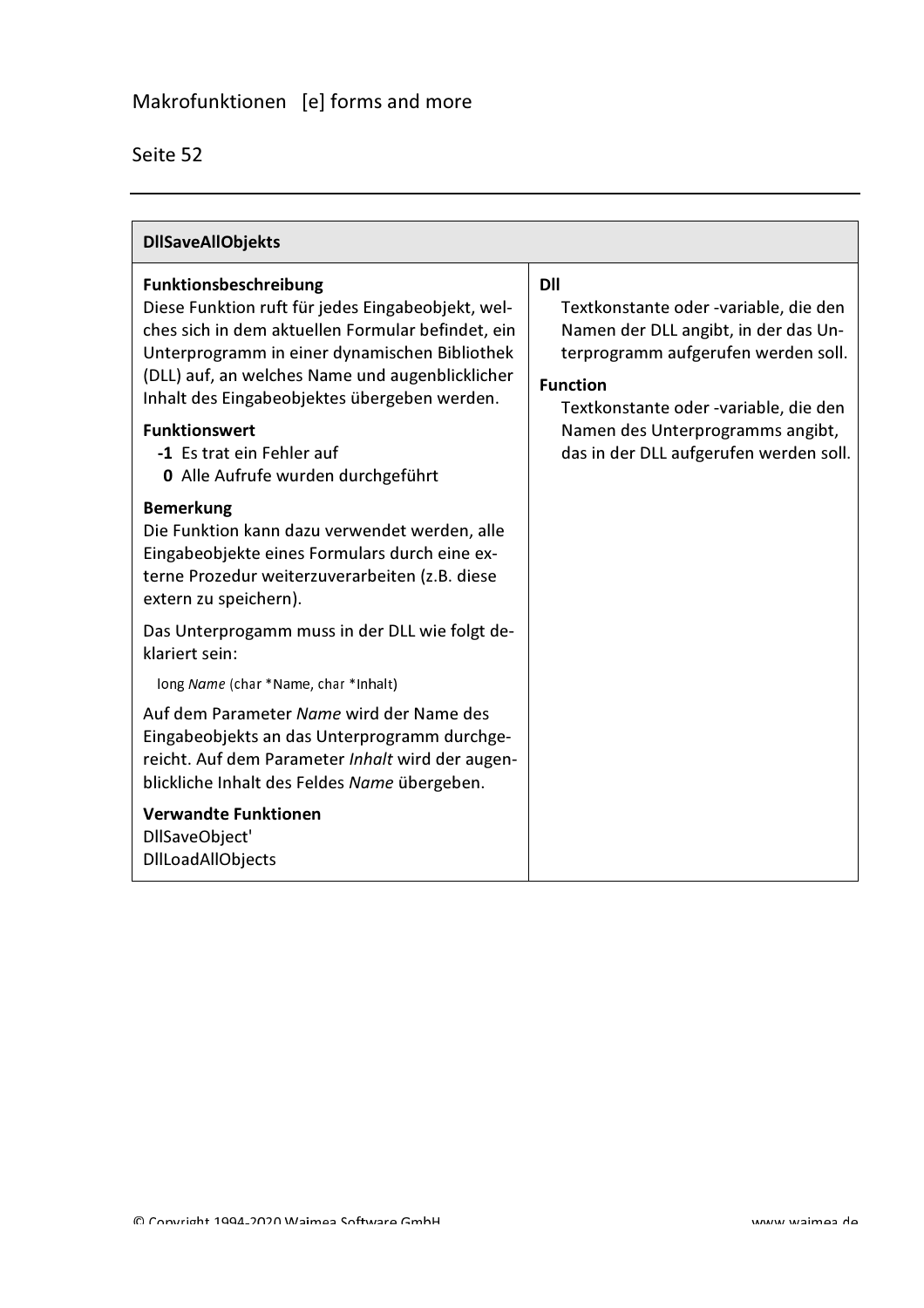| <b>DIISaveObject</b>                                                                                                                                                                                                                                                                                                                                                                                                                                                                                                                                                                                                                                                                                                                                                                                                                                                                                                                    |                                                                                                                                                                                                                                                                                                                                                                                                                                          |
|-----------------------------------------------------------------------------------------------------------------------------------------------------------------------------------------------------------------------------------------------------------------------------------------------------------------------------------------------------------------------------------------------------------------------------------------------------------------------------------------------------------------------------------------------------------------------------------------------------------------------------------------------------------------------------------------------------------------------------------------------------------------------------------------------------------------------------------------------------------------------------------------------------------------------------------------|------------------------------------------------------------------------------------------------------------------------------------------------------------------------------------------------------------------------------------------------------------------------------------------------------------------------------------------------------------------------------------------------------------------------------------------|
| <b>Funktionsbeschreibung</b><br>Diese Funktion ruft für ein namentlich angege-<br>benes Eingabeobjekt, das sich in dem aktuellen<br>Formular befindet, ein Unterprogramm in einer<br>dynamischen Bibliothek (DLL) auf und übergibt<br>diesem Unterprogramm seinen aktuellen Inhalt.<br><b>Funktionswert</b><br>-1 Es trat ein Fehler auf<br>0 Der Aufruf wurden korrekt durchgeführt<br><b>Bemerkung</b><br>Die Funktion kann dazu verwendet werden, ein<br>bestimmtes Eingabeobjekt eines Formulars durch<br>eine externe Prozedur weiterzuverarbeiten.<br>Das Unterprogamm muss in der DLL wie folgt de-<br>klariert sein:<br>long Name (char *Name, char *Inhalt)<br>Auf dem Parameter Name wird der Name des<br>Eingabeobjekts an das Unterprogramm durchge-<br>reicht. Auf dem Parameter Inhalt wird der augen-<br>blickliche Inhalt übergeben.<br><b>Verwandte Funktionen</b><br><b>DIILoadObject</b><br><b>DIISaveAIIObjects</b> | <b>DII</b><br>Textkonstante oder -variable, die den<br>Namen der DLL angibt, in der das Un-<br>terprogramm aufgerufen werden soll.<br><b>Function</b><br>Textkonstante oder -variable, die den<br>Namen des Unterprogramms angibt,<br>das in der DLL aufgerufen werden soll.<br><b>ObjectName</b><br>Textkonstante oder -variable, die den<br>Namen des Eingabeobjekts angibt, für<br>das die externe Routine aufgerufen<br>werden soll. |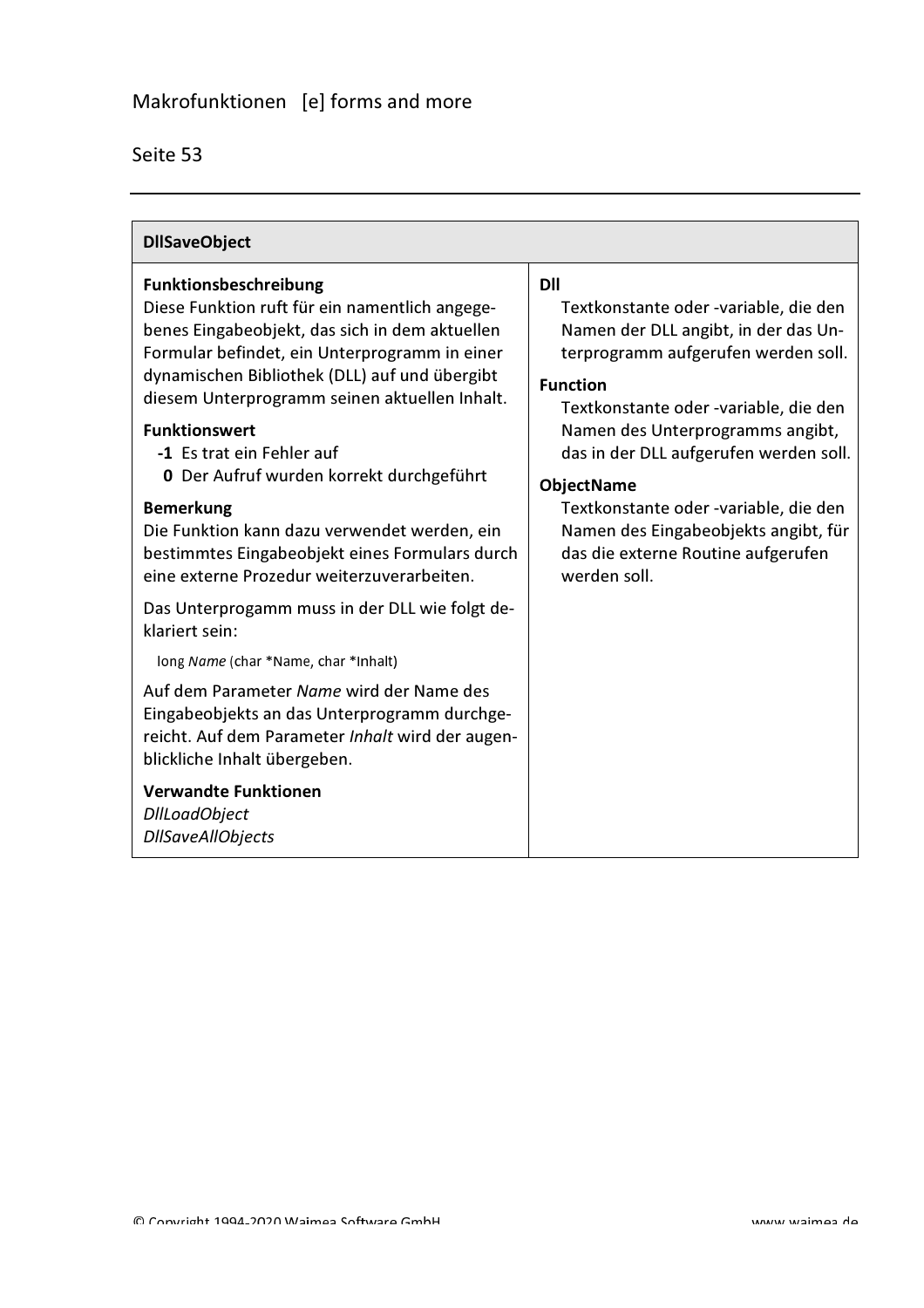| <b>EditFonts</b>                                                                                                                                                                                                      |                                                                                                                                                                                                                                                    |
|-----------------------------------------------------------------------------------------------------------------------------------------------------------------------------------------------------------------------|----------------------------------------------------------------------------------------------------------------------------------------------------------------------------------------------------------------------------------------------------|
| Funktionsbeschreibung<br>Dieser Befehl eröffnet einen Dialog, der das Än-<br>dern der Schriftart und -größe für Schriften in<br>Objekten ermöglicht.<br><b>Funktionswert</b><br>Der Funktionswert ist ohne Bedeutung. | PageName<br>Textkonstante oder -variable, die den<br>Namen der Seiten angibt, auf denen<br>Schriften verändert werden sollen.<br>Der Name darf auch eine sogenannte<br>Wildcard sein (Anhang B). Ein leerer<br>Text bezeichnet die aktuelle Seite. |
| <b>Bemerkungen</b><br>Es wird die Schrift aller Objekte geändert, die zu<br>dem angegebenen Objektnamen passen und die<br>auf einer Seite mit dem angegebenen Seitenna-<br>men liegen.<br><b>Verwandte Funktionen</b> | <b>ObjectName</b><br>Textkonstante oder -variable, die den<br>Namen der Objekte angibt, deren<br>Schrift verändert werden soll. Der<br>Name darf auch eine sogenannte<br>Wildcard sein (Anhang B).                                                 |
| SetFontHeight<br><b>SetFontName</b>                                                                                                                                                                                   | <b>Mode</b><br>Ganzzahlige Konstante oder Variable<br>die angibt, ob alle Objekte oder nur<br>Eingabeobjekte betroffen sein sollen:<br>0 nur Eingabeobjekte<br>alle Objekte<br>1                                                                   |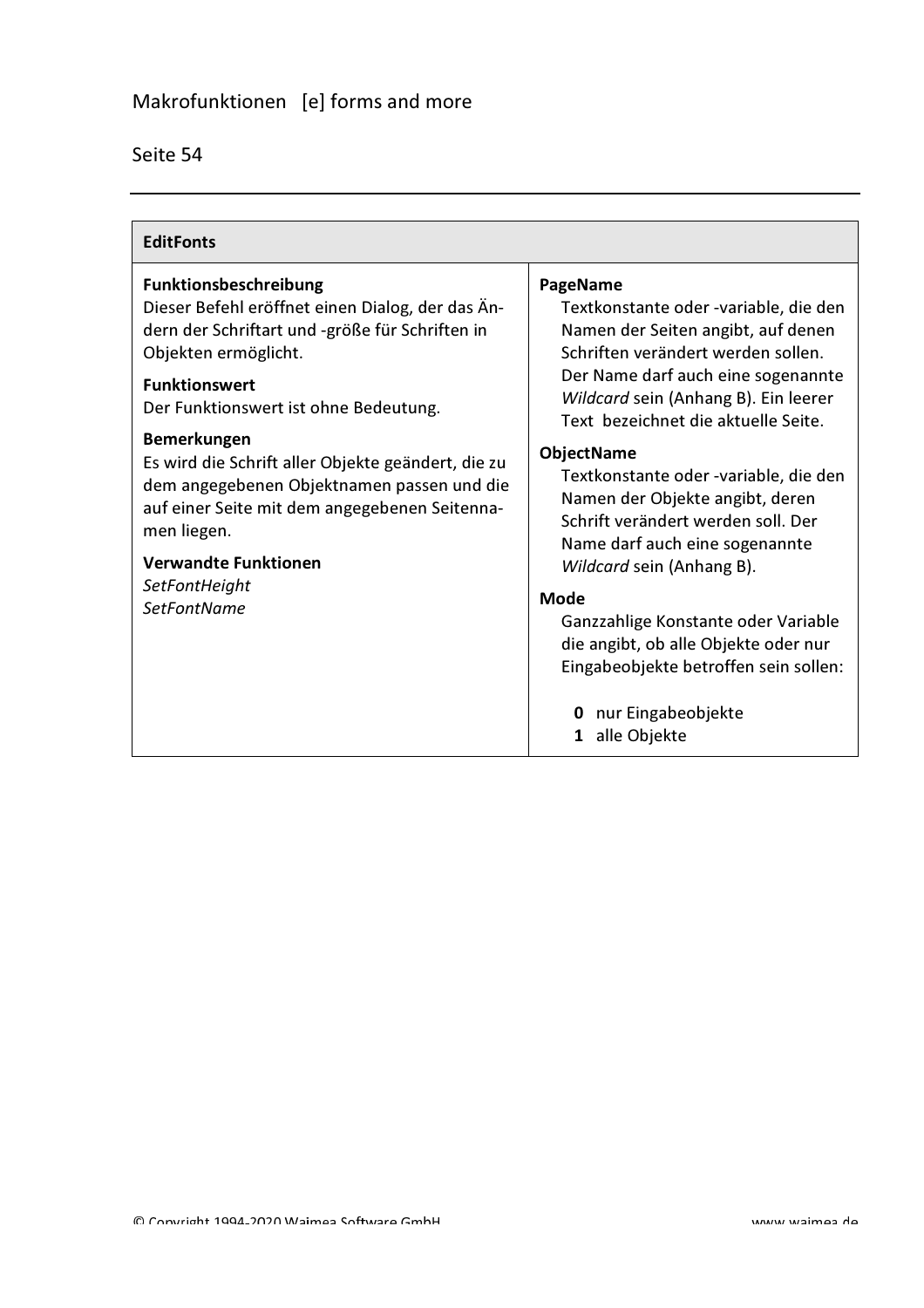| <b>FindObject</b>                                                                                                                                                                                                                                              |                                                                                                                                                                                          |
|----------------------------------------------------------------------------------------------------------------------------------------------------------------------------------------------------------------------------------------------------------------|------------------------------------------------------------------------------------------------------------------------------------------------------------------------------------------|
| Funktionsbeschreibung<br>Diese Funktion sucht das erste/nächste Objekt auf<br>einer Seite, in einem Seitenbereich oder im ge-<br>samten Formular, das bestimmte Namenskonven-<br>tionen erfüllt.                                                               | PageName<br>Textkonstante oder -variable, die<br>den Namen der Seiten angibt, auf<br>denen Objekte gesucht werden sol-<br>len.                                                           |
| <b>Funktionswert</b><br>0 Kein (weiteres) Objekt gefunden<br>n Handle des nächsten gefundenen Objekts                                                                                                                                                          | Der Name darf auch eine sogenann-<br>te Wildcard (Anhang B) sein.                                                                                                                        |
| <b>Bemerkungen</b><br>Diese Funktion liefert den Handle eines gefunde-<br>nen Objekts zurück. Dieser Handle kann in ver-<br>schiedenen Funktionen verwendet werden, um<br>dieses Objekt zu manipulieren oder um Informati-<br>onen über das Objekt auszulesen. | Wenn die Seitennummer bekannt<br>ist, kann auch die Nummer der Seite<br>mit einem vorangestellten "#" (also<br>z.B. "#3" für die dritte Seite) ver-<br>wendet werden.                    |
| <b>Verwandte Funktionen</b><br><b>FindAccessObject</b>                                                                                                                                                                                                         | Ein leerer Text bezeichnet die aktu-<br>elle Seite.                                                                                                                                      |
|                                                                                                                                                                                                                                                                | <b>ObjectName</b><br>Textkonstante oder -variable, die<br>den Namen der Objekte angibt, die<br>gesucht werden sollen. Der Name<br>darf auch eine sogenannte Wildcard<br>sein (Anhang B). |
|                                                                                                                                                                                                                                                                | Reference<br>Ganzzahlige Konstante oder Variab-<br>le, die den Handle das Objekts be-<br>zeichnet, ab dem gesucht werden<br>soll:                                                        |
|                                                                                                                                                                                                                                                                | 0: Suche beginnt mit dem ersten<br>Objekt der ersten Seite (Erstaufruf)                                                                                                                  |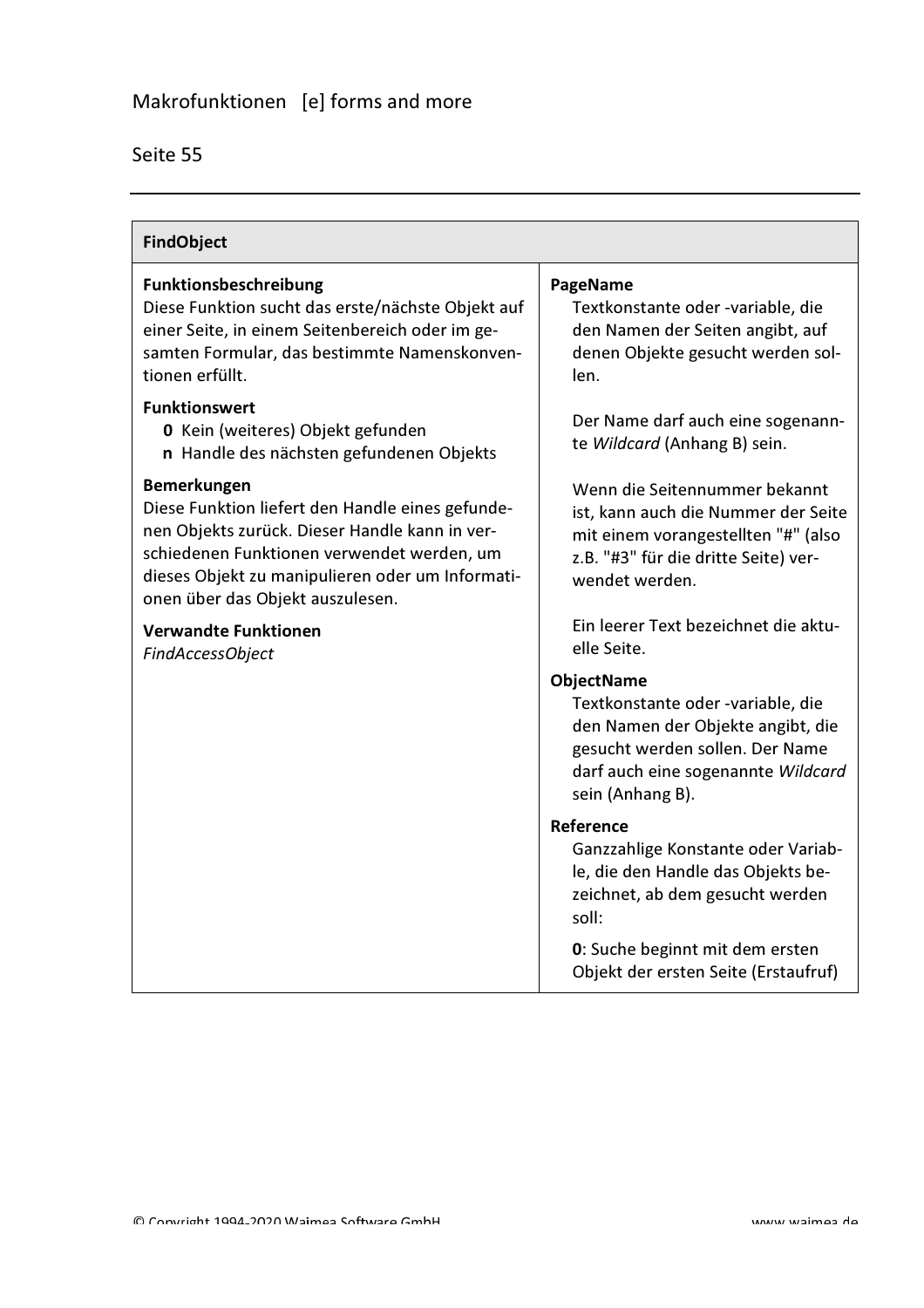| <b>FindAccessObject</b>                                                                                                                                                                                                                                                                                                                                                                                                                                                                                                                         |                                                                                                                                                                                          |
|-------------------------------------------------------------------------------------------------------------------------------------------------------------------------------------------------------------------------------------------------------------------------------------------------------------------------------------------------------------------------------------------------------------------------------------------------------------------------------------------------------------------------------------------------|------------------------------------------------------------------------------------------------------------------------------------------------------------------------------------------|
| <b>Funktionsbeschreibung</b><br>Diese Funktion sucht das erste/nächste Datenzu-<br>griffsobject auf einer Seite, in einem Seitenbereich<br>oder im gesamten Formular, das bestimmte Na-<br>menskonventionen erfüllt.<br><b>Funktionswert</b><br><b>0</b> Kein (weiteres) Objekt gefunden<br>n Handle des nächsten gefundenen Objekts<br><b>Bemerkungen</b><br>Diese Funktion liefert den Handle des gefundenen<br>Datenzugriffsobjekts zurück. Dieser Handle kann<br>insbesondere verwendet werden, um Datenzugriffs-<br>funktionen aufzurufen. | <b>ObjectName</b><br>Textkonstante oder -variable, die<br>den Namen der Objekte angibt, die<br>gesucht werden sollen. Der Name<br>darf auch eine sogenannte<br>Wildcard sein (Anhang B). |
| <b>Verwandte Funktionen</b><br>FindObject<br>AccObjDeleteRecord<br>AccObjInsertRecord<br>und alle Funktionen, die mit AccObj beginnen.                                                                                                                                                                                                                                                                                                                                                                                                          |                                                                                                                                                                                          |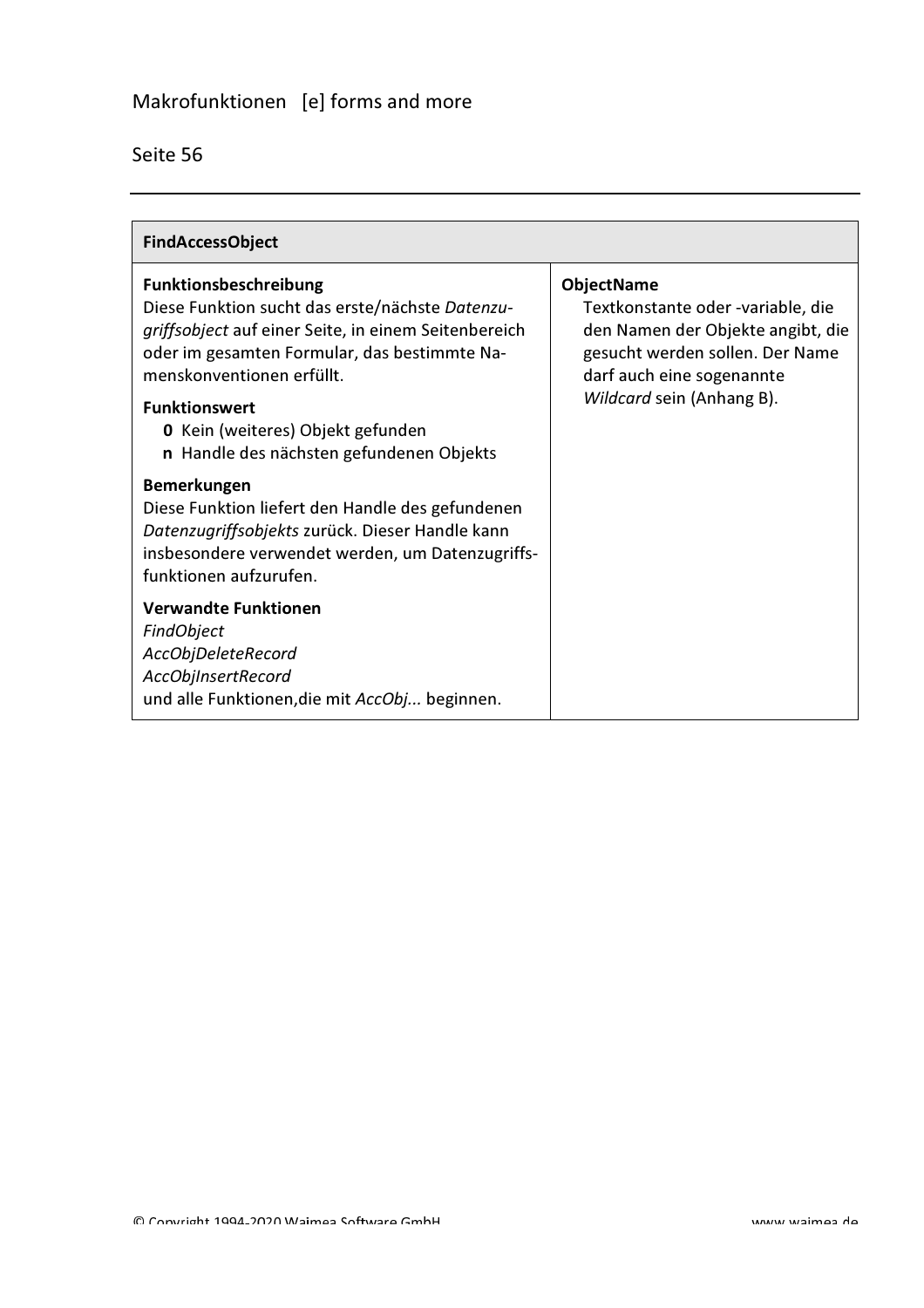| <b>GetActiveState</b>                                                                                                                                                                                                               |                                                                                                                                     |
|-------------------------------------------------------------------------------------------------------------------------------------------------------------------------------------------------------------------------------------|-------------------------------------------------------------------------------------------------------------------------------------|
| <b>Funktionsbeschreibung</b><br>Diese Funktion ermittelt, ob ein Objekt den Status<br>aktiv hat oder nicht. Momentan ist dieser Status nur<br>für Objekte vom Typ Button implementiert und re-<br>präsentiert den Zustand gedrückt. | <b>ObjectName</b><br>Textvariable oder - konstante, die<br>den Namen des Objekts angibt,<br>dessen Status ermittelt werden<br>soll. |
| <b>Funktionswert</b><br>1 Objekt ist aktiv<br><b>0</b> Objekt ist nicht aktiv<br>-1 Objekt nicht gefunden                                                                                                                           |                                                                                                                                     |
| <b>Bemerkung</b><br>Es wird der Status des ersten Objekts mit dem an-<br>gegebenen Namen auf der aktuellen Seite ermittelt.                                                                                                         |                                                                                                                                     |
| Wenn auf der aktuellen Seite ein solches Objekt<br>nicht gefunden wird, wird die Suche auf das gesamte<br>Formular ausgedehnt.                                                                                                      |                                                                                                                                     |
| <b>Verwandte Funktionen</b><br><b>SetActiveState</b>                                                                                                                                                                                |                                                                                                                                     |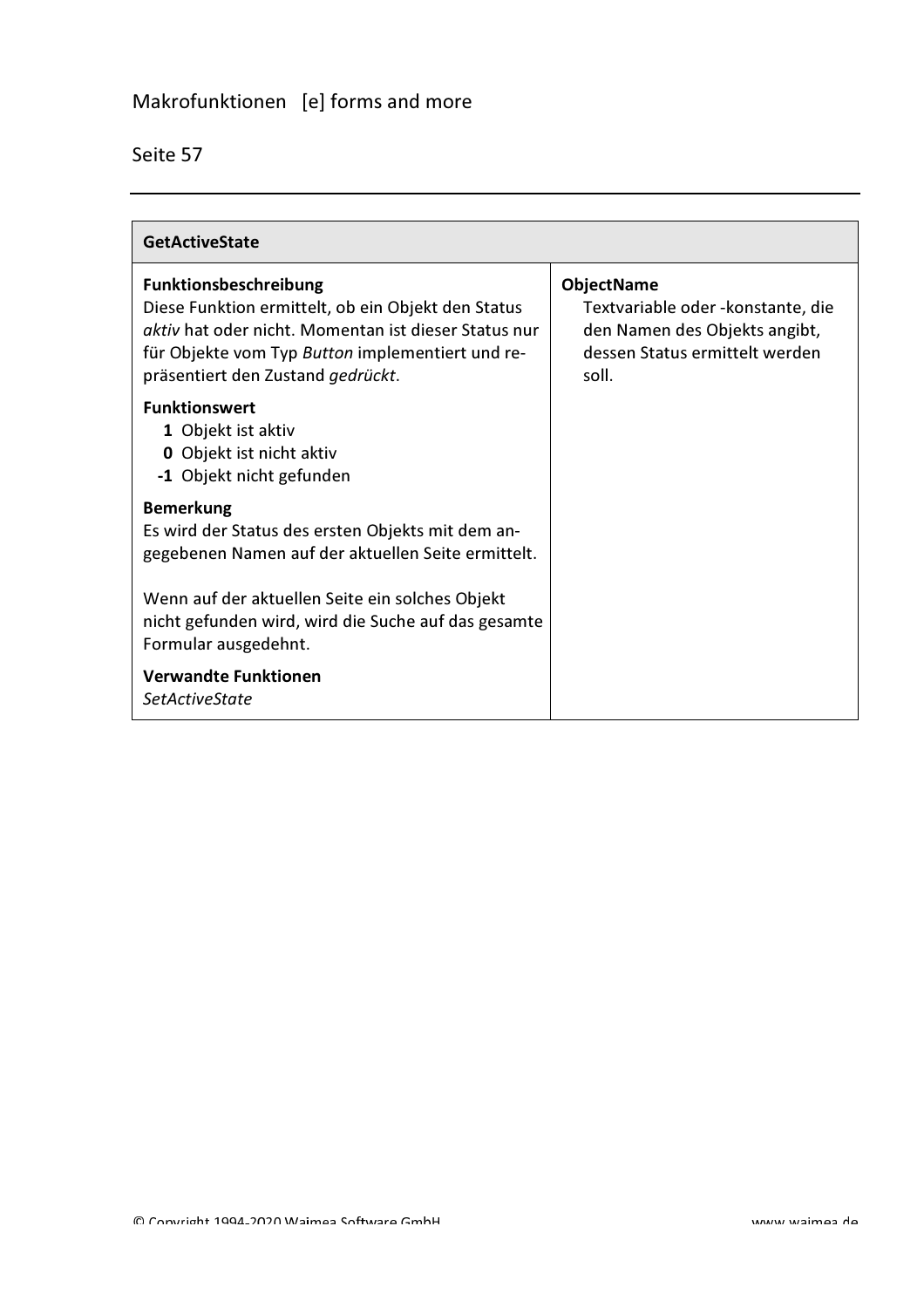| Seite 58 |  |
|----------|--|
|          |  |

| <b>GetAssociatedComboColor</b>                                                                                                                                                                                                                                                                |                                                                                                                                                                                                                                                                                                                                                                                                                                                                                                                                                                                                                                                  |
|-----------------------------------------------------------------------------------------------------------------------------------------------------------------------------------------------------------------------------------------------------------------------------------------------|--------------------------------------------------------------------------------------------------------------------------------------------------------------------------------------------------------------------------------------------------------------------------------------------------------------------------------------------------------------------------------------------------------------------------------------------------------------------------------------------------------------------------------------------------------------------------------------------------------------------------------------------------|
| Funktionsbeschreibung<br>Diese Funktion ermittelt die Farbe, die zu einem<br>Eintrag eines Auswahlfeldes hinterlegt ist.<br><b>Funktionswert</b><br>n Nummer des Eintrags in der Box (ab 0)<br>-1 Eintrag in der Box nicht gefunden<br><b>Verwandte Funktionen</b><br>GetAssociatedComboValue | <b>Handle</b><br>Ganzzahlige Konstante oder Variable,<br>die den Handle des Combo-Objekts<br>angibt, das angesprochen werden soll.<br><b>Text</b><br>Textkonstante oder -variable, die den<br>Anzeigetext angibt, dessen zugehöri-<br>ger Wert ermittelt werden soll.<br>Red<br>Ganzzahlige Variable, keine Konstan-<br>te, auf der der Wert für den Farbwert<br>rot zurückgeliefert wird.<br>Green<br>Ganzzahlige Variable, keine Konstan-<br>te, auf der der Wert für den Farbwert<br>grün zurückgeliefert wird.<br><b>Blue</b><br>Ganzzahlige Variable, keine Konstan-<br>te, auf der der Wert für den Farbwert<br>blau zurückgeliefert wird. |

| <b>GetAssociatedComboValue</b>                  |                                                                                    |
|-------------------------------------------------|------------------------------------------------------------------------------------|
| Funktionsbeschreibung                           | Handle                                                                             |
| Diese Funktion ermittelt den Wert, der zu einem | Ganzzahlige Konstante oder Variable,                                               |
| Eintrag eines Auswahlfeldes in der Werteliste   | die den Handle des Combo-Objekts                                                   |
| hinterlegt ist.                                 | angibt, das angesprochen werden soll.                                              |
| <b>Funktionswert</b>                            | <b>Text</b>                                                                        |
| n Nummer des Eintrags in der Box (ab 0)         | Textkonstante oder -variable, die den                                              |
| -1 Eintrag in der Box nicht gefunden            | Anzeigetext angibt, dessen zugehöri-                                               |
| <b>Verwandte Funktionen</b>                     | ger Wert ermittelt werden soll.                                                    |
| GetAssociatedComboColor                         | Result<br>Textvariable, keine Konstante, auf der<br>der Wert zurückgeliefert wird. |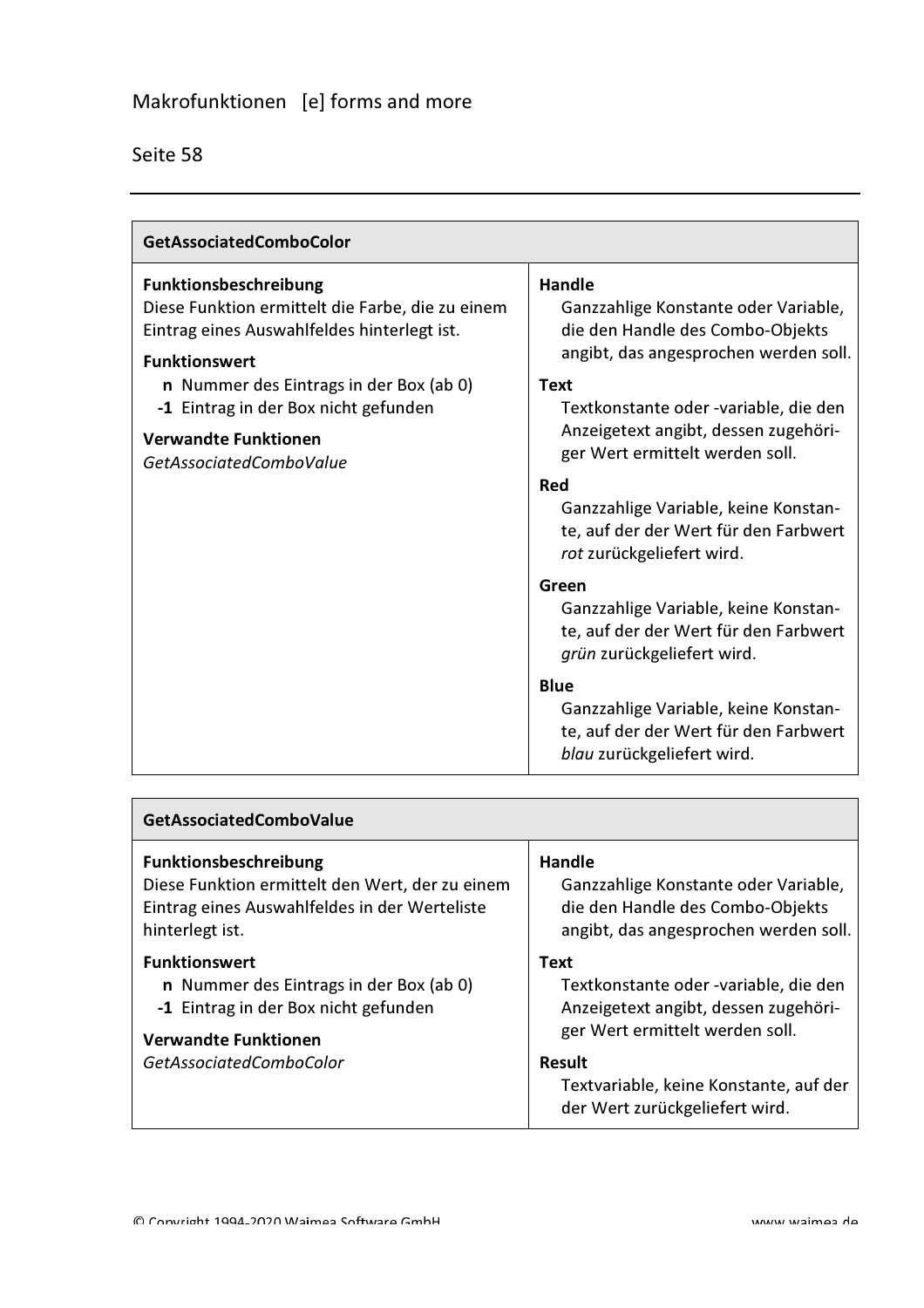| <b>GetCapsState</b>                                                                                                                                                                                                                                                                                                                                                                                                                                                                                                                                                                  |                                                                                                                                                                                                                                                |
|--------------------------------------------------------------------------------------------------------------------------------------------------------------------------------------------------------------------------------------------------------------------------------------------------------------------------------------------------------------------------------------------------------------------------------------------------------------------------------------------------------------------------------------------------------------------------------------|------------------------------------------------------------------------------------------------------------------------------------------------------------------------------------------------------------------------------------------------|
| Funktionsbeschreibung<br>Diese Funktion ermittelt, ob für ein Objekt das<br>Attribut Großschreibung gesetzt ist oder nicht.<br><b>Funktionswert</b><br>1 Großschreibung ist aktiv<br><b>0</b> Großschreibung ist nicht aktiv<br>-1 Objekt nicht gefunden<br><b>Bemerkung</b><br>Es wird der Status des ersten Objekts mit dem<br>angegebenen Namen auf der aktuellen Seite er-<br>mittelt.<br>Wenn auf der aktuellen Seite ein solches Objekt<br>nicht gefunden wird, wird die Suche auf das ge-<br>samte Formular ausgedehnt.<br><b>Verwandte Funktionen</b><br><b>SetCapsState</b> | <b>ObjectName</b><br>Textvariable oder - konstante, die den<br>Namen des Objekts angibt, dessen<br>Status ermittelt werden soll.<br>Wenn ein leerer Text angegeben wird,<br>wird der Status des augenblicklich ak-<br>tiven Objekts ermittelt. |

| <b>GetChangeFlag</b>                                                                                                                  |                                  |
|---------------------------------------------------------------------------------------------------------------------------------------|----------------------------------|
| Funktionsbeschreibung<br>Diese Funktion liefert die interne Merkvariable,<br>die angibt, ob ein Formular geändert wurde, zu-<br>rück. | Die Funktion hat keine Parameter |
| <b>Funktionswert</b><br>1 Formular wurde geändert<br>0 Formular wurde nicht geändert                                                  |                                  |
| Verwandte Funktionen<br>GetChangeFlag                                                                                                 |                                  |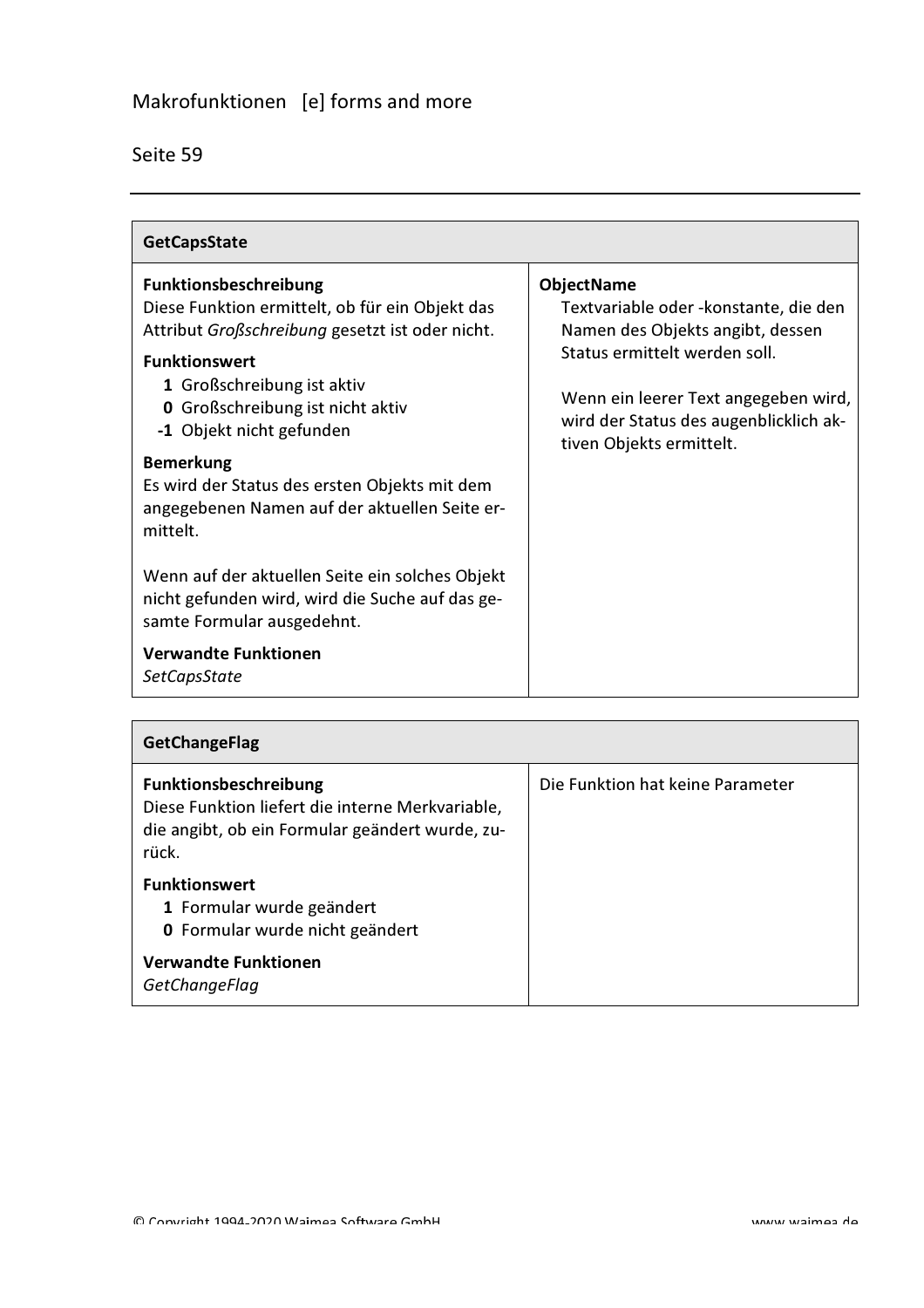# Makrofunktionen [e] forms and more

| <b>GetCheckbox</b>                             |                                       |
|------------------------------------------------|---------------------------------------|
| <b>Funktionsbeschreibung</b>                   | <b>ObjectName</b>                     |
| Diese Funktion ermittelt den Zustand eines An- | Textvariable oder -konstante, die den |
| kreuzfeldes.                                   | Namen des Ankreuzfeldes angibt,       |
| <b>Funktionswert</b>                           | dessen Zustand ermittelt werden soll. |
| 1 Das Ankreuzfeld ist angekreuzt.              | Wenn hier ein leerer Text angegeben   |
| <b>0</b> Das Ankreuzfeld ist nicht angekreuzt. | wird, wird das augenblicklich aktive  |
| -1 Das Objekt ist kein Ankreuzfeld.            | Objekt angesprochen.                  |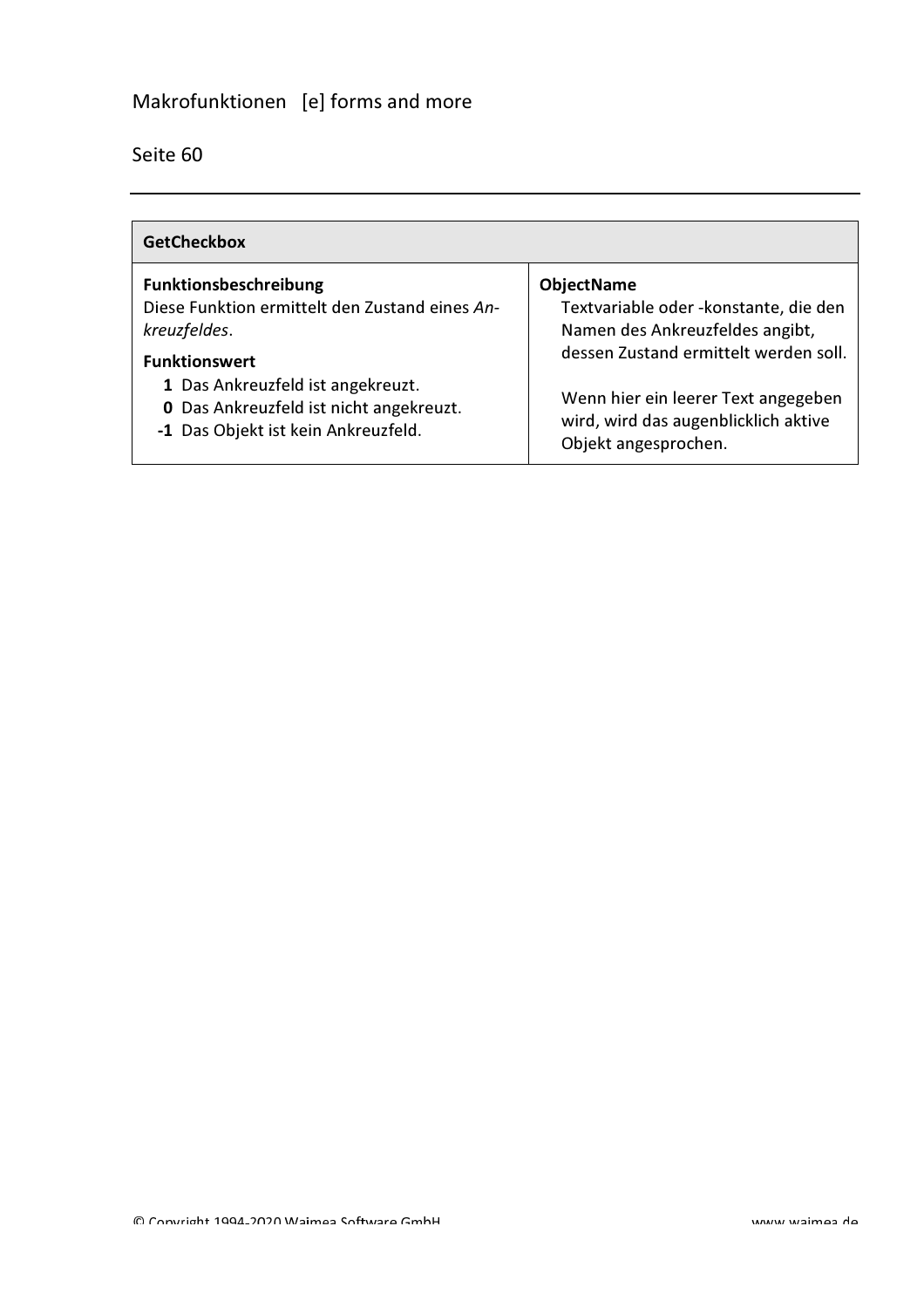| <b>GetColorProperty</b>                                                                                                                                                                                                |                                                                                                                                             |
|------------------------------------------------------------------------------------------------------------------------------------------------------------------------------------------------------------------------|---------------------------------------------------------------------------------------------------------------------------------------------|
| <b>Funktionsbeschreibung</b><br>Diese Funktion liest eine von verschiedenen mög-<br>lichen Farb-Eigenschaften eines Formularobjekts<br>aus.<br><b>Funktionswert</b>                                                    | Handle<br>Ganzzahlige Konstante oder Variable,<br>die den Handle des Objekts angibt,<br>das angesprochen werden soll.<br>Property           |
| <b>0</b> Die Farbe wurde korrekt ermittelt<br>-1 Fehler oder Objekt unbekannt<br>Bemerkungen                                                                                                                           | Textkonstante oder -variable, die den<br>Namen der Eigenschaft angibt, die<br>gelesen werden soll.                                          |
| Nicht alle Eigenschaften haben für jeden Objekt-<br>typ eine Bedeutung. Manche Eigenschaften ha-<br>ben nur für bestimmte Objekttypen einen Sinn.                                                                      | Folgende Eigenschaften sind definiert:                                                                                                      |
| Wenn Eigenschaften benannt werden, die es zwar<br>prinzipiell gibt, aber die für den angegebenen<br>Objekttyp keine Bedeutung haben, erfolgt keine<br>Fehlermeldung, aber der Aufruf der Funktion ist<br>ohne Wirkung. | <b>ColorBgr</b><br><b>ColorFont</b><br><b>ColorFrame</b><br><b>ColorTempDisp</b><br>Red<br>Ganzzahlige Variable, keine Konstan-             |
| Wenn Eigenschaften benannt werden, die nicht<br>definiert sind, erfolgt eine Fehlermeldung.                                                                                                                            | te, auf der Rotanteil der Farbe als<br>Wert zwischen 0 und 255 abgeliefert<br>wird.                                                         |
| <b>Verwandte Funktionen</b><br><b>SetColorProperty</b><br>GetLongProperty<br><b>GetStringProperty</b><br><b>GetFontProperty</b>                                                                                        | Green<br>Ganzzahlige Variable, keine Konstan-<br>te, auf der Grünanteil der Farbe als<br>Wert zwischen 0 und 255 abgeliefert<br>wird.       |
|                                                                                                                                                                                                                        | <b>Blue</b><br>Ganzzahlige Variable, keine Konstan-<br>te, auf der Blauanteil der Farbe als<br>Wert zwischen 0 und 255 abgeliefert<br>wird. |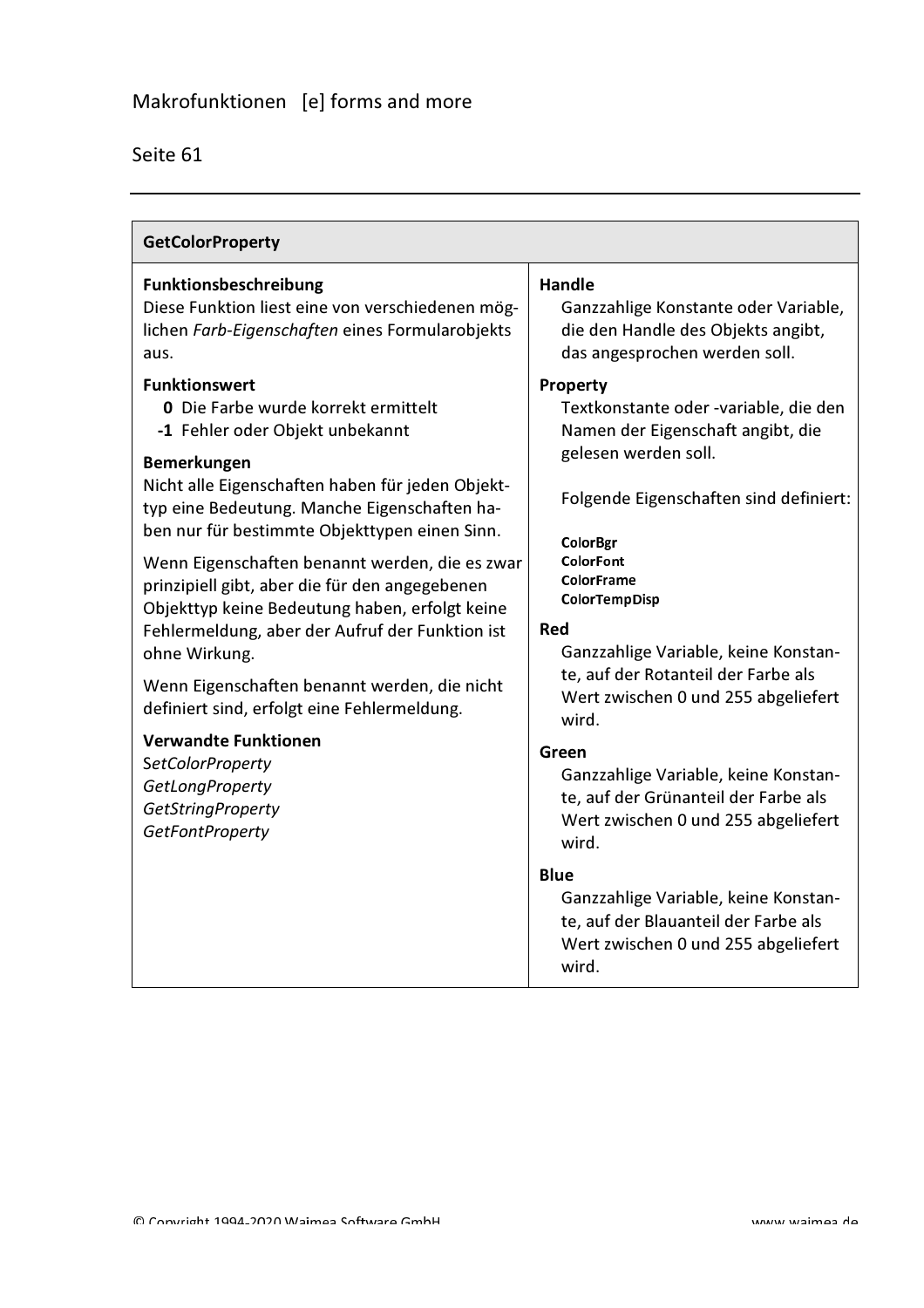## Makrofunktionen [e] forms and more

Seite 62

**Beispiel** Nach Ausführung der Befehle:  $int G;$  $int G;$  $int B;$ int Handle; Handle = FindObject ("", "Eingabe", 0); GetColorProperty (Handle, "ColorBgr", R,G,B);

enthalten die Variablen R, G und B die Hintergrundfarbe des ersten gefundenen Eingabeobjekts mit dem Namen Eingabe.

| <b>GetComboCount</b>                                                                                                                                                                                |                                                                                                |
|-----------------------------------------------------------------------------------------------------------------------------------------------------------------------------------------------------|------------------------------------------------------------------------------------------------|
| <b>Funktionsbeschreibung</b><br>Diese Funktion liefert die Anzahl der Listenein-<br>träge eines Auswahlobjekts.<br><b>Funktionswert</b><br>n Anzahl der Einträge<br>-1 Fehler oder Objekt unbekannt | Handle<br>Ganzzahlige Konstante oder Variable,<br>die den Handle des Auswahlobjekts<br>angibt. |
| <b>Verwandte Funktionen</b><br>GetComboIndex<br>GetComboListIndex<br>GetComboListItem                                                                                                               |                                                                                                |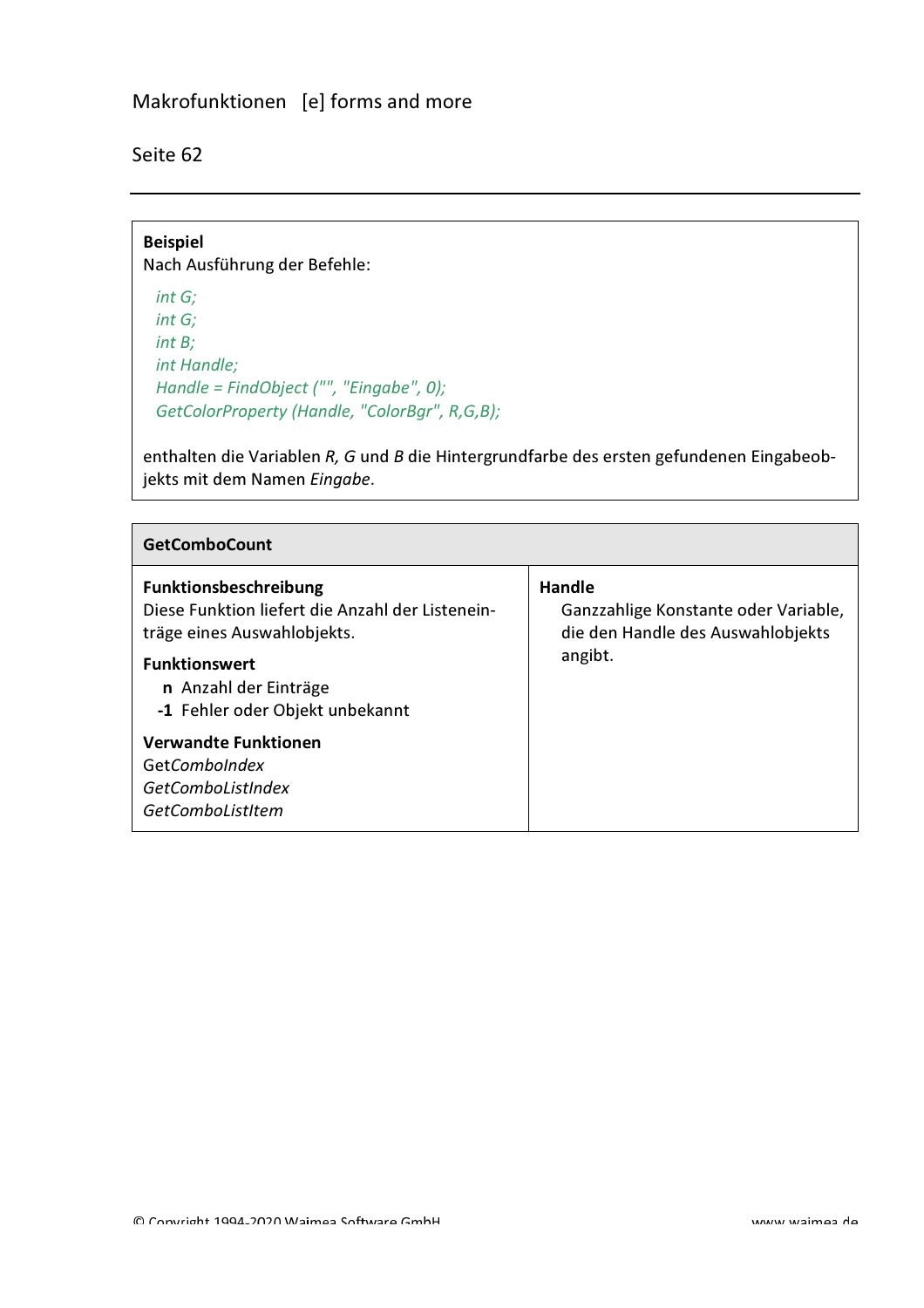| Seite 63 |
|----------|
|          |

| <b>GetComboIndex</b>                                                                                                                                                                                                                                                                                                                                                                                                                                                                                                                                                              |                                                                                                       |
|-----------------------------------------------------------------------------------------------------------------------------------------------------------------------------------------------------------------------------------------------------------------------------------------------------------------------------------------------------------------------------------------------------------------------------------------------------------------------------------------------------------------------------------------------------------------------------------|-------------------------------------------------------------------------------------------------------|
| <b>Funktionsbeschreibung</b><br>Diese Funktion liefert den Index des augenblick-<br>lich selektierten Eintrags eines Auswahlobjekts.<br><b>Funktionswert</b><br>n Index des selektierten Eintrags (ab 0)<br>-1 Fehler oder Objekt unbekannt<br><b>Bemerkungen</b><br>Die Abfrage des selektierten Eintrags macht nur<br>Sinn, wenn das Auswahlobjekt das zur Zeit aktive<br>Eingabeobjekt ist, da nur dann das entsprechende<br>Windows-Control existiert.<br><b>Verwandte Funktionen</b><br><b>GetComboCount</b><br>GetComboListIndex<br>GetComboListItem<br><b>SetComboList</b> | <b>Handle</b><br>Ganzzahlige Konstante oder Variable,<br>die den Handle des Auswahlobjekts<br>angibt. |

| <b>GetComboListIndex</b>                                                                                                                                                                                          |                                                                                                                                                   |
|-------------------------------------------------------------------------------------------------------------------------------------------------------------------------------------------------------------------|---------------------------------------------------------------------------------------------------------------------------------------------------|
| Funktionsbeschreibung<br>Diese Funktion liefert die Nummer (den Index)<br>eines Eintrags in der Auswahlliste eines Aus-<br>wahlobjekts zurück.                                                                    | <b>Handle</b><br>Ganzzahlige Konstante oder Variable,<br>die den Handle des Auswahlobjekts<br>angibt.                                             |
| <b>Funktionswert</b><br>n Index des Eintrags (ab 0)<br>-1 Fehler oder Objekt unbekannt<br><b>Verwandte Funktionen</b><br>Get <i>ComboCount</i><br><b>GetComboIndex</b><br>GetComboListItem<br><i>SetComboList</i> | <b>Displayname</b><br>Textkonstante oder -variable, die den<br>Anzeigenamen des Listeneintrags an-<br>gibt, dessen Index gefunden werden<br>soll. |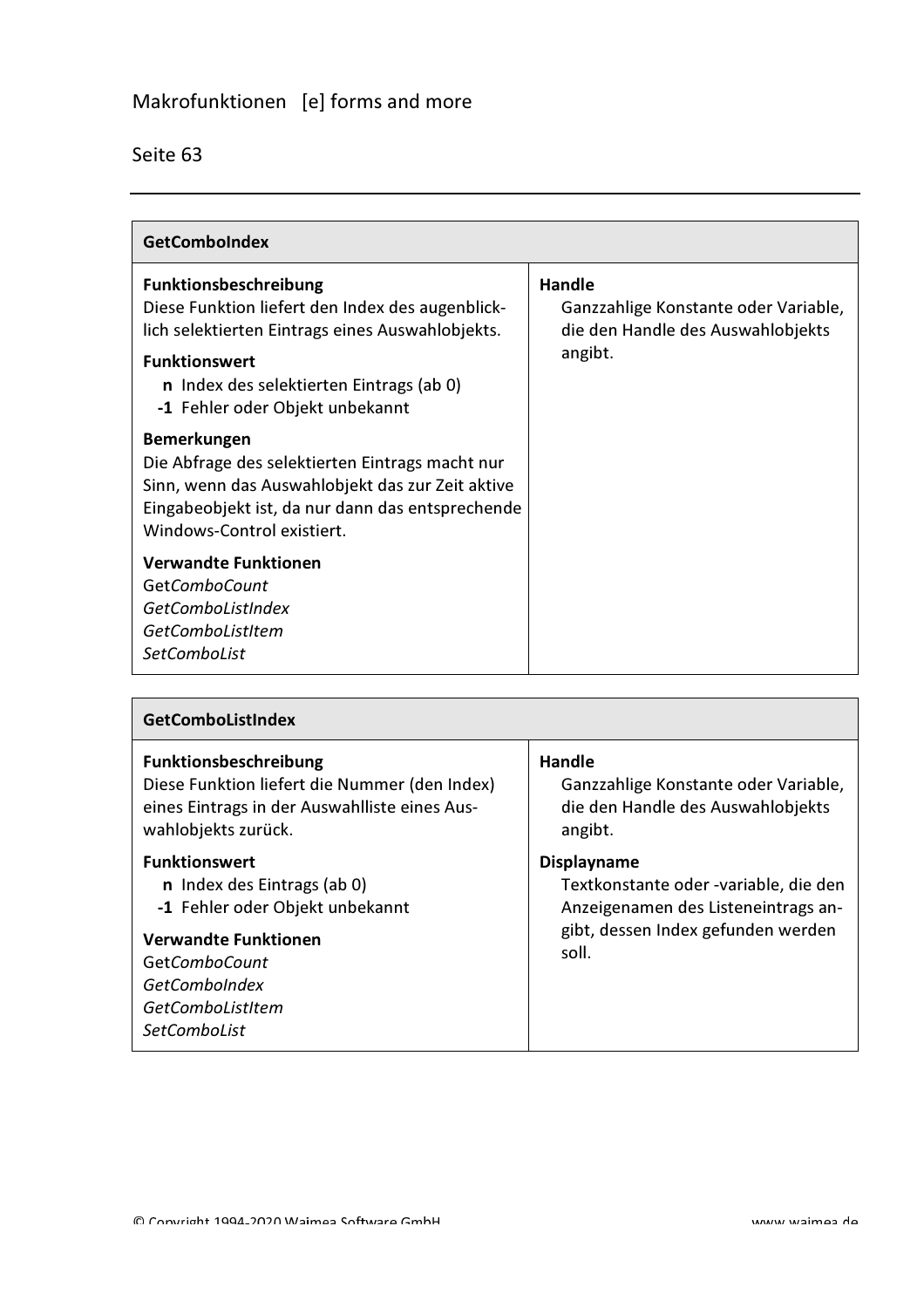| GetComboListItem                                                                                                                                                                                                                                                                                                                                                                                                                      |                                                                                                                                                                                                                                                             |
|---------------------------------------------------------------------------------------------------------------------------------------------------------------------------------------------------------------------------------------------------------------------------------------------------------------------------------------------------------------------------------------------------------------------------------------|-------------------------------------------------------------------------------------------------------------------------------------------------------------------------------------------------------------------------------------------------------------|
| <b>Funktionsbeschreibung</b><br>Diese Funktion liefert den Anzeigenamen eines<br>eines Eintrags in der Auswahlliste eines Aus-<br>wahlobjekts auf Basis seiner Position in der Liste<br>zurück.<br><b>Funktionswert</b><br><b>n</b> Position des Eintrags (ab 0)<br>-1 Fehler oder Objekt unbekannt<br><b>Verwandte Funktionen</b><br><b>GetComboCount</b><br><b>GetComboIndex</b><br><b>GetComboListIndex</b><br><b>SetComboList</b> | Handle<br>Ganzzahlige Konstante oder Variable,<br>die den Handle des Auswahlobjekts<br>angibt.<br><b>Position</b><br>Ganzzahlige Konstante oder -variable,<br>die die Position des auszulesenden<br>Anzeigenamens in der Auswahlliste<br>bezeichnet (ab 0). |

| <b>GetCopyName</b>                                                                                                                                                                    |                                                                                                               |
|---------------------------------------------------------------------------------------------------------------------------------------------------------------------------------------|---------------------------------------------------------------------------------------------------------------|
| Funktionsbeschreibung<br>Diese Funktion ermittelt den Namen der Ausferti-<br>gung, die augenblicklich gedruckt wird.<br><b>Funktionswert</b><br>Der Funktionswert ist ohne Bedeutung. | <b>Result</b><br>Textvariable, keine Konstante, auf<br>der der Name der Ausfertigung<br>zurückgeliefert wird. |
| Bemerkungen<br>Wenn augenblicklich nicht gedruckt wird, ist das Er-<br>gebnis undefiniert.                                                                                            |                                                                                                               |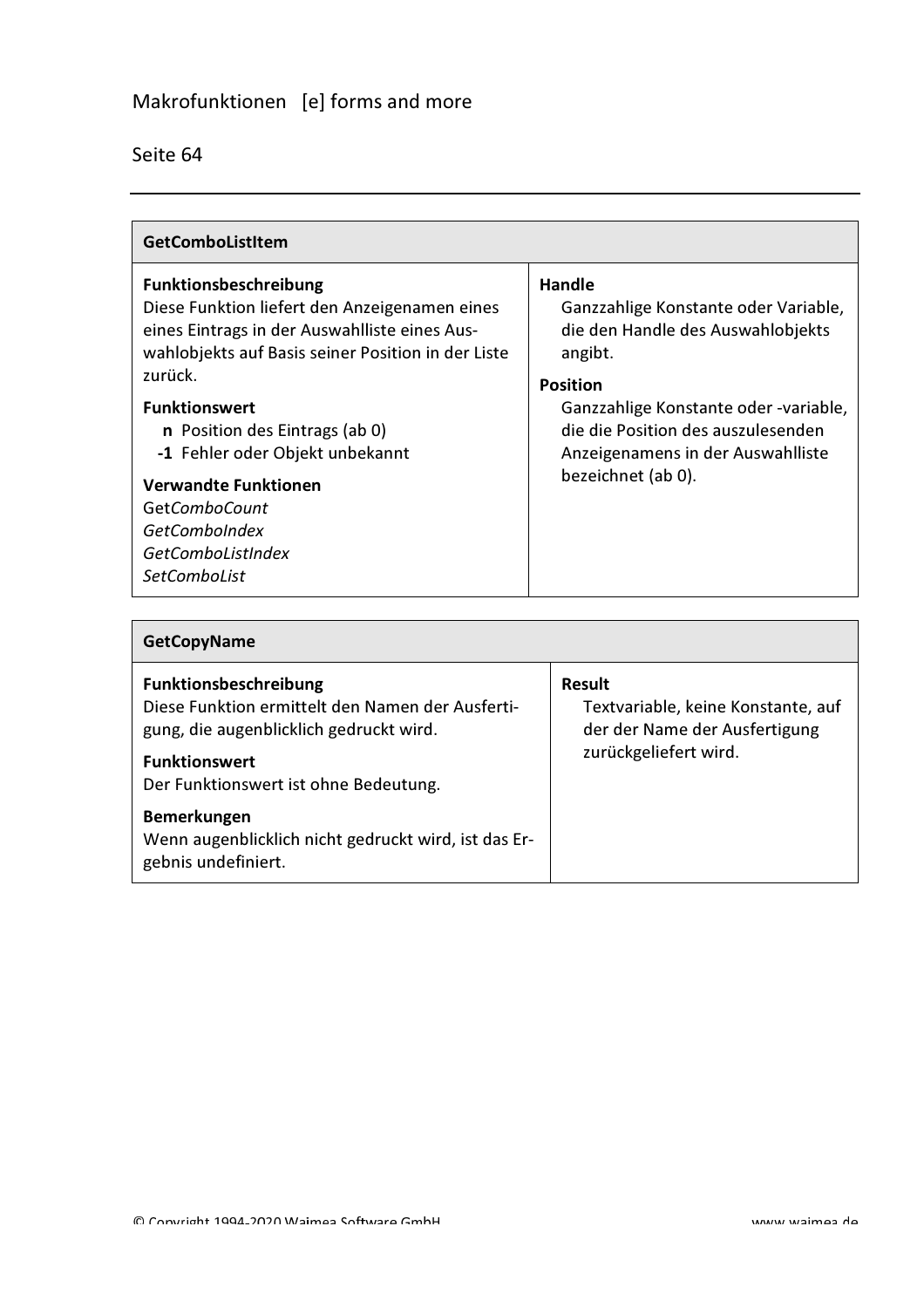| <b>GetComboValueByDisplay</b>                   |                                        |
|-------------------------------------------------|----------------------------------------|
| <b>Funktionsbeschreibung</b>                    | Handle                                 |
| Diese Funktion liefert den Wert in der Auswahl- | Ganzzahlige Konstante oder Variable,   |
| liste eines Auswahlobjekts in Abhängigkeit vom  | die den Handle des Auswahlobjekts      |
| Anzeigetext zurück.                             | angibt.                                |
| <b>Funktionswert</b>                            | <b>Displayname</b>                     |
| n Index des Eintrags (ab 0)                     | Textkonstante oder -variable, die den  |
| -1 Fehler oder Objekt unbekannt                 | Anzeigenamen des Listeneintrags an-    |
| <b>Verwandte Funktionen</b>                     | gibt, dessen Wert zurückgeliefert      |
| <b>GetComboCount</b>                            | werden soll.                           |
| <b>GetComboIndex</b>                            | Result                                 |
| GetComboListItem                                | Textvariable, keine Konstante, auf der |
| <b>SetComboList</b>                             | der Wert zurückgeliefert wird.         |

| <b>GetCurrentObject</b>                                                                                                                                                                                                                                          |                                                                                                            |
|------------------------------------------------------------------------------------------------------------------------------------------------------------------------------------------------------------------------------------------------------------------|------------------------------------------------------------------------------------------------------------|
| <b>Funktionsbeschreibung</b><br>Diese Funktion liefert den Namen des Eingabeob-<br>jektes, in dem sich der Cursor momentan befindet.<br><b>Funktionswert</b><br><b>0</b> Name des Eingabeobjektes wurde ermittelt<br>-1 Der Cursor steht in keinem Eingabeobjekt | <b>Result</b><br>Textvariable, keine Konstante, auf<br>der der Name des Objekts zurück-<br>geliefert wird. |
| <b>Verwandte Funktionen</b><br>GetPointedObject                                                                                                                                                                                                                  |                                                                                                            |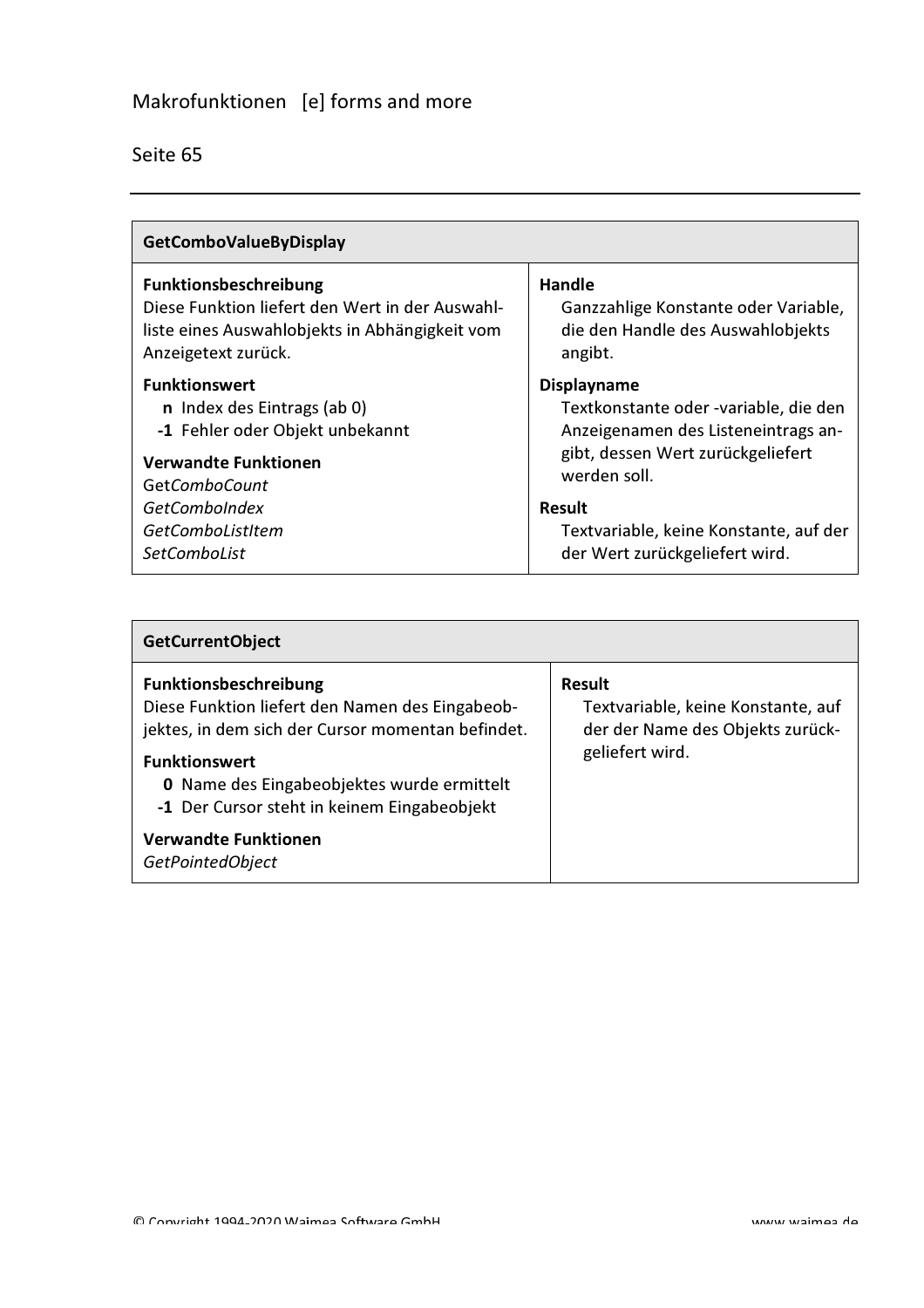| <b>GetCurrentPage</b>                                                                                                                                                                                                           |                                                                                                          |
|---------------------------------------------------------------------------------------------------------------------------------------------------------------------------------------------------------------------------------|----------------------------------------------------------------------------------------------------------|
| Funktionsbeschreibung<br>Diese Funktion ermittelt den Namen der augenblick-<br>lich aktiven Seite eines Formulars. Dies ist die Seite,<br>auf der sich das Eingabeobjekt befindet, in dem sich<br>der Cursor momentan befindet. | <b>Result</b><br>Textvariable, keine Konstante, auf<br>der der Name der Seite zurückge-<br>liefert wird. |
| <b>Funktionswert</b><br><b>0</b> Der Name der Seite wurde ermittelt<br>-1 Es wurde keine aktive Seite gefunden                                                                                                                  |                                                                                                          |

| <b>GetDataField</b>                                                                                                                                                                                                     |                                                                                                                  |
|-------------------------------------------------------------------------------------------------------------------------------------------------------------------------------------------------------------------------|------------------------------------------------------------------------------------------------------------------|
| <b>Funktionsbeschreibung</b><br>Diese Funktion liest den Inhalt eines Datenfeldes der<br>augenblicklich im Zugriff befindlichen Datenbank.                                                                              | <b>DataBaseField</b><br>Textkonstante oder -variable, die<br>den Namen des Datenfeldes an-<br>gibt.              |
| Es wird auf das Feld desjenigen Satzes zugegriffen,<br>der sich momentan im Zugriff befindet.<br><b>Funktionswert</b><br><b>0</b> Das Datenfeld wurde korrekt gelesen<br>-1 Feld nicht gefunden oder kein Zugriff offen | <b>Result</b><br>Textvariable, keine Konstante, auf<br>der der Inhalt des Datenfeldes zu-<br>rückgeliefert wird. |
| <b>Bemerkung</b><br>Der Zugriff auf das Datenfeld ist unabhängig davon<br>möglich, ob das gleichnamige Feld im Formular<br>überhaupt verwendet wird.                                                                    |                                                                                                                  |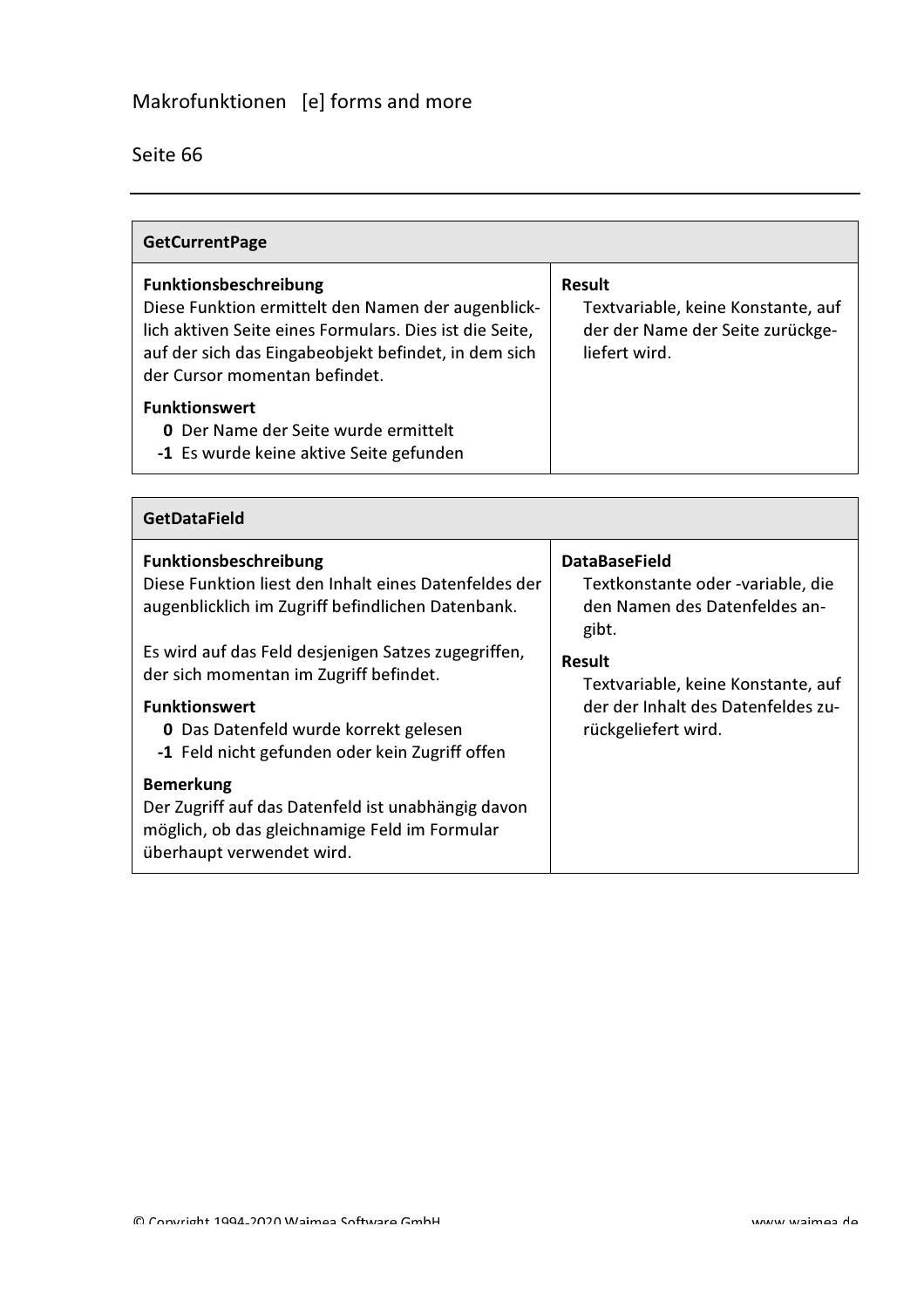| eite |
|------|
|      |

| <b>GetDisplayState</b>                                                                                                                                                                                                                                                                                                                                                                                                                                                                                                                               |                                                                                                                                                                                                                                               |
|------------------------------------------------------------------------------------------------------------------------------------------------------------------------------------------------------------------------------------------------------------------------------------------------------------------------------------------------------------------------------------------------------------------------------------------------------------------------------------------------------------------------------------------------------|-----------------------------------------------------------------------------------------------------------------------------------------------------------------------------------------------------------------------------------------------|
| <b>Funktionsbeschreibung</b><br>Diese Funktion ermittelt, ob ein Objekt augen-<br>blicklich sichtbar ist oder nicht.<br><b>Funktionswert</b><br>1 Objekt ist sichtbar<br>0 Objekt ist unsichtbar<br>-1 Objekt nicht gefunden<br><b>Bemerkung</b><br>Es wird der Status des ersten Objekts mit dem<br>angegebenen Namen auf der aktuellen Seite er-<br>mittelt.<br>Wenn auf der aktuellen Seite ein solches Objekt<br>nicht gefunden wird, wird die Suche auf das ge-<br>samte Formular ausgedehnt.<br><b>Verwandte Funktionen</b><br>SetDisplayState | <b>ObjectName</b><br>Textvariable oder -konstante, die den<br>Namen des Objekts angibt, dessen<br>Status ermittelt werden soll.<br>Wenn ein leerer Text angegeben wird,<br>wird der Status des augenblicklich ak-<br>tiven Objekts ermittelt. |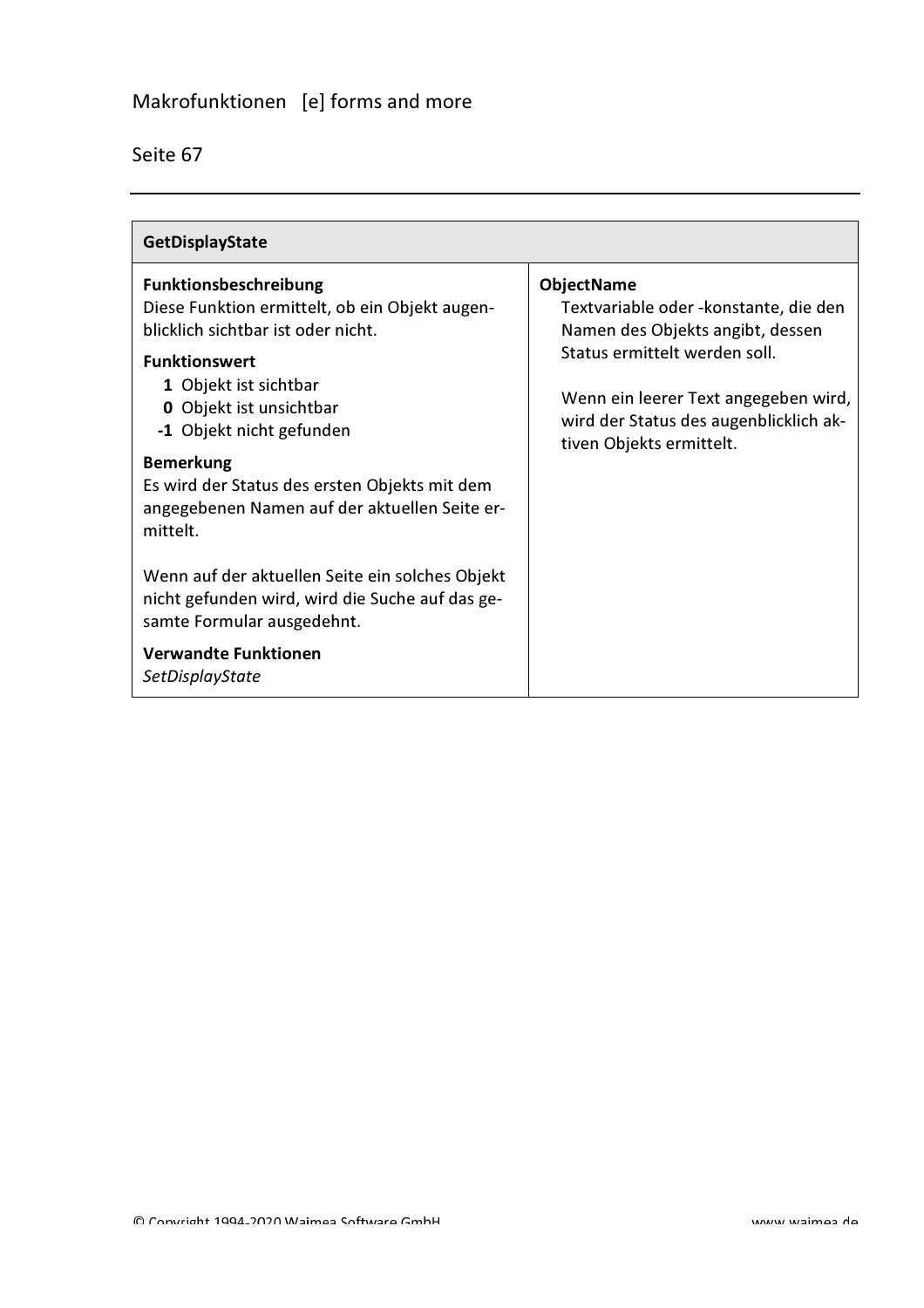| <b>GetFloatFormatted</b>                                                                                                                                                                                                                                                                                                                                                                                                                                                                                    |                                                                                                                                                                                                                                                                                                                                                                             |
|-------------------------------------------------------------------------------------------------------------------------------------------------------------------------------------------------------------------------------------------------------------------------------------------------------------------------------------------------------------------------------------------------------------------------------------------------------------------------------------------------------------|-----------------------------------------------------------------------------------------------------------------------------------------------------------------------------------------------------------------------------------------------------------------------------------------------------------------------------------------------------------------------------|
| Funktionsbeschreibung<br>Diese Funktion ermittelt den Wert eines beliebi-<br>gen Objekts als Gleitkommazahl.<br><b>Funktionswert</b><br><b>0</b> Der Wert des Objekts wurde ermittelt<br>-1 Kein Objekt dieses Namens gefunden<br>Wenn mehr als ein Objekt mit dem angegeben<br>Namen existiert, wird immer der Wert des ersten<br>gefundenen Objekts gelesen. Dies ist ein wesent-<br>licher Unterschied zur Schwesterfunktion Set-<br>FloatFormatted, welche immer alle betroffenen<br>Objekte verändert. | <b>ObjectName</b><br>Textkonstante oder -variable, die den<br>Namen des Objekts angibt, dessen<br>Text ermittelt werden soll.<br>Result<br>Gleitkommavariable, keine Konstante,<br>auf der der ermittelte Wert zurückge-<br>liefert wird.<br>Format<br>Textkonstante oder -variable, die den<br>Formatdeskriptor definiert, nach dem<br>die Zahl interpretiert werden soll. |
| <b>Verwandte Funktionen</b><br><b>SetFloatFormatted</b><br>GetText<br>GetLongFormatted                                                                                                                                                                                                                                                                                                                                                                                                                      | Ein leerer Text bedeutet, dass die Zahl<br>im Standardformat formatiert wird<br>(Normalfall).<br>Formatdeskriptoren sind in Anhang G<br>beschrieben.                                                                                                                                                                                                                        |

**Beispiel** 

float result; GetFloatFormatted ("Preis", result, "");

Nach diesem Befehl befindet sich der Wert des Eingabeobjekts Preis in der Variablen result.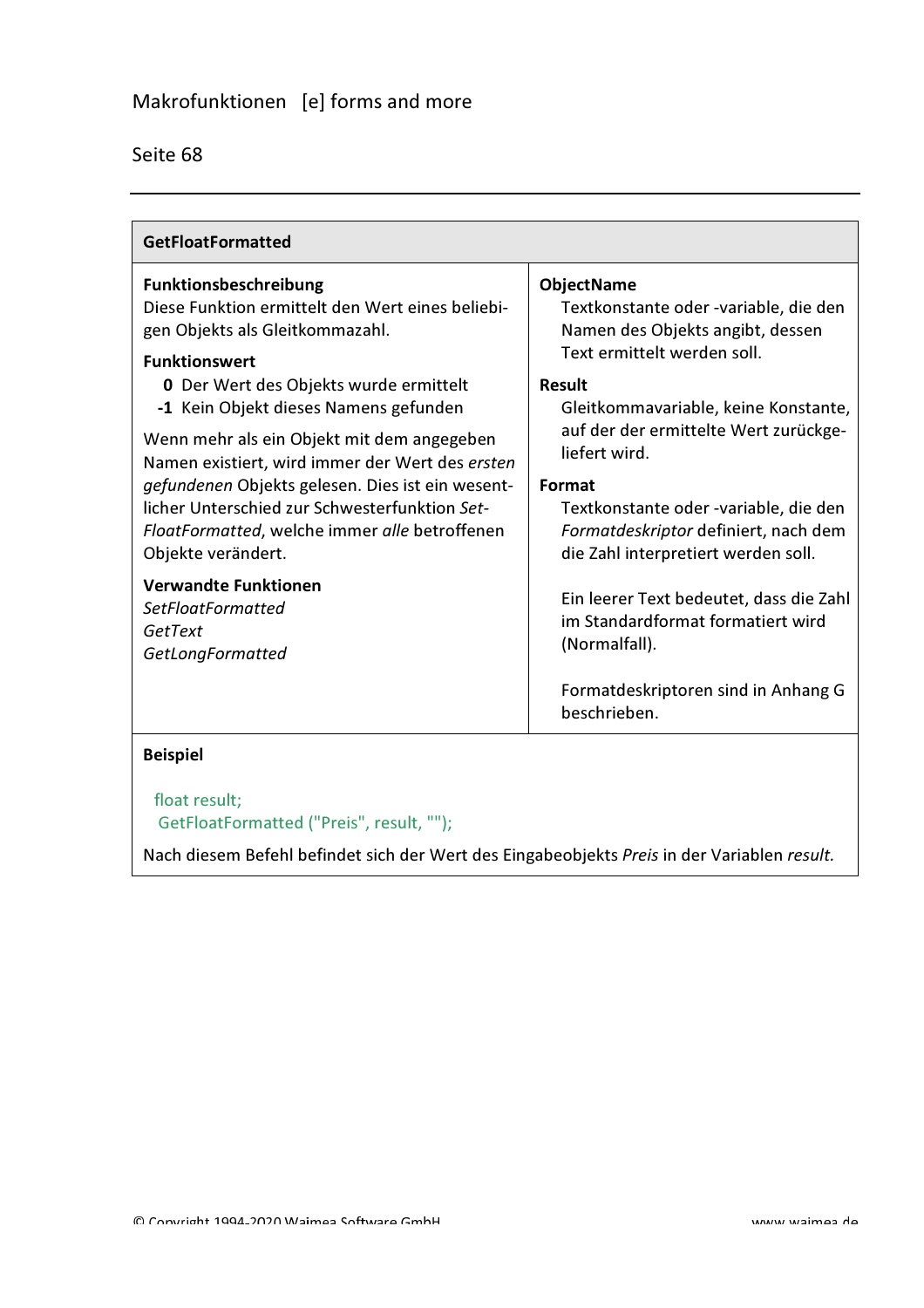## Makrofunktionen [e] forms and more

## Seite 69

 $\mathsf{L}$ 

| <b>GetFontHeight</b>                                                                                                                                                                                                                                                                                                                                                                                                                                                                                    |                                                                                                                                                                                                                                                          |
|---------------------------------------------------------------------------------------------------------------------------------------------------------------------------------------------------------------------------------------------------------------------------------------------------------------------------------------------------------------------------------------------------------------------------------------------------------------------------------------------------------|----------------------------------------------------------------------------------------------------------------------------------------------------------------------------------------------------------------------------------------------------------|
| Funktionsbeschreibung<br>Diese Funktion ermittelt die Schrifthöhe eines<br>Objekts.<br><b>Funktionswert</b><br>n Schriftart in Zehntelpunkten<br>-1 Objekt nicht gefunden<br><b>Bemerkung</b><br>Es wird die Schrifthöhe des ersten Objekts mit<br>dem angegebenen Namen auf der aktuellen Seite<br>ermittelt.<br>Wenn auf der aktuellen Seite ein solches Objekt<br>nicht gefunden wird, wird die Suche auf das ge-<br>samte Formular ausgedehnt.<br><b>Verwandte Funktionen</b><br><b>GetFontName</b> | <b>ObjectName</b><br>Textvariable oder - konstante, die den<br>Namen des Objekts angibt, dessen<br>Schrifthöhe ermittelt werden soll.<br>Wenn ein leerer Text angegeben wird,<br>wird die Schrifthöhe des augenblick-<br>lich aktiven Objekts ermittelt. |

| <b>GetFontName</b>                                                                                                                                                                                                                                                                                                                           |                                                                                                                                                                                                                                                      |
|----------------------------------------------------------------------------------------------------------------------------------------------------------------------------------------------------------------------------------------------------------------------------------------------------------------------------------------------|------------------------------------------------------------------------------------------------------------------------------------------------------------------------------------------------------------------------------------------------------|
| <b>Funktionsbeschreibung</b><br>Diese Funktion ermittelt die Schriftart eines Ob-<br>jekts.<br><b>Funktionswert</b><br><b>0</b> Die Schriftart des Objekts wurde ermittelt<br>-1 Objekt nicht gefunden<br><b>Bemerkung</b><br>Es wird die Schriftart des ersten Objekts mit dem<br>angegebenen Namen auf der aktuellen Seite er-<br>mittelt. | <b>ObjectName</b><br>Textvariable oder - konstante, die den<br>Namen des Objekts angibt, dessen<br>Schriftart ermittelt werden soll.<br>Wenn ein leerer Text angegeben wird,<br>wird die Schriftart des augenblicklich<br>aktiven Objekts ermittelt. |
| Wenn auf der aktuellen Seite ein solches Objekt<br>nicht gefunden wird, wird die Suche auf das ge-<br>samte Formular ausgedehnt.                                                                                                                                                                                                             |                                                                                                                                                                                                                                                      |
| <b>Verwandte Funktionen</b><br>GetFontHeight                                                                                                                                                                                                                                                                                                 |                                                                                                                                                                                                                                                      |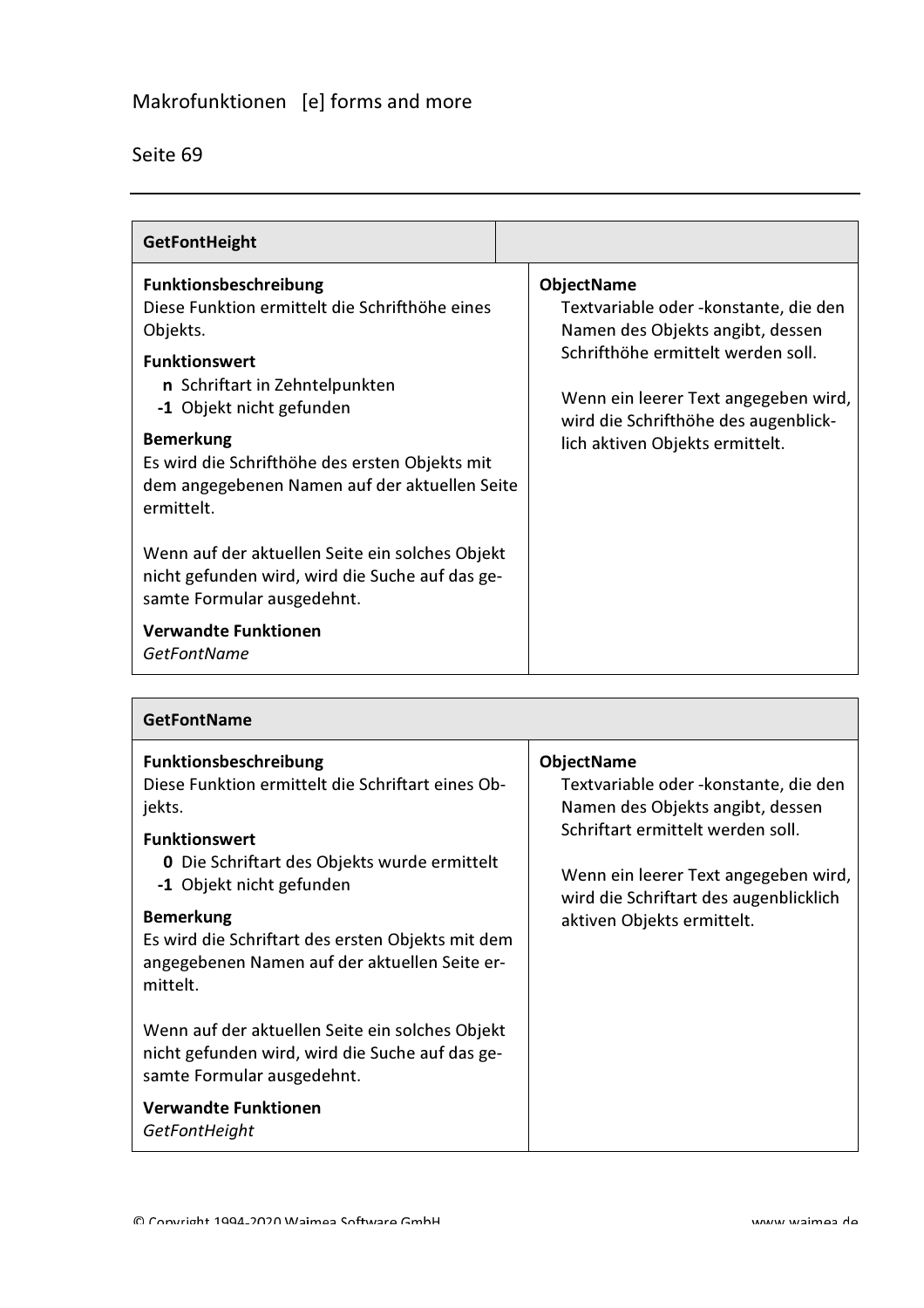| Seite | 70 |
|-------|----|
|       |    |

| <b>GetFontProperty</b>                                                                                                                                                                                                                                                                                                         |                                                                                                                                                                                                                                                                                                                                               |
|--------------------------------------------------------------------------------------------------------------------------------------------------------------------------------------------------------------------------------------------------------------------------------------------------------------------------------|-----------------------------------------------------------------------------------------------------------------------------------------------------------------------------------------------------------------------------------------------------------------------------------------------------------------------------------------------|
| Funktionsbeschreibung<br>Diese Funktion liest eine von mehreren<br>Font-Eigenschaften aus und liefert diese als String<br>zurück.                                                                                                                                                                                              | <b>Handle</b><br>Ganzzahlige Konstante oder Variable,<br>die den Handle des Objekts angibt,<br>das angesprochen werden soll.                                                                                                                                                                                                                  |
| <b>Funktionswert</b><br><b>Kein Funktionswert</b><br><b>Bemerkungen</b><br>Wenn versucht, wird, eine nicht definierte Eigen-<br>schaft zu lesen, wird ein leerer Text zurückgelie-<br>fert.<br><b>Verwandte Funktionen</b><br><b>SetFontProperty</b><br><b>GetColorProperty</b><br><b>GetStringProperty</b><br>GetLongProperty | <b>Property</b><br>Textkonstante oder -variable, die den<br>Namen der Eigenschaft angibt, die<br>gelesen werden soll.<br>Folgende Eigenschaften sind definiert:<br>Color<br><b>Escapement</b><br>Face<br>Height<br><b>Italic</b><br>Strikeout<br>Underline<br>Weight<br>Data<br>Textvariable, auf der das Ergebnis zu-<br>rückgeliefert wird. |
| <b>Beispiel</b><br>Nach Ausführung der Befehle:                                                                                                                                                                                                                                                                                |                                                                                                                                                                                                                                                                                                                                               |
| char weight [100];<br>int Handle;<br>Handle = FindObject ("", "Eingabe", 0);<br>GetFontProperty (Handle, "Weight", weight);                                                                                                                                                                                                    |                                                                                                                                                                                                                                                                                                                                               |

enthält der Puffer weight den Wert "400" wenn das Objekt Eingabe in Normalschrift dargestellt wird, bzw. "700" wenn das Objekt in Fettschrift dargestellt wird.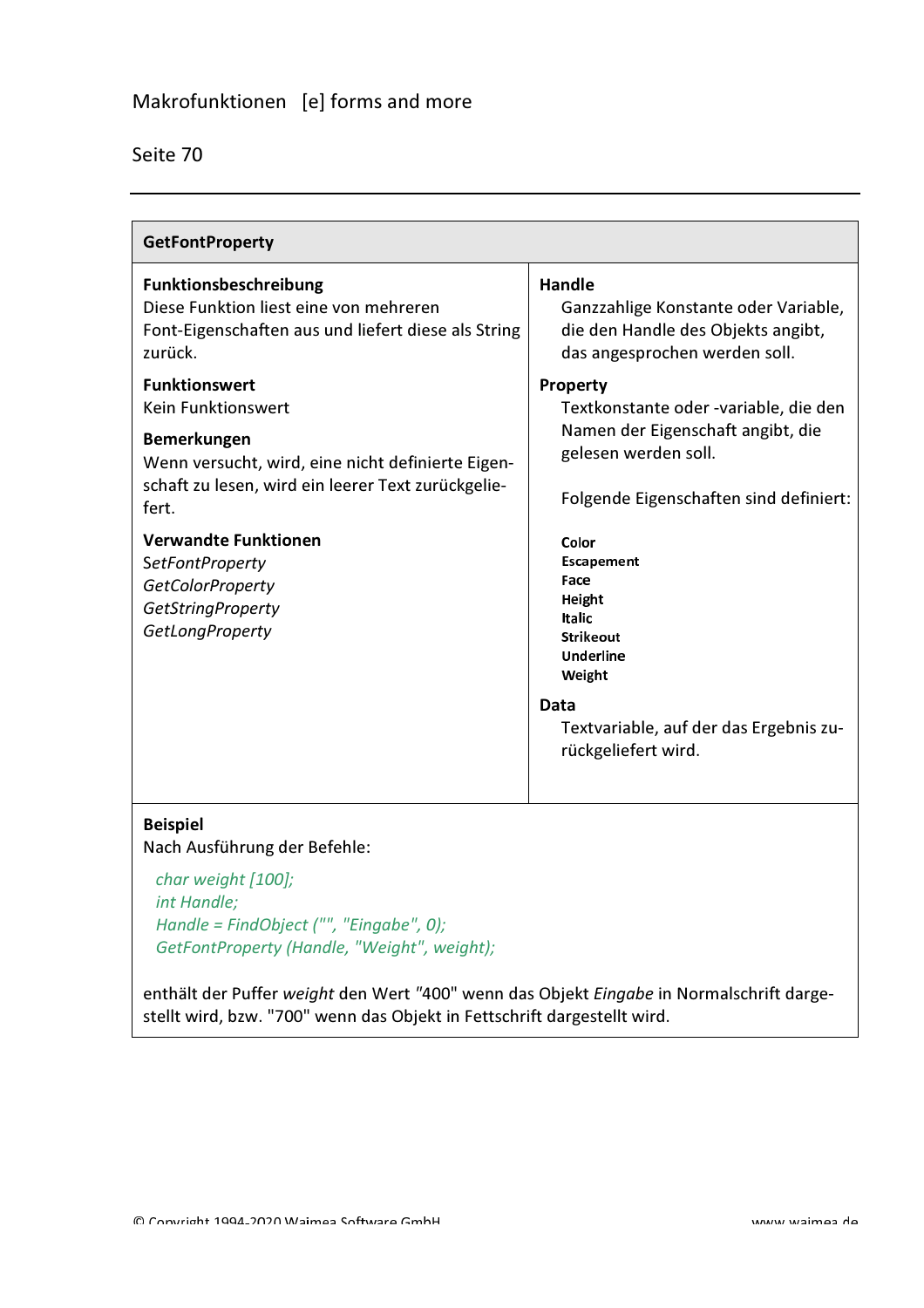## Makrofunktionen [e] forms and more

| <b>GetFormWindow</b>                                                                                                                              |                                   |  |
|---------------------------------------------------------------------------------------------------------------------------------------------------|-----------------------------------|--|
| Funktionsbeschreibung<br>Diese Funktion ermittelt den Handle des augen-<br>blicklich aktiven Formulars.                                           | Die Funktion hat keine Parameter. |  |
| <b>Funktionswert</b><br>0 Fehler<br>Handle Handle des Formularfensters                                                                            |                                   |  |
| <b>Bemerkung</b><br>Der Handle kann beispielsweise verwendet wer-<br>den, um Informationen über das Fenster zu er-<br>fahren - z.B. dessen Größe. |                                   |  |
| <b>Beispiel</b><br>Die folgende Sequenz ermittelt die Größe des Formularfensters:                                                                 |                                   |  |
| int Height;<br>int Width;<br>GetWindowClientSize (GetFormWindow (), Height, Width);                                                               |                                   |  |
| Nach dieser Sequenz befindet sich die Größe des Formularfensters auf den Variablen Width<br>und Height.                                           |                                   |  |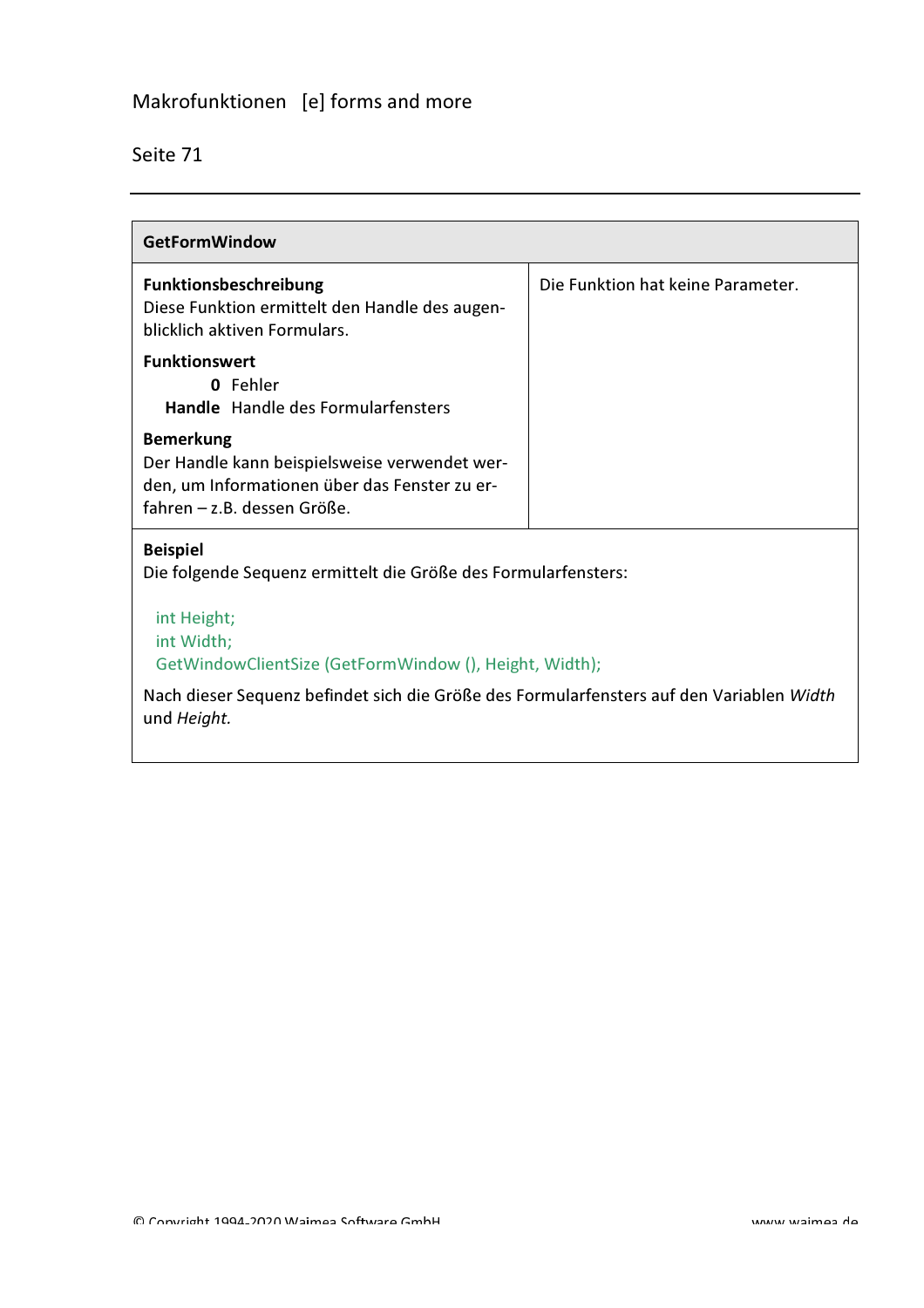| eιτ<br>▱ |  |
|----------|--|
|          |  |

| <b>GetHoriAlign</b>                                                                                                                                                                                                                             |                                                                                                                                                                                                                                                          |
|-------------------------------------------------------------------------------------------------------------------------------------------------------------------------------------------------------------------------------------------------|----------------------------------------------------------------------------------------------------------------------------------------------------------------------------------------------------------------------------------------------------------|
| <b>Funktionsbeschreibung</b><br>Diese Funktion ermittelt die horizontale Ausrich-<br>tung eines Objekts.<br><b>Funktionswert</b><br>1 Objekt ist linksbündig<br>2 Objekt ist zentriert<br>3 Objekt ist rechtsbündig<br>-1 Objekt nicht gefunden | <b>ObjectName</b><br>Textvariable oder - konstante, die den<br>Namen des Objekts angibt, dessen<br>Ausrichtung ermittelt werden soll.<br>Wenn ein leerer Text angegeben wird,<br>wird die Ausrichtung des augenblick-<br>lich aktiven Objekts ermittelt. |
| <b>Bemerkung</b><br>Es wird die Ausrichtung des ersten Objekts mit<br>dem angegebenen Namen auf der aktuellen Seite<br>ermittelt.                                                                                                               |                                                                                                                                                                                                                                                          |
| Wenn auf der aktuellen Seite ein solches Objekt<br>nicht gefunden wird, wird die Suche auf das ge-<br>samte Formular ausgedehnt.                                                                                                                |                                                                                                                                                                                                                                                          |
| <b>Verwandte Funktionen</b><br>GetVertAlign<br>SetHoriAlign                                                                                                                                                                                     |                                                                                                                                                                                                                                                          |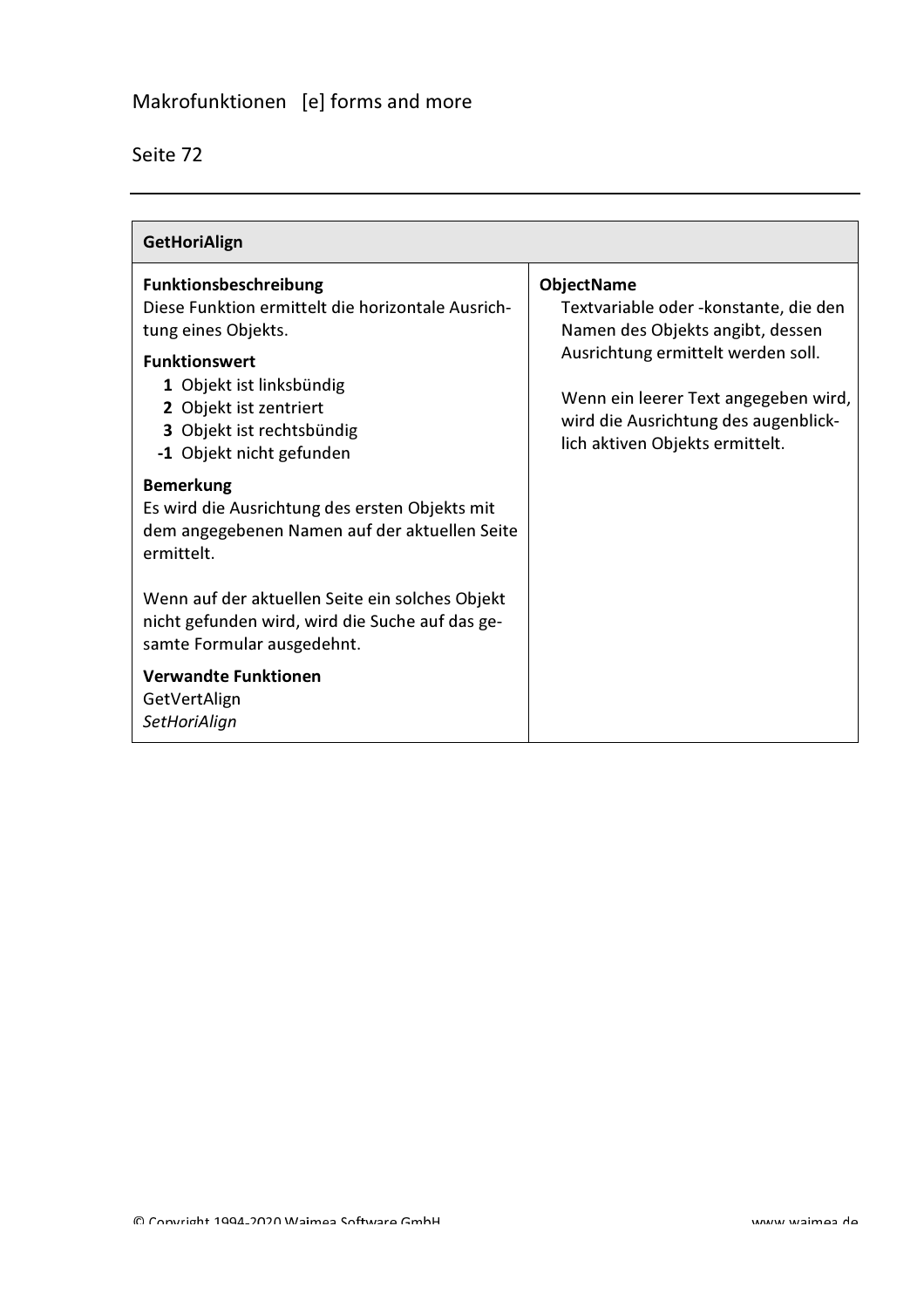| <b>GetLongFormatted</b>                                                                                                                                                                                                                                                                                                                                                                                                                                                                                                                                                                                                                                                      |                                                                                                                                                                                                                                                                                                                                                                                                                         |  |
|------------------------------------------------------------------------------------------------------------------------------------------------------------------------------------------------------------------------------------------------------------------------------------------------------------------------------------------------------------------------------------------------------------------------------------------------------------------------------------------------------------------------------------------------------------------------------------------------------------------------------------------------------------------------------|-------------------------------------------------------------------------------------------------------------------------------------------------------------------------------------------------------------------------------------------------------------------------------------------------------------------------------------------------------------------------------------------------------------------------|--|
| Funktionsbeschreibung<br>Diese Funktion ermittelt den Wert eines beliebi-<br>gen Objekts als Ganzzahl.<br><b>Funktionswert</b><br>x Der Wert des Objekts al ganze Zahl interpre-<br>tiert<br>0 Es wurde kein Objekt dieses Namens gefun-<br>den<br>oder das Objekt ist leer oder hat den Wert<br>Null.<br>Wenn mehr als ein Objekt mit dem angegeben<br>Namen existiert, wird immer der Wert des ersten<br>gefundenen Objekts gelesen. Dies ist ein wesent-<br>licher Unterschied zur Schwesterfunktion Set-<br>LongFormatted, welche immer alle betroffenen<br>Objekte verändert.<br><b>Verwandte Funktionen</b><br>SetLongFormatted<br>GetText<br><b>GetFloatFormatted</b> | <b>ObjectName</b><br>Textkonstante oder -variable, die den<br>Namen des Objekts angibt, dessen<br>Text ermittelt werden soll.<br>Format<br>Textkonstante oder -variable, die den<br>Formatdeskriptor definiert, nach dem<br>die Zahl interpretiert werden soll.<br>Ein leerer Text bedeutet, dass die<br>Zahl im Standardformat formatiert<br>wird (Normalfall).<br>Formatdeskriptoren sind in Anhang G<br>beschrieben. |  |
| <b>Beispiel</b><br>int wert;                                                                                                                                                                                                                                                                                                                                                                                                                                                                                                                                                                                                                                                 |                                                                                                                                                                                                                                                                                                                                                                                                                         |  |
| wert = GetLongFormatted ("Feld", "");<br>Nach dieser Sequenz befindet sich der Inhalt des Eingabeobjekts Feld auf der Variablen wert.                                                                                                                                                                                                                                                                                                                                                                                                                                                                                                                                        |                                                                                                                                                                                                                                                                                                                                                                                                                         |  |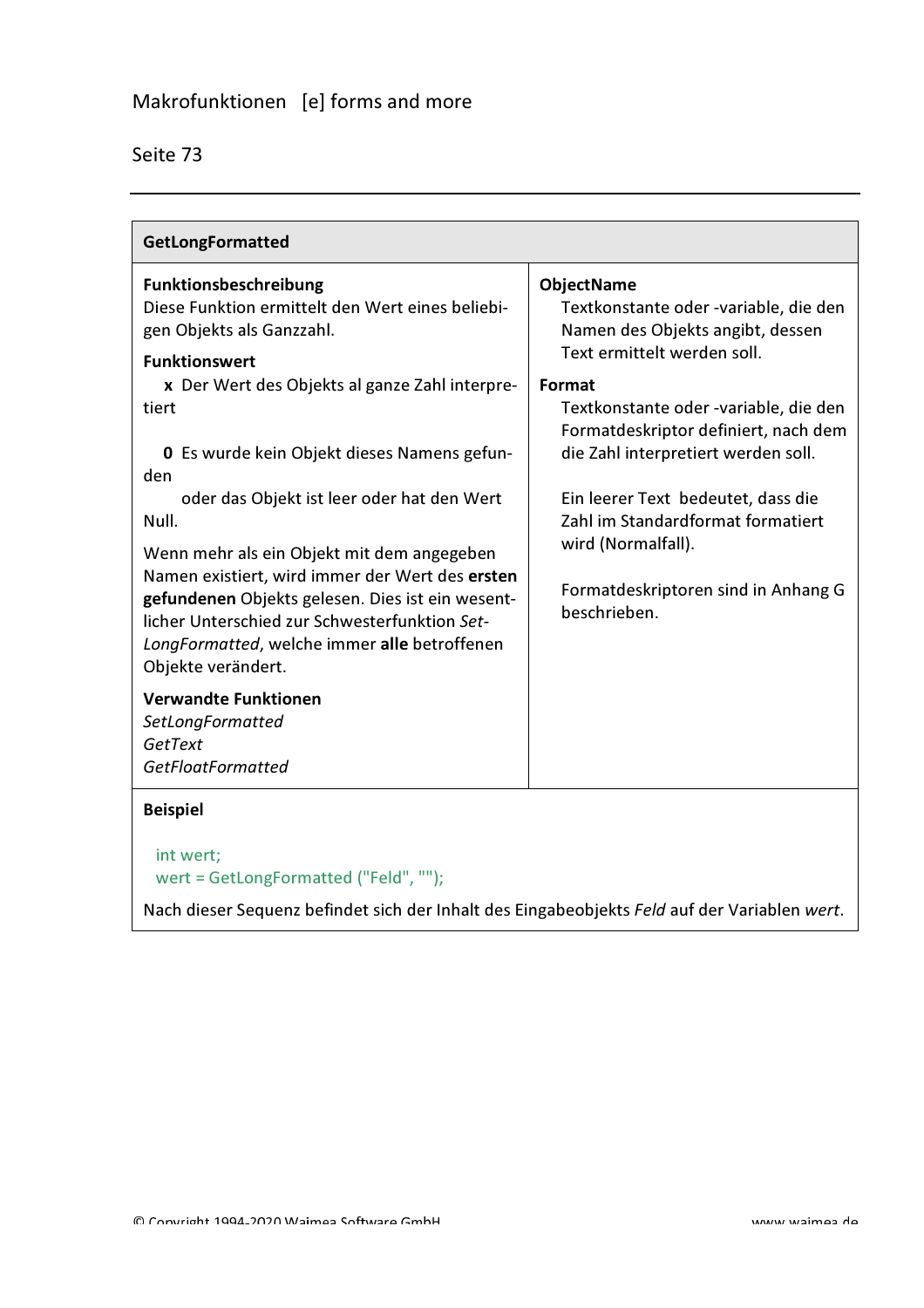| <b>GetLongProperty</b>                                                                                                                                                                                                                                                                                                                                                                                                                                                                                                                                                                                                                                                                                                                                                        |                                                                                                                                                                                                                                                                                                                                                                                                                                             |  |
|-------------------------------------------------------------------------------------------------------------------------------------------------------------------------------------------------------------------------------------------------------------------------------------------------------------------------------------------------------------------------------------------------------------------------------------------------------------------------------------------------------------------------------------------------------------------------------------------------------------------------------------------------------------------------------------------------------------------------------------------------------------------------------|---------------------------------------------------------------------------------------------------------------------------------------------------------------------------------------------------------------------------------------------------------------------------------------------------------------------------------------------------------------------------------------------------------------------------------------------|--|
| Funktionsbeschreibung<br>Diese Funktion liest eine von verschiedenen mög-<br>lichen ganzzahligen Eigenschaften eines Formu-<br>larobjekts aus.<br><b>Funktionswert</b><br>n Ergebnis<br>-1 Fehler oder Objekt unbekannt<br><b>Bemerkungen</b><br>Nicht alle Eigenschaften haben für jeden Objekt-<br>typ eine Bedeutung. Manche Eigenschaften ha-<br>ben nur für bestimmte Objekttypen einen Sinn.<br>Wenn Eigenschaften benannt werden, die es zwar<br>prinzipiell gibt, aber die für den angegebenen<br>Objekttyp keine Bedeutung haben, erfolgt keine<br>Fehlermeldung, aber der Aufruf der Funktion ist<br>ohne Wirkung.<br>Wenn Eigenschaften benannt werden, die nicht<br>definiert sind, erfolgt eine Fehlermeldung.<br><b>Verwandte Funktionen</b><br>SetLongProperty | <b>Handle</b><br>Ganzzahlige Konstante oder Variable,<br>die den Handle des Objekts angibt,<br>das angesprochen werden soll.<br>Property<br>Textkonstante oder -variable, die den<br>Namen der Eigenschaft angibt, die<br>gelesen werden soll.<br>Folgende Eigenschaften sind definiert:<br><b>TempDispTime</b><br>DataType<br>SelectLimit<br>HoriAlign<br><b>VertAlign</b><br>Nicht alle Eigenschaften sind für jedes<br>Objekte sinnvoll. |  |
| <b>GetStringProperty</b><br><b>GetColorProperty</b>                                                                                                                                                                                                                                                                                                                                                                                                                                                                                                                                                                                                                                                                                                                           |                                                                                                                                                                                                                                                                                                                                                                                                                                             |  |
| <b>Beispiel</b><br>Nach den Befehlen:<br>int time;                                                                                                                                                                                                                                                                                                                                                                                                                                                                                                                                                                                                                                                                                                                            |                                                                                                                                                                                                                                                                                                                                                                                                                                             |  |
| int handle;                                                                                                                                                                                                                                                                                                                                                                                                                                                                                                                                                                                                                                                                                                                                                                   |                                                                                                                                                                                                                                                                                                                                                                                                                                             |  |

handle = FindObject ("", "Zugriff", 0); time = GetLongPoperty (handle, "TempDispTime");

enthält die Variable Time die Zeit in Zehntelsekunden, in der bei Operationen des Datenzugriffsobjekts Zugriff die Bestätigung eingeblendet wird, dass die Funktion erfolgreich durchgeführt wurde.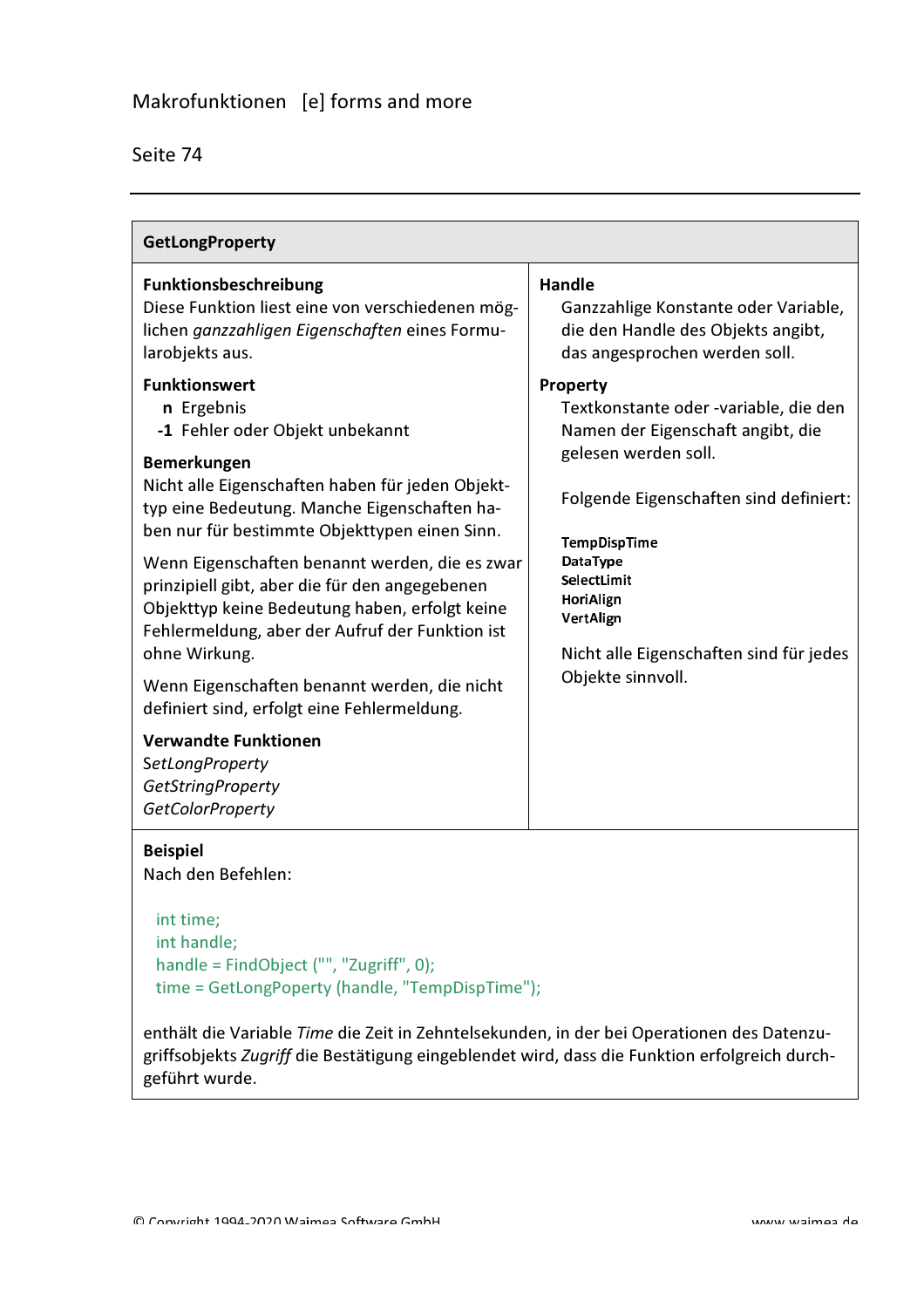| <b>GetMacroCode</b>                                                                                                                                                                                                                                                                                                                                                                                                                                                                                                                                     |                                                                                                                                                                                                                                                                                                                                                                                                                                                                                                                                                                                                                                                                            |
|---------------------------------------------------------------------------------------------------------------------------------------------------------------------------------------------------------------------------------------------------------------------------------------------------------------------------------------------------------------------------------------------------------------------------------------------------------------------------------------------------------------------------------------------------------|----------------------------------------------------------------------------------------------------------------------------------------------------------------------------------------------------------------------------------------------------------------------------------------------------------------------------------------------------------------------------------------------------------------------------------------------------------------------------------------------------------------------------------------------------------------------------------------------------------------------------------------------------------------------------|
| <b>Funktionsbeschreibung</b><br>Diese Funktion ermittelt den Makrocode eines<br>Objekts oder den Makrocodes eines global For-<br>mularmakros.<br><b>Funktionswert</b><br>Der Funktionswert ist ohne Bedeutung.<br><b>Bemerkung</b><br>Das Auslesen des Makrocodes von Makroereig-<br>nissen, die nicht definiert sind, liefert immer ei-<br>nen leeren Code zurück.<br>Den Handle eines Objekts erhält man durcg ver-<br>schiedene andere Makrofunktionen, z.B. durch<br>FindObject<br><b>Verwandte Funktionen</b><br><b>SetMacroCode</b><br>FindObject | <b>ObjectName</b><br>Ganzzahlige Konstante oder Variable,<br>den Handle des Eingabeobjektes an-<br>gibt, dessen Code ausgelesen werden<br>soll.<br>Wenn der Wert 0 angegeben wird,<br>wird ein globales Formularmakro<br>ausgelesen.<br><b>MacroName</b><br>Textkonstante oder -variable, die den<br>Namen des Makroereignisses angibt,<br>dessen Code gelesen werden soll.<br>Wenn hier ein leerer Text angegeben<br>wird, liefert die Funktion anstelle des<br>Makrocodes eine durch Tabulatoren<br>getrennte Liste aller Makroereignisse<br>des Objekts bzw. des Formuars.<br><b>Result</b><br>Textvariable, keine Konstante, auf der<br>der Code zurückgeliefert wird. |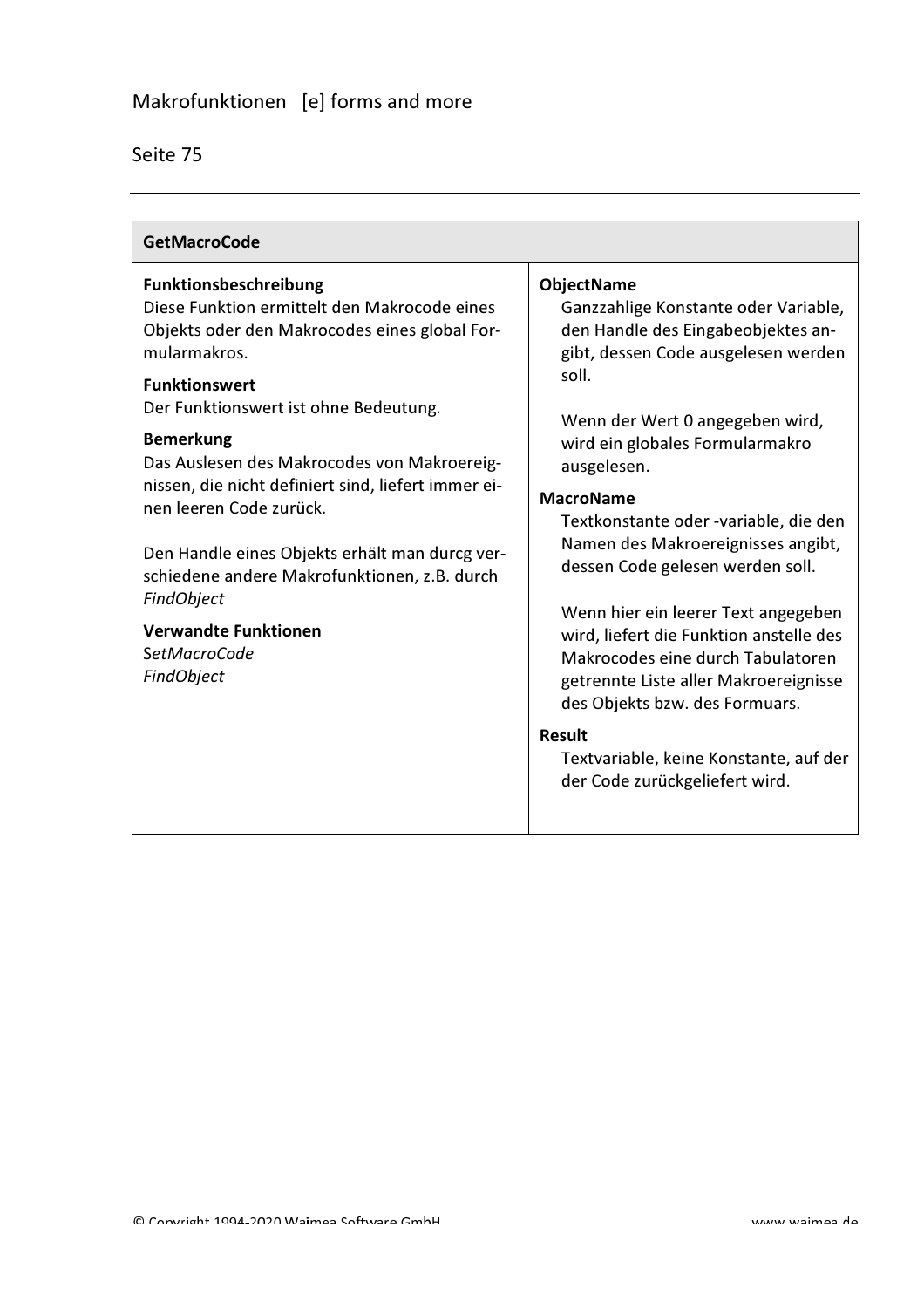| Seite |
|-------|
|-------|

| <b>GetObjectAsFloat</b>                                                                                                                                                                                                                                                                                                                                                                                                                                              |                                                                                                                                                                                                                                                                                                                                                                                   |
|----------------------------------------------------------------------------------------------------------------------------------------------------------------------------------------------------------------------------------------------------------------------------------------------------------------------------------------------------------------------------------------------------------------------------------------------------------------------|-----------------------------------------------------------------------------------------------------------------------------------------------------------------------------------------------------------------------------------------------------------------------------------------------------------------------------------------------------------------------------------|
| <b>Funktionsbeschreibung</b><br>Diese Funktion ermittelt den augenblicklichen<br>Inhalt eines Objekts als Gleitkommazahl.<br><b>Funktionswert</b><br><b>0</b> Der Inhalt des Objekts wurde als<br>Gleitkommazahl ermittelt.<br>-1 Das Objekt wurde nicht gefunden.<br><b>Bemerkungen</b><br>Wenn der Text in dem Objekt keine gültige Gleit-<br>kommazahl ist, wird der Wert Null zurückgelie-<br>fert.<br><b>Verwandte Funktionen</b><br>GetText<br><b>SetFloat</b> | <b>ObjectName</b><br>Textkonstante oder -variable, die den<br>Namen des Objekts angibt, dessen<br>Inhalt als Gleitkommazahl ermittelt<br>werden soll.<br>Ein leerer Text bedeutet, dass der In-<br>halt des augenblicklich aktiven Einga-<br>beobjektes ermittelt werden soll.<br>Result<br>Gleitkommavariable, keine Konstante,<br>auf der das Ergebnis zurückgeliefert<br>wird. |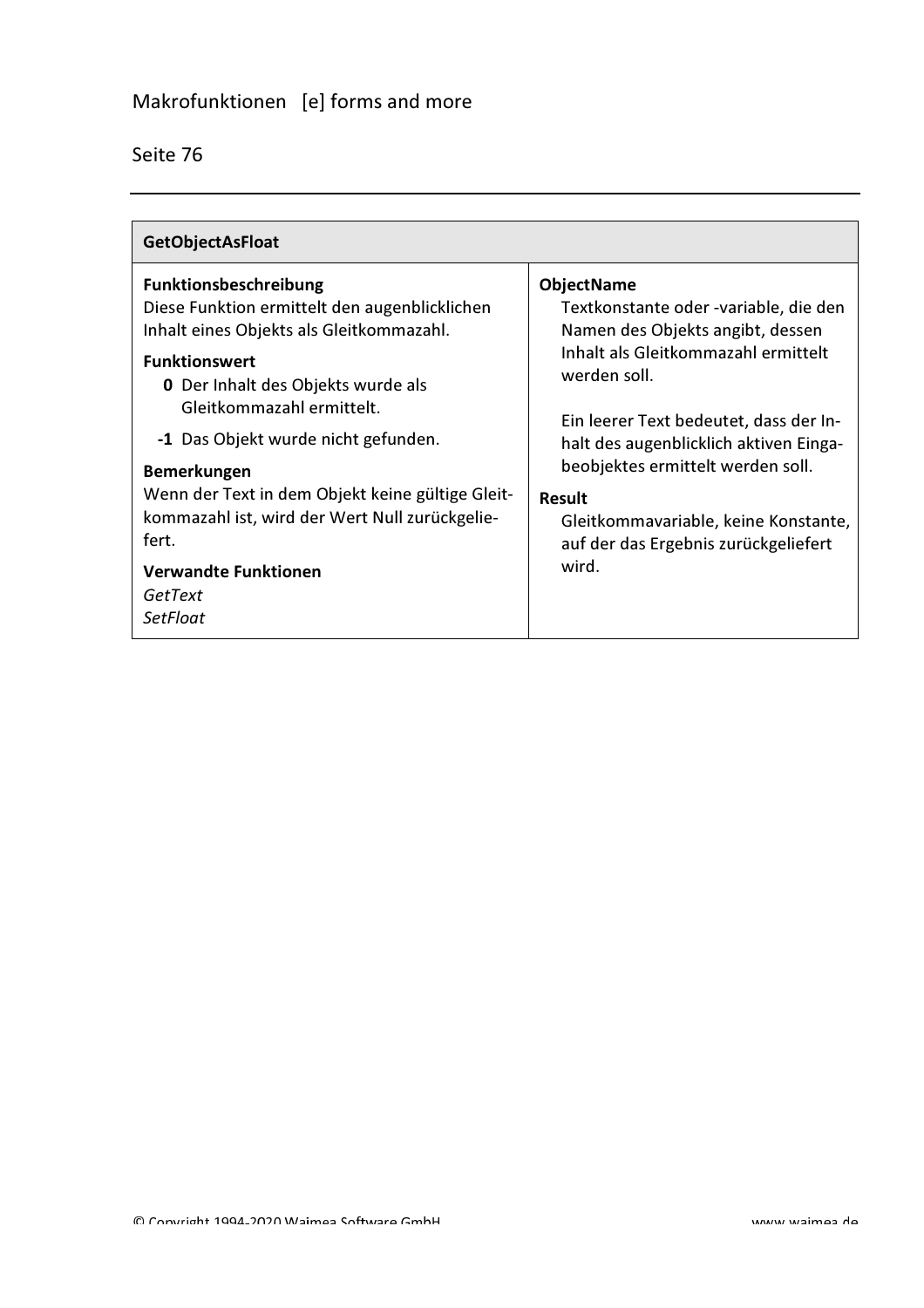| <b>GetObjectDisplayRect</b>                                                                                                                                                                                                                                                                                                                                                                                                                                                    |                                                                                                                                                                                                                                                                                                                                                                                                      |
|--------------------------------------------------------------------------------------------------------------------------------------------------------------------------------------------------------------------------------------------------------------------------------------------------------------------------------------------------------------------------------------------------------------------------------------------------------------------------------|------------------------------------------------------------------------------------------------------------------------------------------------------------------------------------------------------------------------------------------------------------------------------------------------------------------------------------------------------------------------------------------------------|
| Funktionsbeschreibung<br>Diese Funktion ermittelt das umgebende Recht-<br>eck eines Objekts in Screen Pixels.<br><b>Funktionswert</b><br><b>0</b> Koordinaten wurden ermittelt<br>-1 Das Objekt wurde nicht gefunden.<br><b>Bemerkungen</b><br>Die Koordinaten sind dokumentenrelativ. Das<br>Dokument ist die Gesamtheit aller Seiten ein-<br>schließlich der Zwischenräume beim Anzeigen.<br><b>Verwandte Funktionen</b><br><b>GetObjectPos</b><br><b>GetPageDisplayRect</b> | <b>Handle</b><br>Ganzzahlige Konstante oder Variable,<br>die den Handle des Objektes angibt.<br>Der Handle eines Objekts kann mittels<br>verschiedener Funktionen ermittelt<br>werden, z.B. durch die Funktion<br>FindObject.<br>Left<br>Ganzzahlige Variable, keine Konstan-<br>te, auf der linke Rand des Objekts zu-<br>rückgeliefert wird.<br><b>Top</b><br>Ganzzahlige Variable, keine Konstan- |
|                                                                                                                                                                                                                                                                                                                                                                                                                                                                                | te, auf der der obere Rand des Ob-<br>jekts zurückgeliefert wird.<br>Right<br>Ganzzahlige Variable, keine Konstan-<br>te, auf der der rechte Rand Objekts<br>zurückgeliefert wird.<br><b>Bottom</b><br>Ganzzahlige Variable, keine Konstan-<br>te, auf der untere Rand des Objekts<br>zurückgeliefert wird.                                                                                          |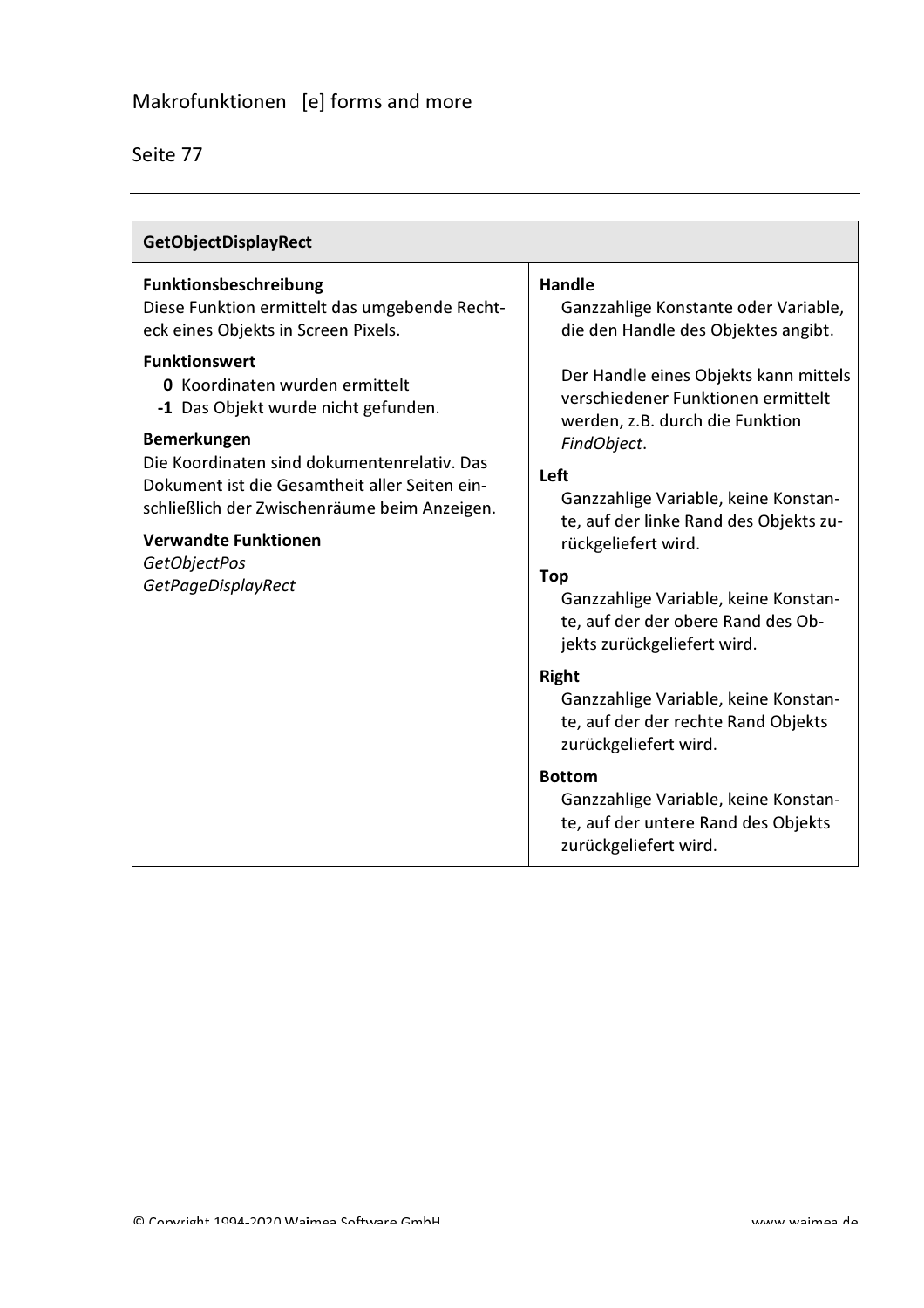Seite 78

#### **Beispiel**

Das folgende Beispiel rollt das Formular in vertikaler Richtung so weit, dass der obere Rand des Objekts MyObject auf der Seite MyPage am oberen Fensterrand zu stehen kommt.

// Variablendeklarationen int Handle: int left: int top; int right; int bottom;

// Ermittele Position des Objekts Handle = FindObject ("MyPage", "MyObject", 0); GetObjectDisplayRect (Handle, left, top, right, bottom);

// Setze Rollposition SetScrollOffset (VERT, top, 0);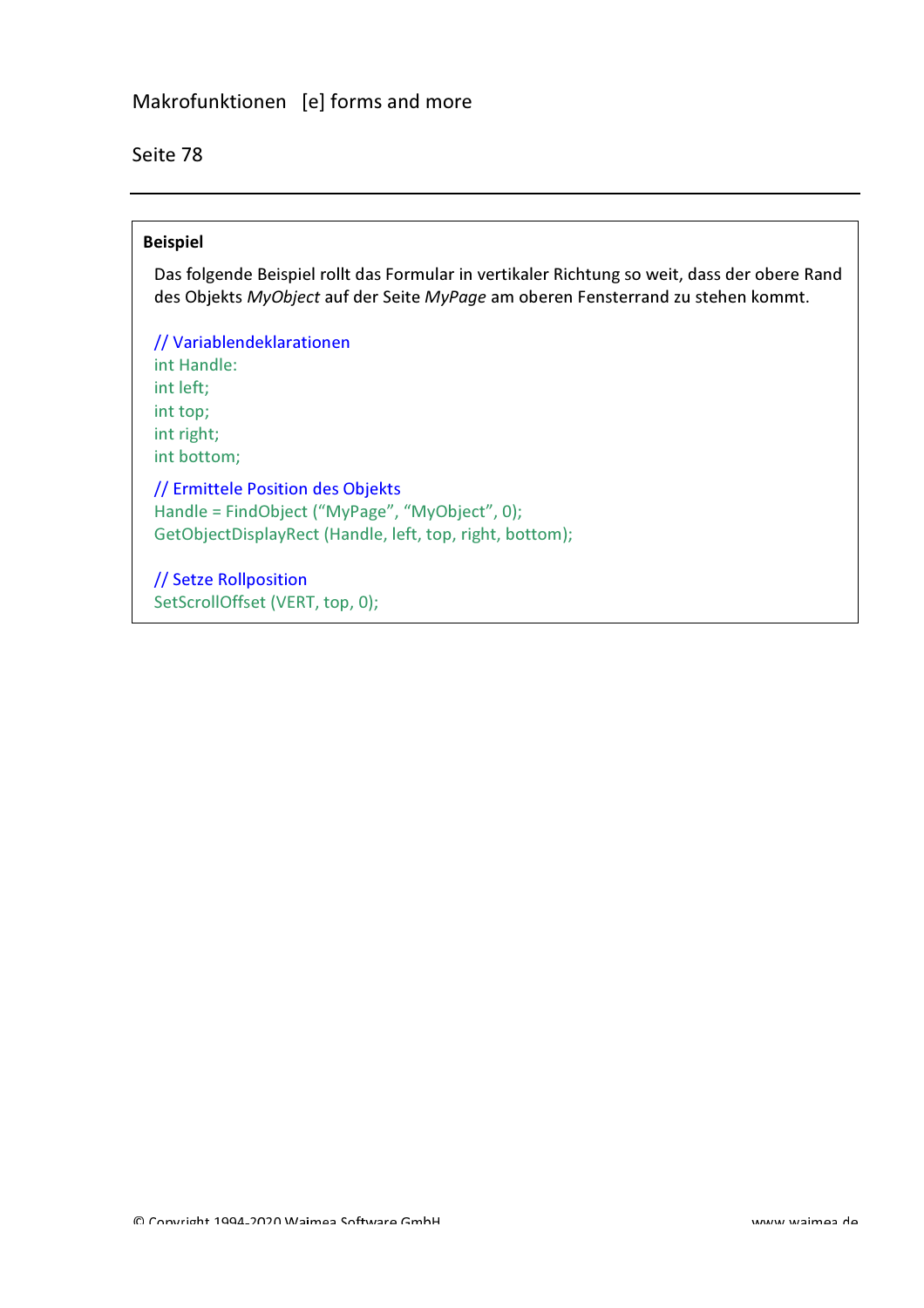| GetObjectsEnvelope                                                                                                                                                                                                                                                                                                                                                                                                                                                                                                                                                                                                                                                                                                                |                                                                                                                                                                                                                                                                                                                                                                                                                                                                                                                                                                                                                                                                                                                                                                                                                                                                                                                                                                                                                                                                                                                               |
|-----------------------------------------------------------------------------------------------------------------------------------------------------------------------------------------------------------------------------------------------------------------------------------------------------------------------------------------------------------------------------------------------------------------------------------------------------------------------------------------------------------------------------------------------------------------------------------------------------------------------------------------------------------------------------------------------------------------------------------|-------------------------------------------------------------------------------------------------------------------------------------------------------------------------------------------------------------------------------------------------------------------------------------------------------------------------------------------------------------------------------------------------------------------------------------------------------------------------------------------------------------------------------------------------------------------------------------------------------------------------------------------------------------------------------------------------------------------------------------------------------------------------------------------------------------------------------------------------------------------------------------------------------------------------------------------------------------------------------------------------------------------------------------------------------------------------------------------------------------------------------|
| Funktionsbeschreibung<br>Diese Funktion ermittelt das kleinste Rechteck,<br>das alle Objekte eines Namens oder eines Na-<br>mensschemas umschließt. Die ist das sogenannte<br>umhüllende Rechteck.<br>Damit kann man die am weitesten rechts befind-<br>liche Rechte Seite aller Objekte, die am weitesten<br>unten befindliche untere Seite aller Objekte er-<br>mitteln, etc<br><b>Funktionswert</b><br>Der Funktionswert ist ohne Bedeutung.<br><b>Bemerkung</b><br>Mit diesem Befehl kann z.B. die Position von Ob-<br>jekten ermittelt werden, die mittels der Funktion<br>AppendObjectSetExt dynamisch zu einem Formu-<br>lar hinzugefügt wird.<br><b>Verwandte Funktionen</b><br>DeleteObjectsInRect<br>AppendObjectSetExt | PageName<br>Textkonstante oder -variable, die den<br>Namen der Seite angibt, auf die Ope-<br>ration stattfinden soll. Der Name darf<br>auch eine sogenannte Wildcard sein<br>(Anhang B). In diesem Fall werden die<br>Objekte aller betroffenen Seiten ein-<br>bezogen.<br><b>ObjectName</b><br>Textkonstante oder -variable, die die<br>Namen der Objekte angibt, deren<br>umhüllendes Rechteck ermittelt wer-<br>den soll. Der Name darf auch eine<br>sogenannte Wildcard sein (Anhang B).<br>Left<br>Ganzzahlige Variable - keine Kon-<br>stante - auf der die linke Seite des<br>Ergebnisrechtecks in Mikrometern<br>zurückgeliefert wird.<br><b>Top</b><br>Ganzzahlige Variable - keine Kon-<br>stante - auf der die obere Seite des<br>Ergebnisrechtecks in Mikrometern<br>zurückgeliefert wird.<br><b>Right</b><br>Ganzzahlige Variable - keine Kon-<br>stante - auf der die rechte Seite des<br>Ergebnisrechtecks in Mikrometern<br>zurückgeliefert wird.<br><b>Bottom</b><br>Ganzzahlige Variable - keine Kon-<br>stante - auf der die untere Seite des<br>Ergebnisrechtecks in Mikrometern<br>zurückgeliefert wird. |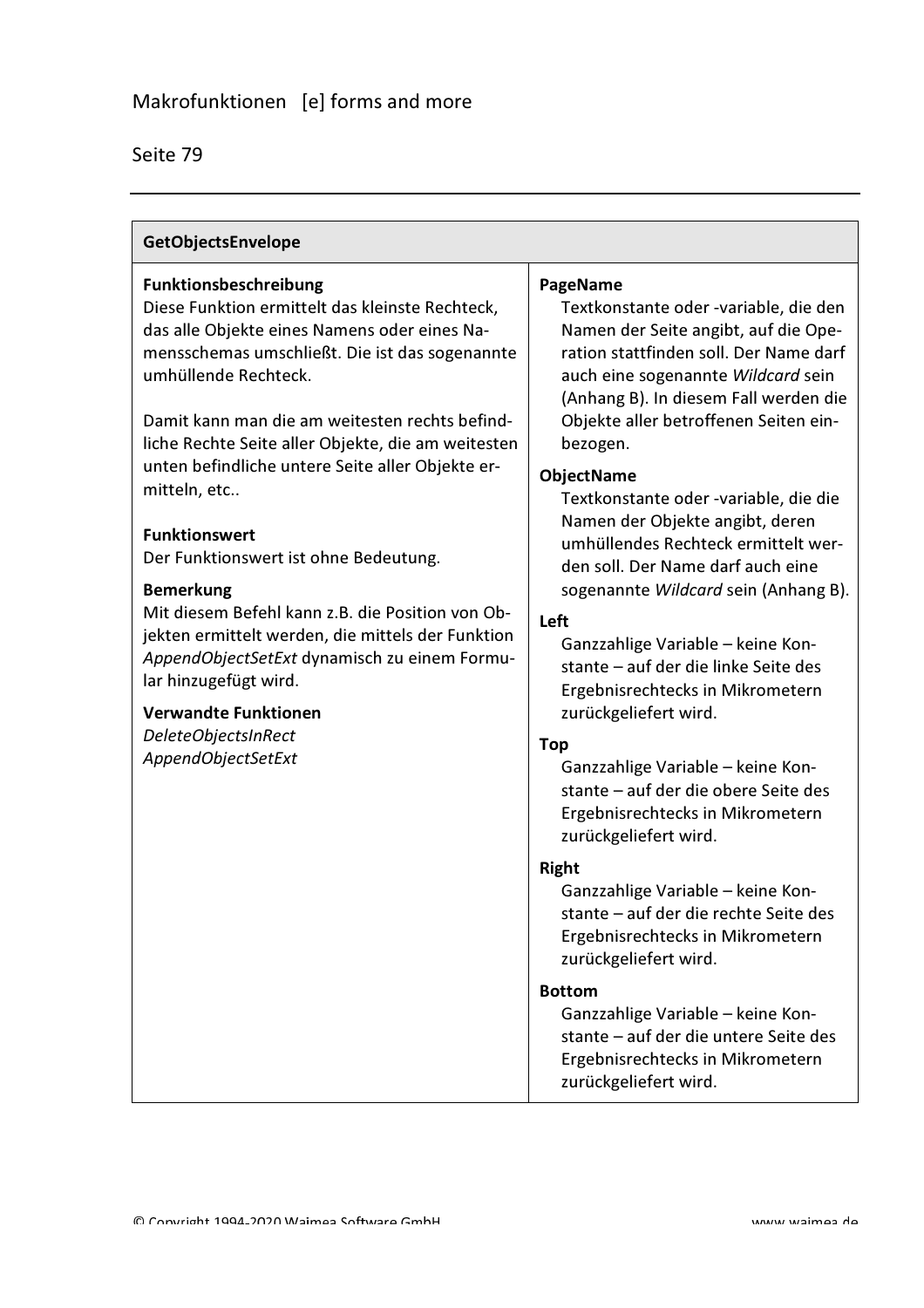| Seite 80 |
|----------|
|----------|

| <b>GetObjectPos</b>                                                                                                                                                                              |                                                                                                                                                            |
|--------------------------------------------------------------------------------------------------------------------------------------------------------------------------------------------------|------------------------------------------------------------------------------------------------------------------------------------------------------------|
| Funktionsbeschreibung<br>Diese Funktion ermittelt die Position eines Ob-<br>jekts innerhalb der Seite auf der es sich befindet.<br><b>Funktionswert</b><br>Der Funktionswert ist ohne Bedeutung. | Handle<br>Ganzzahlige Konstante oder Variable,<br>die den Handle des Eingabeobjektes<br>angibt, dessen Position ermittelt<br>werden soll.                  |
| <b>Verwandte Funktionen</b><br>GetObjectSize                                                                                                                                                     | Der Handle eines Objekts kann mittels<br>verschiedener Funktionen ermittelt<br>werden, z.B. durch die Funktion<br>FindObject.                              |
|                                                                                                                                                                                                  | Left<br>Ganzzahlige Variable, keine Konstan-<br>te, auf die linke Position des Objekts<br>bezogen auf den linken Blattrand zu-<br>rückgeliefert wird.      |
|                                                                                                                                                                                                  | <b>Top</b><br>Ganzzahlige Variable, keine Konstan-<br>te, auf die obere Position des Objekts<br>in Bezug auf den oberen Blattrand<br>zurückgeliefert wird. |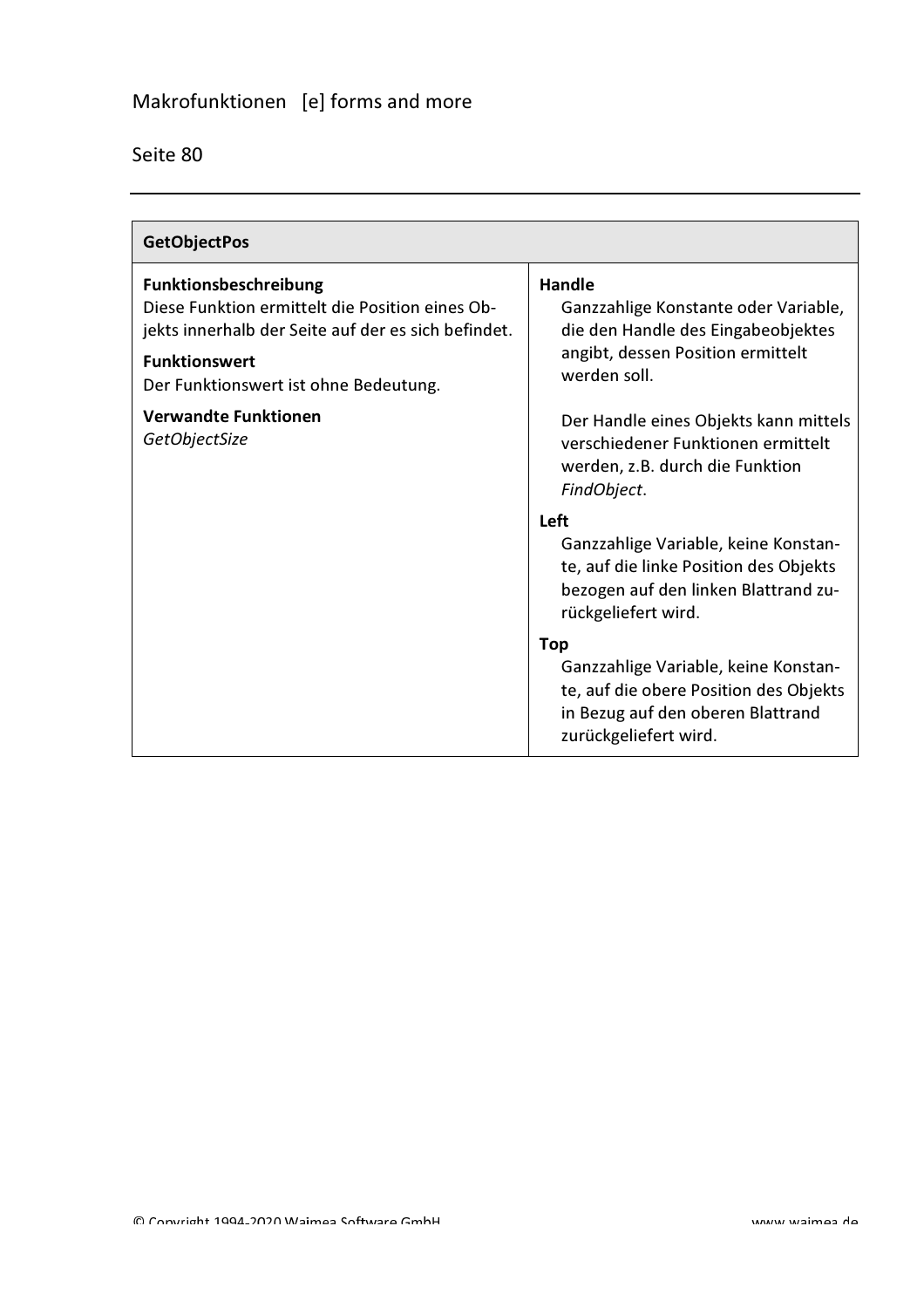| <b>GetObjectSize</b>                                                                                                                        |                                                                                                                                                |
|---------------------------------------------------------------------------------------------------------------------------------------------|------------------------------------------------------------------------------------------------------------------------------------------------|
| Funktionsbeschreibung<br>Diese Funktion ermittelt die Größe eines Objekts.<br><b>Funktionswert</b><br>Der Funktionswert ist ohne Bedeutung. | Handle<br>Ganzzahlige Konstante oder Variable,<br>die den Handle des Eingabeobjektes<br>angibt, dessen Größe ermittelt                         |
| <b>Verwandte Funktionen</b><br>GetObjectPos                                                                                                 | werden soll.<br>Der Handle eines Objekts kann mittels<br>verschiedener Funktionen ermittelt<br>werden, z.B. durch die Funktion<br>FindObject.  |
|                                                                                                                                             | <b>Height</b><br>Ganzzahlige Konstante oder Variable,<br>auf der die Höhe des Objekts in tau-<br>sendstel Millimetern zurückgeliefert<br>wird. |
|                                                                                                                                             | Width<br>Ganzzahlige Konstante oder Variable,<br>auf der die Breite des Objekts in tau-<br>sendstel Millimetern zurückgeliefert<br>wird.       |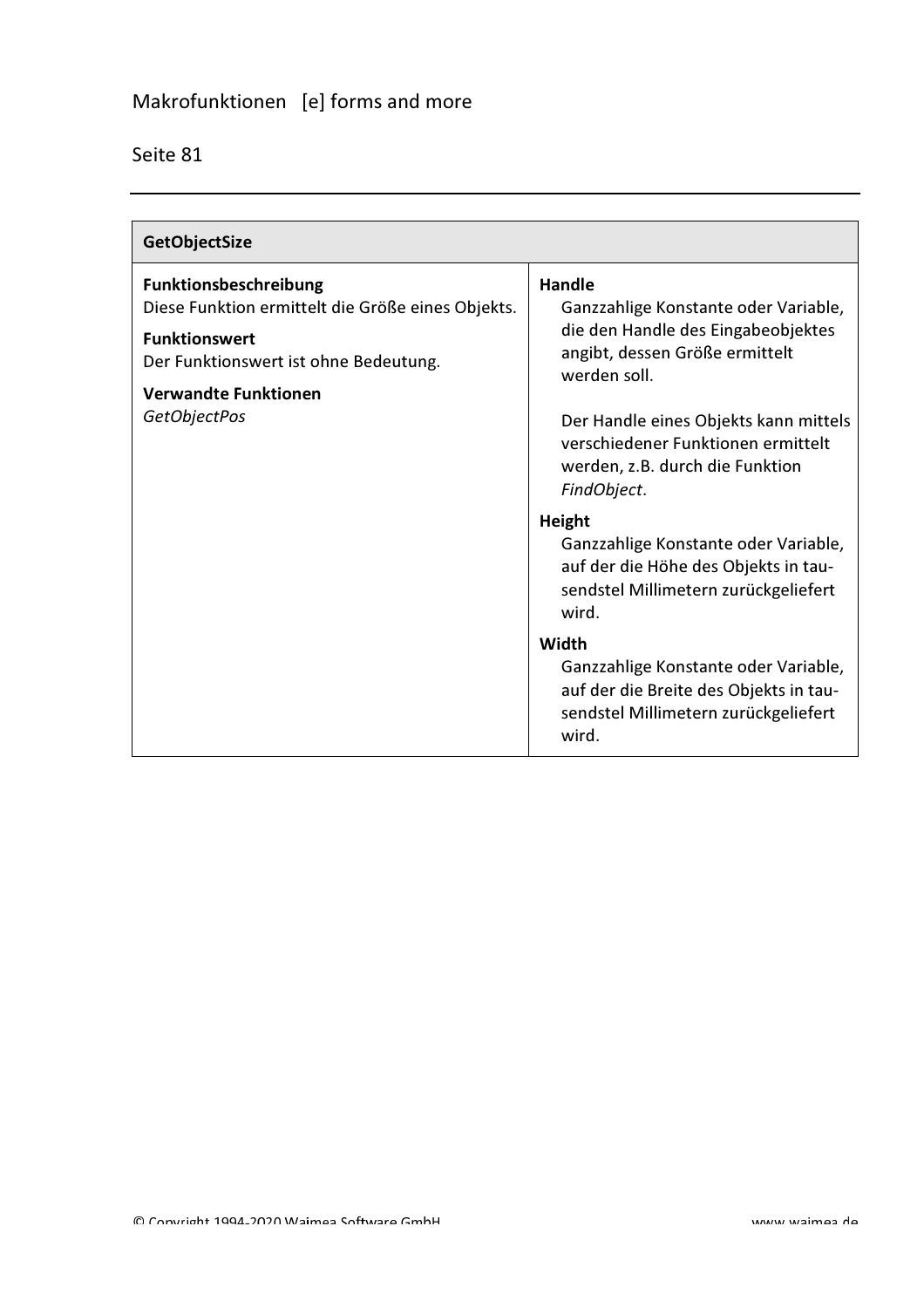| GetObjectType                                                                                                                                                                                                                                                                                                                                                                                                         |                                                                                                                                                                                                                                          |
|-----------------------------------------------------------------------------------------------------------------------------------------------------------------------------------------------------------------------------------------------------------------------------------------------------------------------------------------------------------------------------------------------------------------------|------------------------------------------------------------------------------------------------------------------------------------------------------------------------------------------------------------------------------------------|
| <b>Funktionsbeschreibung</b><br>Diese Funktion ermittelt den Typ eines Objekts.<br><b>Funktionswert</b><br>1 Eingabefeld<br>2 Ankreuzfeld<br>3 Auswahlfeld<br>4 Rechteck<br>5 Bitmap<br>6 Linie<br>7 Kreis oder Ellipse<br>8 Text<br>9 aktuelles Datum<br>10 aktuelle Uhrzeit<br>11 Name der Ausfertigung<br>-1 Das Objekt wurde nicht gefunden<br><b>Bemerkung</b><br>Es wird der Typ des ersten Objekts mit dem an- | <b>ObjectName</b><br>Textvariable oder - konstante, die den<br>Namen des Objekts angibt, dessen<br>Typ ermittelt werden soll.<br>Wenn ein leerer Text angegeben wird,<br>wird der Typ des augenblicklich akti-<br>ven Objekts ermittelt. |
| gegebenen Namens auf der aktuellen Seite er-<br>mittelt.<br>Wenn auf der aktuellen Seite ein solches Objekt<br>nicht gefunden wird, wird die Suche auf das ge-<br>samte Formular ausgedehnt.                                                                                                                                                                                                                          |                                                                                                                                                                                                                                          |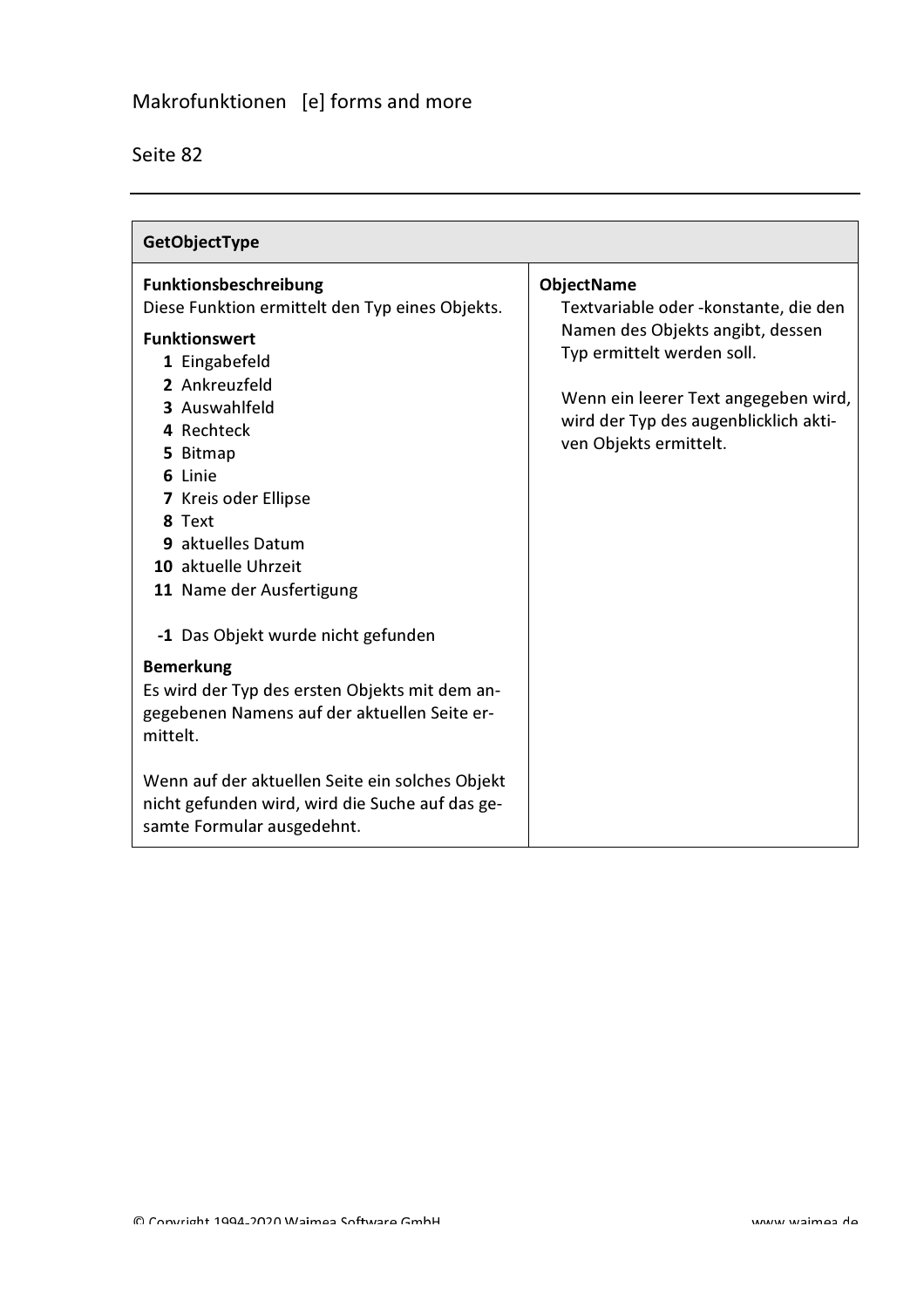| <b>GetObjectTypeExt</b>                                                                                                                                                                                                                                                           |                                                                                                             |                                                                                                                                  |
|-----------------------------------------------------------------------------------------------------------------------------------------------------------------------------------------------------------------------------------------------------------------------------------|-------------------------------------------------------------------------------------------------------------|----------------------------------------------------------------------------------------------------------------------------------|
| Funktionsbeschreibung<br><b>Funktionswert</b><br>Eingabefeld<br>1<br>Ankreuzfeld<br>$\overline{2}$<br>Auswahlfeld<br>3<br>Rechteck<br>4<br>5<br><b>Bitmap</b><br>6<br>Linie<br>Kreis oder Ellipse<br>7<br>8<br>Text<br>aktuelles Datum<br>9<br>aktuelle Uhrzeit<br>10<br>11<br>-1 | Diese Funktion ermittelt den Typ eines Objekts.<br>Name der Ausfertigung<br>Das Objekt wurde nicht gefunden | <b>Handle</b><br>Ganzzahlige Variable oder Konstante,<br>die den Handle des Objekts angibt,<br>dessen Typ ermittelt werden soll. |

| <b>GetPage</b>                                                                                                                                                                                                                                                                                                                                                             |                                                                                                                                                                                                                                                           |
|----------------------------------------------------------------------------------------------------------------------------------------------------------------------------------------------------------------------------------------------------------------------------------------------------------------------------------------------------------------------------|-----------------------------------------------------------------------------------------------------------------------------------------------------------------------------------------------------------------------------------------------------------|
| <b>Funktionsbeschreibung</b><br>Diese Funktion ermittelt die Nummer der Seite,<br>auf der sich das Objekt mit dem angegebenen<br>Namen befindet. Wenn das Formular mehrere<br>Objekte dieses Namens enthält, wird die Seite<br>ermittelt, auf der es zuerst auftritt.<br><b>Funktionswert</b><br>n Nummer der Seite (Numerierung ab 1).<br>-1 Objekt wurde nicht gefunden. | pageName<br>Textkonstante oder -variable, die den<br>Namen der Seite angibt, nach dem<br>gesucht werden soll.<br>Wenn ein leerer Text angegeben wird,<br>wird die Seite ermittelt, auf der sich<br>das augenblicklich aktive Eingabeob-<br>jekt befindet. |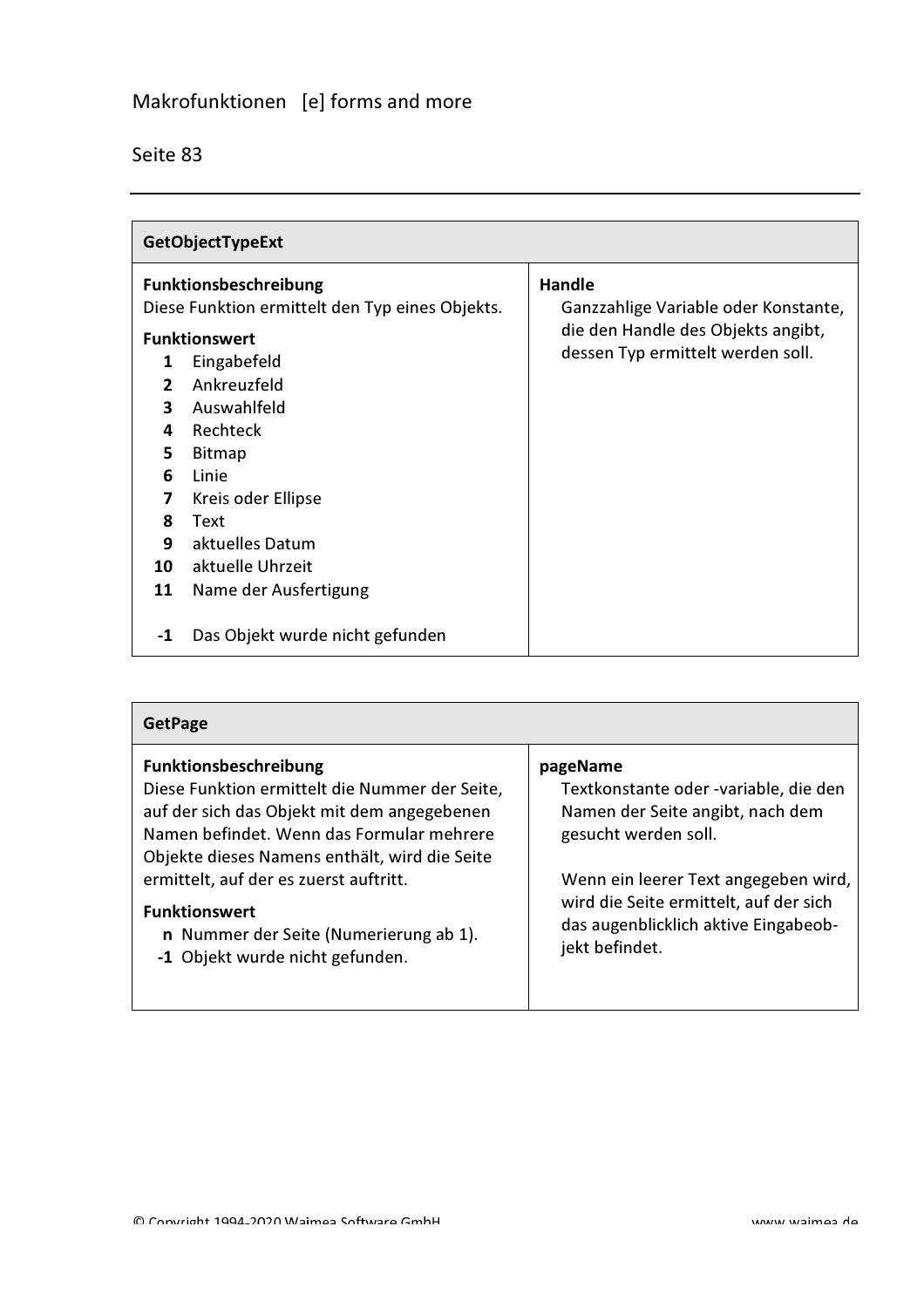| <b>GetPageBgrMode</b>                                                                                      |                                                                                 |
|------------------------------------------------------------------------------------------------------------|---------------------------------------------------------------------------------|
| <b>Funktionsbeschreibung</b><br>Diese Funktion ermittelt die Art des Seitenhinter-<br>grundes einer Seite. | <b>Name</b><br>Textkonstante oder -Variable, die den<br>Namen der Seite angibt. |
| <b>Funktionswert</b><br>1 Keiner<br>2 Farbe<br>3 Bitmap<br>-1 Fehler                                       |                                                                                 |
| <b>Verwandte Funktionen</b><br>GetPageBgrColor<br>GetPageHeight                                            |                                                                                 |

| <b>GetPageBgrColor</b>                                                                                          |                                                                                                        |
|-----------------------------------------------------------------------------------------------------------------|--------------------------------------------------------------------------------------------------------|
| Funktionsbeschreibung                                                                                           | <b>Name</b>                                                                                            |
| Diese Funktion ermittelt die Farbe des Seitenhin-                                                               | Textkonstante oder -Variable, die den                                                                  |
| tergrundes einer Seite.                                                                                         | Namen der Seite angibt.                                                                                |
| <b>Bemerkung</b><br>Die Farbe ist nur dann wirksam, wenn der Modus<br>für den Seitenhintergrund den Wert 2 hat. | Red<br>Ganzzahlige Variable, keine Konstan-<br>te, auf der Farbwert für Rot zurückge-<br>liefert wird. |
| <b>Funktionswert</b>                                                                                            | Green                                                                                                  |
| 1 Keiner                                                                                                        | Ganzzahlige Variable, keine Konstan-                                                                   |
| 2 Farbe                                                                                                         | te, auf der Farbwert für Grün zurück-                                                                  |
| 3 Bitmap                                                                                                        | geliefert wird.                                                                                        |
| -1 Fehler                                                                                                       | <b>Blue</b>                                                                                            |
| <b>Verwandte Funktionen</b>                                                                                     | Ganzzahlige Variable, keine Konstan-                                                                   |
| GetPageBgrMode                                                                                                  | te, auf der Farbwert für Blau zurück-                                                                  |
| GetPageHeight                                                                                                   | geliefert wird.                                                                                        |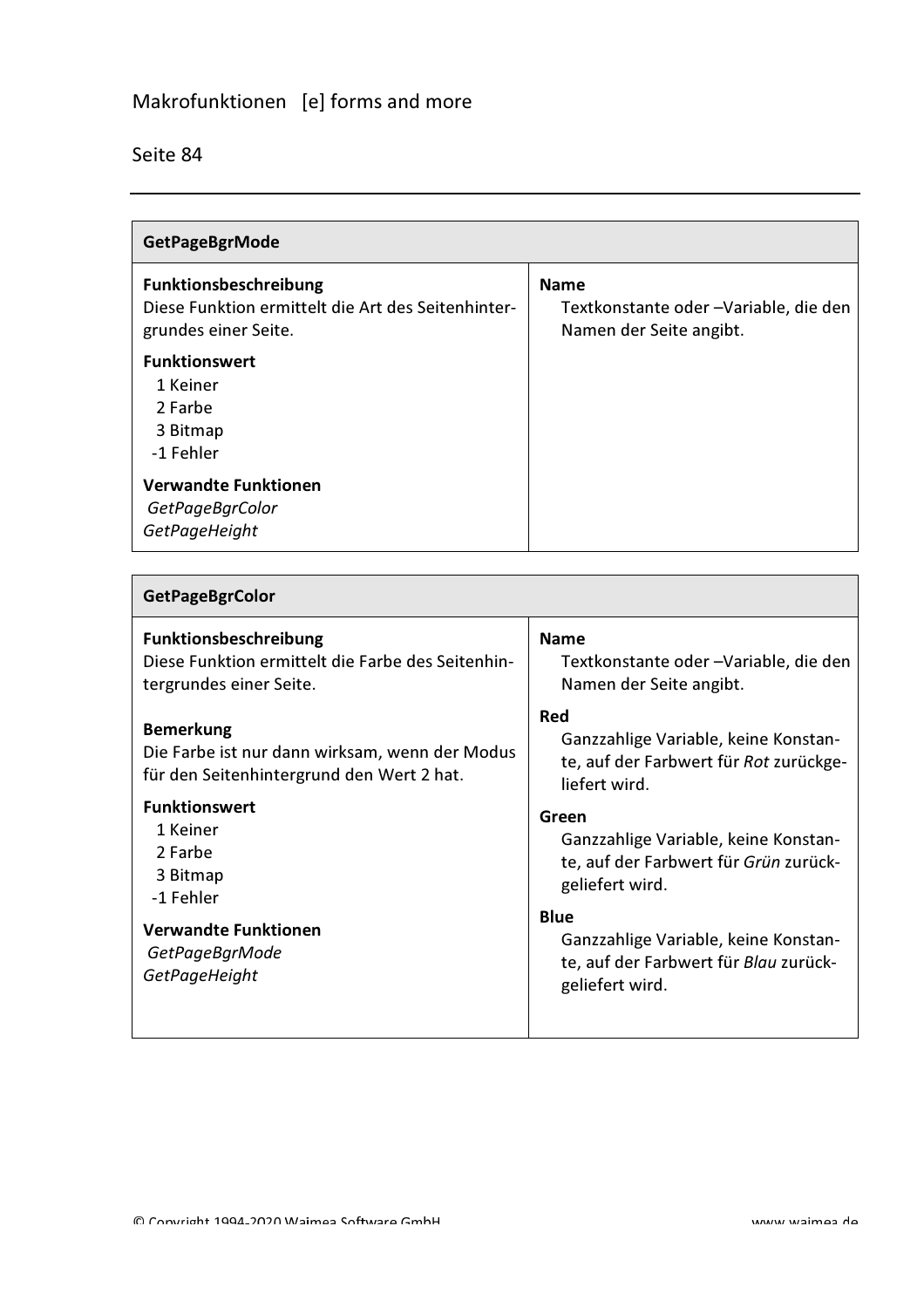| Funktionsbeschreibung                                                                         | <b>Name</b>                                                                                            |
|-----------------------------------------------------------------------------------------------|--------------------------------------------------------------------------------------------------------|
| Diese Funktion ermittelt das umgebende Recht-<br>eck einer Seite in Screen Pixels.            | Textkonstante oder -Variable, die den<br>Namen der Seite angibt.                                       |
| <b>Funktionswert</b>                                                                          | Left                                                                                                   |
| <b>0</b> Die Koordinaten der Seite wurden ermittelt<br>-1 Die Seite wurde nicht gefunden.     | Ganzzahlige Variable, keine Konstan-<br>te, auf der linke Rand der Seite zu-<br>rückgeliefert wird.    |
| <b>Bemerkungen</b>                                                                            |                                                                                                        |
| Die Koordinaten sind dokumentenrelativ. Das                                                   | <b>Top</b>                                                                                             |
| Dokument ist die Gesamtheit aller Seiten ein-<br>schließlich der Zwischenräume beim Anzeigen. | Ganzzahlige Variable, keine Konstan-<br>te, auf der der obere Rand der Seite                           |
| <b>Verwandte Funktionen</b>                                                                   | zurückgeliefert wird.                                                                                  |
| GetObjectDisplayRect                                                                          | <b>Right</b>                                                                                           |
|                                                                                               | Ganzzahlige Variable, keine Konstan-<br>te, auf der der rechte Rand der Seite<br>zurückgeliefert wird. |
|                                                                                               | <b>Bottom</b>                                                                                          |
|                                                                                               | Ganzzahlige Variable, keine Konstan-<br>te, auf der untere Rand der Seite zu-<br>rückgeliefert wird.   |

Das folgende Beispiel rollt das Formular in vertikaler Richtung so weit, dass der obere Rand der Seite mit dem Namen "MyPage" am oberen Fensterrand zu stehen kommt.

// Variablendeklarationen int left; int top; int right; int bottom;

// Ermittele Position der Seite GetPageDisplayRect ("zwei", left, top, right, bottom);

// Setze Rollposition SetScrollOffset (VERT, top, 0);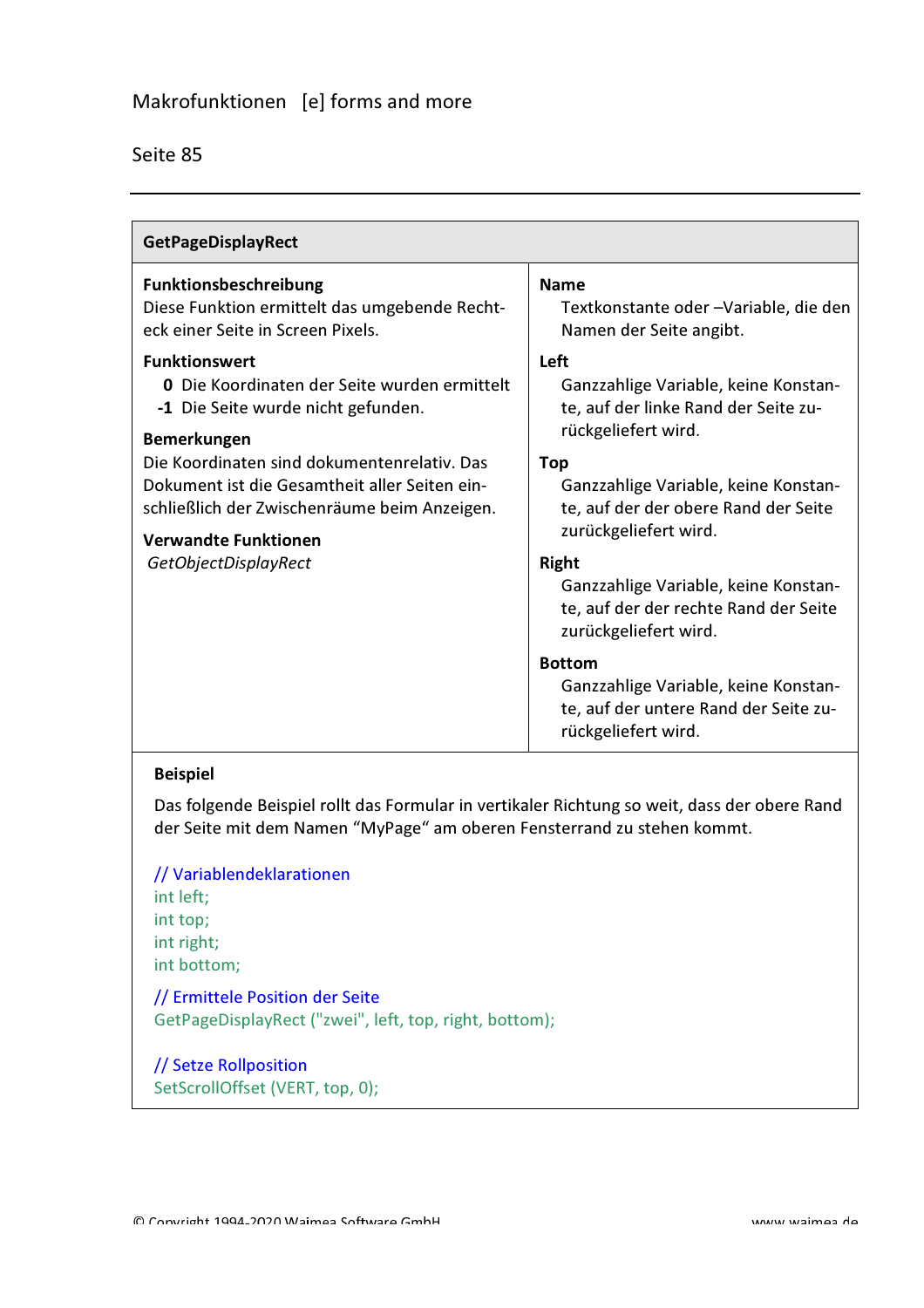$\blacksquare$ 

| <b>GetPageHeight</b>                                                                                                                                                                        |                                                                                                                   |
|---------------------------------------------------------------------------------------------------------------------------------------------------------------------------------------------|-------------------------------------------------------------------------------------------------------------------|
| Funktionsbeschreibung<br>Diese Funktion ermittelt die Höhe einer Seite in<br>Mikrometern.<br><b>Funktionswert</b><br>n Höhe der Seite in Mikrometern<br>Die Seite wurde nicht gefunden<br>0 | PageName<br>Textkonstante oder -variable, die den<br>Namen der Seite angibt, deren Höhe<br>ermittelt werden soll. |

| <b>GetPageHeightZoomFactor</b>                                                                                                                                                                                      |                                  |
|---------------------------------------------------------------------------------------------------------------------------------------------------------------------------------------------------------------------|----------------------------------|
| <b>Funktionsbeschreibung</b><br>Diese Funktion ermittelt den Zoomfaktor in Pro-<br>zent, der eingestellt werden muss, damit die volle<br>Seitenhöhe des Formulars im aktuellen Doku-<br>mentenfenster sichtbar ist. | Die Funktion hat keine Parameter |
| <b>Funktionswert</b><br>Zoomfaktor in Prozent.                                                                                                                                                                      |                                  |
| Verwandte Funktionen<br>GetPageWidthtZoomFactor                                                                                                                                                                     |                                  |

| <b>GetPageNrByPageName</b>                                                                                                                                      |                                                                                                                                |
|-----------------------------------------------------------------------------------------------------------------------------------------------------------------|--------------------------------------------------------------------------------------------------------------------------------|
| <b>Funktionsbeschreibung</b><br>Diese Funktion ermittelt die Nummer der ersten<br>Seite des Formulars, deren Name mit dem ange-<br>gebenen Namen übereinstimmt. | <b>ObjectName</b><br>Textkonstante oder -variable, die den<br>Namen der Seite angibt, deren Num-<br>mer ermittelt werden soll. |
| <b>Funktionswert</b><br>n Nummer der Seite (Zählung ab 1)<br><b>0</b> Es wurde keine Seite gefunden                                                             | Der Name darf auch eine sogenannte<br>Wildcard sein (Anhang B).                                                                |
| <b>Verwandte Funktionen</b><br>GetPage                                                                                                                          |                                                                                                                                |

 $\overline{\phantom{a}}$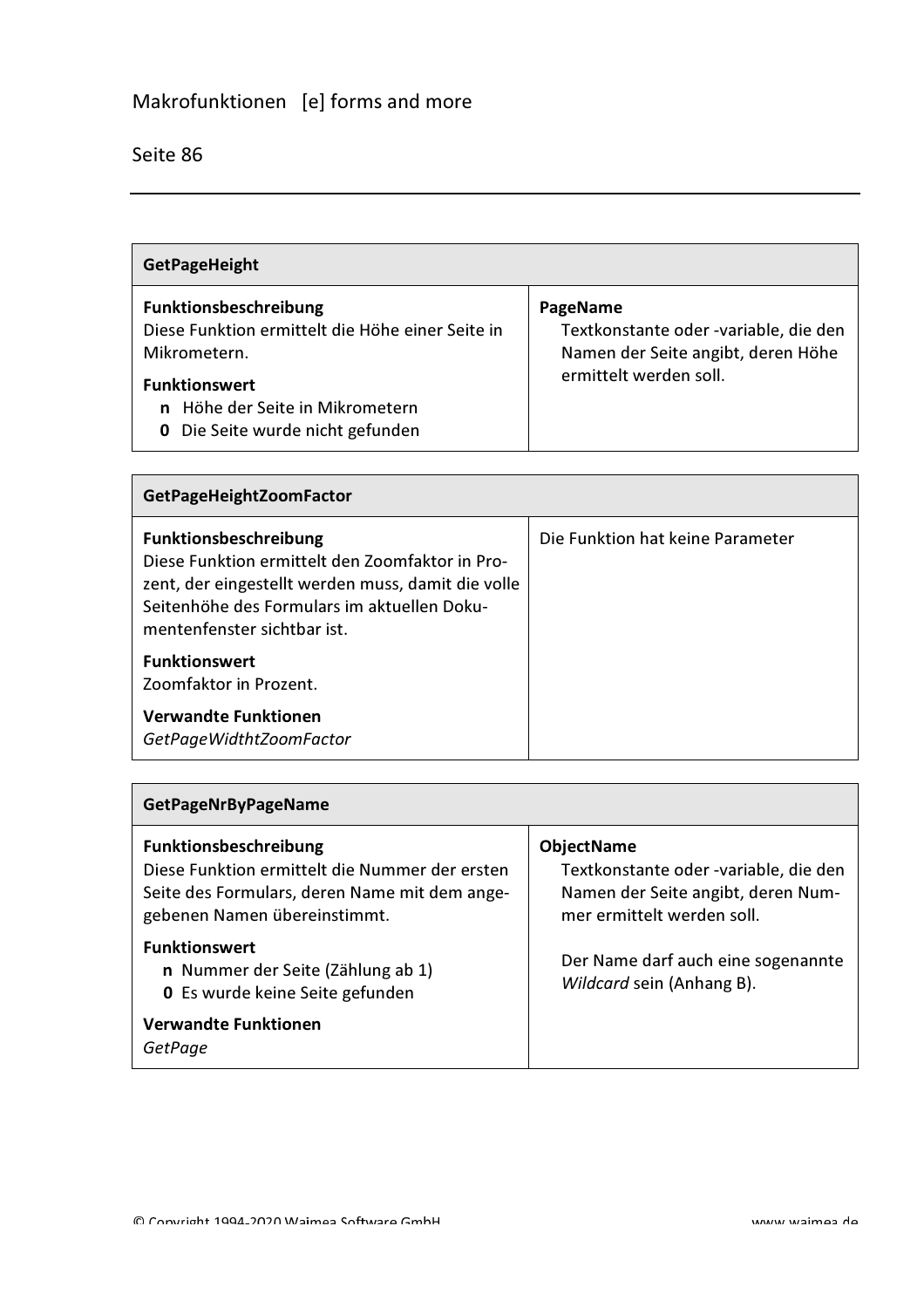| <b>GetPageWidth</b>                                                                                                                                                                                        |                                                                                                                     |
|------------------------------------------------------------------------------------------------------------------------------------------------------------------------------------------------------------|---------------------------------------------------------------------------------------------------------------------|
| Funktionsbeschreibung<br>Diese Funktion ermittelt die Breite einer Seite in<br>Mikrometern.<br><b>Funktionswert</b><br><b>n</b> Breite der Seite in Mikrometern<br><b>0</b> Die Seite wurde nicht gefunden | PageName<br>Textkonstante oder -variable, die den<br>Namen der Seite angibt, deren Breite<br>ermittelt werden soll. |

| <b>GetPageWidthZoomFactor</b>                                                                                                                                                                                         |                                  |
|-----------------------------------------------------------------------------------------------------------------------------------------------------------------------------------------------------------------------|----------------------------------|
| <b>Funktionsbeschreibung</b><br>Diese Funktion ermittelt den Zoomfaktor in Pro-<br>zent, der eingestellt werden muss, damit die volle<br>Seitenbreite des Formulars im aktuellen Doku-<br>mentenfenster sichtbar ist. | Die Funktion hat keine Parameter |
| <b>Funktionswert</b><br>Zoomfaktor in Prozent.                                                                                                                                                                        |                                  |
| <b>Verwandte Funktionen</b><br>GetPageHeightZoomFactor                                                                                                                                                                |                                  |

| <b>GetPointedObject</b>                                                                                                                                                                                                                                                                                                               |                                                                                                   |
|---------------------------------------------------------------------------------------------------------------------------------------------------------------------------------------------------------------------------------------------------------------------------------------------------------------------------------------|---------------------------------------------------------------------------------------------------|
| <b>Funktionsbeschreibung</b><br>Diese Funktion liefert den Namen des Objekts,<br>auf das der Mauszeiger augenblicklich zeigt.<br><b>Funktionswert</b><br><b>0</b> Der Name des Objekts wurde ermittelt<br>-1 Der Mauszeiger zeigt auf kein Objekt<br><b>Verwandte Funktionen</b><br><b>GetCurrentObject</b><br>GetPointedObjectHandle | Result<br>Textvariable, keine Konstante, auf der<br>der Name des Objekts zurückgeliefert<br>wird. |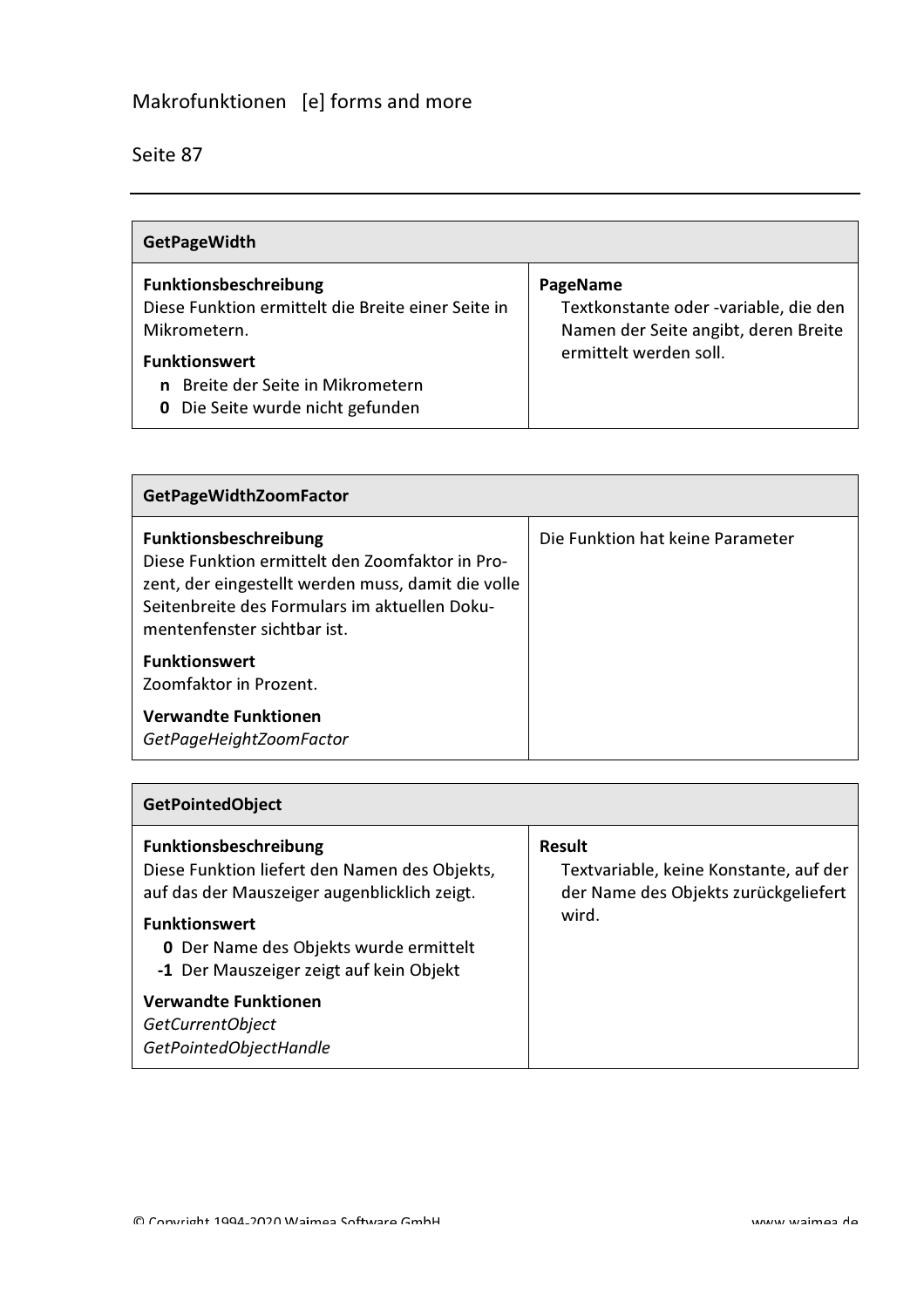$\blacksquare$ 

| <b>GetPointedObjectHandle</b>                                                                                                  |                                  |
|--------------------------------------------------------------------------------------------------------------------------------|----------------------------------|
| <b>Funktionsbeschreibung</b><br>Diese Funktion liefert den Handle des Objekts, auf<br>das der Mauszeiger augenblicklich zeigt. | Die Funktion hat keine Parameter |
| <b>Funktionswert</b><br>n Der Handle des Objekts<br><b>0</b> Der Mauszeiger zeigt auf kein Objekt                              |                                  |
| <b>Verwandte Funktionen</b><br><b>GetCurrentObject</b><br>GetPointedObject<br><b>FindObject</b>                                |                                  |

| <b>GetPrintState</b>                                                                      |                                                                    |
|-------------------------------------------------------------------------------------------|--------------------------------------------------------------------|
| <b>Funktionsbeschreibung</b>                                                              | <b>ObjectName</b>                                                  |
| Diese Funktion ermittelt, ob für ein Objekt das                                           | Textvariable oder -konstante, die den                              |
| Attribut Drucken gesetzt ist oder nicht. Objekte,                                         | Namen des Objekts angibt, dessen                                   |
| die dieses Attribut nicht gesetzt haben, werden<br>zwar angezeigt, jedoch nicht gedruckt. | Status ermittelt werden soll.                                      |
| <b>Funktionswert</b>                                                                      | Wenn ein leerer Text angegeben wird,                               |
| 1 Objekt wird gedruckt                                                                    | wird der Status des augenblicklich ak-<br>tiven Objekts ermittelt. |
| 0 Objekt wird nicht gedruckt                                                              |                                                                    |
| -1 Objekt nicht gefunden                                                                  |                                                                    |
| <b>Bemerkung</b>                                                                          |                                                                    |
| Es wird der Status des ersten Objekts mit dem                                             |                                                                    |
| angegebenen Namen auf der aktuellen Seite er-                                             |                                                                    |
| mittelt.                                                                                  |                                                                    |
| Wenn auf der aktuellen Seite ein solches Objekt                                           |                                                                    |
| nicht gefunden wird, wird die Suche auf das ge-                                           |                                                                    |
| samte Formular ausgedehnt.                                                                |                                                                    |
| <b>Verwandte Funktionen</b>                                                               |                                                                    |
| <b>SetPrintState</b>                                                                      |                                                                    |

 $\overline{\phantom{0}}$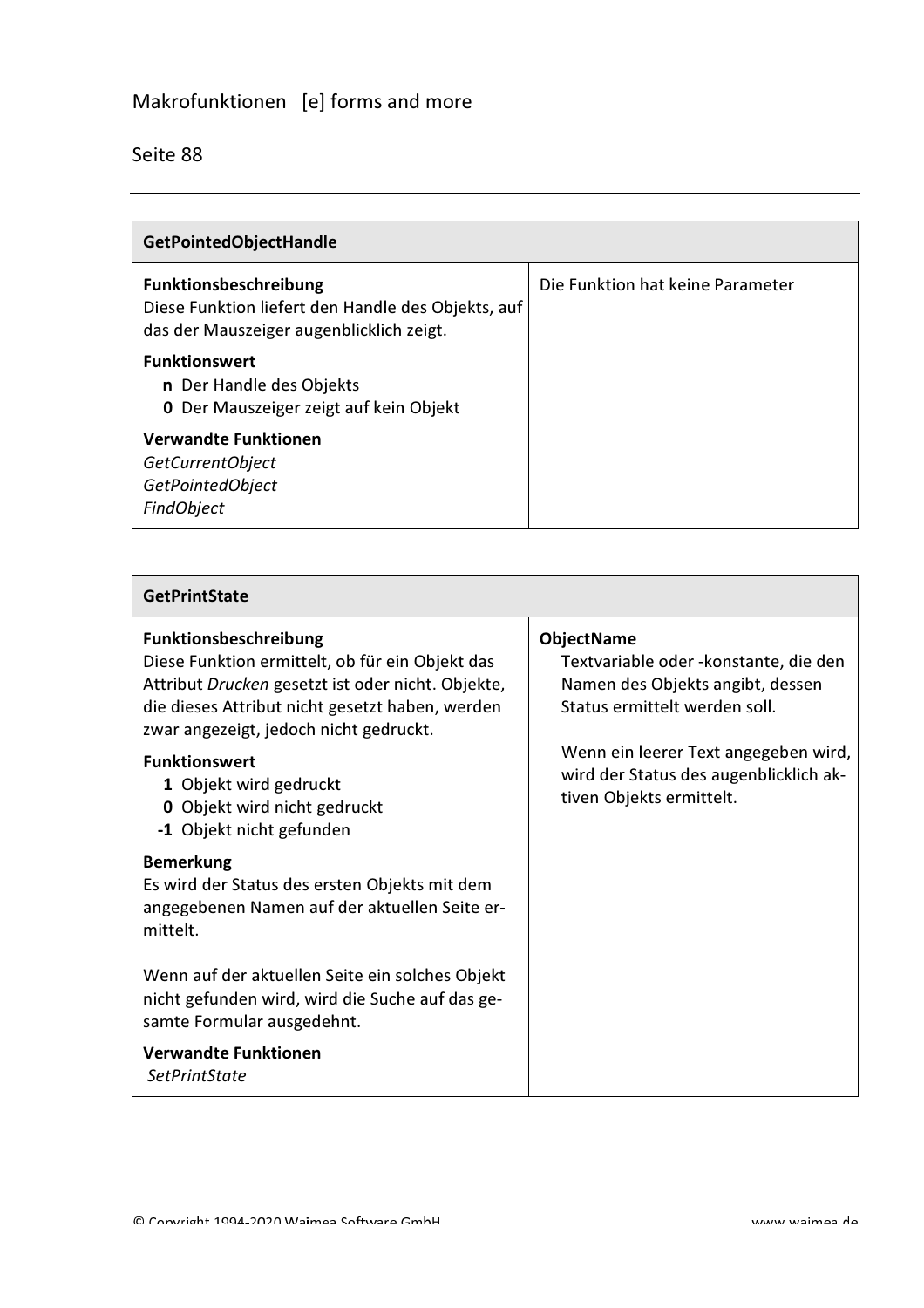| Seite 89 |
|----------|
|----------|

| <b>GetReadOnlyState</b>                                                                                                                                                                                                                                                    |                                                                                                                                                                                                                                                |  |
|----------------------------------------------------------------------------------------------------------------------------------------------------------------------------------------------------------------------------------------------------------------------------|------------------------------------------------------------------------------------------------------------------------------------------------------------------------------------------------------------------------------------------------|--|
| <b>Funktionsbeschreibung</b><br>Diese Funktion ermittelt, ob für ein Objekt das<br>Attribut Nur Lesen gesetzt ist oder nicht.<br><b>Funktionswert</b><br>1 Objekt kann nur gelesen werden<br>0 Objekt kann gelesen und geschrieben wer-<br>den<br>-1 Objekt nicht gefunden | <b>ObjectName</b><br>Textvariable oder - konstante, die den<br>Namen des Objekts angibt, dessen<br>Status ermittelt werden soll.<br>Wenn ein leerer Text angegeben wird,<br>wird der Status des augenblicklich ak-<br>tiven Objekts ermittelt. |  |
| <b>Bemerkung</b><br>Es wird der Status des ersten Objekts mit dem<br>angegebenen Namen auf der aktuellen Seite er-<br>mittelt.                                                                                                                                             |                                                                                                                                                                                                                                                |  |
| Wenn auf der aktuellen Seite ein solches Objekt<br>nicht gefunden wird, wird die Suche auf das ge-<br>samte Formular ausgedehnt.                                                                                                                                           |                                                                                                                                                                                                                                                |  |
| <b>Verwandte Funktionen</b><br>SetReadOnlyState                                                                                                                                                                                                                            |                                                                                                                                                                                                                                                |  |

| <b>GetRuntimeChangeFlag</b>                                                                                                                                                                                                                                                                                                                                                |                                                                                                                                                                                                    |
|----------------------------------------------------------------------------------------------------------------------------------------------------------------------------------------------------------------------------------------------------------------------------------------------------------------------------------------------------------------------------|----------------------------------------------------------------------------------------------------------------------------------------------------------------------------------------------------|
| <b>Funktionsbeschreibung</b><br>Diese Funktion liefert die interne Merkvariable<br>zurück, die anzeigt, ob eine bestimmte Seite zur<br>Laufzeit verändert wurde.<br><b>Funktionswert</b><br>1 Seite wurde geändert<br><b>0</b> Seite wurde nicht geändert<br><b>Verwandte Funktionen</b><br>SetRuntimeChangeFlag<br><b>CountRuntimeChangedPages</b><br>GetPageNrByPageName | pageNr<br>Ganzzahlige Konstante oder Variable,<br>die die Seitennummer der Seite be-<br>zeichnet, deren Merkvariable gelesen<br>werden soll.<br>Die Seitenzählung beginnt immer bei<br>$\mathbf 1$ |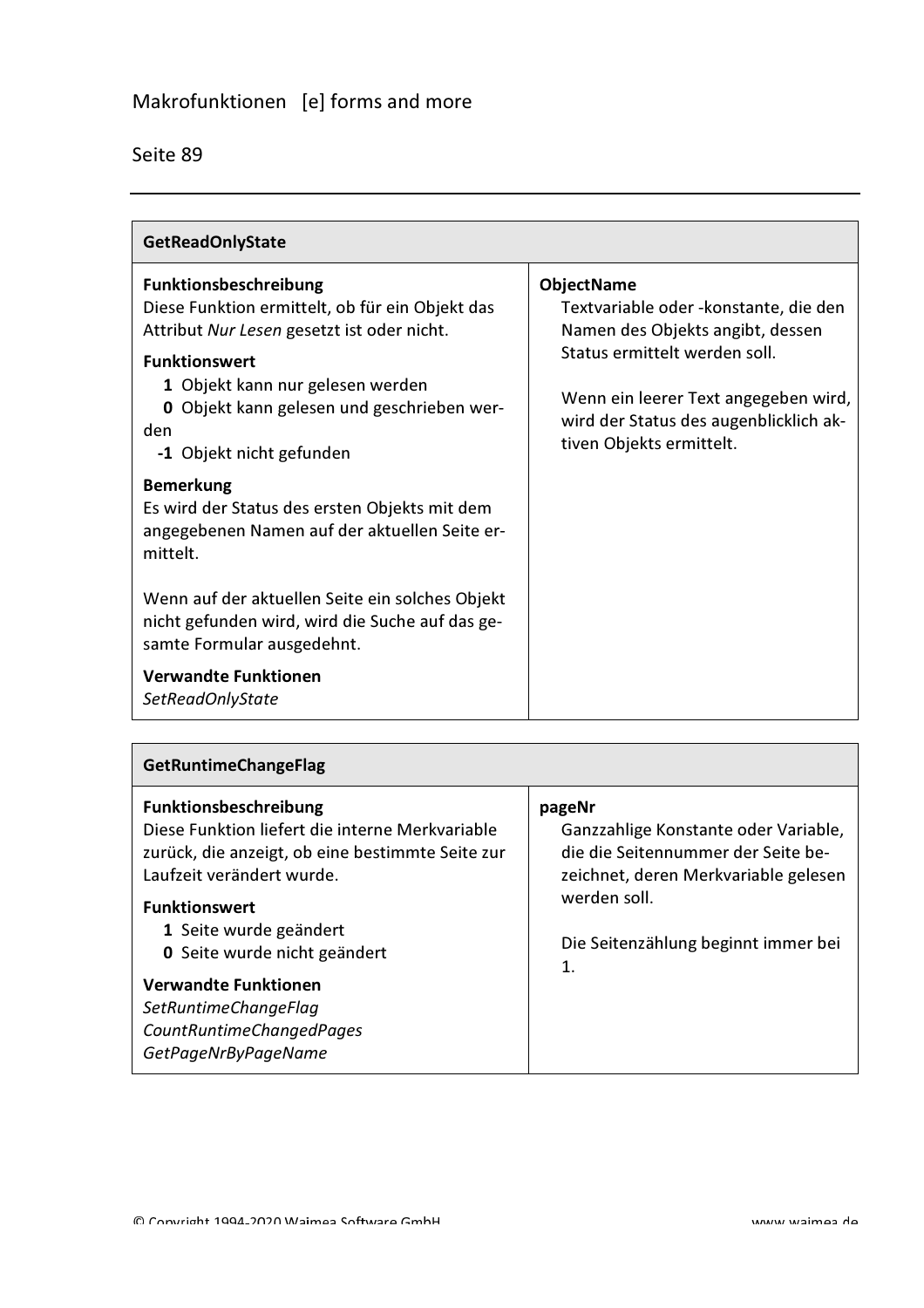| <b>GetScrollOffset</b>                                                                                                           |                                                                                                                                   |
|----------------------------------------------------------------------------------------------------------------------------------|-----------------------------------------------------------------------------------------------------------------------------------|
| <b>Funktionsbeschreibung</b><br>Diese Funktion liefert die augenblickliche<br>Scroll-Position zurück.<br><b>Funktionswert</b>    | <b>Dimension</b><br>Ganzzahlige Konstante oder Variable,<br>die angibt, welche der Rollrichtungen<br>zurückgeliefert werden soll: |
| Rollposition in Pixeln.<br><b>Bemerkungen</b><br>Wenn das Formular ganz nach oben (bzw. links)<br>gerollt ist, ist der Offset 0. | <b>VERT</b> vertikaler Offset<br>HORL horizontaler Offset                                                                         |
| <b>Verwandte Funktionen</b><br><b>SetScrollOffset</b>                                                                            |                                                                                                                                   |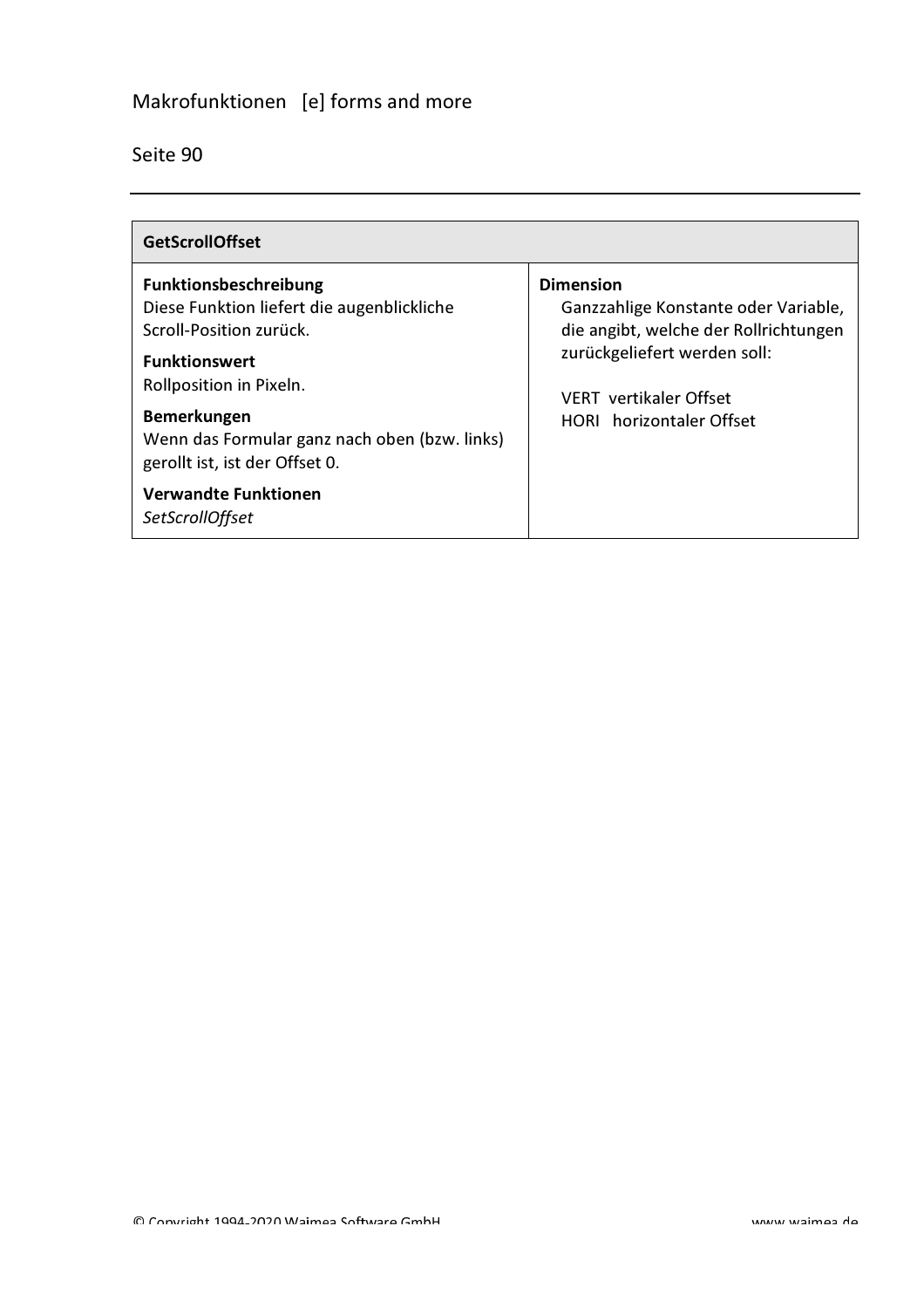| <b>GetStringProperty</b>                                                                                                                                                                                                                                                                                                                                                                                                                                                                                                                                                                                                                                                                                                                                                                                                             |                                                                                                                                                                                                                                                                                                                                                                                                                                                                                                                                                                                                                                                                               |  |
|--------------------------------------------------------------------------------------------------------------------------------------------------------------------------------------------------------------------------------------------------------------------------------------------------------------------------------------------------------------------------------------------------------------------------------------------------------------------------------------------------------------------------------------------------------------------------------------------------------------------------------------------------------------------------------------------------------------------------------------------------------------------------------------------------------------------------------------|-------------------------------------------------------------------------------------------------------------------------------------------------------------------------------------------------------------------------------------------------------------------------------------------------------------------------------------------------------------------------------------------------------------------------------------------------------------------------------------------------------------------------------------------------------------------------------------------------------------------------------------------------------------------------------|--|
| Funktionsbeschreibung<br>Diese Funktion liest eine von verschiedenen mög-<br>lichen Text-Eigenschaften eines Formularobjekts<br>aus.<br><b>Funktionswert</b><br>Der Funktionswert ist ohne Bedeutung.<br><b>Bemerkungen</b><br>Nicht alle Eigenschaften haben für jeden Objekt-<br>typ eine Bedeutung. Manche Eigenschaften ha-<br>ben nur für bestimmte Objekttypen einen Sinn.<br>Wenn Eigenschaften benannt werden, die es zwar<br>prinzipiell gibt, aber die für den angegebenen<br>Objekttyp keine Bedeutung haben, erfolgt keine<br>Fehlermeldung, aber der Aufruf der Funktion ist<br>ohne Wirkung.<br>Wenn Eigenschaften benannt werden, die nicht<br>definiert sind, erfolgt eine Fehlermeldung.<br><b>Verwandte Funktionen</b><br><b>SetStringProperty</b><br>GetLongProperty<br><b>GetColorProperty</b><br>GetXmlProperty | Handle<br>Ganzzahlige Konstante oder Variable,<br>die den Handle des Objekts angibt,<br>das angesprochen werden soll.<br>Property<br>Textkonstante oder -variable, die den<br>Namen der Eigenschaft angibt, die<br>gelesen werden soll.<br>Folgende Eigenschaften sind definiert:<br><b>Name</b><br>Name des Objekts<br>AccessObject Name<br>Name des assoziierten Zugriffsobjekts<br><b>DataSourceFile</b><br>Name und Pfad der Datenquelle<br><b>DataFieldName</b><br>Name des assozijerten Datenfeldes<br><b>TypeName</b><br>Typ des Objekts als Anzeigename<br><b>NewValue</b><br>Textvariable, keine Konstante, auf der<br>die ausgelesene Eigenschaft abgelegt<br>wird. |  |
|                                                                                                                                                                                                                                                                                                                                                                                                                                                                                                                                                                                                                                                                                                                                                                                                                                      |                                                                                                                                                                                                                                                                                                                                                                                                                                                                                                                                                                                                                                                                               |  |

#### **Beispiel** Nach den Befehlen:

char Text [100]; int Handle;

Handle = FindObject ("", "Eingabe", 0); GetStringProperty (Handle, "DataFieldName", Text);

enthält die Textvariable Text den Namen des Datenfeldes des ersten Objekts des Formulars, das den Namen Eingabe trägt.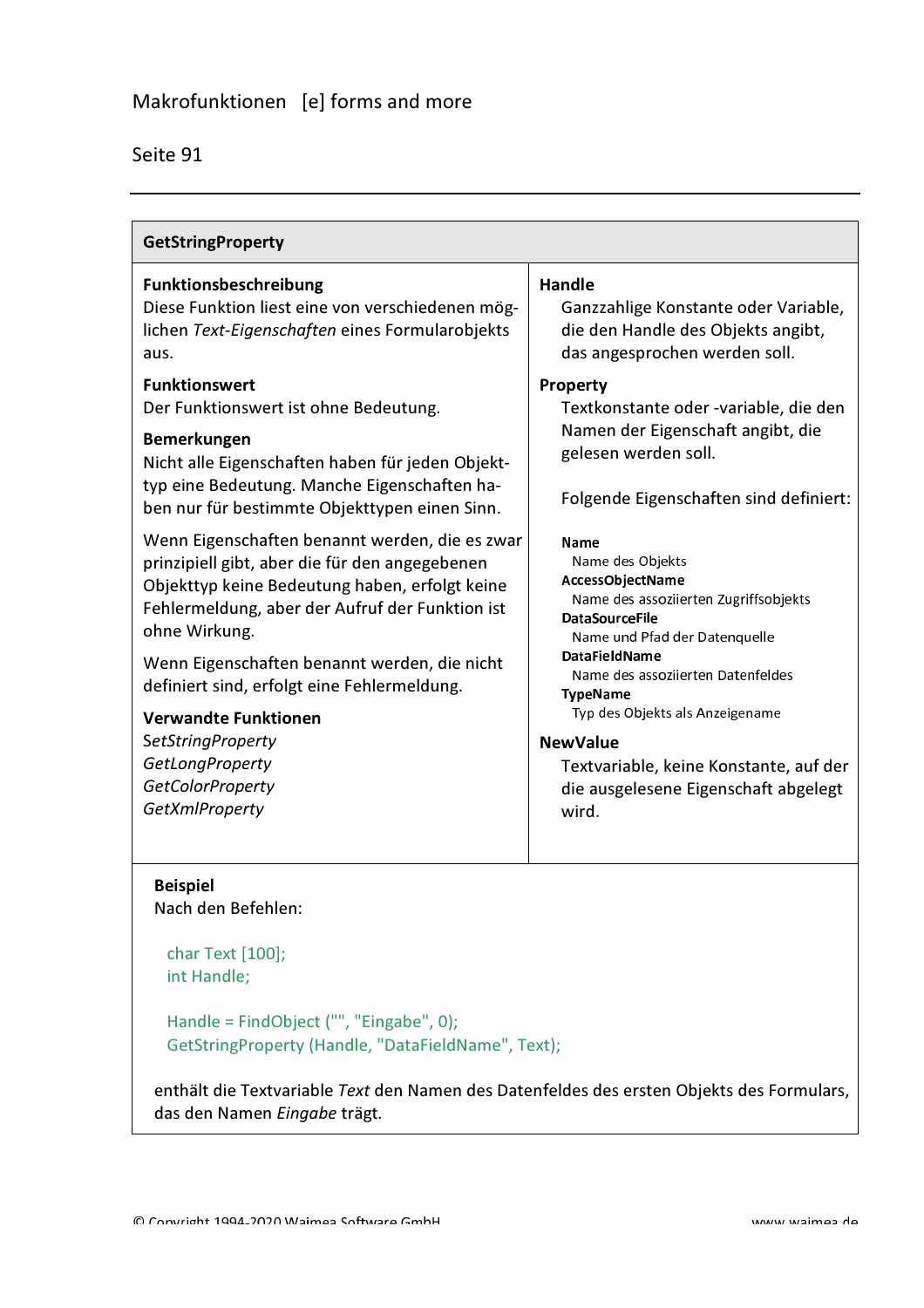| <b>GetText</b>                                                                                                                                                                                                                                                  |                                                                                                                                   |                                                                                                |
|-----------------------------------------------------------------------------------------------------------------------------------------------------------------------------------------------------------------------------------------------------------------|-----------------------------------------------------------------------------------------------------------------------------------|------------------------------------------------------------------------------------------------|
| <b>Funktionsbeschreibung</b><br>gen Objekts.                                                                                                                                                                                                                    | Diese Funktion ermittelt den Text eines beliebi-                                                                                  | <b>ObjectName</b><br>Textkonstante oder -variable, die den<br>Namen des Objekts angibt, dessen |
| <b>Funktionswert</b>                                                                                                                                                                                                                                            | <b>0</b> Der Text des Objekts wurde ermittelt<br>-1 Kein Objekt dieses Namens gefunden                                            | Text ermittelt werden soll.<br><b>Result</b><br>Textvariable, keine Konstante, auf der         |
| <b>Bemerkungen</b><br>ab. Hier einige Beispiele:                                                                                                                                                                                                                | Der Text eines Objekts hängt vom Typ des Objekts                                                                                  | der ermittelte Text zurückgeliefert<br>wird.                                                   |
| Eingabefeld<br><b>Text</b><br>Datum<br>Ankreuzfeld                                                                                                                                                                                                              | augenblickliche Eingabe<br>Ausgabetext<br><b>Textdarstellung des Datums</b><br>Text, der dem Ankreuz-<br>zustand zugeordnet wurde |                                                                                                |
| Wenn mehr als ein Objekt mit dem angegeben<br>Namen existiert, wird immer der Text des ersten<br>gefundenen Objekts gelesen. Dies ist ein wesent-<br>licher Unterschied zur Schwesterfunktion SetText,<br>welche immer alle betroffenen Objekte verän-<br>dert. |                                                                                                                                   |                                                                                                |
| <b>Verwandte Funktionen</b><br><b>SetText</b>                                                                                                                                                                                                                   |                                                                                                                                   |                                                                                                |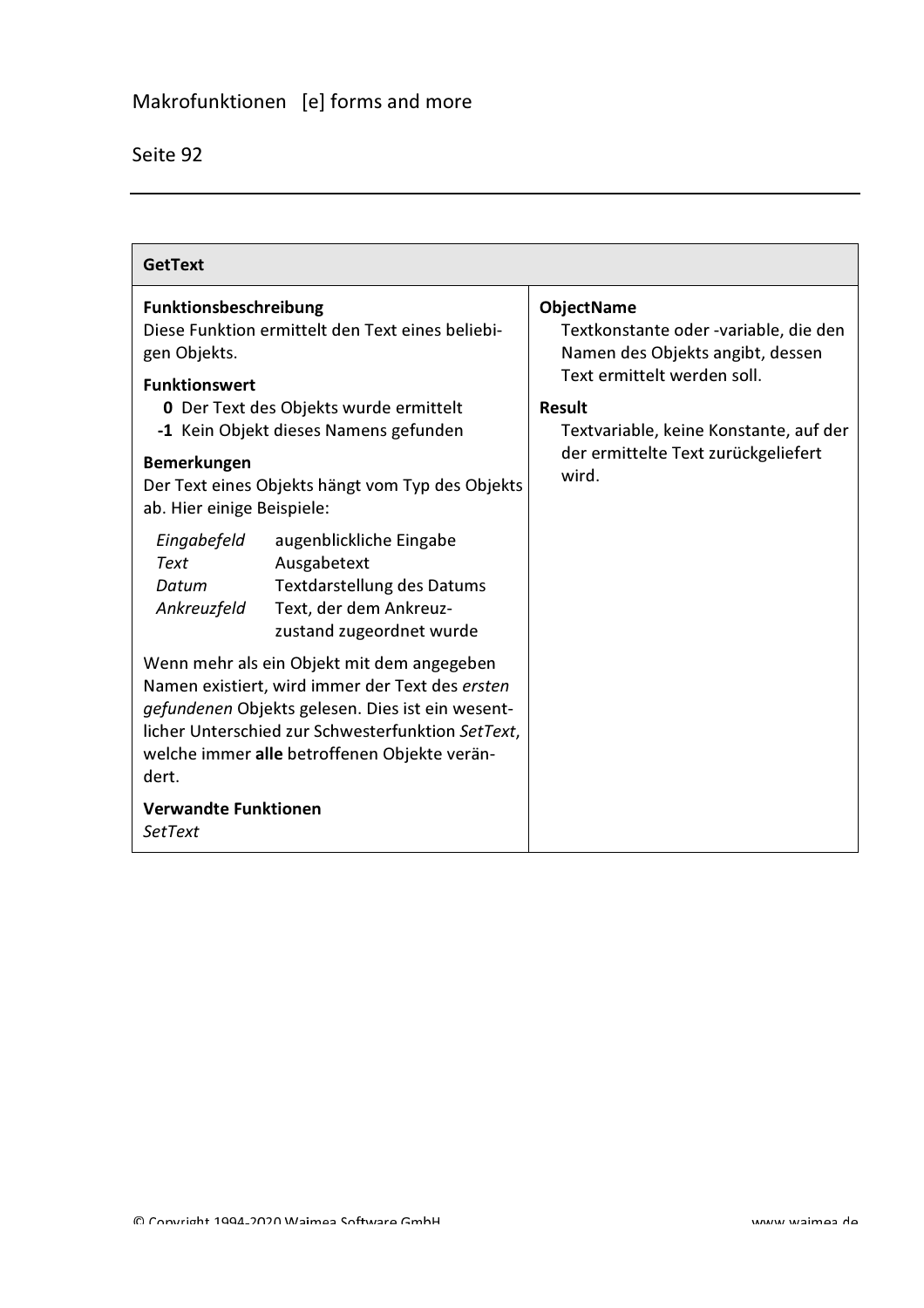| <b>GetTextLng</b>                                                                                                                                                                                                     |                                                                                                                                    |  |
|-----------------------------------------------------------------------------------------------------------------------------------------------------------------------------------------------------------------------|------------------------------------------------------------------------------------------------------------------------------------|--|
| Funktionsbeschreibung<br>Diese Funktion ermittelt die Länge des Textes ei-<br>nes beliebigen Objekts.<br><b>Funktionswert</b><br>n Der Text ist n Zeichen lang<br>-1 Es wurde kein Objekt dieses Namens gefun-<br>den | <b>ObjectName</b><br>Textkonstante oder -variable, die den<br>Namen des Objekts angibt, dessen<br>Textlänge ermittelt werden soll. |  |
| <b>Bemerkungen</b><br>Die Bedeutung des Textes eines Objekts hängt<br>vom Typ des Objekts ab. Hier einige Beispiele:                                                                                                  |                                                                                                                                    |  |
| Eingabefeld<br>augenblickliche Eingabe<br><b>Text</b><br>Ausgabetext<br><b>Textdarstellung des Datums</b><br>Datum<br>Text, der dem Ankreuz-<br>Ankreuzfeld<br>zustand zugeordnet wurde                               |                                                                                                                                    |  |
| Wenn mehr als ein Objekt mit dem angegeben<br>Namen existiert, wird immer die Länge des Textes<br>des ersten gefundenen Objekts ermittelt.                                                                            |                                                                                                                                    |  |
| <b>Verwandte Funktionen</b><br>GetText                                                                                                                                                                                |                                                                                                                                    |  |

| <b>GetTitleFile</b>                                                                                                          |                                                                                                |
|------------------------------------------------------------------------------------------------------------------------------|------------------------------------------------------------------------------------------------|
| <b>Funktionsbeschreibung</b><br>Diese Funktion ermittelt den Dateinamen des<br>Formulars, welches gerade in Bearbeitung ist. | <b>Result</b><br>Textvariable, keine Konstante, auf der<br>der Dateiname zurückgeliefert wird. |
| <b>Funktionswert</b><br>Der Funktionswert ist ohne Bedeutung.                                                                |                                                                                                |
| <b>Bemerkungen</b><br>Wenn das Formular ein Dokument ohne Namen<br>ist, wird ein leerer Text zurückgeliefert.                |                                                                                                |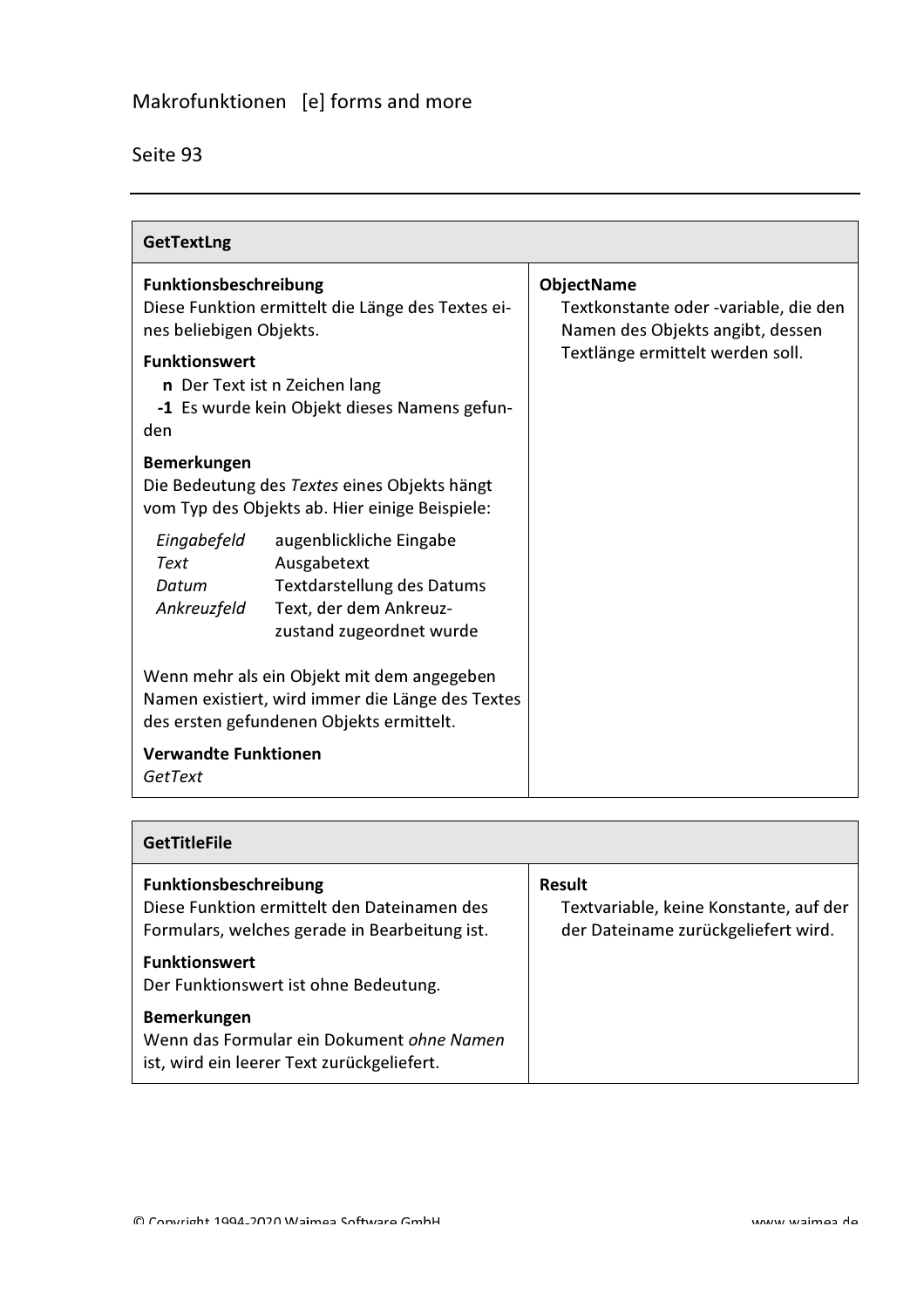### Seite 94

 $\mathcal{L}^{\text{max}}$ 

| <b>GetTotalPages</b>                                                                           |                                  |
|------------------------------------------------------------------------------------------------|----------------------------------|
| Funktionsbeschreibung<br>Diese Funktion liefert die Anzahl der Seiten des<br>Formulars zurück. | Die Funktion hat keine Parameter |
| <b>Funktionswert</b><br>Anzahl der Seiten                                                      |                                  |

| <b>GetVertAlign</b>                                                                                                                                                 |                                                                                                                                                       |  |
|---------------------------------------------------------------------------------------------------------------------------------------------------------------------|-------------------------------------------------------------------------------------------------------------------------------------------------------|--|
| <b>Funktionsbeschreibung</b><br>Diese Funktion ermittelt die vertikale Ausrichtung<br>eines Objekts.                                                                | <b>ObjectName</b><br>Textvariable oder -konstante, die den<br>Namen des Objekts angibt, dessen                                                        |  |
| <b>Funktionswert</b><br>1 Objekt ist am oberen Rand ausgerichtet<br>2 Objekt ist zentriert<br>3 Objekt ist am unteren Rand ausgerichtet<br>-1 Objekt nicht gefunden | Ausrichtung ermittelt werden soll.<br>Wenn ein leerer Text angegeben wird,<br>wird die Ausrichtung des augenblick-<br>lich aktiven Objekts ermittelt. |  |
| <b>Bemerkung</b><br>Es wird die Ausrichtung des ersten Objekts mit<br>dem angegebenen Namen auf der aktuellen Seite<br>ermittelt.                                   |                                                                                                                                                       |  |
| Wenn auf der aktuellen Seite ein solches Objekt<br>nicht gefunden wird, wird die Suche auf das ge-<br>samte Formular ausgedehnt.                                    |                                                                                                                                                       |  |
| <b>Verwandte Funktionen</b><br>GetVertAlign<br>SetHoriAlign                                                                                                         |                                                                                                                                                       |  |

 $\overline{\phantom{0}}$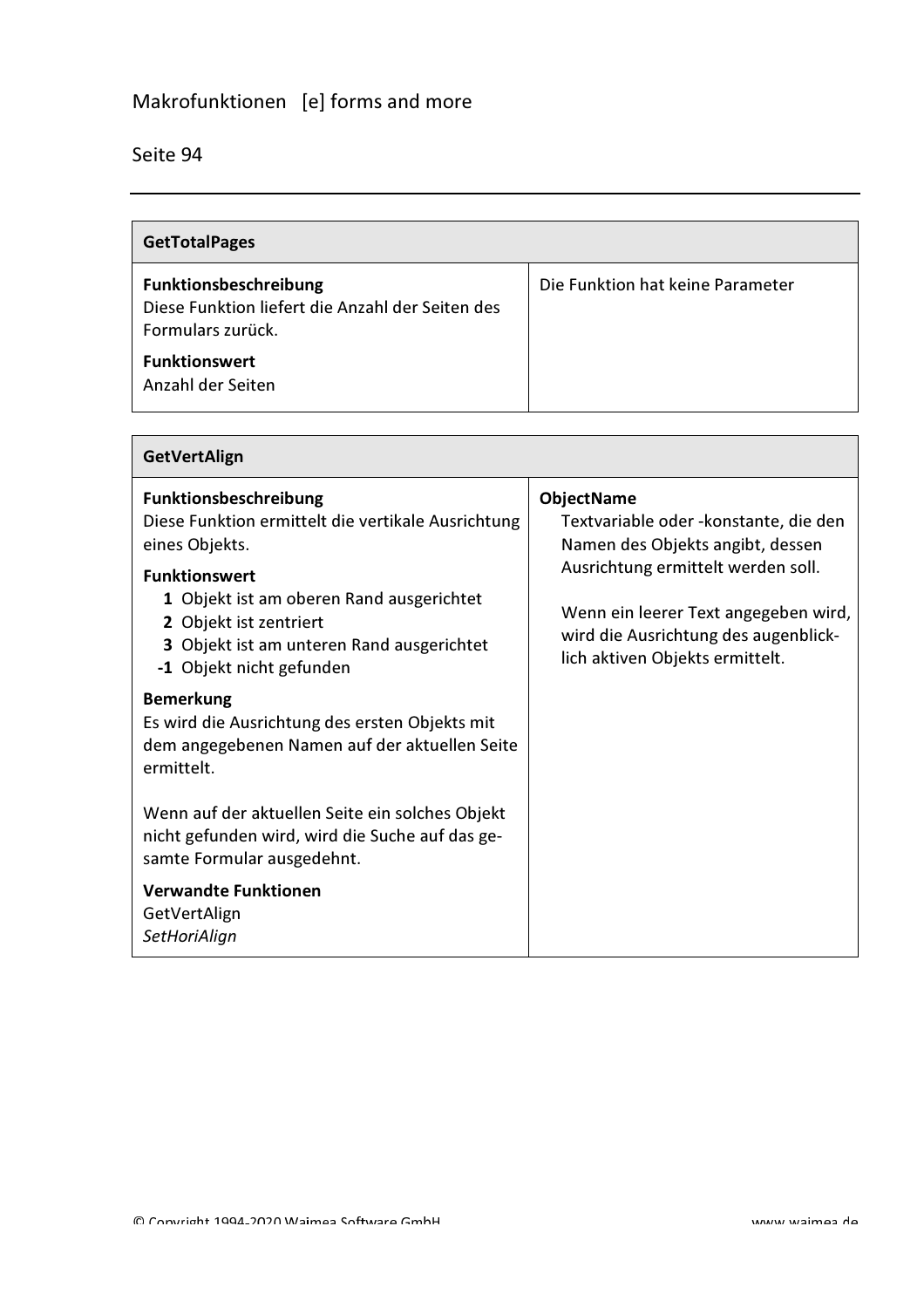|         | 95 |
|---------|----|
| seite s |    |

| <b>GetXmlProperty</b>                                                                                                                                                                                                                                                                                                                                                                                                                                                                                                                                                                                                                                                                                                             |                                                                                                                                                                                                                                                                                                                                                              |  |
|-----------------------------------------------------------------------------------------------------------------------------------------------------------------------------------------------------------------------------------------------------------------------------------------------------------------------------------------------------------------------------------------------------------------------------------------------------------------------------------------------------------------------------------------------------------------------------------------------------------------------------------------------------------------------------------------------------------------------------------|--------------------------------------------------------------------------------------------------------------------------------------------------------------------------------------------------------------------------------------------------------------------------------------------------------------------------------------------------------------|--|
| Funktionsbeschreibung<br>Diese Funktion liest eine beliebige Ob-<br>jekt-Eigenschaft als XML-Wert.<br><b>Funktionswert</b><br>Der Funktionswert ist ohne Bedeutung.<br><b>Bemerkungen</b><br>Der Name der Property entspricht dem Namen<br>des XML-Tags bzw. des XML-Attributs unter dem<br>die gewünschte Eigenschaft in XML-Dateien ab-<br>gespeichert wird.<br>Wenn Eigenschaften benannt werden, die es zwar<br>prinzipiell gibt, aber die für den angegebenen<br>Objekttyp keine Bedeutung haben, erfolgt keine<br>Fehlermeldung, aber der Aufruf der Funktion ist<br>ohne Wirkung.<br><b>Verwandte Funktionen</b><br><b>SetXmlProperty</b><br><b>GetLongProperty</b><br><b>GetColorProperty</b><br><b>GetStringProperty</b> | <b>Handle</b><br>Ganzzahlige Konstante oder Variable,<br>die den Handle des Objekts angibt,<br>das angesprochen werden soll.<br>Property<br>Textkonstante oder -variable, die den<br>Namen der Eigenschaft angibt, die<br>gelesen werden soll.<br><b>NewValue</b><br>Textvariable, keine Konstante, auf der<br>die ausgelesene Eigenschaft abgelegt<br>wird. |  |
| <b>Beispiel</b><br>Nach den Befehlen:<br>char Text [100];<br>int Handle;                                                                                                                                                                                                                                                                                                                                                                                                                                                                                                                                                                                                                                                          |                                                                                                                                                                                                                                                                                                                                                              |  |
| Handle = FindObject ("", "Eingabe", 0);<br>GetXmlProperty (Handle, "DataField", Text);<br>enthält die Textvariable Text den Namen des Datenfeldes des ersten Objekts des Formulars,                                                                                                                                                                                                                                                                                                                                                                                                                                                                                                                                               |                                                                                                                                                                                                                                                                                                                                                              |  |

das den Namen Eingabe trägt.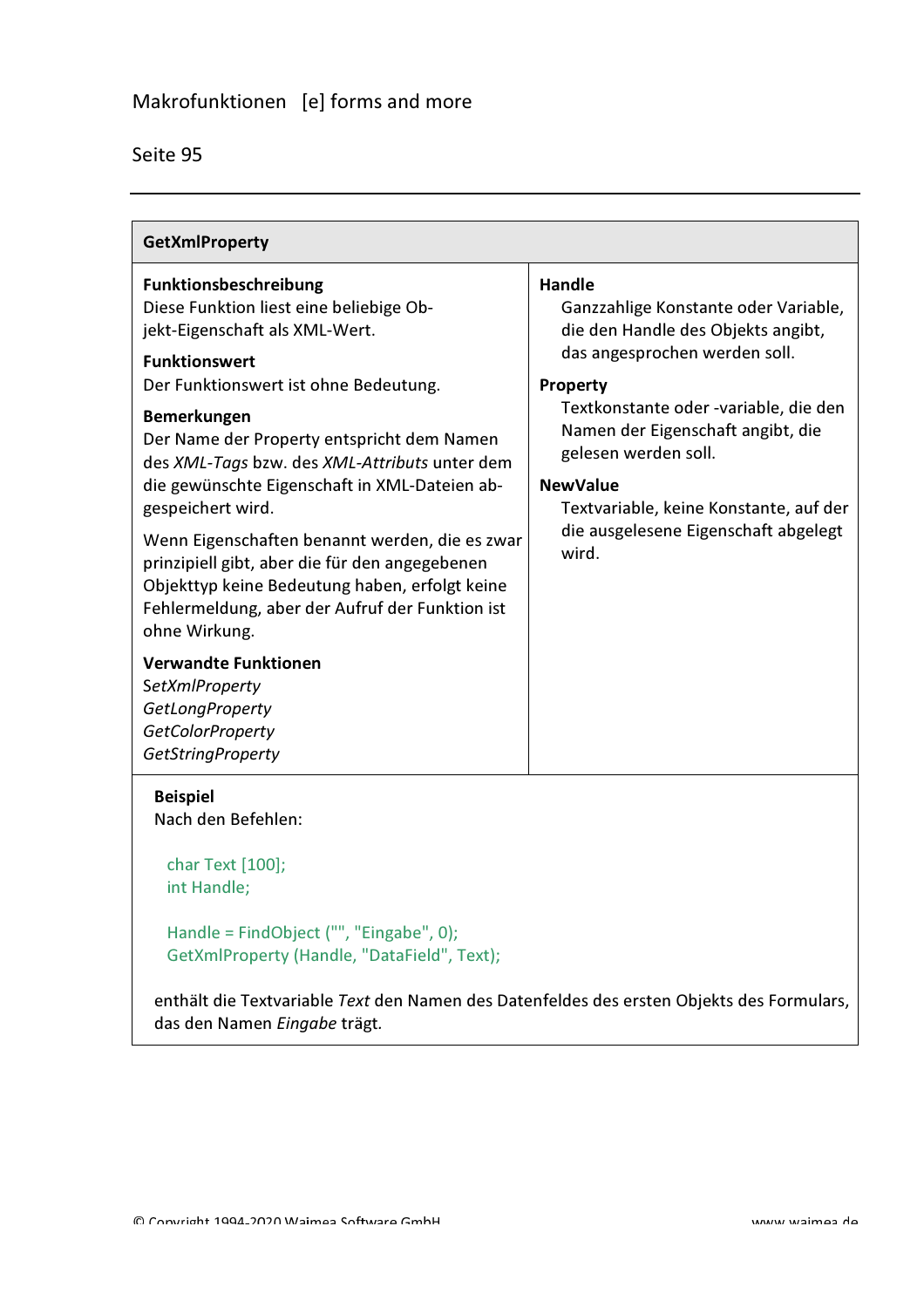| GetZoom                                                                                                      |                                  |
|--------------------------------------------------------------------------------------------------------------|----------------------------------|
| <b>Funktionsbeschreibung</b><br>Diese Funktion liefert den augenblicklichen<br>Zoomfaktor in Prozent zurück. | Die Funktion hat keine Parameter |
| <b>Funktionswert</b><br>Zoomfaktor in Prozent                                                                |                                  |
| <b>Verwandte Funktionen</b><br>SetZoom                                                                       |                                  |

| <b>GotoObject</b>                                                                                                                                                                                                                                                                                                                                            |                                                                                                                             |
|--------------------------------------------------------------------------------------------------------------------------------------------------------------------------------------------------------------------------------------------------------------------------------------------------------------------------------------------------------------|-----------------------------------------------------------------------------------------------------------------------------|
| <b>Funktionsbeschreibung</b><br>Diese Funktion setzt den Cursor in ein bestimmtes<br>Objekt des Formulars.<br>Diese Funktion darf nur innerhalb der Makros<br>verwendet werden, die für den Vor- und Rück-<br>wärtssprung in Eingabeobjekten eingetragen<br>werden können. Bei Verwendung außerhalb<br>dieser Makros kann es zu Fehlersituationen<br>kommen. | <b>ObjectName</b><br>Textvariable oder - konstante, die den<br>Namen des Objekts angibt, auf das<br>gesprungen werden soll. |
| <b>Funktionswert</b><br>Der Funktionswert ist ohne Bedeutung.                                                                                                                                                                                                                                                                                                |                                                                                                                             |
| <b>Verwandte Funktionen</b><br><b>GotoRelative</b>                                                                                                                                                                                                                                                                                                           |                                                                                                                             |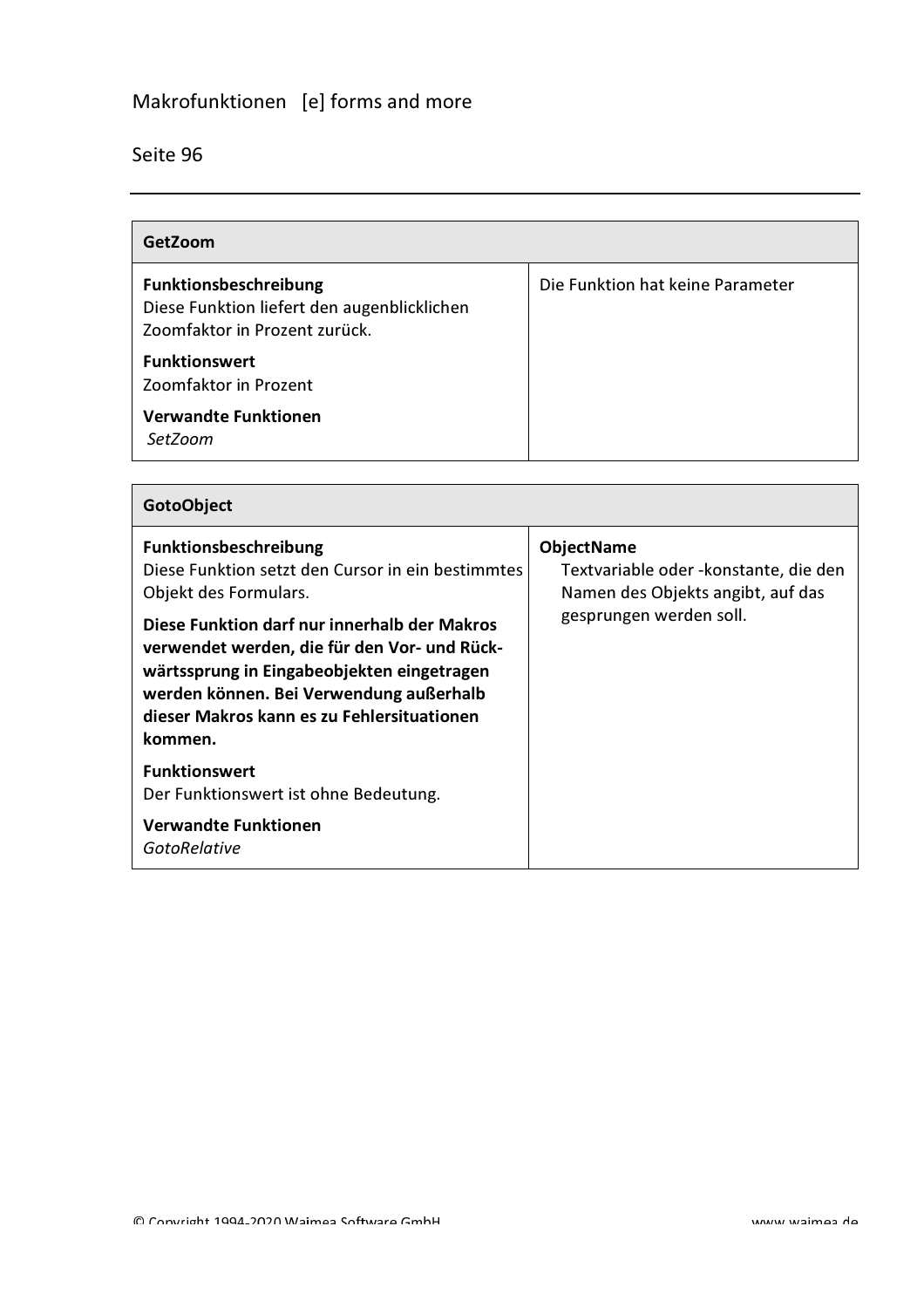| eite |  |
|------|--|

| <b>GotoRelative</b>                                                                                                                                                                                                                            |                                                                                                                                          |
|------------------------------------------------------------------------------------------------------------------------------------------------------------------------------------------------------------------------------------------------|------------------------------------------------------------------------------------------------------------------------------------------|
| Funktionsbeschreibung<br>Diese Funktion setzt den Cursor in ein Objekt<br>welches sich um eine bestimmte Anzahl von Cur-<br>sorsprüngen vor oder hinter dem augenblickli-<br>chen Objekt befindet.                                             | Count<br>Ganzzahlige Konstante oder Variable,<br>die angibt, um wieviele Objekte vor-<br>wärts oder rückwärts gesprungen<br>werden soll. |
| Diese Funktion darf nur innerhalb der Makros<br>verwendet werden, die für den Vor- und Rück-<br>wärtssprung in Eingabeobjekten eingetragen<br>werden können. Bei Verwendung außerhalb<br>dieser Makros kann es zu Fehlersituationen<br>kommen. | Rückwärtssprünge werden durch ei-<br>nen negativen Wert dargestellt.                                                                     |
| <b>Funktionswert</b><br>Der Funktionswert ist ohne Bedeutung.                                                                                                                                                                                  |                                                                                                                                          |
| <b>Verwandte Funktionen</b><br><b>GotoObject</b>                                                                                                                                                                                               |                                                                                                                                          |

| <b>HideMenu</b>                                                                                                                                                                                                                     |                                                                                                                                                   |
|-------------------------------------------------------------------------------------------------------------------------------------------------------------------------------------------------------------------------------------|---------------------------------------------------------------------------------------------------------------------------------------------------|
| <b>Funktionsbeschreibung</b><br>Diese Funktion macht das Menu des Ausfüllers<br>sichtbar oder unsichtbar.<br><b>Funktionswert</b><br>Der Funktionswert ist ohne Bedeutung.<br><b>Verwandte Funktionen</b><br><b>NoCloseOnEscape</b> | <b>Mode</b><br>Ganzzahlige Konstante oder Variable,<br>die angibt, ob das Menü sichtbar ist,<br>oder nicht:<br>$1 =$ unsichtbar<br>$0 =$ sichtbar |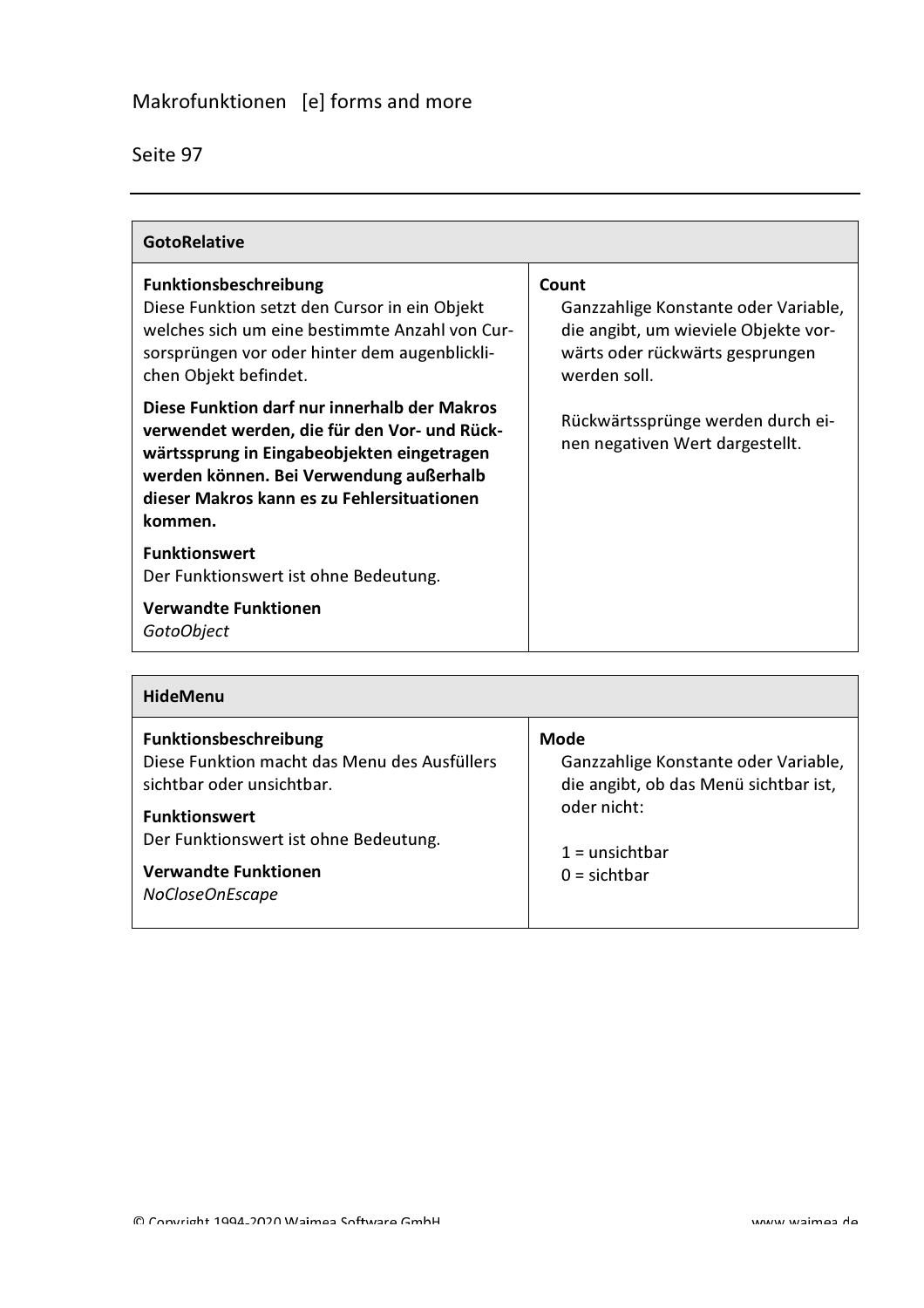| <b>InsertModule</b>                                                                                                                                                          |                                                                                                                                                                                                                                                                                                                                                                           |
|------------------------------------------------------------------------------------------------------------------------------------------------------------------------------|---------------------------------------------------------------------------------------------------------------------------------------------------------------------------------------------------------------------------------------------------------------------------------------------------------------------------------------------------------------------------|
| Funktionsbeschreibung<br>Diese Funktion den Inhalt einer Datei als Text-<br>baustein in ein Eingabefeld ein.<br><b>Funktionswert</b><br>Der Funktionswert ist ohne Bedeutung | <b>ObjectName</b><br>Textkonstante oder -variable, die den<br>Namen des Eingabeobjektes angibt, in<br>das der Baustein eingefügt werden<br>soll. Ein leerer Text bedeutet, dass das<br>augenblicklich aktive Eingabeobjektes<br>gemeint ist.<br><b>FileName</b><br>Textkonstante oder -variable, die den<br>Namen der Datei angibt, in der sich<br>der Baustein befindet. |

| LoadBitmap                                                                                                                                                                                                                                                                                                                   |                                                                                                                 |
|------------------------------------------------------------------------------------------------------------------------------------------------------------------------------------------------------------------------------------------------------------------------------------------------------------------------------|-----------------------------------------------------------------------------------------------------------------|
| <b>Funktionsbeschreibung</b><br>Diese Funktion lädt eine Bitmapdatei in ein Bil-<br>dobjekt.                                                                                                                                                                                                                                 | <b>ObjectName</b><br>Textkonstante oder -variable, die den<br>Namen des Bitmapobjekts angibt.                   |
| <b>Funktionswert</b><br><b>0</b> Die Bitmap wurde korrekt geladen<br>-1 Es ist ein Fehler aufgetreten<br><b>Bemerkung</b><br>Wenn das Formular mehrere Bitmapobjekte mit<br>dem angegebenen Namen beinhaltet, wird in alle<br>diese Objekte die neue Bitmap geladen.<br><b>Verwandte Funktionen</b><br><b>SetPictureFile</b> | <b>Datei</b><br>Textkonstante oder -variable, die den<br>Dateinamen angibt, in dem sich die<br>Bitmap befindet. |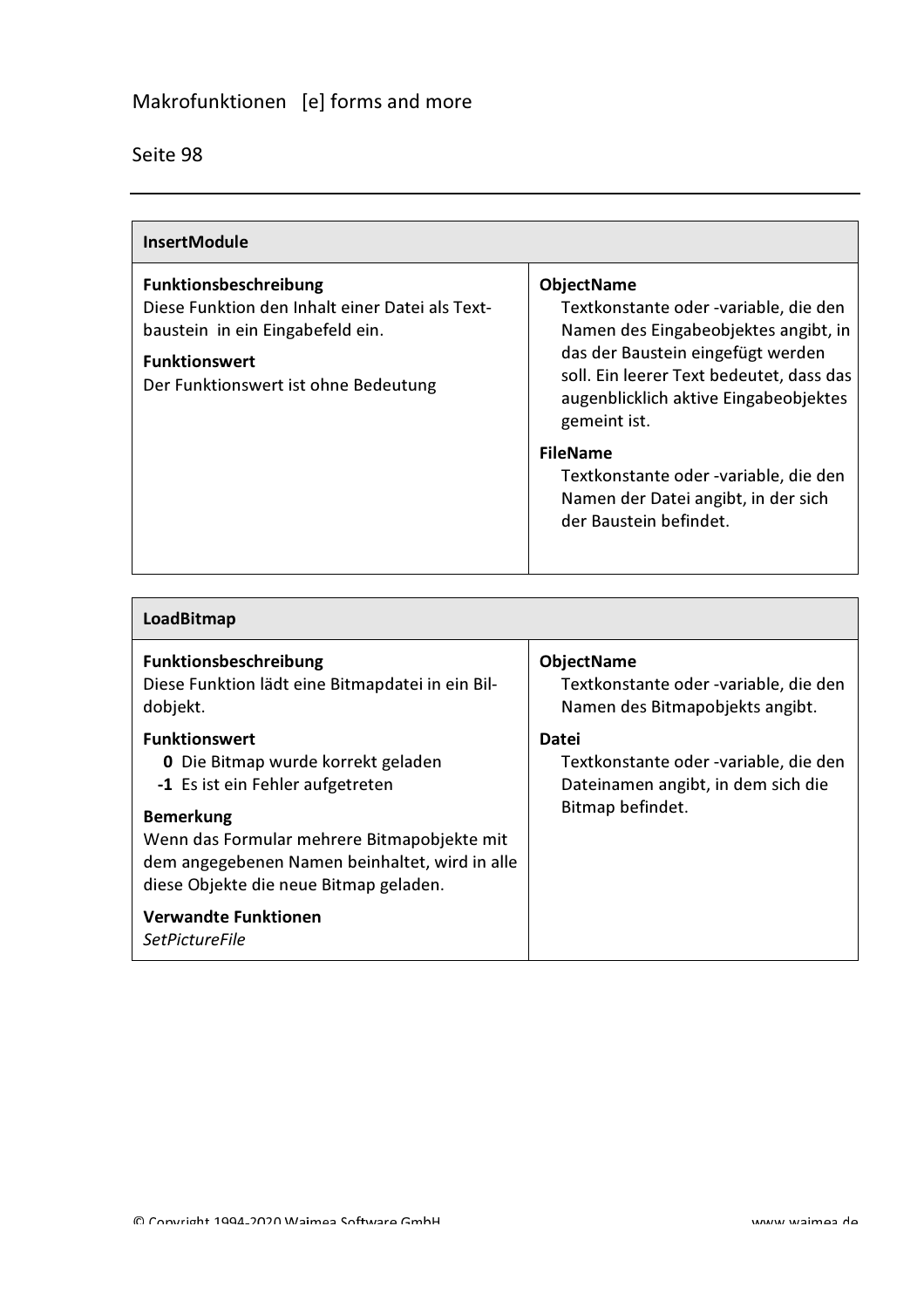| <b>LoadFromProfile</b>                                                                                                                                                                                                                                                                                                |                                                                                             |
|-----------------------------------------------------------------------------------------------------------------------------------------------------------------------------------------------------------------------------------------------------------------------------------------------------------------------|---------------------------------------------------------------------------------------------|
| Funktionsbeschreibung<br>Diese Funktion liest den Inhalt von benannten<br>Eingabeobjekten aus einer Profile-Datei. Es wer-<br>den nur diejenigen Objekte beeinflußt, deren<br>Name ausdrücklich in der Profile-Datei genannt<br>werden. Alle anderen Eingabeobjekte bleiben<br>unverändert.                           | <b>FileName</b><br>Textkonstante oder -variable, die den<br>Namen der Profile-Datei angibt. |
| <b>Funktionswert</b><br>Die Funktion liefert keinen Funktionswert.                                                                                                                                                                                                                                                    |                                                                                             |
| <b>Bemerkungen</b><br>Die Profile-Datei muss eine Sektion mit dem Na-<br>men SECTION OBJECTS beinhalten. In dieser Sek-<br>tion können beliebig viele Items stehen. Immer<br>wenn der Name des Items mit dem Namen eines<br>Eingabeobjekts übereinstimmt, wird der Wert des<br>Items in das Eingabeobjekt übertragen. |                                                                                             |
| <b>Verwandte Funktionen</b><br><b>SaveToProfile</b>                                                                                                                                                                                                                                                                   |                                                                                             |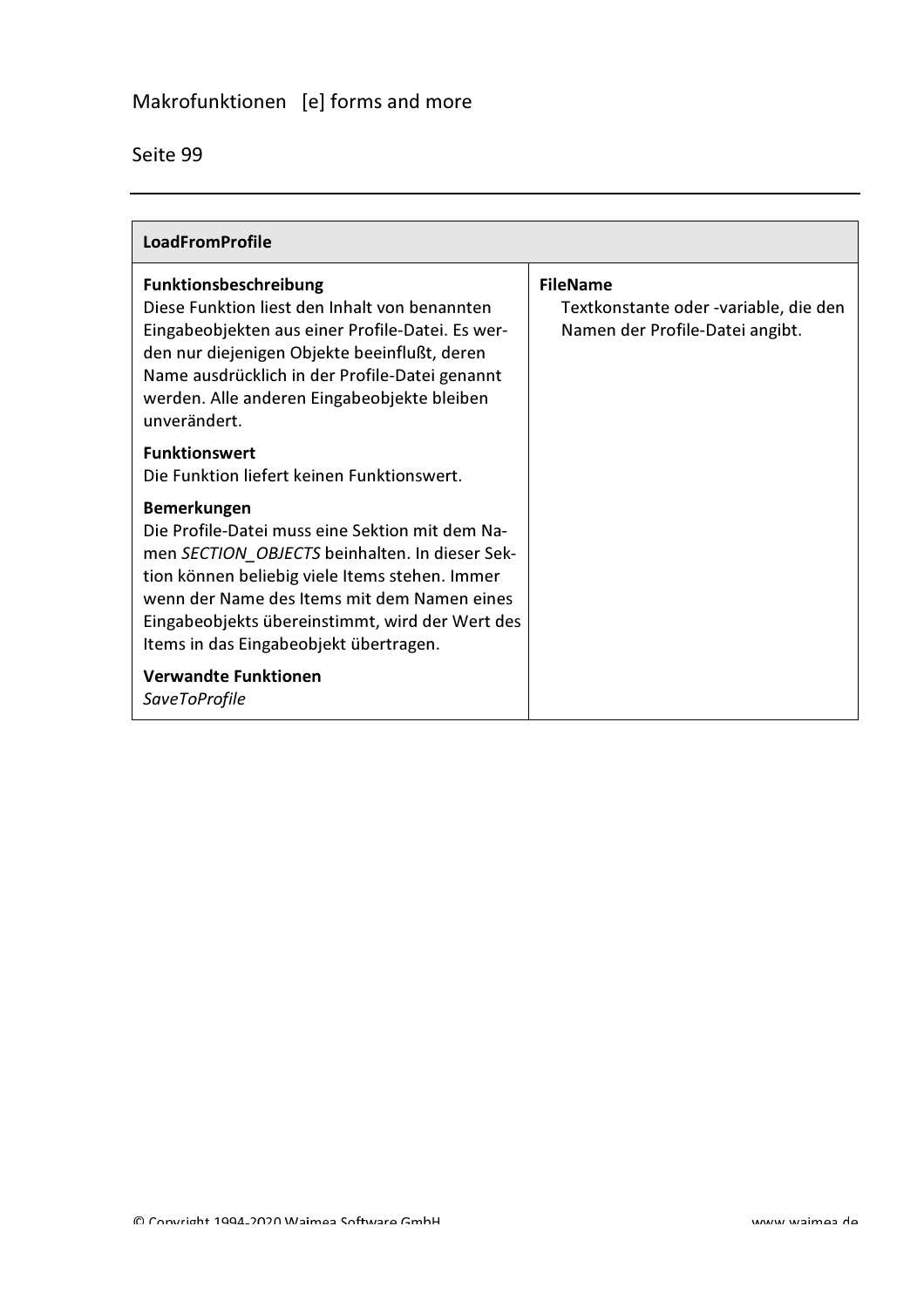| <b>NewForm</b>                                                                                                                                                                                                                                                                                    |                                                                                                                                                                                                                |
|---------------------------------------------------------------------------------------------------------------------------------------------------------------------------------------------------------------------------------------------------------------------------------------------------|----------------------------------------------------------------------------------------------------------------------------------------------------------------------------------------------------------------|
| <b>Funktionsbeschreibung</b><br>Diese Funktion öffnet ein neues MDI-Fenster und<br>lädt die angegebene Formularvorlage als neues,<br>unbetiteltes Formular. Alle Makrobefehle, die<br>nach diesem Befehl ausgeführt werden, beziehen<br>sich auf das neu geöffnete - also aktive - Formu-<br>lar. | <b>FileName</b><br>Textkonstante oder -variable, die den<br>Namen der Formularvorlage enthält,<br>die geladen werden soll. Ein leerer<br>Text bewirkt, dass der Name mittels<br>eines Dialoges angefragt wird. |
| <b>Bemerkungen</b><br>Der Makrobefehl kann nur im Ausfüller verwen-<br>det werden.                                                                                                                                                                                                                |                                                                                                                                                                                                                |
| <b>Funktionswert</b><br>Der Funktionswert ist ohne Bedeutung.                                                                                                                                                                                                                                     |                                                                                                                                                                                                                |
| <b>Verwandte Funktionen</b><br>Open<br>Close                                                                                                                                                                                                                                                      |                                                                                                                                                                                                                |

| <b>NoCloseOnEscape</b>                                                                                                                                                      |                                                                                                                     |
|-----------------------------------------------------------------------------------------------------------------------------------------------------------------------------|---------------------------------------------------------------------------------------------------------------------|
| <b>Funktionsbeschreibung</b><br>Diese Funktion schaltet die Eigenschaft des Aus-<br>füllers, beim Drücken der ESC-Taste das aktuelle<br>Fenster zu schließen, aus oder ein. | Mode<br>Ganzzahlige Konstante oder Variable,<br>die angibt, ob die ESC-Taste das Fens-<br>ter schließt, oder nicht: |
| <b>Funktionswert</b><br>Der Funktionswert ist ohne Bedeutung.<br><b>Verwandte Funktionen</b><br><b>HideMenu</b>                                                             | $1 =$ nicht schließen<br>$0 =$ schließen                                                                            |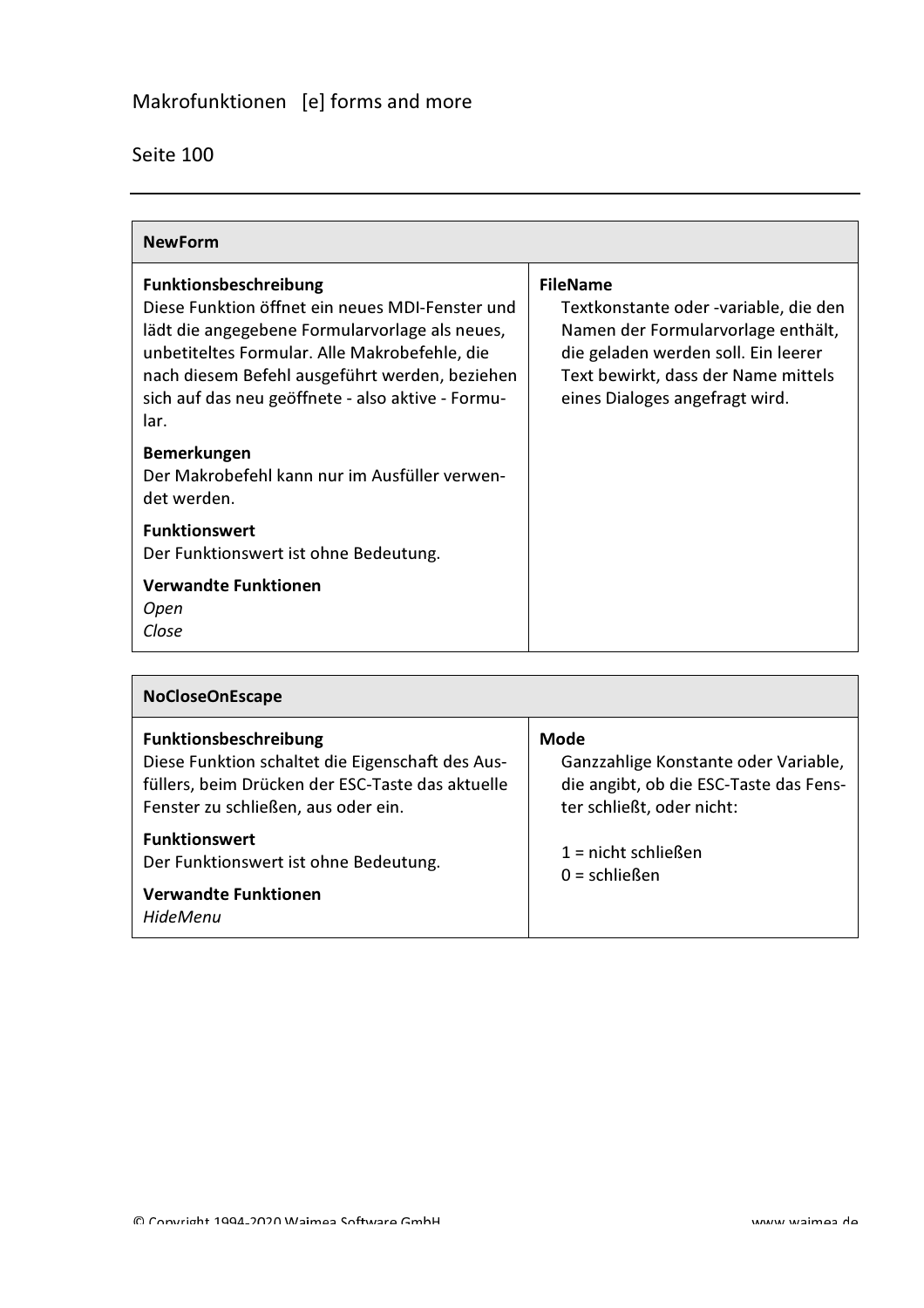| Open                                                                                                                                                                                                                                                                                                                                                                              |                                                                                                                                                                                                                    |
|-----------------------------------------------------------------------------------------------------------------------------------------------------------------------------------------------------------------------------------------------------------------------------------------------------------------------------------------------------------------------------------|--------------------------------------------------------------------------------------------------------------------------------------------------------------------------------------------------------------------|
| <b>Funktionsbeschreibung</b><br>Diese Funktion öffnet ein neues MDI-Fenster und lädt<br>das angegebene, bereits existierende Formular als Ti-<br>teldatei. Alle Makrobefehle, die nach diesem Befehl<br>ausgeführt werden, beziehen sich auf das neu geöff-<br>nete - also aktive - Formular.<br><b>Bemerkungen</b><br>Der Makrobefehl kann nur im Ausfüller verwendet<br>werden. | <b>FileName</b><br>Textkonstante oder -variable, die<br>den Namen des Formulars ent-<br>hält, das geöffnet werden soll. Ein<br>leerer Text bewirkt, dass der Na-<br>me mittels eines Dialoges ange-<br>fragt wird. |
| <b>Funktionswert</b><br>Der Funktionswert ist ohne Bedeutung.<br><b>Verwandte Funktionen</b><br>NewForm<br>Close                                                                                                                                                                                                                                                                  |                                                                                                                                                                                                                    |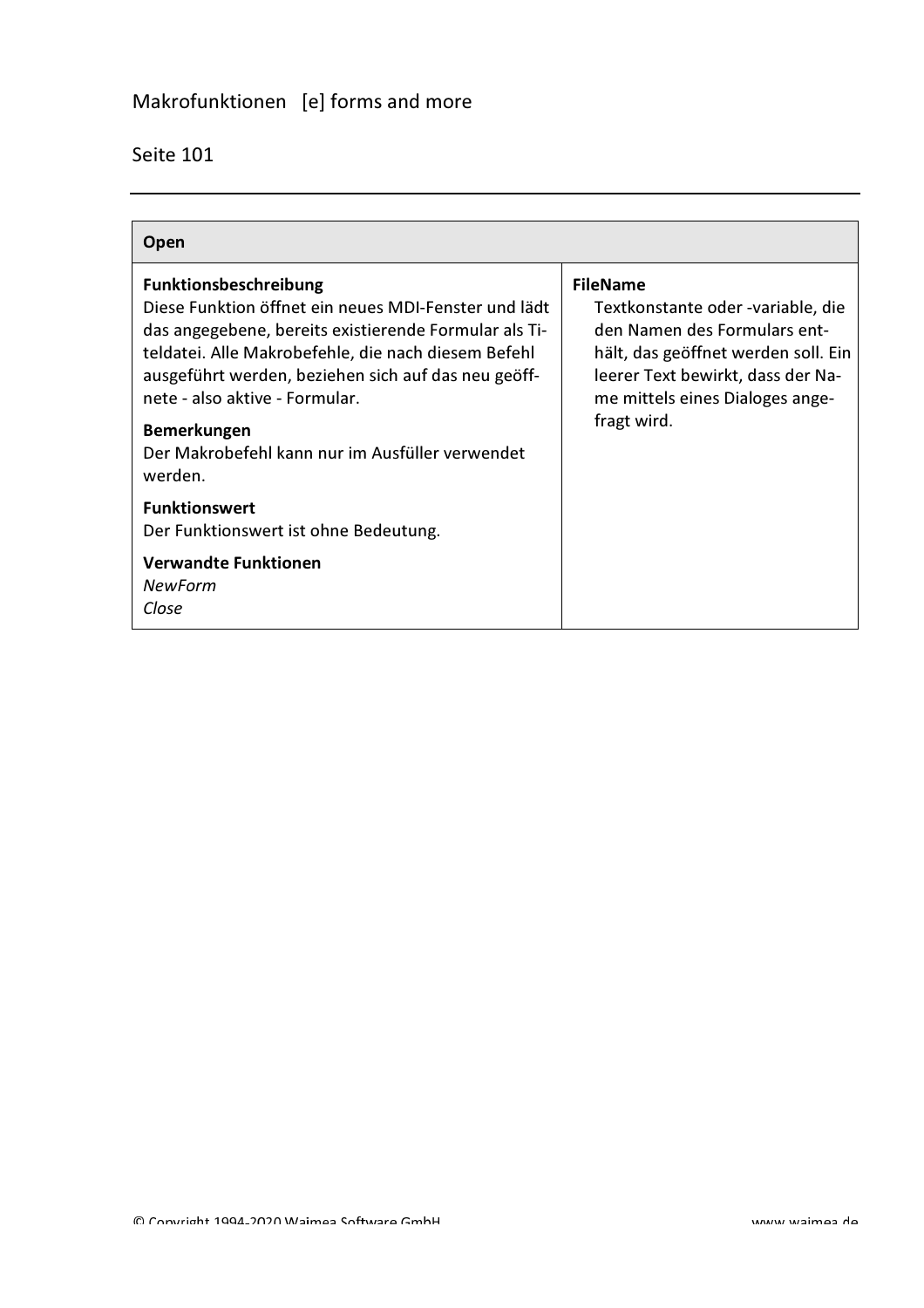| <b>PostFormMacro</b>                                                                                                                                                                                                                                                                                                                                                                                                                                                                                                           |                                                                                                                                                              |
|--------------------------------------------------------------------------------------------------------------------------------------------------------------------------------------------------------------------------------------------------------------------------------------------------------------------------------------------------------------------------------------------------------------------------------------------------------------------------------------------------------------------------------|--------------------------------------------------------------------------------------------------------------------------------------------------------------|
| <b>Funktionsbeschreibung</b><br>Diese Funktion setzt eine interne<br>Windows-Message ab, die später - zu einer zeitlich<br>verzögerten Ausführung - ein für das Formular<br>hinterlegtes Makro aufruft.<br><b>Funktionswert</b>                                                                                                                                                                                                                                                                                                | <b>MacroName</b><br>Textkonstante oder -variable, die<br>den Namen des Makros angibt, das<br>aufgerufen werden soll.<br>Die Liste aller Makros ist im Anhang |
| Die Funktion liefert immer den Wert 0.<br><b>Bemerkungen</b><br>Diese Funktion sollte immer dann anstelle der<br>Funktion CallObjectMacro verwendet werden,<br>wenn das Objekt, das die Funktion auslöst (z.B. ei-<br>ne Schaltfläche) durch das auszuführende Makro<br>aus dem Formular entfernt wird. Dadurch wird<br>verhindert, dass das mit dem entfernten Objekt<br>noch weitere Operationen seitens des Formulars<br>durchgeführt werden, wie z.B. die Aktionen, die<br>beim Loslassen der Maustaste ausgeführt werden. | C (Formularmakros) beschrieben.                                                                                                                              |
| <b>Verwandte Funktionen</b><br>PostObjectMacro<br>CallFormMacro<br>CallObjectMacro                                                                                                                                                                                                                                                                                                                                                                                                                                             |                                                                                                                                                              |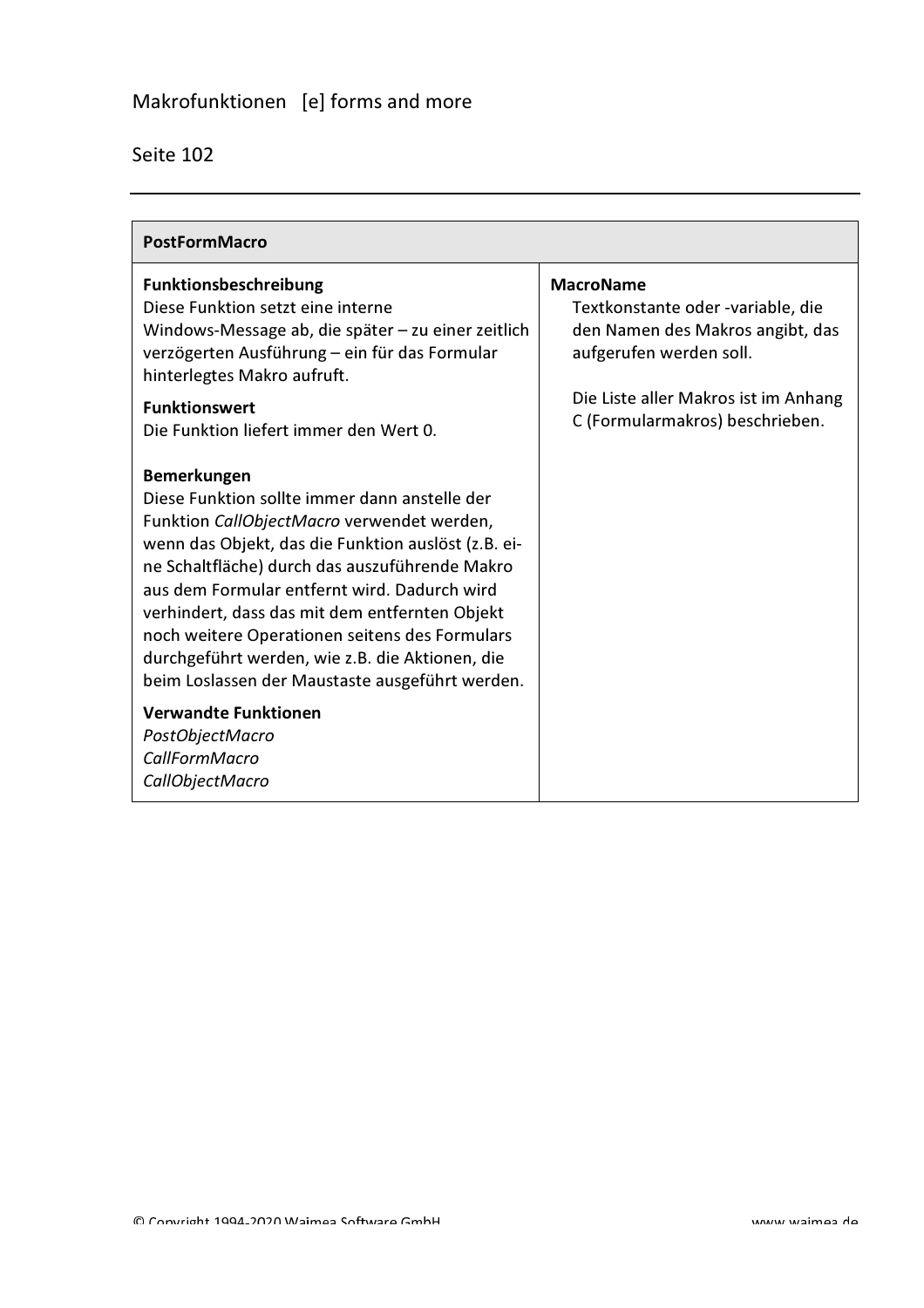| PostObjectMacro                                                                                                                                                                                                                                                                                                                                                                                                                                                                                                                                        |                                                                                                                                                                                                                                                                                    |
|--------------------------------------------------------------------------------------------------------------------------------------------------------------------------------------------------------------------------------------------------------------------------------------------------------------------------------------------------------------------------------------------------------------------------------------------------------------------------------------------------------------------------------------------------------|------------------------------------------------------------------------------------------------------------------------------------------------------------------------------------------------------------------------------------------------------------------------------------|
| Funktionsbeschreibung<br>Diese Funktion setzt eine interne<br>Windows-Message ab, die später - zu einer zeitlich<br>verzögerten Ausführung - ein für ein bestimmtes<br>Objekt hinterlegtes Makro aufruft.                                                                                                                                                                                                                                                                                                                                              | <b>ObjectName</b><br>Textkonstante oder -variable, die<br>den Namen des Button-Objekts an-<br>gibt, dessen Makro aufgerufen wer-<br>den soll.                                                                                                                                      |
| <b>Funktionswert</b><br>Die Funktion liefert immer den Wert 0.<br><b>Bemerkungen</b><br>Diese Funktion sollte immer dann anstelle der<br>Funktion CallObjectMacro verwendet werden,<br>wenn das Objekt, das die Funktion auslöst (z.B. ei-<br>ne Schaltfläche) durch das auszuführende Makro<br>aus dem Formular entfernt wird. Dadurch wird<br>verhindert, dass das mit dem entfernten Objekt<br>noch weitere Operationen seitens des Formulars<br>durchgeführt werden, wie z.B. die Aktionen, die<br>beim Loslassen der Maustaste ausgeführt werden. | <b>MacroName</b><br>Textkonstante oder -variable, die<br>den Namen des Makrotyps angibt,<br>der aufgerufen werden soll.<br>Die Liste aller Makros ist im Anhang<br>D (Objektmakros) beschrieben.<br>Es sind nicht alle Makrotypen für alle<br>Objekttypen definiert oder sinnvoll. |
| <b>Verwandte Funktionen</b><br>PostFormMacro<br>CallFormMacro<br>CallObjectMacro                                                                                                                                                                                                                                                                                                                                                                                                                                                                       |                                                                                                                                                                                                                                                                                    |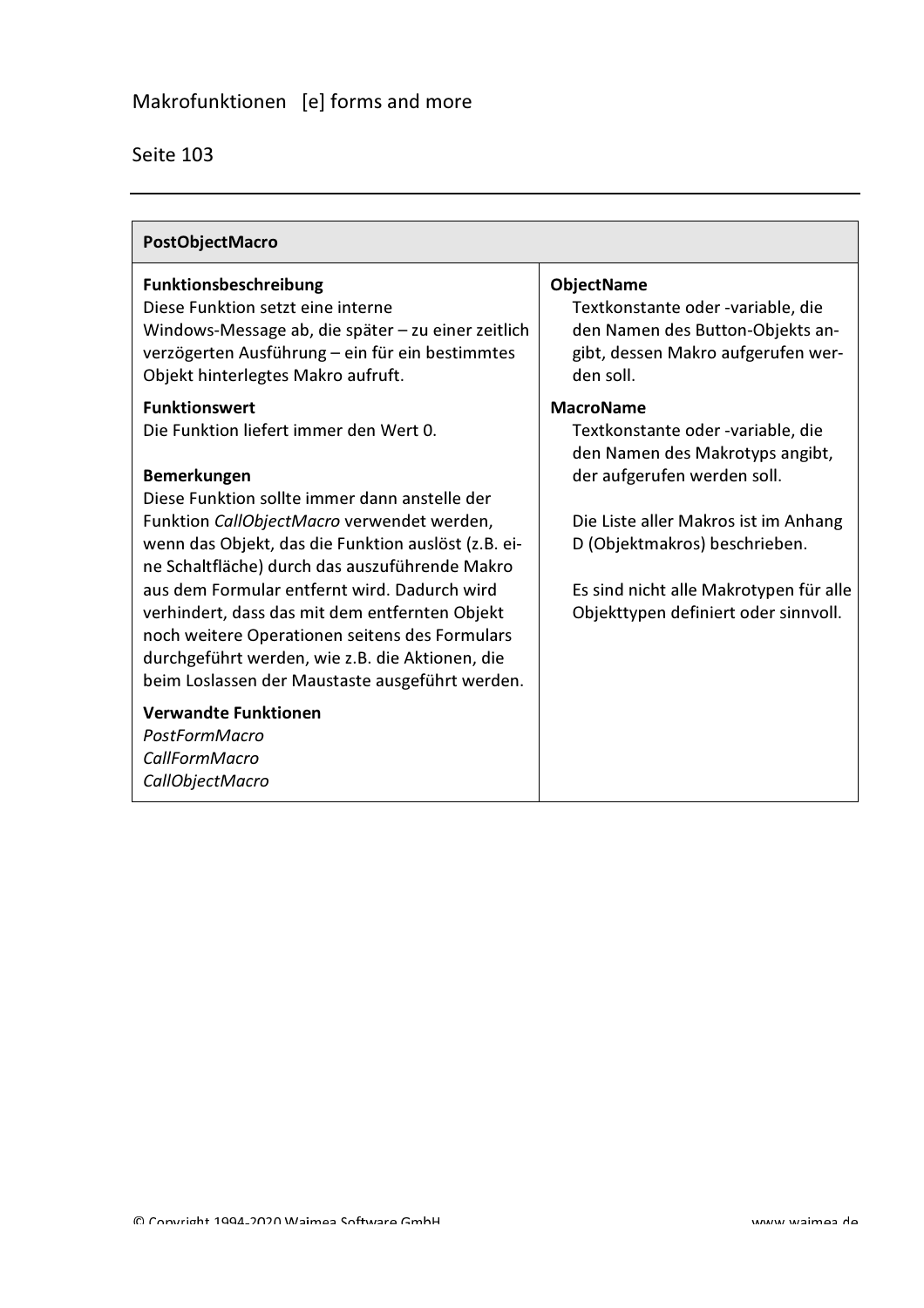| Print                                                                                                                                                    |                                                                                                                                                                                                                                    |
|----------------------------------------------------------------------------------------------------------------------------------------------------------|------------------------------------------------------------------------------------------------------------------------------------------------------------------------------------------------------------------------------------|
| Funktionsbeschreibung<br>Diese Funktion druckt das augenblicklich ak-<br>tive Formular.<br><b>Funktionswert</b><br>Der Funktionswert ist ohne Bedeutung. | <b>Dialog</b><br>Ganzzahlige Konstante oder Variable, die<br>festlegt, ob das Drucken stumm erfolgen<br>soll oder ob zuvor der Drucken-Dialog er-<br>öffnet wird:                                                                  |
| <b>Bemerkungen</b><br>Wenn alle Seiten gedruckt werden sollen,<br>muss für den Seitenbereich 0 - 9999 angege-<br>ben werden.                             | 0 keinen Dialog eröffnen<br>1 Dialog eröffnen<br><b>FromPage</b><br>Ganzzahlige Konstante oder Variable, die<br>die Nummer der ersten zu druckenden<br>Seite (Zählung ab 1) angibt. Mit 0 wird die<br>aktuelle Seite angesprochen. |
|                                                                                                                                                          | <b>ToPage</b><br>Ganzzahlige Konstante oder Variable, die<br>die Nummer der letzten zu druckenden<br>Seite (Zählung ab 1) angibt. Mit 0 wird die<br>aktuelle Seite angesprochen.                                                   |
|                                                                                                                                                          | <b>OnlyContent</b><br>Ganzzahlige Konstante oder Variable, die<br>bestimmt, ob das gesamte Formular oder<br>nur die Inhalte der Eingabeobjekte ge-<br>druckt werden sollen:                                                        |
|                                                                                                                                                          | <b>0</b> Inhalte und Vordruck<br>1 nur Inhalte drucken                                                                                                                                                                             |
|                                                                                                                                                          | <b>ListFile</b><br>Ist für spätere Zwecke reserviert. Es muss<br>immer "" angegeben werden.                                                                                                                                        |
|                                                                                                                                                          | <b>Type</b><br>Ganzzahlige Konstante oder Variable. Ist<br>für spätere Zwecke reserviert. Muss 0<br>sein.                                                                                                                          |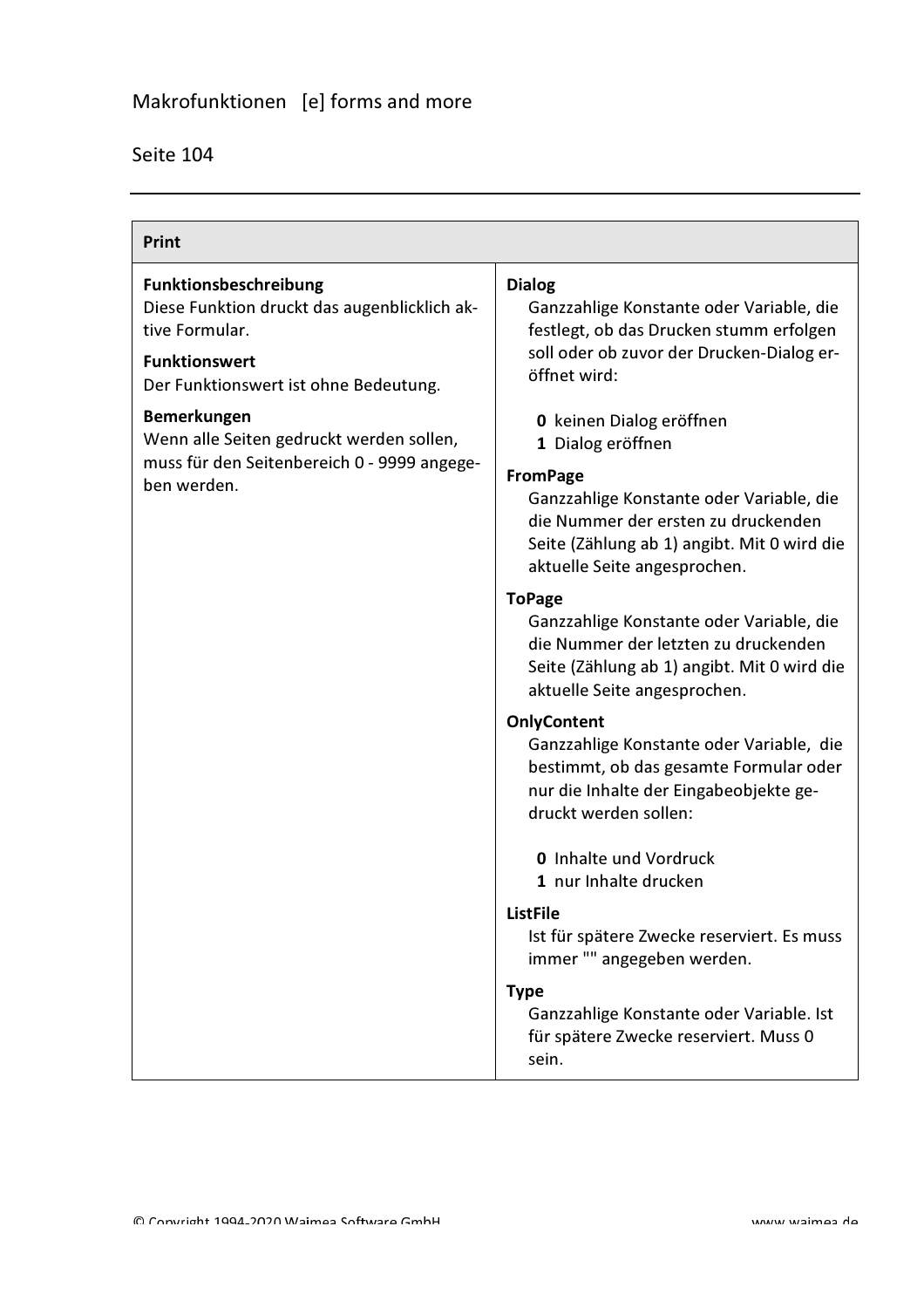| Quit                                                                                                                      |                                   |
|---------------------------------------------------------------------------------------------------------------------------|-----------------------------------|
| Funktionsbeschreibung<br>Diese Funktion beendet die Formularanwendung.<br>Das Makro wirkt nur in der Anwendung Ausfüller. | Die Funktion hat keine Parameter. |

| <b>RefreshForm</b>                                                                                                |                                   |  |
|-------------------------------------------------------------------------------------------------------------------|-----------------------------------|--|
| Funktionsbeschreibung<br>Diese Funktion bewirkt eine vollständige Neuan-<br>zeige des augenblicklichen Formulars. | Die Funktion hat keine Parameter. |  |
| <b>Funktionswert</b><br>Der Funktionswert ist ohne Bedeutung.                                                     |                                   |  |

| <b>RefreshObject</b>                                                                                                                                                        |                                                                                                                               |
|-----------------------------------------------------------------------------------------------------------------------------------------------------------------------------|-------------------------------------------------------------------------------------------------------------------------------|
| Funktionsbeschreibung<br>Diese Funktion bewirkt eine vollständige Neuan-<br>zeige des angegebenen Objekts.<br><b>Funktionswert</b><br>Der Funktionswert ist ohne Bedeutung. | <b>Handle</b><br>Ganzzahlige Konstante oder Variable,<br>die den Handle des Objekts angibt,<br>das neu angezeigt werden soll. |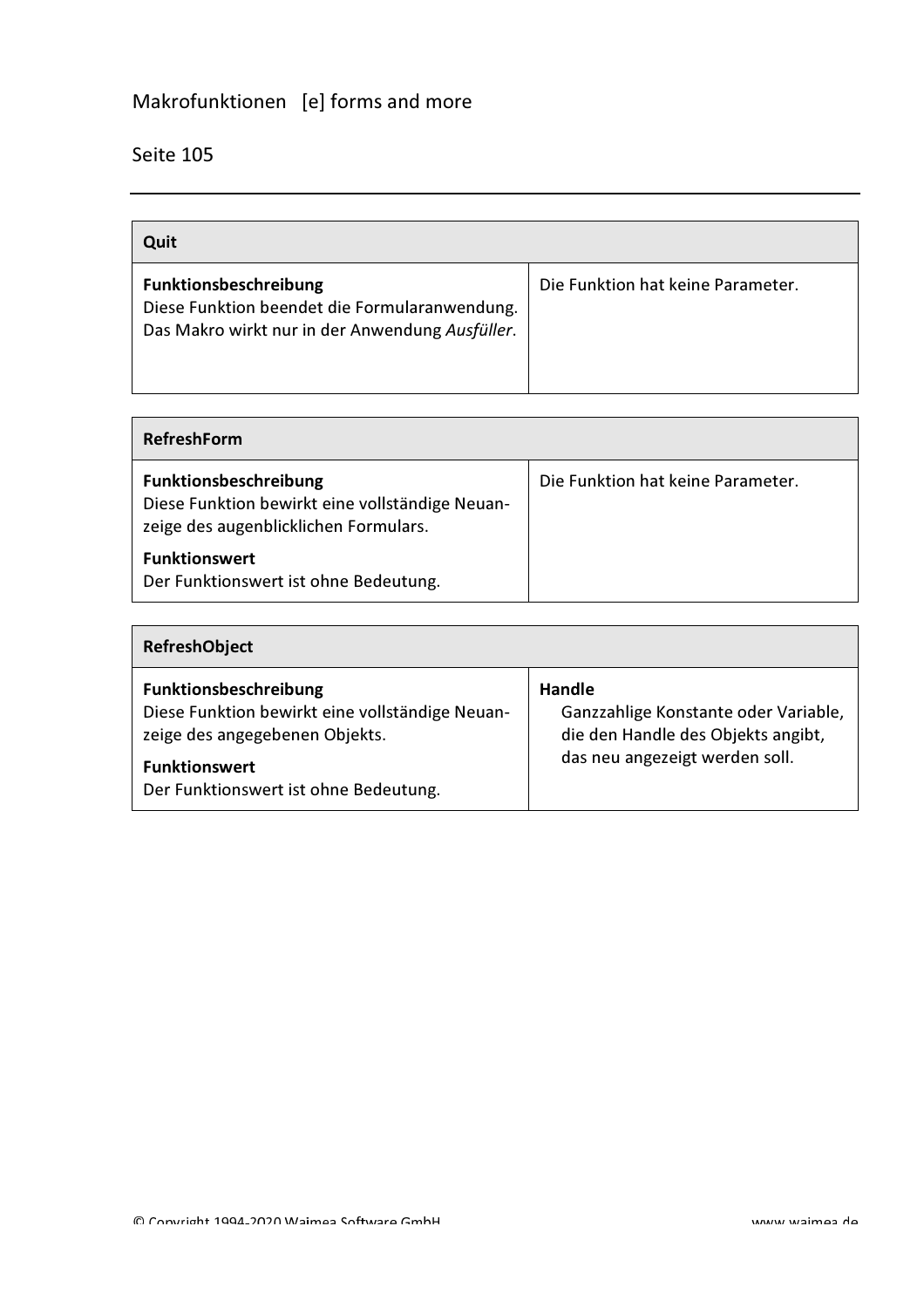| Save                                                                                                                                                                                                                       |                                  |
|----------------------------------------------------------------------------------------------------------------------------------------------------------------------------------------------------------------------------|----------------------------------|
| <b>Funktionsbeschreibung</b><br>Diese Funktion speichert das aktuelle Formular<br>die Titel-Datei. Wenn das Formular ohne Titel ist,<br>schlägt diese Funktion fehl. Es muss dann die<br>Funktion SaveAs verwendet werden. | Die Funktion hat keine Parameter |
| <b>Funktionswert</b><br><b>0</b> Das Formular wurde gespeichert                                                                                                                                                            |                                  |
| -1 Das Formular ist ohne Titel oder ein<br>anderer Fehler ist aufgetreten.                                                                                                                                                 |                                  |
| <b>Verwandte Funktionen</b><br>SaveAs                                                                                                                                                                                      |                                  |

| <b>SaveAs</b>                                                                                                                                      |                                                                                                                                     |
|----------------------------------------------------------------------------------------------------------------------------------------------------|-------------------------------------------------------------------------------------------------------------------------------------|
| <b>Funktionsbeschreibung</b><br>Diese Funktion speichert ein Formular in eine<br>vorgegebene Datei. Die Datei wird anschließend<br>zur Titeldatei. | <b>FileName</b><br>Textkonstante oder -variable, die den<br>Namen der Datei angibt, in der das<br>Formular gespeichert werden soll. |
| <b>Funktionswert</b><br><b>0</b> Das Formular wurde gespeichert.<br>-1 Es ist ein Fehler aufgetreten.                                              |                                                                                                                                     |
| <b>Verwandte Funktionen</b><br>Save                                                                                                                |                                                                                                                                     |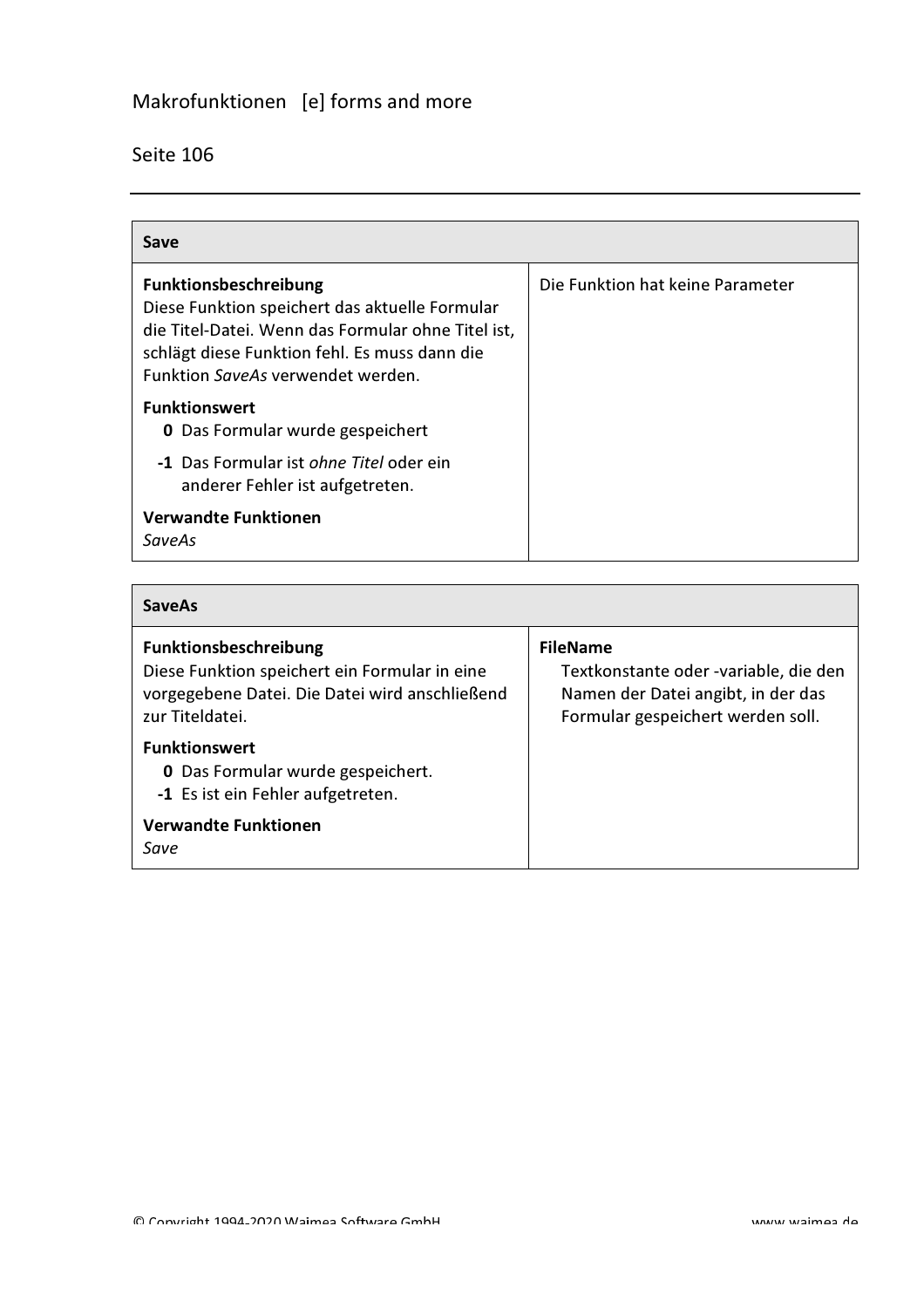$\Gamma$ 

| <b>SaveToProfile</b>                                                                                                                                                                                                                                            |                                                                                             |
|-----------------------------------------------------------------------------------------------------------------------------------------------------------------------------------------------------------------------------------------------------------------|---------------------------------------------------------------------------------------------|
| <b>Funktionsbeschreibung</b><br>Diese Funktion schreibt den Inhalt aller benann-<br>ten Eingabeobjekte in eine Profile-Datei.                                                                                                                                   | <b>FileName</b><br>Textkonstante oder -variable, die den<br>Namen der Profile-Datei angibt. |
| <b>Funktionswert</b><br>Die Funktion liefert keinen Funktionswert.                                                                                                                                                                                              |                                                                                             |
| <b>Bemerkungen</b><br>In der Profile-Datei wird eine Sektion mit dem<br>Namen SECTION OBJECTS angelegt. In dieser<br>Sektion werden alle Eingabeobjekte abgelegt,<br>wobei der Name des Objekts als Item-Name und<br>der Inhalt als Item-Wert verwendet werden. |                                                                                             |
| <b>Verwandte Funktionen</b><br>LoadFromProfile                                                                                                                                                                                                                  |                                                                                             |

| <b>SetActiveState</b>                                                                                                                                                                                                                                 |                                                                                                                                                                                                                                                 |
|-------------------------------------------------------------------------------------------------------------------------------------------------------------------------------------------------------------------------------------------------------|-------------------------------------------------------------------------------------------------------------------------------------------------------------------------------------------------------------------------------------------------|
| <b>Funktionsbeschreibung</b><br>Diese Funktion setzt den Status aktiv für ein Ob-<br>jekt oder für eine Gruppe von Objekten.<br>Momentan ist dieser Status nur für Objekte vom<br>Typ Button implementiert und repräsentiert den<br>Zustand gedrückt. | PageName<br>Textkonstante oder -variable, die den<br>Namen der Seiten angibt, auf denen<br>Objekte geändert werden sollen. Der<br>Name darf auch eine sogenannte<br>Wildcard sein (Anhang B). Ein leerer<br>Text bezeichnet die aktuelle Seite. |
| <b>Funktionswert</b><br>Der Funktionswert ist ohne Bedeutung.<br><b>Bemerkungen</b><br>Es wird der Status aller Objekte geändert, die zu<br>dem angegebenen Objektnamen passen und die<br>auf einer Seite mit dem angegebenen Seitenna-               | <b>ObjectName</b><br>Textkonstante oder -variable, die den<br>Namen der Objekte angibt, die geän-<br>dert werden sollen. Der Name darf<br>auch eine sogenannte Wildcard sein<br>(Anhang B).                                                     |
| men liegen.<br><b>Verwandte Funktionen</b><br><b>GetActiveState</b>                                                                                                                                                                                   | <b>State</b><br>Ganzzahlige Konstante oder Variable,<br>die den neuen Status angibt:<br>1 <i>aktiv</i> setzen<br><b>0</b> <i>inaktiv</i> setzen                                                                                                 |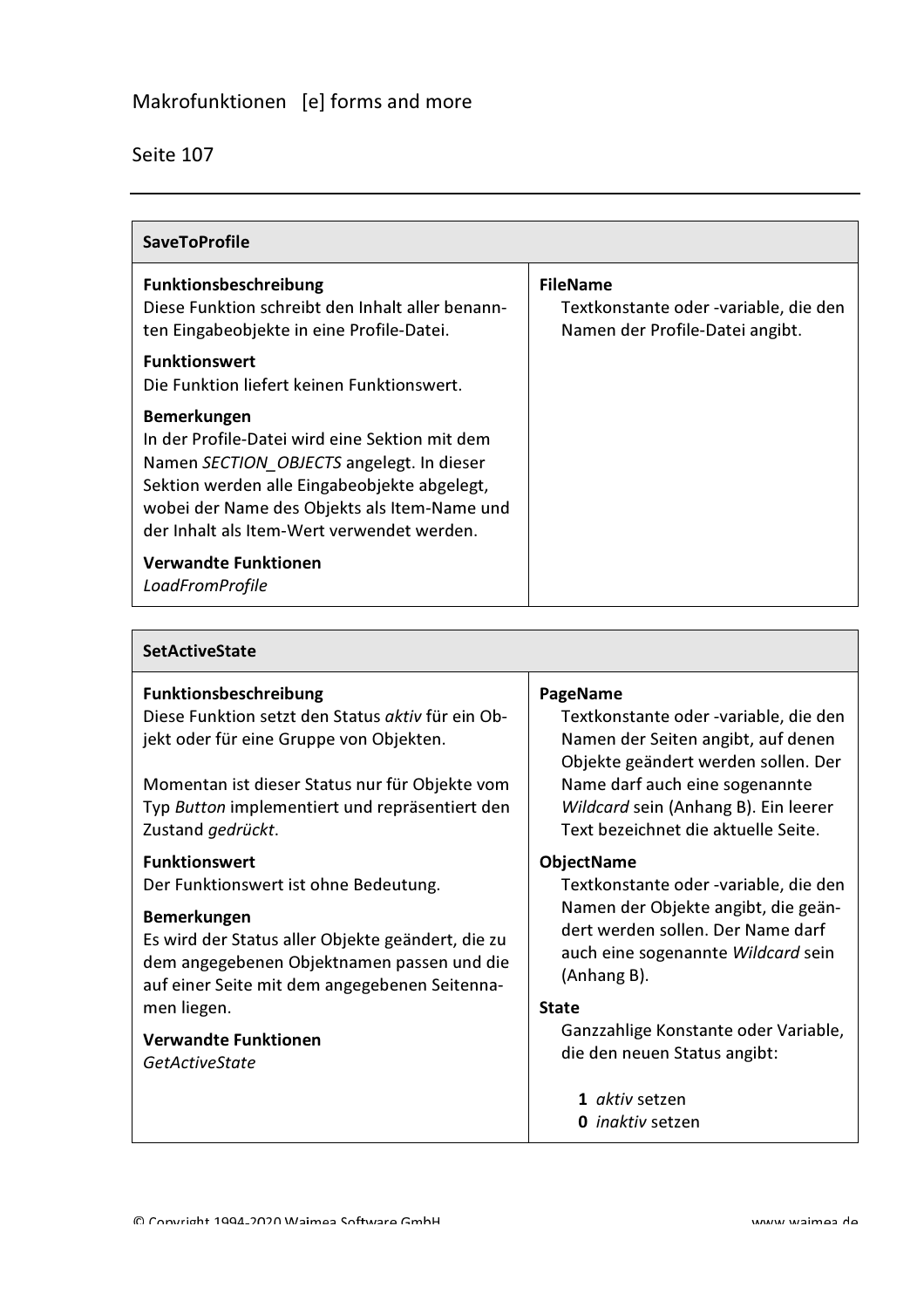| <b>SetBgrColor</b>                                                                                                                                                                                                                                                                                                                                                                                                                                   |                                                                                                                                                                                                                                                                                                                                                                                                     |
|------------------------------------------------------------------------------------------------------------------------------------------------------------------------------------------------------------------------------------------------------------------------------------------------------------------------------------------------------------------------------------------------------------------------------------------------------|-----------------------------------------------------------------------------------------------------------------------------------------------------------------------------------------------------------------------------------------------------------------------------------------------------------------------------------------------------------------------------------------------------|
| Funktionsbeschreibung<br>Dieser Befehl setzt eine neue Hintergrundfarbe<br>für ein Objekt oder eine Gruppe von Objekten.<br><b>Funktionswert</b><br>Der Funktionswert ist ohne Bedeutung.<br><b>Bemerkungen</b><br>Es wird die Hintergrundfarbe aller Objekte ge-<br>ändert, die zu dem angegebenen Objektnamen<br>passen und die auf einer Seite mit dem ange-<br>gebenen Seitennamen liegen.<br><b>Verwandte Funktionen</b><br><b>SetFontColor</b> | PageName<br>Textkonstante oder -variable, die den<br>Namen der Seiten angibt, auf denen Ob-<br>jekte geändert werden sollen. Der Name<br>darf auch eine sogenannte Wildcard sein<br>(Anhang B). Ein leerer Text bezeichnet<br>die aktuelle Seite.<br><b>ObjectName</b><br>Textkonstante oder -variable, die den<br>Namen der Objekte angibt, die geändert<br>werden sollen. Der Name darf auch eine |
|                                                                                                                                                                                                                                                                                                                                                                                                                                                      | sogenannte Wildcard sein (Anhang B).<br><b>Type</b><br>Ganzzahlige Konstante oder Variable. Ist<br>für spätere Anwendungen reserviert.<br>Muss 0 sein.<br>Red                                                                                                                                                                                                                                       |
|                                                                                                                                                                                                                                                                                                                                                                                                                                                      | Ganzzahlige Konstante oder Variable, die<br>den RGB-Wert für die Farbe Rot zwi-<br>schen 0 und 255 angibt.                                                                                                                                                                                                                                                                                          |
|                                                                                                                                                                                                                                                                                                                                                                                                                                                      | Green<br>Ganzzahlige Konstante oder Variable, die<br>den RGB-Wert für die Farbe Grün zwi-<br>schen 0 und 255 angibt.                                                                                                                                                                                                                                                                                |
|                                                                                                                                                                                                                                                                                                                                                                                                                                                      | <b>Blue</b><br>Ganzzahlige Konstante oder Variable, die<br>den RGB-Wert für die Farbe Blau zwi-<br>schen 0 und 255 angibt.                                                                                                                                                                                                                                                                          |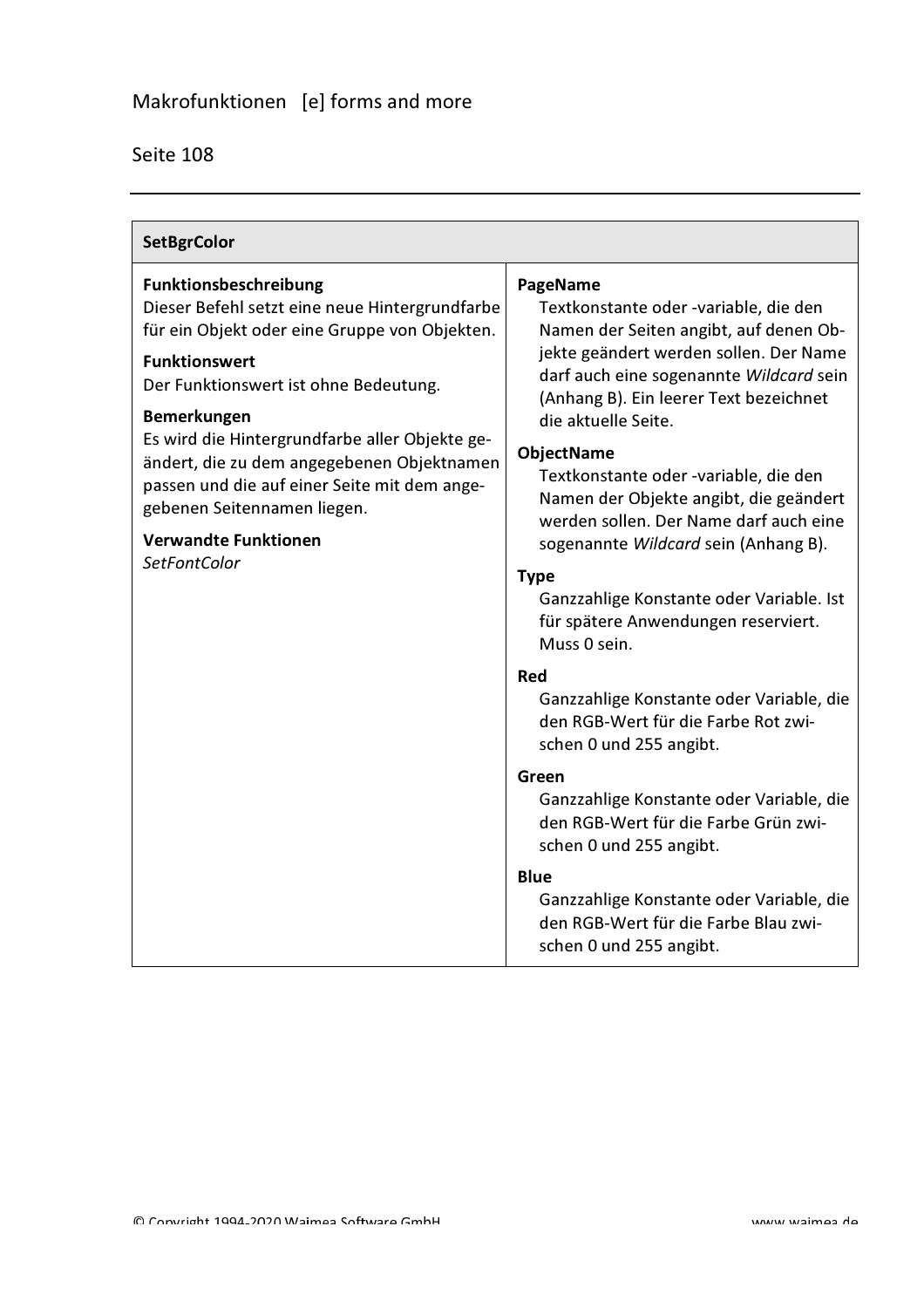| <b>SetCapsState</b>                                                                                                                   |                                                                                                   |
|---------------------------------------------------------------------------------------------------------------------------------------|---------------------------------------------------------------------------------------------------|
| <b>Funktionsbeschreibung</b><br>Diese Funktion setzt den Status Großschreibung<br>für ein Objekt oder für eine Gruppe von Objekten.   | <b>ObjectName</b><br>Textkonstante oder -variable, die den<br>Namen der Objekte angibt, die geän- |
| <b>Funktionswert</b><br>Der Funktionswert ist ohne Bedeutung.                                                                         | dert werden sollen. Der Name darf<br>auch eine sogenannte Wildcard sein<br>(Anhang B).            |
| <b>Bemerkung</b><br>Es wird die Großschreibung aller Objekte des<br>Formulars geändert, die zu dem angegebenen<br>Objektnamen passen. | <b>State</b><br>Ganzzahlige Konstante oder Variable,<br>die den neuen Status angibt:              |
| Wenn dies nur auf bestimmten Seiten geschehen<br>soll, so kann die Funktion SetCapsStateOnPage<br>verwendet werden.                   | 1 Großschreibung ein<br><b>0</b> Großschreibung aus                                               |
| <b>Verwandte Funktionen</b><br>SetCapsStateOnPage                                                                                     |                                                                                                   |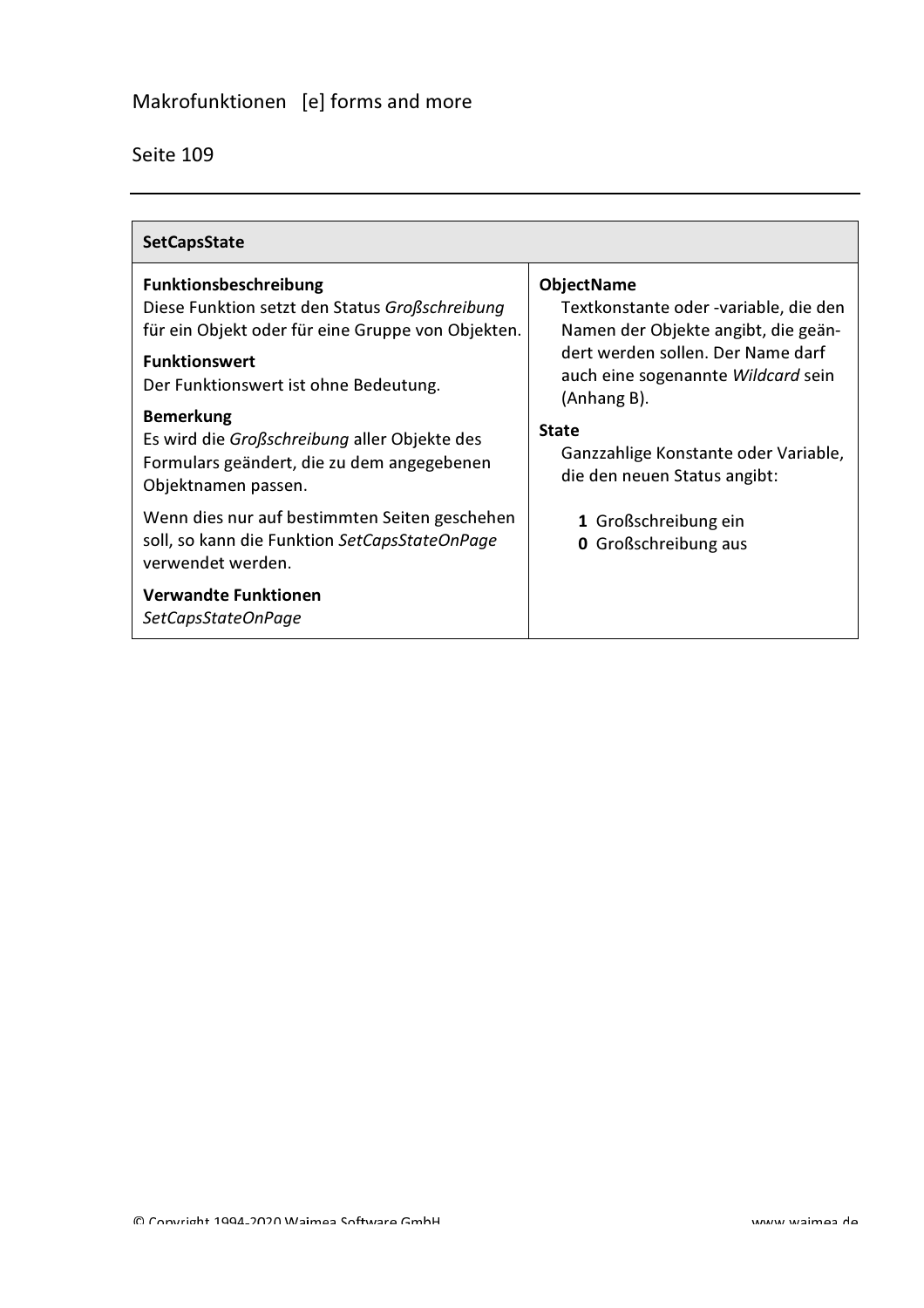| <b>SetCapsStateOnPage</b>                                                                                                                                                                                                                                                                                                                                                                                                                       |                                                                                                                                                                                                                                                                                                                                                                                                                                                |
|-------------------------------------------------------------------------------------------------------------------------------------------------------------------------------------------------------------------------------------------------------------------------------------------------------------------------------------------------------------------------------------------------------------------------------------------------|------------------------------------------------------------------------------------------------------------------------------------------------------------------------------------------------------------------------------------------------------------------------------------------------------------------------------------------------------------------------------------------------------------------------------------------------|
| <b>Funktionsbeschreibung</b><br>Diese Funktion setzt den Status Großschreibung<br>für ein Objekt oder eine Gruppe von Objekten.<br><b>Funktionswert</b><br>Der Funktionswert ist ohne Bedeutung.<br><b>Bemerkungen</b><br>Es wird der Status aller Objekte geändert, die zu<br>dem angegebenen Objektnamen passen und die<br>auf einer Seite mit dem angegebenen Seitenna-<br>men liegen.<br><b>Verwandte Funktionen</b><br><b>SetCapsState</b> | PageName<br>Textkonstante oder -variable, die den<br>Namen der Seiten angibt, auf denen<br>Objekte geändert werden sollen. Der<br>Name darf auch eine sogenannte<br>Wildcard sein (Anhang B). Ein leerer<br>Text bezeichnet die aktuelle Seite.<br><b>ObjectName</b><br>Textkonstante oder -variable, die den<br>Namen der Objekte angibt, die geän-<br>dert werden sollen. Der Name darf<br>auch eine sogenannte Wildcard sein<br>(Anhang B). |
|                                                                                                                                                                                                                                                                                                                                                                                                                                                 | <b>State</b><br>Ganzzahlige Konstante oder Variable,<br>die den neuen Status angibt:<br>1 Großschreibung ein<br><b>0</b> Großschreibung aus                                                                                                                                                                                                                                                                                                    |

| <b>SetChangeFlag</b>                                                                                                                                                                                                                                                   |                                                                                                                                                                                   |
|------------------------------------------------------------------------------------------------------------------------------------------------------------------------------------------------------------------------------------------------------------------------|-----------------------------------------------------------------------------------------------------------------------------------------------------------------------------------|
| Funktionsbeschreibung<br>Diese Funktion setzt die interne Merkvariable, die<br>angibt, ob ein Formular geändert wurde.<br><b>Funktionswert</b><br>Als Funktionswert wird der augenblickliche Status<br>zurückgemeldet.<br><b>Verwandte Funktionen</b><br>GetChangeFlag | <b>State</b><br>Ganzzahlige Konstante oder Variable,<br>die den neuen Wert der internen<br>Merkvariable angibt:<br><b>0</b> Formular ist unverändert<br>1 Formular wurde geändert |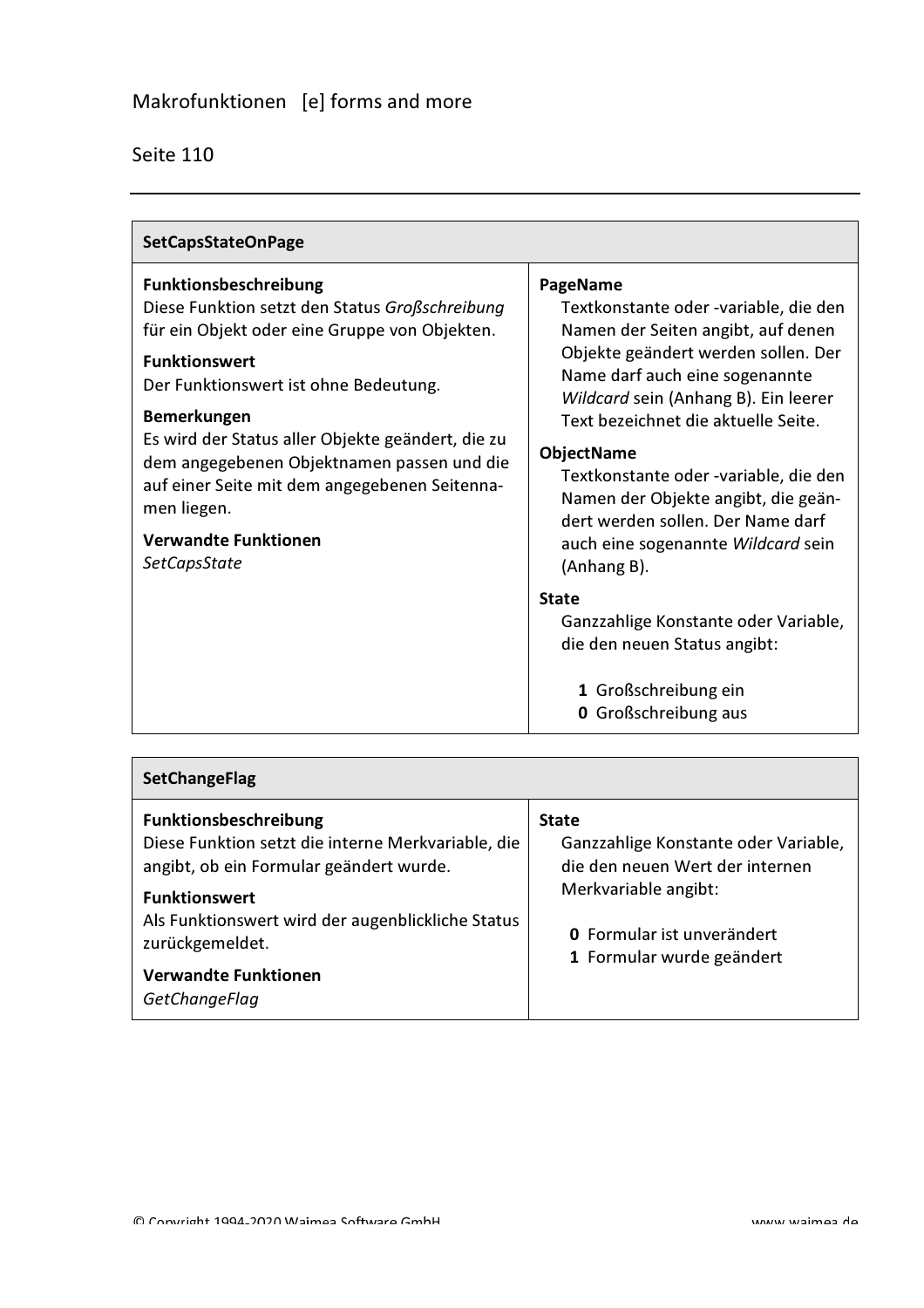| <b>SetCheckbox</b>                                                                                                                                                                                                                                                                 |                                                                                                                                                                                                                                                     |
|------------------------------------------------------------------------------------------------------------------------------------------------------------------------------------------------------------------------------------------------------------------------------------|-----------------------------------------------------------------------------------------------------------------------------------------------------------------------------------------------------------------------------------------------------|
| <b>Funktionsbeschreibung</b><br>Dieses Makro setzt den Zustand eines Ankreuz-<br>feldes.<br><b>Funktionswert</b><br>Der Funktionswert ist ohne Bedeutung.<br><b>Bemerkungen</b><br>Es wird der Zustand aller Ankreuzfelder des For-<br>mulars geändert, die zu dem angegebenen Ob- | <b>ObjectName</b><br>Textkonstante oder -variable, die den<br>Namen der Objekte angibt, die geän-<br>dert werden sollen. Der Name darf<br>auch eine sogenannte Wildcard sein<br>(Anhang B).<br><b>State</b><br>Ganzzahlige Konstante oder Variable, |
| jektnamen passen.<br>Wenn eine Checkbox auf einer bestimmten Seite<br>gesetzt werden soll, kann die Funktion SetCheck-<br>boxOnPage verwendet werden.<br><b>Verwandte Funktionen</b><br>SetCheckboxOnPage                                                                          | die den neuen Zustand des Ankreuz-<br>feldes angibt:<br>1 ankreuzen<br>0 nicht ankreuzen                                                                                                                                                            |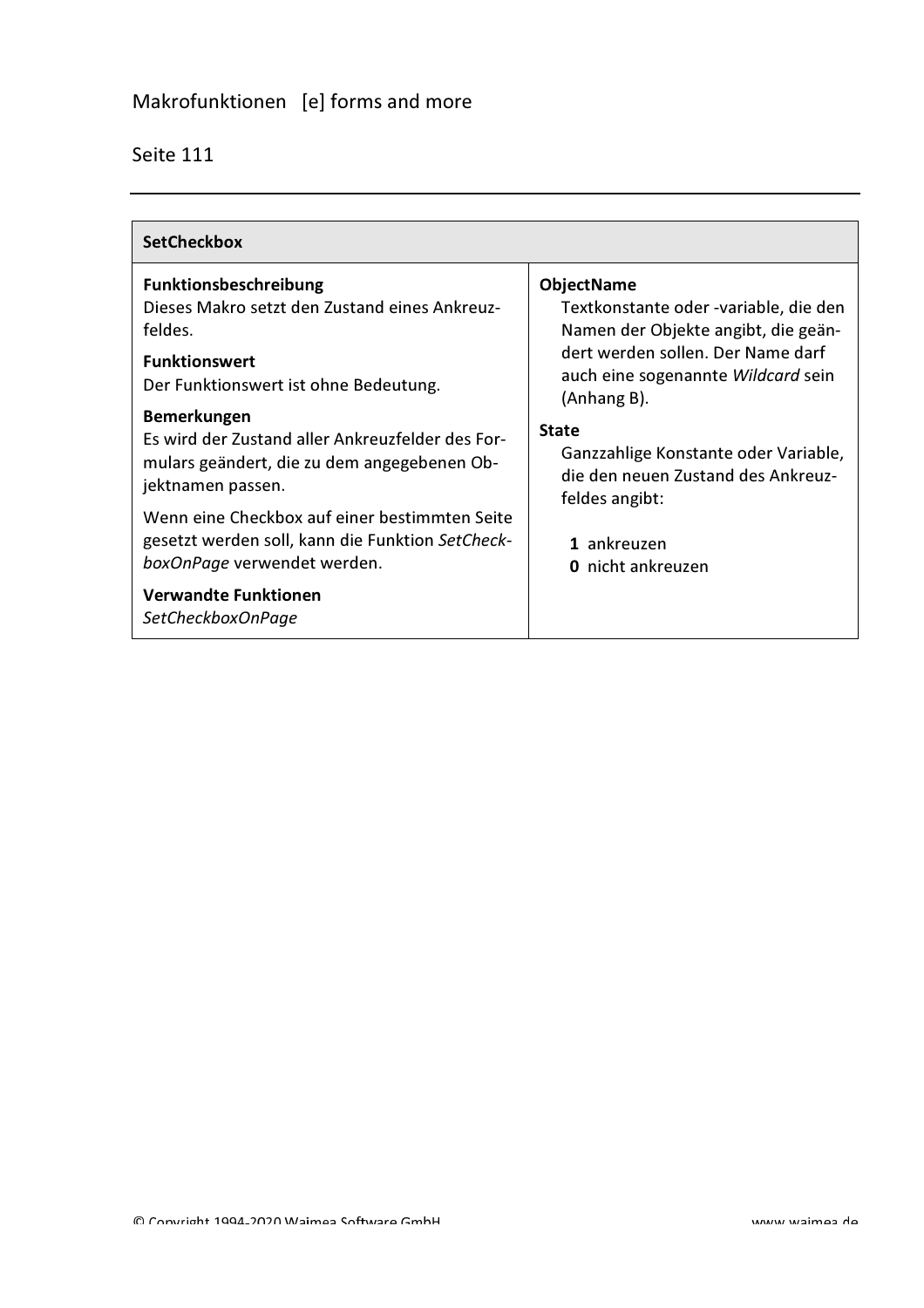| SetCheckboxOnPage                                                                                                                                                                                                                                                                                                                                                                                     |                                                                                                                                                                                                                                                                                                                                                                                                                                                |
|-------------------------------------------------------------------------------------------------------------------------------------------------------------------------------------------------------------------------------------------------------------------------------------------------------------------------------------------------------------------------------------------------------|------------------------------------------------------------------------------------------------------------------------------------------------------------------------------------------------------------------------------------------------------------------------------------------------------------------------------------------------------------------------------------------------------------------------------------------------|
| Funktionsbeschreibung<br>Dieses Makro setzt den Zustand eines Ankreuz-<br>feldes.<br><b>Funktionswert</b><br>Der Funktionswert ist ohne Bedeutung.<br><b>Bemerkungen</b><br>Es wird der Zustand aller Ankreuzfelder geändert,<br>die zu dem angegebenen Objektnamen passen<br>und die auf einer Seite mit dem angegebenen<br>Seitennamen liegen.<br><b>Verwandte Funktionen</b><br><b>SetCheckbox</b> | PageName<br>Textkonstante oder -variable, die den<br>Namen der Seiten angibt, auf denen<br>Objekte geändert werden sollen. Der<br>Name darf auch eine sogenannte<br>Wildcard sein (Anhang B). Ein leerer<br>Text bezeichnet die aktuelle Seite.<br><b>ObjectName</b><br>Textkonstante oder -variable, die den<br>Namen der Objekte angibt, die geän-<br>dert werden sollen. Der Name darf<br>auch eine sogenannte Wildcard sein<br>(Anhang B). |
|                                                                                                                                                                                                                                                                                                                                                                                                       | <b>State</b><br>Ganzzahlige Konstante oder Variable,<br>die den neuen Zustand des Ankreuz-<br>feldes angibt:<br>ankreuzen<br>1<br>nicht ankreuzen                                                                                                                                                                                                                                                                                              |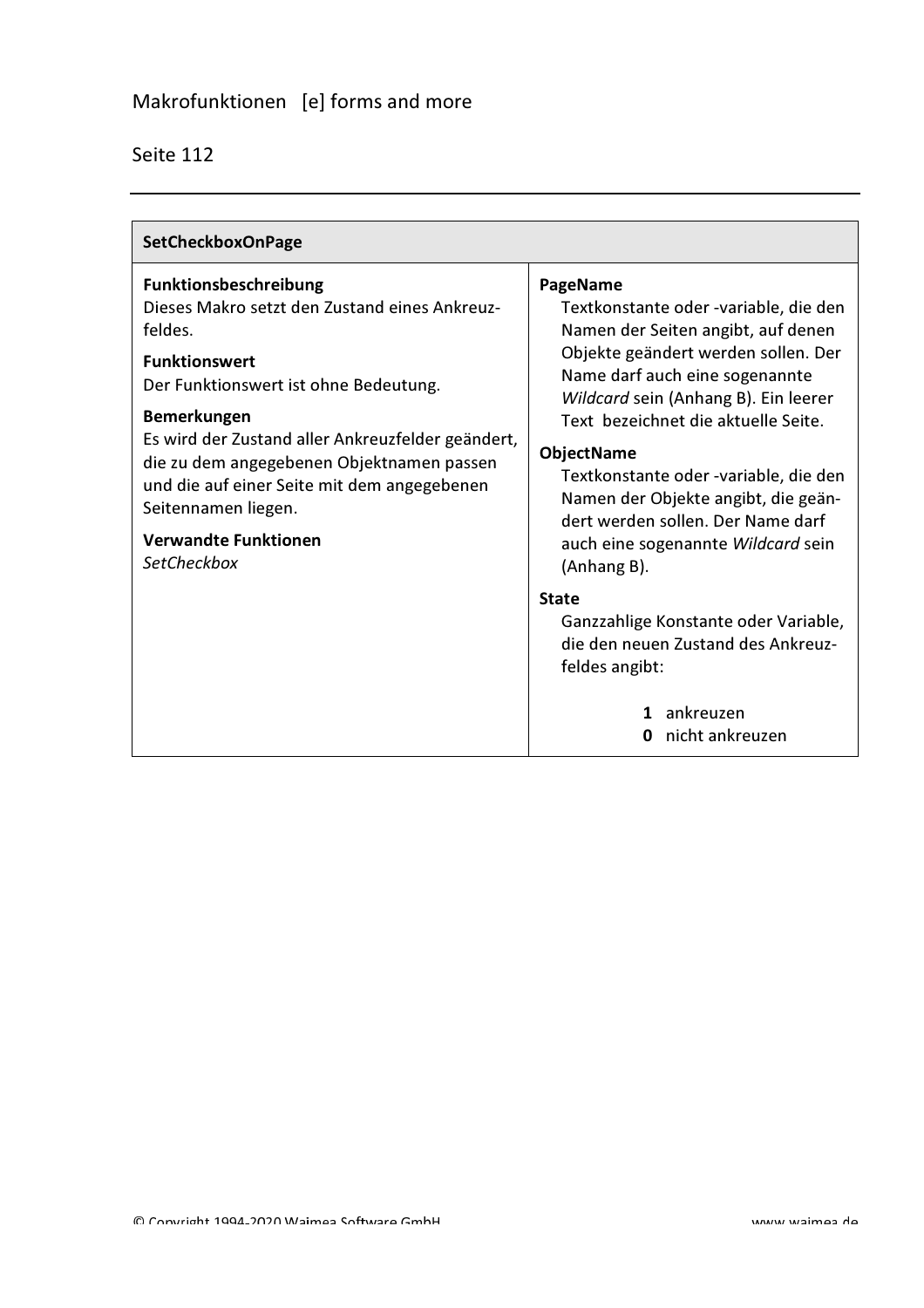| <b>SetColorProperty</b>                                                                                                                                                                                                                                                                                                                                                                                                                                                                                                                                                                                                                                                                                          |                                                                                                                                                                                                                                                                                                                                                                                                                                                                                                                                                                                                                                               |
|------------------------------------------------------------------------------------------------------------------------------------------------------------------------------------------------------------------------------------------------------------------------------------------------------------------------------------------------------------------------------------------------------------------------------------------------------------------------------------------------------------------------------------------------------------------------------------------------------------------------------------------------------------------------------------------------------------------|-----------------------------------------------------------------------------------------------------------------------------------------------------------------------------------------------------------------------------------------------------------------------------------------------------------------------------------------------------------------------------------------------------------------------------------------------------------------------------------------------------------------------------------------------------------------------------------------------------------------------------------------------|
| <b>Funktionsbeschreibung</b><br>Diese Funktion setzt eine von verschiedenen<br>möglichen Farb-Eigenschaften eines Formularob-<br>jekts.                                                                                                                                                                                                                                                                                                                                                                                                                                                                                                                                                                          | <b>Handle</b><br>Ganzzahlige Konstante oder Variable,<br>die den Handle des Objekts angibt,<br>das angesprochen werden soll.                                                                                                                                                                                                                                                                                                                                                                                                                                                                                                                  |
| <b>Funktionswert</b><br><b>0</b> Die Farbe wurde korrekt gesetzt<br>-1 Fehler oder Objekt unbekannt<br><b>Bemerkungen</b><br>Nicht alle Eigenschaften haben für jeden Objekt-<br>typ eine Bedeutung. Manche Eigenschaften ha-<br>ben nur für bestimmte Objekttypen einen Sinn.<br>Wenn Eigenschaften benannt werden, die es zwar<br>prinzipiell gibt, aber die für den angegebenen<br>Objekttyp keine Bedeutung haben, erfolgt keine<br>Fehlermeldung, aber der Aufruf der Funktion ist<br>ohne Wirkung.<br>Wenn Eigenschaften benannt werden, die nicht<br>definiert sind, erfolgt eine Fehlermeldung.<br><b>Verwandte Funktionen</b><br><b>GetColorProperty</b><br>SetLongProperty<br><b>SetStringProperty</b> | Property<br>Textkonstante oder -variable, die den<br>Namen der Eigenschaft angibt, die<br>gesetzt werden soll.<br>Folgende Eigenschaften sind definiert:<br>ColorBgr<br>ColorFont<br><b>ColorFrame</b><br>ColorTempDisp<br><b>ColorCheckCross</b><br>Red<br>Ganzzahlige Konstante oder Variable,<br>auf der Rotanteil der Farbe als Wert<br>zwischen 0 und 255 übergeben wird.<br>Green<br>Ganzzahlige Konstante oder Variable,<br>auf der Grünanteil der Farbe als Wert<br>zwischen 0 und 255 übergeben wird.<br>Blue<br>Ganzzahlige Konstante oder Variable,<br>auf der Blauanteil der Farbe als Wert<br>zwischen 0 und 255 übergeben wird. |
| <b>Beispiel</b><br>Nach den Befehlen:                                                                                                                                                                                                                                                                                                                                                                                                                                                                                                                                                                                                                                                                            |                                                                                                                                                                                                                                                                                                                                                                                                                                                                                                                                                                                                                                               |

int Handle; Handle = FindObject ("", "Eingabe", 0); SetColorProperty (Handle, "ColorBgr", 255,255,0);

wird die Hintergrundfarbe des ersten gefundenen Objekts mit dem Namen Eingabe auf gelb gesetzt.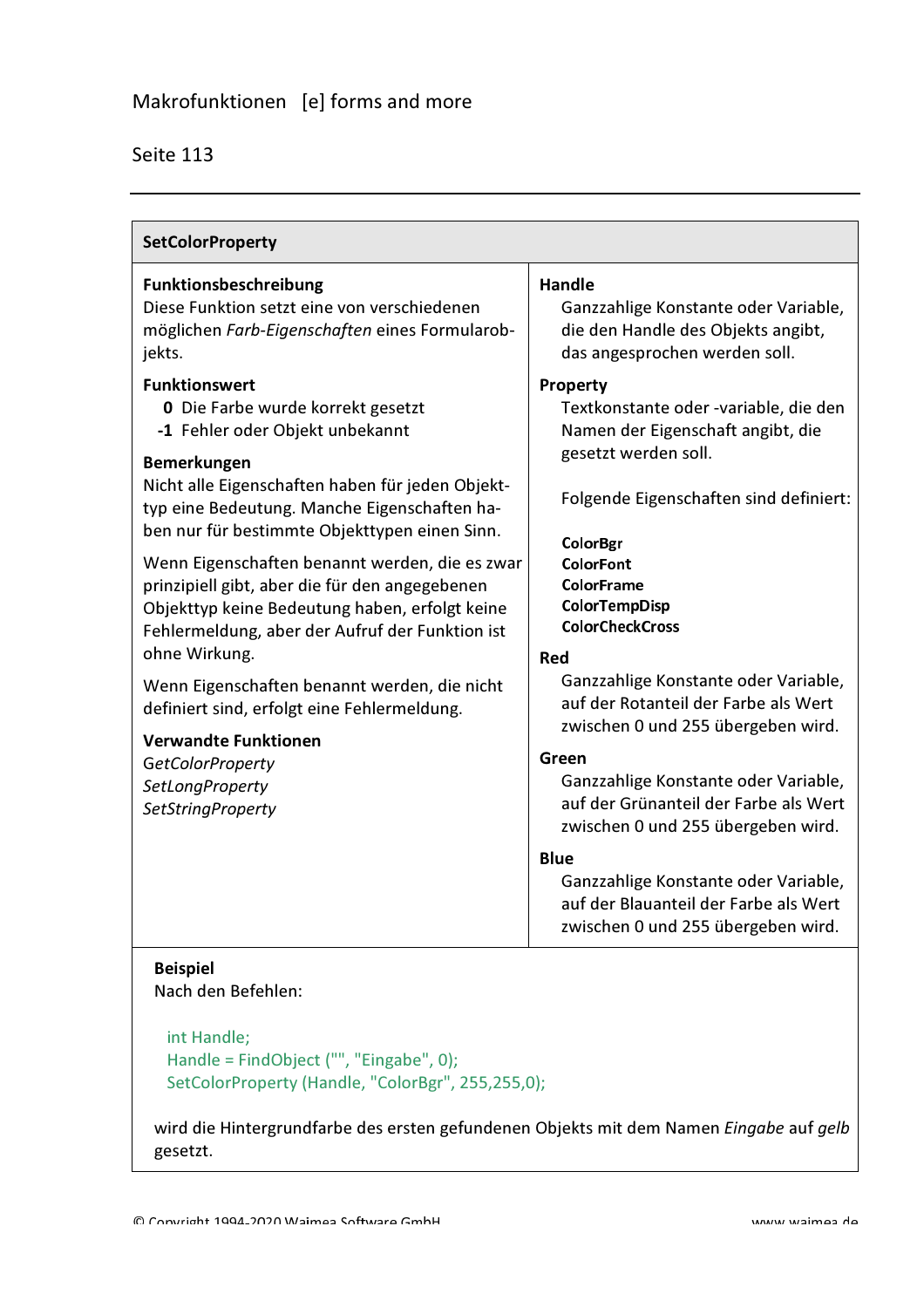| <b>SetComboList</b>                                                                                                                                                                                                                                                                                                                                                                                                                 |                                                                                                                                                                                     |
|-------------------------------------------------------------------------------------------------------------------------------------------------------------------------------------------------------------------------------------------------------------------------------------------------------------------------------------------------------------------------------------------------------------------------------------|-------------------------------------------------------------------------------------------------------------------------------------------------------------------------------------|
| <b>Funktionsbeschreibung</b><br>Diese Funktion setzt eine neue Liste für ein Aus-<br>wahlobjekt.<br><b>Funktionswert</b><br><b>0</b> Liste wurde korrekt gesetzt<br>-1 Fehler oder Objekt unbekannt<br><b>Bemerkungen</b><br>Die Einträge der Liste sind durch LF (hex 0A) von-<br>einander zu trennen.<br>Zu jedem Eintrag kann wahlweise nur der Anzei-<br>gename oder auch der Wert und die Farbcodie-<br>rung angegeben werden. | <b>Handle</b><br>Ganzzahlige Konstante oder Variable,<br>die den Handle des Auswahlobjekts<br>angibt.<br>List<br>Textkonstante oder -variable, die die<br>neue Liste repräsentiert. |
| Wenn Wert und Farbcodierung angegeben wer-<br>den, sind diese jeweils durch einen TAB (hex 09)<br>vom Anzeigenamen zu trennen.<br><b>Verwandte Funktionen</b>                                                                                                                                                                                                                                                                       |                                                                                                                                                                                     |
| <b>SetComboIndex</b><br>GetComboListByFile                                                                                                                                                                                                                                                                                                                                                                                          |                                                                                                                                                                                     |

#### **Beispiel**

Nach Ausführung der Befehle:

#### int hobj; hobj = FindObject ("", "combo", 0); SetComboList (hobj, "Bochum\tBO\nMünchen\tM");

enthält die Liste des Auswahlobjekts die Anzeigewerte Bochum und München mit Werten, die ihren Autokennzeichen entsprechen, also BO und M.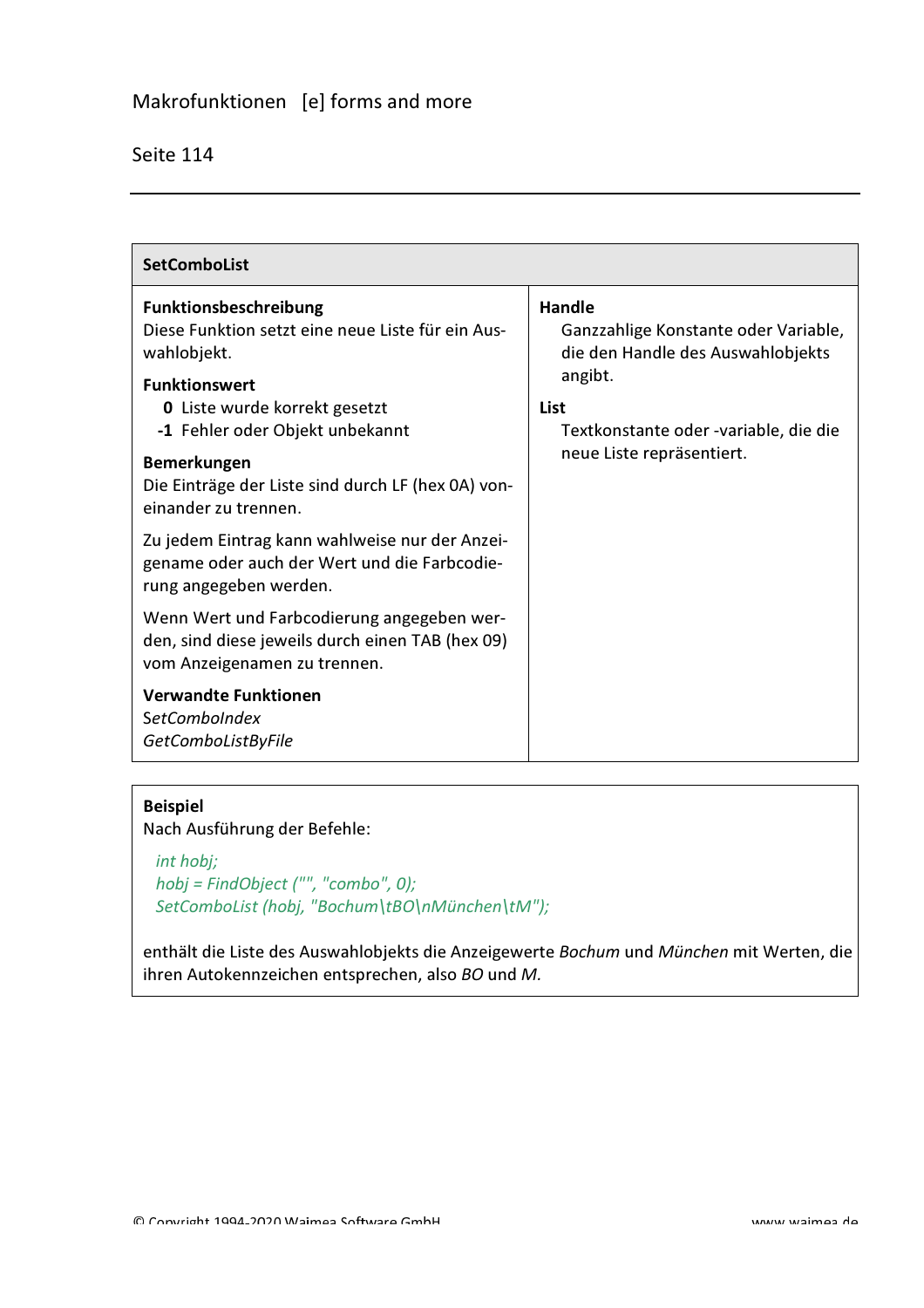| SetComboListByFile                                                                                                                                                                                                  |                                                                                                                                                                                                                                                                                |
|---------------------------------------------------------------------------------------------------------------------------------------------------------------------------------------------------------------------|--------------------------------------------------------------------------------------------------------------------------------------------------------------------------------------------------------------------------------------------------------------------------------|
| Funktionsbeschreibung<br>Diese Funktion setzt eine neue Auswahlliste<br>für ein Auswahlfeld.<br><b>Funktionswert</b><br>Der Funktionswert ist ohne Bedeutung.<br><b>Verwandte Funktionen</b><br><b>SetComboList</b> | <b>Handle</b><br>Ganzzahlige Konstante oder Variable, die<br>den Handle des Auswahlfeldes angibt,<br>dessen Auswahlliste gesetzt werden soll.<br>Der Handle eines Objekts kann mittels<br>verschiedener Funktionen ermittelt<br>werden, z.B. durch die Funktion<br>FindObject. |
| <b>Beispiel</b>                                                                                                                                                                                                     | List<br>Textkonstante oder -variable, die den<br>Namen einer Datei angibt, in der zeilen-<br>weise alle Texte der Auswahlliste abge-<br>legt sind.                                                                                                                             |

# Nach den Befehlen:

int Handle; Handle = FindObject ("", "Auswahl", 0); SetComboListByFile (Handle, "Liste.txt");

ist die Auswahlliste des Auswahlfeldes mit dem Namen Auswahl mit allen Zeilen der Datei Liste.txt gefüllt.

| <b>SetDefaults</b>                               |                                       |
|--------------------------------------------------|---------------------------------------|
| <b>Funktionsbeschreibung</b>                     | <b>ObjectName</b>                     |
| Diese Funktion überträgt die konfigurierte Vor-  | Textkonstante oder -variable, die den |
| belegung in ein bestimmtes oder in alle Eingabe- | Namen des Objekts angibt, welches     |
| objekte des Formulars                            | vorbelegt werden soll.                |
| <b>Funktionswert</b>                             | Wenn ein leerer Text angegeben wird,  |
| <b>0</b> Vorbelegung fehlerfrei gesetzt          | werden alle Objekte des Formulars     |
| -1 Es ist ein Fehler aufgetreten.                | vorbelegt.                            |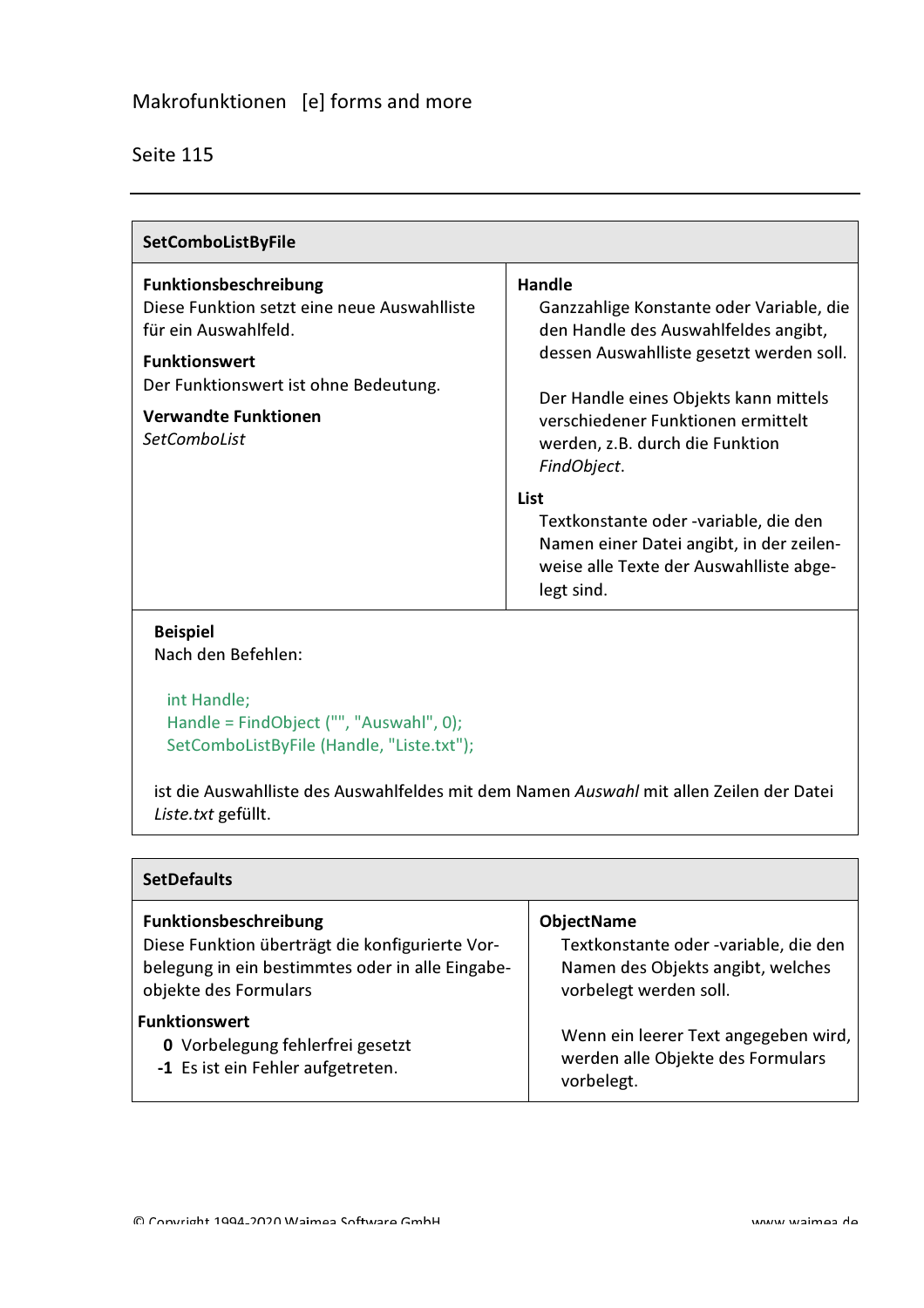| <b>SetDisplayFrame</b>                                                                                                                                                                                                                                                                                                                                 |                                                                                                                                                                       |
|--------------------------------------------------------------------------------------------------------------------------------------------------------------------------------------------------------------------------------------------------------------------------------------------------------------------------------------------------------|-----------------------------------------------------------------------------------------------------------------------------------------------------------------------|
| <b>Funktionsbeschreibung</b><br>Mit dieser Funktion können die Blattränder zwi-<br>schen dem Fenster und dem Blatt eingestellt<br>werden.                                                                                                                                                                                                              | Frame<br>Ganzzahlige Konstante oder Variable,<br>die angibt welcher oder welche der<br>vier Ränder verändert werden sollen:                                           |
| <b>Funktionswert</b><br>Der Funktionswert ist ohne Bedeutung.<br><b>Bemerkungen</b><br>Wenn die Blattränder auf Null gesetzt werden,<br>geht der optische Eindruck eines Blattes innerhalb<br>des Dokumentenfensters verloren. Dies kann bei<br>Anwendungen erwünscht sein, die nicht als For-<br>mular, sondern als Dateneingabemaske fungie-<br>ren. | 1 linker Rand<br>2 oberer Rand<br>4 rechter Rand<br>unterer Rand<br>8<br>Durch Addieren dieser Werte können.<br>auch mehrere Ränder gleichzeitig ge-<br>setzt werden. |
|                                                                                                                                                                                                                                                                                                                                                        | <b>Size</b><br>Ganzzahlige Konstante oder Variable,<br>die den neuen Rand in Pixeln angibt.                                                                           |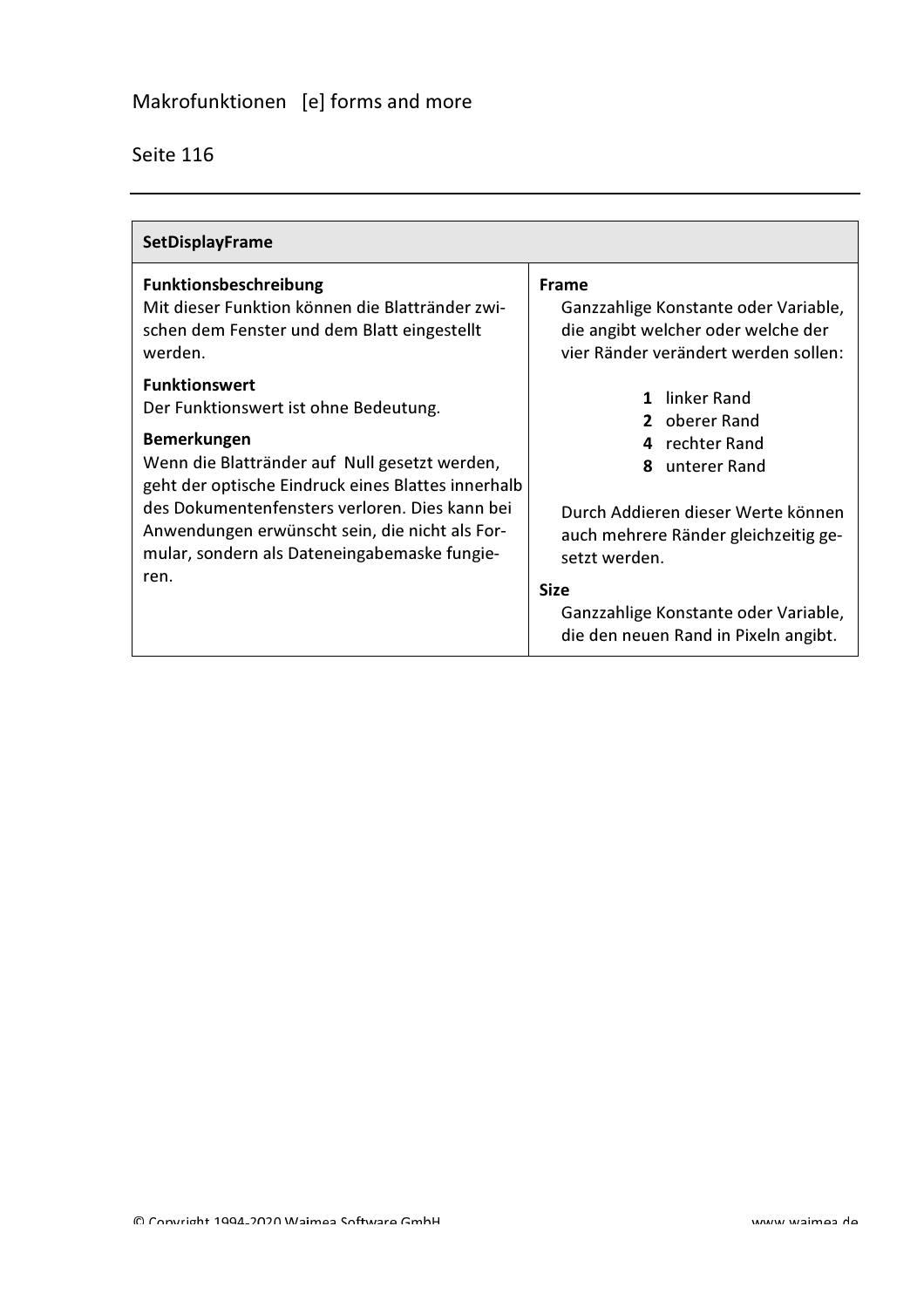| SetDisplayState                                                                                                                                                                                                                                                                                                                                                                                                |                                                                                                                                                                                                                                                                                                                                                                                                                                                |
|----------------------------------------------------------------------------------------------------------------------------------------------------------------------------------------------------------------------------------------------------------------------------------------------------------------------------------------------------------------------------------------------------------------|------------------------------------------------------------------------------------------------------------------------------------------------------------------------------------------------------------------------------------------------------------------------------------------------------------------------------------------------------------------------------------------------------------------------------------------------|
| Funktionsbeschreibung<br>Diese Funktion setzt den Status sichtbar für ein<br>oder mehrere Objekte.<br><b>Funktionswert</b><br>Der Funktionswert ist ohne Bedeutung.<br><b>Bemerkungen</b><br>Es wird der Status aller Objekte geändert, die zu<br>dem angegebenen Objektnamen passen und die<br>auf einer Seite mit dem angegebenen Seitenna-<br>men liegen.<br><b>Verwandte Funktionen</b><br>GetDisplayState | PageName<br>Textkonstante oder -variable, die den<br>Namen der Seiten angibt, auf denen<br>Objekte geändert werden sollen. Der<br>Name darf auch eine sogenannte<br>Wildcard sein (Anhang B). Ein leerer<br>Text bezeichnet die aktuelle Seite.<br><b>ObjectName</b><br>Textkonstante oder -variable, die den<br>Namen der Objekte angibt, die geän-<br>dert werden sollen. Der Name darf<br>auch eine sogenannte Wildcard sein<br>(Anhang B). |
|                                                                                                                                                                                                                                                                                                                                                                                                                | <b>State</b><br>Ganzzahlige Konstante oder Variable,<br>die den neuen Status angibt:<br>1 sichtbar machen<br>unsichtbar machen                                                                                                                                                                                                                                                                                                                 |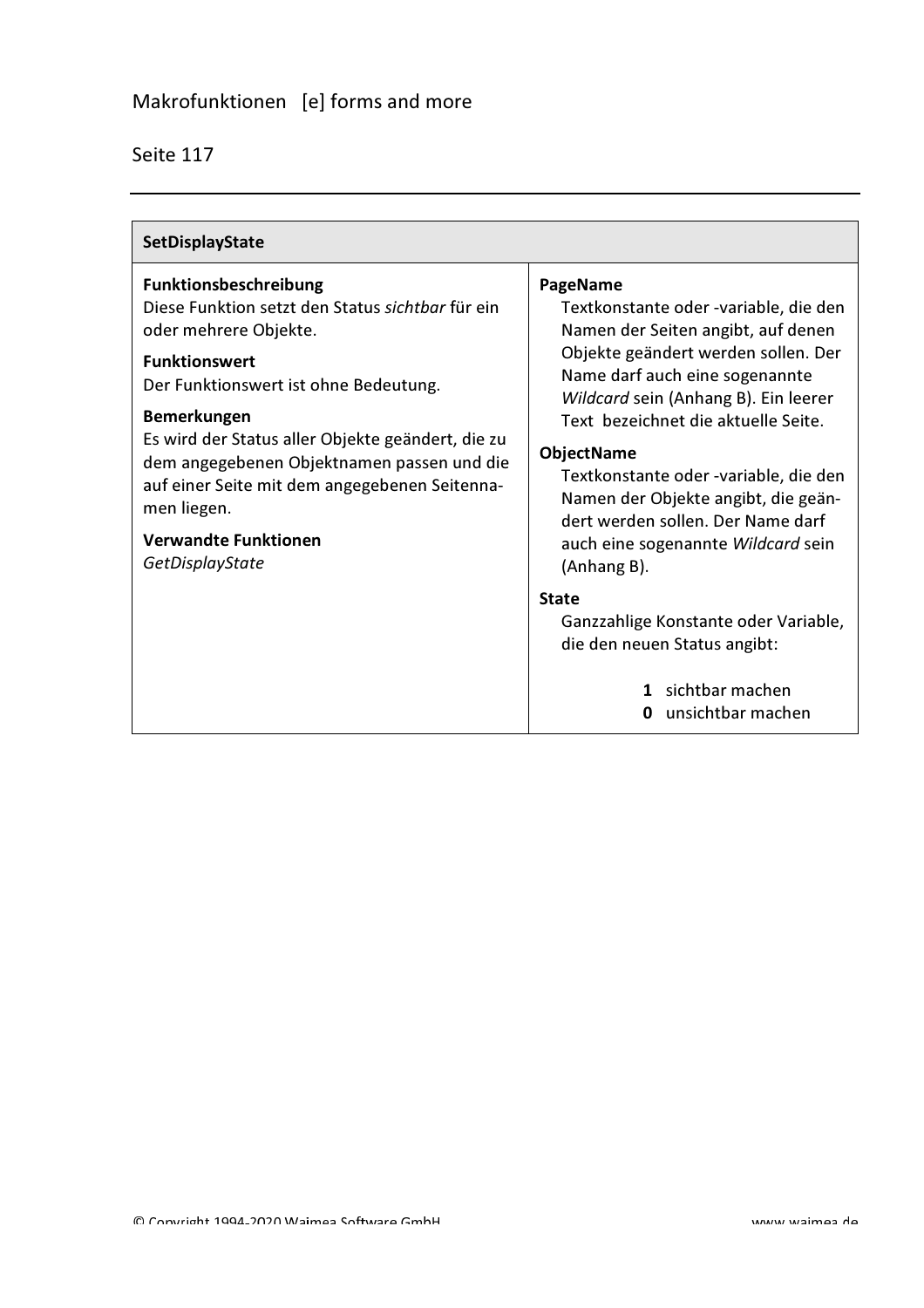| <b>SetFloat</b>                                                                                                                                                                                                                    |                                                                                                                                                                                                                                                                                                                                                                                              |
|------------------------------------------------------------------------------------------------------------------------------------------------------------------------------------------------------------------------------------|----------------------------------------------------------------------------------------------------------------------------------------------------------------------------------------------------------------------------------------------------------------------------------------------------------------------------------------------------------------------------------------------|
| Funktionsbeschreibung<br>Diese Funktion wandelt eine Gleitkommazahl in<br>eine formatierte Dezimaldarstellung und schreibt<br>diese in ein Objekt oder eine Gruppe von Objek-<br>ten.<br><b>Funktionswert</b>                      | <b>ObjectName</b><br>Textkonstante oder -variable, die den<br>Namen der Objekte angibt, die geän-<br>dert werden sollen. Der Name darf<br>auch eine sogenannte Wildcard sein<br>(Anhang B).                                                                                                                                                                                                  |
| Der Funktionswert ist ohne Bedeutung.<br><b>Bemerkungen</b><br>Es werden alle Objekte des Formulars geändert,                                                                                                                      | Value<br>Gleitkommakonstante oder -variable,<br>die die darzustellende Zahl angibt.                                                                                                                                                                                                                                                                                                          |
| die zu dem angegebenen Objektnamen passen.<br>Wenn dies nur auf bestimmten Seiten geschehen<br>soll, so kann die Funktion SetFloatOnPage ver-<br>wendet werden.<br><b>Verwandte Funktionen</b><br>SetFloatOnPage<br><b>SetText</b> | <b>DecimalDigits</b><br>Ganzzahlige Konstante oder Variable,<br>die die Anzahl der darzustellenden<br>Nachkommastellen festlegt. 0 bedeu-<br>tet, dass keine Nachkommastellen<br>erzeugt werden. In diesem Fall wird<br>auch kein Dezimalkomma erzeugt.<br>Die Darstellung wird auf die ge-<br>wünschte Anzahl Stellen gerundet. Als<br>Dezimaltrennzeichen ist das Komma<br>voreingestellt. |
|                                                                                                                                                                                                                                    | ThousandSep<br>Zeichen, das als Tausendertrenner<br>eingeblendet werden soll. Das Zeichen<br>kann entweder als Zeichenkonstante<br>(z.B. '.') oder als Zeichenwert (z.B. 46<br>anstelle von '.') übergeben werden.<br>Der Wert 0 bedeutet, dass kein Tau-<br>sendertrenner erzeugt wird.                                                                                                     |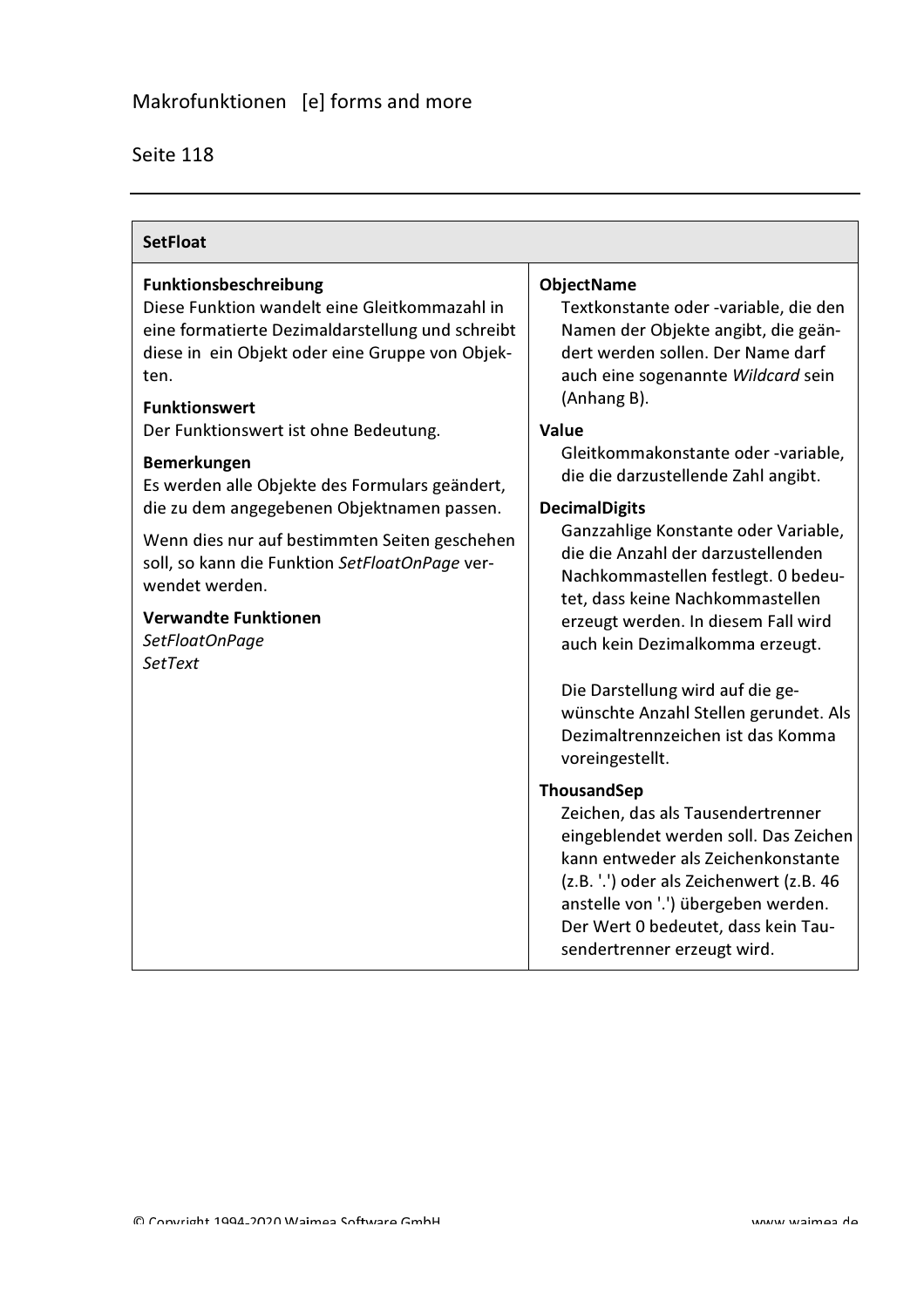| <b>SetFloatFormatted</b>                                                                                                                                                                                                                                                                                                                                                                                                                                                                                         |                                                                                                                                                                                                                                                                                                                                                                                                                                                                                                                                                                                                                                                                                                                                                                                        |  |
|------------------------------------------------------------------------------------------------------------------------------------------------------------------------------------------------------------------------------------------------------------------------------------------------------------------------------------------------------------------------------------------------------------------------------------------------------------------------------------------------------------------|----------------------------------------------------------------------------------------------------------------------------------------------------------------------------------------------------------------------------------------------------------------------------------------------------------------------------------------------------------------------------------------------------------------------------------------------------------------------------------------------------------------------------------------------------------------------------------------------------------------------------------------------------------------------------------------------------------------------------------------------------------------------------------------|--|
| Funktionsbeschreibung<br>Diese Funktion formatiert eine Gleitkommazahl<br>und setzt diese als Text in ein oder mehrere Ob-<br>jekte.<br><b>Funktionswert</b><br>Der Funktionswert ist ohne Bedeutung.<br><b>Bemerkungen</b><br>Es wird der Inhalt aller Objekte geändert, die zu<br>dem angegebenen Objektnamen passen und die<br>auf einer Seite mit dem angegebenen Seitenna-<br>men liegen.<br><b>Verwandte Funktionen</b><br>SetLongFormatted<br><b>SetText</b><br>SetTextOnPage<br><b>GetFloatFormatted</b> | PageName<br>Textkonstante oder -variable, die den<br>Namen der Seiten angibt, auf denen<br>Objekte geändert werden sollen. Der<br>Name darf auch eine sogenannte<br>Wildcard sein (Anhang B). Ein leerer<br>Text bezeichnet die aktuelle Seite.<br><b>ObjectName</b><br>Textkonstante oder -variable, die den<br>Namen der Objekte angibt, die geän-<br>dert werden sollen. Der Name darf<br>auch eine sogenannte Wildcard sein<br>(Anhang B).<br>Value<br>Gleitkommakonstante oder -Variable,<br>die den neuen Inhalt definiert.<br>Format<br>Textkonstante oder -variable, die den<br>Formatdeskriptor für das Format der<br>Zahl definiert.<br>Ein leerer Text bedeutet, dass die Zahl<br>im Standardformat formatiert wird.<br>Formatdeskriptoren sind in Anhang G<br>beschrieben. |  |

#### **Beispiel**

Der folgende Befehl setzt den Wert 55,00 in alle Felder aller Seiten, die mit "A" beginnen:

SetFloatFormatted ("\*", "A\*", 55.0, "");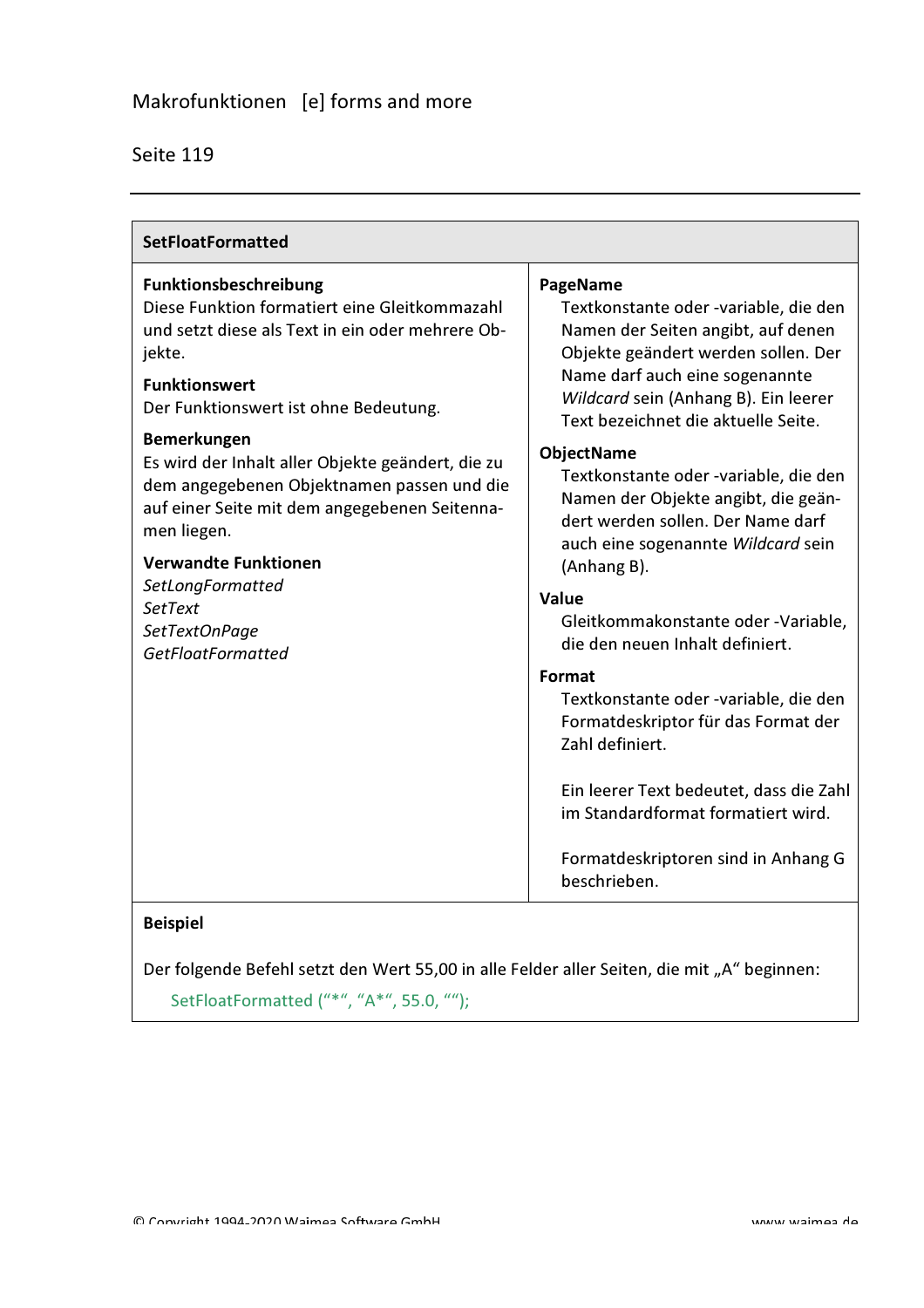#### **SetFloatOnPage**

#### Funktionsbeschreibung

Diese Funktion wandelt eine Gleitkommazahl in eine formatierte Dezimaldarstellung und schreibt diese in ein Objekt oder eine Gruppe von Objekten.

#### **Funktionswert**

Der Funktionswert ist ohne Bedeutung.

#### Bemerkungen

Es werden alle Objekte geändert, die zu dem angegebenen Objektnamen passen und die auf einer Seite mit dem angegebenen Seitennamen liegen.

#### **Verwandte Funktionen**

SetFloat **SetText** 

#### **PageName**

Textkonstante oder -variable, die den Namen der Seiten angibt, auf denen Objekte geändert werden sollen. Der Name darf auch eine sogenannte Wildcard sein (Anhang B). Ein leerer Textbezeichnet die aktuelle Seite.

#### **ObjectName**

Textkonstante oder -variable, die den Namen der Objekte angibt, die geändert werden sollen. Der Name darf auch eine sogenannte Wildcard sein (Anhang B).

#### Value

Gleitkommakonstante oder -variable, die die darzustellende Zahl angibt.

#### **DecimalDigits**

Ganzzahlige Konstante oder Variable, die die Anzahl der darzustellenden Nachkommastellen festlegt. 0 bedeutet, dass keine Nachkommastellen erzeugt werden. In diesem Fall wird auch kein Dezimalkomma erzeugt.

Die Darstellung wird auf die gewünschte Anzahl Stellen gerundet. Als Dezimaltrennzeichen ist das Komma voreingestellt.

#### **ThousandSep**

Zeichen, das als Tausendertrenner eingeblendet werden soll. Das Zeichen kann entweder als Zeichenkonstante (z.B. '.') oder als Zeichenwert (z.B. 46 anstelle von '.') übergeben werden. Der Wert 0 bedeutet, dass kein Tausendertrenner erzeugt wird.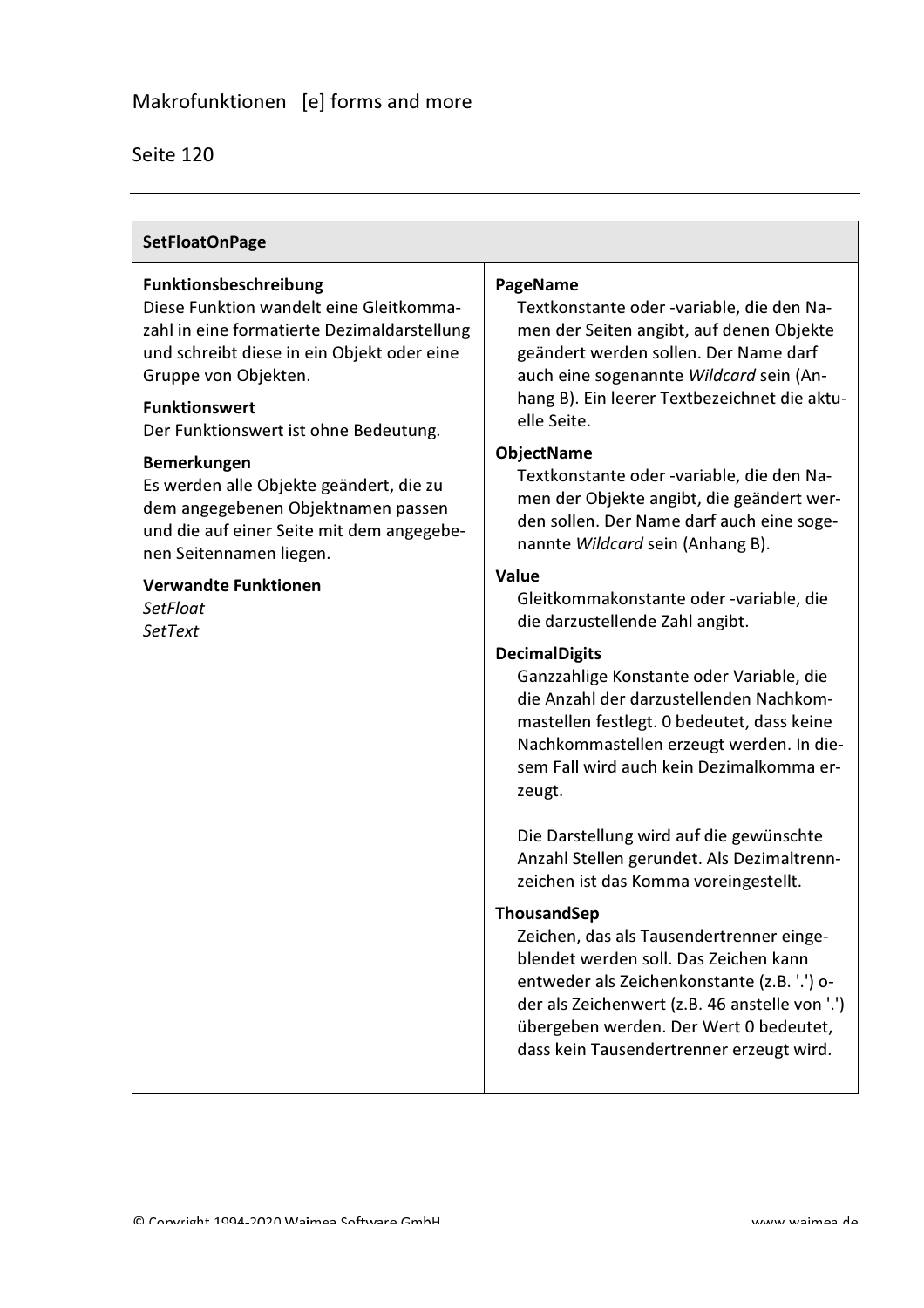| <b>Funktionsbeschreibung</b><br>PageName<br>Dieser Befehl setzt eine neue Schriftfarbe für ein<br>Objekt oder eine Gruppe von Objekten.<br><b>Funktionswert</b><br>Der Funktionswert ist ohne Bedeutung.<br><b>Bemerkungen</b><br>Es wird die Schriftfarbe aller Objekte geändert,<br><b>ObjectName</b><br>die zu dem angegebenen Objektnamen passen<br>und die auf einer Seite mit dem angegebenen | <b>SetFontColor</b> |                                                                                                                                                                                                                                                                                                                                                                                                                                                                                                                                                                                                                                                                                                                          |  |
|-----------------------------------------------------------------------------------------------------------------------------------------------------------------------------------------------------------------------------------------------------------------------------------------------------------------------------------------------------------------------------------------------------|---------------------|--------------------------------------------------------------------------------------------------------------------------------------------------------------------------------------------------------------------------------------------------------------------------------------------------------------------------------------------------------------------------------------------------------------------------------------------------------------------------------------------------------------------------------------------------------------------------------------------------------------------------------------------------------------------------------------------------------------------------|--|
| <b>Verwandte Funktionen</b><br>SetBgrColor<br>(Anhang B).<br><b>Type</b><br>viert. Muss 0 sein.<br><b>Red</b><br>zwischen 0 und 255 angibt.<br>Green<br>zwischen 0 und 255 angibt.<br><b>Blue</b>                                                                                                                                                                                                   | Seitennamen liegen. | Textkonstante oder -variable, die den<br>Namen der Seiten angibt, auf denen<br>Objekte geändert werden sollen. Der<br>Name darf auch eine sogenannte<br>Wildcard sein (Anhang B). Ein leerer<br>Text bezeichnet die aktuelle Seite.<br>Textkonstante oder -variable, die den<br>Namen der Objekte angibt, die geän-<br>dert werden sollen. Der Name darf<br>auch eine sogenannte Wildcard sein<br>Ganzzahlige Konstante oder Variable.<br>Ist für spätere Anwendungen reser-<br>Ganzzahlige Konstante oder Variable,<br>die den RGB-Wert für die Farbe Rot<br>Ganzzahlige Konstante oder Variable,<br>die den RGB-Wert für die Farbe Grün<br>Ganzzahlige Konstante oder Variable,<br>die den RGB-Wert für die Farbe Blau |  |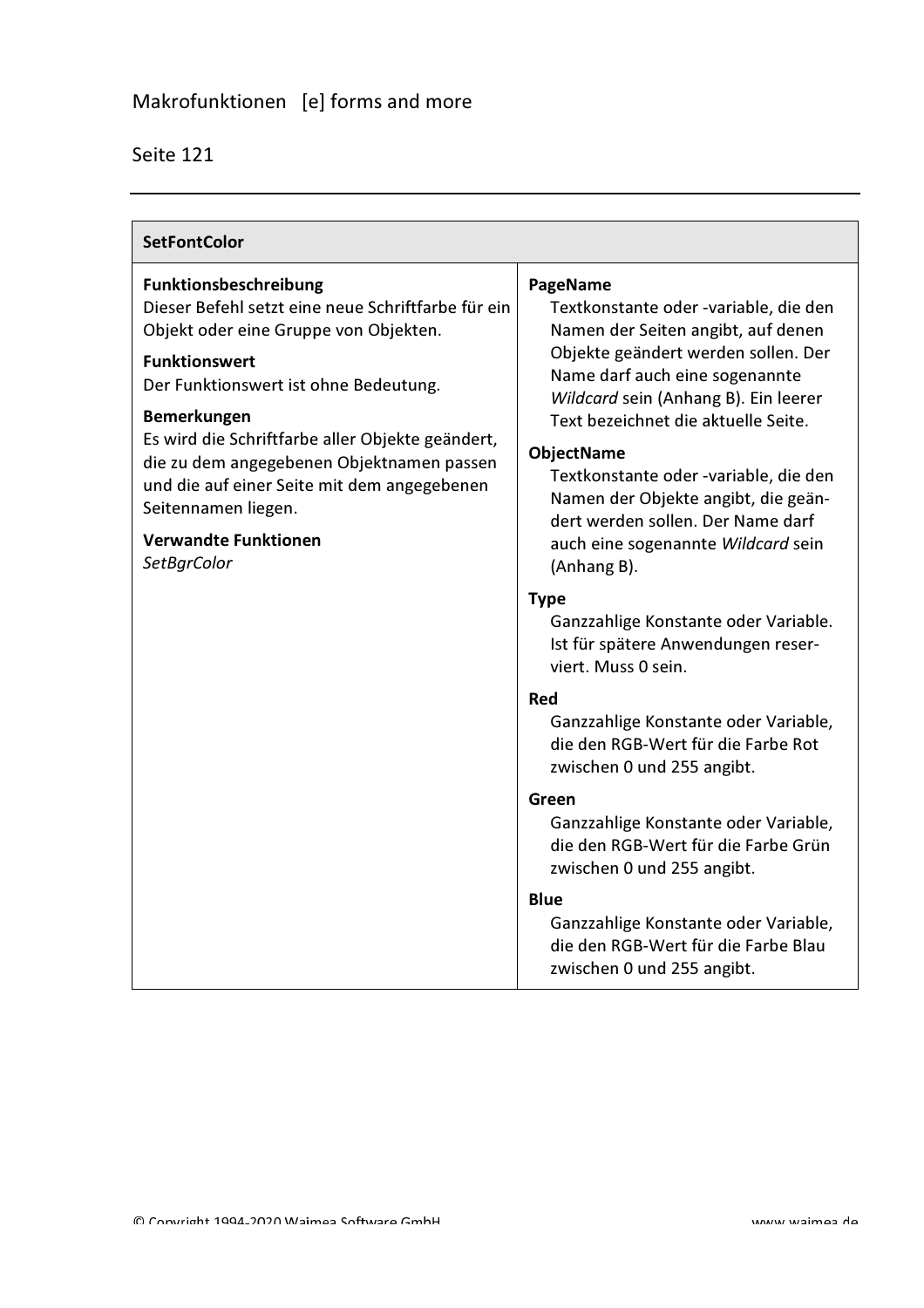| SetFontHeight                                                                                                                                                                                                                                                                                                                                                                                                                                                |                                                                                                                                                                                                                                                                                                                                                                                                                                                                                                                                                             |
|--------------------------------------------------------------------------------------------------------------------------------------------------------------------------------------------------------------------------------------------------------------------------------------------------------------------------------------------------------------------------------------------------------------------------------------------------------------|-------------------------------------------------------------------------------------------------------------------------------------------------------------------------------------------------------------------------------------------------------------------------------------------------------------------------------------------------------------------------------------------------------------------------------------------------------------------------------------------------------------------------------------------------------------|
| Funktionsbeschreibung<br>Dieser Befehl setzt eine neue Schrifthöhe für ein<br>Objekt oder eine Gruppe von Objekten.<br><b>Funktionswert</b><br>Der Funktionswert ist ohne Bedeutung.<br><b>Bemerkungen</b><br>Es wird die Schrifthöhe aller Objekte geändert,<br>die zu dem angegebenen Objektnamen passen<br>und die auf einer Seite mit dem angegebenen<br>Seitennamen liegen.<br><b>Verwandte Funktionen</b><br><b>SetFontName</b><br><i>SetFontColor</i> | PageName<br>Textkonstante oder -variable, die den<br>Namen der Seiten angibt, auf denen<br>Objekte geändert werden sollen. Der<br>Name darf auch eine sogenannte<br>Wildcard sein (Anhang B). Ein leerer<br>Text bezeichnet die aktuelle Seite.<br><b>ObjectName</b><br>Textkonstante oder -variable, die den<br>Namen der Objekte angibt, die geän-<br>dert werden sollen. Der Name darf<br>auch eine sogenannte Wildcard sein<br>(Anhang B).<br>Height<br>Ganzzahlige Konstante oder Variable,<br>die die neue Schrifthöhe in Zehntel-<br>punkten angibt. |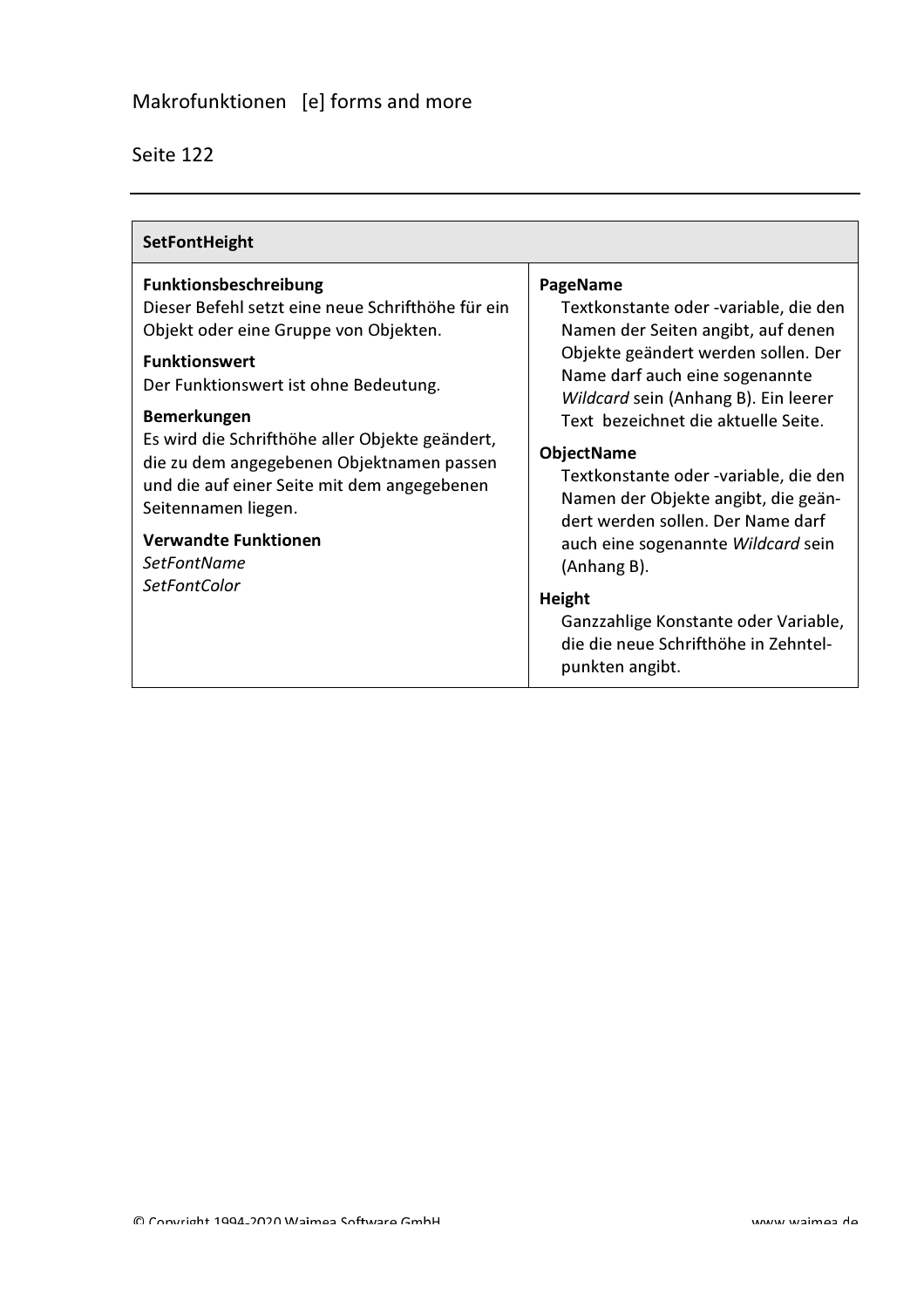| <b>SetFontName</b>                                                                                                                                                                                                                                                                                                                                                                                                                                      |                                                                                                                                                                                                                                                                                                                                                                                                                                                                                                                                                                                            |
|---------------------------------------------------------------------------------------------------------------------------------------------------------------------------------------------------------------------------------------------------------------------------------------------------------------------------------------------------------------------------------------------------------------------------------------------------------|--------------------------------------------------------------------------------------------------------------------------------------------------------------------------------------------------------------------------------------------------------------------------------------------------------------------------------------------------------------------------------------------------------------------------------------------------------------------------------------------------------------------------------------------------------------------------------------------|
| <b>Funktionsbeschreibung</b><br>Dieser Befehl setzt eine neue Schriftart für ein<br>Objekt oder eine Gruppe von Objekten.<br><b>Funktionswert</b><br>Der Funktionswert ist ohne Bedeutung.<br><b>Bemerkungen</b><br>Es wird die Schriftart aller Objekte geändert, die<br>zu dem angegebenen Objektnamen passen und<br>die auf einer Seite mit dem angegebenen Seiten-<br>namen liegen.<br><b>Verwandte Funktionen</b><br>SetFontHeight<br>SetFontColor | PageName<br>Textkonstante oder -variable, die den<br>Namen der Seiten angibt, auf denen<br>Objekte geändert werden sollen. Der<br>Name darf auch eine sogenannte<br>Wildcard sein (Anhang B). Ein leerer<br>Text bezeichnet die aktuelle Seite.<br><b>ObjectName</b><br>Textkonstante oder -variable, die den<br>Namen der Objekte angibt, die geän-<br>dert werden sollen. Der Name darf<br>auch eine sogenannte Wildcard sein<br>(Anhang B).<br><b>FontName</b><br>Textkonstante oder -variable, die den<br>Namen der Schriftart angibt, die die<br>betroffenen Objekte erhalten sollen. |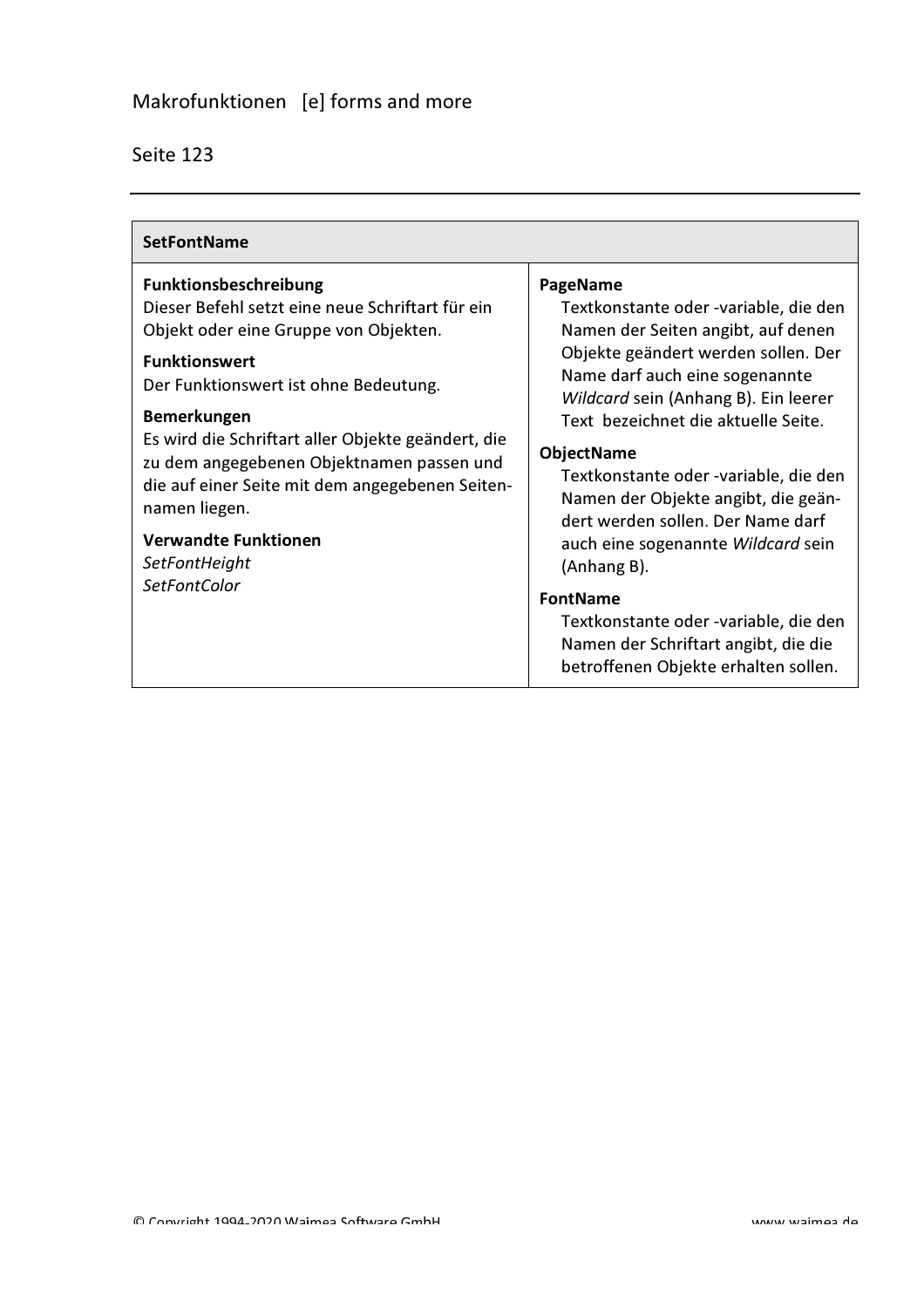| Seite 124 |  |
|-----------|--|
|           |  |

| <b>SetFontProperty</b>                                                                                                                                                                                                            |                                                                                                                                                                                                                                         |
|-----------------------------------------------------------------------------------------------------------------------------------------------------------------------------------------------------------------------------------|-----------------------------------------------------------------------------------------------------------------------------------------------------------------------------------------------------------------------------------------|
| <b>Funktionsbeschreibung</b><br>Diese Funktion setzt eine von mehreren<br>Font-Eigenschaften als String.<br><b>Funktionswert</b><br><b>Kein Funktionswert</b><br>Bemerkungen<br>Wenn versucht, wird, eine nicht definierte Eigen- | Handle<br>Ganzzahlige Konstante oder Variable,<br>die den Handle des Objekts angibt,<br>das angesprochen werden soll.<br>Property<br>Textkonstante oder -variable, die den<br>Namen der Eigenschaft angibt, die<br>gesetzt werden soll. |
| schaft zu setzen, ist die Funktion ohne Wirkung.<br><b>Verwandte Funktionen</b><br><b>GetFontProperty</b><br><b>SetColorProperty</b><br><b>SetStringProperty</b>                                                                  | Folgende Eigenschaften sind definiert:<br>Color<br>Escapement                                                                                                                                                                           |
| SetLongProperty                                                                                                                                                                                                                   | Face<br>Height<br><b>Italic</b><br><b>Strikeout</b><br>Underline<br>Weight                                                                                                                                                              |
|                                                                                                                                                                                                                                   | Data<br>Textkonstant oder -variable, auf der<br>der zu setzende Wert übergeben wird.                                                                                                                                                    |

Nach Ausführung der Befehle:

int Handle; Handle = FindObject ("", "Eingabe", 0); SetFontProperty (Handle, "Weight", "700");

ist der Schrifttyp des Objekts mit dem Namen Eingabe fett und nicht mehr normal.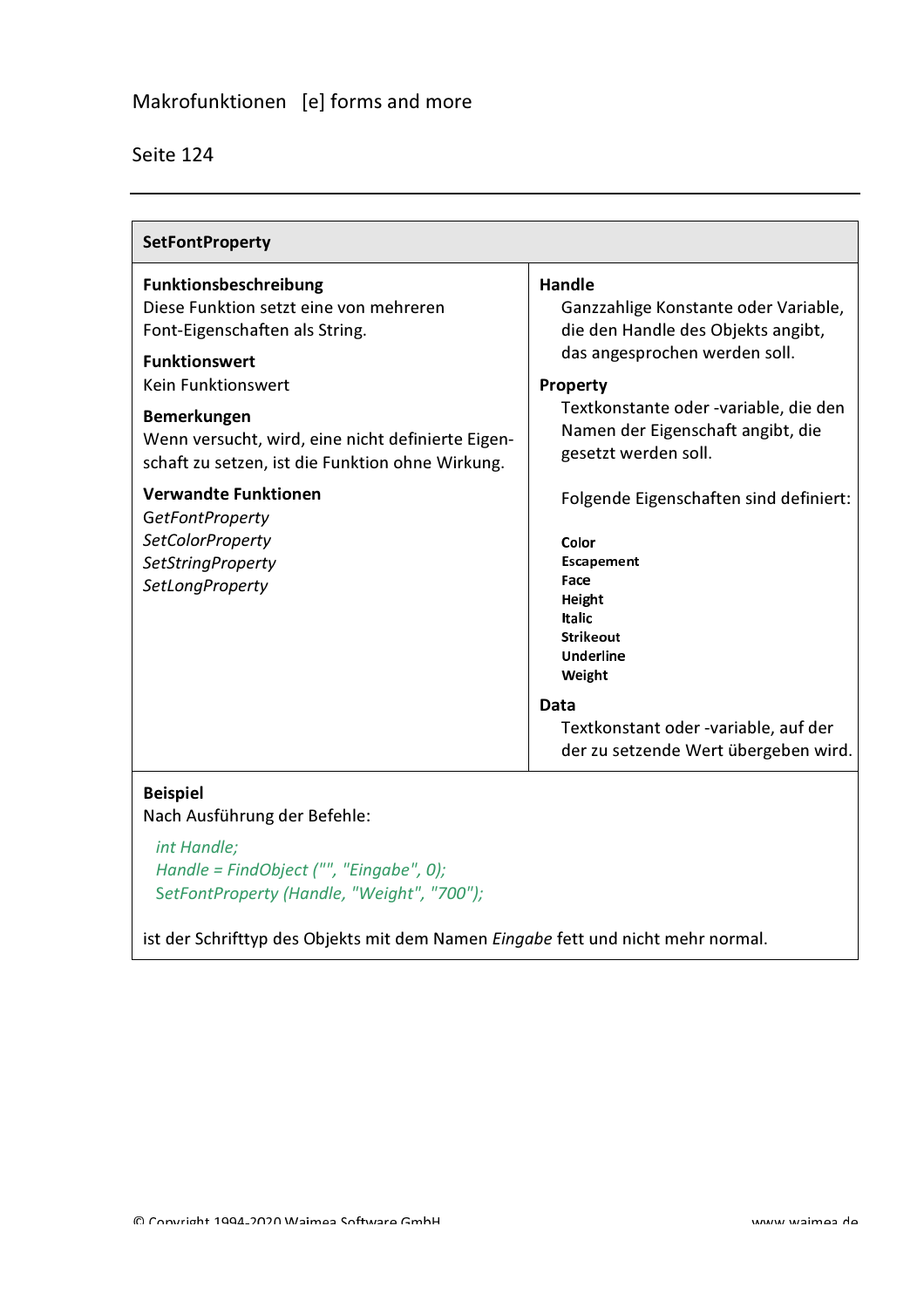| SetHoriAlign                                                                                                                                                                                                                                                                                                                                                                                                           |                                                                                                                                                                                                                                                                                                                                                                                                                                                                                                                                                                                                        |
|------------------------------------------------------------------------------------------------------------------------------------------------------------------------------------------------------------------------------------------------------------------------------------------------------------------------------------------------------------------------------------------------------------------------|--------------------------------------------------------------------------------------------------------------------------------------------------------------------------------------------------------------------------------------------------------------------------------------------------------------------------------------------------------------------------------------------------------------------------------------------------------------------------------------------------------------------------------------------------------------------------------------------------------|
| Funktionsbeschreibung<br>Diese Funktion setzt die horizontale Ausrichtung<br>von Objekten.<br><b>Funktionswert</b><br>Der Funktionswert ist ohne Bedeutung.<br><b>Bemerkungen</b><br>Es wird die Ausrichtung aller Objekte geändert,<br>die zu dem angegebenen Objektnamen passen<br>und die auf einer Seite mit dem angegebenen<br>Seitennamen liegen.<br><b>Verwandte Funktionen</b><br>SetVertAlign<br>GetHoriAlign | PageName<br>Textkonstante oder -variable, die den<br>Namen der Seiten angibt, auf denen<br>Objekte geändert werden sollen. Der<br>Name darf auch eine sogenannte<br>Wildcard sein (Anhang B). Ein leerer<br>Text bezeichnet die aktuelle Seite.<br><b>ObjectName</b><br>Textkonstante oder -variable, die den<br>Namen der Objekte angibt, die geän-<br>dert werden sollen. Der Name darf<br>auch eine sogenannte Wildcard sein<br>(Anhang B).<br>Mode<br>Ganzzahlige Konstante oder Variable,<br>die die Art der gewünschten Ausrich-<br>tung angibt:<br>linksbündig<br>2 zentriert<br>3 rechtsbündig |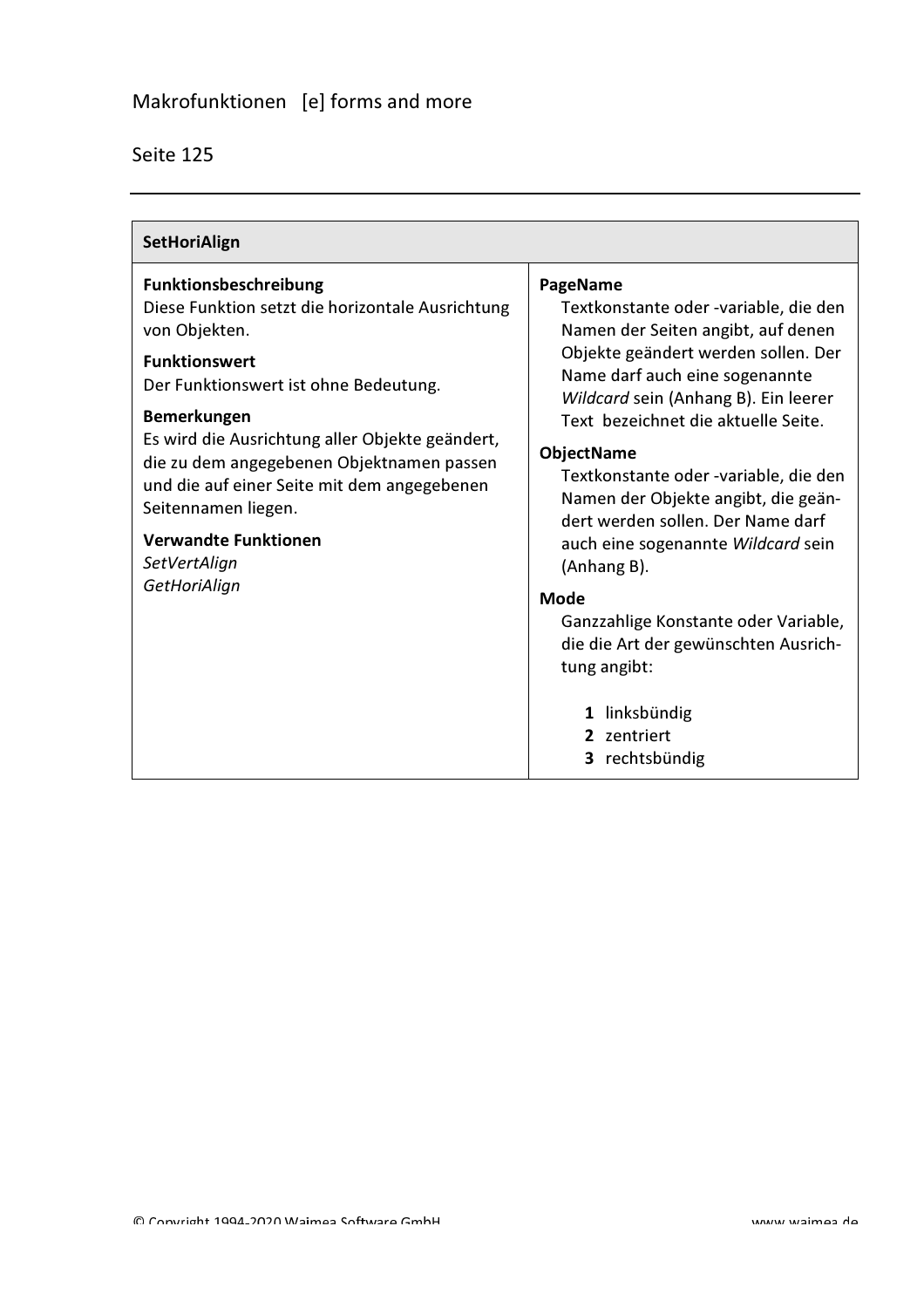|  | Seite 126 |  |
|--|-----------|--|
|  |           |  |
|  |           |  |

| SetLongFormatted                                                                                                                                                                                                                                                                                                                                                                                                                                                                                                            |                                                                                                                                                                                                                                                                                                                                                                                                                                                                                                                                                                                                                                                                                                                                                                                                |
|-----------------------------------------------------------------------------------------------------------------------------------------------------------------------------------------------------------------------------------------------------------------------------------------------------------------------------------------------------------------------------------------------------------------------------------------------------------------------------------------------------------------------------|------------------------------------------------------------------------------------------------------------------------------------------------------------------------------------------------------------------------------------------------------------------------------------------------------------------------------------------------------------------------------------------------------------------------------------------------------------------------------------------------------------------------------------------------------------------------------------------------------------------------------------------------------------------------------------------------------------------------------------------------------------------------------------------------|
| <b>Funktionsbeschreibung</b><br>Diese Funktion formatiert einen ganzzahli-<br>gen Wert und setzt ihn als Text für ein oder<br>mehrere Objekte.<br><b>Funktionswert</b><br>Der Funktionswert ist ohne Bedeutung.<br><b>Bemerkungen</b><br>Es wird der Inhalt aller Objekte geändert,<br>die zu dem angegebenen Objektnamen<br>passen und die auf einer Seite mit dem an-<br>gegebenen Seitennamen liegen.<br><b>Verwandte Funktionen</b><br><b>SetFloatFormatted</b><br><b>SetText</b><br>SetTextOnPage<br>GetLongFormattedt | PageName<br>Textkonstante oder -variable, die den Na-<br>men der Seiten angibt, auf denen Objekte<br>geändert werden sollen. Der Name darf<br>auch eine sogenannte Wildcard sein (An-<br>hang B). Ein leerer Text bezeichnet die ak-<br>tuelle Seite.<br><b>ObjectName</b><br>Textkonstante oder -variable, die den Na-<br>men der Objekte angibt, die geändert wer-<br>den sollen. Der Name darf auch eine soge-<br>nannte Wildcard sein (Anhang B).<br><b>Value</b><br>Ganzzahlige Konstante oder -variable, die<br>den neuen Inhalt definiert.<br>Format<br>Textkonstante oder -variable, die den For-<br>matdeskriptor für das Format der Zahl defi-<br>niert.<br>Ein leerer Text bedeutet, dass die Zahl im<br>Standardformat formatiert wird.<br>Formatdeskriptoren sind in Anhang G be- |
|                                                                                                                                                                                                                                                                                                                                                                                                                                                                                                                             | schrieben.                                                                                                                                                                                                                                                                                                                                                                                                                                                                                                                                                                                                                                                                                                                                                                                     |

#### **Beispiel**

Der folgende Befehl setzt den Wert 55 in alle Felder aller Seiten, die mit "A" beginnen:

SetLongFormatted ("\*", "A\*", 55, "");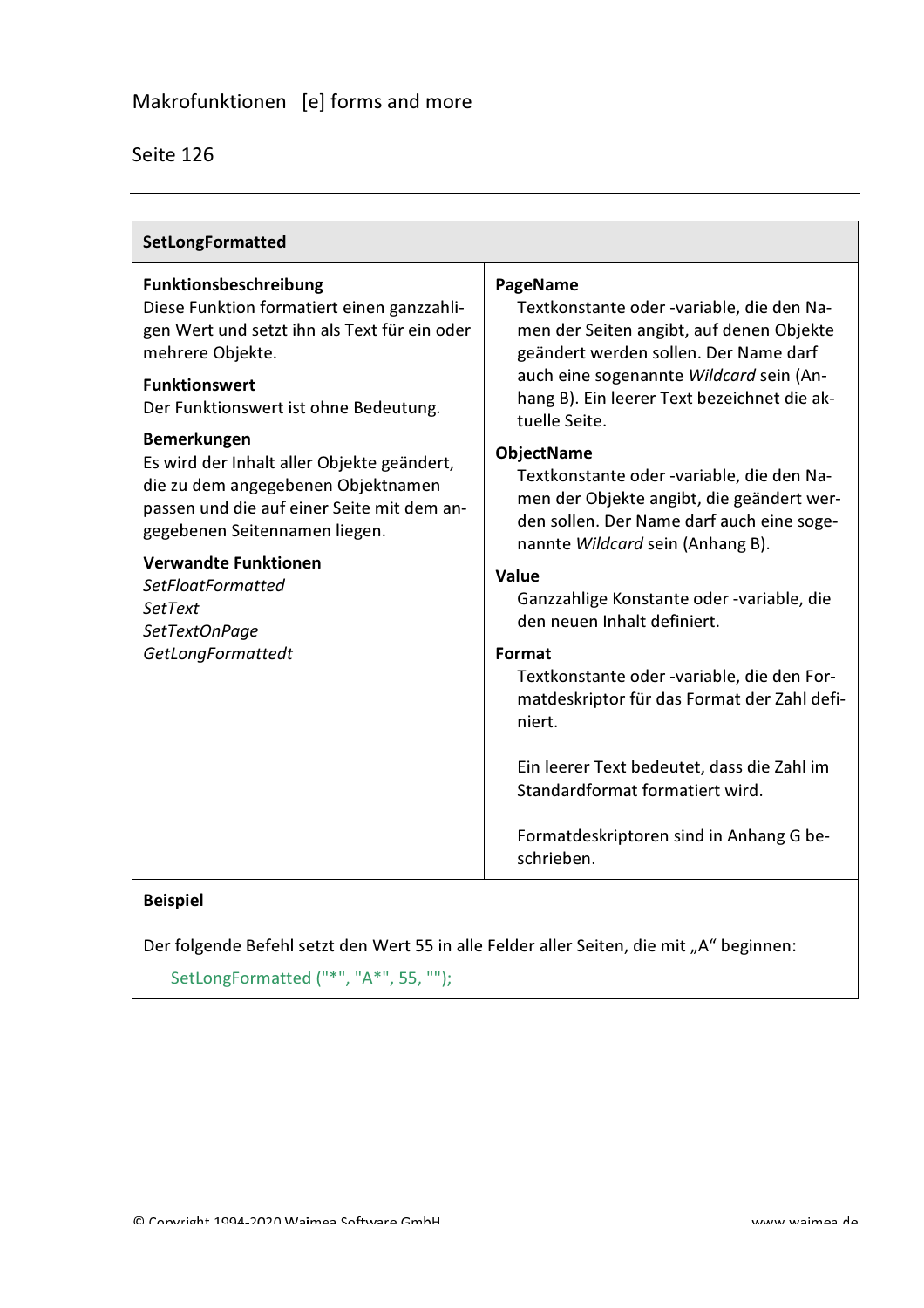| <b>SetLongProperty</b>                                                                                                                                                                                                                                                                                                                                                                                                 |                                                                                                                                                                                                                                                                                                                 |  |
|------------------------------------------------------------------------------------------------------------------------------------------------------------------------------------------------------------------------------------------------------------------------------------------------------------------------------------------------------------------------------------------------------------------------|-----------------------------------------------------------------------------------------------------------------------------------------------------------------------------------------------------------------------------------------------------------------------------------------------------------------|--|
| Funktionsbeschreibung<br>Diese Funktion setzt eine von verschiedenen<br>möglichen ganzzahligen Eigenschaften eines<br>Formularobjekts.<br><b>Funktionswert</b><br><b>0</b> Die Eigenschaft wurde gesetzt<br>-1 Fehler oder Objekt unbekannt<br><b>Bemerkungen</b><br>Nicht alle Eigenschaften haben für jeden Objekt-<br>typ eine Bedeutung. Manche Eigenschaften ha-<br>ben nur für bestimmte Objekttypen einen Sinn. | <b>Handle</b><br>Ganzzahlige Konstante oder Variable,<br>die den Handle des Objekts angibt,<br>das angesprochen werden soll.<br>Property<br>Textkonstante oder -variable, die den<br>Namen der Eigenschaft angibt, die<br>gelesen werden soll.<br>Folgende Eigenschaften sind definiert:<br><b>TempDispTime</b> |  |
| Wenn Eigenschaften benannt werden, die es zwar<br>prinzipiell gibt, aber die für den angegebenen<br>Objekttyp keine Bedeutung haben, erfolgt keine<br>Fehlermeldung, aber der Aufruf der Funktion ist<br>ohne Wirkung.<br>Wenn Eigenschaften benannt werden, die nicht                                                                                                                                                 | DataType<br>SelectLimit<br>HoriAlign<br><b>VertAlign</b><br>Nicht alle Eigenschaften sind für jedes<br>Objekte sinnvoll.                                                                                                                                                                                        |  |
| definiert sind, erfolgt eine Fehlermeldung.<br><b>Verwandte Funktionen</b>                                                                                                                                                                                                                                                                                                                                             | <b>NewValue</b><br>Ganzzahlige Konstante oder Variable,                                                                                                                                                                                                                                                         |  |
| GetLongProperty<br><b>SetStringProperty</b><br><b>SetColorProperty</b>                                                                                                                                                                                                                                                                                                                                                 | die den neuen Wert der Eigenschaft<br>angibt.                                                                                                                                                                                                                                                                   |  |
| <b>Beispiel</b><br>Nach den Befehlen:                                                                                                                                                                                                                                                                                                                                                                                  |                                                                                                                                                                                                                                                                                                                 |  |

int Time; int Hnd; Hnd = FindObject ("", "Zugriff", 0); Time = GetLongProperty (Hnd, "TempDispTime", 10);

wird die Zeit für die Anzeige der Erfolgsmeldung nach einer Operation für das Datenzugriffsobjekt Zugriff auf 10 Zehntelsekunden - also auf 1 Sekunde - gesetzt.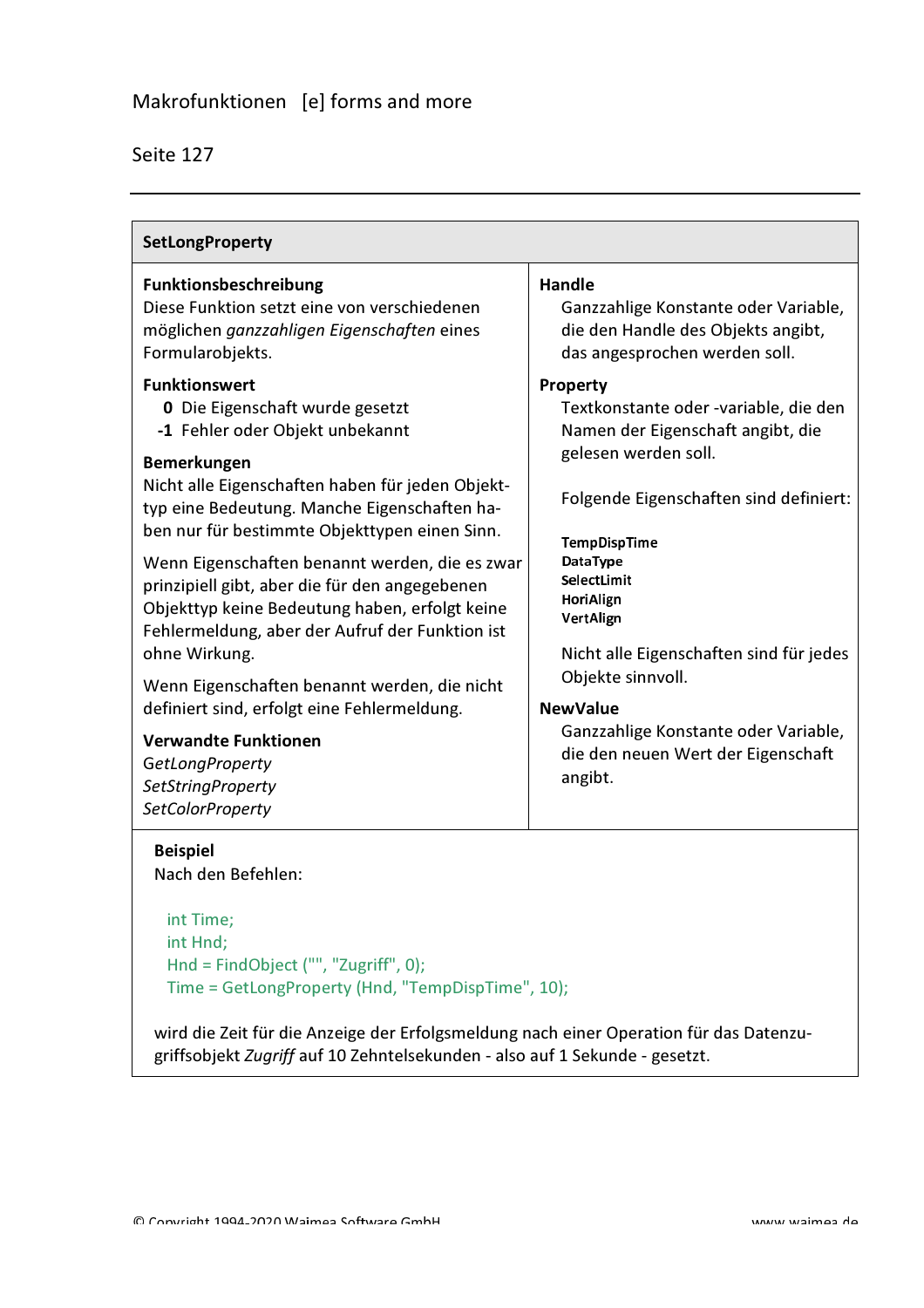| <b>SetMacroCode</b>                                                                                                                                                                                                                                                                                                                                                                                                                  |                                                                                                                                                                                                                                                                                                    |  |
|--------------------------------------------------------------------------------------------------------------------------------------------------------------------------------------------------------------------------------------------------------------------------------------------------------------------------------------------------------------------------------------------------------------------------------------|----------------------------------------------------------------------------------------------------------------------------------------------------------------------------------------------------------------------------------------------------------------------------------------------------|--|
| <b>Funktionsbeschreibung</b><br>Diese Funktion setzt den Makrocode eines Ob-<br>jekts oder den Makrocodes eines globalen For-<br>mularmakros.                                                                                                                                                                                                                                                                                        | <b>ObjektName</b><br>Ganzzahlige Konstante oder Variable,<br>den Handle des Eingabeobjektes an-<br>gibt, dessen Code gesetzt werden soll.                                                                                                                                                          |  |
| <b>Funktionswert</b><br>Der Funktionswert ist ohne Bedeutung.<br><b>Bemerkung</b><br>Wenn das angegebene Makroereignis nicht exis-<br>tiert, ist diese Funktion ohne Bedeutung. Das Er-<br>eignis wird nicht automatisch angelegt.<br>Den Handle eines Objekts erhält man durch ver-<br>schiedene andere Makrofunktionen, z.B. durch<br><b>FindObject</b><br><b>Verwandte Funktionen</b><br><b>GetMacroCode</b><br><b>FindObject</b> | Wenn der Wert 0 angegeben wird,<br>wird ein globales Formularmakro ge-<br>setzt.<br><b>MacroName</b><br>Textkonstante oder -variable, die den<br>Namen des Makroereignisses angibt,<br>dessen Code gesetzt werden soll.<br>Code<br>Textkonstante oder -variable, die den<br>neuen Code bezeichnet. |  |

| <b>SetModulePath</b>                                                                                                                                   |                                                                                                           |
|--------------------------------------------------------------------------------------------------------------------------------------------------------|-----------------------------------------------------------------------------------------------------------|
| <b>Funktionsbeschreibung</b><br>Diese Funktion setzt das Verzeichnis, in dem beim<br>Einfügen von Bausteinen die Bausteindateien er-<br>wartet werden. | Path<br>Textkonstante oder -variable, die das<br>neue Verzeichnis für die Baustein-<br>verwaltung angibt. |
| <b>Funktionswert</b><br>Der Funktionswert hat keinen Funktionswert.                                                                                    |                                                                                                           |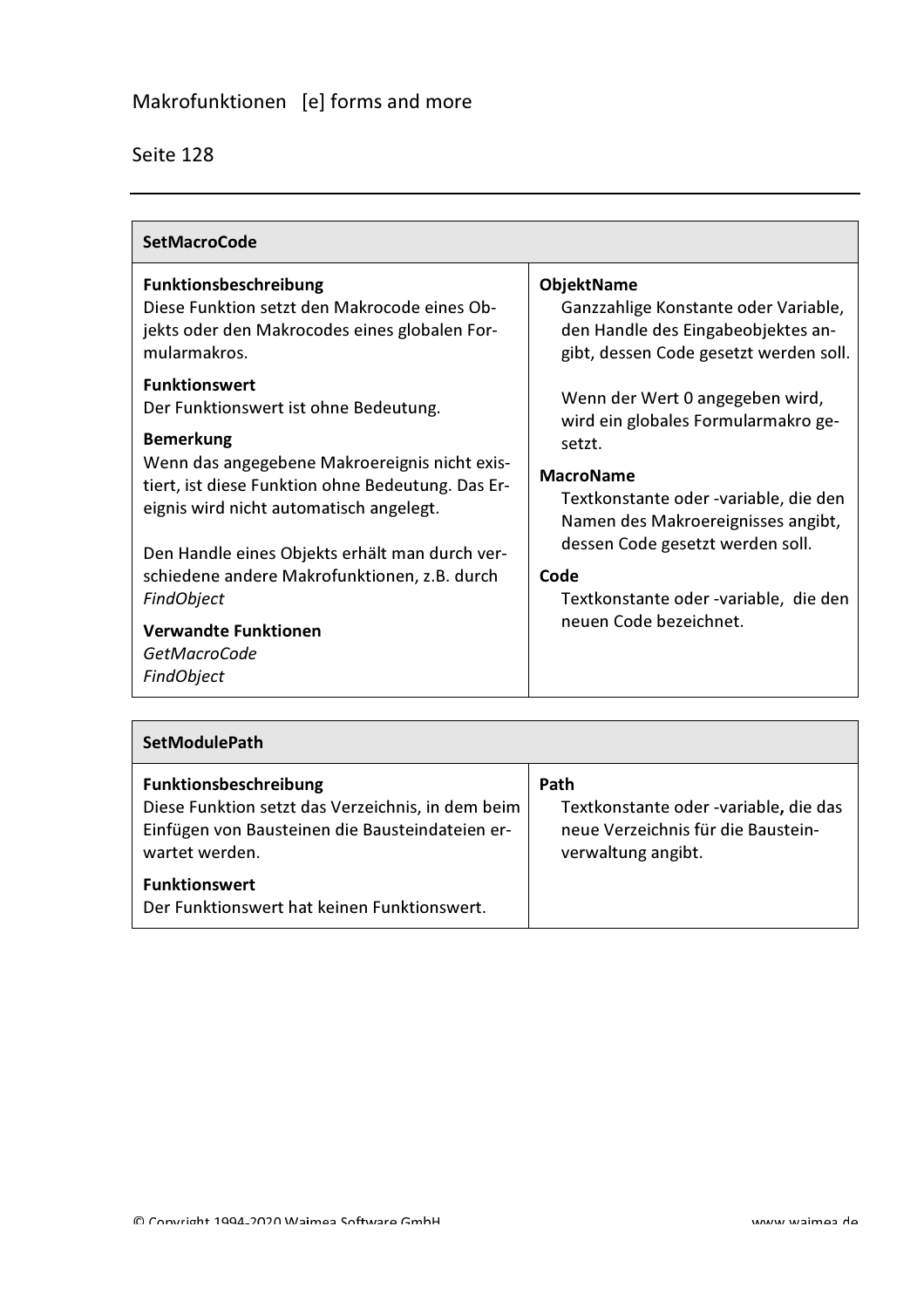| Seite 129 |  |
|-----------|--|
|-----------|--|

| <b>SetObjectPos</b>                                                                                                                                   |                                                                                                                                                                                 |
|-------------------------------------------------------------------------------------------------------------------------------------------------------|---------------------------------------------------------------------------------------------------------------------------------------------------------------------------------|
| <b>Funktionsbeschreibung</b><br>Diese Funktion setzt eine neue Position für<br>ein beliebiges Objekt innerhalb der Seite auf<br>der es sich befindet. | Handle<br>Ganzzahlige Konstante oder Variable, die<br>den Handle des Eingabeobjektes angibt,<br>dessen Position verändert werden soll.                                          |
| <b>Funktionswert</b><br>Der Funktionswert ist ohne Bedeutung.<br><b>Verwandte Funktionen</b><br><b>GetObjectPos</b>                                   | Der Handle eines Objekts kann mittels<br>verschiedener Funktionen ermittelt<br>werden, z.B. durch die Funktion<br>FindObject.                                                   |
|                                                                                                                                                       | <b>LeftPos</b><br>Ganzzahlige Konstante oder Variable, die<br>die neue linke Position des Objekts in tau-<br>sendstel Millimetern bezogen auf den lin-<br>ken Blattrand angibt. |
|                                                                                                                                                       | <b>TopPos</b><br>Ganzzahlige Konstante oder Variable, die<br>die neue obere Position des Objekts in<br>tausendstel Millimetern bezogen auf den<br>oberen Blattrand angibt.      |

| <b>SetPageBgrMode</b>                                                             |                                                              |
|-----------------------------------------------------------------------------------|--------------------------------------------------------------|
| <b>Funktionsbeschreibung</b>                                                      | <b>Name</b>                                                  |
| Diese Funktion setzt den Seitenhintergrundmo-                                     | Textkonstante oder -Variable, die den                        |
| dus einer Seite.                                                                  | Namen der Seite angibt.                                      |
| <b>Funktionswert</b>                                                              | Mode                                                         |
| $0$ OK                                                                            | Ganzzahlige Konstante oder Variable,                         |
| -1 Fehler                                                                         | die den neuen Modus angibt:                                  |
| <b>Verwandte Funktionen</b><br>GetPageBgrMode<br>SetPageBgrColor<br>SetPageHeight | $1$ = Kein Hintergrund<br>$2 =$ Farbe<br>$3 = \text{Bitmap}$ |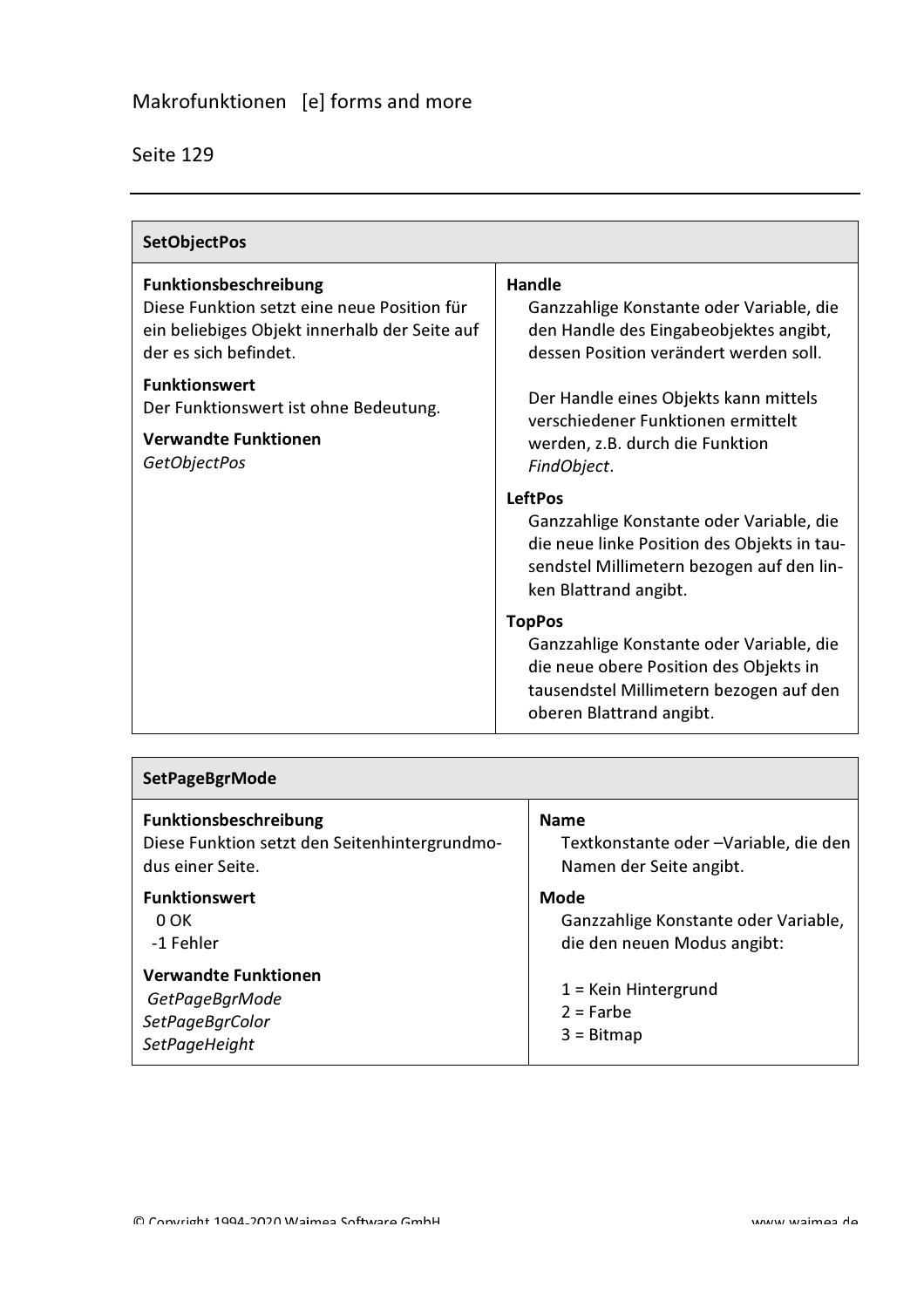| <b>SetPageBgrColor</b>                                                                                                                                                                                                                              |                                                                                                                                                                                                                                                                             |
|-----------------------------------------------------------------------------------------------------------------------------------------------------------------------------------------------------------------------------------------------------|-----------------------------------------------------------------------------------------------------------------------------------------------------------------------------------------------------------------------------------------------------------------------------|
| <b>Funktionsbeschreibung</b><br>Diese Funktion setzt die Farbe des Seitenhinter-<br>grundes einer Seite.                                                                                                                                            | <b>Name</b><br>Textkonstante oder -Variable, die den<br>Namen der Seite angibt.                                                                                                                                                                                             |
| <b>Bemerkung</b><br>Die Farbe ist nur dann wirksam, wenn der Modus<br>für den Seitenhintergrund den Wert 2 hat.<br><b>Funktionswert</b><br>$0$ OK<br>-1 Fehler<br><b>Verwandte Funktionen</b><br>GetPageBgrColor<br>SetPageBgrMode<br>SetPageHeight | Red<br>Ganzzahlige Konstante oder Variable,<br>die den Farbwert für Rot definiert<br>Green<br>Ganzzahlige Konstante oder Variable,<br>die den Farbwert für Grünot definiert.<br><b>Blue</b><br>Ganzzahlige Konstante oder Variable,<br>die den Farbwert für Blau definiert. |

| <b>SetPagekeyMode</b>                                                                                                                                                                 |                                                                                                             |
|---------------------------------------------------------------------------------------------------------------------------------------------------------------------------------------|-------------------------------------------------------------------------------------------------------------|
| <b>Funktionsbeschreibung</b><br>Diese Funktion steuert die Bedeutung der Blät-<br>ter-Tasten BildOben und BildUnten. Im Normalfall<br>blättern diese Tasten das Dokument auf oder ab. | <b>Mode</b><br>Ganzzahlige Konstante oder Variable,<br>die angibt, wie die Blätter-Tasten<br>wirken sollen: |
| In Verbindung mit Datenbankanwendungen ist es<br>manchmal sinnvoll, diese Tasten zum Blättern von<br>einem Datensatz zum nächsten zu Verwenden.                                       | 1 Blättern im Dokument<br>2 Datensatznavigation                                                             |
| <b>Funktionswert</b><br>Der Funktionswert ist ohne Bedeutung.                                                                                                                         | Der Wert 1 ist voreingestellt.                                                                              |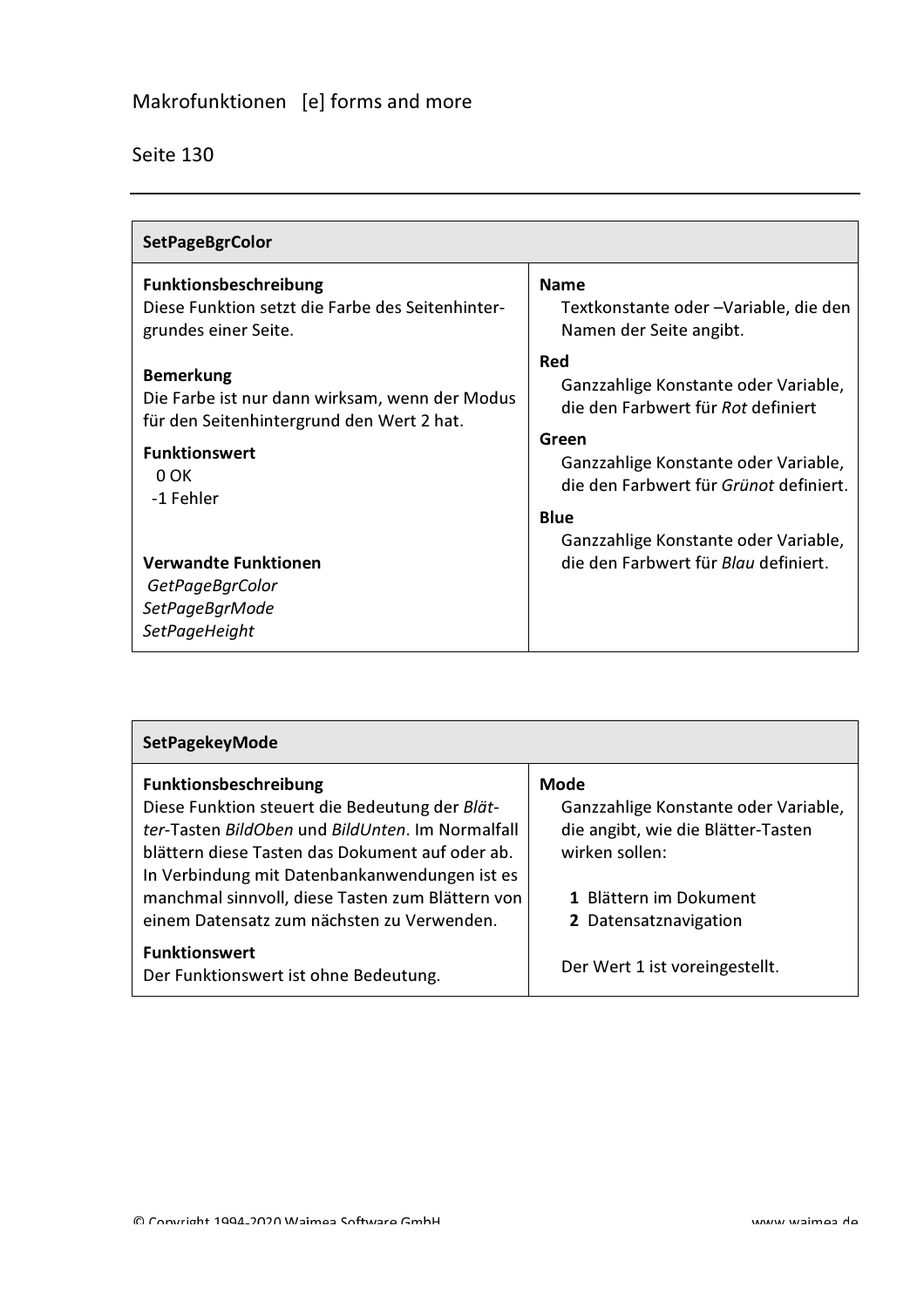| <b>SetPictureFile</b>                                                                                                                                                                                                                                                                                                                                                                                                                                        |                                                                                                                                                                                                                                                                                                                                                                                                                                                |
|--------------------------------------------------------------------------------------------------------------------------------------------------------------------------------------------------------------------------------------------------------------------------------------------------------------------------------------------------------------------------------------------------------------------------------------------------------------|------------------------------------------------------------------------------------------------------------------------------------------------------------------------------------------------------------------------------------------------------------------------------------------------------------------------------------------------------------------------------------------------------------------------------------------------|
| Funktionsbeschreibung<br>Diese Funktion setzt den Namen und Pfad de<br>Bilddatei, die mit dem Objekt assoziiert ist.<br><b>Funktionswert</b><br>Der Funktionswert ist ohne Bedeutung.<br><b>Bemerkung</b><br>Bei Bildobjekten, deren Quelle eine referenzierte<br>externe Datei ist, wird mit dieser Funktion der<br>Dateiname gesetzt.<br>Die Funktion sorgt dafür, dass das neue Bild auch<br>angezeigt wird.<br><b>Verwandte Funktionen</b><br>LoadBitmap | PageName<br>Textkonstante oder -variable, die den<br>Namen der Seiten angibt, auf denen<br>Objekte geändert werden sollen. Der<br>Name darf auch eine sogenannte<br>Wildcard sein (Anhang B). Ein leerer<br>Text bezeichnet die aktuelle Seite.<br><b>ObjectName</b><br>Textkonstante oder -variable, die den<br>Namen der Objekte angibt, die geän-<br>dert werden sollen. Der Name darf<br>auch eine sogenannte Wildcard sein<br>(Anhang B). |
|                                                                                                                                                                                                                                                                                                                                                                                                                                                              | <b>Dateiname</b><br>Textkonstante oder -variable, die den<br>Namen und Pfad der Datei bezeich-<br>net.                                                                                                                                                                                                                                                                                                                                         |

| <b>SetPrintState</b>                                                                                                                                                            |                                                                                                                                                                                             |
|---------------------------------------------------------------------------------------------------------------------------------------------------------------------------------|---------------------------------------------------------------------------------------------------------------------------------------------------------------------------------------------|
| <b>Funktionsbeschreibung</b><br>Diese Funktion setzt den Status wird gedruckt für<br>ein oder mehrere Objekte.<br><b>Funktionswert</b><br>Der Funktionswert ist ohne Bedeutung. | <b>ObjectName</b><br>Textkonstante oder -variable, die den<br>Namen der Objekte angibt, die geän-<br>dert werden sollen. Der Name darf<br>auch eine sogenannte Wildcard sein<br>(Anhang B). |
| <b>Bemerkung</b><br>Es wird das Attribut wird gedruckt aller Objekte<br>des Formulars geändert, die zu dem angegebenen<br>Objektnamen passen.                                   | <b>State</b><br>Ganzzahlige Konstante oder Variable,<br>die den neuen Status angibt:                                                                                                        |
| Wenn dies nur auf bestimmten Seiten geschehen<br>soll, so kann die Funktion SetPrintStateOnPage<br>verwendet werden.                                                            | 1 Objekte drucken<br><b>0</b> Objekte nicht drucken                                                                                                                                         |
| <b>Verwandte Funktionen</b><br>SetPrintStateOnPage                                                                                                                              |                                                                                                                                                                                             |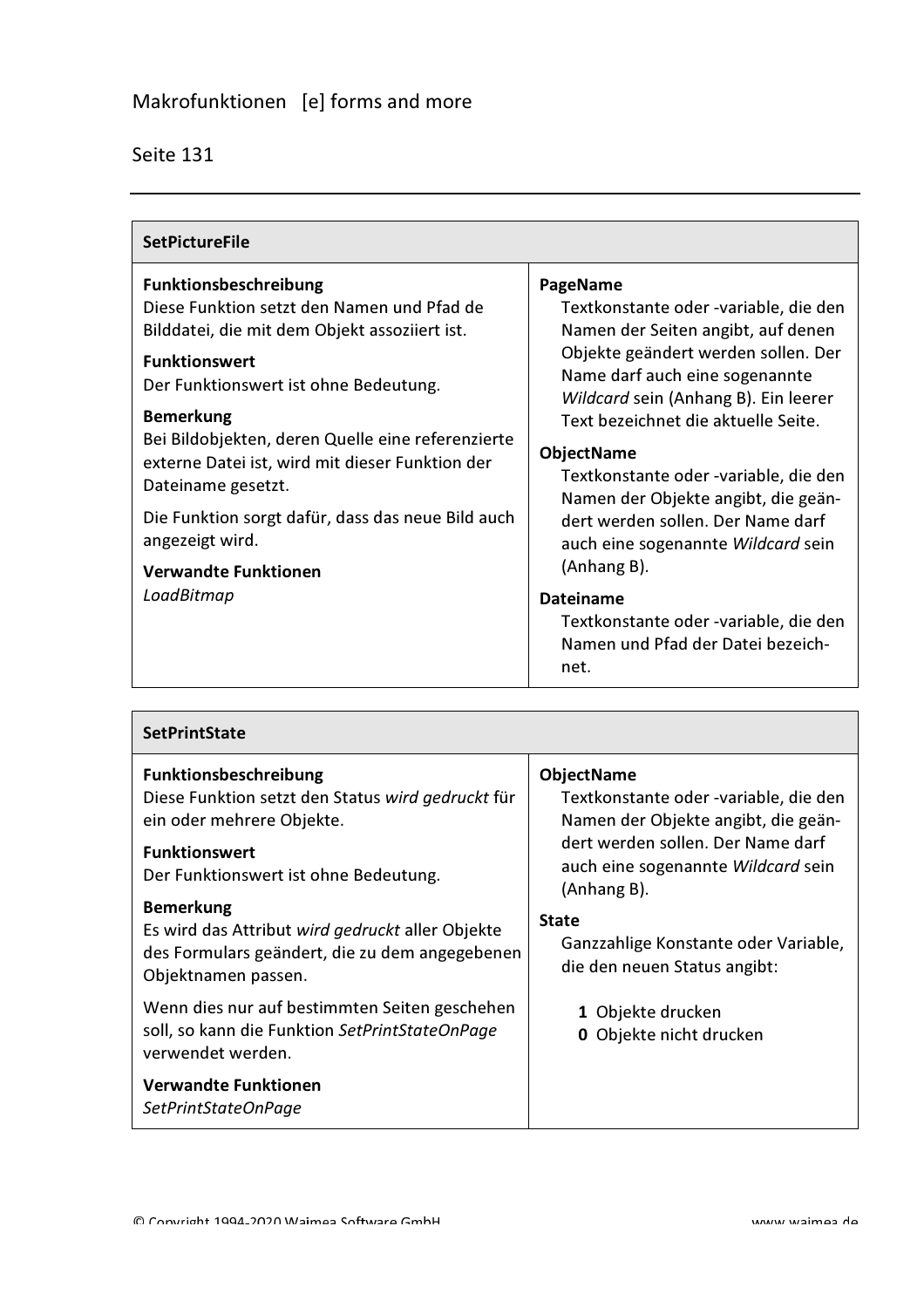| <b>SetPrintStateOnPage</b>                                                                                                                                                                                                                                                                                                                                                                                                      |                                                                                                                                                                                                                                                                                                                                                                                                                                                |
|---------------------------------------------------------------------------------------------------------------------------------------------------------------------------------------------------------------------------------------------------------------------------------------------------------------------------------------------------------------------------------------------------------------------------------|------------------------------------------------------------------------------------------------------------------------------------------------------------------------------------------------------------------------------------------------------------------------------------------------------------------------------------------------------------------------------------------------------------------------------------------------|
| <b>Funktionsbeschreibung</b><br>Diese Funktion setzt den Status wird gedruckt für<br>ein oder mehrere Objekte.<br><b>Funktionswert</b><br>Der Funktionswert ist ohne Bedeutung.<br><b>Bemerkungen</b><br>Es wird der Status aller Objekte geändert, die zu<br>dem angegebenen Objektnamen passen und die<br>auf einer Seite mit dem angegebenen Seitenna-<br>men liegen.<br><b>Verwandte Funktionen</b><br><b>SetPrintState</b> | PageName<br>Textkonstante oder -variable, die den<br>Namen der Seiten angibt, auf denen<br>Objekte geändert werden sollen. Der<br>Name darf auch eine sogenannte<br>Wildcard sein (Anhang B). Ein leerer<br>Text bezeichnet die aktuelle Seite.<br><b>ObjectName</b><br>Textkonstante oder -variable, die den<br>Namen der Objekte angibt, die geän-<br>dert werden sollen. Der Name darf<br>auch eine sogenannte Wildcard sein<br>(Anhang B). |
|                                                                                                                                                                                                                                                                                                                                                                                                                                 | <b>State</b><br>Ganzzahlige Konstante oder Variable,<br>die den neuen Status angibt:<br>1 Objekte drucken<br>0 Objekte nicht drucken                                                                                                                                                                                                                                                                                                           |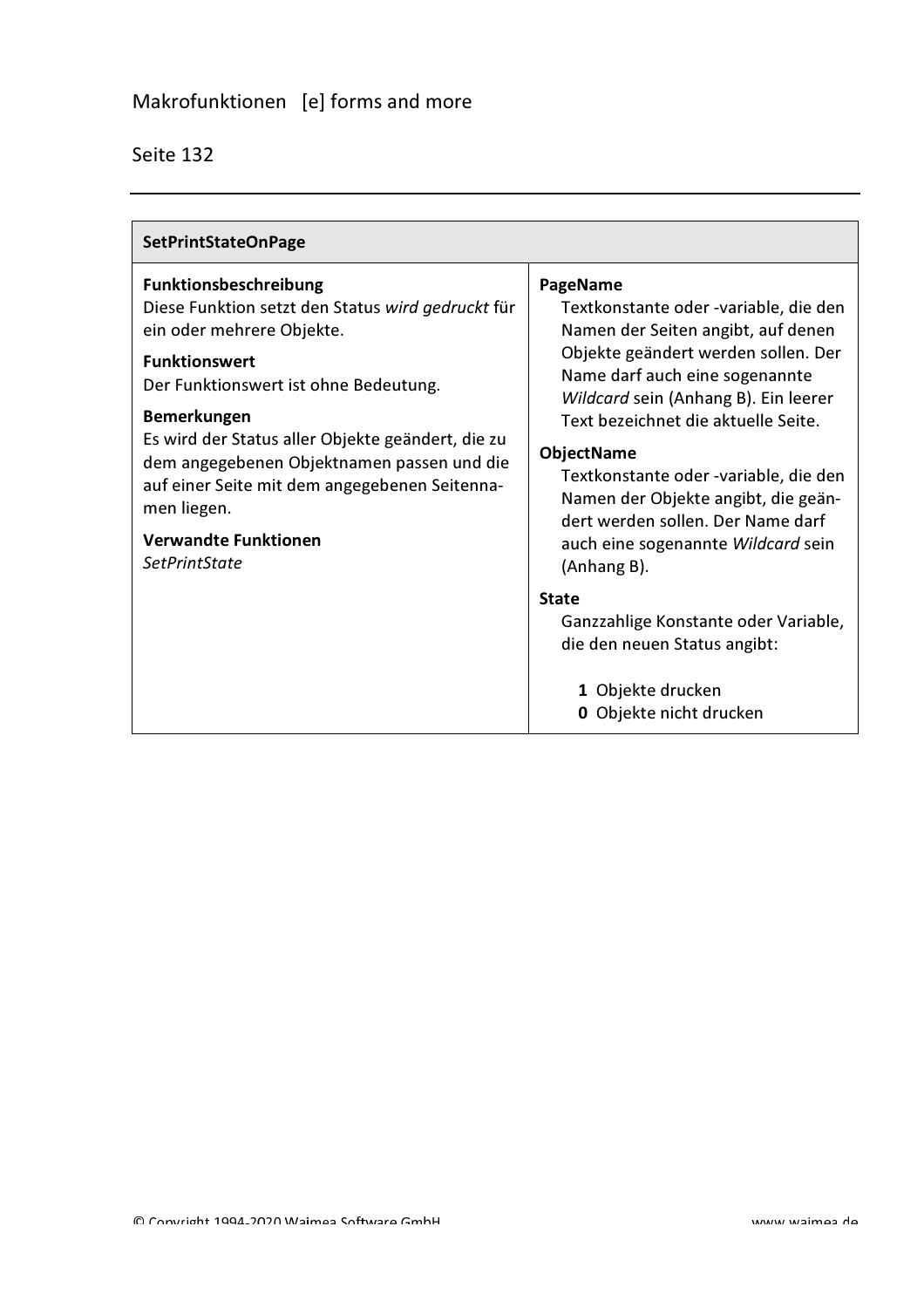| <b>SetReadOnlyState</b>                                                                                                                                                     |                                                                                                                                                                                             |
|-----------------------------------------------------------------------------------------------------------------------------------------------------------------------------|---------------------------------------------------------------------------------------------------------------------------------------------------------------------------------------------|
| <b>Funktionsbeschreibung</b><br>Diese Funktion setzt den Status nur lesen für ein<br>oder mehrere Objekte.<br><b>Funktionswert</b><br>Der Funktionswert ist ohne Bedeutung. | <b>ObjectName</b><br>Textkonstante oder -variable, die den<br>Namen der Objekte angibt, die geän-<br>dert werden sollen. Der Name darf<br>auch eine sogenannte Wildcard sein<br>(Anhang B). |
| <b>Bemerkung</b><br>Es wird der Status nur lesen aller Objekte des<br>Formulars geändert, die zu dem angegebenen<br>Objektnamen passen.                                     | <b>State</b><br>Ganzzahlige Konstante oder Variable,<br>die den neuen Status angibt:                                                                                                        |
| Wenn dies nur auf bestimmten Seiten geschehen<br>soll, so kann die Funktion SetReadOnlyStateOn-<br>Page verwendet werden.                                                   | 1 nur lesen<br><b>0</b> lesen und schreiben                                                                                                                                                 |
| <b>Verwandte Funktionen</b><br>SetReadOnlyStateOnPage                                                                                                                       |                                                                                                                                                                                             |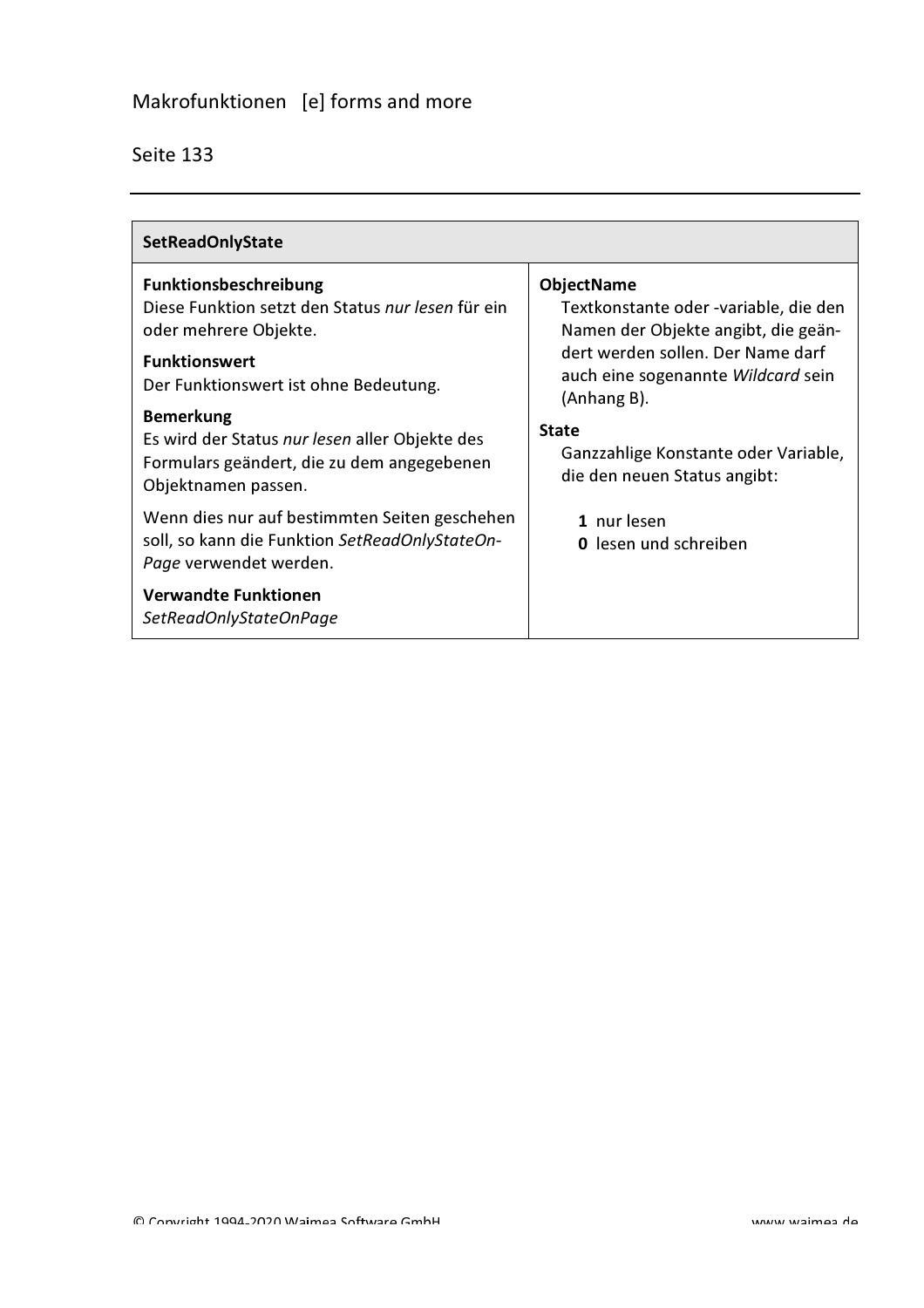| <b>SetReadOnlyStateOnPage</b>                                                                                                                                                                                                                                                                                                                                                                                    |                                                                                                                                                                                                                                                                                                                                                                                                                                                |
|------------------------------------------------------------------------------------------------------------------------------------------------------------------------------------------------------------------------------------------------------------------------------------------------------------------------------------------------------------------------------------------------------------------|------------------------------------------------------------------------------------------------------------------------------------------------------------------------------------------------------------------------------------------------------------------------------------------------------------------------------------------------------------------------------------------------------------------------------------------------|
| Funktionsbeschreibung<br>Diese Funktion setzt den Status nur lesen für ein<br>oder mehrere Objekte.<br><b>Funktionswert</b><br>Der Funktionswert ist ohne Bedeutung.<br><b>Bemerkungen</b><br>Es wird der Status aller Objekte geändert, die zu<br>dem angegebenen Objektnamen passen und die<br>auf einer Seite mit dem angegebenen Seitenna-<br>men liegen.<br><b>Verwandte Funktionen</b><br>SetReadOnlyState | PageName<br>Textkonstante oder -variable, die den<br>Namen der Seiten angibt, auf denen<br>Objekte geändert werden sollen. Der<br>Name darf auch eine sogenannte<br>Wildcard sein (Anhang B). Ein leerer<br>Text bezeichnet die aktuelle Seite.<br><b>ObjectName</b><br>Textkonstante oder -variable, die den<br>Namen der Objekte angibt, die geän-<br>dert werden sollen. Der Name darf<br>auch eine sogenannte Wildcard sein<br>(Anhang B). |
|                                                                                                                                                                                                                                                                                                                                                                                                                  | <b>State</b><br>Ganzzahlige Konstante oder Variable,<br>die den neuen Status angibt:<br>1 nur lesen<br><b>0</b> lesen und schreiben                                                                                                                                                                                                                                                                                                            |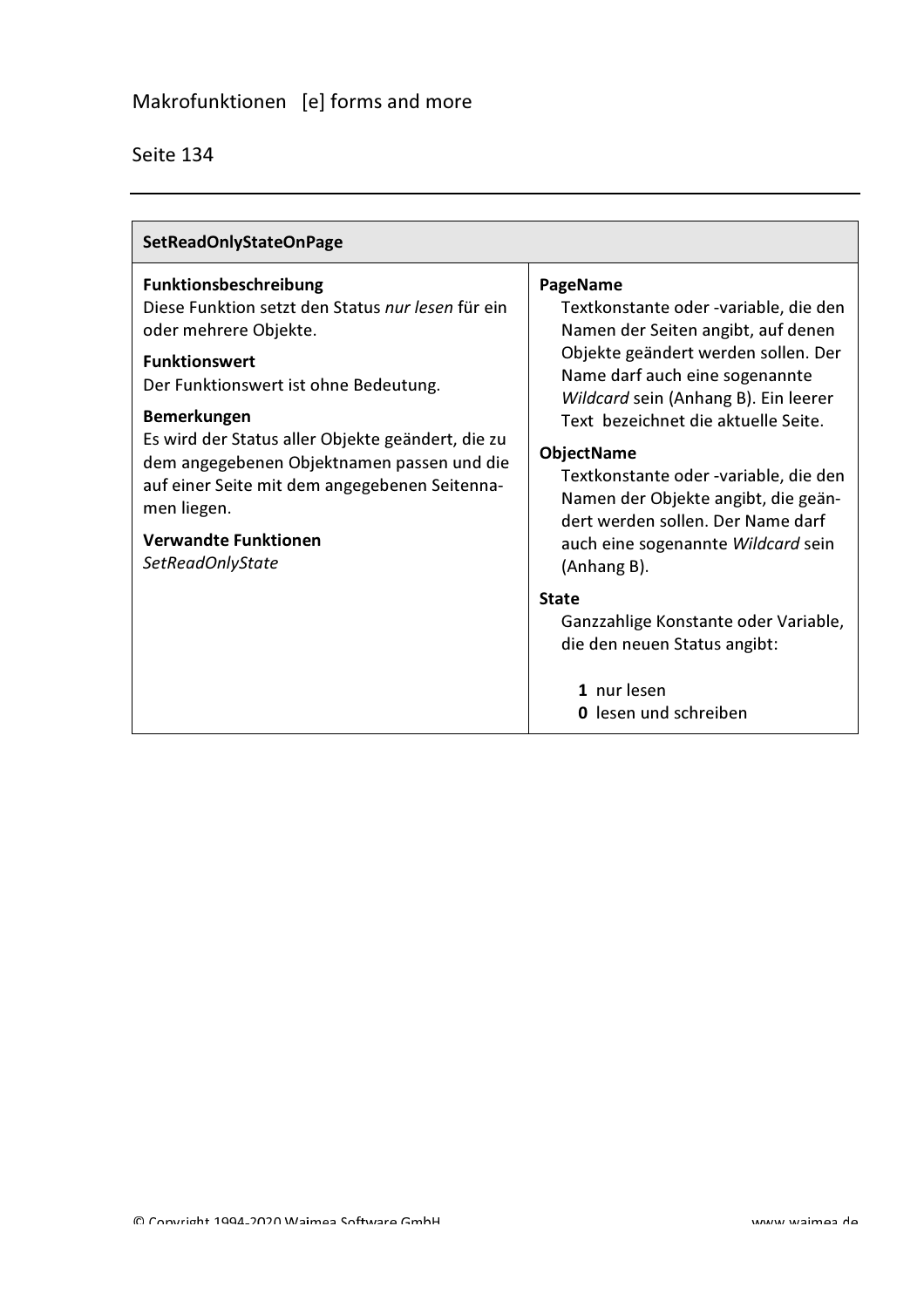| <b>SetRuntimeChangeFlag</b>                                                                                                                                                                                                                                                                                                                                                         |                                                                                                                                                                                                                                                                     |
|-------------------------------------------------------------------------------------------------------------------------------------------------------------------------------------------------------------------------------------------------------------------------------------------------------------------------------------------------------------------------------------|---------------------------------------------------------------------------------------------------------------------------------------------------------------------------------------------------------------------------------------------------------------------|
| <b>Funktionsbeschreibung</b><br>Diese Funktion setzt die interne Merkvariable ei-<br>ner Seite, die anzeigt, ob eine bestimmte Seite zur<br>Laufzeit verändert wurde.<br><b>Funktionswert</b><br>Der Funktionswert ist ohne Bedeutung.<br><b>Bemerkungen</b><br>Wenn als Seitennummer der Wert -1 angegeben<br>wird, wird die Merkvariable aller Seiten des For-<br>mulars gesetzt. | pageNr<br>Ganzzahlige Konstante oder Variable,<br>die die Seitennummer der Seite be-<br>zeichnet, deren Merkvariable gesetzt<br>werden soll.<br>Die Seitenzählung beginnt bei 1.<br>pageNr<br>Ganzzahlige Konstante oder Varible,<br>die den neuen Wert bezeichnet: |
| <b>Verwandte Funktionen</b><br>GetRuntimeChangeFlag<br>CountRuntimeChangedPages<br>GetPageNrByPageName                                                                                                                                                                                                                                                                              | 0: Seite wurde nicht verändert<br>1: Seite wurde verändert                                                                                                                                                                                                          |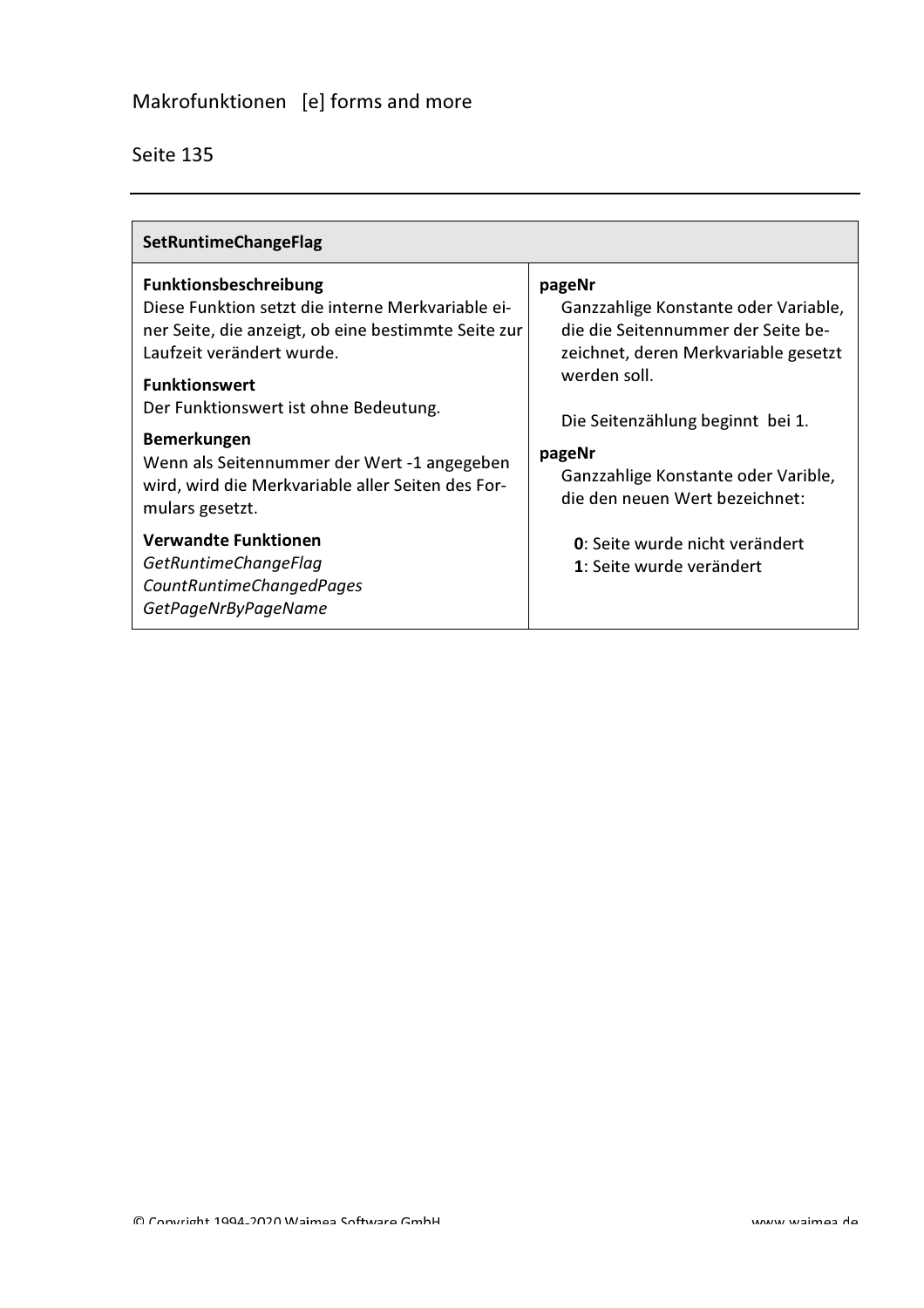| <b>SetScrollOffset</b>                                                                                                                                |                                                                                                                                                        |
|-------------------------------------------------------------------------------------------------------------------------------------------------------|--------------------------------------------------------------------------------------------------------------------------------------------------------|
| <b>Funktionsbeschreibung</b><br>Diese Funktion setzt eine neue Rollposition<br>für das augenblicklich aktive Formularfenster.<br><b>Funktionswert</b> | <b>Dimension</b><br>Ganzzahlige Konstante oder Variable, die<br>angibt, welche der Rollrichtungen<br>verändert werden soll:                            |
| Der Funktionswert ist ohne Bedeutung.<br>Bemerkungen<br>Die Werte sind in Pixeln anzugeben.                                                           | <b>VERT</b> vertikaler Offset<br><b>HORI</b> horizontaler Offset                                                                                       |
| <b>Verwandte Funktionen</b><br>GetScrollOffset                                                                                                        | Es können auch beide Werte gleichzeitig<br>gesetzt werden. In diesem Fall muss<br>VERT+HORI angegeben werden.                                          |
|                                                                                                                                                       | Value<br>Ganzzahlige Konstante oder Variable, die<br>den zu setzenden Offset in Pixeln angibt.                                                         |
|                                                                                                                                                       | <b>Flags</b><br>Ganzzahlige Konstante oder Variable. Hier<br>kann ein oder meherere der folgenden<br>Schalter angegeben werden:<br>FORMFLAG_NO_REFRESH |
|                                                                                                                                                       | Keinen Refresh nach der Operation<br>durchführen.                                                                                                      |
|                                                                                                                                                       | 0 bedeutet, dass keine Schalter gesetzt<br>sind.                                                                                                       |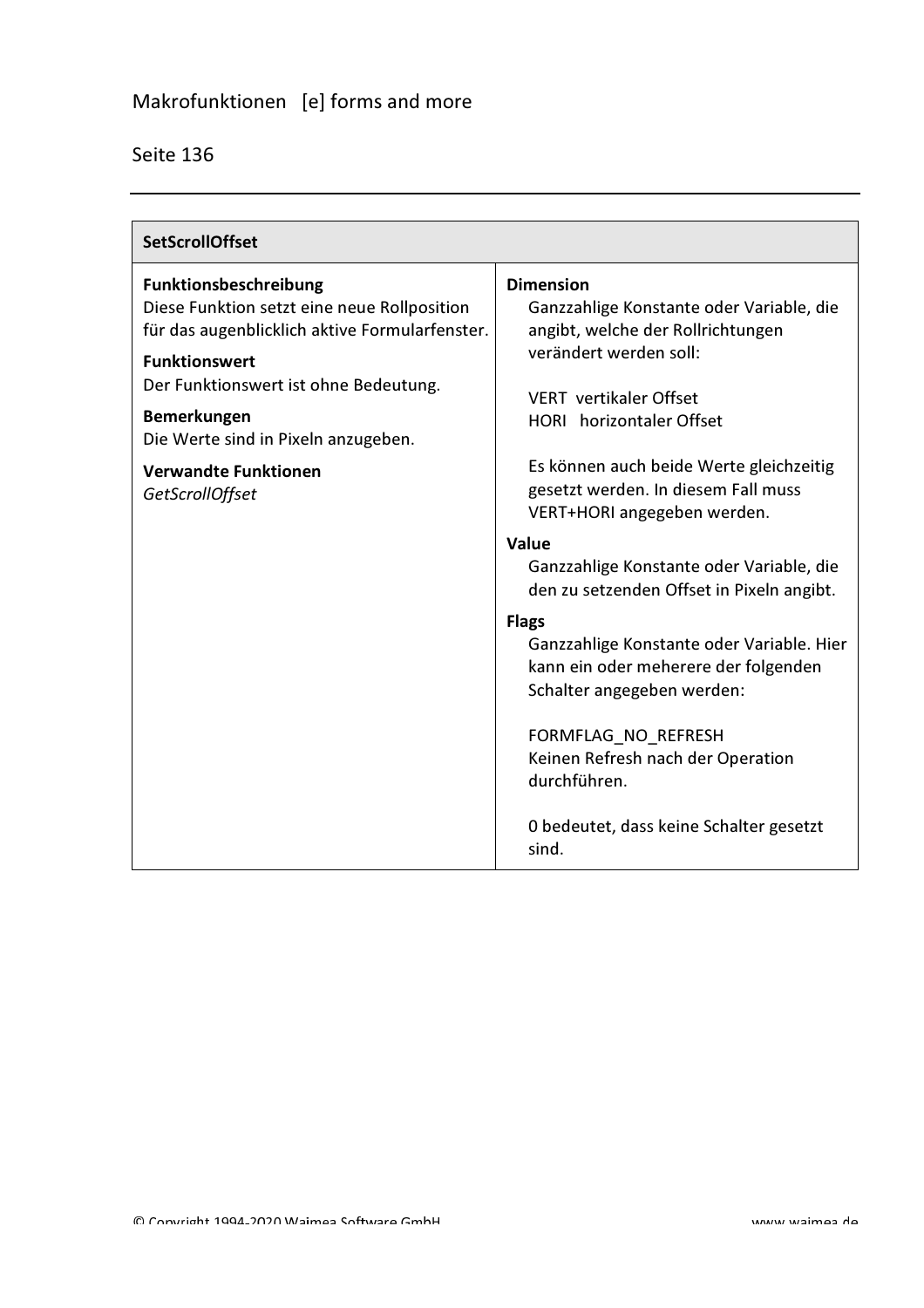| <b>SetStringProperty</b>                                                                                                                                                                                                                                                                                                                                                                                                                                                                                                                                                                                                                                                                     |                                                                                                                                                                                                                                                                                                                             |  |
|----------------------------------------------------------------------------------------------------------------------------------------------------------------------------------------------------------------------------------------------------------------------------------------------------------------------------------------------------------------------------------------------------------------------------------------------------------------------------------------------------------------------------------------------------------------------------------------------------------------------------------------------------------------------------------------------|-----------------------------------------------------------------------------------------------------------------------------------------------------------------------------------------------------------------------------------------------------------------------------------------------------------------------------|--|
| Funktionsbeschreibung<br>Diese Funktion setzt eine von verschiedenen<br>Möglichen Text-Eigenschaften eines Formularob-<br>jekts.                                                                                                                                                                                                                                                                                                                                                                                                                                                                                                                                                             | <b>Handle</b><br>Ganzzahlige Konstante oder Variable,<br>die den Handle des Objekts angibt,<br>das angesprochen werden soll.                                                                                                                                                                                                |  |
| <b>Funktionswert</b><br>Der Funktionswert ist ohne Bedeutung.<br><b>Bemerkungen</b><br>Nicht alle Eigenschaften haben für jeden Objekt-<br>typ eine Bedeutung. Manche Eigenschaften ha-<br>ben nur für bestimmte Objekttypen einen Sinn.<br>Wenn Eigenschaften benannt werden, die es zwar<br>prinzipiell gibt, aber die für den angegebenen<br>Objekttyp keine Bedeutung haben, erfolgt keine<br>Fehlermeldung, aber der Aufruf der Funktion ist<br>ohne Wirkung.<br>Wenn Eigenschaften benannt werden, die nicht<br>definiert sind, erfolgt eine Fehlermeldung.<br><b>Verwandte Funktionen</b><br><b>GetStringProperty</b><br>SetLongProperty<br><b>SetColorProperty</b><br>SetXmlProperty | Property<br>Textkonstante oder -variable, die den<br>Namen der Eigenschaft angibt, die<br>gesetzt werden soll.<br>Folgende Eigenschaften sind definiert:<br>Name<br>AccessObject Name<br><b>DataFieldName</b><br><b>TypeName</b><br>Value<br>Textkonstante oder -variable, die die<br>neue Eigenschaft als Text beschreibt. |  |
| <b>Beispiel</b><br>Nach den Befehlen:<br>int Handle;<br>Handle = FindObject ("Seite1", "Eingabe", 0);<br>SetStringProperty (Handle, "Name", "Otto");                                                                                                                                                                                                                                                                                                                                                                                                                                                                                                                                         |                                                                                                                                                                                                                                                                                                                             |  |
| heißt das erste Objekt auf Seite mit dem Namen Seite1, das den Namen Eingabe trägt, nicht                                                                                                                                                                                                                                                                                                                                                                                                                                                                                                                                                                                                    |                                                                                                                                                                                                                                                                                                                             |  |

ıy ine ti iyi, i mehr Eingabe sondern Otto.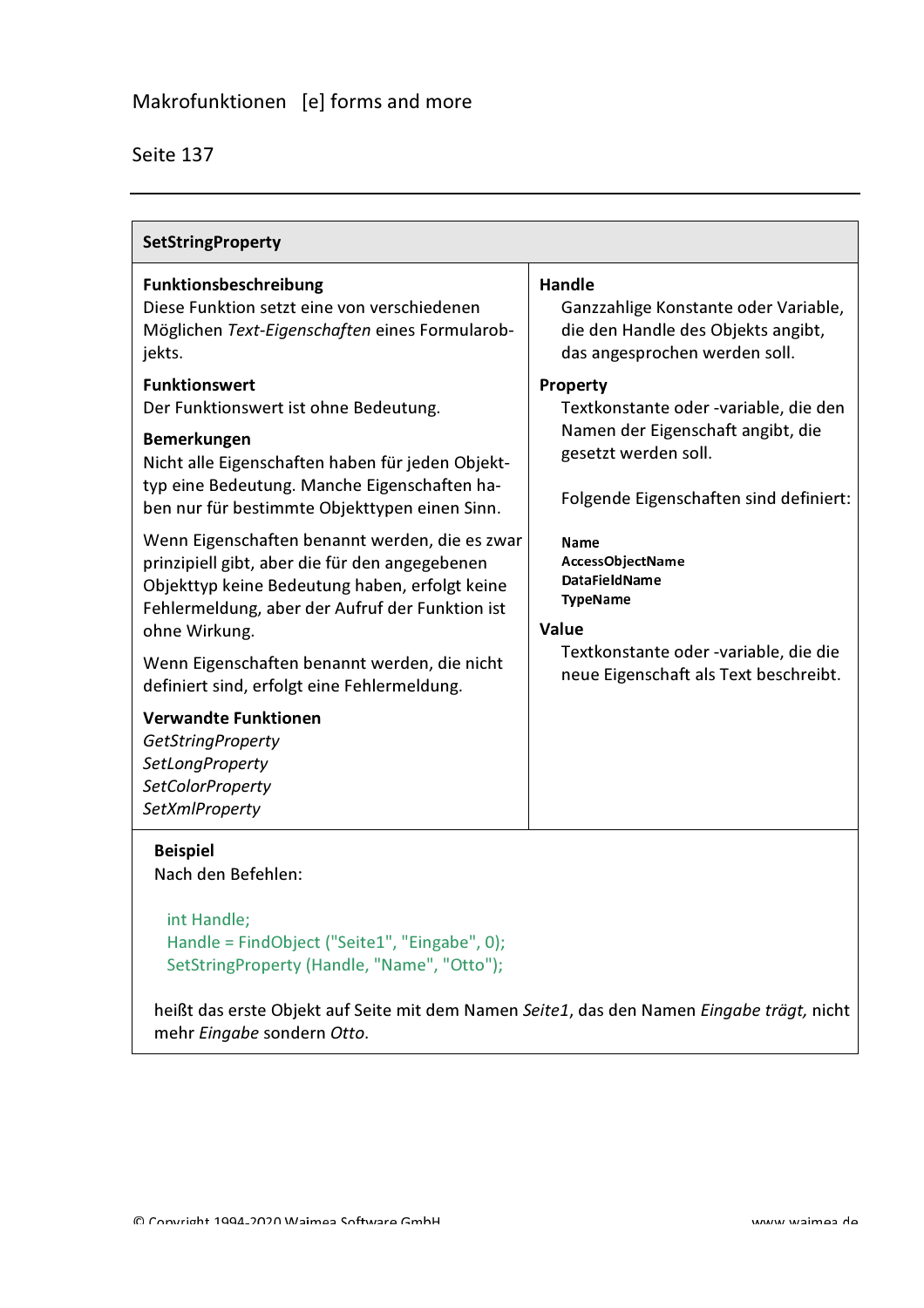| Seite 138 |
|-----------|
|-----------|

| <b>SetText</b>                                          |                                                                                                    |                                                                                                   |
|---------------------------------------------------------|----------------------------------------------------------------------------------------------------|---------------------------------------------------------------------------------------------------|
| Funktionsbeschreibung<br>der mehrere Objekte.           | Diese Funktion setzt einen neuen Text für ein o-                                                   | <b>ObjectName</b><br>Textkonstante oder -variable, die den<br>Namen der Objekte angibt, die geän- |
| <b>Funktionswert</b>                                    | Der Funktionswert ist ohne Bedeutung.                                                              | dert werden sollen. Der Name darf<br>auch eine sogenannte Wildcard sein<br>(Anhang B).            |
| <b>Bemerkung</b><br>jektnamen passen.                   | Es wird der Text aller Objekte Objekte des For-<br>mulars geändert, die zu dem angegebenen Ob-     | <b>Text</b><br>Textkonstante oder -variable, die den<br>neuen Text angibt.                        |
| wendet werden.                                          | Wenn dies nur auf bestimmten Seiten geschehen<br>soll, so kann die Funktion SetTextOnPage ver-     |                                                                                                   |
| Hier einige Beispiele:                                  | Der Text eines Objekts hängt von seinem Typ ab.                                                    |                                                                                                   |
| Eingabefeld<br><b>Text</b><br>Ankreuzfeld               | augenblickliche Eingabe<br>Ausgabetext<br>dem Zustand zugeordneter<br>Text                         |                                                                                                   |
| ein leerer Text gesetzt.                                | Diese Funktion kann auch verwendet werden, um<br>ein Objekt zu leeren. In diesem Fall wird einfach |                                                                                                   |
| <b>Verwandte Funktionen</b><br>SetTextOnPage<br>GetText |                                                                                                    |                                                                                                   |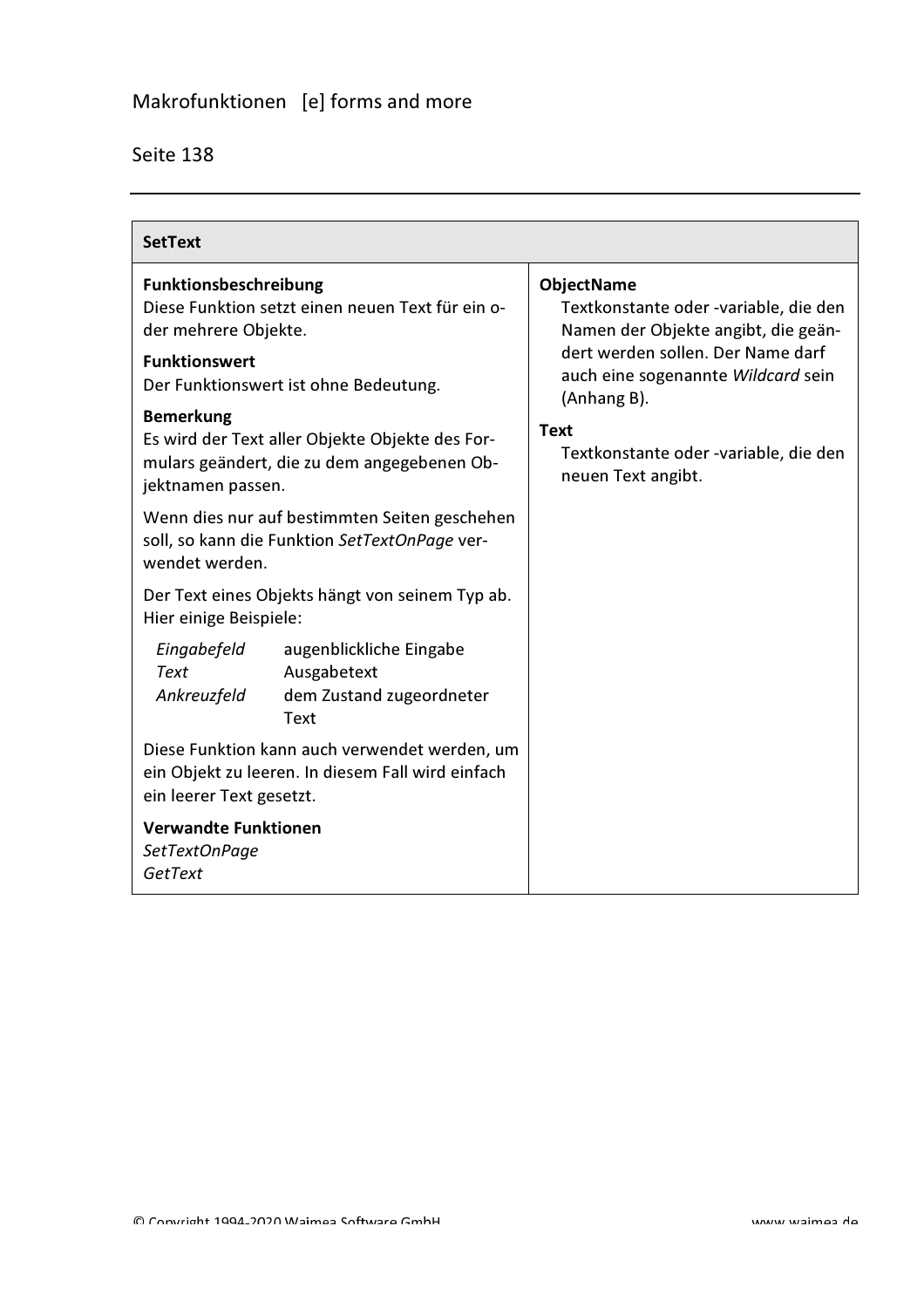| Seite 139 |  |
|-----------|--|
|-----------|--|

| <b>SetTextOnPage</b>                                                                                                                                                                                                                                                                                                                                                                                                                                                                                                                                                                                                                                                                                                                                                   |                                                                                                                                                                                                                                                                                                                                                                                                                                                                                                                              |
|------------------------------------------------------------------------------------------------------------------------------------------------------------------------------------------------------------------------------------------------------------------------------------------------------------------------------------------------------------------------------------------------------------------------------------------------------------------------------------------------------------------------------------------------------------------------------------------------------------------------------------------------------------------------------------------------------------------------------------------------------------------------|------------------------------------------------------------------------------------------------------------------------------------------------------------------------------------------------------------------------------------------------------------------------------------------------------------------------------------------------------------------------------------------------------------------------------------------------------------------------------------------------------------------------------|
| <b>Funktionsbeschreibung</b><br>Diese Funktion setzt einen neuen Text für ein o-<br>der mehrere Objekte.<br><b>Funktionswert</b><br>Der Funktionswert ist ohne Bedeutung.<br><b>Bemerkungen</b><br>Es wird der Text aller Objekte geändert, die zu<br>dem angegebenen Objektnamen passen und die<br>auf einer Seite mit dem angegebenen Seitenna-<br>men liegen.<br>Der Text eines Objekts hängt von seinem Typ ab.<br>Hier einige Beispiele:<br>Eingabefeld<br>augenblickliche Eingabe<br>Ausgabetext<br>Text<br>Ankreuzfeld<br>dem Zustand zugeordneter<br><b>Text</b><br>Diese Funktion kann auch verwendet werden, um<br>ein Objekt zu leeren. In diesem Fall wird einfach<br>ein Leertext "" gesetzt.<br><b>Verwandte Funktionen</b><br><b>SetText</b><br>GetText | PageName<br>Textkonstante oder -variable, die den<br>Namen der Seiten angibt, auf denen<br>Objekte geändert werden sollen. Der<br>Name darf auch eine sogenannte<br>Wildcard sein (Anhang B). Ein leerer<br>Text bezeichnet die aktuelle Seite.<br><b>ObjectName</b><br>Textkonstante oder -variable, die den<br>Namen der Objekte angibt, die geän-<br>dert werden sollen. Der Name darf<br>auch eine sogenannte Wildcard sein<br>(Anhang B).<br><b>Text</b><br>Textkonstante oder -variable, die den<br>neuen Text angibt. |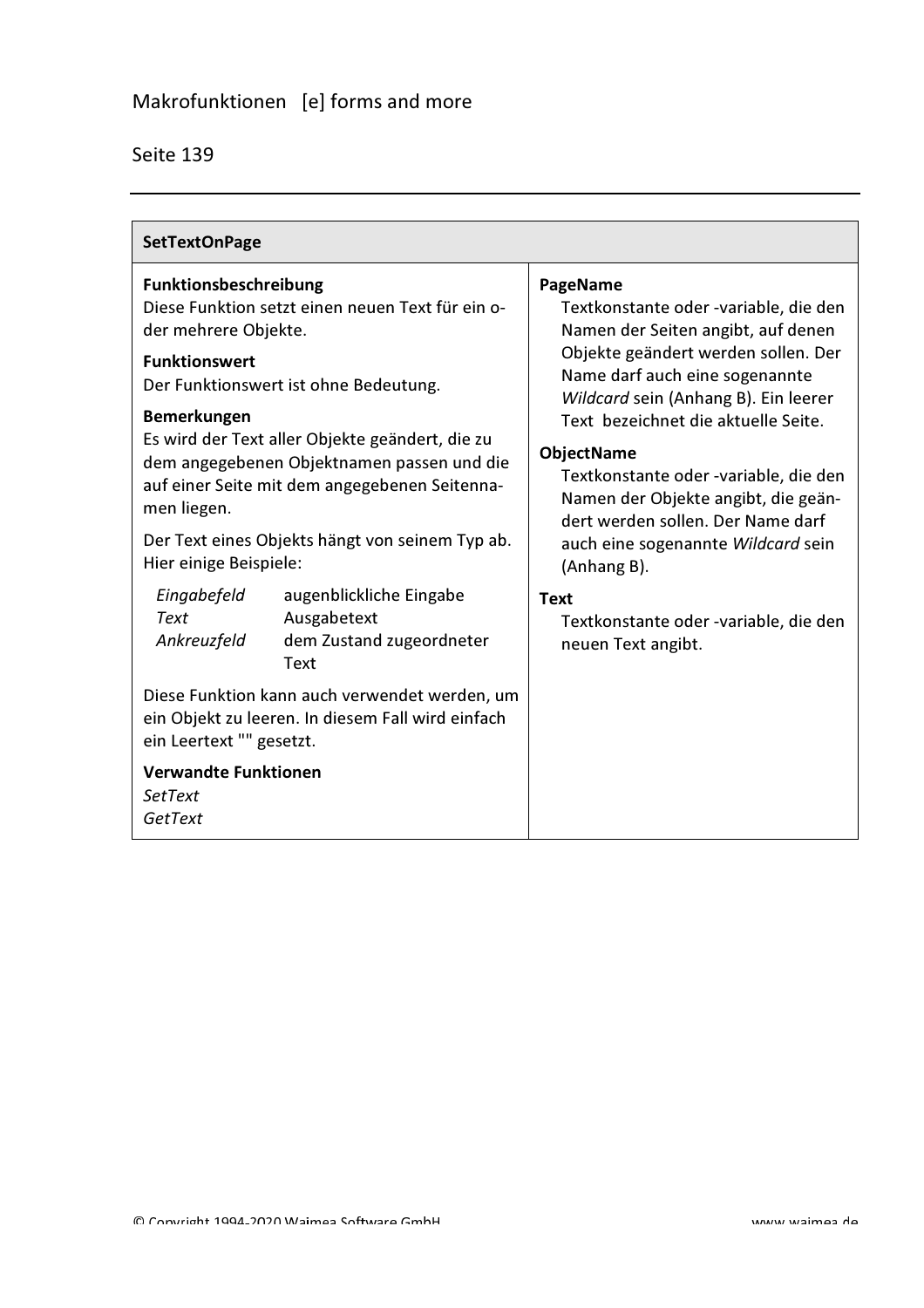# Makrofunktionen [e] forms and more

#### Seite 140

| <b>SetTitleMain</b>                                                                         |                                                                       |  |
|---------------------------------------------------------------------------------------------|-----------------------------------------------------------------------|--|
| <b>Funktionsbeschreibung</b><br>Diese Funktion setzt einen Titel für das Haupt-<br>fenster. | <b>Title</b><br>Textkonstante oder -variable, die den<br>Titel angibt |  |
| Bemerkungen<br>Der Makrobefehl kann nur im Ausfüller verwen-<br>det werden.                 |                                                                       |  |
| <b>Funktionswert</b><br>Der Funktionswert ist ohne Bedeutung.                               |                                                                       |  |
| <b>Verwandte Funktionen</b><br>SetTitleMdi                                                  |                                                                       |  |

#### SetTitleMdi

| <b>Funktionsbeschreibung</b><br>Diese Funktion setzt einen Titel für das aktuelle<br>MDI-Fenster. | Title<br>Textkonstante oder -variable, die den<br>Titel angibt |
|---------------------------------------------------------------------------------------------------|----------------------------------------------------------------|
| <b>Funktionswert</b><br>Der Funktionswert ist ohne Bedeutung.                                     |                                                                |
| <b>Verwandte Funktionen</b><br><b>SetTitleMain</b>                                                |                                                                |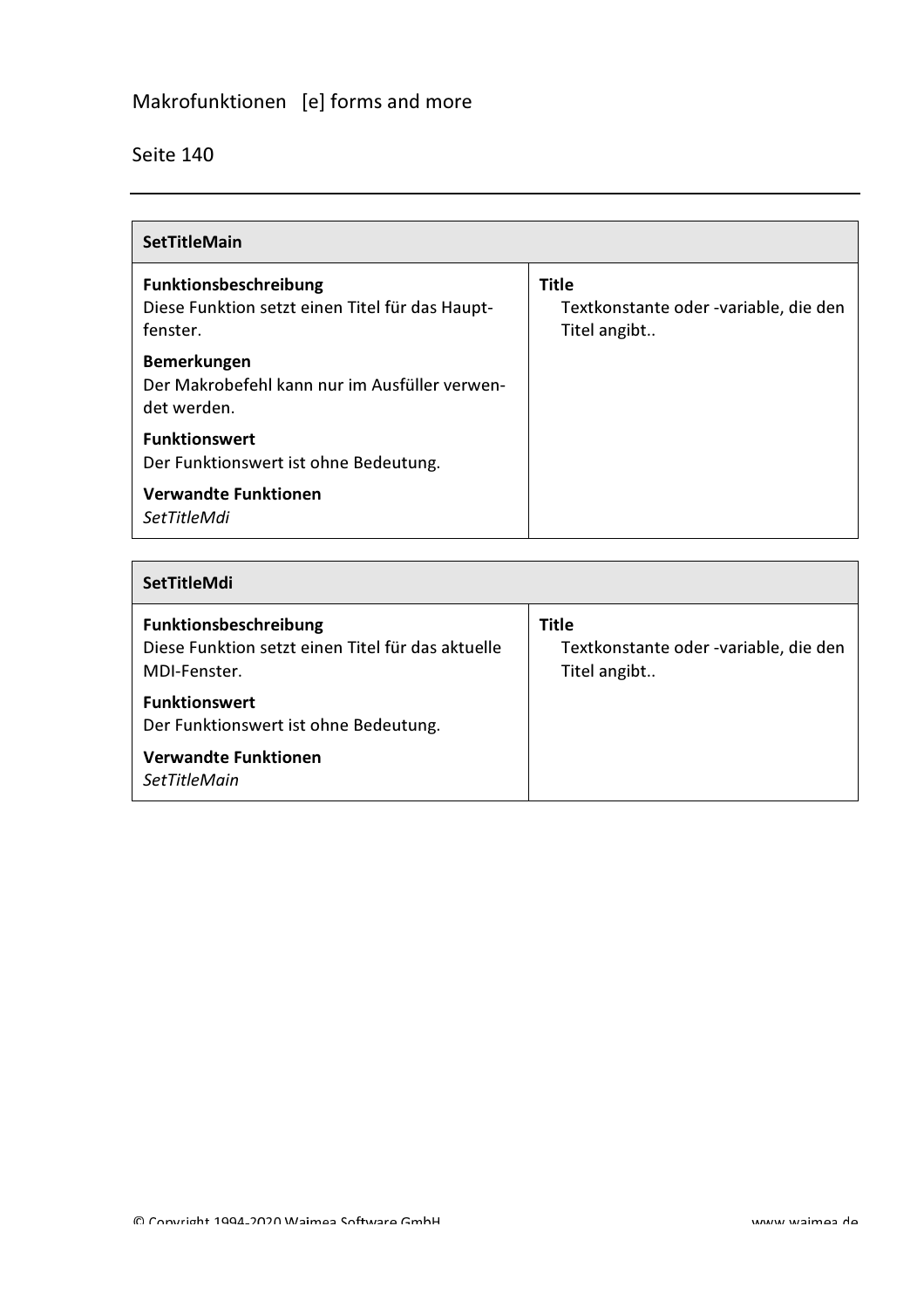| <b>SetVertAlign</b>                                                                                                                                                                                                                                                                                                                                                                                                  |                                                                                                                                                                                                                                                                                                                                                                                                                                                                                                                                                                                                                          |
|----------------------------------------------------------------------------------------------------------------------------------------------------------------------------------------------------------------------------------------------------------------------------------------------------------------------------------------------------------------------------------------------------------------------|--------------------------------------------------------------------------------------------------------------------------------------------------------------------------------------------------------------------------------------------------------------------------------------------------------------------------------------------------------------------------------------------------------------------------------------------------------------------------------------------------------------------------------------------------------------------------------------------------------------------------|
| Funktionsbeschreibung<br>Diese Funktion setzt die vertikale Ausrichtung von<br>Objekten.<br><b>Funktionswert</b><br>Der Funktionswert ist ohne Bedeutung.<br><b>Bemerkungen</b><br>Es wird die Ausrichtung aller Objekte geändert,<br>die zu dem angegebenen Objektnamen passen<br>und die auf einer Seite mit dem angegebenen<br>Seitennamen liegen.<br><b>Verwandte Funktionen</b><br>SetHoriAlign<br>GetVertAlign | PageName<br>Textkonstante oder -variable, die den<br>Namen der Seiten angibt, auf denen<br>Objekte geändert werden sollen. Der<br>Name darf auch eine sogenannte<br>Wildcard sein (Anhang B). Ein leerer<br>Text bezeichnet die aktuelle Seite.<br><b>ObjectName</b><br>Textkonstante oder -variable, die den<br>Namen der Objekte angibt, die geän-<br>dert werden sollen. Der Name darf<br>auch eine sogenannte Wildcard sein<br>(Anhang B).<br><b>Mode</b><br>Ganzzahlige Konstante oder Variable,<br>die die Art der gewünschten Ausrich-<br>tung angibt:<br>1 am oberen Rand<br>2 zentriert<br>am unteren Rand<br>3 |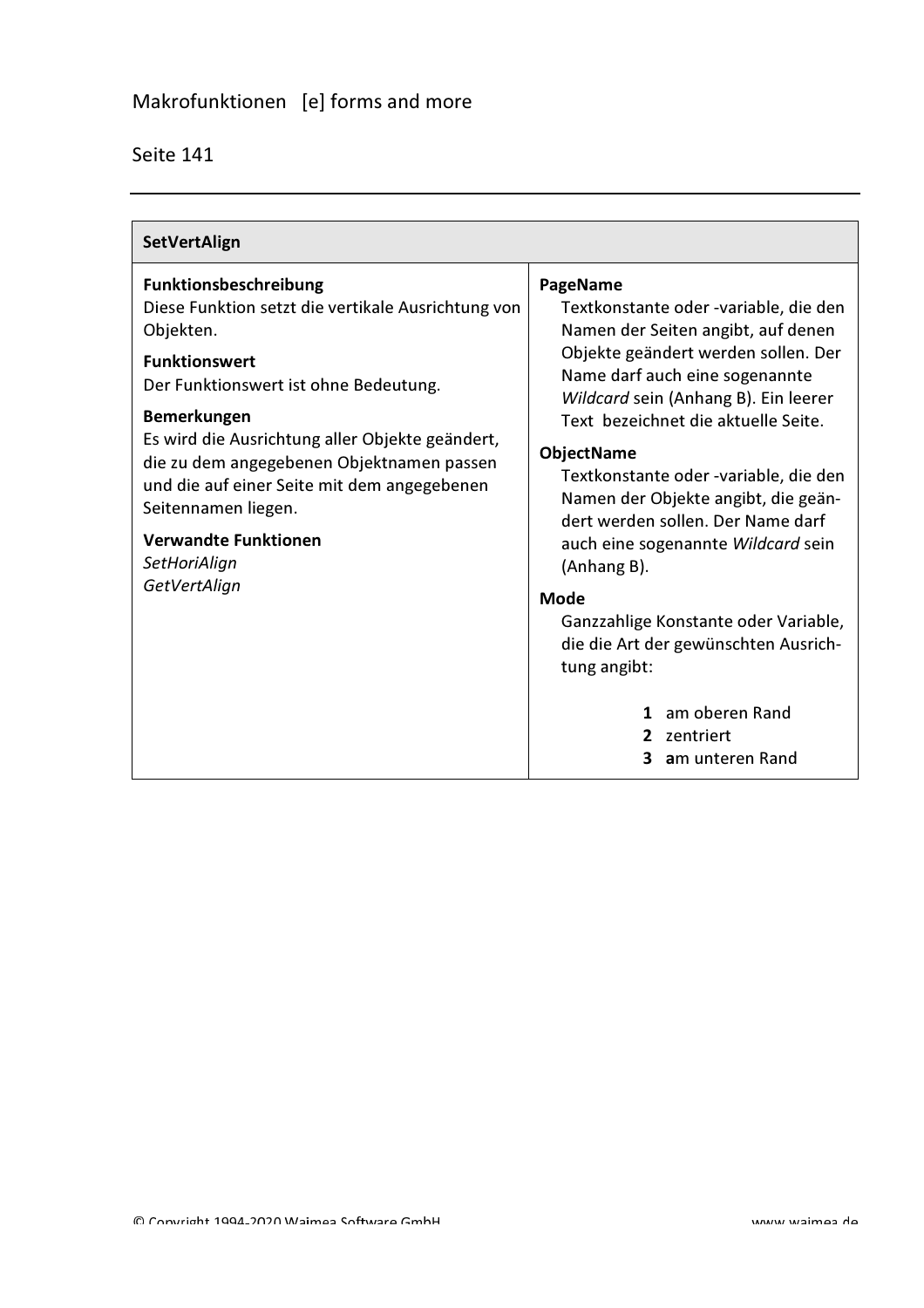| <b>SetXmlProperty</b>                                                                                                                                                                                                                                                                                                                                                                                                                                                                                                                                                                                                                                                                                                                              |                                                                                                                                                                                                                                                                                                                                                         |  |
|----------------------------------------------------------------------------------------------------------------------------------------------------------------------------------------------------------------------------------------------------------------------------------------------------------------------------------------------------------------------------------------------------------------------------------------------------------------------------------------------------------------------------------------------------------------------------------------------------------------------------------------------------------------------------------------------------------------------------------------------------|---------------------------------------------------------------------------------------------------------------------------------------------------------------------------------------------------------------------------------------------------------------------------------------------------------------------------------------------------------|--|
| Funktionsbeschreibung<br>Diese Funktion setzt eine beliebige Eigenschaft<br>eines Formularobjekts al XML-Wert.<br><b>Funktionswert</b><br>Der Funktionswert ist ohne Bedeutung.<br><b>Bemerkungen</b><br>Der Name der Property entspricht dem Namen<br>des XML-Tags bzw. des XML-Attributs unter dem<br>die gewünschte Eigenschaft in XML-Dateien ab-<br>gespeichert wird.<br>Nicht alle Eigenschaften haben für jeden Objekt-<br>typ eine Bedeutung. Manche Eigenschaften ha-<br>ben nur für bestimmte Objekttypen einen Sinn.<br>Wenn Eigenschaften benannt werden, die nicht<br>definiert sind, erfolgt eine Fehlermeldung.<br><b>Verwandte Funktionen</b><br>GetXmlProperty<br>SetLongProperty<br>SetColorProperty<br><b>SetStringProperty</b> | <b>Handle</b><br>Ganzzahlige Konstante oder Variable,<br>die den Handle des Objekts angibt,<br>das angesprochen werden soll.<br><b>Property</b><br>Textkonstante oder -variable, die den<br>Namen der Eigenschaft angibt, die<br>gesetzt werden soll.<br><b>Value</b><br>Textkonstante oder -variable, die die<br>neue Eigenschaft als Text beschreibt. |  |
| <b>Beispiel</b><br>Nach den Befehlen:<br>int Handle;<br>Handle = FindObject ("Seite1", "Eingabe", 0);<br>SetXmlProperty (Handle, "Name", "Otto");                                                                                                                                                                                                                                                                                                                                                                                                                                                                                                                                                                                                  |                                                                                                                                                                                                                                                                                                                                                         |  |

heißt das erste Objekt auf Seite mit dem Namen Seite1, das den Namen Eingabe trägt, nicht mehr Eingabe sondern Otto.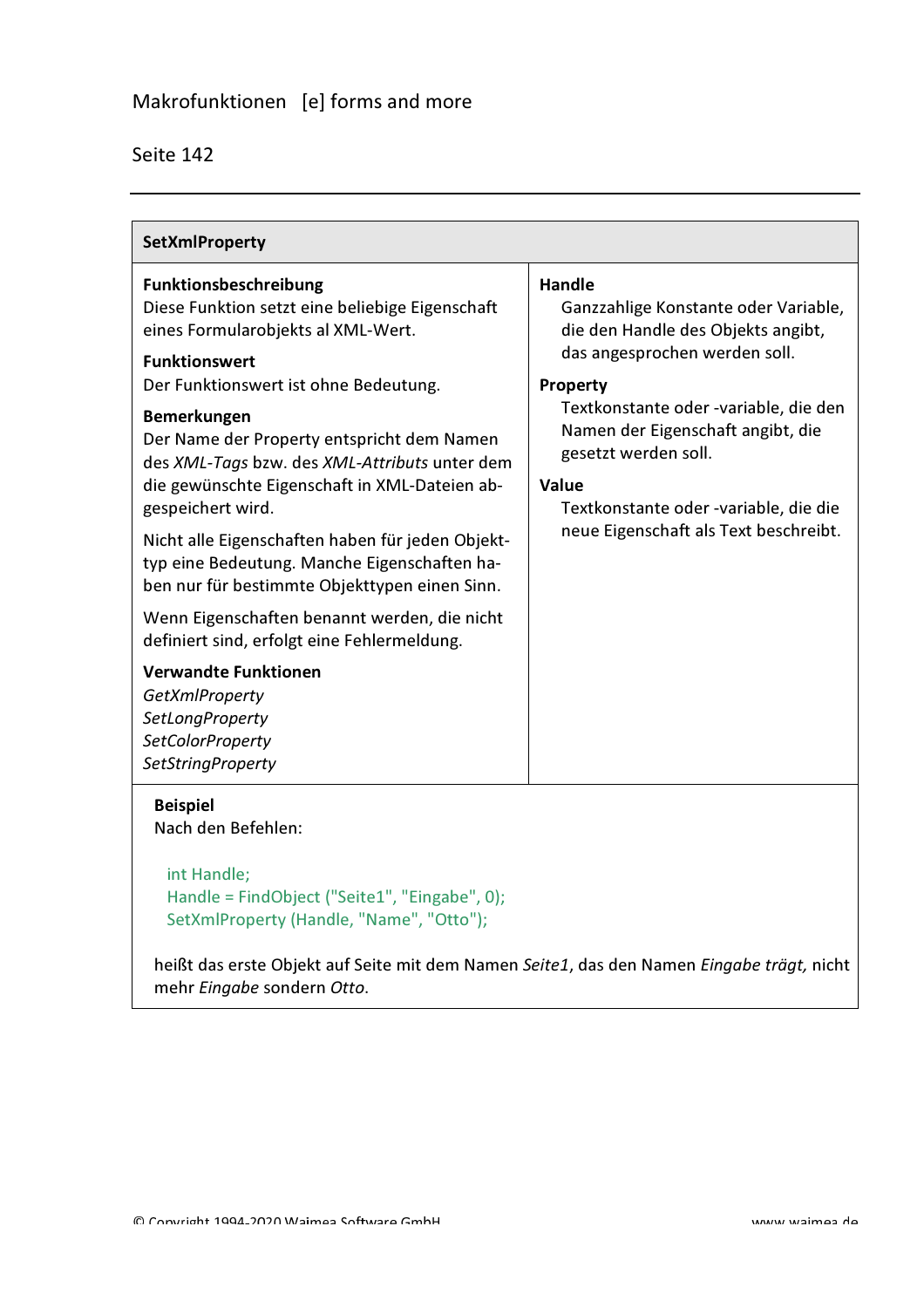| SetZoom                                                                                                                                                                               |                                                                                                         |
|---------------------------------------------------------------------------------------------------------------------------------------------------------------------------------------|---------------------------------------------------------------------------------------------------------|
| <b>Funktionsbeschreibung</b><br>Diese Funktion setzt einen neuen Zoomfaktor für<br>die Darstellung des Formulars. Die Angabe des<br>Zoomfaktors erfolgt in Prozent.                   | <b>Factor</b><br>Ganzzahlige Konstante oder Variable,<br>die den neuen Zoomfaktor in Prozent<br>angibt. |
| <b>Funktionswert</b><br>Der Funktionswert ist ohne Bedeutung.                                                                                                                         |                                                                                                         |
| <b>Bemerkung</b><br>Die Funktion SetZoom erbringt die gleiche Leis-<br>tung, wie die Funktion Zoom. Die Funktion Zoom<br>ist aus Gründen der Kompatibilität ebenfalls ver-<br>fügbar. |                                                                                                         |
| <b>Verwandte Funktionen</b><br>GetZoom                                                                                                                                                |                                                                                                         |

| <b>TableGetColumn</b>                                                                                                                                                                                                  |                                                                                                        |  |
|------------------------------------------------------------------------------------------------------------------------------------------------------------------------------------------------------------------------|--------------------------------------------------------------------------------------------------------|--|
| Funktionsbeschreibung<br>Diese Funktion ermittelt die Nummer der Spalte<br>einer Tabelle, die augenblicklich aktiv ist.<br><b>Funktionswert</b><br>n Aktive Spalte, Zählung ab 0.<br>-1 Es ist ein Fehler aufgetreten. | Handle<br>Ganzzahlige Variable, die den Handle<br>der Tabelle angibt, die angesprochen<br>werden soll. |  |
| <b>Verwandte Funktionen</b><br><b>TableSetColumn</b>                                                                                                                                                                   |                                                                                                        |  |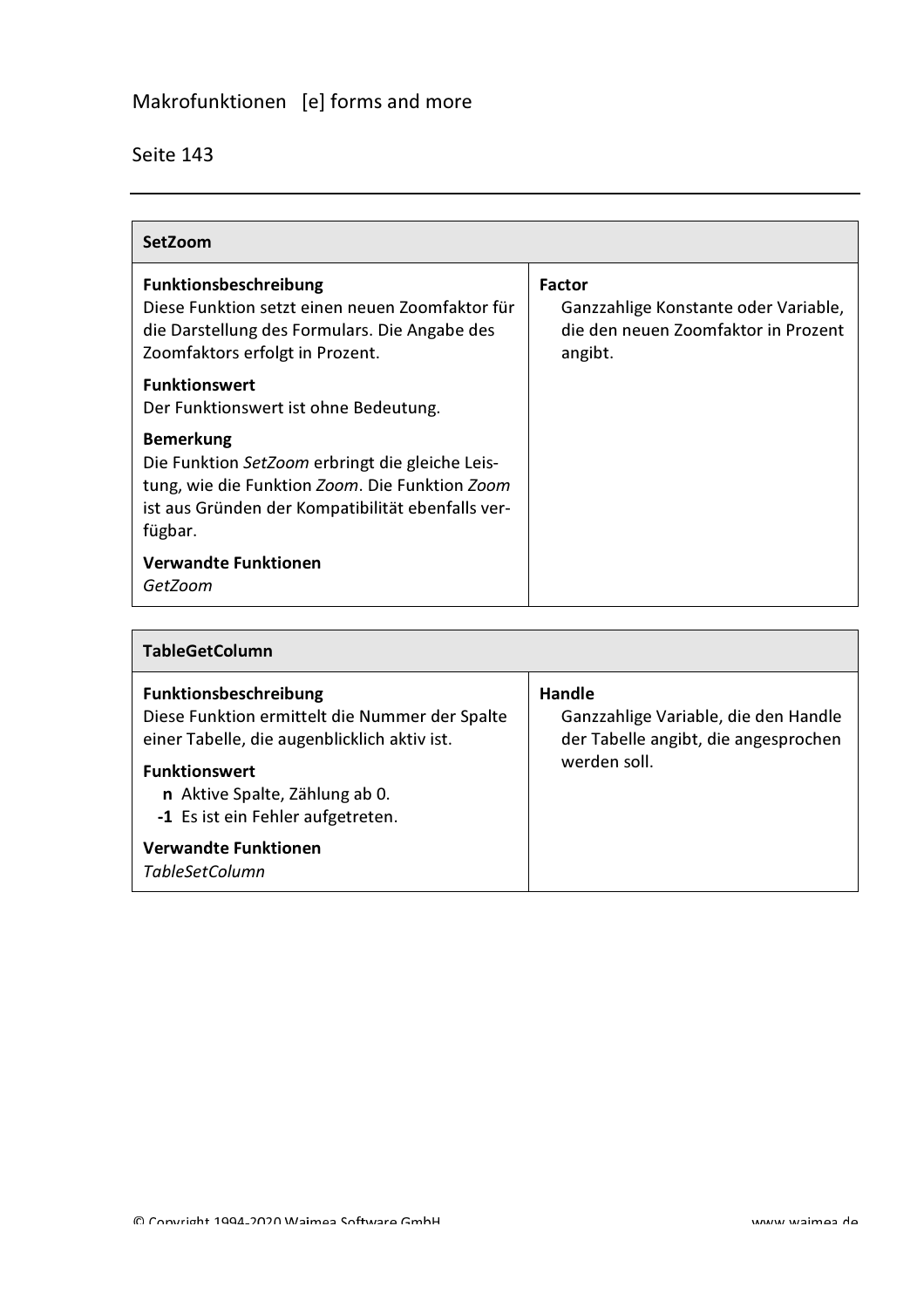| <b>TableSetColumn</b>                                                                                                                                       |                                                                                                       |
|-------------------------------------------------------------------------------------------------------------------------------------------------------------|-------------------------------------------------------------------------------------------------------|
| <b>Funktionsbeschreibung</b><br>Diese Funktion setzt die Nummer der Spalte einer<br>Tabelle, die künftig aktiv sein soll.                                   | <b>Handle</b><br>Ganzzahlige Variable, die den Handle<br>der Tabelle angibt, die angesprochen         |
| <b>Bemerkung</b><br>Die Zeile der Tabelle bleibt unberührt. Sie wird in<br>der Regel durch das Zugriffsobjekt bestimmt, an<br>das die Tabelle gebunden ist. | werden soll.<br>Column<br>Ganzzahlige Variable, die die Nummer<br>Spalte (ab 0) angibt, die aktiviert |
| <b>Funktionswert</b><br><b>0</b> Die Spalte wurde verändert.<br>-1 Es ist ein Fehler aufgetreten.                                                           | werden soll.                                                                                          |
| <b>Verwandte Funktionen</b><br><b>TableGetColumn</b>                                                                                                        |                                                                                                       |

| <b>UpdateWindow</b>                                                                                                                                                    |                                                                                                                           |
|------------------------------------------------------------------------------------------------------------------------------------------------------------------------|---------------------------------------------------------------------------------------------------------------------------|
| Funktionsbeschreibung<br>Diese Funktion bewirkt einen Bildschirm-Refresh<br>des Fensters, in dem sich das Formular befindet,<br>in dem diese Funktion aufgerufen wird. | <b>Flags</b><br>Ganzzahlige Konstante oder Variable.<br>Ist für spätere Zwecke reserviert. Es<br>muss 0 angegeben werden. |
| <b>Funktionswert</b><br>Der Funktionswert ist ohne Bedeutung.                                                                                                          |                                                                                                                           |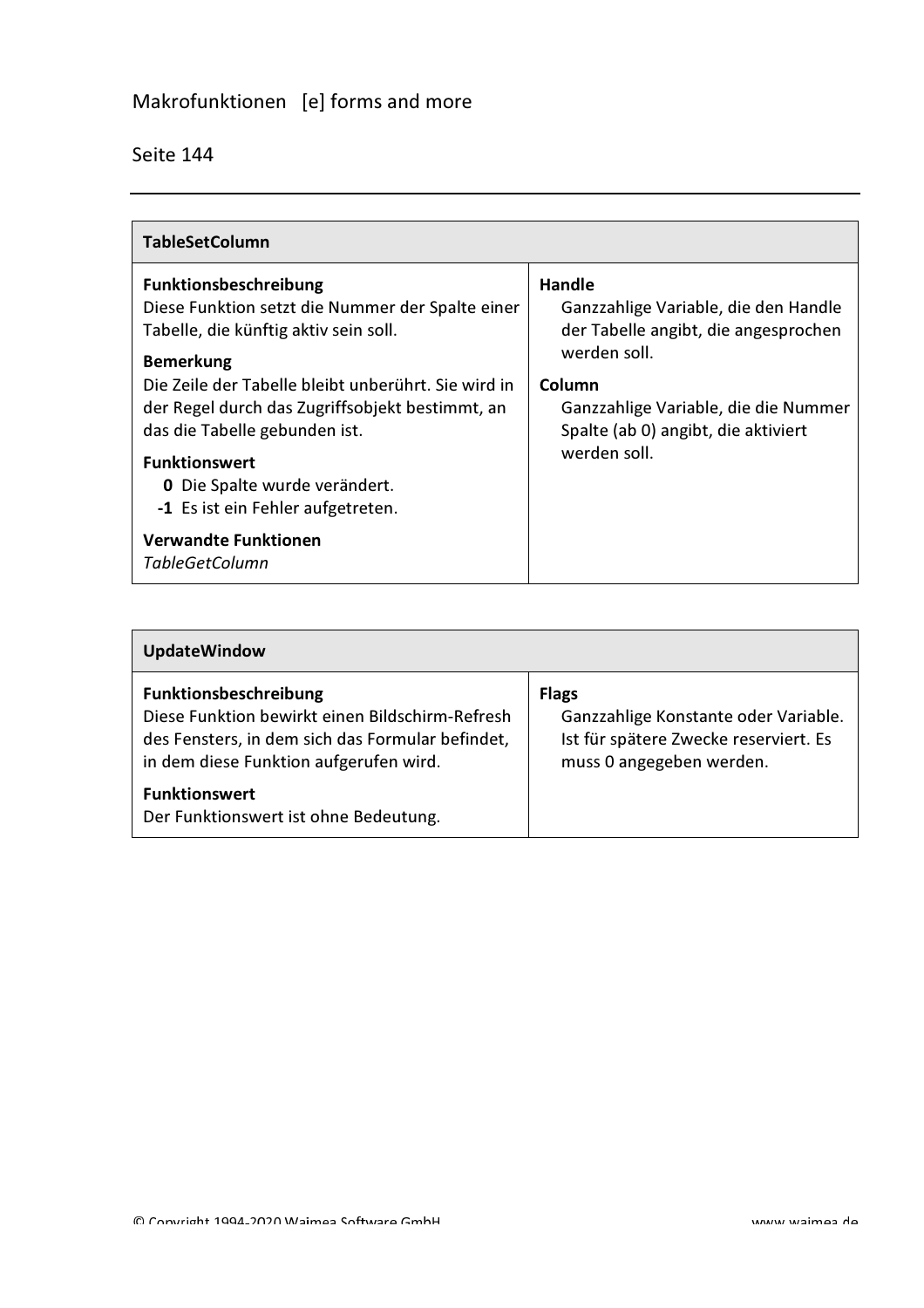| <b>Verifylnputs</b>                                                                                                                         |                                                                                                                                             |
|---------------------------------------------------------------------------------------------------------------------------------------------|---------------------------------------------------------------------------------------------------------------------------------------------|
| <b>Funktionsbeschreibung</b><br>Diese Funktion überprüft, ob die Eingabe<br>eines oder aller Eingabeobjekte des Formu-<br>lars gültig sind. | <b>ObjectName</b><br>Textkonstante oder -variable, welcher den<br>Namen des Eingabeobjektes angibt, dessen<br>Inhalt überprüft werden soll. |
| <b>Funktionswert</b><br><b>0</b> Alle Eingaben sind in Ordnung.<br>-1 Mindestens eine Eingabe ist nicht<br>in Ordnung.                      | Wenn hier eine leerer Text angegeben<br>wird, werden alle Eingabeobjekte des For-<br>mulars überprüft.                                      |
| <b>Bemerkung</b><br>Wenn eine Eingabe nicht in Ordnung ist,<br>wird der Cursor wird in das fehlerhafte Ein-<br>gabeobjekt gestellt.         |                                                                                                                                             |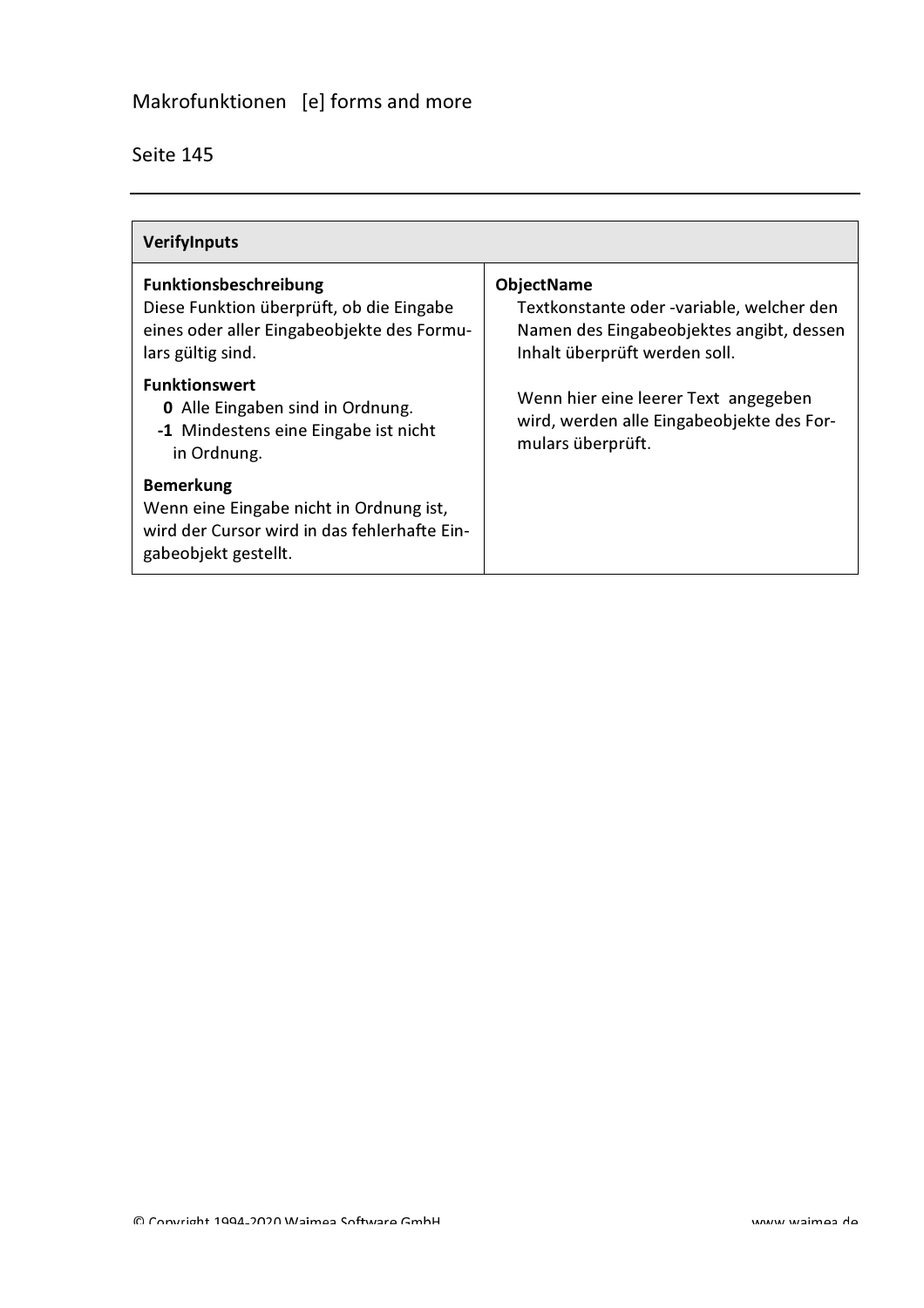## **ANHANG A**

### Schalter für Datenzugriffsfunktionen

Dieser Anhang beschreibt alle Schalter, die zur Steuerung der Datenzugriffsfunktionen angegeben werden können. Dies sind im wesentlichen alle Funktionen, deren Name mit AccObj... beginnt.

Grundsätzlich kann jeder der im folgenden beschriebenen Schalter als Parameter bei allen Datenzugriffsfunktionen verwendet werden. Nicht alle Schalter sind jedoch für jede Funktion sinnvoll. Schalter, die keinen Sinn ergeben, werden ignoriert.

Wenn bei einer Funktion mehr als ein Schalter gleichzeitig verwendet werden soll, können mehrere Schalter durch Addition verbunden werden, wie folgendes Beispiel zeigt:

int Handle; Handle = FindObject ("", "ZUGRIFF", 0); AccObjDeleteRecord (Handle, ACCFLAG\_NO\_BEEP + ACCFLAG\_NO\_TEMPDISP)

Folgende Schalter sind defniert:

**ACCFLAG NO BEEP** ACCFLAG NO CONFIRM ACCFLAG NO MACROCALL ACCFLAG NO OBJECTLOAD ACCFLAG NO SELECT **ACCFLAG NO TEMPDISP** 

Die Bedeutung der Schalter wird im folgenden beschrieben:

#### ACCFLAG NO BEEP

Wenn die Funktion in einer Situation aurgerufen wird, wo deren Aufruf nicht zulässig ist, oder wenn ein Fehler auftritt, der nicht durch einen gesonderte Fehleranzeige behandelt wird, ertönt ein Piepen, welches den Anwender auf die Fehlersituation hinweisen soll. Dieses Piepen wird durch Angabe dieses Schalters in jedem Fall unterbunden.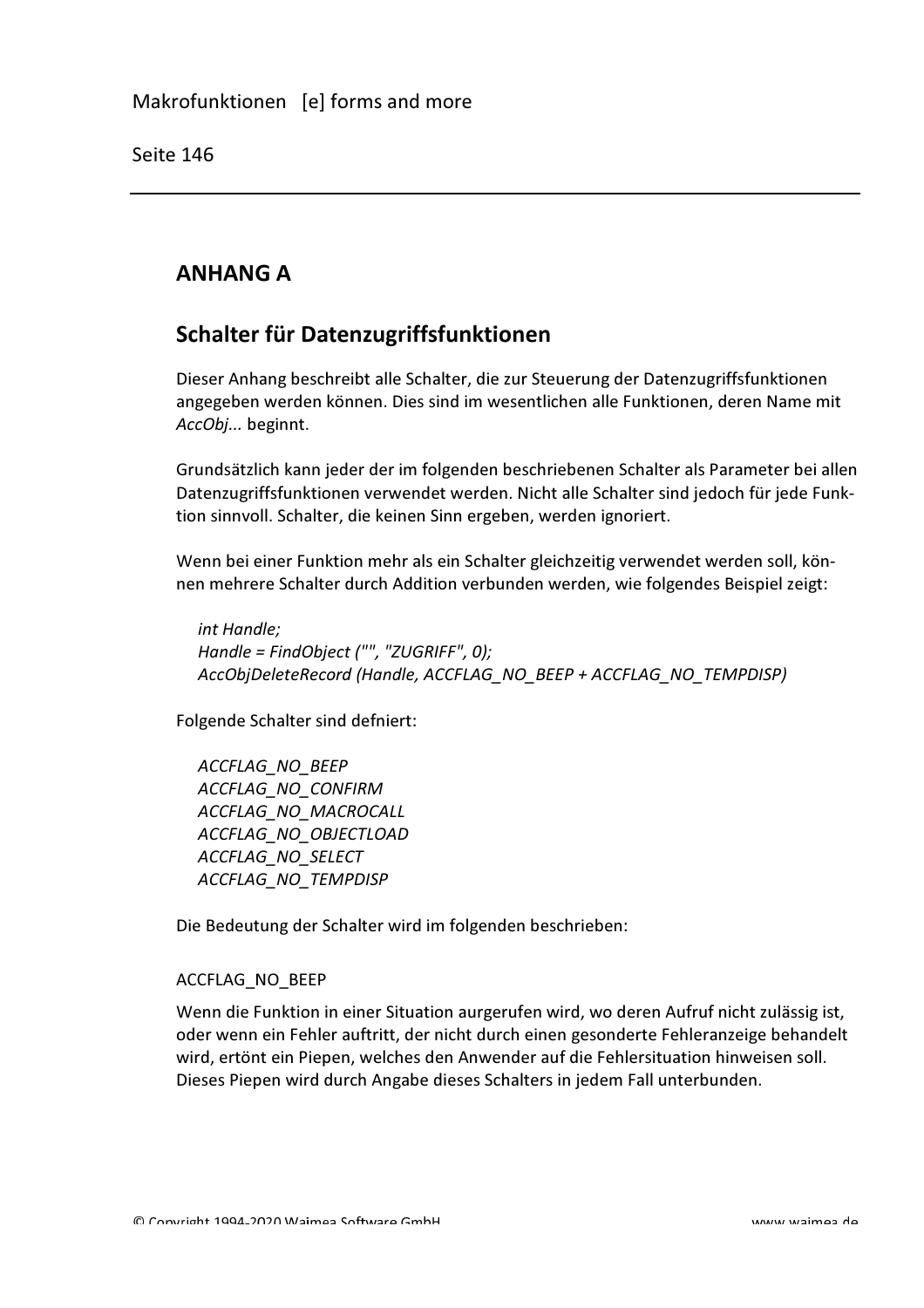#### ACCFLAG\_NO\_CONFIRM

In der Konfiguration eines Datenzugriffsobjekts kann festgelegt werden, dass bestimme Operationen durch einen Bestätigungsdialog quittiert werden müssen. Dieser Bestätigungsdialog erscheint auch dann, wenn die entsprechende Funktion als Makrobefehl ausgeführt wird - z.B. Datensatz löschen. Die Angabe dieses Schalters unterdrückt die Bestätigung aller Aktionen, die während der Ausführung des Makrobefehls angefragt würden, wenn der Schalter nicht gesetzt wäre.

#### ACCFLAG NO MACROCALL

In der Konfiguration eines Datenzugriffsobjekts kann festgelegt werden, dass nach bestimmten Operationen automatisch ein eingebettetes Makro ausgeführt werden soll. Wenn dieser Schalter angegeben wird, unterbleibt die Ausführung jeglicher eingebetteter Makros.

#### ACCFLAG\_NO\_OBJECTLOAD

Nach jeder Funktion, welche den aktuellen Datensatz eines Datenzugriffsobjekts verändert oder die bewirkt, dass ein anderer als der augenblickliche Datensatz zum aktuellen Datensatz wird, sorgt die Formularsoftware dafür, dass alle Eingabefelder, Auswahlfelder und Tabellen, die mit dem Datenzugriffsobjekt verbunden sind, automatisch mit den Daten den neuen aktuellen Datensatzes befüllt werden. Das automatische Übertragen der Feldinhalte kann unterdrückt werden, in dem dieser Schalter angegeben wird.

Eine mögliche Anwendung für diesen Schalter ist Stapellauf, der über alle Sätze einer Datenguelle läuft und gewisse Veränderungen vornimmt. In diesem Fall ist die Anzeige der Daten unnötig, da sie bei jedem Datensatz nur für kurze Zeit sichtbar ist und daher vom Anwender sowieso nicht gelesen werden kann. Durch Angabe des Schalters wird die Anzeige unterdrückt und die Performance der Operation erhöht.

#### ACCFLAG\_NO\_SELECT

Bestimme Makrofunktionen ziehen eine automatische Neuselektion der Datenquelle nach sich, falls diese eine ODBC-Datenquelle ist. Insbesondere die Funktionen AccObjSetWhereClause und AccObjSetOrderByClause, die ja direkt die Selektion an sich verändern, führen nach ihrer Ausführung automatisch eine Neuselektion durch. Diese Neuselektion wird durch Angabe dieses Schalters unterdrückt.

Die Anwendung des Schalters ist z.B. dann sinnvoll, wenn Nacheinander sowohl die Sortierklausel, aus auch die Selektionskriterien verändert werden sollen. In diesem Fall würden beide obengenannten Funktionen in Folge aufgerufen. Nach jedem Aufruf würde eine Selektion durchgeführt. Das ist unnötig. Daher kann - zumindest bei dem ersten der beiden Aufrufe - die Selektion unterdrückt werden.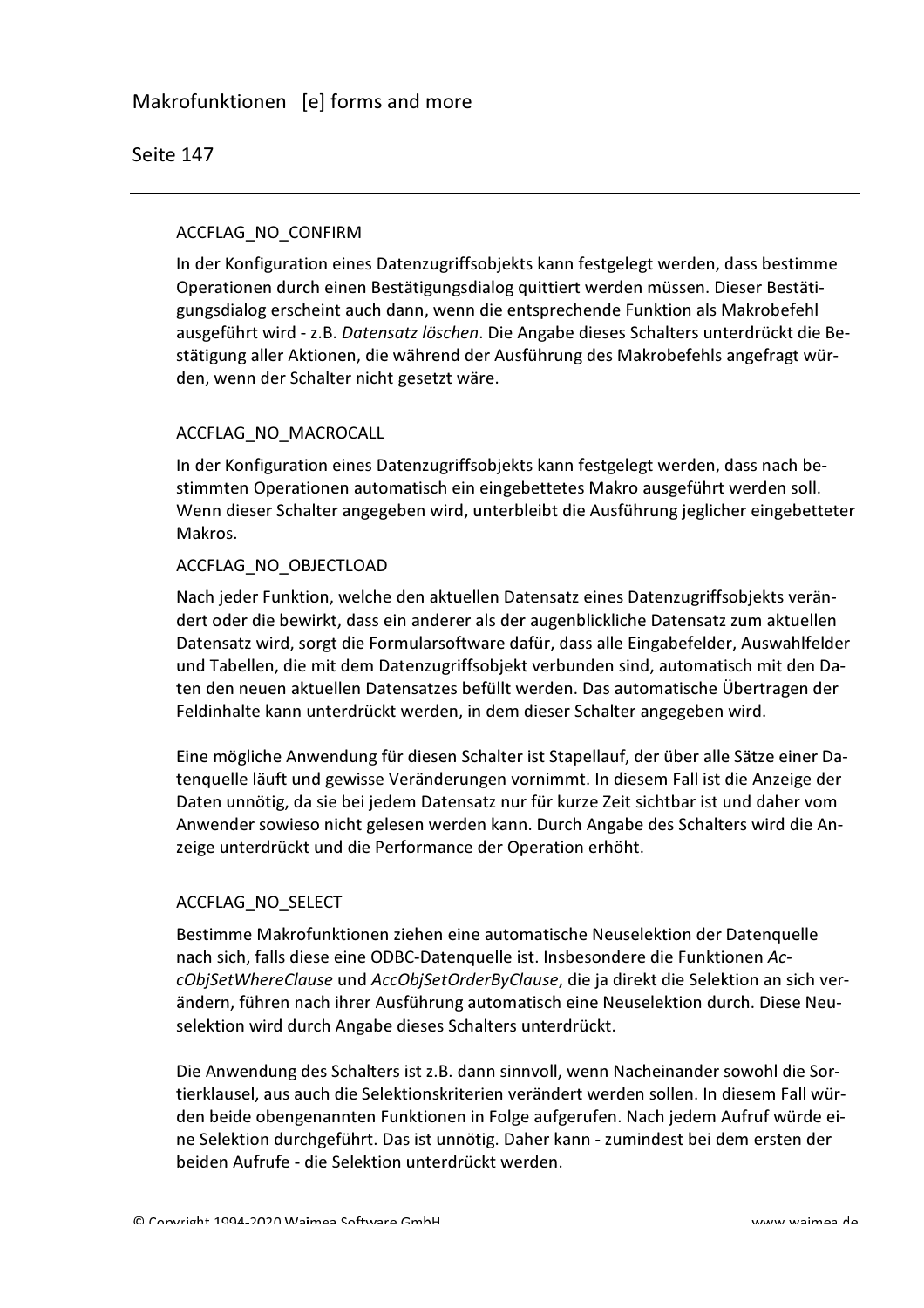ACCFLAG\_NO\_TEMPDISP

In der Konfiguration eines Datenzugriffsobjekts kann festgelegt werden, dass nach bestimmten Operationen eine Quittung auf dem Schirm eingeblendet wird, die nach kurzer Zeit von selbst wieder erlischt. Durch Angabe dieses Schalters kann diese Funktion unterdrückt werden.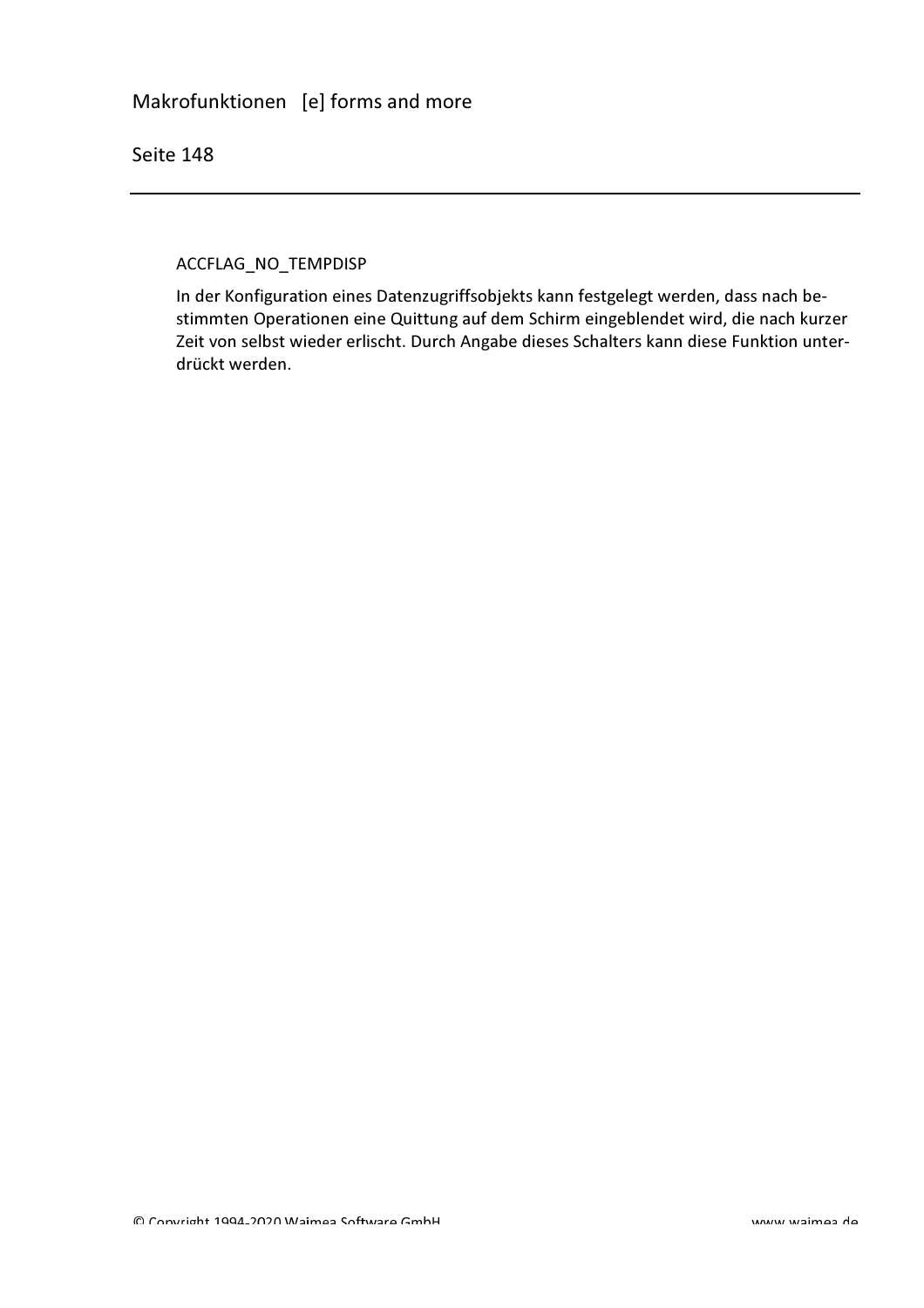# **ANHANG B**

# Wildcards für Seiten- und Objektnamen

In verschiedenen Funktionen können anstelle von Namen für Seiten oder Objekte auch sogenannte Wildcards angegeben werden. Wildcards enthalten im Gegensatz zu herkömmlichen Namen Jokerzeichen. Im wesentlichen können zwei Jokerzeichen verwendet werden:

- ? Dieses Zeichen ersetzt ein beliebiges einzelnes Zeichen
- \* Dieses Zeichen ersetzt alle Zeichen bis zum Ende des Namens

Folgende Beispiele verdeutlichen die Anwendung:

| Wildcard | Namen die beim Vergleichen erkannt werden                  |
|----------|------------------------------------------------------------|
| AA??BB   | AAAABB, AA12BB AAXXBB, etc.                                |
| -222     | alle Namen, die genau drei Zeichen lang sind               |
| $AAA^*$  | alle Namen, die mit AAA beginnen, egal, was danach kommt   |
| $A?A*$   | alle Namen, die an erster und dritter Stelle ein 'A' haben |
| ∗יִי?ִי  | alle Namen, die mindestens drei Zeichen lang sind.         |

Es ist zu beachten, dass der \* nur am Ende des Namens stehen darf.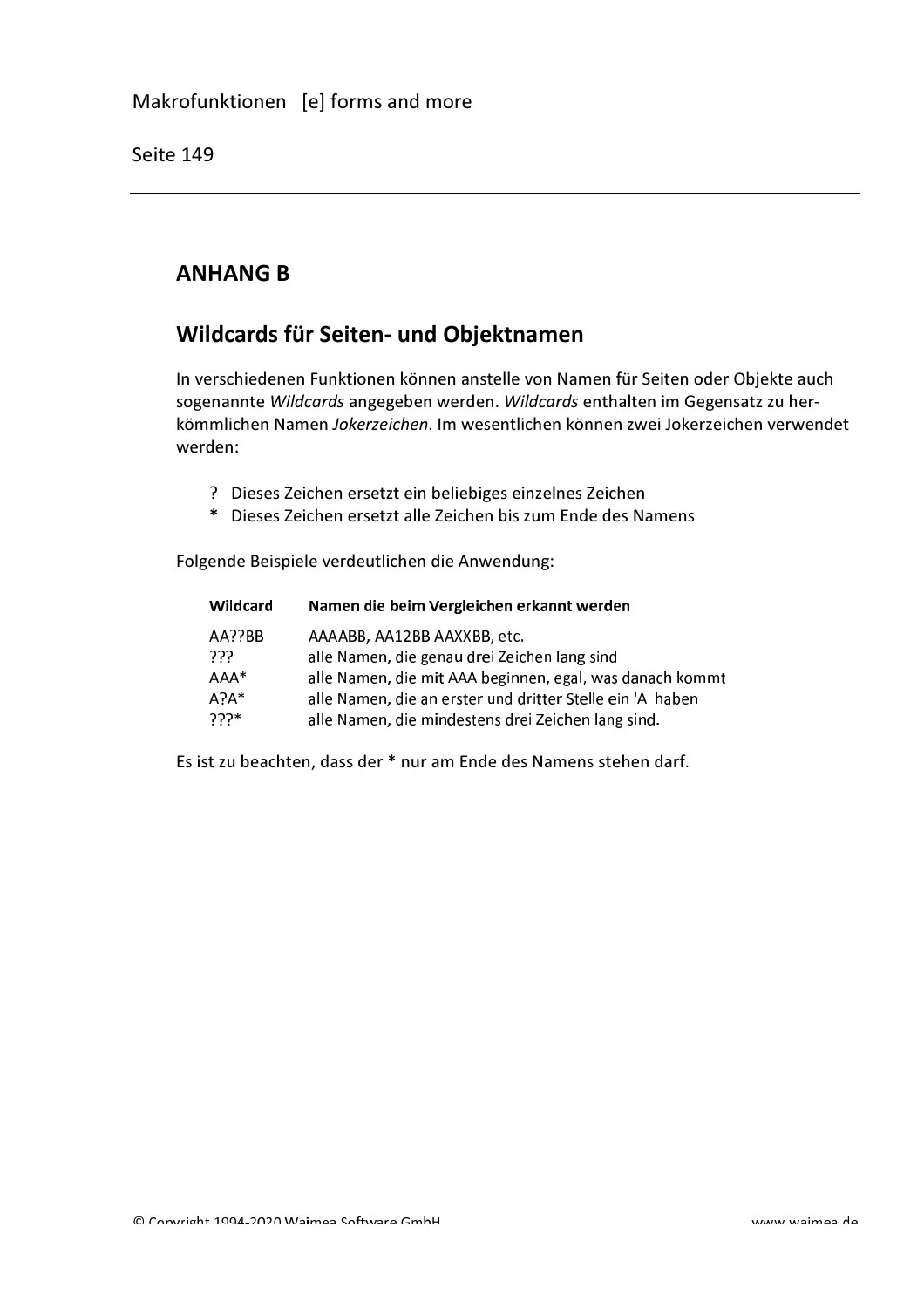# **ANHANG C**

### **Formularmakros**

In verschiedenen Funktionen können Makros aufgerufen werden, die für ein Formular definiert sind. Diese werden namentlich angesprochen. Die folgende Liste nennt alle verfügbaren Makronamen:

- OnSessionOpen **OnSessionClose** OnSessionSave
- OnAnyObjectGetFocus OnAnyObjectKillFocus OnAnyObjectChange OnAnyButtonClick OnAnyObjectClick OnAnyObjectDblClk OnAnyObjectRightClick
- **OnRecordAccess** OnRecordSelection OnRecordUnselect
- **OnPrintStart** OnPrintEnd **OnPrintCopyStart**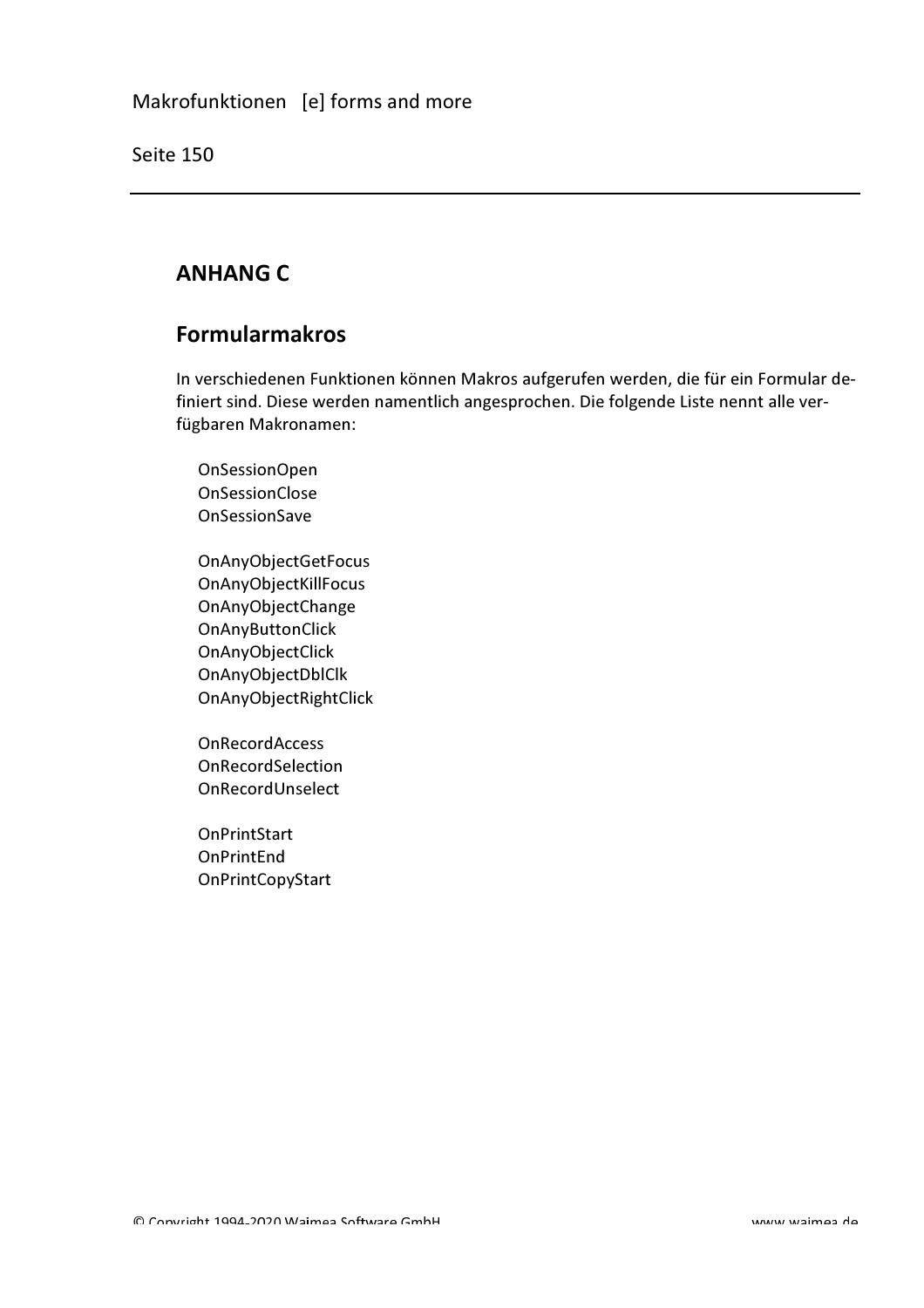# **ANHANG D**

## **Objektmakros**

In verschiedenen Funktionen können Makros aufgerufen werden, die für ein bestimmtes Objekt definiert sind. Diese werden namentlich angesprochen. Nicht alle Makros können auf jedes Objekt angewendet werden. Nur sinnvolle Zuordnungen sind möglich.

Die folgende Liste nennt alle Makronamen, die zur Zeit definiert sind:

OnObjectGetFocus OnObjectKillFocus OnObjectChange OnObjectForward OnObjectBackward OnObjectClick

Für Datenzugriffsobjekte gibt es darüber hinaus folgende Ereignisse:

OnRecordAccess OnRecordUpdate OnRecordDelete OnRecordInsert OnAccessStatusChange OnRecordSelection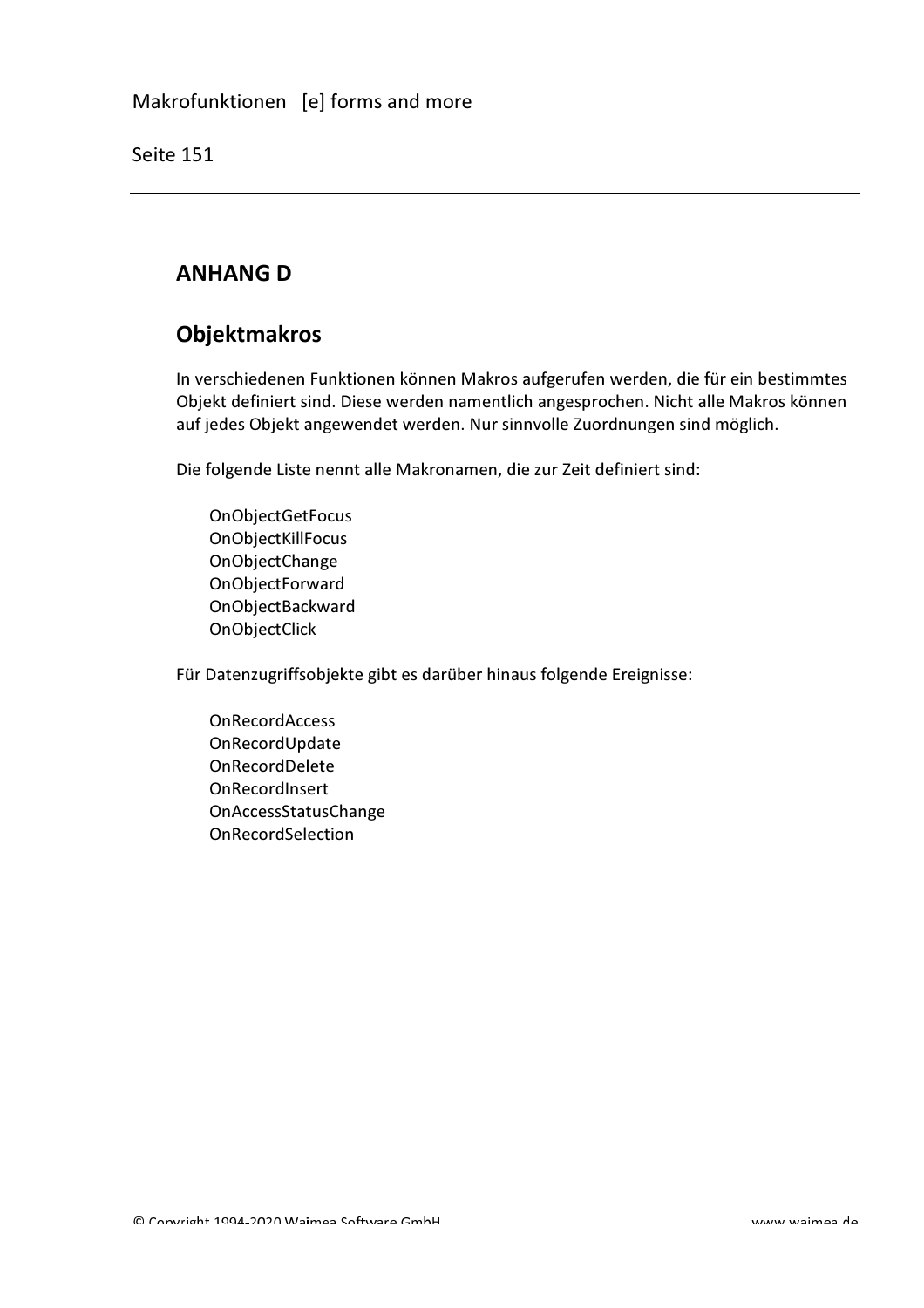# **ANHANGE**

# Funktionsnamen (Deutsch - Englisch)

In früheren Versionen der Makrosprache wurde eine Mischung aus deutschen und englischen Funktionsnamen verwendet. Aus Gründen der Internationalisierung sind heute alle Funktionsnamen englisch. Selbstverständlich werden alle deutschen Namen aus Gründen der Aufwärtskompatibilität weiter unterstützt.

Da in dieser Dokumentation alle Funktionsnamen in der englischen Form beschrieben sind, können mit Hilfe der folgenden Zuordnungstabelle aus den ehemals deutschen Funktionsnamen die aktuellen englischen Funktionsnamen abgeleitet werden.

Die deutschen Makronamen werden weder von der Online-Hilfe genannt, noch in dieser Dokumentation beschrieben.

| GibAusfertigungsName GetCopyName |  |
|----------------------------------|--|
|                                  |  |
|                                  |  |
|                                  |  |
|                                  |  |
|                                  |  |
|                                  |  |
|                                  |  |
|                                  |  |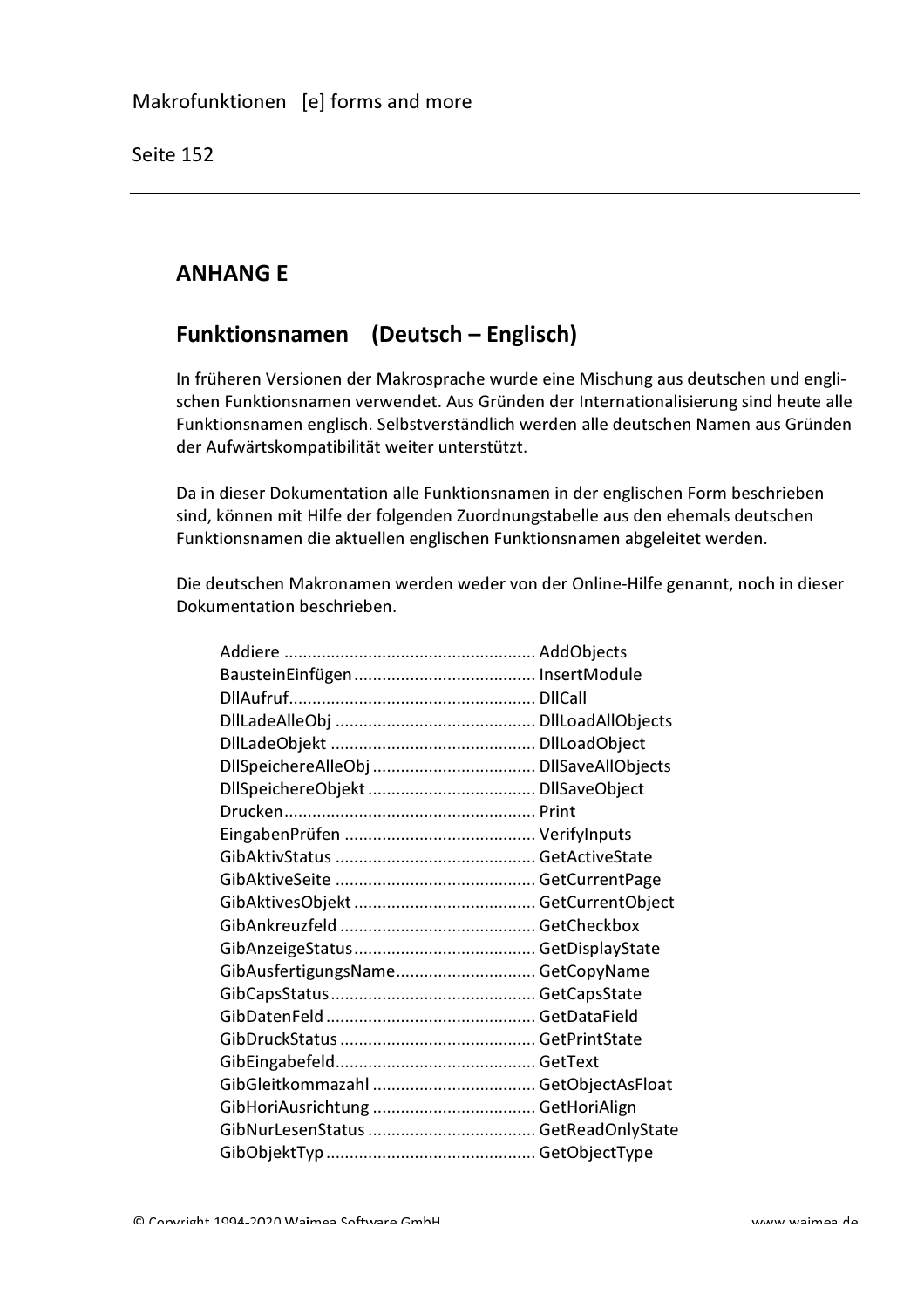| RufeLoslassenMakro CallReleaseMacro                 |  |
|-----------------------------------------------------|--|
| RufeRückwärtsMakro  CallBackwardMacro               |  |
| RufeVerlassenMakro  CallExitMacro                   |  |
| RufeVorwärtsMakro  CallForwardMakro                 |  |
| RufeÄnderungsMakro CallChangeMakro                  |  |
|                                                     |  |
|                                                     |  |
|                                                     |  |
|                                                     |  |
|                                                     |  |
| SetzeAnkreuzfeldAufSeite  SetChecboxOnPage          |  |
|                                                     |  |
|                                                     |  |
|                                                     |  |
| SetzeCapsStatusAufSeite  SetCapsStateOnPage         |  |
|                                                     |  |
| SetzeDruckStatusAufSeite  SetPrintStateOnPage       |  |
|                                                     |  |
| SetzeGeändertStatus  SetChangeFlag                  |  |
|                                                     |  |
| SetzeGleitkommazahl  SetFloat                       |  |
| SetzeHoriAusrichtung  SetHoriAlign                  |  |
| SetzeNurLesenStatus SetReadOnlyState                |  |
| SetzeNurLesenStatusAufSeite  SetReadOnlyStateOnPage |  |
|                                                     |  |
|                                                     |  |
|                                                     |  |
|                                                     |  |
| SetzeVertAusrichtung SetVertAlign                   |  |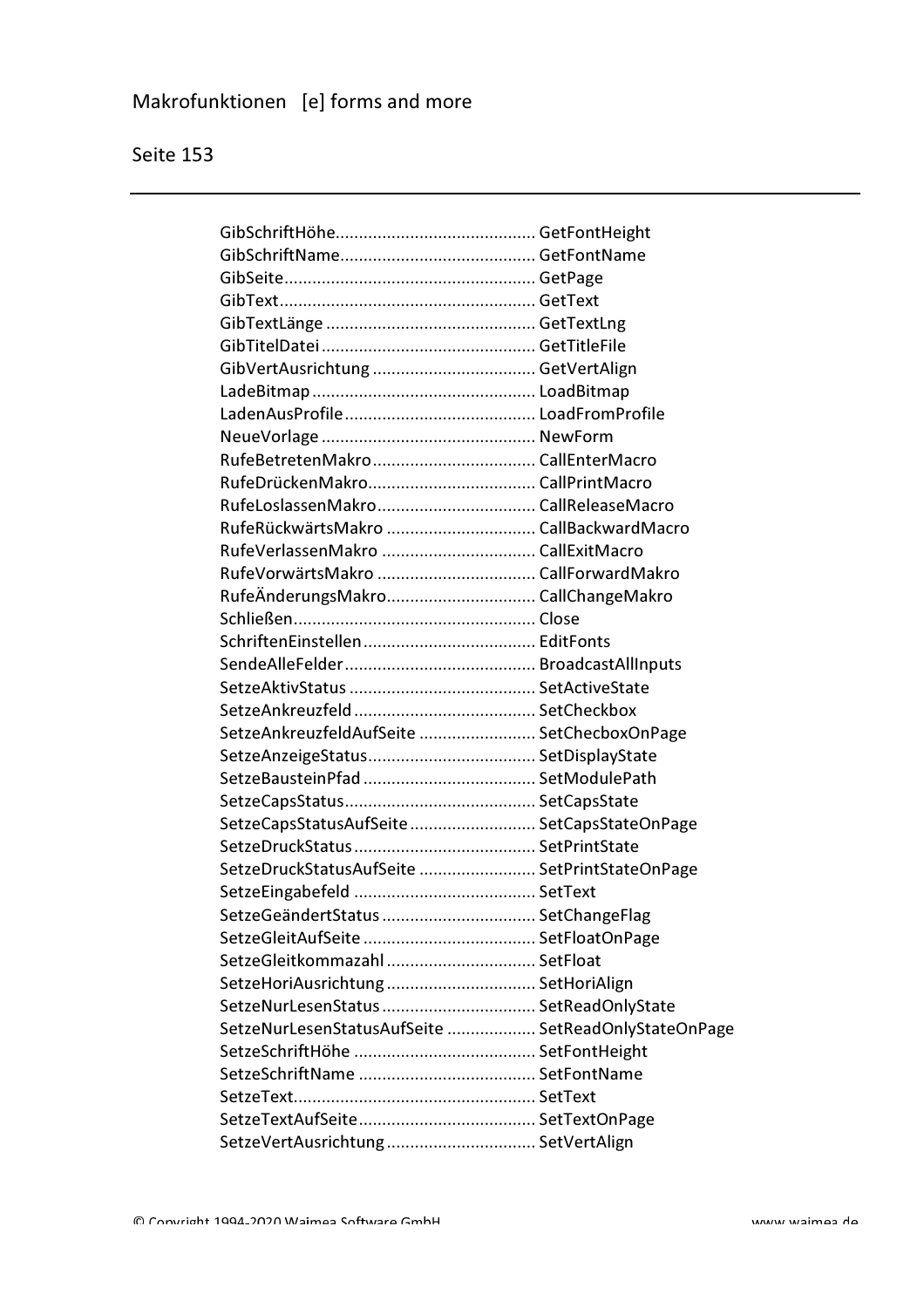# Makrofunktionen [e] forms and more

| SpeichernAlsErweitert  SaveAsExtended |  |
|---------------------------------------|--|
|                                       |  |
| SpeichernInTextDatei  SaveToTextfile  |  |
|                                       |  |
|                                       |  |
|                                       |  |
|                                       |  |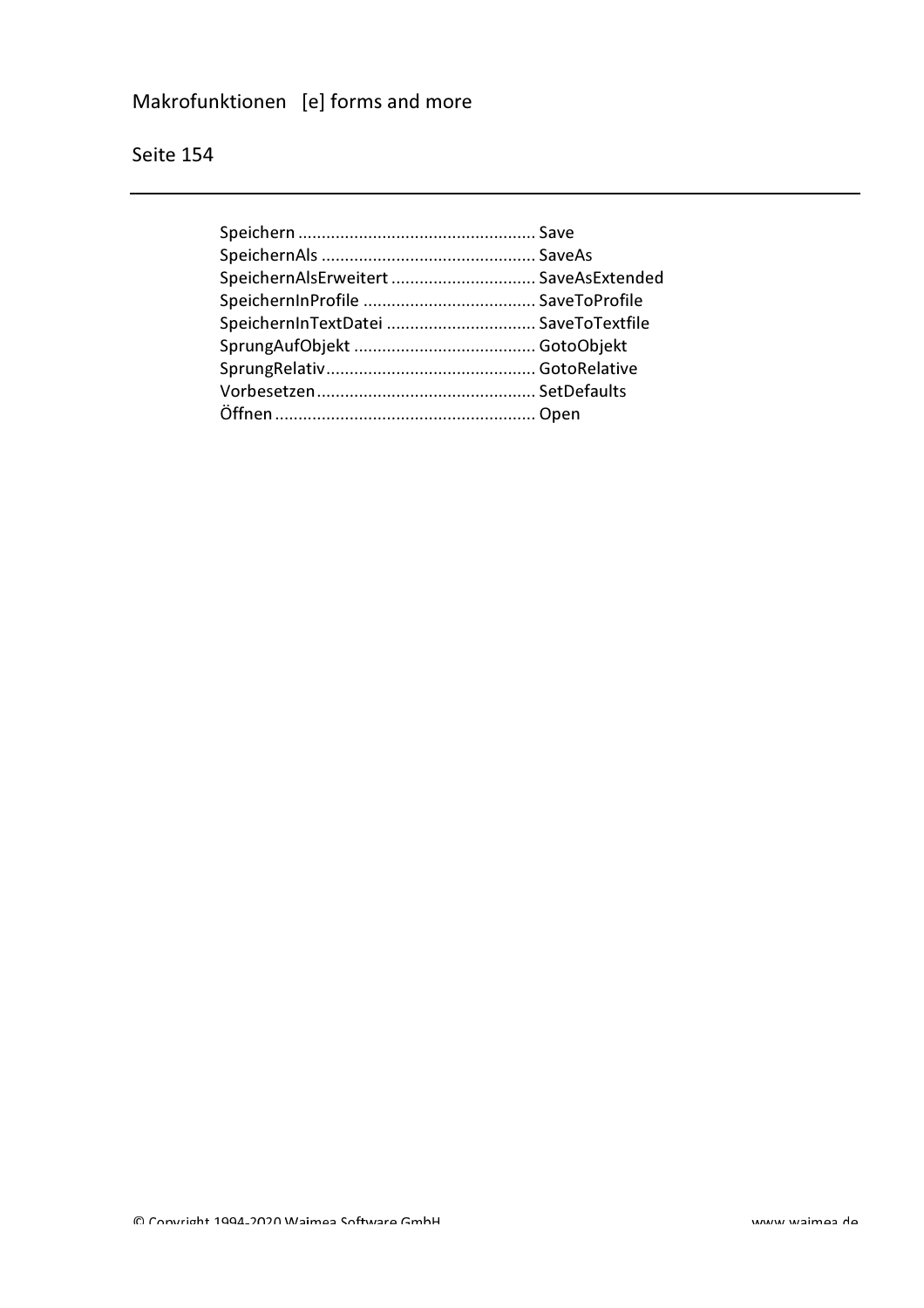# **ANHANG F**

# Funktionsnamen (Englisch - Deutsch)

In früheren Versionen der Makrosprache wurde eine Mischung aus deutschen und englischen Funktionsnamen verwendet. Aus Gründen der Internationalisierung sind heute alle Funktionsnamen englisch. Selbstverständlich werden alle deutschen Namen aus Gründen der Aufwärtskompatibilität weiter unterstützt.

Mit Hilfe der folgenden Zuordnungstabelle können denjenigen englischen Funktionsnamen, die früher eine deutsche Entsprechung hatten, den jeweiligen ehemaligen deutschen Namen zugeordnet werden.

Die deutschen Makronamen werden weder von der Online-Hilfe genannt, noch in dieser Dokumentation beschrieben.

| BroadcastAllInputs SendeAlleFelder   |                                     |
|--------------------------------------|-------------------------------------|
|                                      | CallBackwardMacroRufeRückwärtsMakro |
|                                      | CallChangeMakro RufeÄnderungsMakro  |
|                                      | CallEnterMacroRufeBetretenMakro     |
|                                      | CallExitMacroRufeVerlassenMakro     |
|                                      | CallForwardMakroRufeVorwärtsMakro   |
|                                      |                                     |
| CallPrintMacroRufeDrückenMakro       |                                     |
|                                      | CallReleaseMacro RufeLoslassenMakro |
|                                      |                                     |
|                                      |                                     |
| DIILoadAllObjects DIILadeAlleObj     |                                     |
|                                      |                                     |
| DIISaveAlIObjectsDIISpeichereAlleObj |                                     |
|                                      |                                     |
|                                      |                                     |
|                                      |                                     |
|                                      |                                     |
|                                      |                                     |
|                                      | GetCopyName GibAusfertigungsName    |
| GetCurrentObjectGibAktivesObjekt     |                                     |
| GetCurrentPageGibAktiveSeite         |                                     |
|                                      |                                     |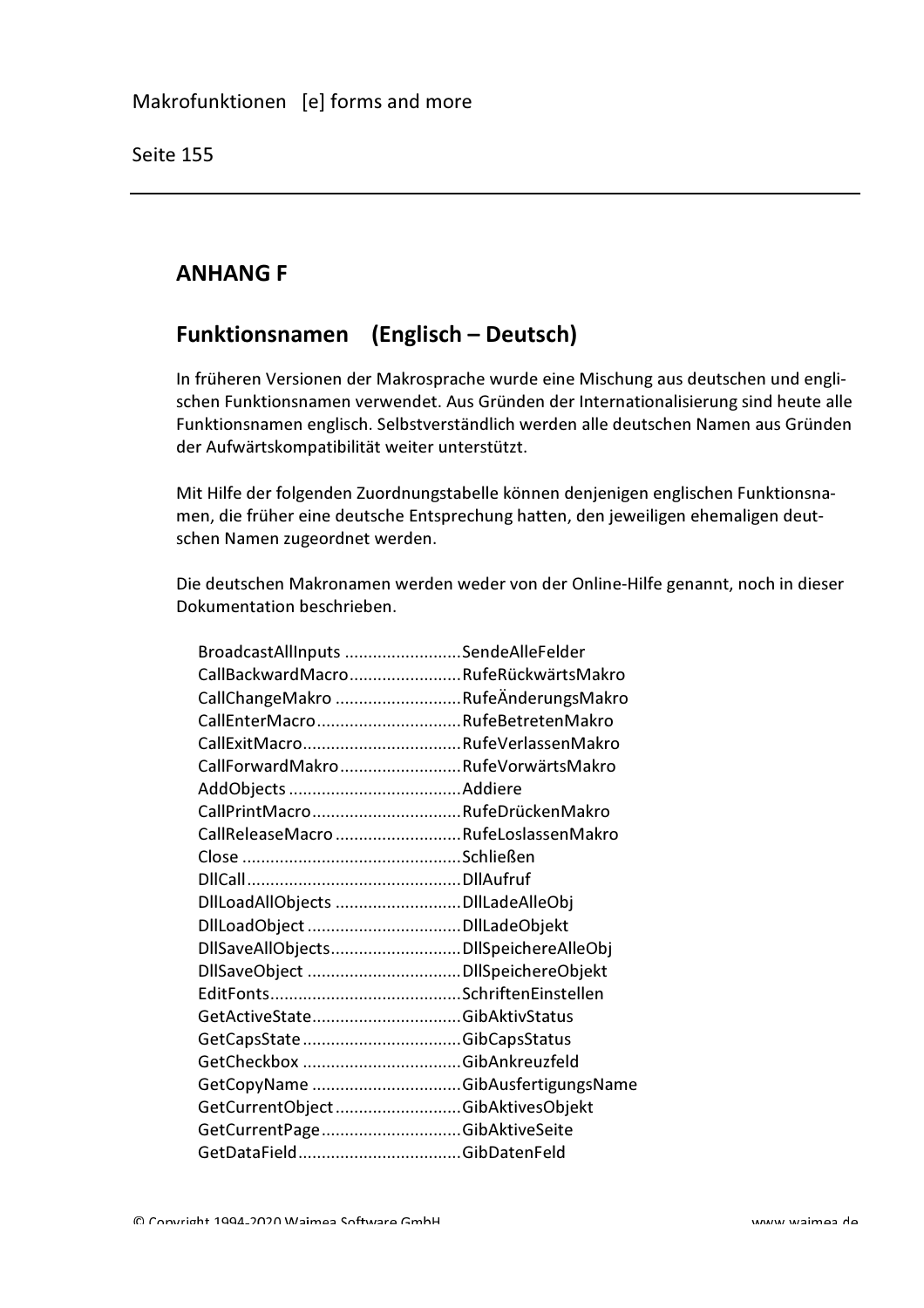| GetDisplayState GibAnzeigeStatus           |  |
|--------------------------------------------|--|
| GetFontHeight  GibSchriftHöhe              |  |
| GetFontNameGibSchriftName                  |  |
|                                            |  |
| GetObjectAsFloat GibGleitkommazahl         |  |
| GetObjectTypeGibObjektTyp                  |  |
|                                            |  |
|                                            |  |
| GetReadOnlyState  GibNurLesenStatus        |  |
|                                            |  |
|                                            |  |
|                                            |  |
|                                            |  |
|                                            |  |
|                                            |  |
| GotoRelativeSprungRelativ                  |  |
| InsertModuleBausteinEinfügen               |  |
|                                            |  |
| LoadFromProfile LadenAusProfile            |  |
|                                            |  |
|                                            |  |
|                                            |  |
|                                            |  |
|                                            |  |
| SaveAsExtended SpeichernAlsErweitert       |  |
| SaveToProfileSpeichernInProfile            |  |
| SaveToTextfile SpeichernInTextDatei        |  |
| SendAllFields SendeAlleFelder              |  |
| SetActiveState SetzeAktivStatus            |  |
|                                            |  |
| SetCapsStateOnPage SetzeCapsStatusAufSeite |  |
| SetChangeFlag SetzeGeändertStatus          |  |
| SetChecboxOnPage SetzeAnkreuzfeldAufSeite  |  |
| SetCheckbox SetzeAnkreuzfeld               |  |
|                                            |  |
| SetDisplayStateSetzeAnzeigeStatus          |  |
|                                            |  |
| SetFloatOnPage SetzeGleitAufSeite          |  |
|                                            |  |
| SetFontHeightSetzeSchriftHöhe              |  |
| SetFontNameSetzeSchriftName                |  |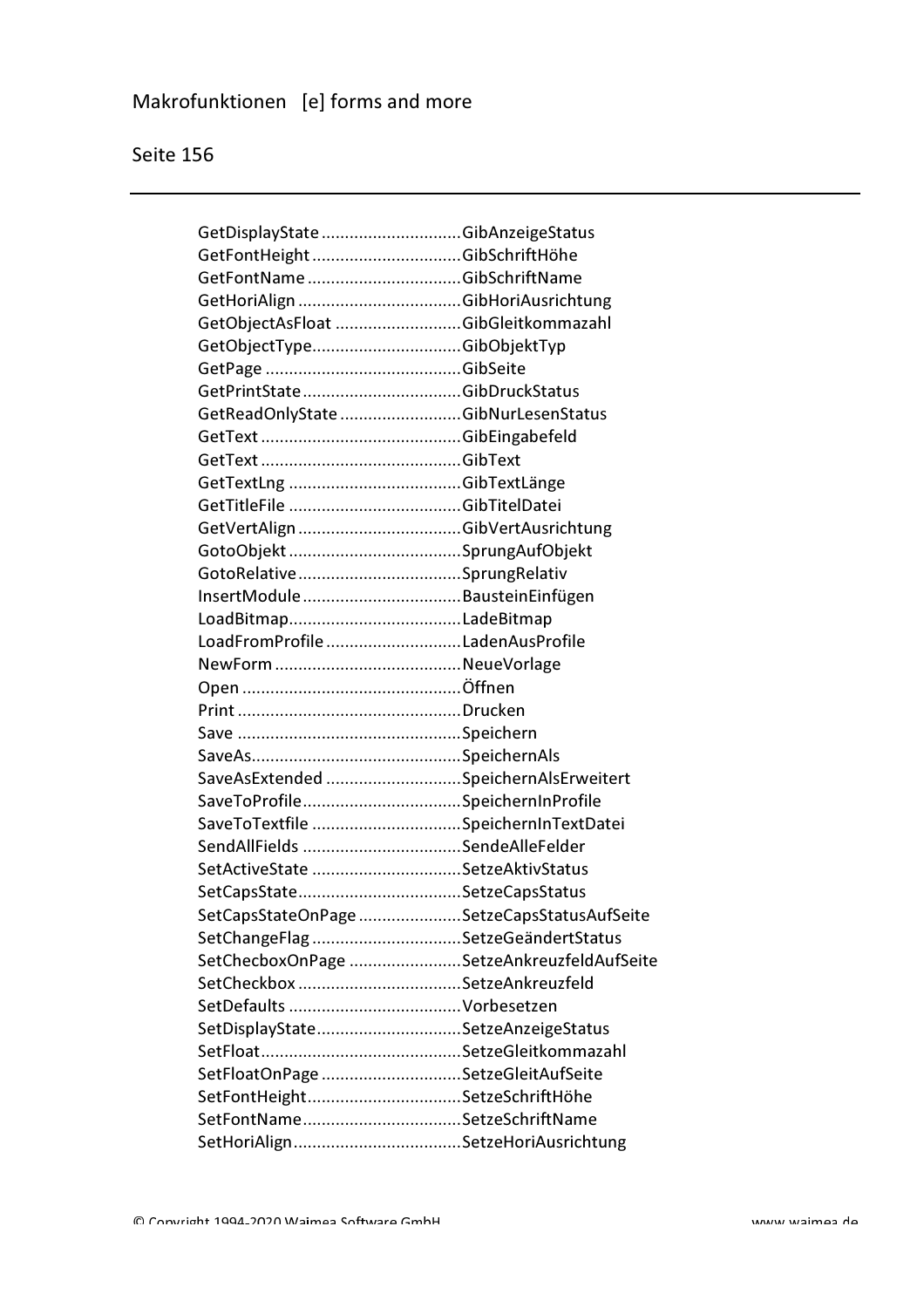# Makrofunktionen [e] forms and more

| SetModulePathSetzeBausteinPfad                     |  |
|----------------------------------------------------|--|
|                                                    |  |
| SetPrintStateOnPageSetzeDruckStatusAufSeite        |  |
| SetReadOnlyStateSetzeNurLesenStatus                |  |
| SetReadOnlyStateOnPage SetzeNurLesenStatusAufSeite |  |
|                                                    |  |
|                                                    |  |
| SetTextOnPage SetzeTextAufSeite                    |  |
|                                                    |  |
|                                                    |  |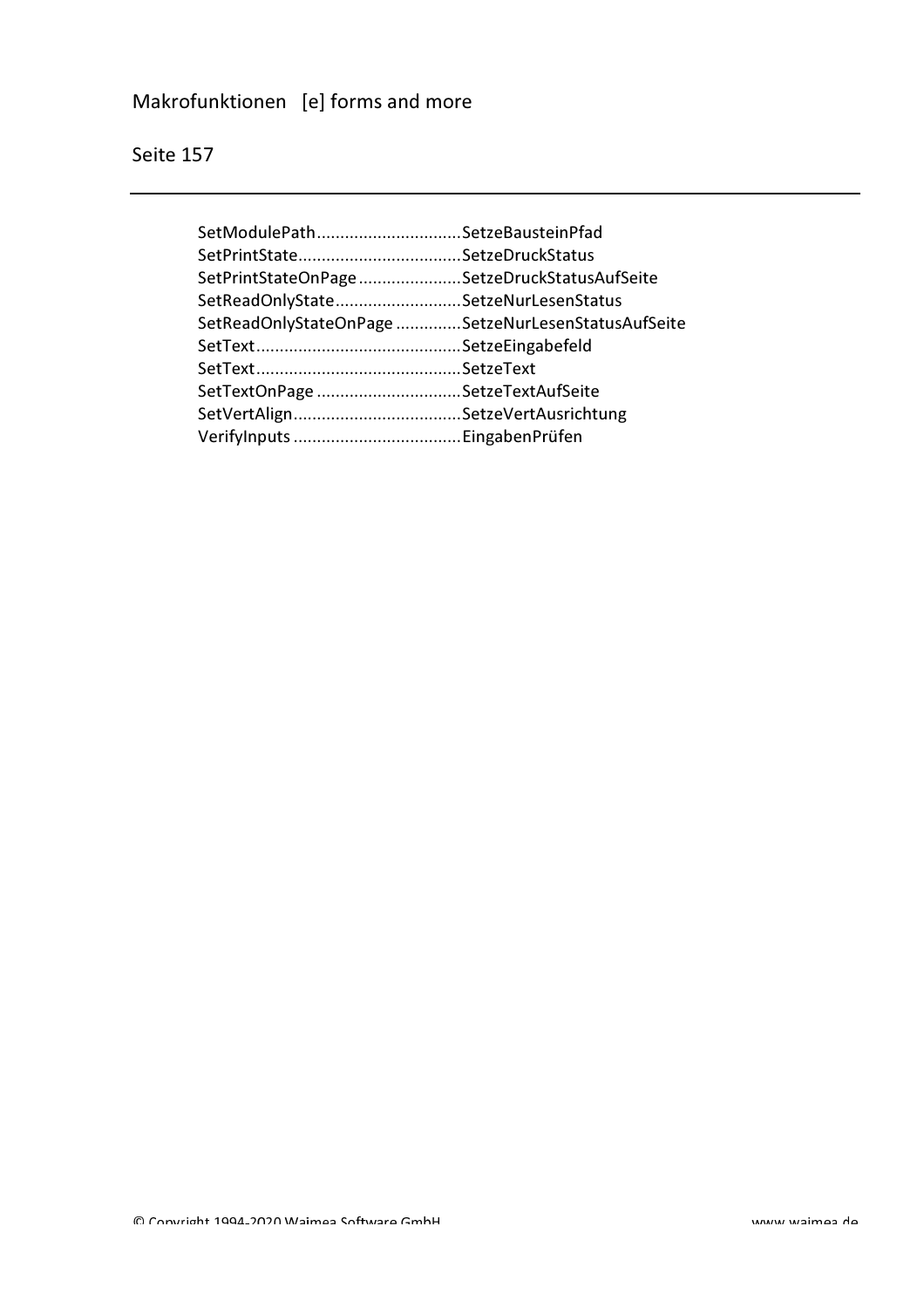# **ANHANG G**

### **Format-Deskriptoren**

Für die automatische Formatierung von Zahlen, Datums- und Uhrzeitangaben muss eine detaillierte Beschreibung des gewünschten Formates definiert werden. Um eine möglichst system- und maschinenunabhängige Darstellung zu gewährleisten, wurde eine Formatbeschreibung in Stringform gewählt.

Insgesamt werden vier verschiedene Formate definiert:

Format für ganze Zahlen Format für Gleitkommazahlen Format für Datumsangaben Format für Uhrzeiten

Diese vier Formate werden in den folgenden Kapiteln erläutert. Sie sind inhaltlich verwandt, unterscheiden sich jedoch wesentlich voneinander.

### **Datumsformat**

Ein Datumsformat ist ein String, der aus einer Aneinanderreihung von Platzhaltern für die Komponenten Wochentag, Tag, Monat und Jahr besteht. Vor, zwischen und hinter den Platzhaltern kann ein beliebiger Text stehen, der Bestandteil des fertig formatierten Datums wird.

Jeder Platzhalter beginnt mit einem Prozentzeichen. Dann folgt ein Buchstabe, der den Platzhaltertyp bestimmt. Es sind folgende Platzhalter definiert, die ein Datumsformat enthalten kann:

%Wx Wochentagsname  $%$ Dx Tag  $%$ Mx Monat  $%Yx$ Jahresangabe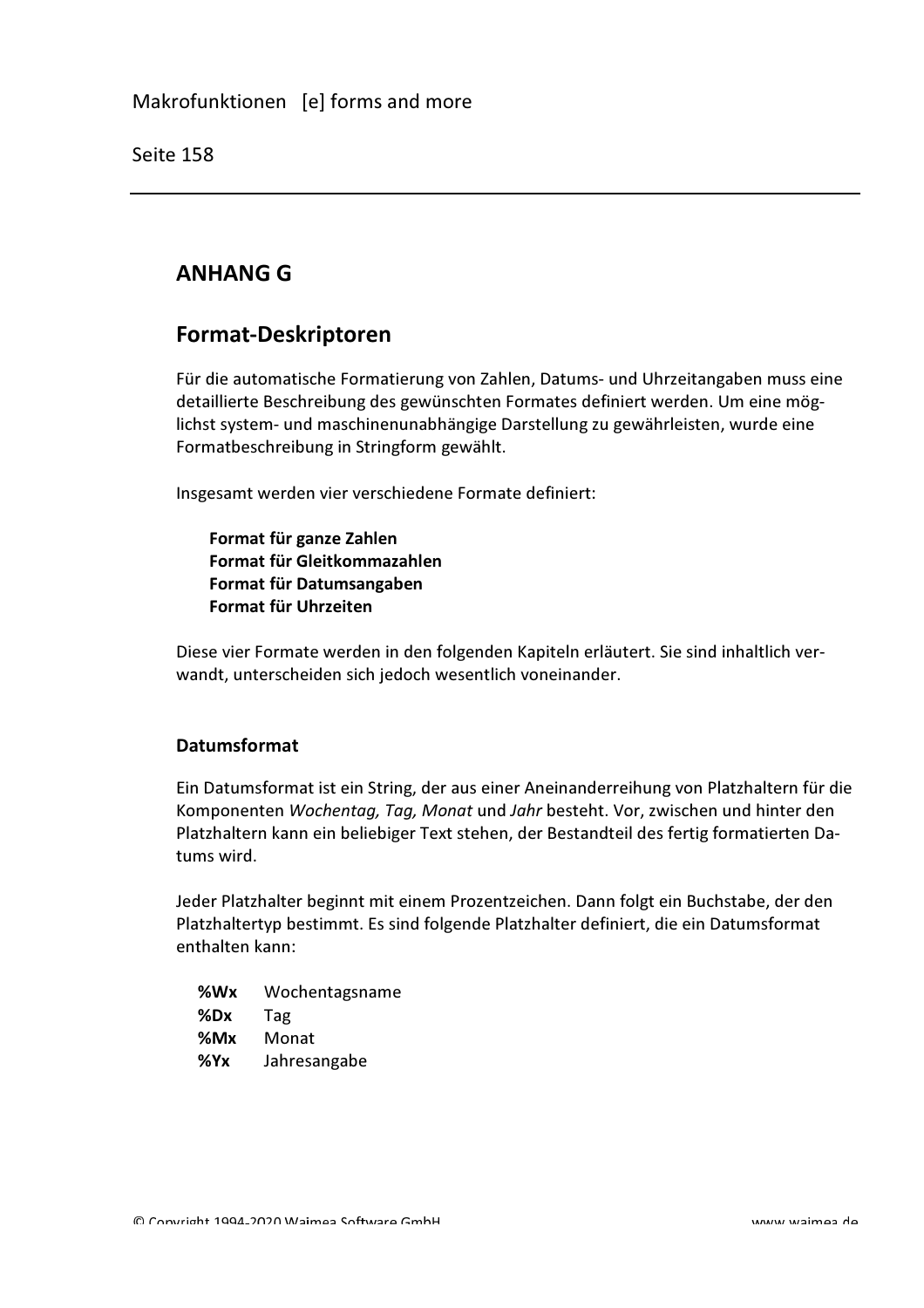Dahinter folgt eine Variantenbezeichnung x. Die Variantenbezeichnung ist eine einstellige Ziffer und bedeutet je nach Platzhalter:

| %W0        | Keine Wochentagseinblendung                                           |
|------------|-----------------------------------------------------------------------|
| <b>%W1</b> | Wochentag als zweibuchstabiges Kürzel einblenden                      |
| <b>%W2</b> | Wochentag als vollen Namen einblenden                                 |
| <b>%D0</b> | Keine Einblendung des Tages                                           |
| %D1        | Tag als möglichst kurze Zahl ohne führende Null einblenden            |
| <b>%D2</b> | Tag als zweistellige Zahl, ggf. mit einer führenden Null einblenden   |
| %D3        | Tag als Zahl mit englischem Ordinalindex (1st, 2nd, 3rd, 4th, etc.)   |
| <b>%M0</b> |                                                                       |
|            | Keine Einblendung des Monats                                          |
| %M1        | Monat als möglichst kurze Zahl ohne führende Null einblenden          |
| %M2        | Monat als zweistellige Zahl, ggf. mit einer führenden Null einblenden |
| %M3        | Monatsname als dreibuchstabige Abkürzung einblenden                   |
| %M4        | Monatsname in voller Länge einblenden                                 |
| <b>%YO</b> | Keine Einblendung des Jahres                                          |
| <b>%Y1</b> | Jahr als zweistellige Zahl ohne Jahrhundert einblenden                |
|            |                                                                       |
| %Y2        | Jahr als vierstellige Zahl mit Jahrhundert einblenden                 |

Durch die Reihenfolge der Platzhalter können auch die englischsprachige Anordnung (Monat, Tag, Jahr) und die sortierfreudige Anordnung (Jahr, Monat, Tag) bestimmt werden. insgesamt werden folgende Anordnungen der Platzhalter unterstützt:

Tag, Monat, Jahr Monat, Tag, Jahr Jahr, Monat, Tag

Zwischen den Platzhaltern dürfen beliebige Zeichen oder Textfolgen stehen. Die Anordnung der Wochentagsbezeichnung (%W) ist beliebig.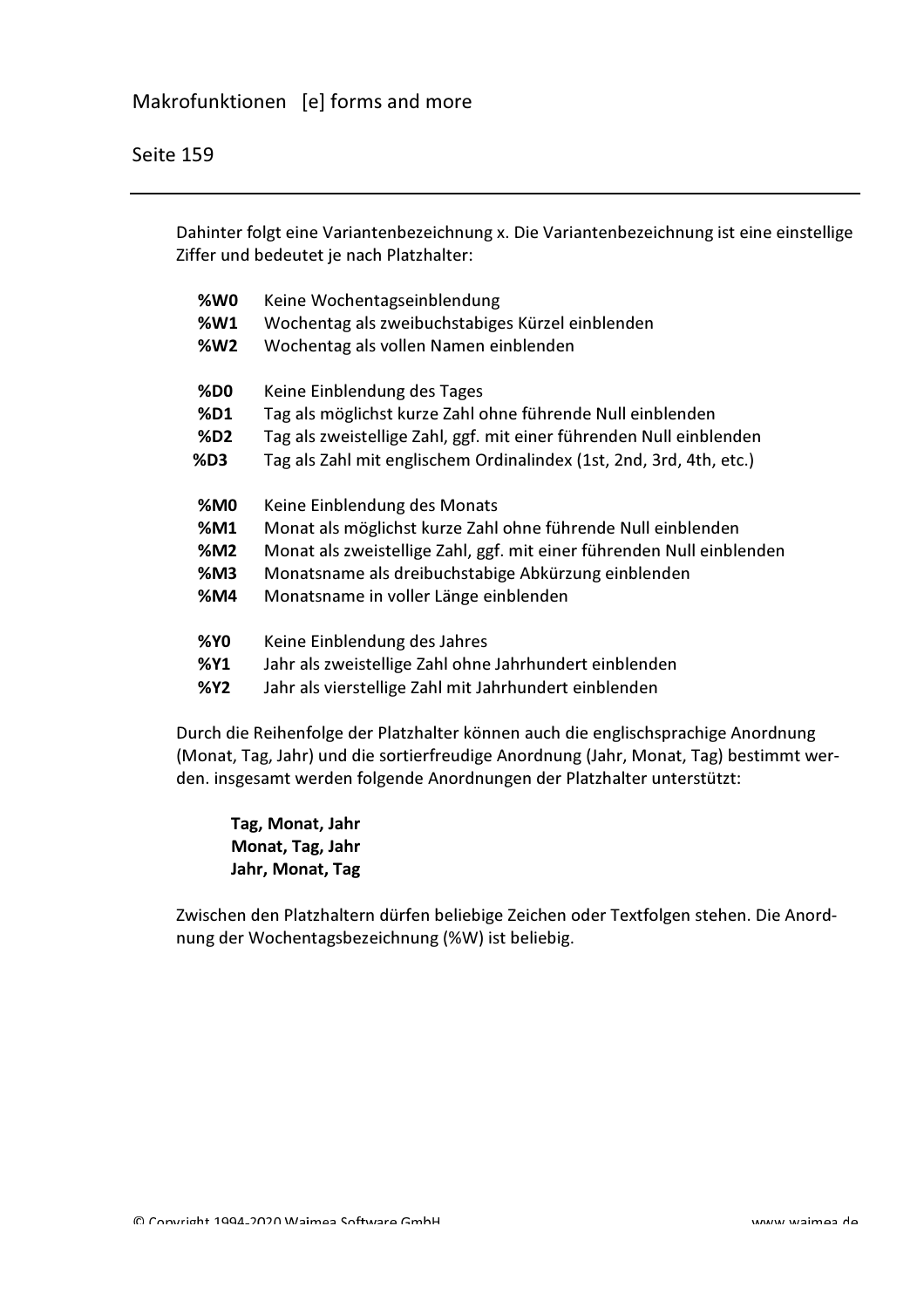Folgende Beispiele zeigen die Darstellung des Datums 3. Januar 1955 mit verschiedenen Datumsformaten:

| Format                | <b>Darstellung</b>         |
|-----------------------|----------------------------|
| %W0%D1.%M1.%Y2        | 3.1.1955                   |
| %W0%D2/%M2/%Y1        | 03/01/55                   |
| %W0%D1-%M3-%Y2        | 3-Jan-1955                 |
| %W0%M3, %D1, %Y2      | Jan, 3, 1955               |
| %W2, den %D1. %M4 %Y2 | Montag, den 3. Januar 1955 |
| %M4, %D3, %Y2         | Januar, 3rd, 1955          |

### Verweis auf das System-Datumsformat

Anstelle eines expliziten Formats kann der Formatstring auch einen Verweis auf das im System länderspezifisch vorgegebene System-Datumsformat enthalten, welches in den Ländereinstellungen definiert werden kann. Unter Windows steht ein kurzes und ein langes System-Datumsformat zur Verfügung.

In diesem Fall besteht der gesamte Formatstring nur aus einer der beiden Zeichenfolgen:

- %SS Kurzes System-Datumsformat verwenden
- %SL Langes System-Datumsformat verwendet

Sollte der Formatstring weitere Zeichen beinhalten, werden diese ignoriert.

#### **Uhrzeitformat**

Ein Uhrzeitformat ist ein String, der aus einer Aneinanderreihung von Platzhaltern für die Komponenten Stunden, Minuten und Sekunden besteht. Vor, zwischen und hinter den Platzhaltern kann ein beliebiger Text stehen, der Bestandteil der fertig formatierten Uhrzeit wird.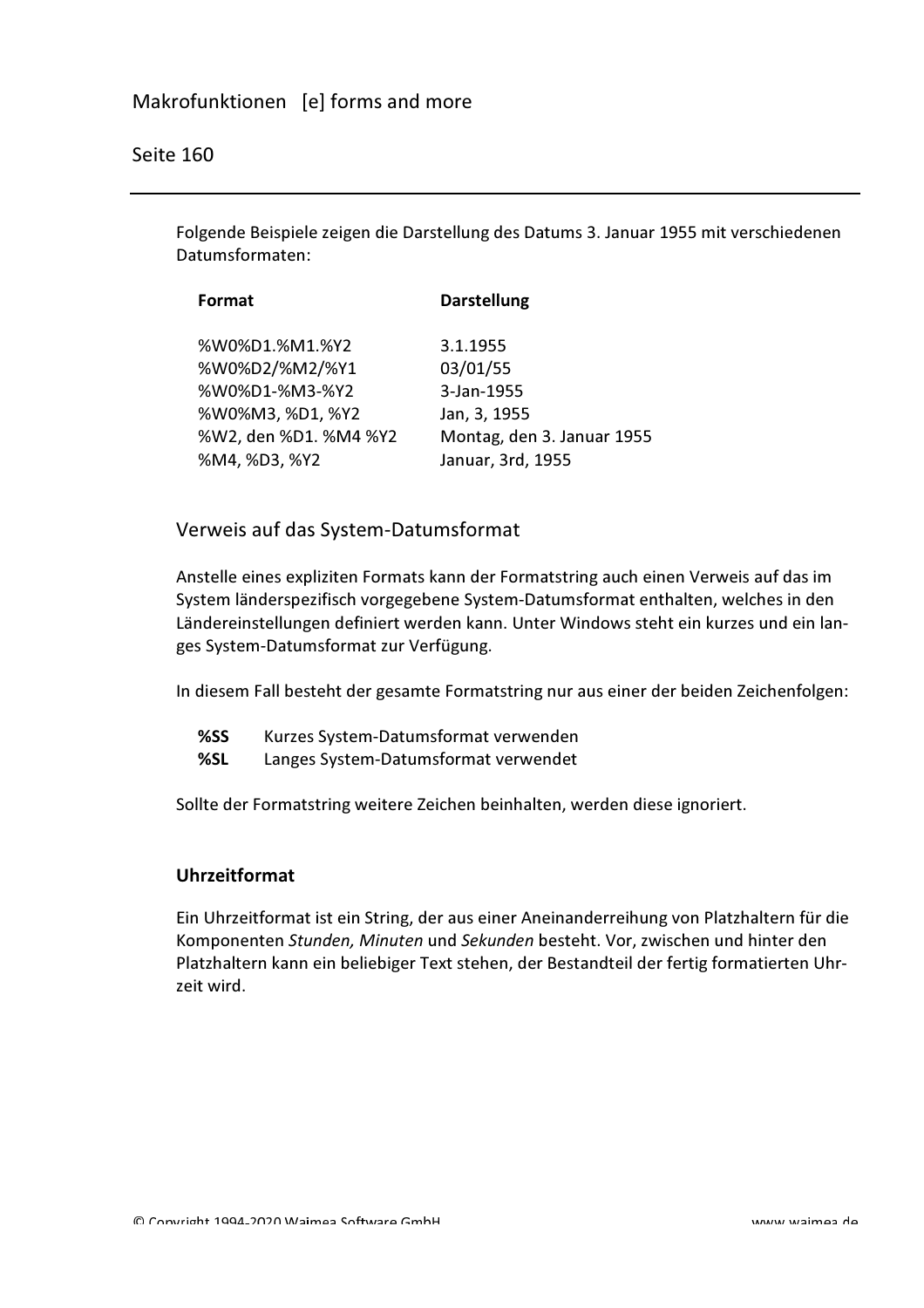Jeder Platzhalter beginnt mit einem Prozentzeichen. Dann folgt ein Buchstabe, der den Platzhaltertyp bestimmt. Es sind folgende Platzhalter definiert, die ein Uhrzeitformat enthalten kann:

| %Hx | Stunden (24-Stunden-Anzeige) |
|-----|------------------------------|
| %hx | Stunden (12-Stunden-Anzeige) |
| %Ux | Minuten                      |
| %Sx | Sekunden                     |

Dahinter folgt eine Variantenbezeichnung x. Die Variantenbezeichnung ist eine einstellige Ziffer und bedeutet je nach Platzhalter:

| <b>%HO</b> | Keine Stundenanzeige                                           |
|------------|----------------------------------------------------------------|
| %H1        | Stunden als möglichst kurze Zahl ohne führende Null einblenden |
| %H2        | Stunden zweistellig, ggf. mit einer führenden Null einblenden  |

Entsprechendes gilt für die 12-Stunden-Anzeige (%hx).

| <b>%U0</b> | Keine Einblendung der Minuten                                   |
|------------|-----------------------------------------------------------------|
| <b>%U1</b> | Minuten als möglichst kurze Zahl ohne führende Null einblenden  |
| <b>%U2</b> | Minuten zweistellig, ggf. mit einer führenden Null einblenden   |
| <b>%SO</b> | Keine Einblendung der Sekunden                                  |
| %51        | Sekunden als möglichst kurze Zahl ohne führende Null einblenden |
| <b>%S2</b> | Sekunden zweistellig, ggf. mit einer führenden Null einblenden  |

Die Reihenfolge der Platzhalter ist zwar im Prinzip beliebig, jedoch wird in der Praxis nur die gewohnte Reihenfolge (Stunden, Minuten, Sekunden) auftreten.

Zwischen den Platzhaltern dürfen beliebige Zeichen oder Textfolgen stehen.

Folgende Beispiele zeigen die Darstellung der Uhrzeit 13:03:22 mit verschiedenen Zeitformaten:

| Format         | <b>Darstellung</b> |
|----------------|--------------------|
| %H1:%U2%S0     | 13:03              |
| %H1:%U2:%S2    | 13:03:22           |
| %H1 Uhr %U2%S0 | 13 Uhr 03          |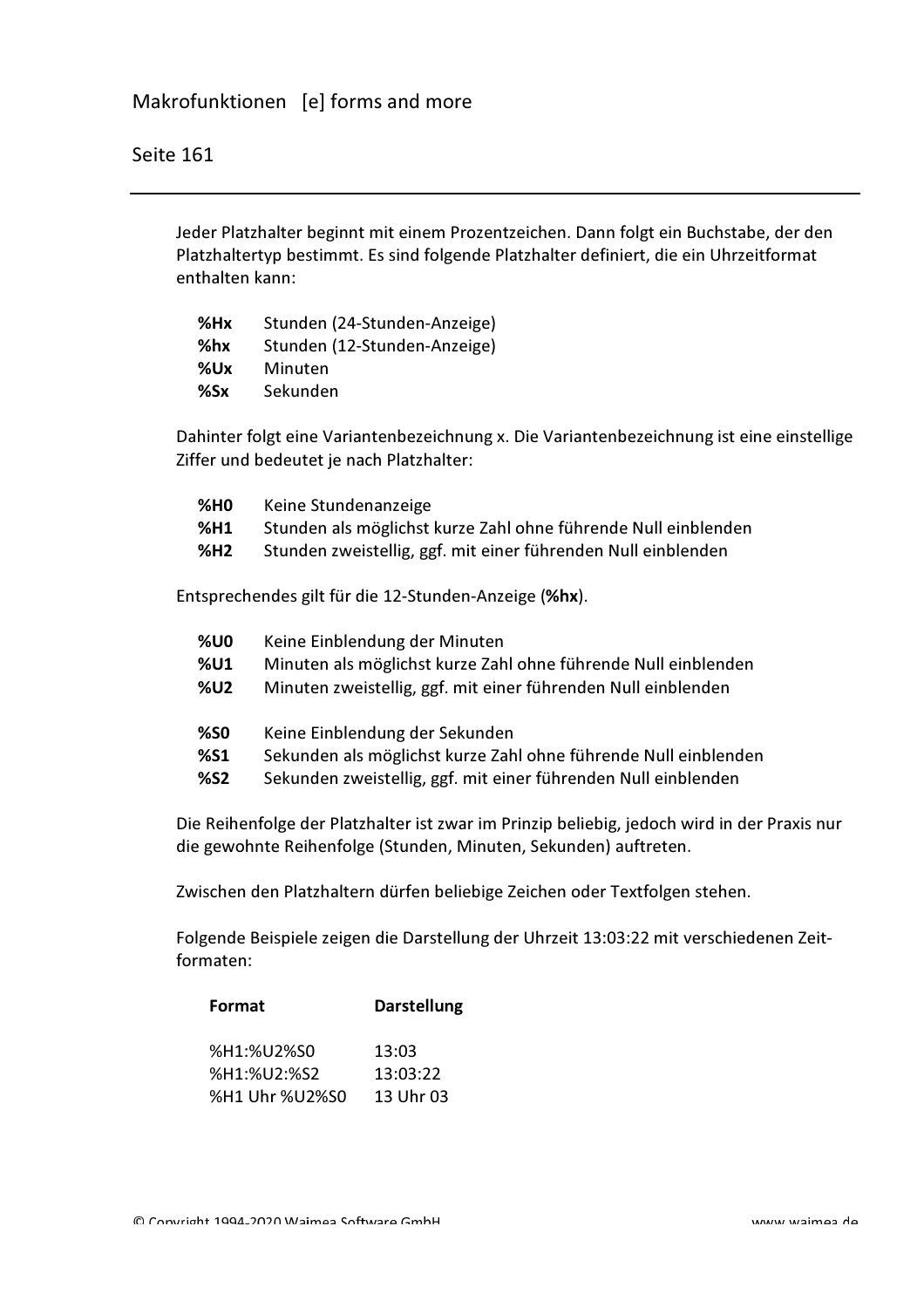### Verweis auf das System-Uhrzeitformat

Anstelle eines expliziten Formats kann der Formatstring auch einen Verweis auf das im System länderspezifisch vorgegebene System-Uhrzeitformat enthalten, welches in den Ländereinstellungen definiert werden kann. In diesem Fall besteht der gesamte Formatstring nur aus der Zeichenfolge:

#### %SS System-Uhrzeitformat

Sollte der Formatstring weitere Zeichen beinhalten, werden diese ignoriert.

#### Ganzzahlformat

Anders als die Datums- und Zeitformate - aber ähnlich dem Gleitkommaformat - bestehen Ganzzahlformate lediglich aus einer Reihe aneinandergereihter Steueranweisungen. Vor, zwischen und hinter den Steueranweisungen darf kein anderer Text stehen.

Alle Steueranweisungen beginnen mit einem Prozentzeichen. Dahinter folgt ein Buchstabe, der den Typ der Anweisung bestimmt. Folgende Steueranweisungen sind möglich:

- **%Wx** Definition der Stellenzahl
- $%Tx$ **Definition des Tausendertrenners**
- $%Bx$ Definition eines Prefix-Strings, der vor der Zahl eingeblendet wird
- $%Ex$ Definition eines Postfix-Strings, der hinter der Zahl eingeblendet wird
- $%+$ Anweisung, dass auch bei positiven Zahlen ein Vorzeichen erscheint
- %− Anweisung, dass bei negativen Zahlen das Vorzeichen unterdrückt wird

Je nach Typ der Anweisung folgt hinter dem Kennbuchstaben noch weitere Information.

Die Anweisung %Wx bestimmt die Anzahl Stellen, die die ganze Zahl haben soll. Die Stellenzahl folgt dem %W als einstellige Ziffer. Wenn die zu formatierende Zahl weniger Stellen hat, als gewünscht, werden führende Nullen erzeugt.

Die Anweisung %Tx bestimmt den Tausendertrenner, mit dem Tausendergruppen voneinander getrennt werden sollen. Die Angabe x kann aus einem oder mehreren Zeichen bestehen. Im Normalfall wird in Deutschland nur ein Zeichen verwendet, nämlich der Punkt. Wenn kein Tausendertrenner erwünscht ist, so wird für x einfach nichts angegeben, sondern direkt mit der nächsten Steueranweisung fortgefahren.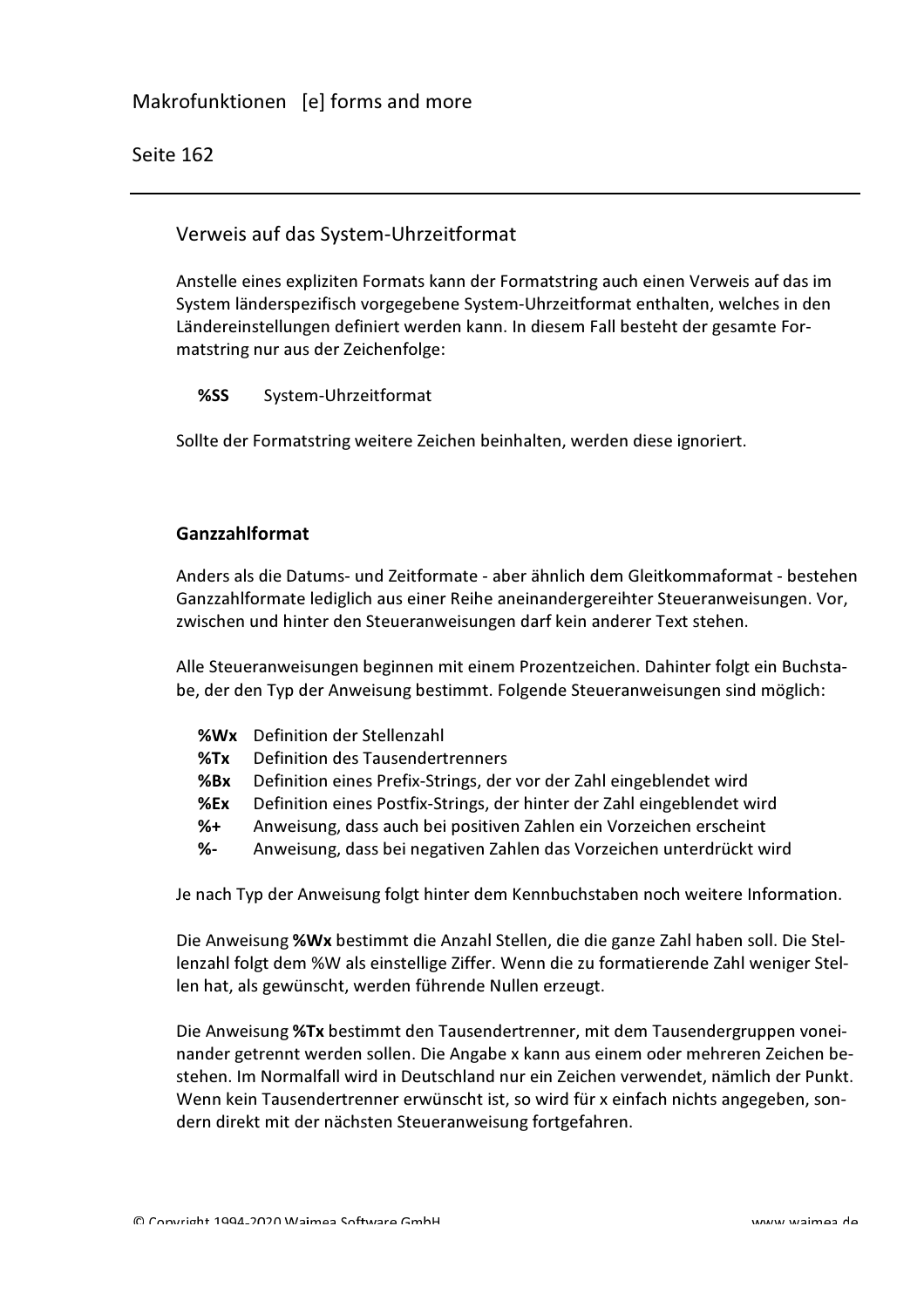Die Anweisung %BX (begin) und %Ex (end) definieren Zeichenfolgen x, die bis zum nächsten Prozentzeichen reichen. Diese Zeichenfolgen werden als Prefix bzw. Postfix vor bzw. hinter die formatierte Zahl gekettet. Wenn kein Prefix oder Postfix erwünscht ist, wird für x einfach nichts angegeben und direkt mit der nächsten Steueranweisung fortgefahren.

Die Anweisung %+ bewirkt, dass positive Zahlen mit einem Plus-Zeichen dargestellt werden. Negative Zahlen werden ohnehin mit einem Minus-Zeichen versehen.

Folgende Beispiele zeigen die Darstellung der Zahl 1234 mit verschiedenen Ganzzahlfor $maten'$ 

| Format            | <b>Darstellung</b>  |  |
|-------------------|---------------------|--|
| %T.               | 1.234               |  |
| %T                | 1234                |  |
| %BDM %T. %EZaster | DM 1.234 Zaster     |  |
| %+%W9%T,%EMio DM  | +000,001,234 Mio DM |  |

#### Gleitkommazahlformat

Anders als die Datums- und Zeitformate - aber ähnlich dem Ganzzahlformat - bestehen Gleitkommazahlformate lediglich aus einer Reihe aneinandergereihter Steueranweisungen. Vor, zwischen und hinter den Steueranweisungen darf kein anderer Text stehen.

Alle Steueranweisungen beginnen mit einem Prozentzeichen. Dahinter folgt ein Buchstabe, der den Typ der Anweisung bestimmt. Folgende Steueranweisungen sind möglich:

- $%Fx$ Definition der Nachkommastellenzahl
- Definition des Tausendertrenners  $%Tx$
- Definition des Dezimalkommas  $%$ Dx
- $%Bx$ Definition eines Prefix-Strings, der vor der Zahl eingeblendet wird
- Definition eines Postfix-Strings, der hinter der Zahl eingeblendet wird  $%Ex$
- Anweisung, dass bei positiven Zahlen ein Vorzeichen erscheint  $%+$
- $% -$ Anweisung, dass bei negativen Zahlen das Vorzeichen unterdrückt wird

Die Anweisung %Fx bestimmt die Anzahl der Nachkommastellen, mit der die Zahl ausgegeben werden soll. Die Anzahl Nachkommastellen x wird als ein- oder zweistellige Zahl angegeben.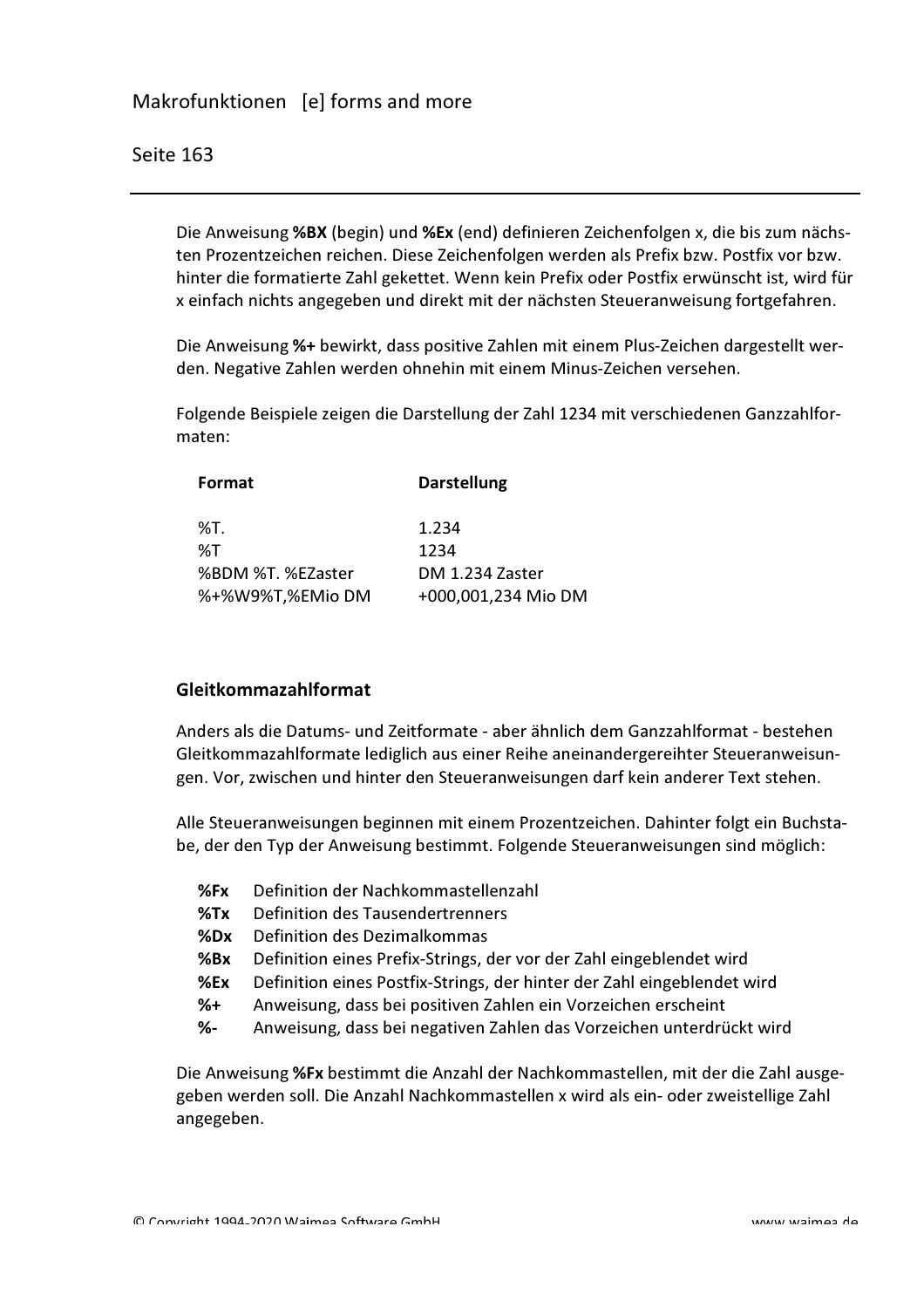Die Anweisung %Tx bestimmt den Tausendertrenner, mit dem Tausendergruppen voneinander getrennt werden sollen. Die Angabe x kann aus einem oder mehreren Zeichen bestehen. Im Normalfall wird in Deutschland nur ein Zeichen verwendet, nämlich der Punkt. Wenn kein Tausendertrenner erwünscht ist, so wird für x einfach nichts angegeben, sondern direkt mit der nächsten Steueranweisung fortgefahren.

Die Anweisung %Dx bestimmt das Dezimalkomma. x besteht genau aus einem Zeichen, welches das Dezimalkomma repräsentiert. Im Normalfall wird in Deutschland das Komma verwendet. Wenn diese Angabe fehlt, wird ein Komma als Voreinstellung benutzt.

Die Anweisung %Bx (begin) und %Ex (end) definieren Zeichenfolgen x, die bis zum nächsten Prozentzeichen reichen. Diese Zeichenfolgen werden als Prefix bzw. Postfix vor bzw. hinter die formatierte Zahl gekettet. Wenn kein Prefix oder Postfix erwünscht ist, wird für x einfach nichts angegeben und direkt mit der nächsten Steueranweisung fortgefahren.

Die Anweisung %+ bewirkt, dass positive Zahlen mit einem Plus-Zeichen dargestellt werden. Negative Zahlen werden ohnehin mit einem Minus-Zeichen versehen.

Folgende Beispiele zeigen die Darstellung der Zahl 12345,67 mit verschiedenen Gleitkommazahlformaten:

| <b>Darstellung</b> |  |
|--------------------|--|
| 12.345,67          |  |
| 12.345,67000       |  |
| DM 12346           |  |
|                    |  |